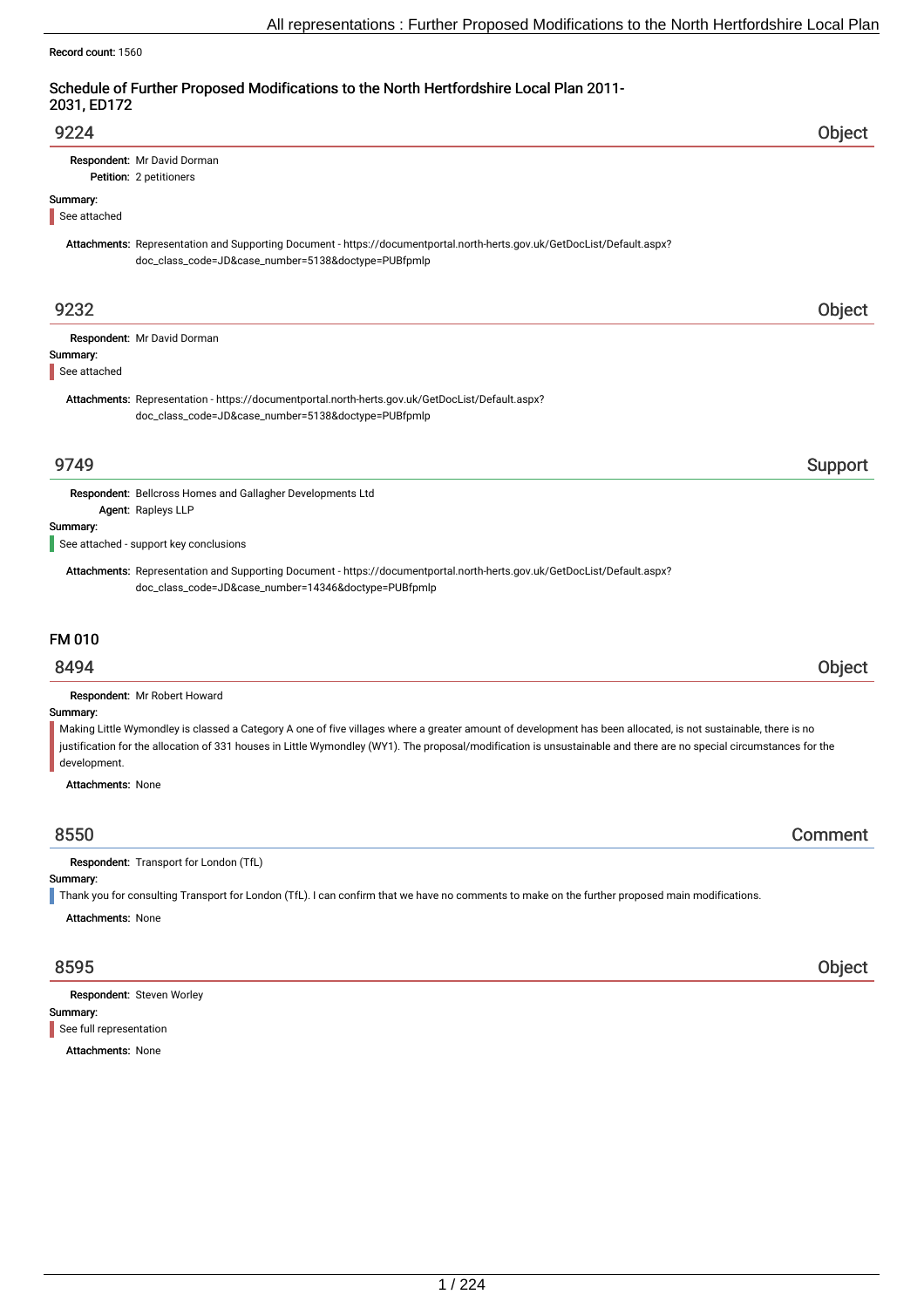### Respondent: Mr Mike Banyard

### Summary:

As a local resident (central Letchworth) I am writing to object to the local housing plan.

The ONS estimates that North Herts requires a maximum of 6,000 new homes, so a plan that will deliver 3 times that amount, predominantly built on Green Belt land that acts as the lungs for the country, is both environmentally and economically damaging

I urge you to reconsider and scale back the plans to that which is actually needed.

Attachments: None

### Respondent: Mr Gregor Laing

### Summary:

I am emailing to register my strong opposition to the current NHDC Local Plan. The figure of 13,000 new homes in the district is well over twice the requirement estimated by the ONS. That 85% of these are to be located on green belt is even more concerning. As it stands, the Plan appears little more than a charter for greedy landowners and opportunistic developers, at the end of which there will still be insufficient genuinely affordable homes, increased congestion on the District`s roads and permanent loss of attractive countryside.

Attachments: None

## 8604 Object

Respondent: Mr and Mrs Rhys and Nina Lancaster

### Summary:

See full representation attached - Barkway

Petition: 2 petitioners

Attachments: None

## 8605 Object

### Respondent: Mr Alan Willcocks

### Summary:

I seriously object to the development plans of NHDC to build on green belt land in and around Hitchin and other surrounding villages.

There are sufficient unfulfilled planning consents available to meet Office of National Statistics development numbers of up to 6000, and adequate failed commercial sites to meet this need by redevelopment.

Attachments: None

### Respondent: Mr Stan Kitchiner

### Summary:

I wish to raise my concerns of the North Herts District Council (NHDC) Local Plan.

In particular I am very disappointed that the number of new houses proposed is growing in a plan that has been changed many times and therefore indicates that the planners are unsure of what they are trying to achieve. The current number of new houses, 18,500, is way above the number that the Office of National Statistics confirm as being needed namely 3,500 - 6,000.

On top of this most of the developments are planned to be built on Green Belt land which is supposed to be protected. We are currently experiencing a pandemic that has led people to get back to nature and the number of walks in the beautiful countryside in North Herts has increased significantly. Local people have come to appreciate the local countryside more and need these green spaces for their physical and mental health. There are many 'brown field' sites available that should first be used for building houses particular on the west side of Stevenage.

In addition, what thought has been given of the impact approx 50 - 60,000 people living in those homes will have on the local environment in terms of water supply, communications, additional roads, schools, bus services, health services etc.

Lets be sensible and manage expectations, do we really need to build 3 times the number of houses confirmed and destroy not only our green belt land but the wildlife and pleasure that so many people enjoy in our countryside.

### Attachments: None

8600 Object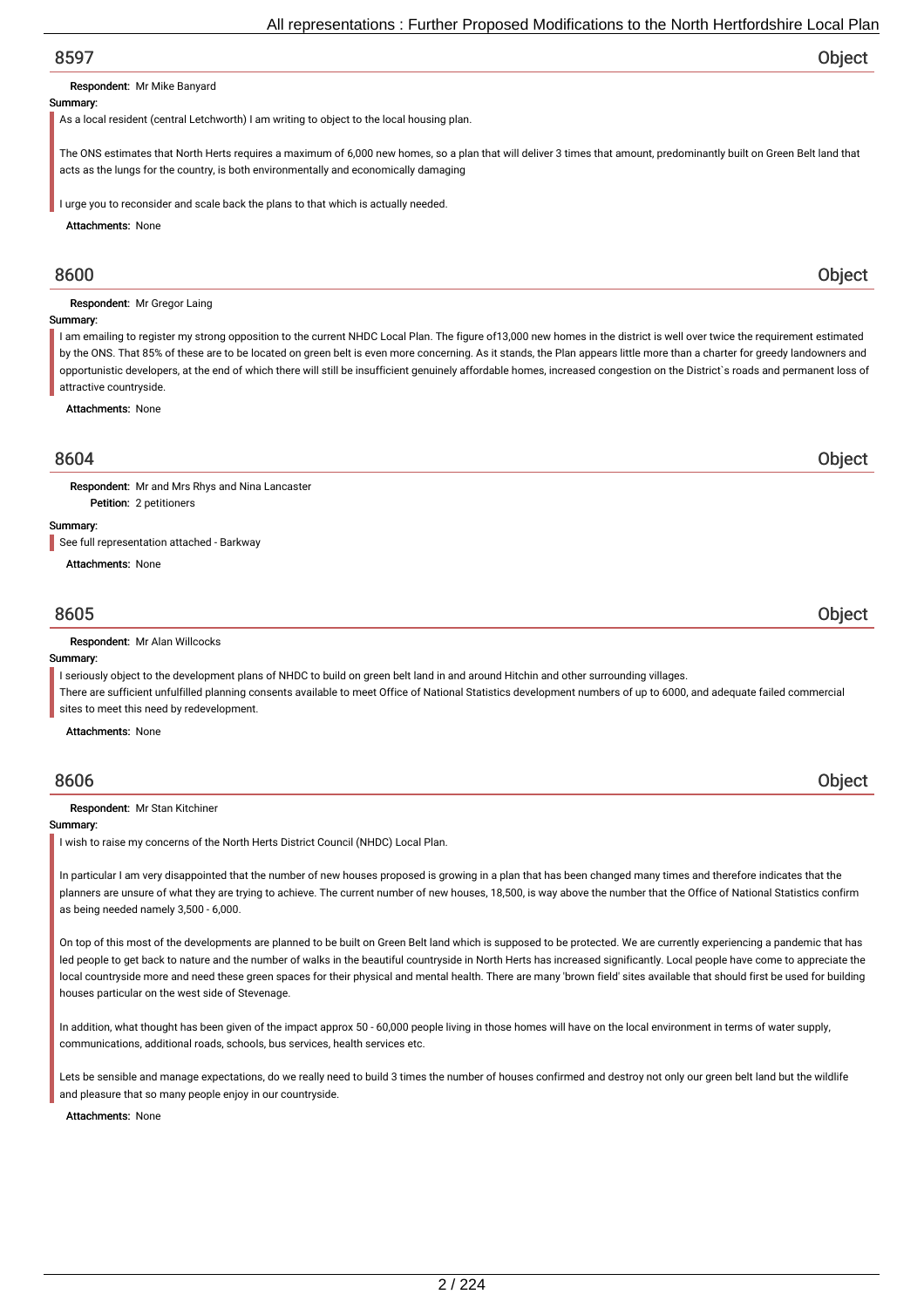Respondent: Mrs Jennifer Warren

### Summary:

See attached representation for Barkway

Petition: 2 petitioners

Attachments: None

8647 Object

Respondent: Mr and Mrs Alistair & Jannetta Prickett

### Summary:

We strongly object to the North Herts DC local plans proposed development of 2100 homes East of Luton, required solely to meet an unmet need from Luton of 9300 homes calculated in 2017 as argued in ED224, for the following reasons;-

1. Valuable Green Belt land, there are no adequate exceptional circumstances

- 2. Luton's house building is much higher than 2017 forecast, updated assessed needs are lower, unmet needs reduced to around 2000
- 3. Luton's unmet needs have already been more than covered by Central Beds as the designated 'best fit' neighbour; with many already in build
- 4. Luton's failure to require adequate family housing from developers

Furthermore, there is no evidence at all that NHDC officials and Councillors have carried out adequate, or even any, due diligence on Luton's housing figures.

Attachments: None

## 8649 Object

Respondent: Mr Robert Chisnall

### Summary:

See representation attached for Barkway

Attachments: Representation Letter - https://north-herts.oc2.uk/a/vn3

## 8650 Object

| <b>Respondent:</b> Mrs Sonia Chisnall                                 |  |
|-----------------------------------------------------------------------|--|
| Summary:                                                              |  |
| See representation attached for Barkway                               |  |
| Attachments: Representation Letter - https://north-herts.oc2.uk/a/vn4 |  |

## 8651 Object

Respondent: Ms Abby Chisnall

Summary:

See representation attached for Barkway

Attachments: Representation Letter - https://north-herts.oc2.uk/a/vn5

## 8654 Object

Summary: Respondent: Dr Robert S Davidson See representation attached for Barkway

Attachments: Representation Letter - https://north-herts.oc2.uk/a/vn9

## 8655 Object

Respondent: Mrs Jennifer Forster Davidson

Summary:

See representation attached for Barkway

Attachments: Representation Letter - https://north-herts.oc2.uk/a/vnv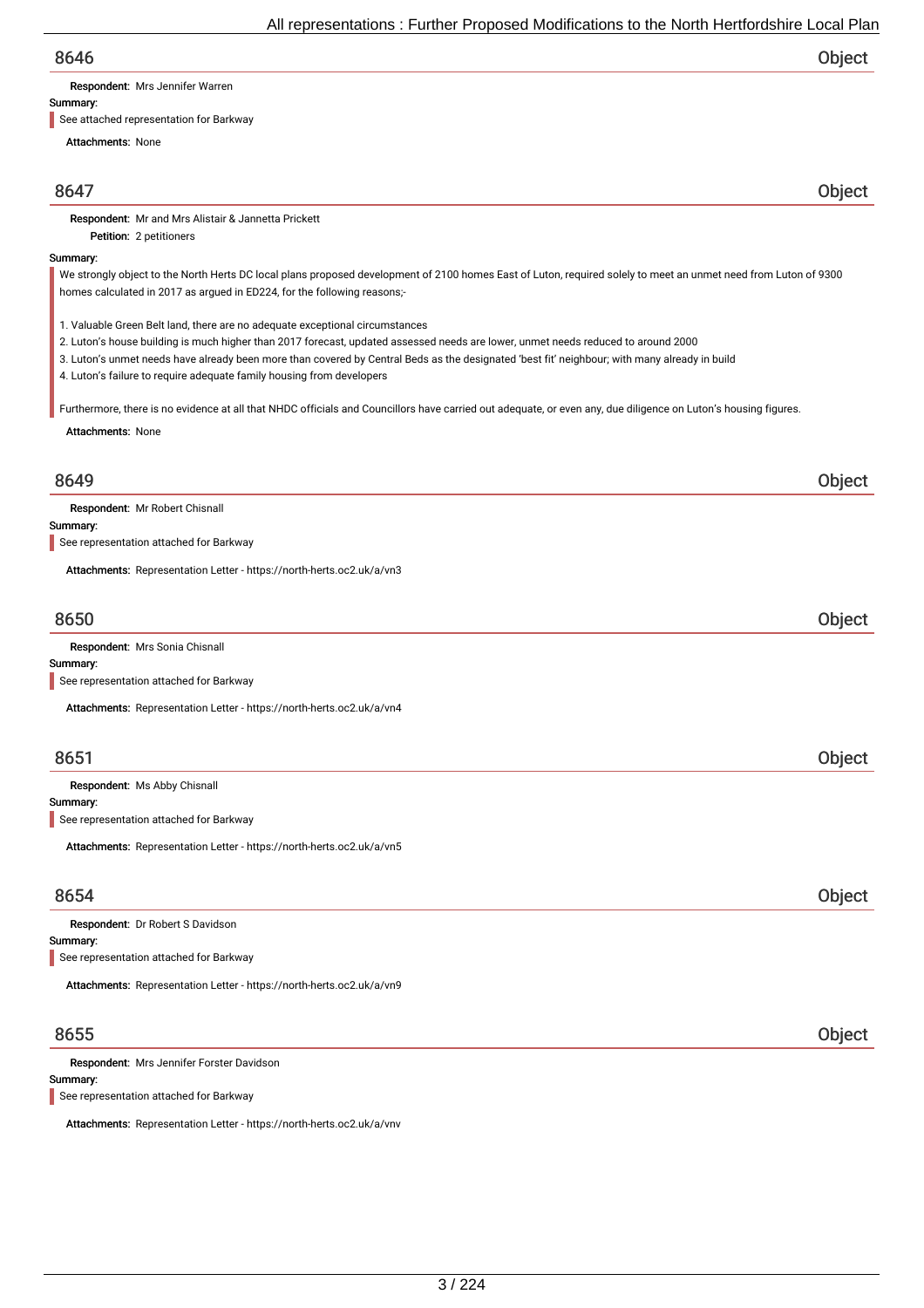| <b>Respondent:</b> Mr Alan Tong |
|---------------------------------|

| Summary:                                                                                         |        |
|--------------------------------------------------------------------------------------------------|--------|
| See full representation for Barkway                                                              |        |
| Attachments: None                                                                                |        |
|                                                                                                  |        |
| 8665                                                                                             | Object |
| Respondent: Mrs Patricia Smith                                                                   |        |
| Summary:                                                                                         |        |
| See attached representation for Barkway                                                          |        |
| Attachments: None                                                                                |        |
|                                                                                                  |        |
| 8666                                                                                             | Object |
| Respondent: Mr Keith Smith                                                                       |        |
| Summary:                                                                                         |        |
| See attached representation for Barkway                                                          |        |
| <b>Attachments: None</b>                                                                         |        |
|                                                                                                  |        |
|                                                                                                  |        |
| 8667                                                                                             | Object |
| Respondent: Mrs Anne Smalley                                                                     |        |
| Summary:                                                                                         |        |
| See attached representation for Barkway                                                          |        |
| Attachments: None                                                                                |        |
|                                                                                                  |        |
|                                                                                                  |        |
| 8668                                                                                             | Object |
| Respondent: Ms Mary E Collins                                                                    |        |
| Summary:                                                                                         |        |
| See attached representation for Barkway                                                          |        |
| Attachments: None                                                                                |        |
|                                                                                                  |        |
| 8670                                                                                             | Object |
|                                                                                                  |        |
| Respondent: Mrs Patricia Swann                                                                   |        |
| Summary:<br>See representation for Barkway                                                       |        |
|                                                                                                  |        |
| Attachments: Representation - https://documentportal.north-herts.gov.uk/GetDocList/Default.aspx? |        |
| doc_class_code=JD&case_number=14040&doctype=PUBfpmlp                                             |        |
|                                                                                                  |        |
| 8671                                                                                             | Object |
|                                                                                                  |        |
| Respondent: Mr Graham Swann<br>Summary:                                                          |        |
| See representation attached for Barkway                                                          |        |
|                                                                                                  |        |
| Attachments: Representation - https://documentportal.north-herts.gov.uk/GetDocList/Default.aspx? |        |
| doc_class_code=JD&case_number=14041&doctype=PUBfpmlp                                             |        |
|                                                                                                  |        |

Summary: Respondent: Mrs Jackie Connolly See attached representation for Barkway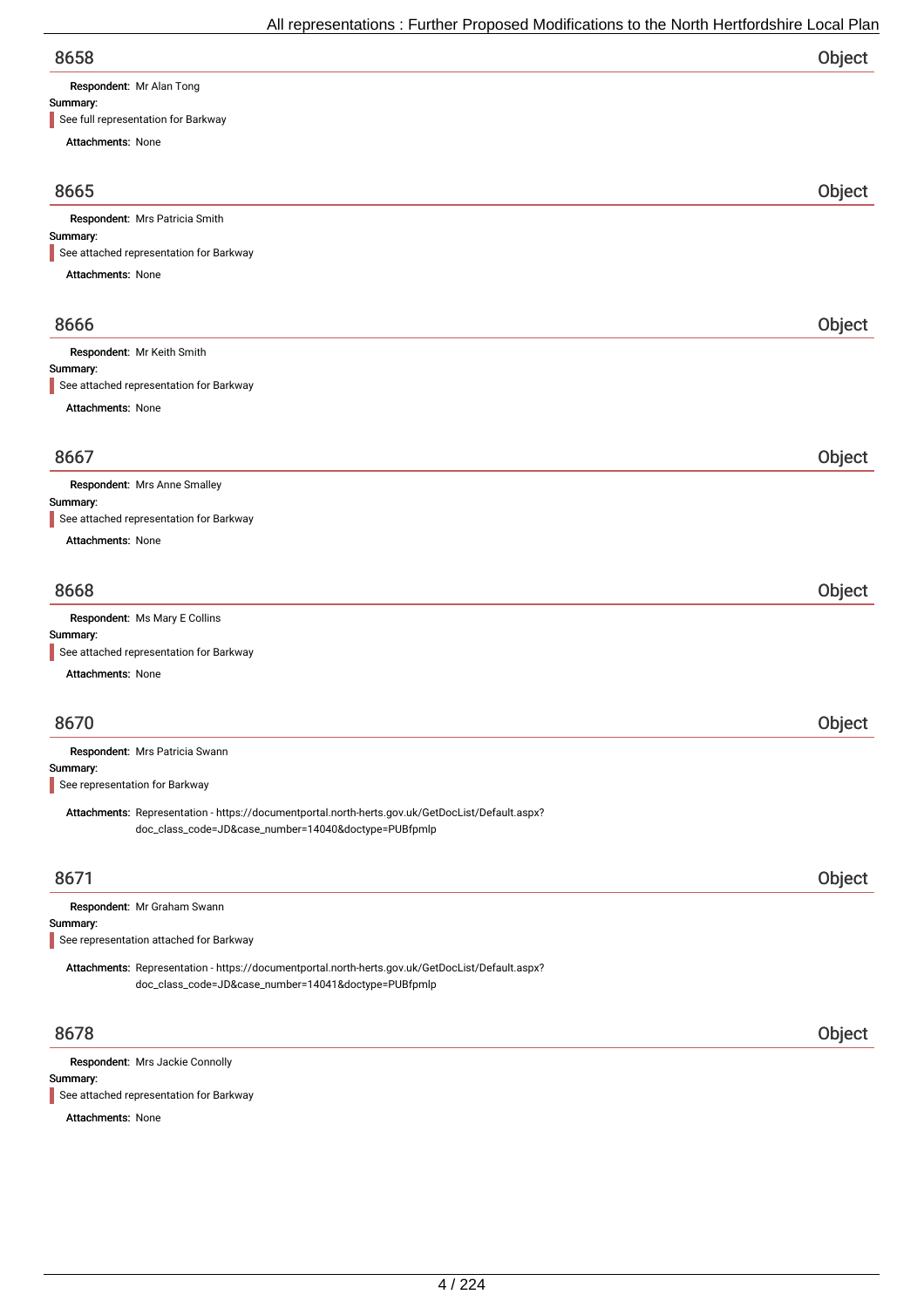Respondent: Mr Dave Connolly

# Summary:

See attached representation for Barkway

| See attached representation for Barkway                                                                                                                  |        |
|----------------------------------------------------------------------------------------------------------------------------------------------------------|--------|
| Attachments: None                                                                                                                                        |        |
| 8683                                                                                                                                                     | Object |
| Respondent: Mr John Golding                                                                                                                              |        |
| Summary:                                                                                                                                                 |        |
| See attached representation for Barkway<br>Attachments: None                                                                                             |        |
|                                                                                                                                                          |        |
| 8691                                                                                                                                                     | Object |
| Respondent: Mr Peter Bassett                                                                                                                             |        |
| Summary:<br>See attached representation for Barkway                                                                                                      |        |
| Attachments: None                                                                                                                                        |        |
|                                                                                                                                                          |        |
| 8694                                                                                                                                                     | Object |
| Respondent: Mr and Mrs Antonis and Constantina Vouniotis                                                                                                 |        |
| Petition: 2 petitioners                                                                                                                                  |        |
| Summary:                                                                                                                                                 |        |
| See attached representation for Barkway<br><b>Attachments: None</b>                                                                                      |        |
|                                                                                                                                                          |        |
| 8695                                                                                                                                                     | Object |
| Respondent: Mr and Mrs Andrew and Ruth Millard<br>Petition: 2 petitioners                                                                                |        |
| Summary:                                                                                                                                                 |        |
| See attached representation for Barkway                                                                                                                  |        |
| Attachments: None                                                                                                                                        |        |
| 8698                                                                                                                                                     | Object |
| Respondent: Mrs Sue Humphreys                                                                                                                            |        |
| Summary:<br>See attached representation                                                                                                                  |        |
| Attachments: Representation - https://documentportal.north-herts.gov.uk/GetDocList/Default.aspx?                                                         |        |
| doc_class_code=JD&case_number=17002&doctype=PUBfpmlp                                                                                                     |        |
|                                                                                                                                                          |        |
| 8699                                                                                                                                                     | Object |
| Respondent: Mr Cameron Bonfield                                                                                                                          |        |
| Summary:                                                                                                                                                 |        |
| See attached representation for Barkway                                                                                                                  |        |
| Attachments: Representation - https://documentportal.north-herts.gov.uk/GetDocList/Default.aspx?<br>doc_class_code=JD&case_number=16987&doctype=PUBfpmlp |        |
|                                                                                                                                                          |        |
| 8700                                                                                                                                                     | Object |
| Respondent: Mr Robert Bonfield                                                                                                                           |        |
| Summary:                                                                                                                                                 |        |

See attached representation for Barkway

Attachments: Representation - https://documentportal.north-herts.gov.uk/GetDocList/Default.aspx? doc\_class\_code=JD&case\_number=16985&doctype=PUBfpmlp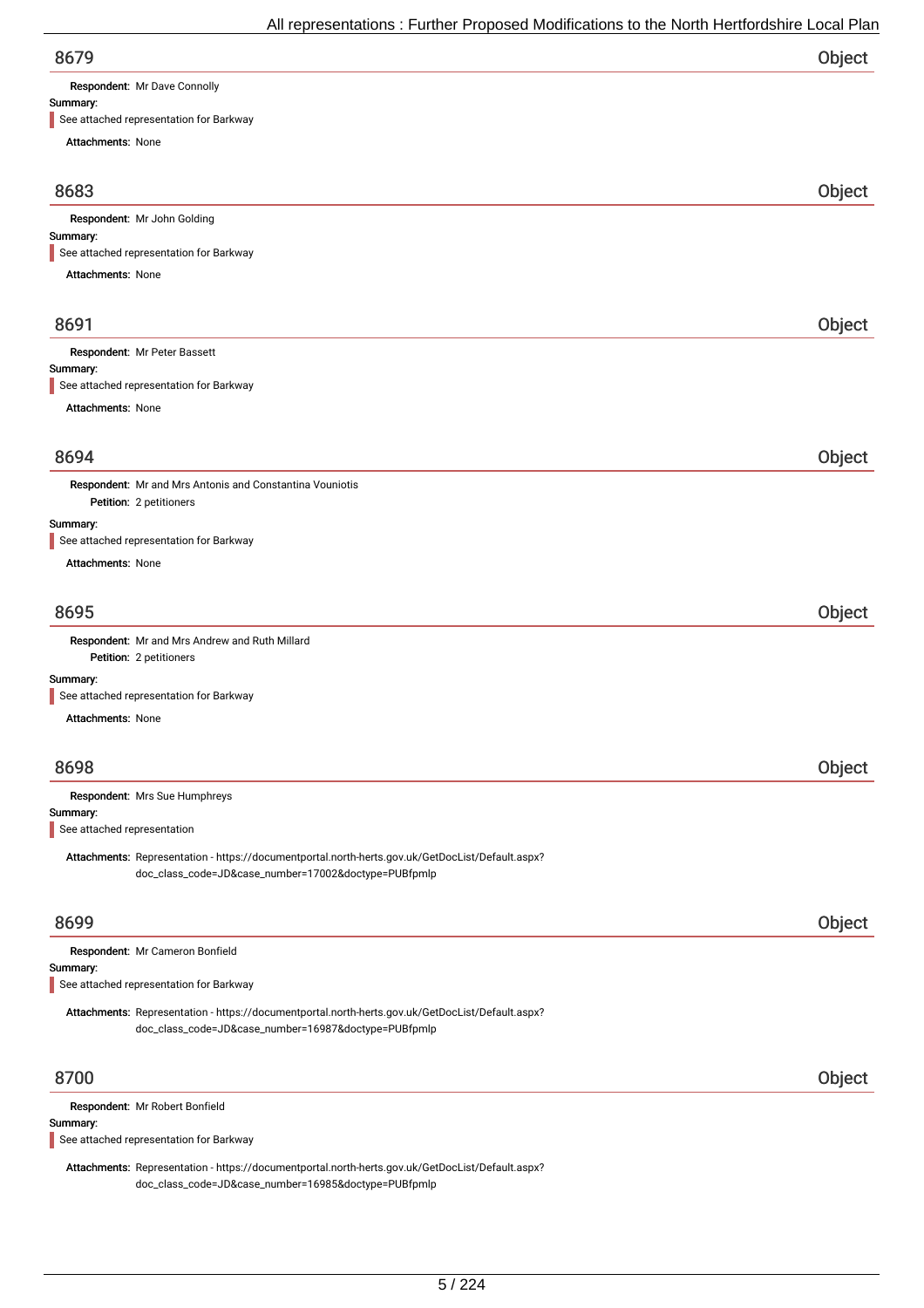Respondent: Mrs Michelle Bonfield

### Summary:

See attached representation for Barkway

Attachments: Representation - https://documentportal.north-herts.gov.uk/GetDocList/Default.aspx? doc\_class\_code=JD&case\_number=16986&doctype=PUBfpmlp

| 8702                                                                                                                                                     | <b>Object</b> |
|----------------------------------------------------------------------------------------------------------------------------------------------------------|---------------|
| Respondent: Ms Amanda Edmonds<br>Summary:<br>See attached representation for Barkway                                                                     |               |
| Attachments: Representation - https://documentportal.north-herts.gov.uk/GetDocList/Default.aspx?<br>doc_class_code=JD&case_number=16988&doctype=PUBfpmlp |               |
| 8703                                                                                                                                                     | Object        |
| Respondent: Ms Orla Swann<br>Summary:<br>See attached representation for Barkway                                                                         |               |
| Attachments: Representation - https://documentportal.north-herts.gov.uk/GetDocList/Default.aspx?<br>doc_class_code=JD&case_number=16989&doctype=PUBfpmlp |               |
| 8704                                                                                                                                                     | Object        |
| Respondent: Mr David Coxall<br>Summary:<br>See attached representation for Barkway                                                                       |               |
| Attachments: Representation - https://documentportal.north-herts.gov.uk/GetDocList/Default.aspx?<br>doc_class_code=JD&case_number=16990&doctype=PUBfpmlp |               |
| 8705                                                                                                                                                     | Object        |
| Respondent: Miss Emilie Hales<br>Summary:                                                                                                                |               |
| See attached representation for Barkway                                                                                                                  |               |
| Attachments: Representation - https://documentportal.north-herts.gov.uk/GetDocList/Default.aspx?<br>doc_class_code=JD&case_number=16968&doctype=PUBfpmlp |               |
| 8706                                                                                                                                                     | Object        |
| Respondent: Mr Alan Digby<br>Summary:<br>See attached representation for Barkway                                                                         |               |
| Attachments: Representation - https://documentportal.north-herts.gov.uk/GetDocList/Default.aspx?<br>doc_class_code=JD&case_number=16969&doctype=PUBfpmlp |               |
| 8707                                                                                                                                                     | Object        |
| Respondent: Mr Brian Coxall<br>Summary:                                                                                                                  |               |

See attached representation for Barkway

Attachments: Representation - https://documentportal.north-herts.gov.uk/GetDocList/Default.aspx? doc\_class\_code=JD&case\_number=16970&doctype=PUBfpmlp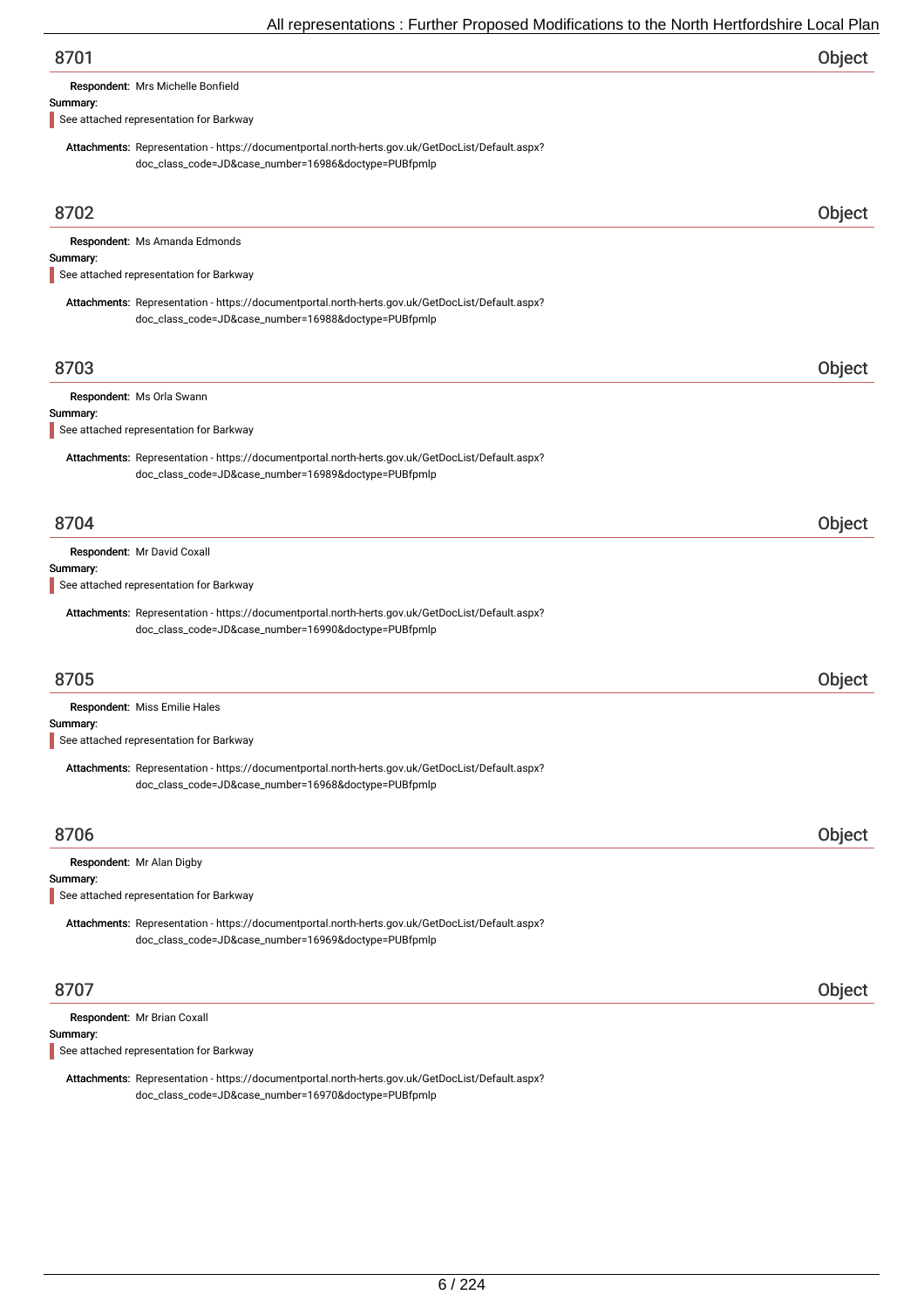| 8708 | Object |
|------|--------|
|      |        |

Respondent: Mr Craig Garner

### Summary:

See attached representation for Barkway

Attachments: Representation - https://documentportal.north-herts.gov.uk/GetDocList/Default.aspx? doc\_class\_code=JD&case\_number=16971&doctype=PUBfpmlp

| 8709                                                            |                                                                                                                                                          | Object |
|-----------------------------------------------------------------|----------------------------------------------------------------------------------------------------------------------------------------------------------|--------|
|                                                                 | Respondent: Mrs M Digby                                                                                                                                  |        |
| Summary:                                                        | See attached representation for Barkway                                                                                                                  |        |
|                                                                 | Attachments: Representation - https://documentportal.north-herts.gov.uk/GetDocList/Default.aspx?<br>doc_class_code=JD&case_number=16972&doctype=PUBfpmlp |        |
| 8710                                                            |                                                                                                                                                          | Object |
| Summary:                                                        | Respondent: Mrs Marian Newton<br>See attached representation for Barkway                                                                                 |        |
|                                                                 | Attachments: Representation - https://documentportal.north-herts.gov.uk/GetDocList/Default.aspx?<br>doc_class_code=JD&case_number=16973&doctype=PUBfpmlp |        |
| 8711                                                            |                                                                                                                                                          | Object |
| Summary:                                                        | Respondent: Mrs Pat Lewis                                                                                                                                |        |
|                                                                 | See attached representation for Barkway                                                                                                                  |        |
|                                                                 | Attachments: Representation - https://documentportal.north-herts.gov.uk/GetDocList/Default.aspx?<br>doc_class_code=JD&case_number=16974&doctype=PUBfpmlp |        |
| 8712                                                            |                                                                                                                                                          | Object |
| Summary:                                                        | Respondent: Mrs Rita Tindall<br>See attached representation for Barkway                                                                                  |        |
|                                                                 | Attachments: Representation - https://documentportal.north-herts.gov.uk/GetDocList/Default.aspx?<br>doc_class_code=JD&case_number=16975&doctype=PUBfpmlp |        |
| 8714                                                            |                                                                                                                                                          | Object |
|                                                                 | Respondent: Ms Emma Bransom                                                                                                                              |        |
| Summary:                                                        | See attached representation for Barkway                                                                                                                  |        |
| Attachments: None                                               |                                                                                                                                                          |        |
| 8737                                                            |                                                                                                                                                          | Object |
| Summary:<br>See full representation<br><b>Attachments: None</b> | Respondent: Ms Mirjam M Foot<br>Object to the Main Modifications in relation to site BK3 and Barkway remaining as a "village for growth"                 |        |
|                                                                 |                                                                                                                                                          |        |
| 8739                                                            |                                                                                                                                                          | Object |
| Summary:                                                        | Respondent: Mr Matthew Scales                                                                                                                            |        |

See attached representation for Barkway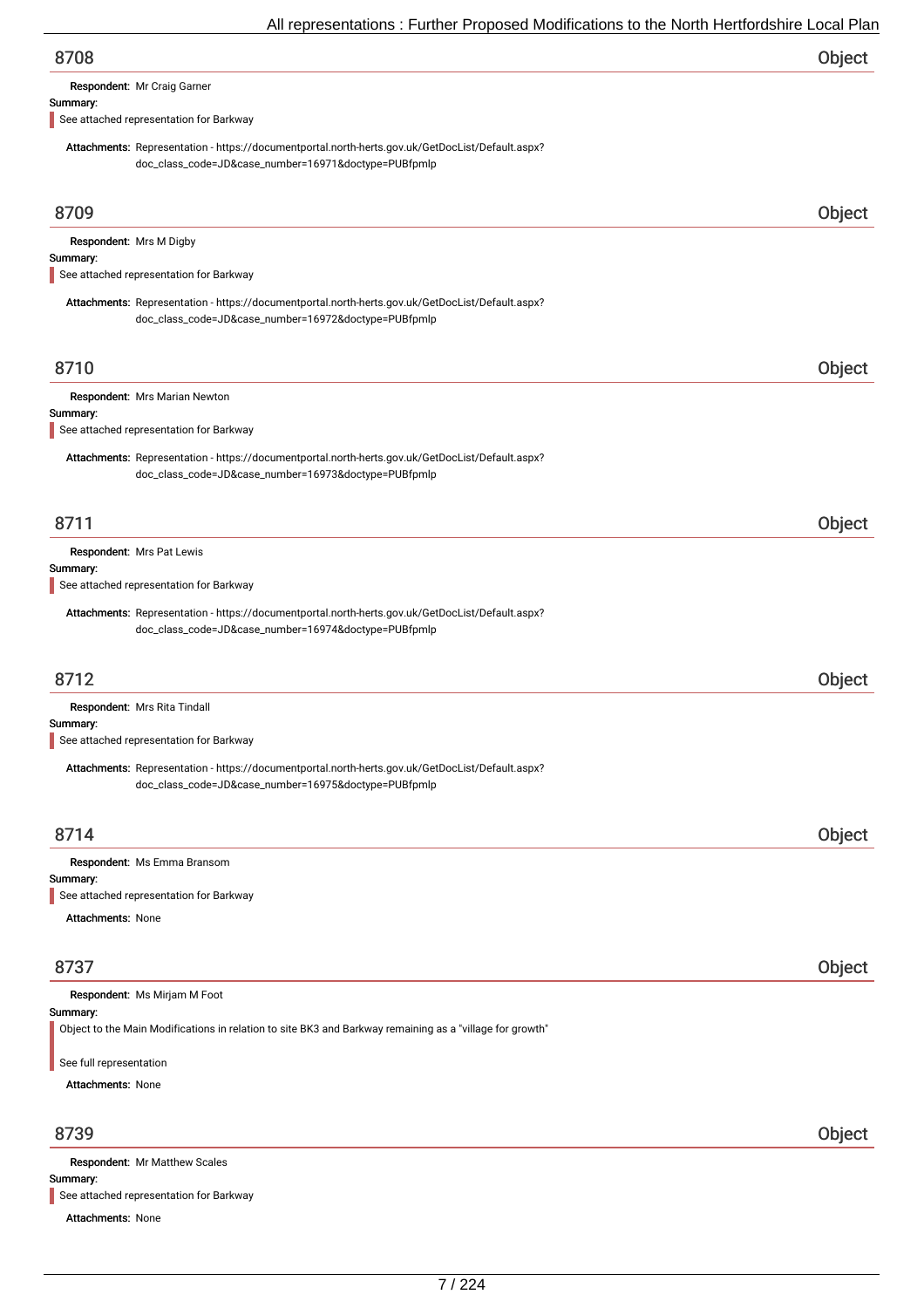| 8740                                                                                                                                                    | Object |
|---------------------------------------------------------------------------------------------------------------------------------------------------------|--------|
| Respondent: Mrs Catherine Toms                                                                                                                          |        |
| Summary:<br>See attached representation for Barkway                                                                                                     |        |
|                                                                                                                                                         |        |
| Attachments: Representation - https://documentportal.north-herts.gov.uk/GetDocList/Default.aspx?<br>doc_class_code=JD&case_number=2174&doctype=PUBfpmlp |        |
|                                                                                                                                                         |        |
| 8750                                                                                                                                                    | Object |
| Respondent: Ms Cecilia van der Heijden                                                                                                                  |        |
| Summary:                                                                                                                                                |        |
| See attached representation for Barkway                                                                                                                 |        |
| <b>Attachments: None</b>                                                                                                                                |        |
|                                                                                                                                                         |        |
| 8752                                                                                                                                                    | Object |
| Respondent: Ms Jane Franks                                                                                                                              |        |
| Summary:                                                                                                                                                |        |
| See attached representation                                                                                                                             |        |
| Attachments: None                                                                                                                                       |        |
|                                                                                                                                                         |        |
| 8759                                                                                                                                                    | Object |
| Respondent: Mr and Mrs Richard and Sheila Logan                                                                                                         |        |
| Petition: 2 petitioners                                                                                                                                 |        |
| Summary:<br>See attached representation                                                                                                                 |        |
| Attachments: None                                                                                                                                       |        |
|                                                                                                                                                         |        |
| 8776                                                                                                                                                    | Object |
| Respondent: Mr Neville Davis                                                                                                                            |        |
| Summary:                                                                                                                                                |        |
| See representation attached                                                                                                                             |        |
| <b>Attachments: None</b>                                                                                                                                |        |
|                                                                                                                                                         |        |
| 8777                                                                                                                                                    | Object |
| Respondent: Mrs Jane Greening                                                                                                                           |        |
| Summary:<br>See representation attached - Barkway                                                                                                       |        |
| Attachments: None                                                                                                                                       |        |
|                                                                                                                                                         |        |
|                                                                                                                                                         |        |
| 8778                                                                                                                                                    | Object |
| Respondent: Mr William James Dennis                                                                                                                     |        |
| Summary:<br>See attached representation for Barkway                                                                                                     |        |
| Attachments: Representation - https://documentportal.north-herts.gov.uk/GetDocList/Default.aspx?                                                        |        |
| doc_class_code=JD&case_number=17020&doctype=PUBfpmlp                                                                                                    |        |
|                                                                                                                                                         |        |
| 8779                                                                                                                                                    | Object |
|                                                                                                                                                         |        |
| Respondent: Ms Dolores Altaras<br>$C_{11}$ $C_{22}$                                                                                                     |        |

mmary: See attached representation for Barkway

Attachments: Representation - https://documentportal.north-herts.gov.uk/GetDocList/Default.aspx? doc\_class\_code=JD&case\_number=17003&doctype=PUBfpmlp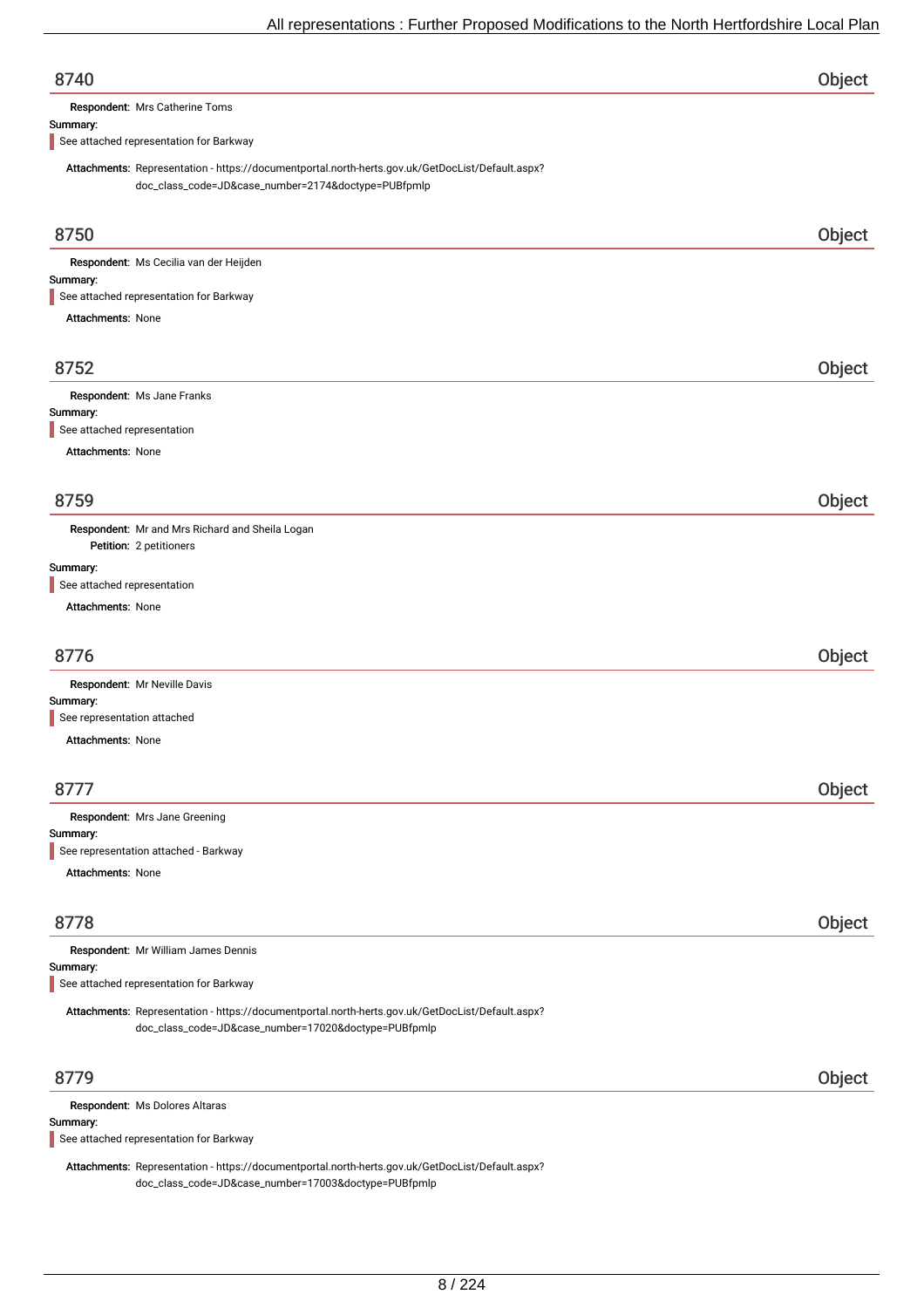| 8780                                |  |
|-------------------------------------|--|
| <b>Respondent: Mr Tim Goldspink</b> |  |

Summary:

See attached representation for Barkway

Attachments: Representation - https://documentportal.north-herts.gov.uk/GetDocList/Default.aspx? doc\_class\_code=JD&case\_number=17005&doctype=PUBfpmlp

| 8781                                                                                                                                                     | Object  |
|----------------------------------------------------------------------------------------------------------------------------------------------------------|---------|
| Respondent: Ms Helen Price                                                                                                                               |         |
| Summary:                                                                                                                                                 |         |
| See attached representation for Barkway                                                                                                                  |         |
| Attachments: Representation - https://documentportal.north-herts.gov.uk/GetDocList/Default.aspx?<br>doc_class_code=JD&case_number=17007&doctype=PUBfpmlp |         |
|                                                                                                                                                          |         |
| 8782                                                                                                                                                     | Object  |
| Respondent: Mr Pete Lander                                                                                                                               |         |
| Summary:                                                                                                                                                 |         |
| See attached representation for Barkway                                                                                                                  |         |
| Attachments: Representation - https://documentportal.north-herts.gov.uk/GetDocList/Default.aspx?                                                         |         |
| doc_class_code=JD&case_number=17008&doctype=PUBfpmlp                                                                                                     |         |
|                                                                                                                                                          |         |
| 8783                                                                                                                                                     | Object  |
| Respondent: Mr J K McCormick                                                                                                                             |         |
| Summary:                                                                                                                                                 |         |
| See attached representation - Barkway                                                                                                                    |         |
| <b>Attachments: None</b>                                                                                                                                 |         |
|                                                                                                                                                          |         |
| 8784                                                                                                                                                     | Comment |
| Respondent: Highways England                                                                                                                             |         |
| Summary:                                                                                                                                                 |         |
| See full text - documents generally appropriate; remind Inspector of previous comments provided                                                          |         |
| <b>Attachments: None</b>                                                                                                                                 |         |
|                                                                                                                                                          |         |
| 8787                                                                                                                                                     | Comment |
| Respondent: Save The Worlds First Garden City                                                                                                            |         |
| Summary:<br>See Attached; very different circumstances nine years on                                                                                     |         |
|                                                                                                                                                          |         |
| Attachments: Representation - https://documentportal.north-herts.gov.uk/GetDocList/Default.aspx?<br>doc_class_code=JD&case_number=16015&doctype=PUBfpmlp |         |
|                                                                                                                                                          |         |
| 8791                                                                                                                                                     | Comment |
| Respondent: The Coal Authority                                                                                                                           |         |
| Summary:                                                                                                                                                 |         |
| See full text - No comments                                                                                                                              |         |
| <b>Attachments: None</b>                                                                                                                                 |         |
| 8795                                                                                                                                                     | Object  |
|                                                                                                                                                          |         |
| Respondent: Mrs Laura Childs<br>Summary:                                                                                                                 |         |
| See attached representation for Barkway                                                                                                                  |         |
| Attachments: Supporting Document - https://documentportal.north-herts.gov.uk/GetDocList/Default.aspx?                                                    |         |

doc\_class\_code=JD&case\_number=14842&doctype=PUBfpmlp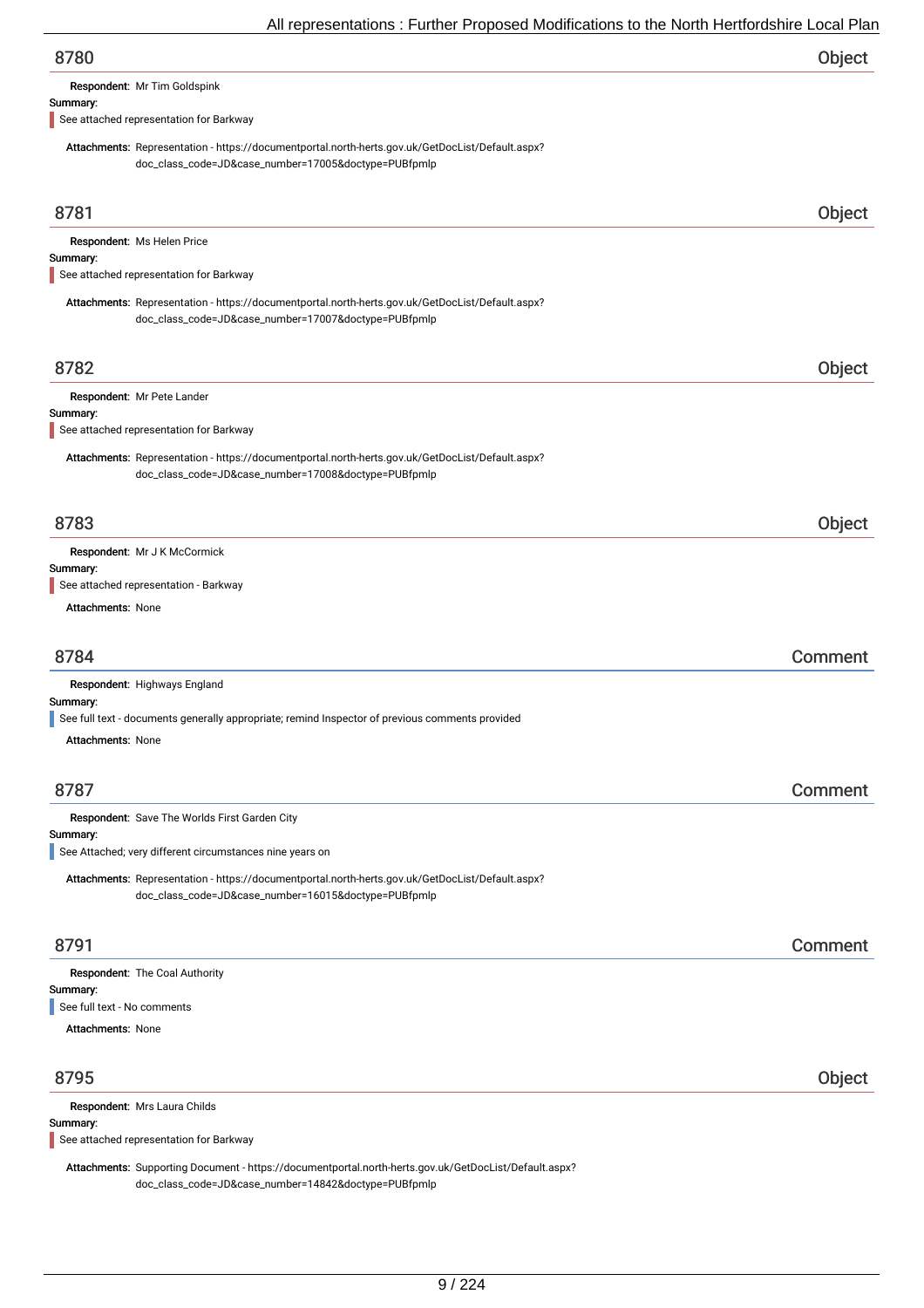| 8802 | Object |
|------|--------|
|      |        |

Respondent: Ms Anita Scales

Attachments: None

## Summary:

| See representation attached for Barkway                                                                                                                  |        |
|----------------------------------------------------------------------------------------------------------------------------------------------------------|--------|
| Attachments: None                                                                                                                                        |        |
| 8804                                                                                                                                                     | Object |
| Respondent: Mr John Gibson                                                                                                                               |        |
| Summary:                                                                                                                                                 |        |
| See attached representation for Barkway                                                                                                                  |        |
| Attachments: None                                                                                                                                        |        |
| 8807                                                                                                                                                     | Object |
| Respondent: Ms Louise Fletcher                                                                                                                           |        |
| Summary:                                                                                                                                                 |        |
| See attached representation                                                                                                                              |        |
| Attachments: None                                                                                                                                        |        |
| 8809                                                                                                                                                     | Object |
| Respondent: Mr Andy Seymour                                                                                                                              |        |
| Summary:                                                                                                                                                 |        |
| See representation attached for Barkway                                                                                                                  |        |
| <b>Attachments: None</b>                                                                                                                                 |        |
|                                                                                                                                                          |        |
| 8810                                                                                                                                                     | Object |
| Respondent: Dr Ian R Sanders                                                                                                                             |        |
| Summary:                                                                                                                                                 |        |
| See representation attached                                                                                                                              |        |
| <b>Attachments: None</b>                                                                                                                                 |        |
| 8818                                                                                                                                                     | Object |
| Respondent: Mr Mark Sherwin                                                                                                                              |        |
| Summary:                                                                                                                                                 |        |
| See attached representation for Barkway                                                                                                                  |        |
| Attachments: Representation - https://documentportal.north-herts.gov.uk/GetDocList/Default.aspx?<br>doc_class_code=JD&case_number=17043&doctype=PUBfpmlp |        |
| 8841                                                                                                                                                     | Object |
|                                                                                                                                                          |        |
| Respondent: Mr James Alexander Wylie<br>Summary:                                                                                                         |        |
| See attached representation - Barkway                                                                                                                    |        |
| Attachments: None                                                                                                                                        |        |
| 8843                                                                                                                                                     | Object |
| Respondent: Ms Sally Tym                                                                                                                                 |        |
| Summary:                                                                                                                                                 |        |
| See attached representation - Barkway                                                                                                                    |        |
| <b>Attachments: None</b>                                                                                                                                 |        |
| 8845                                                                                                                                                     | Object |
| Respondent: Ms Louise Fletcher                                                                                                                           |        |
| Summary:                                                                                                                                                 |        |
| See attached representation - Barkway                                                                                                                    |        |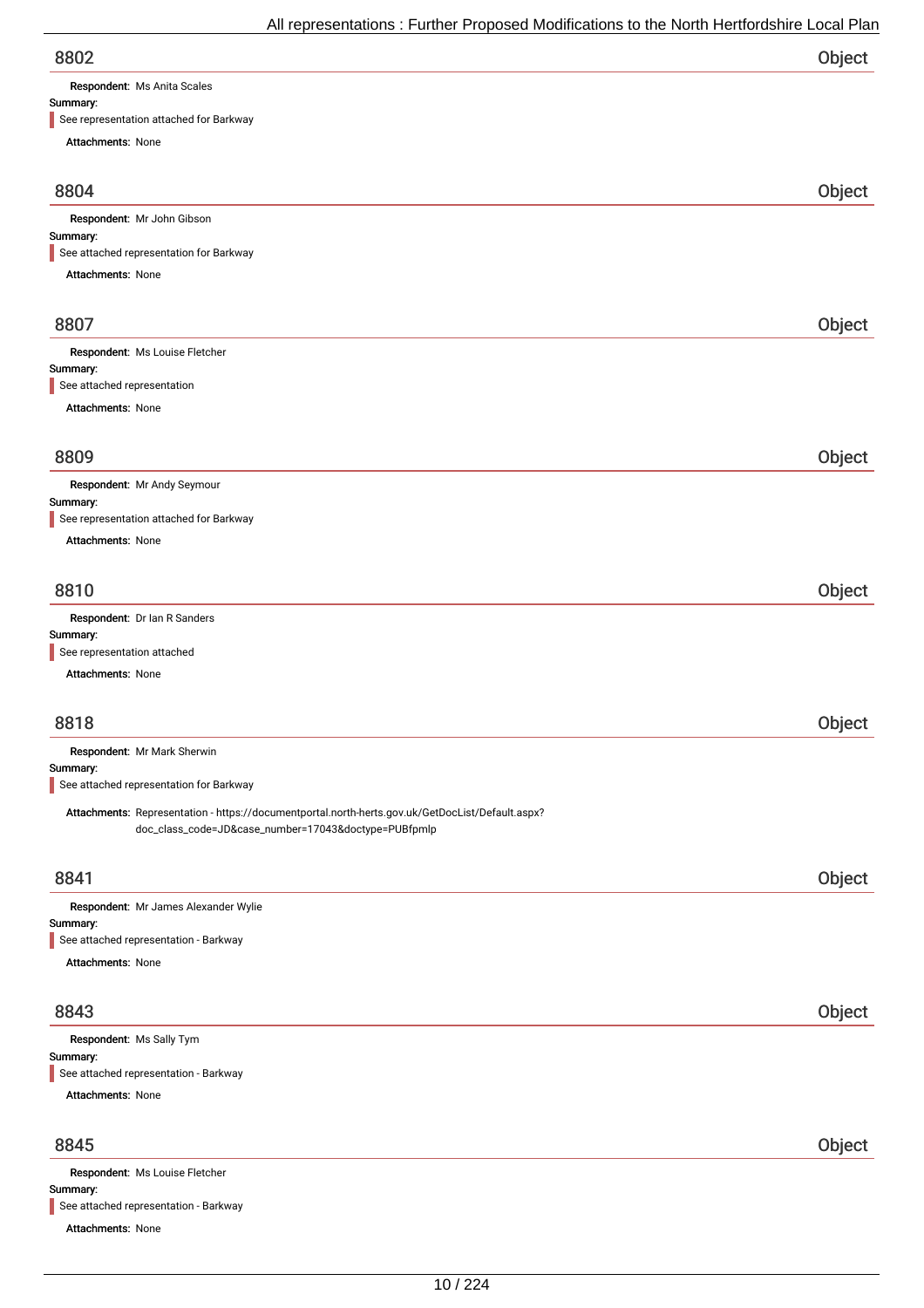| 8847 | Object |
|------|--------|
|      |        |

Respondent: Mr Clive Toms

### Summary:

See attached representation for Barkway

Attachments: Representation - https://documentportal.north-herts.gov.uk/GetDocList/Default.aspx? doc\_class\_code=JD&case\_number=16012&doctype=PUBfpmlp

| 8867                                                                                                                                                     | Object |
|----------------------------------------------------------------------------------------------------------------------------------------------------------|--------|
| Respondent: Mrs Susan Sanders                                                                                                                            |        |
| Summary:                                                                                                                                                 |        |
| See attached representation - Barkway                                                                                                                    |        |
| <b>Attachments: None</b>                                                                                                                                 |        |
| 8868                                                                                                                                                     | Object |
| Respondent: Ms Anna O'Sullivan                                                                                                                           |        |
| Summary:                                                                                                                                                 |        |
| See representation attached for Barkway                                                                                                                  |        |
| <b>Attachments: None</b>                                                                                                                                 |        |
| 8872                                                                                                                                                     | Object |
| Respondent: Mr Mark Seymour                                                                                                                              |        |
| Summary:<br>See representation attached for Barkway                                                                                                      |        |
| <b>Attachments: None</b>                                                                                                                                 |        |
|                                                                                                                                                          |        |
| 8880                                                                                                                                                     | Object |
| Respondent: Mr Graham Penning                                                                                                                            |        |
| Summary:<br>See attached representation - Barkway                                                                                                        |        |
|                                                                                                                                                          |        |
| Attachments: Representation - https://documentportal.north-herts.gov.uk/GetDocList/Default.aspx?<br>doc_class_code=JD&case_number=17044&doctype=PUBfpmlp |        |
| 8884                                                                                                                                                     | Object |
| Respondent: Mrs Caroline Macpherson                                                                                                                      |        |
| Petition: 2 petitioners                                                                                                                                  |        |
| Summary:                                                                                                                                                 |        |
| See attached representation - Barkway                                                                                                                    |        |
| Attachments: None                                                                                                                                        |        |
| 8887                                                                                                                                                     | Object |
| Respondent: Mrs Sharon Bentley                                                                                                                           |        |
| Summary:<br>See attached representation for Barkway                                                                                                      |        |
| Attachments: Representation - https://documentportal.north-herts.gov.uk/GetDocList/Default.aspx?<br>doc_class_code=JD&case_number=17059&doctype=PUBfpmlp |        |
| 8889                                                                                                                                                     | Object |
| Respondent: Mr Martin Bentley                                                                                                                            |        |
| Summary:                                                                                                                                                 |        |
| See attached representation for Barkway                                                                                                                  |        |

Attachments: Representation - https://documentportal.north-herts.gov.uk/GetDocList/Default.aspx? doc\_class\_code=JD&case\_number=17057&doctype=PUBfpmlp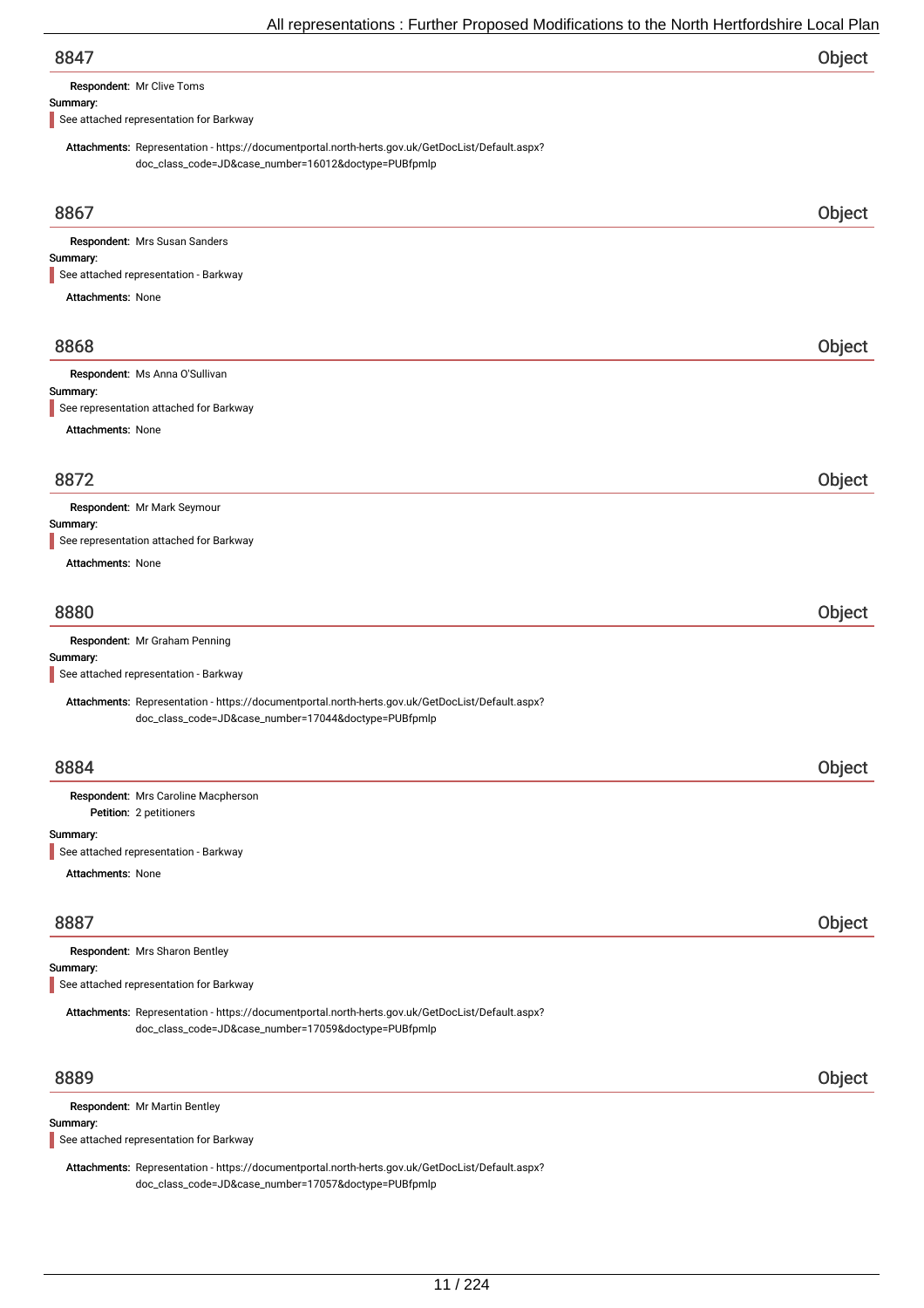| 8901 | Object |
|------|--------|
|------|--------|

Respondent: Mr Andrew Page

### Summary:

See attached representation for Barkway

Attachments: Representation - https://documentportal.north-herts.gov.uk/GetDocList/Default.aspx? doc\_class\_code=JD&case\_number=17105&doctype=PUBfpmlp

| 8911                                                                                                                                                     | Object  |
|----------------------------------------------------------------------------------------------------------------------------------------------------------|---------|
| Respondent: Mr Gordon David Baker                                                                                                                        |         |
| Summary:                                                                                                                                                 |         |
| See attached representation for Barkway                                                                                                                  |         |
| Attachments: Representation - https://documentportal.north-herts.gov.uk/GetDocList/Default.aspx?<br>doc_class_code=JD&case_number=14531&doctype=PUBfpmlp |         |
| 8912                                                                                                                                                     | Object  |
| Respondent: Mrs Carol Willis                                                                                                                             |         |
| Summary:<br>See attached representation for Barkway                                                                                                      |         |
| Attachments: Representation - https://documentportal.north-herts.gov.uk/GetDocList/Default.aspx?<br>doc_class_code=JD&case_number=2155&doctype=PUBfpmlp  |         |
| 8913                                                                                                                                                     | Object  |
| Respondent: Ms Fiona Tomkins<br>Summary:                                                                                                                 |         |
| See attached representation for Barkway                                                                                                                  |         |
| Attachments: Representation - https://documentportal.north-herts.gov.uk/GetDocList/Default.aspx?<br>doc_class_code=JD&case_number=17114&doctype=PUBfpmlp |         |
| 8914                                                                                                                                                     | Object  |
| Respondent: Mrs Janis Baker                                                                                                                              |         |
| Summary:<br>See attached representation for Barkway                                                                                                      |         |
| Attachments: Representation - https://documentportal.north-herts.gov.uk/GetDocList/Default.aspx?<br>doc_class_code=JD&case_number=15140&doctype=PUBfpmlp |         |
| 8916                                                                                                                                                     | Comment |
| Respondent: Hertfordshire County Council                                                                                                                 |         |
| Summary:                                                                                                                                                 |         |
| See full text; no comments to make on HCC sites in Letchworth, Ickleford and Royston<br>Attachments: None                                                |         |
|                                                                                                                                                          |         |
| 8918                                                                                                                                                     | Object  |
| Respondent: Mr Andy Turpin                                                                                                                               |         |
| Summary:<br>See attached representation for Barkway                                                                                                      |         |
| Attachments: Representation - https://documentportal.north-herts.gov.uk/GetDocList/Default.aspx?<br>doc_class_code=JD&case_number=17113&doctype=PUBfpmlp |         |
| 8925                                                                                                                                                     | Object  |
| Respondent: Reed Parish Council                                                                                                                          |         |
| Summary:<br>See attached representation                                                                                                                  |         |

Attachments: Representation - https://documentportal.north-herts.gov.uk/GetDocList/Default.aspx? doc\_class\_code=JD&case\_number=5957&doctype=PUBfpmlp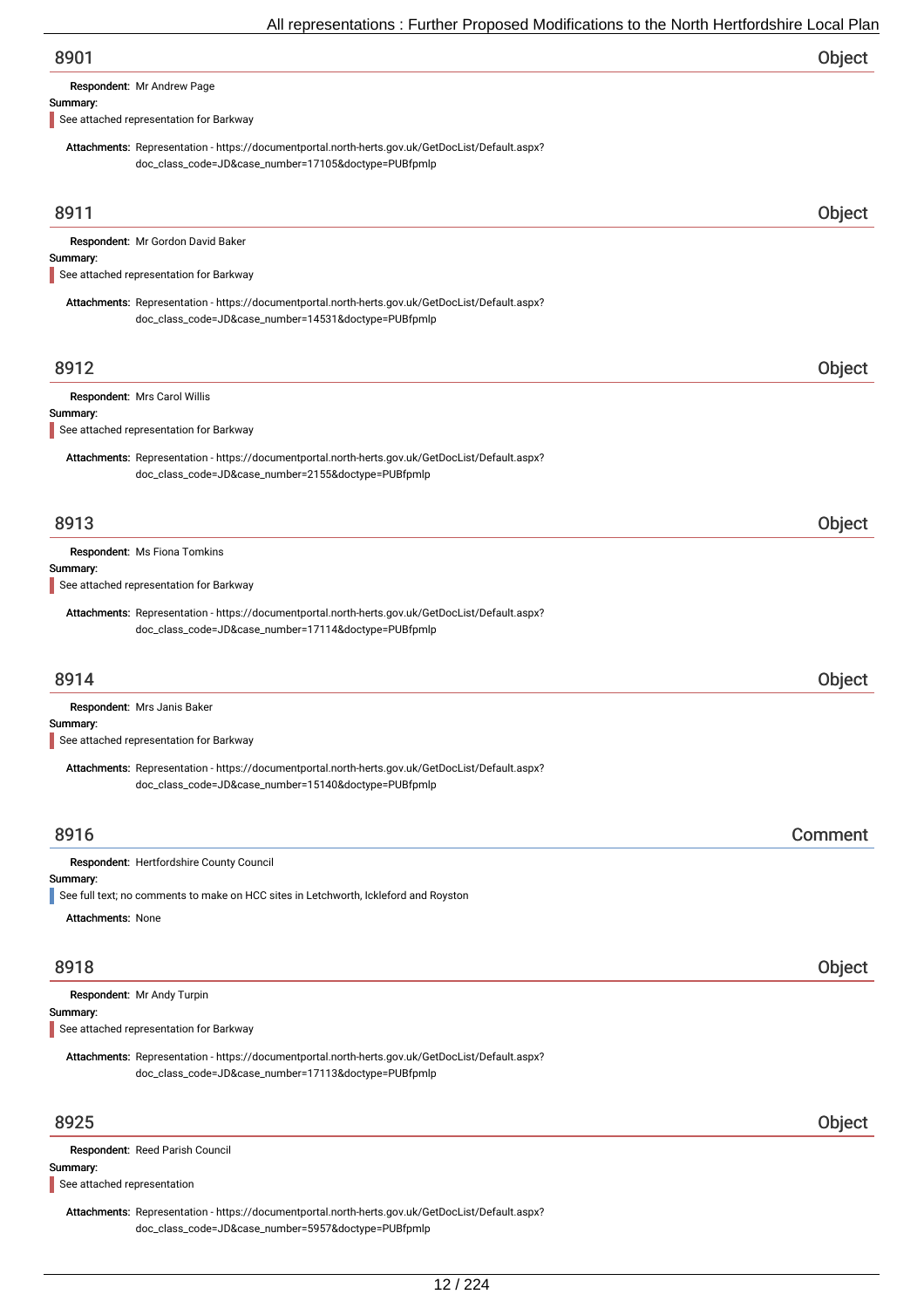| 8932 | Object |
|------|--------|
|      |        |

Respondent: Ms Ann Kendall (Freeman)

# Summary:<br>See full te

objection to PR1 [no modifications proposed]

| See full text, objection to find thounications proposed<br><b>Attachments: None</b>                                                                      |        |
|----------------------------------------------------------------------------------------------------------------------------------------------------------|--------|
|                                                                                                                                                          |        |
| 8933                                                                                                                                                     | Object |
| Respondent: Ms Olivia Erby                                                                                                                               |        |
| Summary:                                                                                                                                                 |        |
| See attached representation for Barkway                                                                                                                  |        |
| Attachments: Representation - https://documentportal.north-herts.gov.uk/GetDocList/Default.aspx?<br>doc_class_code=JD&case_number=15565&doctype=PUBfpmlp |        |
| 8938                                                                                                                                                     | Object |
| Respondent: Ms Lindsey Taylor                                                                                                                            |        |
| Summary:<br>See full text; objection to HT6 [no modifications proposed]                                                                                  |        |
| <b>Attachments: None</b>                                                                                                                                 |        |
|                                                                                                                                                          |        |
|                                                                                                                                                          |        |
| 8941                                                                                                                                                     | Object |
| Respondent: Mr Terry Childs                                                                                                                              |        |
| Summary:<br>See attached representation for Barkway                                                                                                      |        |
| Attachments: Representation - https://documentportal.north-herts.gov.uk/GetDocList/Default.aspx?                                                         |        |
| doc_class_code=JD&case_number=15368&doctype=PUBfpmlp                                                                                                     |        |
|                                                                                                                                                          |        |
| 8944                                                                                                                                                     | Object |
| Respondent: Mr Tom Seymour                                                                                                                               |        |
| Summary:                                                                                                                                                 |        |
| See attached representation - Barkway                                                                                                                    |        |
| <b>Attachments: None</b>                                                                                                                                 |        |
|                                                                                                                                                          |        |
| 8947                                                                                                                                                     | Object |
| Respondent: Ms Samantha Seymour                                                                                                                          |        |
| Summary:<br>See attached representation - Barkway                                                                                                        |        |
| Attachments: None                                                                                                                                        |        |
|                                                                                                                                                          |        |
| 8949                                                                                                                                                     | Object |
| Respondent: Mr Luke Mason                                                                                                                                |        |
| Summary:                                                                                                                                                 |        |
| See attached representation - Barkway                                                                                                                    |        |
| Attachments: None                                                                                                                                        |        |
|                                                                                                                                                          |        |
| 8951                                                                                                                                                     | Object |
| Respondent: Mr and Ms Keith and Prue Hayden and Nixon<br>Petition: 2 petitioners                                                                         |        |
| Summary:                                                                                                                                                 |        |

See attached representation - Barkway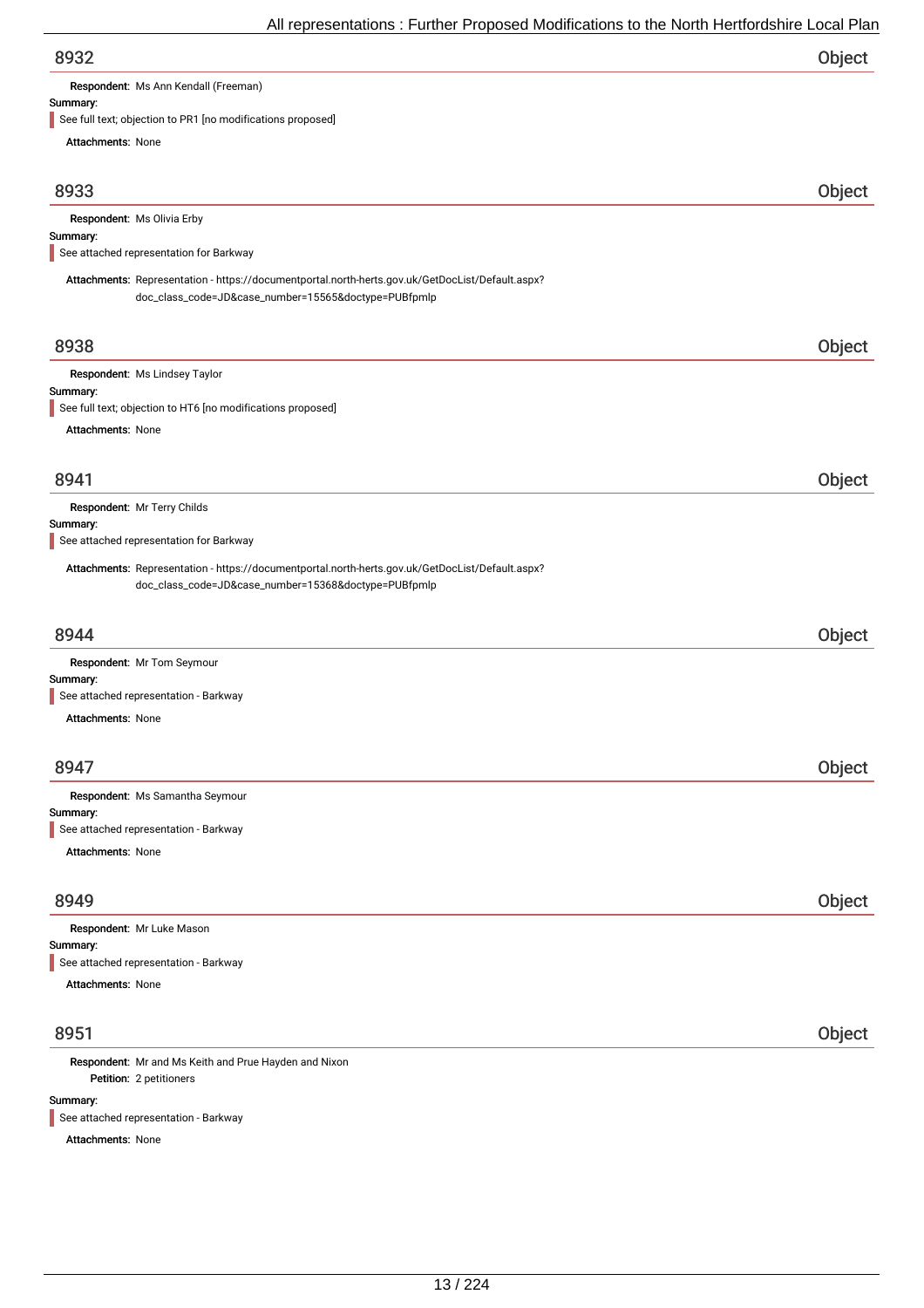| 8956                                                                                                                                                             | Object        |
|------------------------------------------------------------------------------------------------------------------------------------------------------------------|---------------|
| Respondent: Barkway Parish Council                                                                                                                               |               |
| Summary:<br>See attached representation                                                                                                                          |               |
| Attachments: Representation - https://documentportal.north-herts.gov.uk/GetDocList/Default.aspx?                                                                 |               |
| doc_class_code=JD&case_number=13235&doctype=PUBfpmlp                                                                                                             |               |
|                                                                                                                                                                  |               |
| 8964                                                                                                                                                             | Comment       |
| Respondent: Croudace Homes Ltd                                                                                                                                   |               |
| Agent: Barton Willmore<br>Summary:                                                                                                                               |               |
| See Attached; no comment on modifications, Local Plan should progress to adoption as expediently as possible                                                     |               |
| Attachments: Representation - https://documentportal.north-herts.gov.uk/GetDocList/Default.aspx?                                                                 |               |
| doc_class_code=JD&case_number=17065&doctype=PUBfpmlp                                                                                                             |               |
| 8966                                                                                                                                                             | Object        |
| Respondent: Mrs Linda M Cottier                                                                                                                                  |               |
| Petition: 2 petitioners                                                                                                                                          |               |
| Summary:                                                                                                                                                         |               |
| See Attached Postcard                                                                                                                                            |               |
| Attachments: Postcard Representation - https://documentportal.north-herts.gov.uk/GetDocList/Default.aspx?<br>doc_class_code=JD&case_number=3094&doctype=PUBfpmlp |               |
|                                                                                                                                                                  |               |
| 8975                                                                                                                                                             | Object        |
| Respondent: Mr Matthew Bell                                                                                                                                      |               |
| Summary:<br>See attached representation for Barkway                                                                                                              |               |
| Attachments: Representation - https://documentportal.north-herts.gov.uk/GetDocList/Default.aspx?                                                                 |               |
| doc_class_code=JD&case_number=17112&doctype=PUBfpmlp                                                                                                             |               |
|                                                                                                                                                                  |               |
| 8978                                                                                                                                                             | <b>Object</b> |
| Respondent: Dr Will Nicolson                                                                                                                                     |               |
| Summary:<br>See attached representation - Barkway                                                                                                                |               |
| Attachments: Representation - https://documentportal.north-herts.gov.uk/GetDocList/Default.aspx?                                                                 |               |
| doc_class_code=JD&case_number=17106&doctype=PUBfpmlp                                                                                                             |               |
|                                                                                                                                                                  |               |
| 8979                                                                                                                                                             | Object        |
| Respondent: Mr Richard Turpin                                                                                                                                    |               |
| Summary:<br>See attached representation - Barkway                                                                                                                |               |
| Attachments: Representation - https://documentportal.north-herts.gov.uk/GetDocList/Default.aspx?                                                                 |               |
| doc_class_code=JD&case_number=17104&doctype=PUBfpmlp                                                                                                             |               |
| 8982                                                                                                                                                             | Object        |
| Respondent: HCC Royston East and Ermine Ward                                                                                                                     |               |
| Summary:                                                                                                                                                         |               |
| See attached representation - Barkway                                                                                                                            |               |
| Attachments: Representation - https://documentportal.north-herts.gov.uk/GetDocList/Default.aspx?                                                                 |               |

doc\_class\_code=JD&case\_number=17092&doctype=PUBfpmlp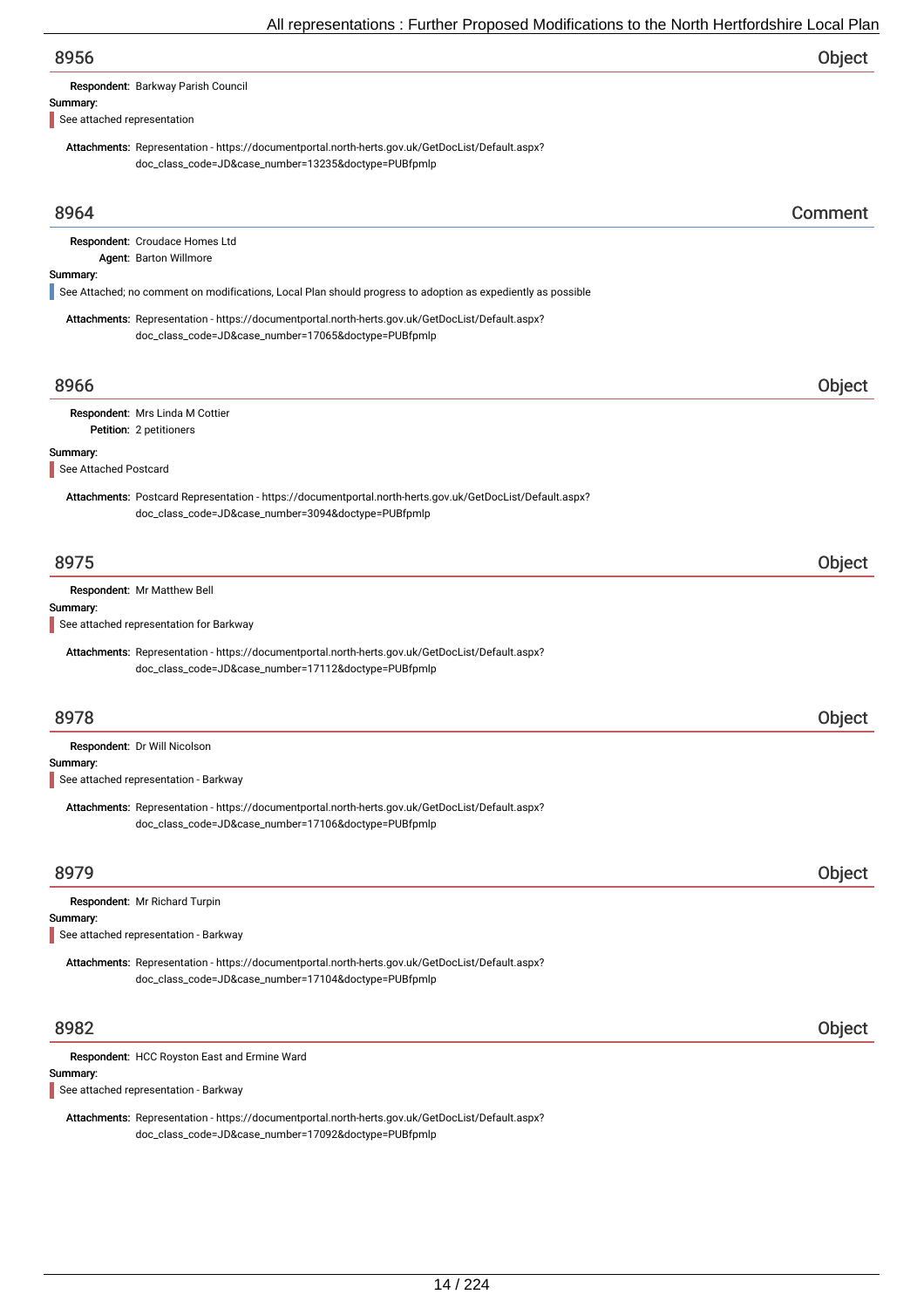| 8989                                                                                                                                                     | Object |
|----------------------------------------------------------------------------------------------------------------------------------------------------------|--------|
| Respondent: Mr David Tomkins                                                                                                                             |        |
| Summary:                                                                                                                                                 |        |
| See attached representation for Barkway                                                                                                                  |        |
| Attachments: Representation - https://documentportal.north-herts.gov.uk/GetDocList/Default.aspx?<br>doc_class_code=JD&case_number=1837&doctype=PUBfpmlp  |        |
| 9012                                                                                                                                                     | Object |
| Respondent: Ms Carla Jones Bell                                                                                                                          |        |
| Summary:                                                                                                                                                 |        |
| See attached representation for Barkway                                                                                                                  |        |
| Attachments: Representation - https://documentportal.north-herts.gov.uk/GetDocList/Default.aspx?<br>doc_class_code=JD&case_number=17137&doctype=PUBfpmlp |        |
| 9241                                                                                                                                                     | Object |
| Respondent: Barkway Parish Council                                                                                                                       |        |
| Petition: 155 petitioners                                                                                                                                |        |
| Summary:                                                                                                                                                 |        |
| See attached representation and petition                                                                                                                 |        |
| Attachments: Petition - https://documentportal.north-herts.gov.uk/GetDocList/Default.aspx?doc_class_code=JD&case_number=13235&doctype=PUBfpmlp           |        |
| 9328                                                                                                                                                     | Object |
| Respondent: Mrs Dariel Lines                                                                                                                             |        |
| Summary:                                                                                                                                                 |        |
| See representation for Barkway                                                                                                                           |        |
| <b>Attachments: None</b>                                                                                                                                 |        |
|                                                                                                                                                          |        |
| 9488                                                                                                                                                     | Object |
| Respondent: Helen Allen                                                                                                                                  |        |
| Summary:                                                                                                                                                 |        |
| See attached; unable to locate policies maps; consider GP & water provision; exclude Royston Town Hall site and add former Morrisons site                |        |
| Attachments: None                                                                                                                                        |        |
|                                                                                                                                                          |        |
| 9573                                                                                                                                                     | Object |
| Respondent: Mr Richard Couling                                                                                                                           |        |
| Summary:                                                                                                                                                 |        |
| See attached representation - Barkway                                                                                                                    |        |
| <b>Attachments: None</b>                                                                                                                                 |        |
|                                                                                                                                                          |        |
| 9942                                                                                                                                                     | Object |
| Respondent: Ms Dee Donaldson                                                                                                                             |        |
| Summary:                                                                                                                                                 |        |
| See representation attached for Barkway                                                                                                                  |        |
| Attachments: Representation Letter - https://north-herts.oc2.uk/a/vn7                                                                                    |        |
| 9948                                                                                                                                                     | Object |
| Respondent: Mr Nick Dear                                                                                                                                 |        |

## Summary:

See representation attached for Barkway

Attachments: Representation Letter - https://north-herts.oc2.uk/a/vn8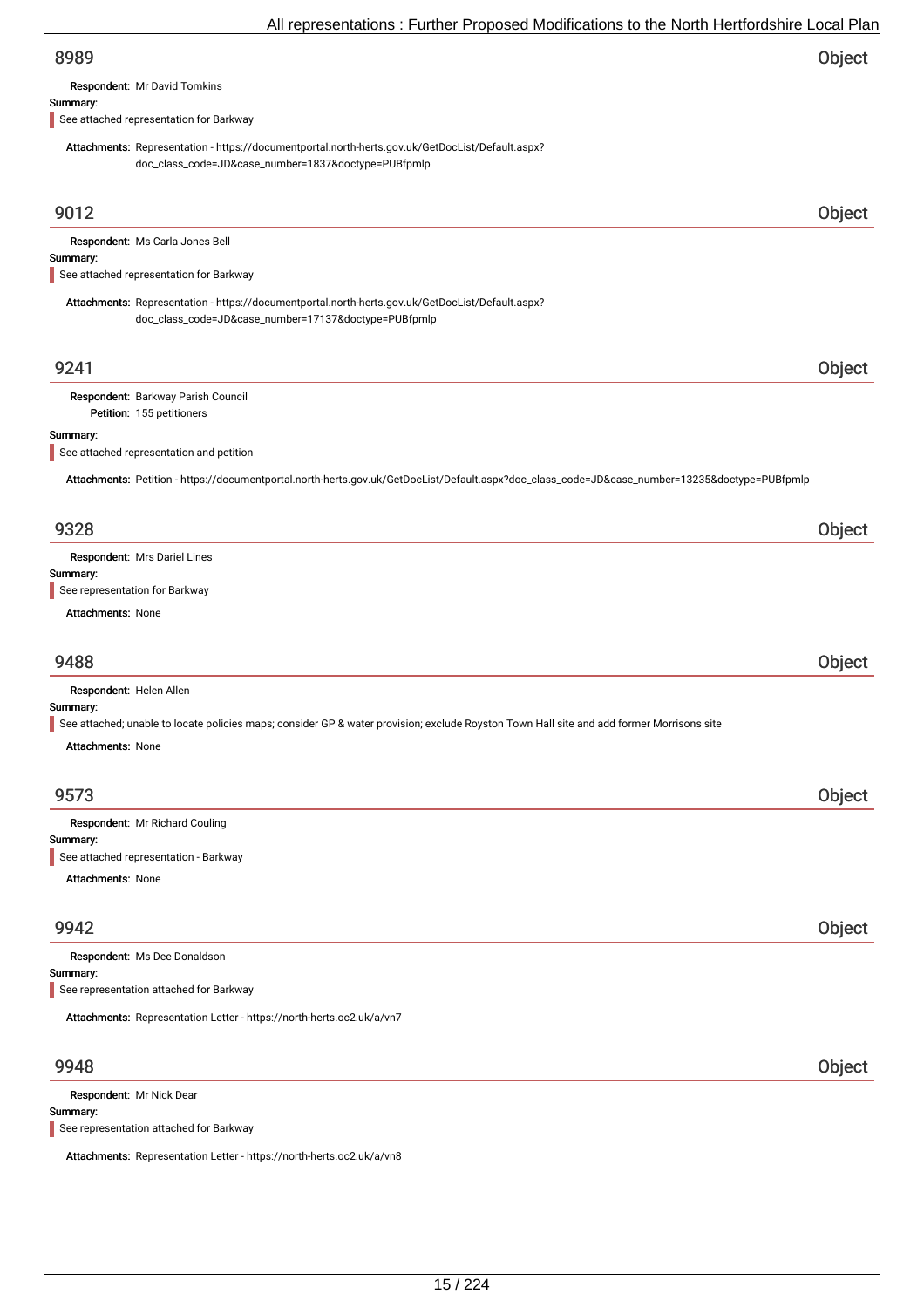| Object |
|--------|
|        |

| Respondent: Mr Richard Courtice |  |
|---------------------------------|--|
|                                 |  |

### Summary:

LATE REPRESENTATION

See attached representation

Attachments: Postcard Representation - https://documentportal.north-herts.gov.uk/GetDocList/Default.aspx? doc\_class\_code=JD&case\_number=17354&doctype=PUBfpmlp

## MM 004 / FM 011

## 8495 Object

Summary: Respondent: Mr Robert Howard As stated Wymondley has a made Neighbourhood Plan and the NHDC Local Plan should take the wishes of the Parishioners of Wymondley into consideration which should form part of the Development Plan.

Attachments: None

## 8798 Object

Respondent: Miss Hayley Ward

### Summary:

See Attached - Wymondley Neighbourhood Plan has been ignored

Attachments: Representation - https://documentportal.north-herts.gov.uk/GetDocList/Default.aspx? doc\_class\_code=JD&case\_number=14263&doctype=PUBfpmlp

## 10000 Comment

Respondent: Reverend Sonia Falaschi-Ray

## Summary:

See attached representation

Attachments: None

### FM 012

## 8496 Object

Respondent: Mr Robert Howard

### Summary:

Making Little Wymondley is classed a Category A one of five villages where a greater amount of development has been allocated, is not sustainable, there is no justification for the allocation of 331 houses in Little Wymondley (WY1). The proposal/modification is unsustainable and there are no special circumstances for the development.

### Attachments: None

## 9690 Comment

Respondent: Miss Hayley Ward

### Summary:

See attached - Wymondley Neighbourhood Plan has been ignored

Attachments: Representation - https://documentportal.north-herts.gov.uk/GetDocList/Default.aspx? doc\_class\_code=JD&case\_number=14263&doctype=PUBfpmlp

### FM 013

Respondent: Miss Hayley Ward

### Summary:

See attached - descriptions of Little Wymondley are unsuitable

Attachments: Representation - https://documentportal.north-herts.gov.uk/GetDocList/Default.aspx? doc\_class\_code=JD&case\_number=14263&doctype=PUBfpmlp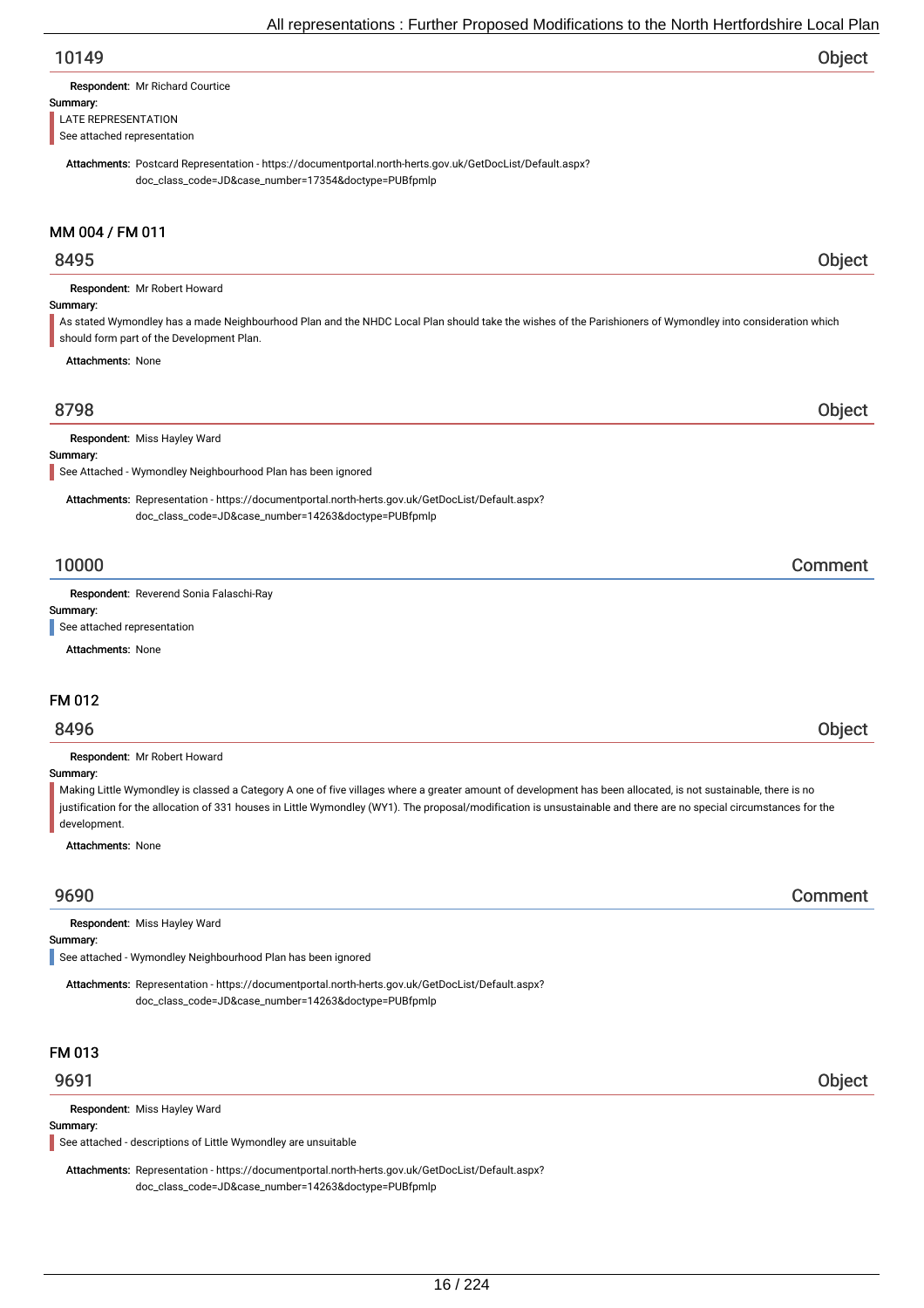## FM 016

## 8741 Comment

Respondent: Transition Town Letchworth

### Summary:

If this modification is about showing where the age profile of North Herts population diverges from Hertfordshire it fails to do this by not identifying the age group where the district has above average population representation, it only identifies below average representation in the 15-29 age grouping.

Attachments: None

## FM 017

## 8515 Object

### Respondent: Green Party

### Summary:

This change is based on ONS 2016, which is now 5 years out of date and not the latest forecast available, which is ONS 2018 -

https://www.ons.gov.uk/peoplepopulationandcommunity/populationandmigration/populationprojections/bulletins/subnationalpopulationprojectionsforengland/2018based

ONS 2018 states that the forecast population growth is 3330 between 2018 and 2028. This is a third of the forecast quoted - a substantial change. This revision of lower population growth is substantial and has a material impact on many other concerns, so must be taken into consideration.

Attachments: None

## 8716 Object

Respondent: Mr David Tait

### Summary:

Fails to assess housing need that adequately includes migration as NPPF para159

Attachments: None

## 8724 Object

### Respondent: Mr Reg F Norgan

Summary:

See Attached - demonstrates excess of housing

Attachments: Representation - https://documentportal.north-herts.gov.uk/GetDocList/Default.aspx? doc\_class\_code=JD&case\_number=3436&doctype=PUBfpmlp

## 8742 Comment

### Respondent: Transition Town Letchworth

Summary:

This paragraph has been adjusted to give the population prediction for next ten years based on now outdated 2016 predictions. However, the plan, and housing numbers are for 20 years so it would be helpful to also identify the total population growth over the 20 years period by indicating the growth that has occurred up to 2021. Given that population growth predictions have been reviewed downwards in both ONS 2016 and 2018 population projections is it accurate to say there is 'considerable' pressure on housing, 'moderate' might be a better description.

Attachments: None

## 8869 Comment

Summary: Respondent: Herts WithOut Waste

See Attached; proposed modification to text

Attachments: Representation - https://documentportal.north-herts.gov.uk/GetDocList/Default.aspx? doc\_class\_code=JD&case\_number=14380&doctype=PUBfpmlp

Respondent: Ms Nikki Hamilton

### Summary:

See attached representation

Attachments: Representation - https://documentportal.north-herts.gov.uk/GetDocList/Default.aspx? doc\_class\_code=JD&case\_number=15505&doctype=PUBfpmlp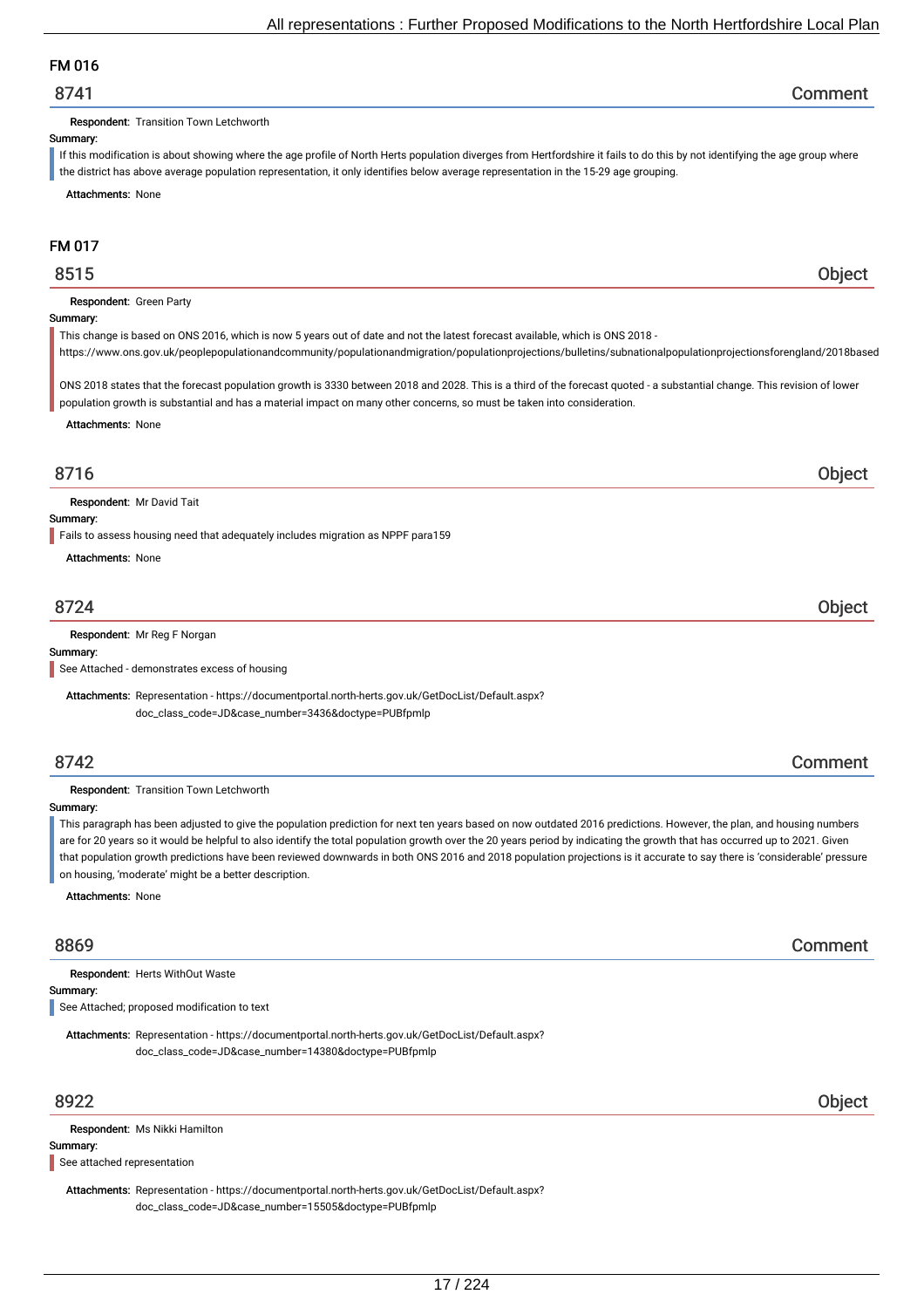| 8981                                                                                                                                                         | Object  |
|--------------------------------------------------------------------------------------------------------------------------------------------------------------|---------|
| Respondent: CPRE Hertfordshire                                                                                                                               |         |
| Summary:                                                                                                                                                     |         |
| See Attached; reduce in line with 2018-based projections                                                                                                     |         |
| Attachments: Representations - https://documentportal.north-herts.gov.uk/GetDocList/Default.aspx?<br>doc_class_code=JD&case_number=17091&doctype=PUBfpmlp    |         |
|                                                                                                                                                              |         |
| 9122                                                                                                                                                         | Object  |
| Respondent: Mrs Cheryl Peers                                                                                                                                 |         |
| Summary:                                                                                                                                                     |         |
| See full representation and attachment                                                                                                                       |         |
| Attachments: Supporting Document - https://documentportal.north-herts.gov.uk/GetDocList/Default.aspx?<br>doc_class_code=JD&case_number=3435&doctype=PUBfpmlp |         |
| 9253                                                                                                                                                         | Object  |
| Respondent: Mr Wilfred Aspinall                                                                                                                              |         |
| Summary:                                                                                                                                                     |         |
| See attached representation                                                                                                                                  |         |
| Attachments: Representation - https://documentportal.north-herts.gov.uk/GetDocList/Default.aspx?<br>doc_class_code=JD&case_number=6178&doctype=PUBfpmlp      |         |
| 9692                                                                                                                                                         | Object  |
| Respondent: Miss Hayley Ward                                                                                                                                 |         |
| Summary:<br>See attached - figures conflict with those used for new housing elsewhere in Plan                                                                |         |
|                                                                                                                                                              |         |
| Attachments: Representation - https://documentportal.north-herts.gov.uk/GetDocList/Default.aspx?<br>doc_class_code=JD&case_number=14263&doctype=PUBfpmlp     |         |
|                                                                                                                                                              |         |
| 9782                                                                                                                                                         | Object  |
| Respondent: Save The Worlds First Garden City                                                                                                                |         |
| Summarv:                                                                                                                                                     |         |
| See attached; Figures justify reduction of 3-3.5k homes                                                                                                      |         |
| Attachments: Representation - https://documentportal.north-herts.gov.uk/GetDocList/Default.aspx?<br>doc_class_code=JD&case_number=16015&doctype=PUBfpmlp     |         |
| <b>FM 018</b>                                                                                                                                                |         |
| 8743                                                                                                                                                         | Comment |
| Respondent: Transition Town Letchworth                                                                                                                       |         |
| Summary:                                                                                                                                                     |         |
| For balance it would be helpful to add the life expectancy figure for women in the most deprived areas of North Herts.                                       |         |
| <b>Attachments: None</b>                                                                                                                                     |         |
| FM 020                                                                                                                                                       |         |
| 8744                                                                                                                                                         | Comment |
| Respondent: Transition Town Letchworth                                                                                                                       |         |
| Summary:                                                                                                                                                     |         |
| For balance it would be helpful to add the life expectancy figure for women in the most deprived areas of North Herts.<br><b>Attachments: None</b>           |         |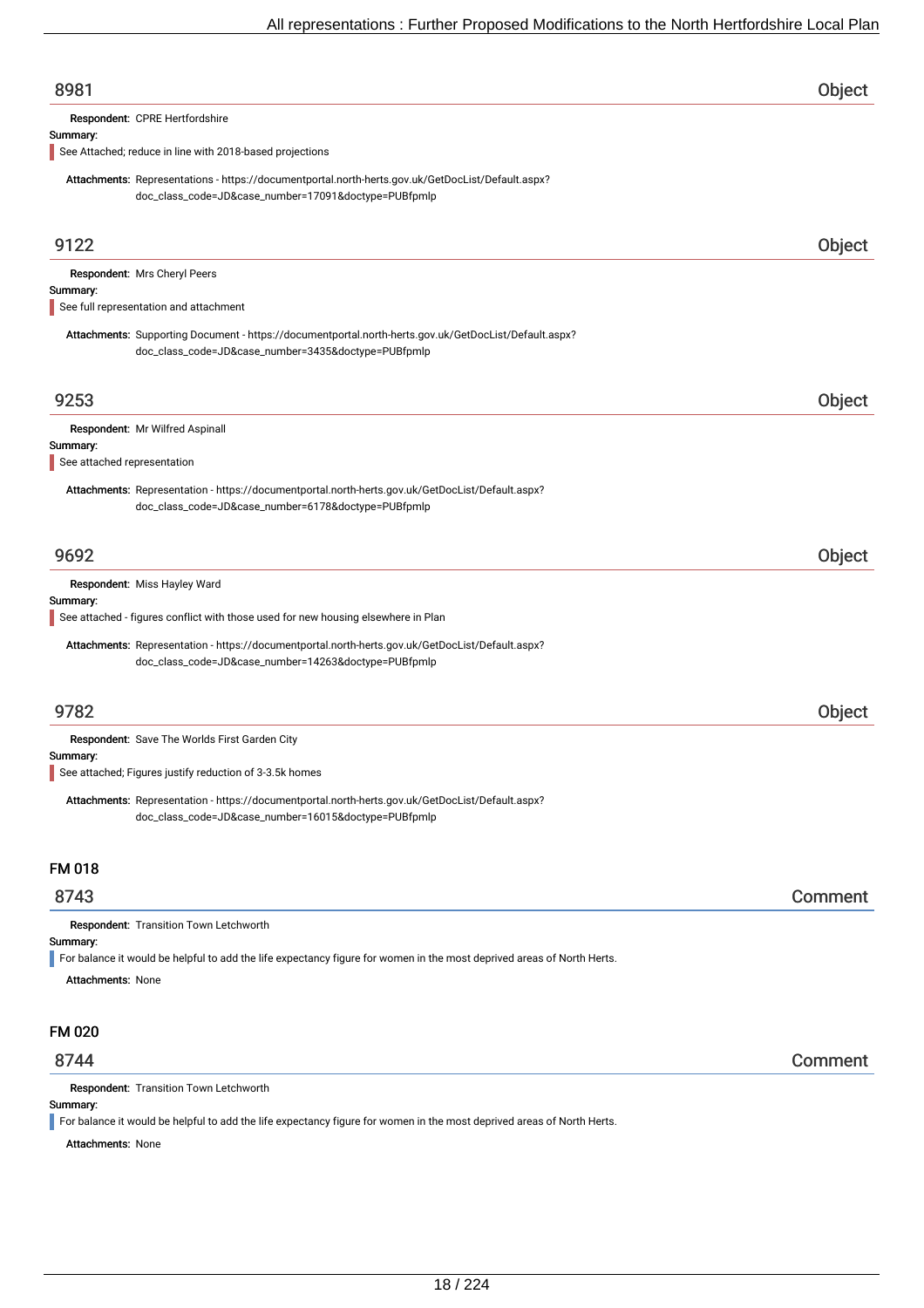| 9906 | Comment |
|------|---------|
|------|---------|

Respondent: Herts WithOut Waste

Summary:

See Attached; proposed modification to text

Attachments: Representation - https://documentportal.north-herts.gov.uk/GetDocList/Default.aspx? doc\_class\_code=JD&case\_number=14380&doctype=PUBfpmlp

## FM 021

## 8516 Object

Respondent: Green Party

### Summary:

A jump from 19% to 58% adult obesity in 5 years does not seem realistic. One or both sets of statistics seem unreliable. Further my own research suggests the figure is 20.1% (for Hertfordshire as a whole, see URL below) and my empirical observation in North Herts would support that figure.

https://fingertips.phe.org.uk/profile/national-child-measurementprogramme/data#page/0/gid/8000011/pat/6/par/E12000006/ati/302/iid/90316/age/200/sex/4/cid/4/tbm/1

Please review these statistics.

Attachments: None

### FM 022

## 9907 Comment

Respondent: Herts WithOut Waste

### Summary:

See Attached; proposed modification to text re. effects of COVID

Attachments: Representation - https://documentportal.north-herts.gov.uk/GetDocList/Default.aspx? doc\_class\_code=JD&case\_number=14380&doctype=PUBfpmlp

### FM 023

## 9908 Comment

Respondent: Herts WithOut Waste

### Summary:

See Attached; proposed minor modification to text

Attachments: Representation - https://documentportal.north-herts.gov.uk/GetDocList/Default.aspx? doc\_class\_code=JD&case\_number=14380&doctype=PUBfpmlp

### FM 024

## 8517 Support

Respondent: Green Party

### Summary:

The 2015 comment included useful information that enables an easy comparison to the rest of the region. Can this be included again?

Attachments: None

## FM 025

Respondent: Miss Hayley Ward

### Summary:

See attached - transport plan is not fully formed and inadequate

Attachments: Representation - https://documentportal.north-herts.gov.uk/GetDocList/Default.aspx? doc\_class\_code=JD&case\_number=14263&doctype=PUBfpmlp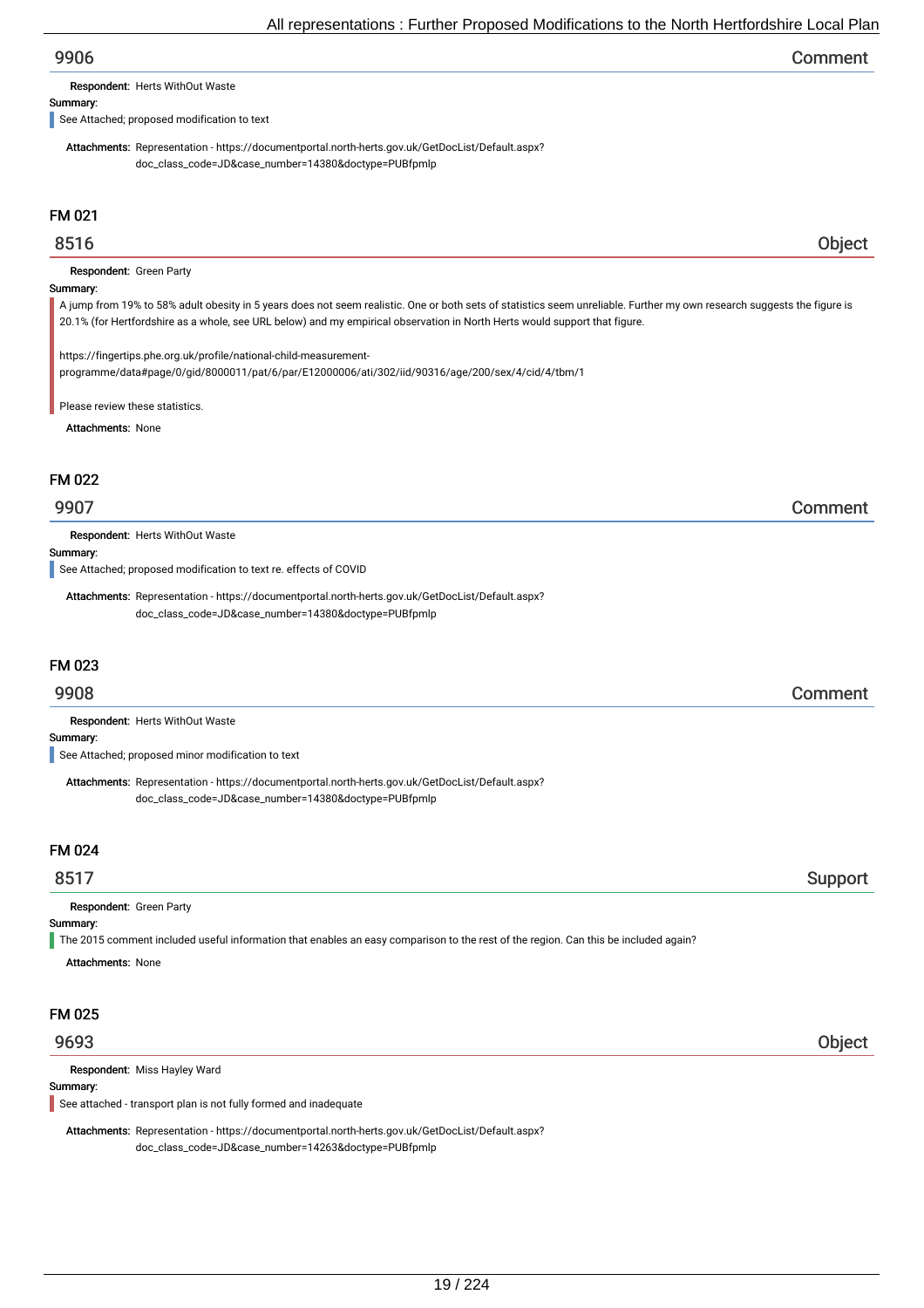| 9909 | Comment |
|------|---------|
|------|---------|

Respondent: Herts WithOut Waste

### Summary:

See Attached; proposed minor modification to text

Attachments: Representation - https://documentportal.north-herts.gov.uk/GetDocList/Default.aspx? doc\_class\_code=JD&case\_number=14380&doctype=PUBfpmlp

## FM 026

## 8718 Object

Respondent: Mr David Tait

### Summary:

Housing need and affordability - ref NNPF para 20

Affordability in the North Herts area is significantly worse than the national average of 7.5 times salery

Housing need is very much affected by affordability. With house pricing at 13.3 x average salary, the need adjustment calculations produce an Adjustment factor of 1.58 times the basic housing need figures

This uplift is not adequately recorded in the NHDC housing need total figures either

Attachments: None

# 9910 Comment

Respondent: Herts WithOut Waste

### Summary:

See Attached; proposed minor modification to text

Attachments: Representation - https://documentportal.north-herts.gov.uk/GetDocList/Default.aspx? doc\_class\_code=JD&case\_number=14380&doctype=PUBfpmlp

### FM 027

## 9694 Object

Respondent: Miss Hayley Ward

Summary:

See attached - Figures conflict

Attachments: Representation - https://documentportal.north-herts.gov.uk/GetDocList/Default.aspx? doc\_class\_code=JD&case\_number=14263&doctype=PUBfpmlp

## FM 028

8518 Object

### Respondent: Green Party

### Summary:

FM017 indicated a population increase of 3330 people, this equates to 1400 households (assuming the national average of 2.4 and rounding generously up). FM 027 indicates a household shortage of 2100.

That is a maximum requirement of 3500 homes over a ten year period. Providing 11500 homes would mean an excess of 8000 homes.

It appears that the objectively assessed need (OAN) is not as objective as this document despite its name.

Considering the considerable impact an over provision of 8000 homes would have on the local area, services and the environment, I request that the OAN be challenged.

Attachments: None

8746 Object

Respondent: Transition Town Letchworth

### Summary:

The OAN of 11,500 was subject to considerable challenge during the hearing sessions. 2018 ONS housing projections suggest an OAN of at most 8,800. With the heavy reliance on green belt land that underlies this plan, over-provision of housing has a huge environmental cost and TTL would like to see North Herts make a case for a lower OAN based on the need to protect the green belt and in respect of the ONS 2018 population projections.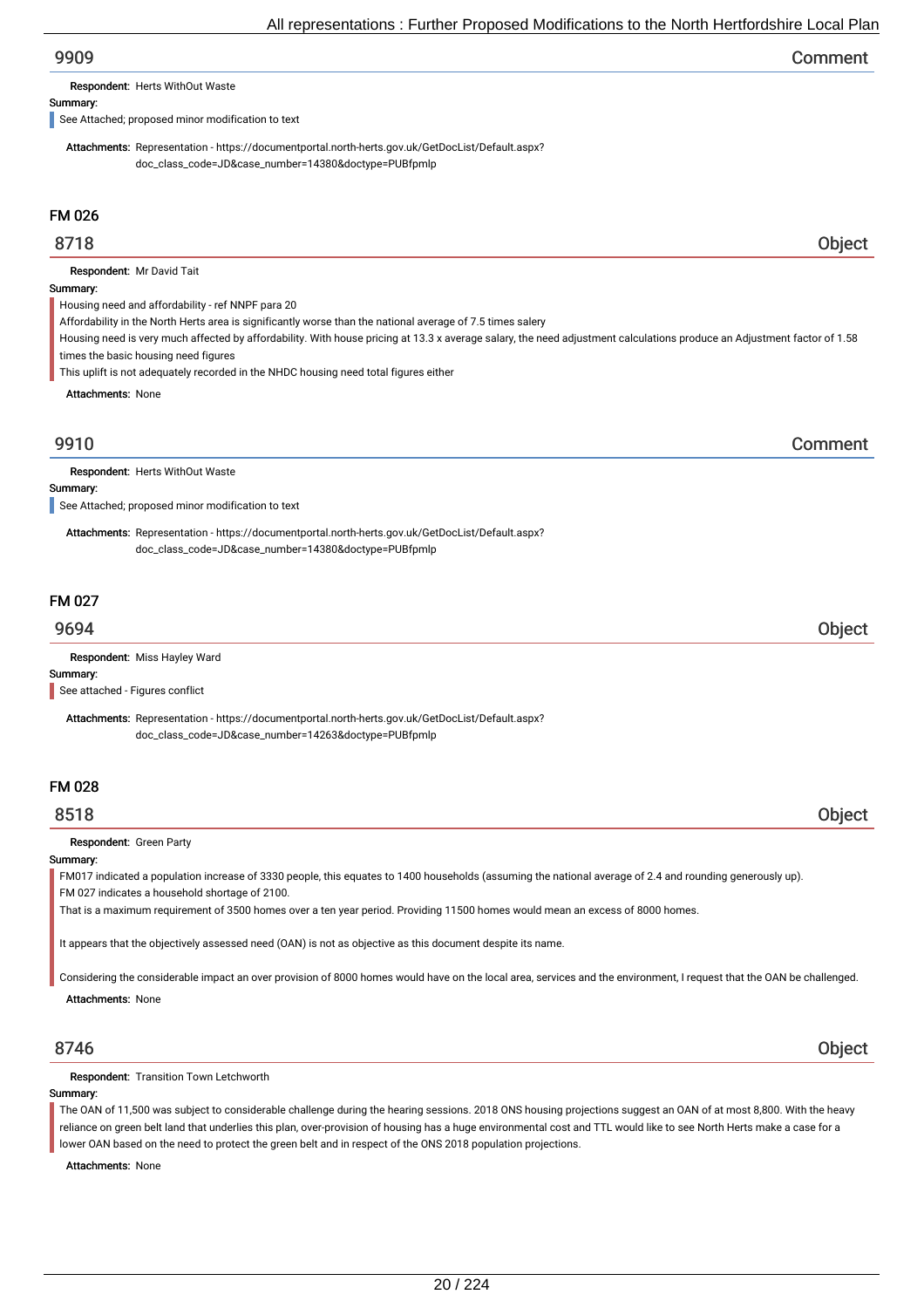| 9121 | Object |
|------|--------|
|      |        |

Respondent: Mrs Cheryl Peers

### Summary:

See full representation and attachment

Attachments: Supporting Document - https://documentportal.north-herts.gov.uk/GetDocList/Default.aspx? doc\_class\_code=JD&case\_number=3435&doctype=PUBfpmlp

| 9695                                                                                                                                                                                                                                                                                                                                                                                                          | Object  |
|---------------------------------------------------------------------------------------------------------------------------------------------------------------------------------------------------------------------------------------------------------------------------------------------------------------------------------------------------------------------------------------------------------------|---------|
| Respondent: Miss Hayley Ward<br>Summary:<br>See attached - figures are confusing                                                                                                                                                                                                                                                                                                                              |         |
| Attachments: Representation - https://documentportal.north-herts.gov.uk/GetDocList/Default.aspx?<br>doc_class_code=JD&case_number=14263&doctype=PUBfpmlp                                                                                                                                                                                                                                                      |         |
| 9911                                                                                                                                                                                                                                                                                                                                                                                                          | Comment |
| Respondent: Herts WithOut Waste<br>Summary:                                                                                                                                                                                                                                                                                                                                                                   |         |
| See Attached; proposed modification to text re. effect of COVID<br>Attachments: Representation - https://documentportal.north-herts.gov.uk/GetDocList/Default.aspx?<br>doc_class_code=JD&case_number=14380&doctype=PUBfpmlp                                                                                                                                                                                   |         |
| 10060                                                                                                                                                                                                                                                                                                                                                                                                         | Object  |
| Respondent: CPRE Hertfordshire<br>Summary:<br>See attached; reduce to take account of latest projections, factor in Brexit and COVID                                                                                                                                                                                                                                                                          |         |
| Attachments: Representations - https://documentportal.north-herts.gov.uk/GetDocList/Default.aspx?<br>doc_class_code=JD&case_number=17091&doctype=PUBfpmlp                                                                                                                                                                                                                                                     |         |
| 10166                                                                                                                                                                                                                                                                                                                                                                                                         | Object  |
| Respondent: Ms Nikki Hamilton<br>Summary:<br>See attached representation<br>Attachments: Representation - https://documentportal.north-herts.gov.uk/GetDocList/Default.aspx?<br>doc_class_code=JD&case_number=15505&doctype=PUBfpmlp                                                                                                                                                                          |         |
| <b>FM 029</b>                                                                                                                                                                                                                                                                                                                                                                                                 |         |
| 8499                                                                                                                                                                                                                                                                                                                                                                                                          | Object  |
| Respondent: Mr Justin Richards<br>Summary:<br>Hertfordshire should not allow the urban sprawl of Luton to encroach upon the villages and towns between Luton and Hitchin. This will result in the loss of the greenbelt,<br>loss of bio diversity and will make the area far too urban. Other solutions must be sought rather than just tacking on additional housing to already overcrowded<br>conurbations. |         |

Once again, there is no infrastructure expansion to support any of this housing and this will lead to higher air pollution and traffic congestion.

Attachments: None

## 8511 Object

Respondent: Mr David Dorman

### Summary:

The 8,500 quoted as the housing capacity of Luton through to 2031 is now more like 14,700 using up to date numbers. Luton's revised OAN of July 2020 shows a lower requirement of 14,700. Luton's unmet need through to 2031 is only 2,000 and not the 9,300 in the Luton Local Plan. Central Bedfordshire Council has allocated 20 sites with a capacity of 8,850 dwellings to meet Luton's unmet needs. Luton's failure to hold its required Review by mid-2021 under its Policy LLP40 would reveal this. NHDC does not need to build houses on Green Belt land at Cockernhoe.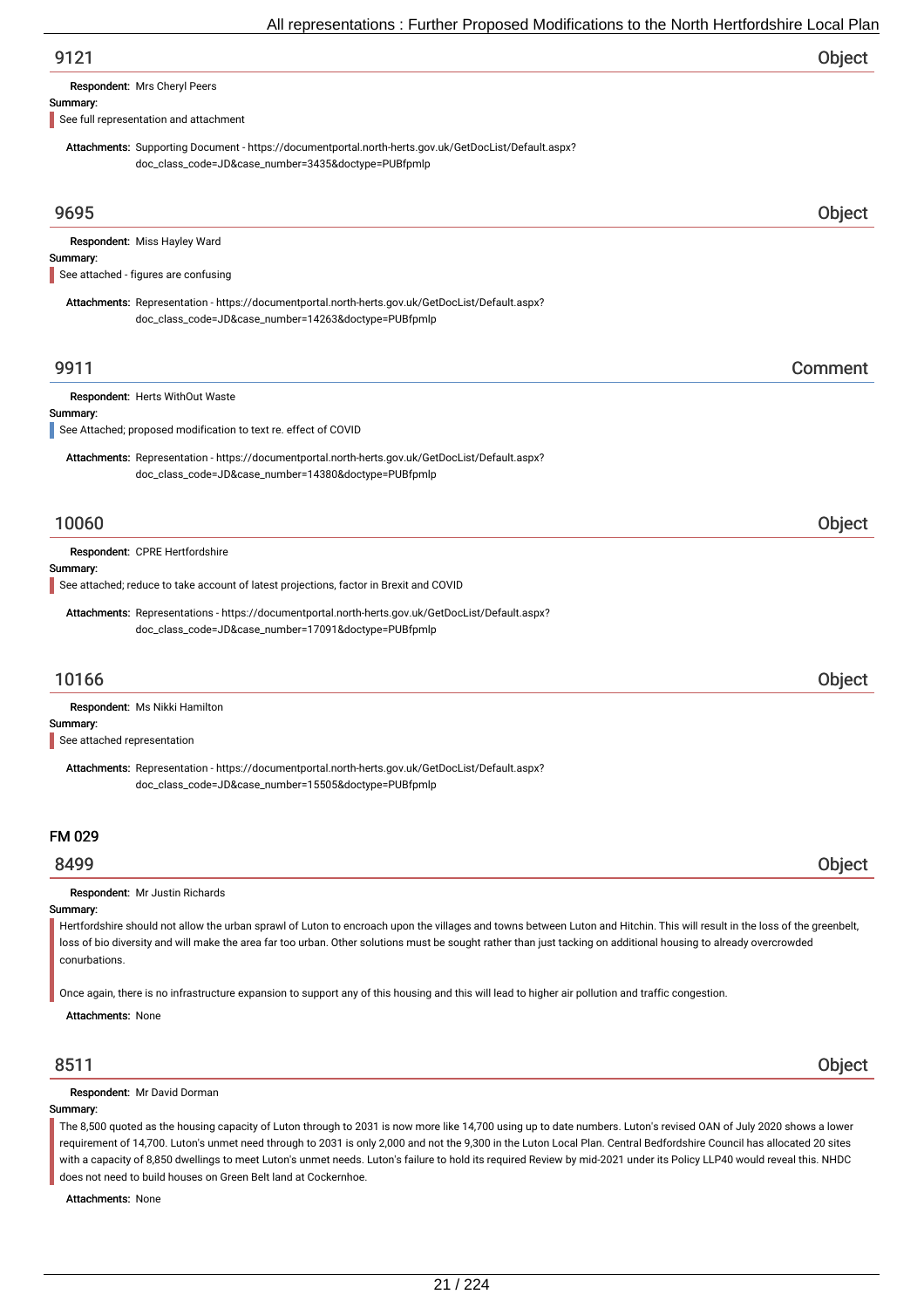| All representations . Further Proposed Modifications to the North Hertfordshire Local Plar                                                                    |         |
|---------------------------------------------------------------------------------------------------------------------------------------------------------------|---------|
| 8836                                                                                                                                                          | Support |
| Respondent: Luton Borough Council - Planning Policy and Environment                                                                                           |         |
| Summary:                                                                                                                                                      |         |
| See attached representation                                                                                                                                   |         |
| Attachments: Representation - https://documentportal.north-herts.gov.uk/GetDocList/Default.aspx?<br>doc_class_code=JD&case_number=13223&doctype=PUBfpmlp      |         |
|                                                                                                                                                               |         |
| 9254                                                                                                                                                          | Object  |
| Respondent: Mr Wilfred Aspinall                                                                                                                               |         |
| Summary:<br>See attached representation                                                                                                                       |         |
| Attachments: Representation - https://documentportal.north-herts.gov.uk/GetDocList/Default.aspx?                                                              |         |
| doc_class_code=JD&case_number=6178&doctype=PUBfpmlp                                                                                                           |         |
| 10061                                                                                                                                                         | Comment |
| Respondent: CPRE Hertfordshire                                                                                                                                |         |
| Summary:                                                                                                                                                      |         |
| See attached; fails to recognise capacity in Luton and revised projections                                                                                    |         |
| Attachments: Representations - https://documentportal.north-herts.gov.uk/GetDocList/Default.aspx?<br>doc_class_code=JD&case_number=17091&doctype=PUBfpmlp     |         |
| <b>FM 030</b>                                                                                                                                                 |         |
| 8747                                                                                                                                                          | Comment |
| Respondent: Transition Town Letchworth                                                                                                                        |         |
| Summary:<br>TTL would expect NHDC to acknowledge and focus on developing housing in places that can sustainably access the growing Cambridge employment area. |         |
| <b>Attachments: None</b>                                                                                                                                      |         |
|                                                                                                                                                               |         |
| 9783                                                                                                                                                          | Object  |
| Respondent: Save The Worlds First Garden City                                                                                                                 |         |
| Summary:<br>See attached; targets for growth unattainable                                                                                                     |         |
| Attachments: Representation - https://documentportal.north-herts.gov.uk/GetDocList/Default.aspx?<br>doc_class_code=JD&case_number=16015&doctype=PUBfpmlp      |         |
| FM 031                                                                                                                                                        |         |
| 8519                                                                                                                                                          | Support |

Respondent: Green Party

Summary:

I propose that a further statement be added:

\* Respond to the climate crisis and deliver future economic growth in a far more resource-efficient fashion than previously.

Hertfordshire LEP "Hertfordshire Local Industrial Strategy" Draft September 2019, page 20 - "Strategic Themes for Hertfordshire". Due to be finalised in 2020, delayed due to the pandemic? Not a reason for ignoring this vital topic.

https://www.hertfordshirelep.com/media/f4yfed3x/hertfordshire-lis-consultation-draft-2019.pdf

There is a growing recognition of the importance of responding effectively to the climate crisis. It is worthwhile ensuring that this is included on an equal footing with other important statements.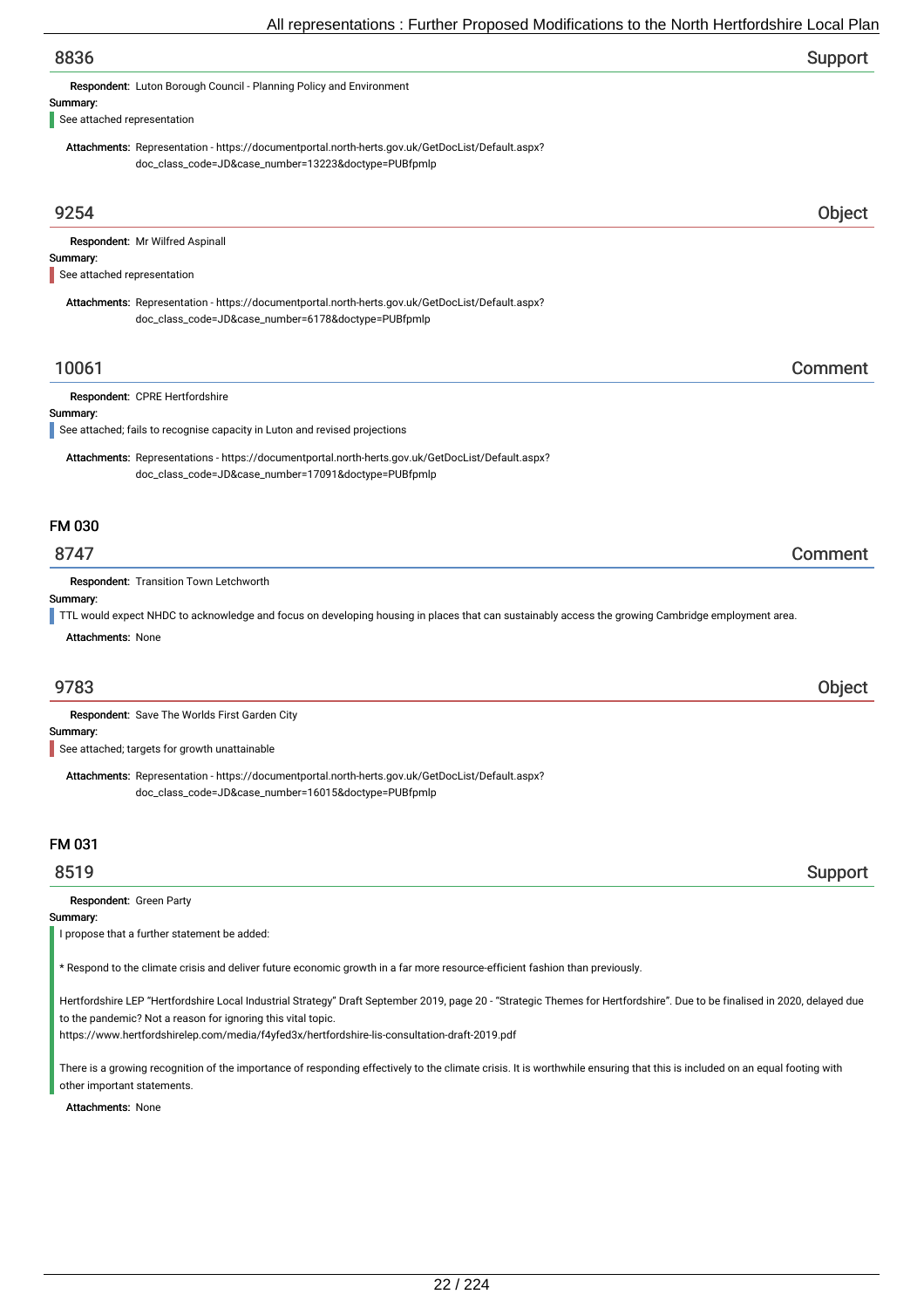| $\overline{\phantom{a}}$ and $\overline{\phantom{a}}$ . The contract of the contract of the contract of the contract of the contract of $\overline{\phantom{a}}$ |         |
|------------------------------------------------------------------------------------------------------------------------------------------------------------------|---------|
| 9255                                                                                                                                                             | Object  |
| Respondent: Mr Wilfred Aspinall                                                                                                                                  |         |
| Summary:<br>See attached representation                                                                                                                          |         |
| Attachments: Representation - https://documentportal.north-herts.gov.uk/GetDocList/Default.aspx?                                                                 |         |
| doc_class_code=JD&case_number=6178&doctype=PUBfpmlp                                                                                                              |         |
|                                                                                                                                                                  |         |
| 9784                                                                                                                                                             | Object  |
| Respondent: Save The Worlds First Garden City                                                                                                                    |         |
| Summary:<br>See attached; targets for growth unattainable                                                                                                        |         |
| Attachments: Representation - https://documentportal.north-herts.gov.uk/GetDocList/Default.aspx?                                                                 |         |
| doc_class_code=JD&case_number=16015&doctype=PUBfpmlp                                                                                                             |         |
|                                                                                                                                                                  |         |
| 9912                                                                                                                                                             | Comment |
| Respondent: Herts WithOut Waste                                                                                                                                  |         |
| Summary:<br>See Attached; proposed minor modification to text                                                                                                    |         |
| Attachments: Representation - https://documentportal.north-herts.gov.uk/GetDocList/Default.aspx?                                                                 |         |
| doc_class_code=JD&case_number=14380&doctype=PUBfpmlp                                                                                                             |         |
|                                                                                                                                                                  |         |
| 10167                                                                                                                                                            | Object  |
| Respondent: Ms Nikki Hamilton                                                                                                                                    |         |
| Summary:<br>See attached representation                                                                                                                          |         |
|                                                                                                                                                                  |         |
| Attachments: Representation - https://documentportal.north-herts.gov.uk/GetDocList/Default.aspx?<br>doc_class_code=JD&case_number=15505&doctype=PUBfpmlp         |         |
|                                                                                                                                                                  |         |
| <b>FM 032</b>                                                                                                                                                    |         |
| 8520                                                                                                                                                             | Object  |
| Respondent: Green Party                                                                                                                                          |         |
| Summary:                                                                                                                                                         |         |
| Surely this is still true, and important?                                                                                                                        |         |
| <b>Attachments: None</b>                                                                                                                                         |         |
| 9785                                                                                                                                                             | Object  |
| Respondent: Save The Worlds First Garden City                                                                                                                    |         |
| Summary:                                                                                                                                                         |         |
| See attached; no longer a housing need as a result of economic growth in Cambridge and Peterborough                                                              |         |
| Attachments: Representation - https://documentportal.north-herts.gov.uk/GetDocList/Default.aspx?<br>doc_class_code=JD&case_number=16015&doctype=PUBfpmlp         |         |
|                                                                                                                                                                  |         |
| 9913                                                                                                                                                             | Comment |
| Respondent: Herts WithOut Waste                                                                                                                                  |         |
| Summary:                                                                                                                                                         |         |
| See Attached; proposed minor modification to text                                                                                                                |         |

Attachments: Representation - https://documentportal.north-herts.gov.uk/GetDocList/Default.aspx? doc\_class\_code=JD&case\_number=14380&doctype=PUBfpmlp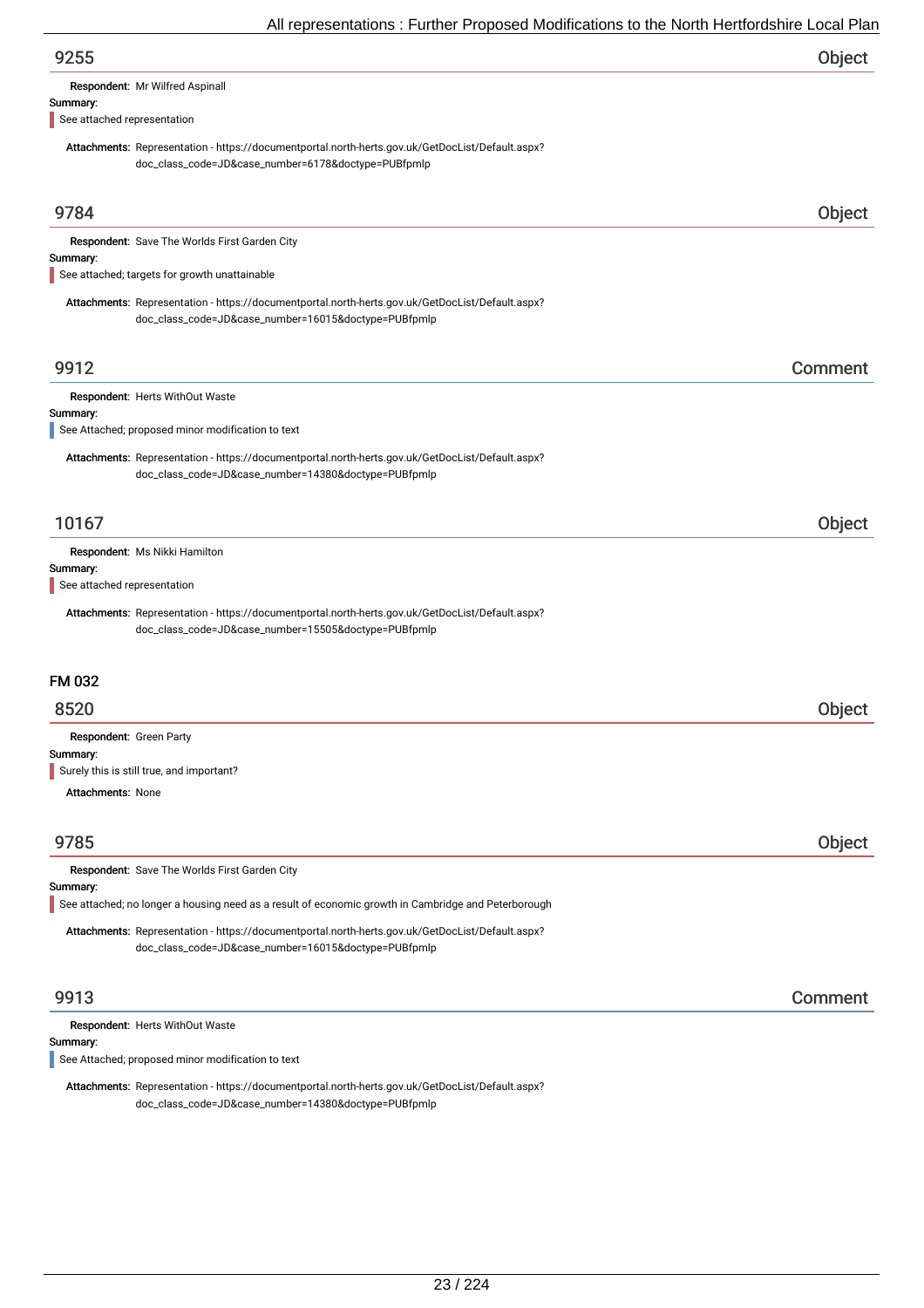## FM 035

## 8748 Comment

Respondent: Transition Town Letchworth

### Summary:

The phrase "have regard to this strategy" appears to refer to LTP3 as adopted in 2011. Because the Hertfordshire Transport vision to 2050 was not produced by 2016, but is now close to publication, it would in our view be sound to adopt its vision and strategy for the Local Plan 2011-2031.

Should the deleted wording of this paragraph be replaced by a brief explanation of how LTP4 and the various local plans across the county, including this local plan will be reconciled to provide a consistent solution for transport, housing and employment?

Attachments: None

## 9914 Comment

Respondent: Herts WithOut Waste

Summary:

See Attached; query basis for deletion

Attachments: Representation - https://documentportal.north-herts.gov.uk/GetDocList/Default.aspx? doc\_class\_code=JD&case\_number=14380&doctype=PUBfpmlp

## FM 036

## 8811 Object

Respondent: Royston Town Council

### Summary:

RTC do not agree with changing the original text which says 'making North Hertfordshire a vibrant place to live, work and prosper' with –

- "To make North Hertfordshire a district in which everyone who lives, works or visits is is able to flourish."
- How can someone who visits "flourish", the original sentence was more appropriate.

Attachments: None

# 9256 Object

Respondent: Mr Wilfred Aspinall

## Summary:

See attached representation

Attachments: Representation - https://documentportal.north-herts.gov.uk/GetDocList/Default.aspx? doc\_class\_code=JD&case\_number=6178&doctype=PUBfpmlp

## 9696 Object

Respondent: Miss Hayley Ward

### Summary:

See attached - Plan conflicts with this vision

Attachments: Representation - https://documentportal.north-herts.gov.uk/GetDocList/Default.aspx? doc\_class\_code=JD&case\_number=14263&doctype=PUBfpmlp

### FM 037

## 9257 Object

Summary: Respondent: Mr Wilfred Aspinall

See attached representation

Attachments: Representation - https://documentportal.north-herts.gov.uk/GetDocList/Default.aspx? doc\_class\_code=JD&case\_number=6178&doctype=PUBfpmlp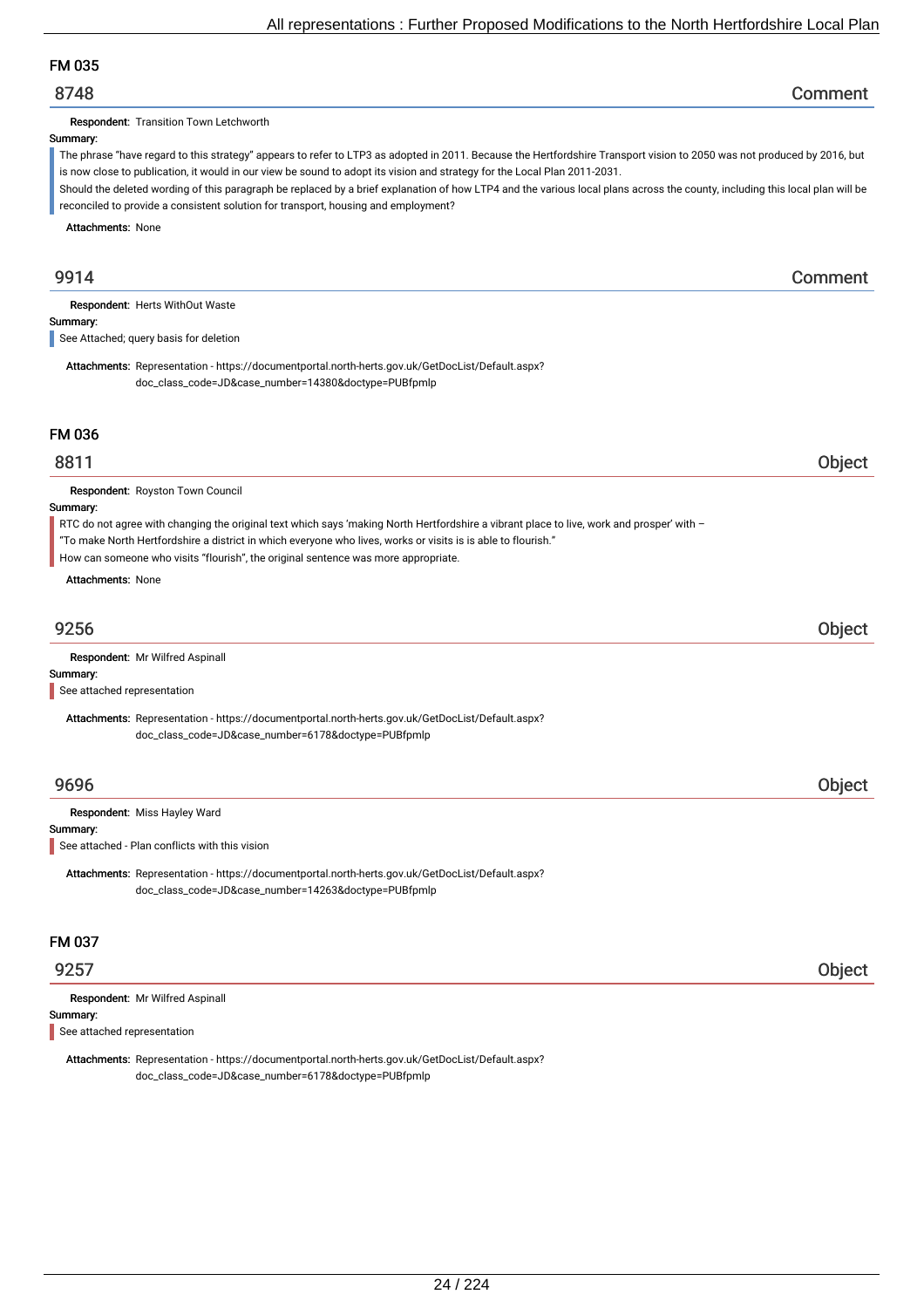## FM 038

| 8749 | Comment |
|------|---------|
|------|---------|

Respondent: Transition Town Letchworth

### Summary:

The final bullet point says "good quality", what does this mean in terms that can be put into practice and verified by measurement? TTL would like these words replaced with "zero carbon" which would align with ambitions in the NHDC Climate Strategy.

Attachments: None

9697 Comment Summary: Respondent: Miss Hayley Ward Attachments: Representation - https://documentportal.north-herts.gov.uk/GetDocList/Default.aspx? doc\_class\_code=JD&case\_number=14263&doctype=PUBfpmlp See attached - observations on objectives in relation to the Plan 10084 Object Summary: Respondent: HCC Royston East and Ermine Ward Attachments: Representation - https://documentportal.north-herts.gov.uk/GetDocList/Default.aspx? doc\_class\_code=JD&case\_number=17092&doctype=PUBfpmlp See attached representation - Barkway 10168 Object Summary: Respondent: Ms Nikki Hamilton Attachments: Representation - https://documentportal.north-herts.gov.uk/GetDocList/Default.aspx? doc\_class\_code=JD&case\_number=15505&doctype=PUBfpmlp See attached representation MM 010 / FM 039 8642 Object Summary: Attachments: None Respondent: NHDC Ermine Councillor See attached representation

| 8659                           | Object |
|--------------------------------|--------|
| Respondent: Mrs Dariel Lines   |        |
| Summary:                       |        |
| See representation for Barkway |        |
| <b>Attachments: None</b>       |        |
|                                |        |
|                                |        |

# 8745 Object Summary: Attachments: None Respondent: Ms Alice Robertson See attached representation

| <b>Respondent:</b> Mr Christopher Greening |
|--------------------------------------------|
| Summary:                                   |
| See attached representation - Barkway      |
| <b>Attachments: None</b>                   |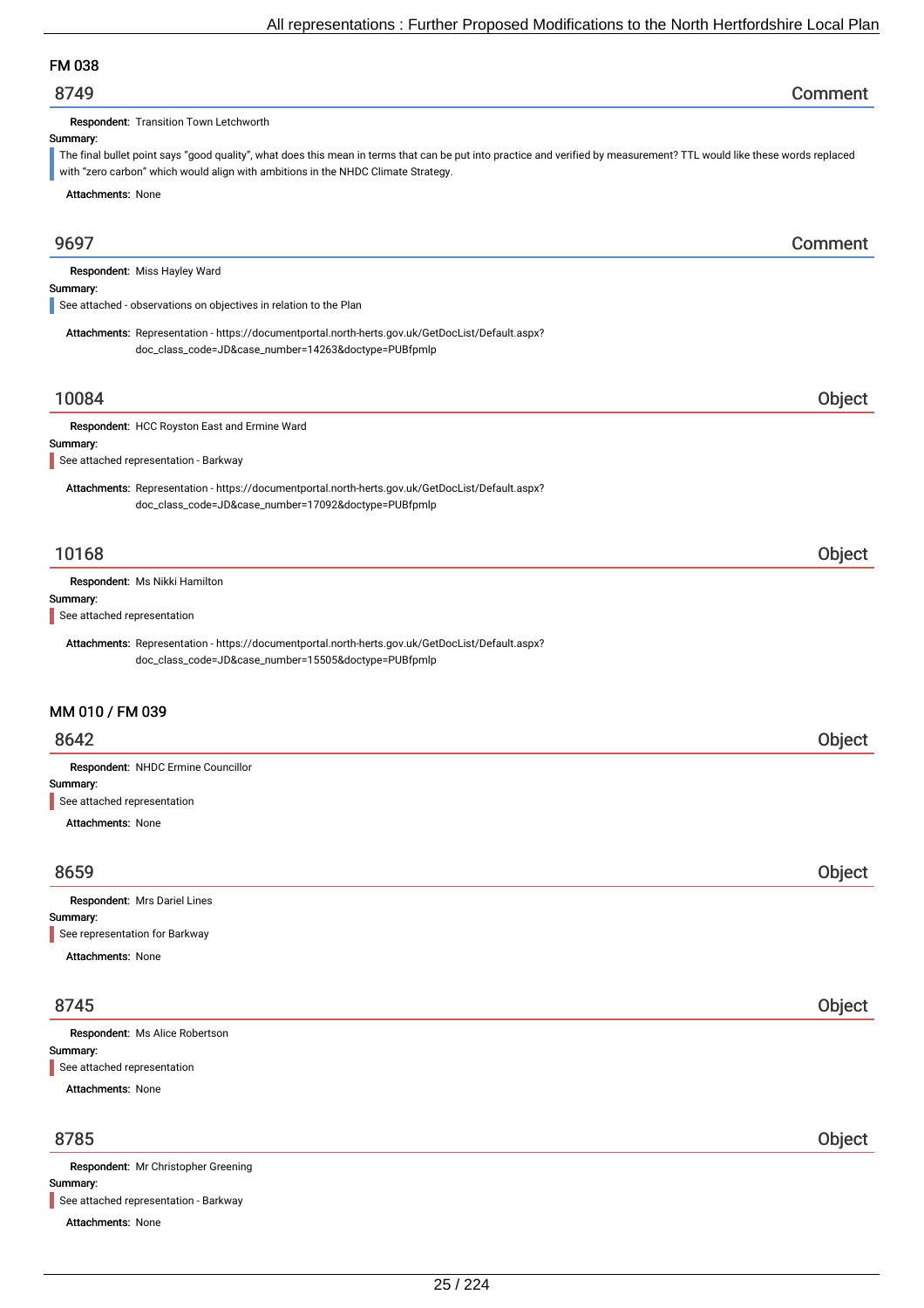| 8788                                    | Support                                                                                                                                                  |        |
|-----------------------------------------|----------------------------------------------------------------------------------------------------------------------------------------------------------|--------|
|                                         | Respondent: Chiltern Society                                                                                                                             |        |
| Summary:                                | See Attached; support overall reduction to 13,000 homes                                                                                                  |        |
|                                         | Attachments: Representation - https://documentportal.north-herts.gov.uk/GetDocList/Default.aspx?<br>doc_class_code=JD&case_number=16977&doctype=PUBfpmlp |        |
| 8814                                    |                                                                                                                                                          | Object |
|                                         | Respondent: Mr Gary Adams                                                                                                                                |        |
| Summary:<br>See attached letter         |                                                                                                                                                          |        |
|                                         | Attachments: Representation - https://documentportal.north-herts.gov.uk/GetDocList/Default.aspx?<br>doc_class_code=JD&case_number=17039&doctype=PUBfpmlp |        |
| 8871                                    |                                                                                                                                                          | Object |
|                                         | Respondent: Knebworth Parish Council<br>Agent: Mr Jed Griffiths                                                                                          |        |
| Summary:<br>See attached representation |                                                                                                                                                          |        |
|                                         | Attachments: Representation - https://documentportal.north-herts.gov.uk/GetDocList/Default.aspx?<br>doc_class_code=JD&case_number=14512&doctype=PUBfpmlp |        |
| 8948                                    | Support                                                                                                                                                  |        |
|                                         | Respondent: The Crown Estate<br>Agent: Savills                                                                                                           |        |
| Summary:                                | See Attached; Support modification                                                                                                                       |        |
|                                         | Attachments: Representation - https://documentportal.north-herts.gov.uk/GetDocList/Default.aspx?<br>doc_class_code=JD&case_number=16130&doctype=PUBfpmlp |        |
| 8954                                    | Support                                                                                                                                                  |        |
|                                         | Respondent: Bloor Homes South Midlands                                                                                                                   |        |
| Summary:                                | Agent: White Peak Planning                                                                                                                               |        |
| See attached representation             |                                                                                                                                                          |        |
|                                         | Attachments: Representation - https://documentportal.north-herts.gov.uk/GetDocList/Default.aspx?<br>doc_class_code=JD&case_number=16154&doctype=PUBfpmlp |        |
| 8969                                    |                                                                                                                                                          | Object |
|                                         | Respondent: Barkway Parish Council<br>Petition: 155 petitioners                                                                                          |        |
| Summary:                                | See attached representation and petition                                                                                                                 |        |
|                                         | Attachments: Petition - https://documentportal.north-herts.gov.uk/GetDocList/Default.aspx?doc_class_code=JD&case_number=13235&doctype=PUBfpmlp           |        |
| 8973                                    |                                                                                                                                                          | Object |
|                                         | Respondent: Countryside Properties PLC                                                                                                                   |        |

Agent: Barker Parry Town Planning

### Summary:

See attached; Policy should clarify figures for the five villages are a minimum

Attachments: Representation - https://documentportal.north-herts.gov.uk/GetDocList/Default.aspx? doc\_class\_code=JD&case\_number=16951&doctype=PUBfpmlp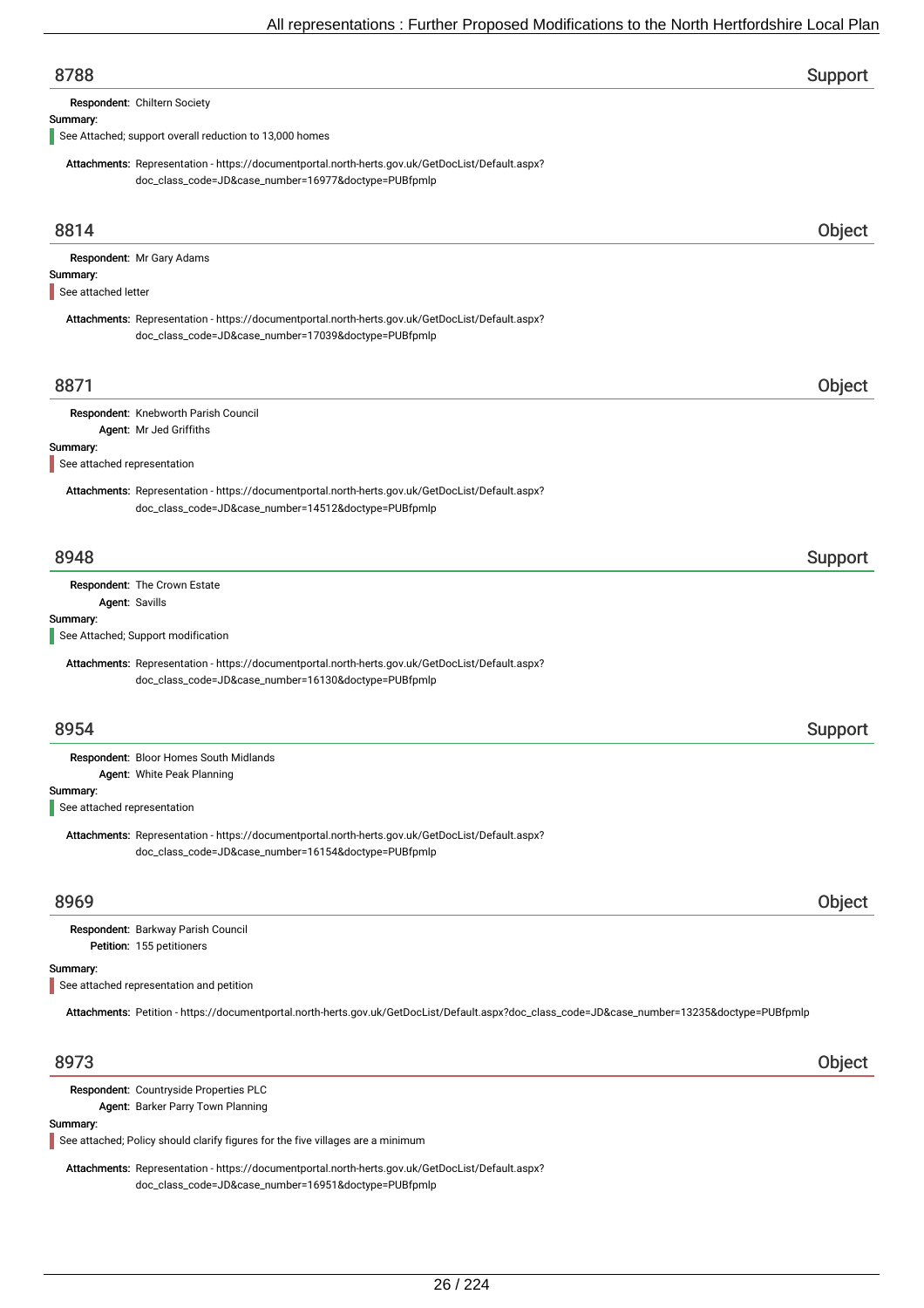| 9082 | Comment |
|------|---------|
|------|---------|

Respondent: Mrs M Digby

### Summary:

See attached representation for Barkway

Attachments: Representation - https://documentportal.north-herts.gov.uk/GetDocList/Default.aspx? doc\_class\_code=JD&case\_number=16972&doctype=PUBfpmlp

| 9088                                                                                                                                                     | <b>Object</b> |
|----------------------------------------------------------------------------------------------------------------------------------------------------------|---------------|
| Respondent: Mrs Marian Newton                                                                                                                            |               |
| Summary:<br>See attached representation for Barkway                                                                                                      |               |
| Attachments: Representation - https://documentportal.north-herts.gov.uk/GetDocList/Default.aspx?<br>doc_class_code=JD&case_number=16973&doctype=PUBfpmlp |               |
| 9095                                                                                                                                                     | Object        |
| Respondent: Mrs Pat Lewis                                                                                                                                |               |
| Summary:<br>See attached representation for Barkway                                                                                                      |               |
| Attachments: Representation - https://documentportal.north-herts.gov.uk/GetDocList/Default.aspx?<br>doc_class_code=JD&case_number=16974&doctype=PUBfpmlp |               |
| 9102                                                                                                                                                     | Object        |
| Respondent: Ms Mirjam M Foot                                                                                                                             |               |
| Summary:<br>Object to the Main Modifications in relation to site BK3 and Barkway remaining as a "village for growth"                                     |               |
| See full representation                                                                                                                                  |               |
| <b>Attachments: None</b>                                                                                                                                 |               |
| 9110                                                                                                                                                     | Object        |
| Respondent: Mr Brian Coxall                                                                                                                              |               |
| Summary:<br>See attached representation for Barkway                                                                                                      |               |
| Attachments: Representation - https://documentportal.north-herts.gov.uk/GetDocList/Default.aspx?<br>doc_class_code=JD&case_number=16970&doctype=PUBfpmlp |               |
| 9116                                                                                                                                                     | Object        |
| Respondent: Ms Carla Jones Bell<br>Summary:<br>See attached representation for Barkway                                                                   |               |
| Attachments: Representation - https://documentportal.north-herts.gov.uk/GetDocList/Default.aspx?<br>doc_class_code=JD&case_number=17137&doctype=PUBfpmlp |               |
| 9157                                                                                                                                                     | Object        |
| Respondent: Mr Andrew Page                                                                                                                               |               |
| Summary:<br>See attached representation for Barkway                                                                                                      |               |
|                                                                                                                                                          |               |

Attachments: Representation - https://documentportal.north-herts.gov.uk/GetDocList/Default.aspx? doc\_class\_code=JD&case\_number=17105&doctype=PUBfpmlp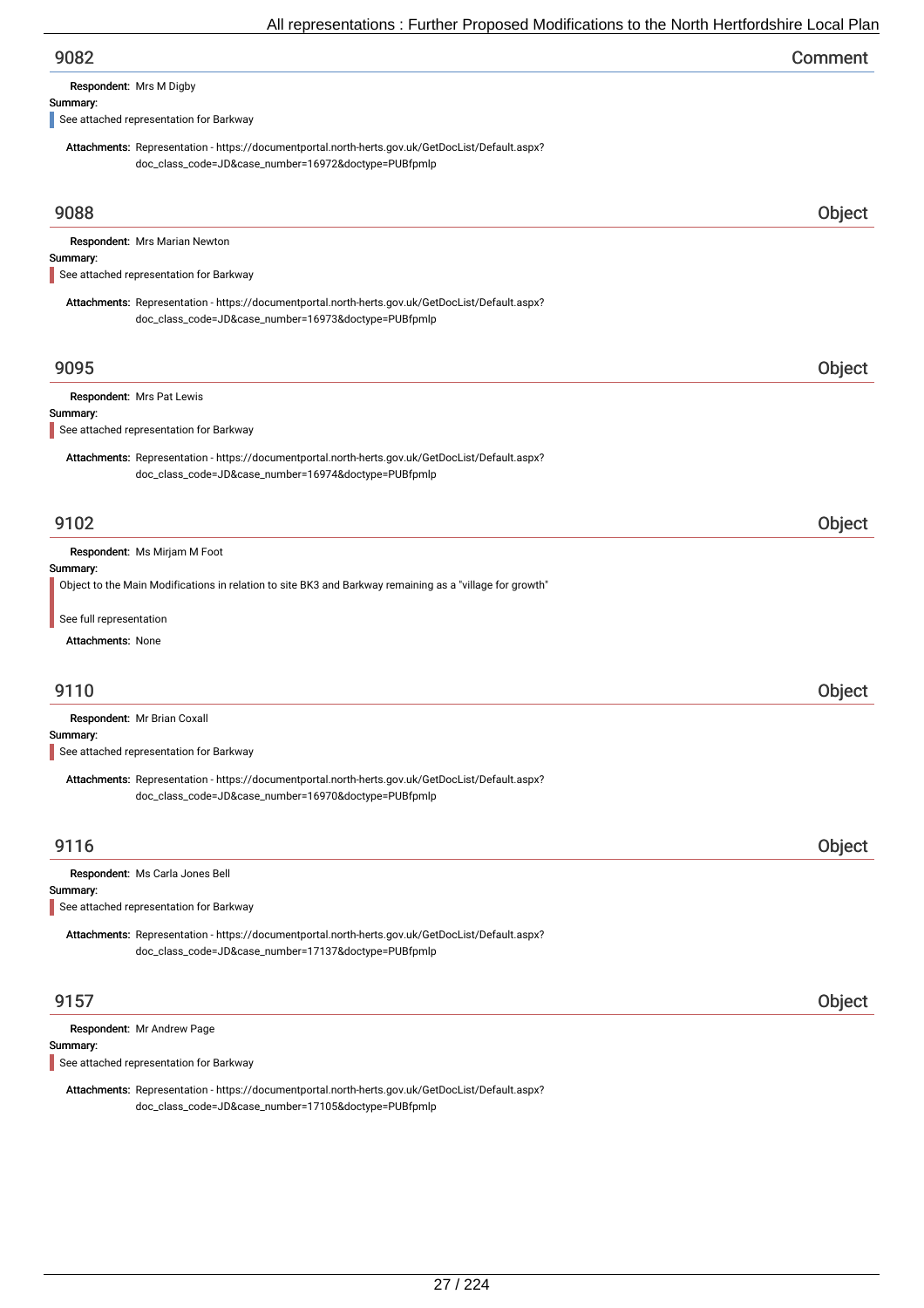| All representations : Further Proposed Modifications to the North Hertfordshire Local Plar                                                               |        |
|----------------------------------------------------------------------------------------------------------------------------------------------------------|--------|
| 9164                                                                                                                                                     | Object |
| Respondent: Mr Gordon David Baker                                                                                                                        |        |
| Summary:                                                                                                                                                 |        |
| See attached representation for Barkway                                                                                                                  |        |
| Attachments: Representation - https://documentportal.north-herts.gov.uk/GetDocList/Default.aspx?<br>doc_class_code=JD&case_number=14531&doctype=PUBfpmlp |        |
| 9171                                                                                                                                                     | Object |
| Respondent: Mr David Tomkins                                                                                                                             |        |
| Summary:                                                                                                                                                 |        |
| See attached representation for Barkway                                                                                                                  |        |
| Attachments: Representation - https://documentportal.north-herts.gov.uk/GetDocList/Default.aspx?                                                         |        |
| doc_class_code=JD&case_number=1837&doctype=PUBfpmlp                                                                                                      |        |
|                                                                                                                                                          |        |
| 9182                                                                                                                                                     | Object |
| Respondent: Ms Olivia Erby                                                                                                                               |        |
| Summary:                                                                                                                                                 |        |
| See attached representation for Barkway                                                                                                                  |        |
| Attachments: Representation - https://documentportal.north-herts.gov.uk/GetDocList/Default.aspx?<br>doc_class_code=JD&case_number=15565&doctype=PUBfpmlp |        |
| 9189                                                                                                                                                     | Object |
| Respondent: Mrs Sharon Bentley                                                                                                                           |        |
| Summary:<br>See attached representation for Barkway                                                                                                      |        |
|                                                                                                                                                          |        |
| Attachments: Representation - https://documentportal.north-herts.gov.uk/GetDocList/Default.aspx?<br>doc_class_code=JD&case_number=17059&doctype=PUBfpmlp |        |
| 9196                                                                                                                                                     | Object |
| Respondent: Mr Terry Childs                                                                                                                              |        |
| Summary:                                                                                                                                                 |        |
| See attached representation for Barkway                                                                                                                  |        |
| Attachments: Representation - https://documentportal.north-herts.gov.uk/GetDocList/Default.aspx?<br>doc_class_code=JD&case_number=15368&doctype=PUBfpmlp |        |
| 9199                                                                                                                                                     | Object |
| Respondent: Mr Martin Bentley                                                                                                                            |        |
| Summary:                                                                                                                                                 |        |
|                                                                                                                                                          |        |

See attached representation for Barkway

Attachments: Representation - https://documentportal.north-herts.gov.uk/GetDocList/Default.aspx? doc\_class\_code=JD&case\_number=17057&doctype=PUBfpmlp

## 9206 Object

Respondent: Mrs Carol Willis

Summary:

See attached representation for Barkway

Attachments: Representation - https://documentportal.north-herts.gov.uk/GetDocList/Default.aspx? doc\_class\_code=JD&case\_number=2155&doctype=PUBfpmlp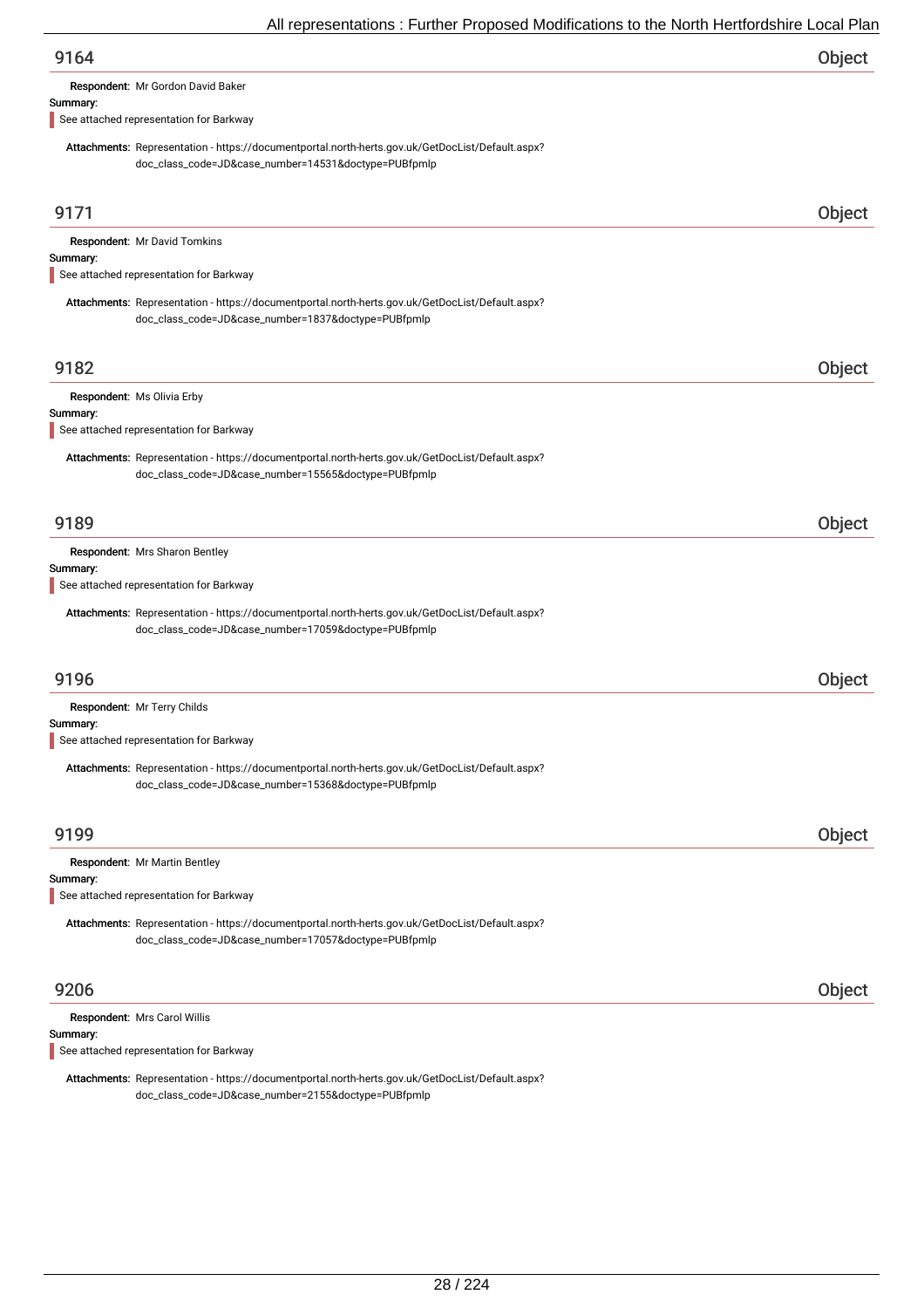| 9225                                                                                                                                                     | Comment |
|----------------------------------------------------------------------------------------------------------------------------------------------------------|---------|
| <b>Respondent: Ms Jennie Cox</b><br>Summary:<br>See attached                                                                                             |         |
| Attachments: Representation - https://documentportal.north-herts.gov.uk/GetDocList/Default.aspx?<br>doc_class_code=JD&case_number=17086&doctype=PUBfpmlp |         |
| 9242                                                                                                                                                     | Object  |

| Respondent: Reed Parish Council                                                                                                                          |        |
|----------------------------------------------------------------------------------------------------------------------------------------------------------|--------|
| Summary:<br>See attached representation                                                                                                                  |        |
| Attachments: Representation - https://documentportal.north-herts.gov.uk/GetDocList/Default.aspx?<br>doc_class_code=JD&case_number=5957&doctype=PUBfpmlp  |        |
| 9312                                                                                                                                                     | Object |
| Respondent: Mrs Patricia Swann<br>Summary:                                                                                                               |        |
| See representation for Barkway                                                                                                                           |        |
| Attachments: Representation - https://documentportal.north-herts.gov.uk/GetDocList/Default.aspx?<br>doc_class_code=JD&case_number=14040&doctype=PUBfpmlp |        |
| 9337                                                                                                                                                     | Object |
| Respondent: Mr Mark Sherwin                                                                                                                              |        |
| Summary:<br>See attached representation for Barkway                                                                                                      |        |
| Attachments: Representation - https://documentportal.north-herts.gov.uk/GetDocList/Default.aspx?<br>doc_class_code=JD&case_number=17043&doctype=PUBfpmlp |        |
| 9343                                                                                                                                                     | Object |
| Respondent: Luton Borough Council - Planning Policy and Environment<br>Summary:<br>See attached representation                                           |        |
| Attachments: Representation - https://documentportal.north-herts.gov.uk/GetDocList/Default.aspx?<br>doc_class_code=JD&case_number=13223&doctype=PUBfpmlp |        |
| 9467                                                                                                                                                     | Object |
| Respondent: Mr Robert Bonfield                                                                                                                           |        |
| Summary:<br>See attached representation for Barkway                                                                                                      |        |
| Attachments: Representation - https://documentportal.north-herts.gov.uk/GetDocList/Default.aspx?<br>doc_class_code=JD&case_number=16985&doctype=PUBfpmlp |        |
| 9473                                                                                                                                                     | Object |

Respondent: Mr Alan Digby

Summary:

See attached representation for Barkway

Attachments: Representation - https://documentportal.north-herts.gov.uk/GetDocList/Default.aspx? doc\_class\_code=JD&case\_number=16969&doctype=PUBfpmlp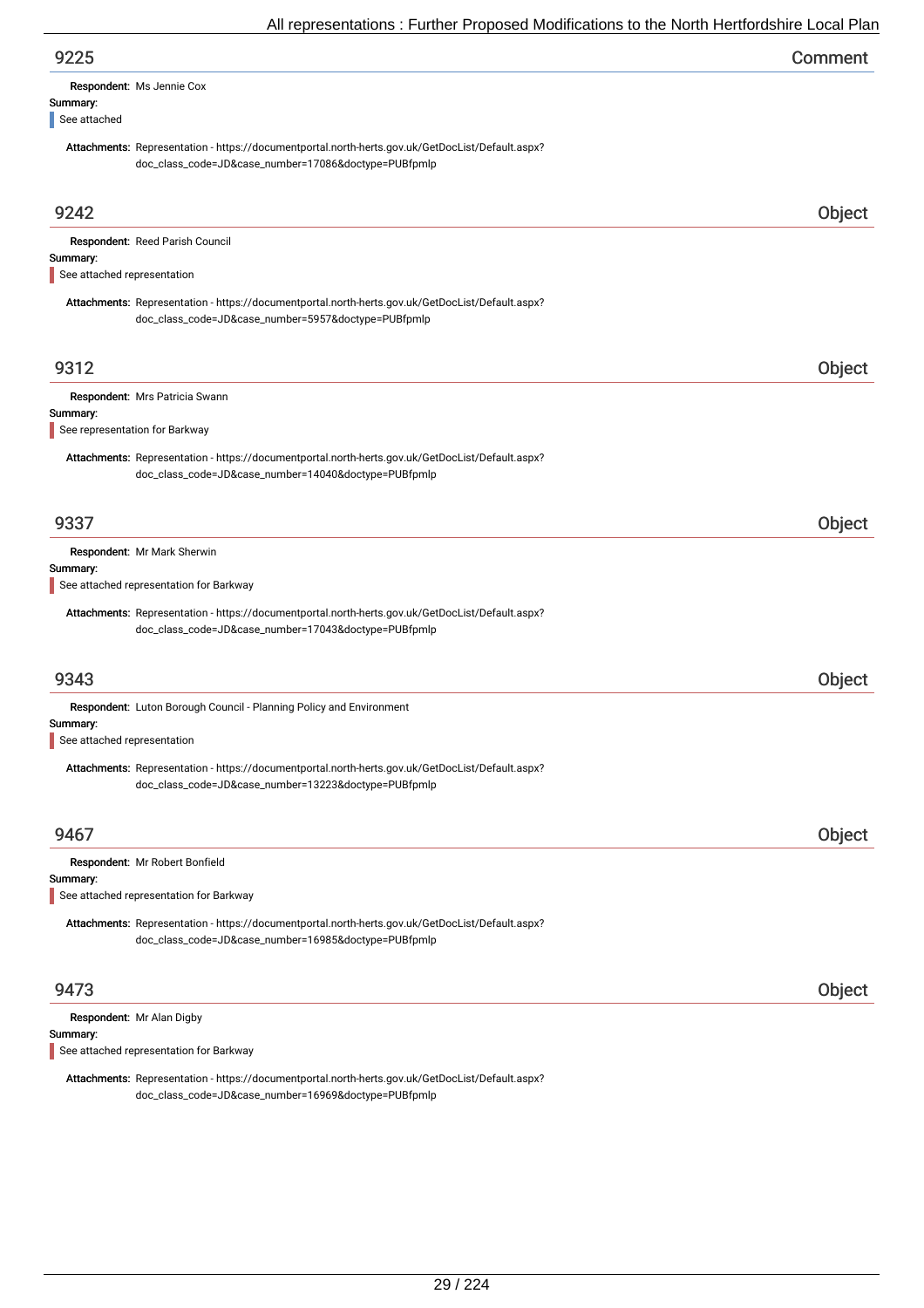| 9576 | Object |
|------|--------|
|      |        |

Respondent: Miss Emilie Hales

### Summary:

See attached representation for Barkway

Attachments: Representation - https://documentportal.north-herts.gov.uk/GetDocList/Default.aspx? doc\_class\_code=JD&case\_number=16968&doctype=PUBfpmlp

| 9581                                                                                                                                                     | Object |
|----------------------------------------------------------------------------------------------------------------------------------------------------------|--------|
| Respondent: Ms Orla Swann                                                                                                                                |        |
| Summary:<br>See attached representation for Barkway                                                                                                      |        |
|                                                                                                                                                          |        |
| Attachments: Representation - https://documentportal.north-herts.gov.uk/GetDocList/Default.aspx?<br>doc_class_code=JD&case_number=16989&doctype=PUBfpmlp |        |
|                                                                                                                                                          |        |
| 9586                                                                                                                                                     | Object |
| Respondent: Mrs Patricia Smith<br>Summary:                                                                                                               |        |
| See attached representation for Barkway                                                                                                                  |        |
| <b>Attachments: None</b>                                                                                                                                 |        |
|                                                                                                                                                          |        |
| 9594                                                                                                                                                     | Object |
| Respondent: Mr Keith Smith                                                                                                                               |        |
| Summary:<br>See attached representation for Barkway                                                                                                      |        |
| <b>Attachments: None</b>                                                                                                                                 |        |
| 9602                                                                                                                                                     | Object |
| Respondent: Mrs Anne Smalley                                                                                                                             |        |
| Summary:                                                                                                                                                 |        |
| See attached representation for Barkway                                                                                                                  |        |
| <b>Attachments: None</b>                                                                                                                                 |        |
| 9610                                                                                                                                                     | Object |
|                                                                                                                                                          |        |
| Respondent: Ms Mary E Collins<br>Summary:                                                                                                                |        |
| See attached representation for Barkway                                                                                                                  |        |
| Attachments: None                                                                                                                                        |        |
| 9619                                                                                                                                                     | Object |
| Respondent: Mrs Jackie Connolly                                                                                                                          |        |
| Summary:                                                                                                                                                 |        |
| See attached representation for Barkway                                                                                                                  |        |
| Attachments: None                                                                                                                                        |        |
| 9625                                                                                                                                                     | Object |
| Respondent: Mr Dave Connolly                                                                                                                             |        |
| Summary:                                                                                                                                                 |        |

See attached representation for Barkway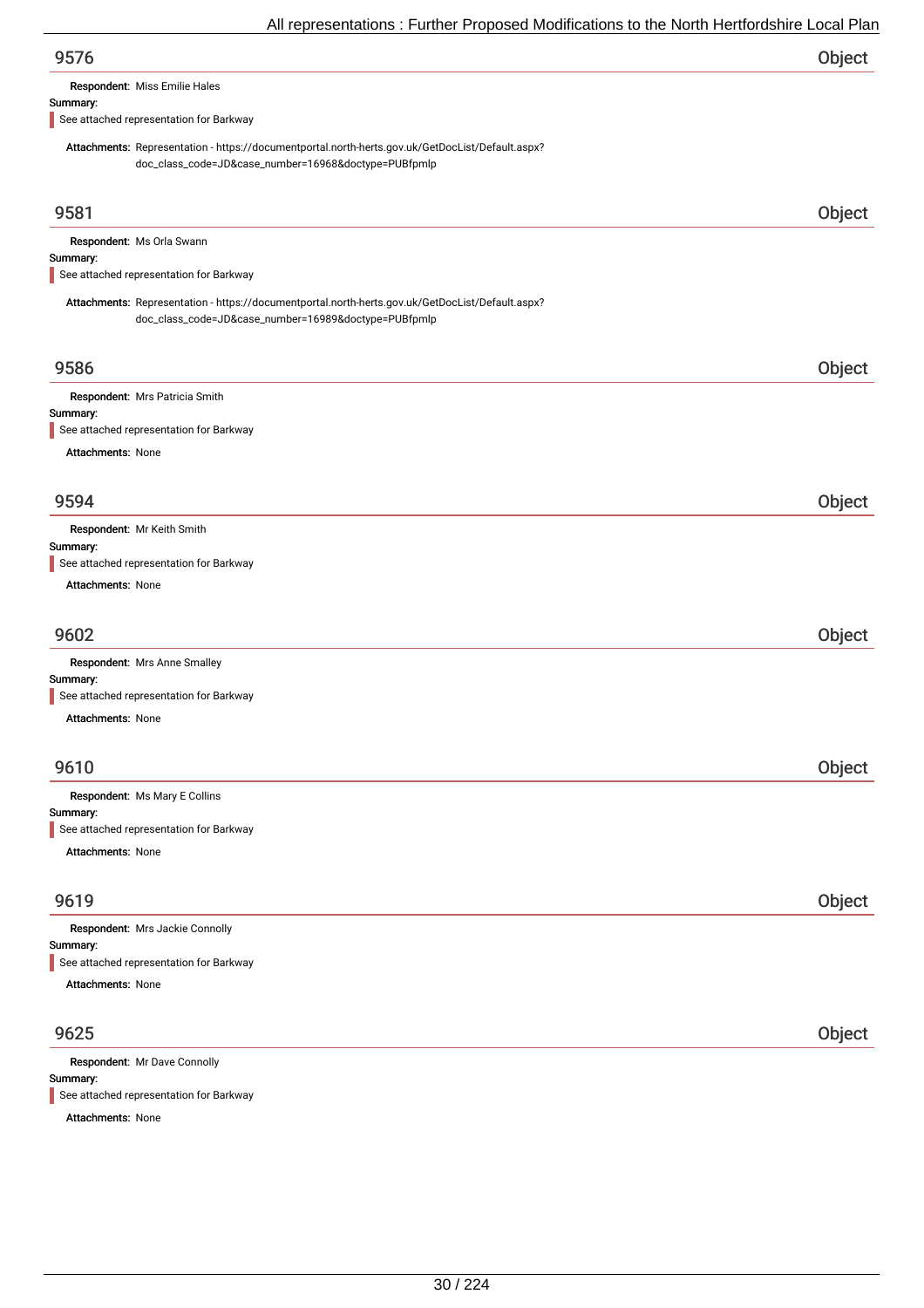Respondent: Mr John Golding

### Summary:

See attached representation for Barkway

Attachments: None 9639 Object Summary: Attachments: None Respondent: Mr Peter Bassett See attached representation for Barkway 9643 Object Petition: 2 petitioners Summary: Attachments: None Respondent: Mr and Mrs Antonis and Constantina Vouniotis See attached representation for Barkway 9649 Object Petition: 2 petitioners Summary: Attachments: None Respondent: Mr and Mrs Andrew and Ruth Millard See attached representation for Barkway 9656 Object Summary: Respondent: Mr Cameron Bonfield Attachments: Representation - https://documentportal.north-herts.gov.uk/GetDocList/Default.aspx? doc\_class\_code=JD&case\_number=16987&doctype=PUBfpmlp See attached representation for Barkway 9662 Object Summary: Respondent: Mrs Michelle Bonfield Attachments: Representation - https://documentportal.north-herts.gov.uk/GetDocList/Default.aspx? doc\_class\_code=JD&case\_number=16986&doctype=PUBfpmlp See attached representation for Barkway 9668 Object Summary: Respondent: Ms Amanda Edmonds Attachments: Representation - https://documentportal.north-herts.gov.uk/GetDocList/Default.aspx? doc\_class\_code=JD&case\_number=16988&doctype=PUBfpmlp See attached representation for Barkway 9674 Object Summary: Respondent: Mr David Coxall See attached representation for Barkway

Attachments: Representation - https://documentportal.north-herts.gov.uk/GetDocList/Default.aspx? doc\_class\_code=JD&case\_number=16990&doctype=PUBfpmlp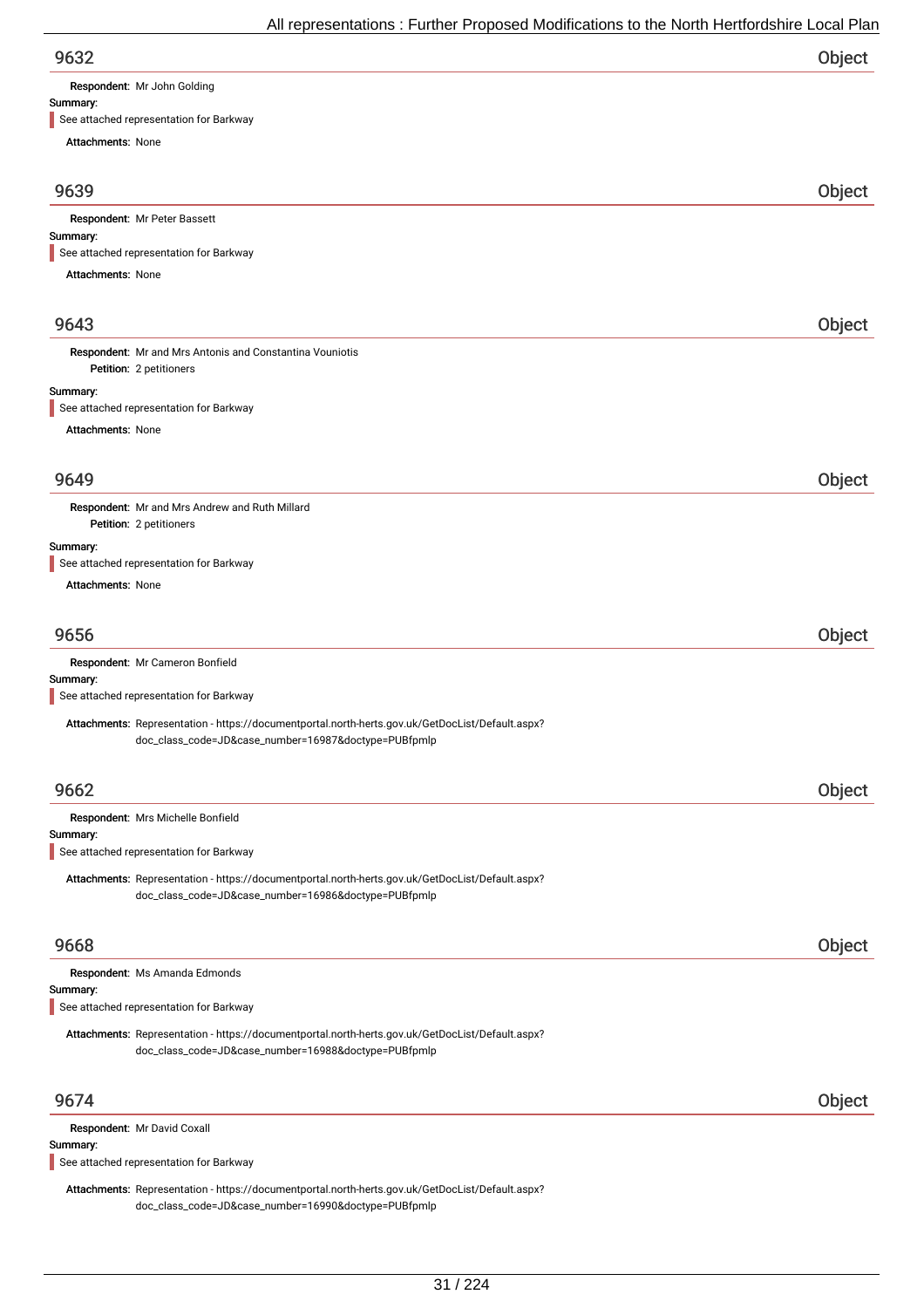| 9680                                                                                                                                                     | Object |
|----------------------------------------------------------------------------------------------------------------------------------------------------------|--------|
| Respondent: Mr Craig Garner                                                                                                                              |        |
| Summary:<br>See attached representation for Barkway                                                                                                      |        |
| Attachments: Representation - https://documentportal.north-herts.gov.uk/GetDocList/Default.aspx?                                                         |        |
| doc_class_code=JD&case_number=16971&doctype=PUBfpmlp                                                                                                     |        |
| 9698                                                                                                                                                     | Object |
| Respondent: Miss Hayley Ward                                                                                                                             |        |
| Summary:<br>See attached - No infrastructure plan to support housing distribution, modification is vague and unclear                                     |        |
| Attachments: Representation - https://documentportal.north-herts.gov.uk/GetDocList/Default.aspx?                                                         |        |
| doc_class_code=JD&case_number=14263&doctype=PUBfpmlp                                                                                                     |        |
| 9781                                                                                                                                                     | Object |
| Respondent: Save Our Green Belt                                                                                                                          |        |
| Summary:<br>See full text; villages for growth and east of Luton unjustified and should be reviewed                                                      |        |
| <b>Attachments: None</b>                                                                                                                                 |        |
|                                                                                                                                                          |        |
| 9812                                                                                                                                                     | Object |
| Respondent: Mrs Rita Tindall                                                                                                                             |        |
| Summary:                                                                                                                                                 |        |
| See attached representation for Barkway                                                                                                                  |        |
| Attachments: Representation - https://documentportal.north-herts.gov.uk/GetDocList/Default.aspx?<br>doc_class_code=JD&case_number=16975&doctype=PUBfpmlp |        |
| 9817                                                                                                                                                     | Object |
| Respondent: Ms Emma Bransom                                                                                                                              |        |
| Summary:<br>See attached representation for Barkway                                                                                                      |        |
| <b>Attachments: None</b>                                                                                                                                 |        |
|                                                                                                                                                          |        |
| 9823                                                                                                                                                     | Object |
| Respondent: Mr Matthew Scales                                                                                                                            |        |
| Summary:<br>See attached representation for Barkway                                                                                                      |        |
| <b>Attachments: None</b>                                                                                                                                 |        |
| 9824                                                                                                                                                     | Object |
| Respondent: Mrs Catherine Toms                                                                                                                           |        |
| Summary:                                                                                                                                                 |        |
| See attached representation for Barkway                                                                                                                  |        |
| Attachments: Representation - https://documentportal.north-herts.gov.uk/GetDocList/Default.aspx?<br>doc_class_code=JD&case_number=2174&doctype=PUBfpmlp  |        |
| 9831                                                                                                                                                     | Object |
| Respondent: Ms Cecilia van der Heijden                                                                                                                   |        |
| Summary:                                                                                                                                                 |        |
| See attached representation for Barkway                                                                                                                  |        |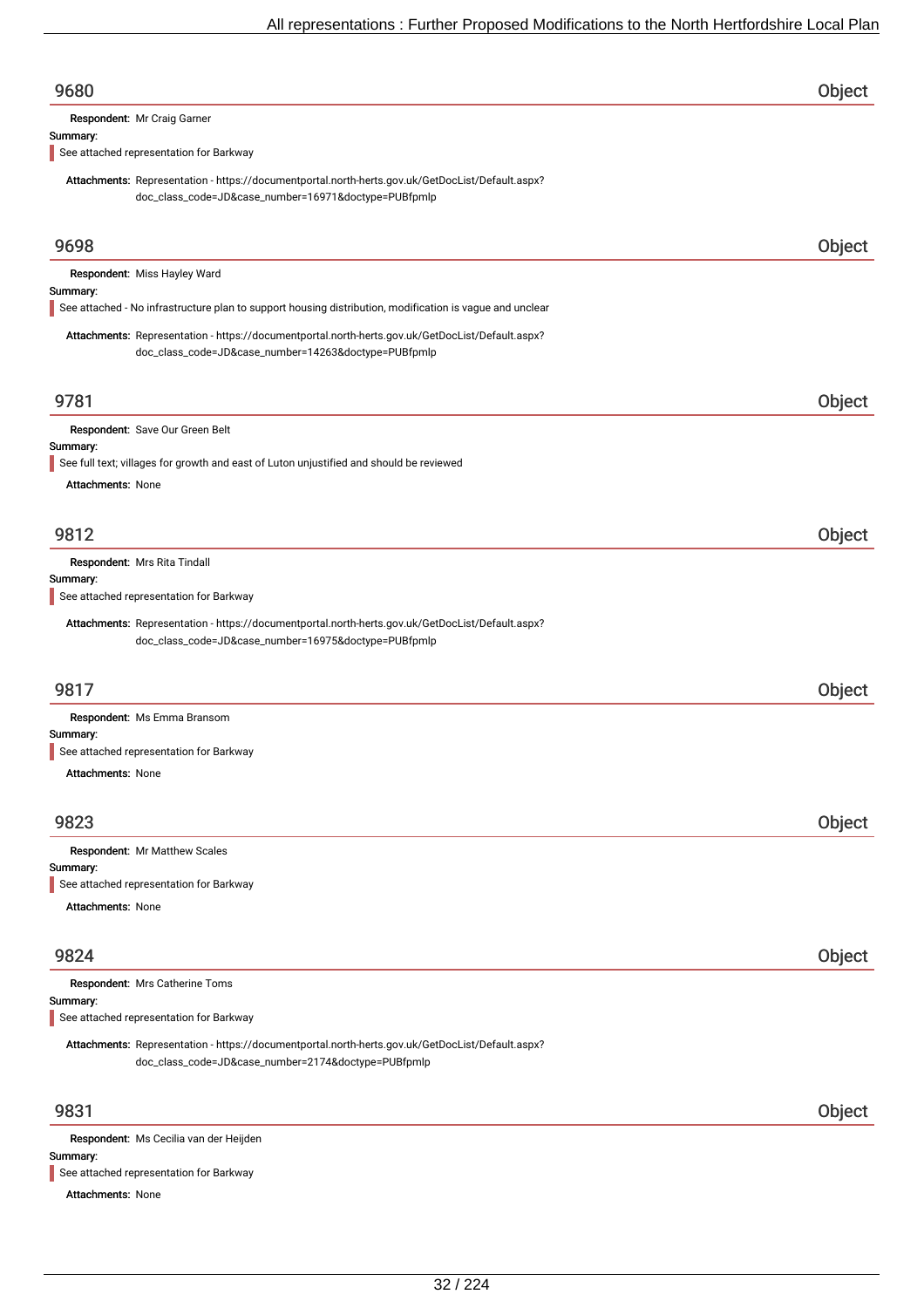| 9839                                                                                                                                                     | Object |
|----------------------------------------------------------------------------------------------------------------------------------------------------------|--------|
| Respondent: Mr William James Dennis                                                                                                                      |        |
| Summary:                                                                                                                                                 |        |
| See attached representation for Barkway                                                                                                                  |        |
| Attachments: Representation - https://documentportal.north-herts.gov.uk/GetDocList/Default.aspx?                                                         |        |
| doc_class_code=JD&case_number=17020&doctype=PUBfpmlp                                                                                                     |        |
| 9846                                                                                                                                                     | Object |
| Respondent: Ms Dolores Altaras                                                                                                                           |        |
| Summary:                                                                                                                                                 |        |
| See attached representation for Barkway                                                                                                                  |        |
| Attachments: Representation - https://documentportal.north-herts.gov.uk/GetDocList/Default.aspx?<br>doc_class_code=JD&case_number=17003&doctype=PUBfpmlp |        |
|                                                                                                                                                          |        |
| 9852<br>Respondent: Mr Tim Goldspink<br>See attached representation for Barkway                                                                          | Object |
| Attachments: Representation - https://documentportal.north-herts.gov.uk/GetDocList/Default.aspx?<br>doc_class_code=JD&case_number=17005&doctype=PUBfpmlp |        |
| 9858                                                                                                                                                     | Object |
| Respondent: Ms Helen Price                                                                                                                               |        |
| See attached representation for Barkway                                                                                                                  |        |
|                                                                                                                                                          |        |
| Attachments: Representation - https://documentportal.north-herts.gov.uk/GetDocList/Default.aspx?<br>doc_class_code=JD&case_number=17007&doctype=PUBfpmlp |        |
| 9864                                                                                                                                                     | Object |
| Respondent: Mr Pete Lander                                                                                                                               |        |
| Summary:<br>Summary:<br>Summary:<br>See attached representation for Barkway                                                                              |        |

| 9872                                                                                             | <b>Object</b> |
|--------------------------------------------------------------------------------------------------|---------------|
| Respondent: Mr Matthew Bell                                                                      |               |
| Summary:                                                                                         |               |
| See representation attached for Barkway                                                          |               |
| Attachments: Representation - https://documentportal.north-herts.gov.uk/GetDocList/Default.aspx? |               |
| doc_class_code=JD&case_number=17112&doctype=PUBfpmlp                                             |               |
|                                                                                                  |               |

Respondent: Mrs Laura Childs

## Summary:

See attached representation for Barkway

Attachments: Supporting Document - https://documentportal.north-herts.gov.uk/GetDocList/Default.aspx? doc\_class\_code=JD&case\_number=14842&doctype=PUBfpmlp

## 9886 Object

Respondent: Ms Anita Scales

### Summary:

See representation attached for Barkway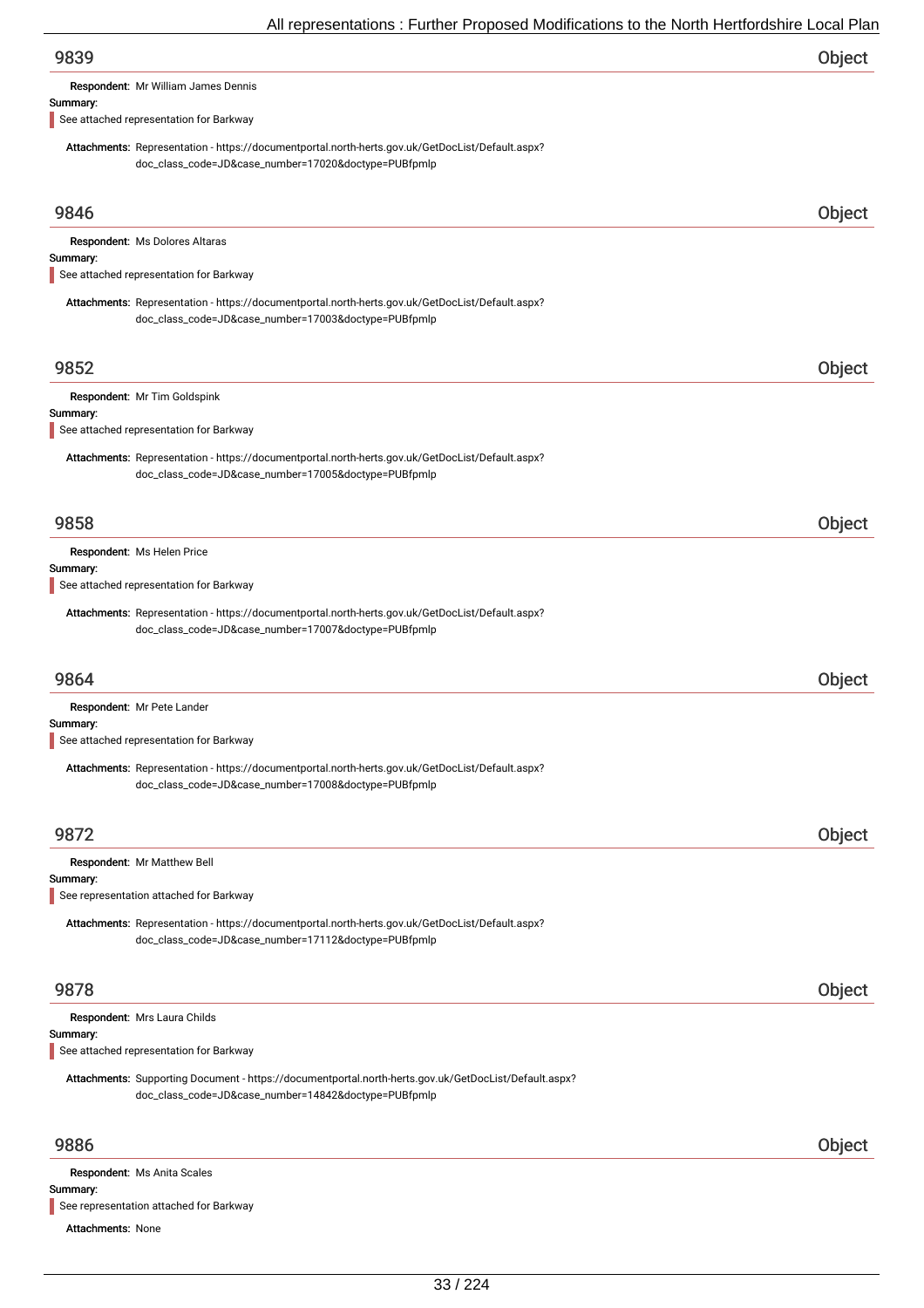| 9888 | Object |
|------|--------|
|      |        |

Respondent: Mr Andy Seymour

## Summary:

| See representation attached for Barkway                                                                                                                  |         |
|----------------------------------------------------------------------------------------------------------------------------------------------------------|---------|
| Attachments: None                                                                                                                                        |         |
| 9894                                                                                                                                                     | Object  |
| Respondent: Mr John Gibson                                                                                                                               |         |
| Summary:                                                                                                                                                 |         |
| See attached representation for Barkway                                                                                                                  |         |
| Attachments: None                                                                                                                                        |         |
| 9901                                                                                                                                                     | Object  |
| Respondent: Dr Ian R Sanders                                                                                                                             |         |
| Summary:<br>See representation attached                                                                                                                  |         |
|                                                                                                                                                          |         |
| Attachments: None                                                                                                                                        |         |
| 9915                                                                                                                                                     | Comment |
| Respondent: Herts WithOut Waste                                                                                                                          |         |
| Summary:                                                                                                                                                 |         |
| See Attached; query reference to "the plan"                                                                                                              |         |
| Attachments: Representation - https://documentportal.north-herts.gov.uk/GetDocList/Default.aspx?<br>doc_class_code=JD&case_number=14380&doctype=PUBfpmlp |         |
| 9921                                                                                                                                                     | Object  |
| Respondent: Mrs Jennifer Warren                                                                                                                          |         |
| Summary:<br>See representation attached for Barkway                                                                                                      |         |
| Attachments: None                                                                                                                                        |         |
|                                                                                                                                                          |         |
| 9927                                                                                                                                                     | Object  |
| Respondent: Mr Robert Chisnall<br>Summary:                                                                                                               |         |
| See representation attached for Barkway                                                                                                                  |         |
| Attachments: Representation Letter - https://north-herts.oc2.uk/a/vn3                                                                                    |         |
|                                                                                                                                                          |         |
| 9932                                                                                                                                                     | Object  |
| Respondent: Mrs Sonia Chisnall                                                                                                                           |         |
| Summary:<br>See representation attached for Barkway                                                                                                      |         |
|                                                                                                                                                          |         |
| Attachments: Representation Letter - https://north-herts.oc2.uk/a/vn4                                                                                    |         |
| 9937                                                                                                                                                     | Object  |
| Respondent: Ms Abby Chisnall<br>Summary:                                                                                                                 |         |

See representation attached for Barkway

Attachments: Representation Letter - https://north-herts.oc2.uk/a/vn5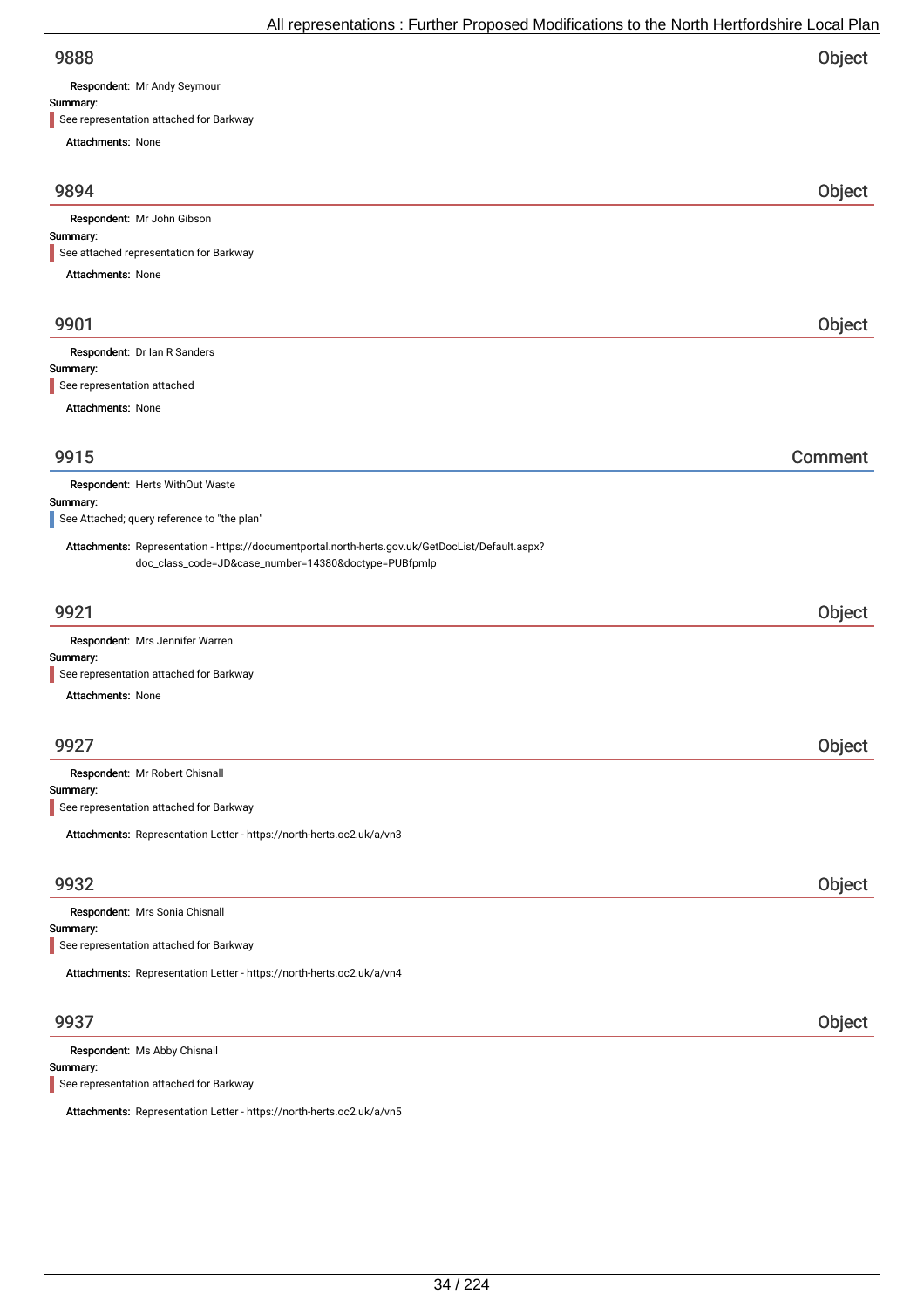| 9943 | Object |
|------|--------|
|      |        |

Respondent: Ms Dee Donaldson

### Summary:

See representation attached for Barkway

| Attachments: Representation Letter - https://north-herts.oc2.uk/a/vn7                                                                                    |        |
|----------------------------------------------------------------------------------------------------------------------------------------------------------|--------|
| 9949                                                                                                                                                     | Object |
| Respondent: Mr Nick Dear<br>Summary:<br>See representation attached for Barkway                                                                          |        |
| Attachments: Representation Letter - https://north-herts.oc2.uk/a/vn8                                                                                    |        |
| 9954                                                                                                                                                     | Object |
| Respondent: Dr Robert S Davidson<br>Summary:<br>See representation attached for Barkway                                                                  |        |
| Attachments: Representation Letter - https://north-herts.oc2.uk/a/vn9                                                                                    |        |
| 9959                                                                                                                                                     | Object |
| Respondent: Mrs Jennifer Forster Davidson<br>Summary:<br>See representation attached for Barkway                                                         |        |
| Attachments: Representation Letter - https://north-herts.oc2.uk/a/vnv                                                                                    |        |
| 9964                                                                                                                                                     | Object |
| Respondent: Mr Graham Swann<br>Summary:<br>See representation attached for Barkway                                                                       |        |
| Attachments: Representation - https://documentportal.north-herts.gov.uk/GetDocList/Default.aspx?<br>doc_class_code=JD&case_number=14041&doctype=PUBfpmlp |        |
| 9970                                                                                                                                                     | Object |
| Respondent: Mr James Alexander Wylie<br>Summary:<br>See attached representation - Barkway<br><b>Attachments: None</b>                                    |        |
| 9972                                                                                                                                                     | Object |
| Respondent: Ms Sally Tym<br>Summary:<br>See attached representation - Barkway<br><b>Attachments: None</b>                                                |        |
| 9975                                                                                                                                                     | Object |
| Respondent: Mr Clive Toms<br>Summary:<br>See attached representation for Barkway                                                                         |        |
|                                                                                                                                                          |        |

Attachments: Representation - https://documentportal.north-herts.gov.uk/GetDocList/Default.aspx? doc\_class\_code=JD&case\_number=16012&doctype=PUBfpmlp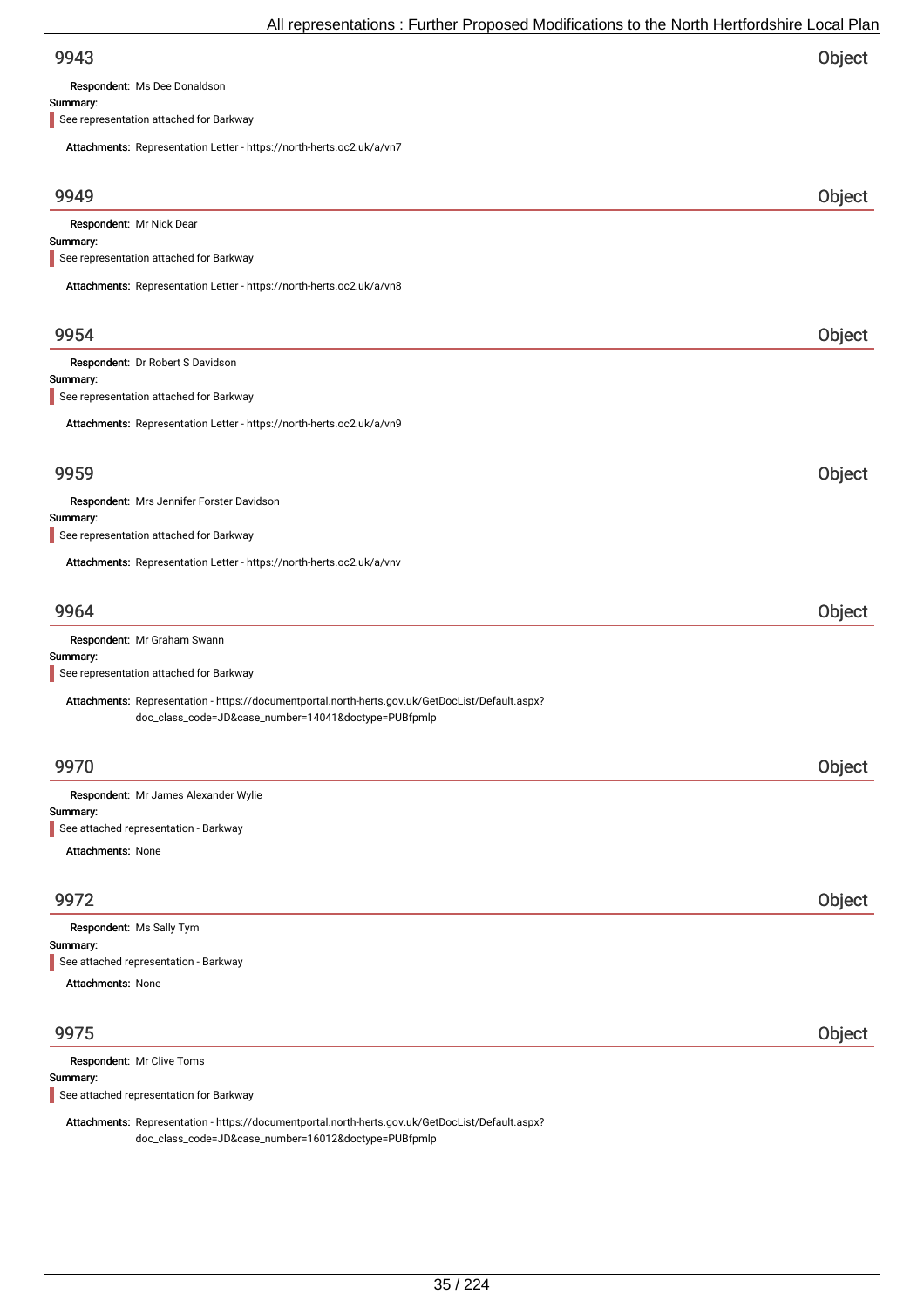Respondent: Mr Graham Penning

### Summary:

See attached representation - Barkway

Attachments: Representation - https://documentportal.north-herts.gov.uk/GetDocList/Default.aspx? doc\_class\_code=JD&case\_number=17044&doctype=PUBfpmlp

| 9994                                                                                                                                                     | Object |
|----------------------------------------------------------------------------------------------------------------------------------------------------------|--------|
| Respondent: Mr Mark Seymour                                                                                                                              |        |
| Summary:                                                                                                                                                 |        |
| See attached representation for Barkway                                                                                                                  |        |
| <b>Attachments: None</b>                                                                                                                                 |        |
| 10007                                                                                                                                                    | Object |
| Respondent: Ms Fiona Tomkins                                                                                                                             |        |
| Summary:                                                                                                                                                 |        |
| See attached representation for Barkway                                                                                                                  |        |
| Attachments: Representation - https://documentportal.north-herts.gov.uk/GetDocList/Default.aspx?<br>doc_class_code=JD&case_number=17114&doctype=PUBfpmlp |        |
| 10016                                                                                                                                                    | Object |
| Respondent: Mrs Janis Baker                                                                                                                              |        |
| Summary:                                                                                                                                                 |        |
| See attached representation for Barkway                                                                                                                  |        |
| Attachments: Representation - https://documentportal.north-herts.gov.uk/GetDocList/Default.aspx?<br>doc_class_code=JD&case_number=15140&doctype=PUBfpmlp |        |
| 10024                                                                                                                                                    | Object |
| Respondent: Mr Andy Turpin                                                                                                                               |        |
| Summary:<br>See attached representation for Barkway                                                                                                      |        |
| Attachments: Representation - https://documentportal.north-herts.gov.uk/GetDocList/Default.aspx?                                                         |        |
| doc_class_code=JD&case_number=17113&doctype=PUBfpmlp                                                                                                     |        |
|                                                                                                                                                          |        |
| 10030                                                                                                                                                    | Object |
| Respondent: Mr Bob Humphreys                                                                                                                             |        |
| Summary:                                                                                                                                                 |        |
| See representation attached - Barkway                                                                                                                    |        |
| Attachments: Representation - https://documentportal.north-herts.gov.uk/GetDocList/Default.aspx?<br>doc_class_code=JD&case_number=17010&doctype=PUBfpmlp |        |
| 10038                                                                                                                                                    | Object |
| Respondent: Mr Tom Seymour                                                                                                                               |        |
| Summary:                                                                                                                                                 |        |
| See attached representation - Barkway                                                                                                                    |        |
| <b>Attachments: None</b>                                                                                                                                 |        |
| 10044                                                                                                                                                    | Object |
| Respondent: Ms Samantha Seymour                                                                                                                          |        |
| Summary:<br>See attached representation - Barkway                                                                                                        |        |
| Attachments: None                                                                                                                                        |        |
|                                                                                                                                                          |        |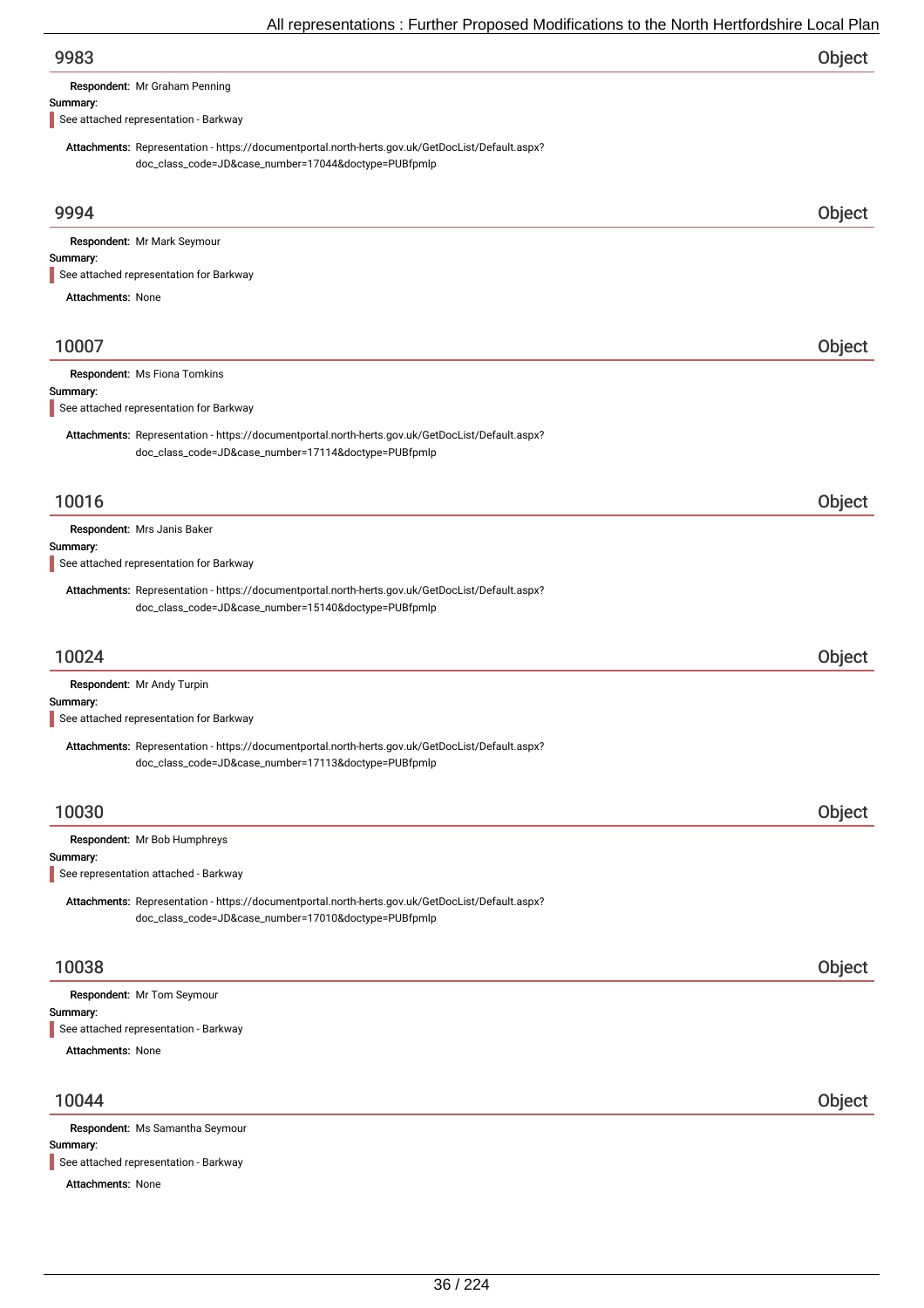| 10049 | Object |
|-------|--------|
|-------|--------|

Respondent: Mr Luke Mason

#### Summary:

See attached representation - Barkway

| <b>Attachments: None</b>                |                                                                                                                                                           |        |
|-----------------------------------------|-----------------------------------------------------------------------------------------------------------------------------------------------------------|--------|
| 10052                                   |                                                                                                                                                           | Object |
|                                         | Respondent: Barkway Parish Council                                                                                                                        |        |
| Summary:<br>See attached representation |                                                                                                                                                           |        |
|                                         | Attachments: Representation - https://documentportal.north-herts.gov.uk/GetDocList/Default.aspx?                                                          |        |
|                                         | doc_class_code=JD&case_number=13235&doctype=PUBfpmlp                                                                                                      |        |
| 10062                                   |                                                                                                                                                           | Object |
|                                         | Respondent: CPRE Hertfordshire                                                                                                                            |        |
| Summary:                                | See attached; reduce sites to reflect reduced OAN and 2018-based projections                                                                              |        |
|                                         | Attachments: Representations - https://documentportal.north-herts.gov.uk/GetDocList/Default.aspx?<br>doc_class_code=JD&case_number=17091&doctype=PUBfpmlp |        |
| 10069                                   |                                                                                                                                                           | Object |
|                                         | Respondent: Dr Will Nicolson                                                                                                                              |        |
| Summary:                                | See attached representation - Barkway                                                                                                                     |        |
|                                         |                                                                                                                                                           |        |
|                                         | Attachments: Representation - https://documentportal.north-herts.gov.uk/GetDocList/Default.aspx?<br>doc_class_code=JD&case_number=17106&doctype=PUBfpmlp  |        |
| 10072                                   |                                                                                                                                                           | Object |
|                                         | Respondent: Mr Richard Turpin                                                                                                                             |        |
| Summary:                                | See attached representation - Barkway                                                                                                                     |        |
|                                         | Attachments: Representation - https://documentportal.north-herts.gov.uk/GetDocList/Default.aspx?<br>doc_class_code=JD&case_number=17104&doctype=PUBfpmlp  |        |
| 10082                                   |                                                                                                                                                           | Object |
|                                         | Respondent: HCC Royston East and Ermine Ward                                                                                                              |        |
| Summary:                                | See attached representation - Barkway                                                                                                                     |        |
|                                         | Attachments: Representation - https://documentportal.north-herts.gov.uk/GetDocList/Default.aspx?<br>doc_class_code=JD&case_number=17092&doctype=PUBfpmlp  |        |
| 10150                                   |                                                                                                                                                           | Object |
|                                         | Respondent: Barkway Parish Council<br>Petition: 268 petitioners                                                                                           |        |
| Summary:<br>See Attached Petition       |                                                                                                                                                           |        |
|                                         | Barkway site BK3 is back! But we don't want it!                                                                                                           |        |
|                                         | The number of signatures clearly show the strength of opinion here that site BK3 is a totally inappropriate and unsustainable proposition.                |        |
|                                         | Attachments: Petition - https://documentportal.north-herts.gov.uk/GetDocList/Default.aspx?doc_class_code=JD&case_number=13235&doctype=PUBfpmlp            |        |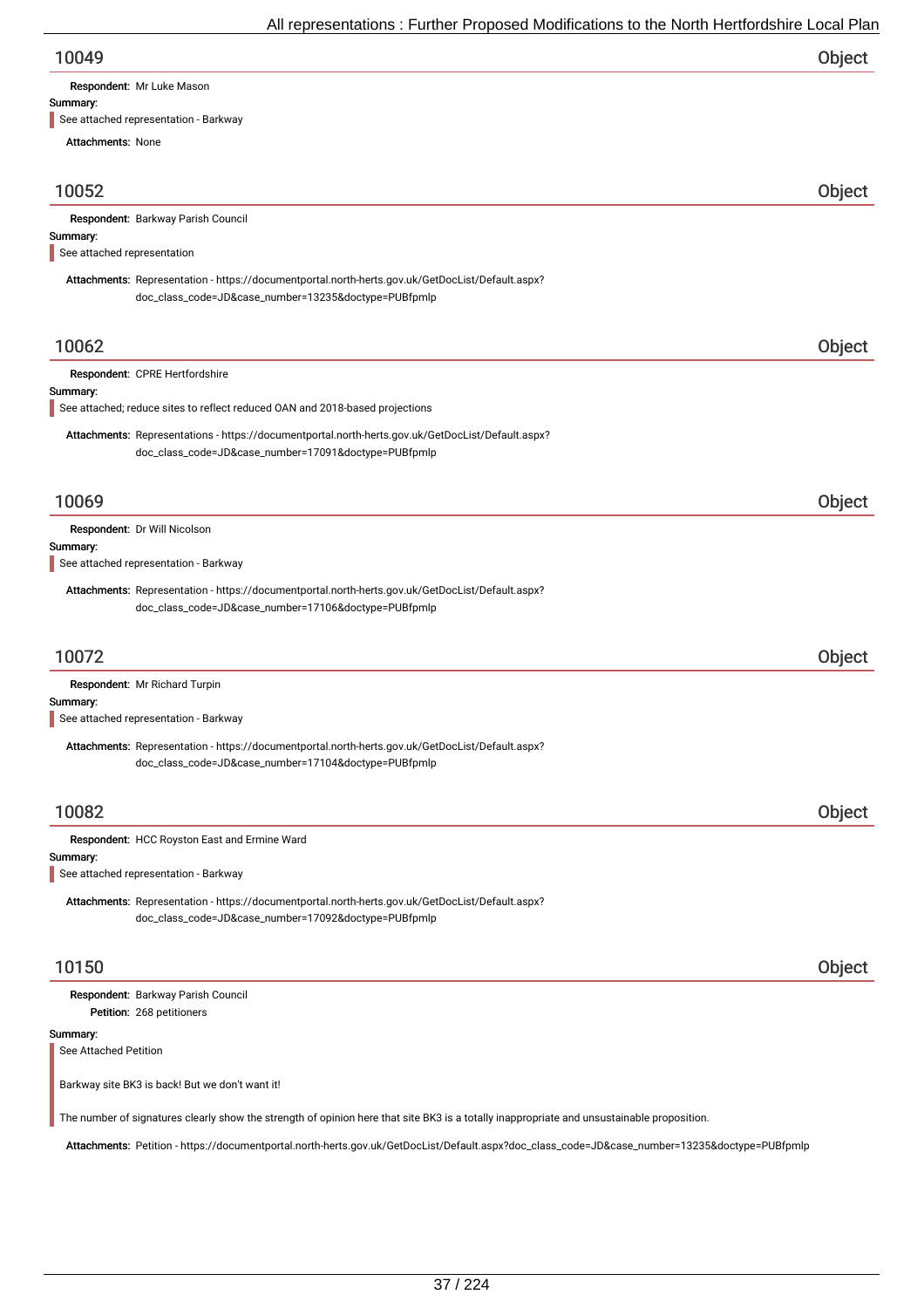| 10154 | Object |
|-------|--------|
|       |        |

| Respondent: Mr Richard Courtice |  |
|---------------------------------|--|
|                                 |  |

#### Summary:

LATE REPRESENTATION

See attached representation

Attachments: Postcard Representation - https://documentportal.north-herts.gov.uk/GetDocList/Default.aspx? doc\_class\_code=JD&case\_number=17354&doctype=PUBfpmlp

## 10163 Object

Respondent: Mr Richard Couling

#### Summary:

See representation attached - Barkway

Attachments: None

## 10169 Object

Respondent: Ms Nikki Hamilton

#### Summary:

See attached representation

Attachments: Representation - https://documentportal.north-herts.gov.uk/GetDocList/Default.aspx? doc\_class\_code=JD&case\_number=15505&doctype=PUBfpmlp

## MM 012 / FM 041

## 9103 Object

Respondent: Ms Mirjam M Foot

## Summary:

Object to the Main Modifications in relation to site BK3 and Barkway remaining as a "village for growth"

See full representation

Attachments: None

## 9234 Object

Petition: 155 petitioners Respondent: Barkway Parish Council

Summary:

See attached representation and petition

Attachments: Petition - https://documentportal.north-herts.gov.uk/GetDocList/Default.aspx?doc\_class\_code=JD&case\_number=13235&doctype=PUBfpmlp

## 9262 Object

| Respondent: Knebworth Parish Council |
|--------------------------------------|
| Agent: Mr Jed Griffiths              |

#### Summary:

See attached representation

Attachments: Representation - https://documentportal.north-herts.gov.uk/GetDocList/Default.aspx? doc\_class\_code=JD&case\_number=14512&doctype=PUBfpmlp

Summary: Respondent: Mrs Dariel Lines See representation for Barkway

#### Attachments: None

9329 Object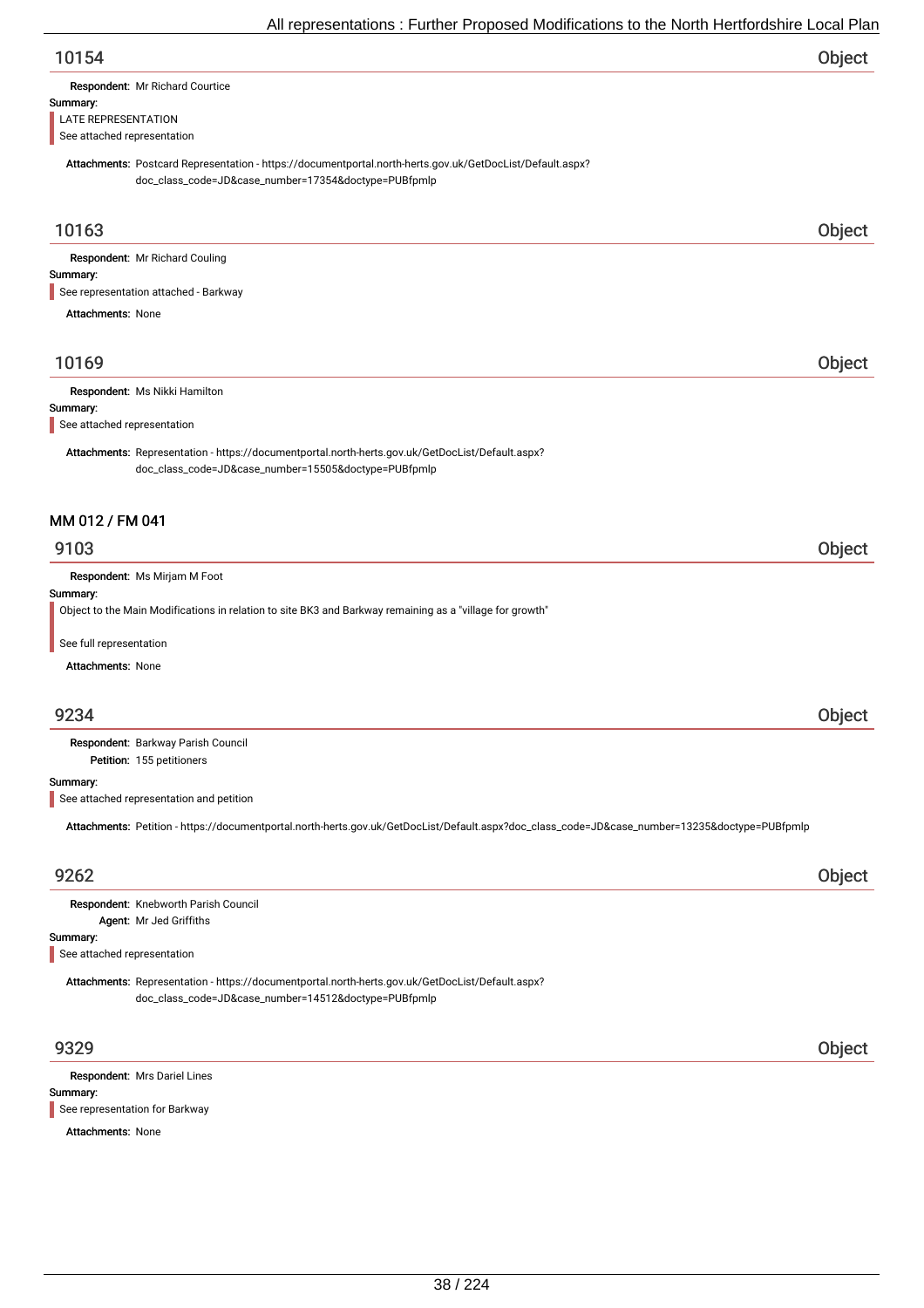Respondent: Mrs Patricia Smith

#### Summary:

See attached representation for Barkway

| see andoned representation for Barkway                                                                                                                   |                |
|----------------------------------------------------------------------------------------------------------------------------------------------------------|----------------|
| Attachments: None                                                                                                                                        |                |
| 9595                                                                                                                                                     | Object         |
| Respondent: Mr Keith Smith                                                                                                                               |                |
| Summary:                                                                                                                                                 |                |
| See attached representation for Barkway<br>Attachments: None                                                                                             |                |
|                                                                                                                                                          |                |
| 9603                                                                                                                                                     | Object         |
| Respondent: Mrs Anne Smalley                                                                                                                             |                |
| Summary:<br>See attached representation for Barkway                                                                                                      |                |
| <b>Attachments: None</b>                                                                                                                                 |                |
|                                                                                                                                                          |                |
| 9611                                                                                                                                                     | Object         |
| Respondent: Ms Mary E Collins<br>Summary:                                                                                                                |                |
| See attached representation for Barkway                                                                                                                  |                |
| Attachments: None                                                                                                                                        |                |
| 9699                                                                                                                                                     | Object         |
| Respondent: Miss Hayley Ward                                                                                                                             |                |
| Summary:<br>See attached - no evidence to support identification of Wymondley                                                                            |                |
| Attachments: Representation - https://documentportal.north-herts.gov.uk/GetDocList/Default.aspx?<br>doc_class_code=JD&case_number=14263&doctype=PUBfpmlp |                |
| 10050                                                                                                                                                    | Object         |
| Respondent: Mr Luke Mason                                                                                                                                |                |
| Summary:                                                                                                                                                 |                |
| See attached representation - Barkway                                                                                                                    |                |
| Attachments: None                                                                                                                                        |                |
| 10053                                                                                                                                                    | Object         |
| Respondent: Barkway Parish Council                                                                                                                       |                |
| Summary:<br>See attached representation                                                                                                                  |                |
| Attachments: Representation - https://documentportal.north-herts.gov.uk/GetDocList/Default.aspx?<br>doc_class_code=JD&case_number=13235&doctype=PUBfpmlp |                |
| MM 014 / FM 042                                                                                                                                          |                |
| 8878                                                                                                                                                     | <b>Support</b> |
| Respondent: Hertfordshire County Council - Property Services                                                                                             |                |
| Agent: Tetra Tech Environment Planning Transport Ltd                                                                                                     |                |
| See Attached - effective, providing clarity and legal                                                                                                    |                |
| Summary:                                                                                                                                                 |                |

compliance

Attachments: Representation - https://documentportal.north-herts.gov.uk/GetDocList/Default.aspx? doc\_class\_code=JD&case\_number=16812&doctype=PUBfpmlp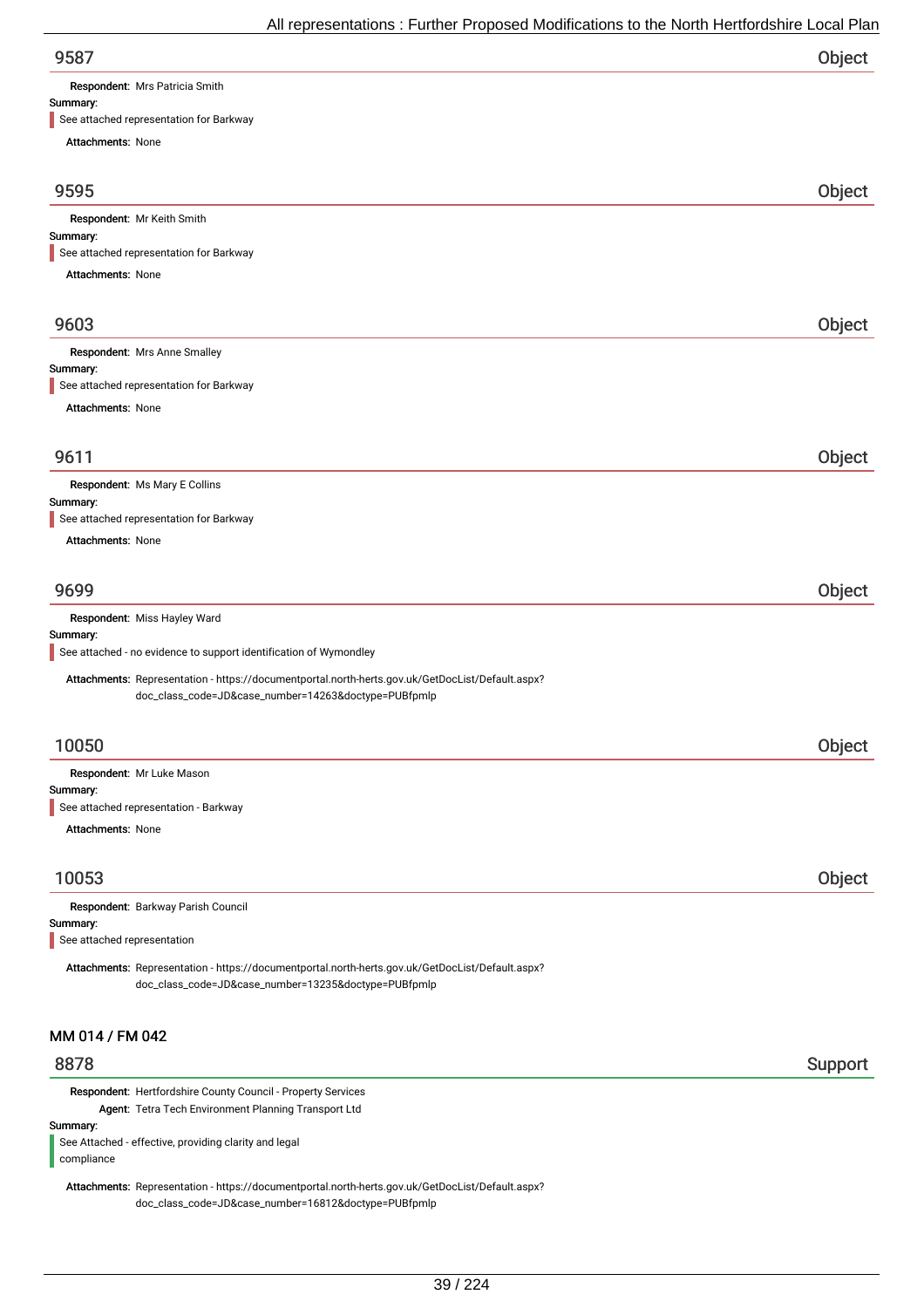# FM 043

## er 19725 i Support and the set of the set of the set of the set of the set of the Support Support in the set of the set of the set of the set of the set of the set of the set of the set of the set of the set of the set of

Respondent: Hertfordshire County Council - Property Services Agent: Tetra Tech Environment Planning Transport Ltd

## Summary:

See Attached - effective, providing clarity and legal compliance

Attachments: Representation - https://documentportal.north-herts.gov.uk/GetDocList/Default.aspx? doc\_class\_code=JD&case\_number=16812&doctype=PUBfpmlp

## FM 044

## 9726 Support

Respondent: Hertfordshire County Council - Property Services Agent: Tetra Tech Environment Planning Transport Ltd

#### Summary:

See Attached - effective, providing clarity and legal compliance

Attachments: Representation - https://documentportal.north-herts.gov.uk/GetDocList/Default.aspx? doc\_class\_code=JD&case\_number=16812&doctype=PUBfpmlp

## MM 015 / FM 045

Respondent: Hertfordshire County Council - Property Services Agent: Tetra Tech Environment Planning Transport Ltd

Summary:

See Attached - effective, providing clarity and legal compliance

Attachments: Representation - https://documentportal.north-herts.gov.uk/GetDocList/Default.aspx? doc\_class\_code=JD&case\_number=16812&doctype=PUBfpmlp

## FM 046

## 8838 Comment

Respondent: Dr John Webb

#### Summary:

Query: Would it be possible to use a planning condition to disincentivise speculative land banking?

Suggested wording:

"To ensure that housing is delivered in a timely manner, each Strategic Masterplan will require that every planning permission pertaining to it must include a condition that the development be built out on a prescribed schedule. (e.g. 3 years, then 2 years extension if the reason for delay is outside of the developer's control) In the absence of completion, the remainder of the planning permission would automatically expire."

Attachments: None

Respondent: Hertfordshire County Council - Property Services Agent: Tetra Tech Environment Planning Transport Ltd

Summary:

See Attached - effective, providing clarity and legal

compliance

Attachments: Representation - https://documentportal.north-herts.gov.uk/GetDocList/Default.aspx? doc\_class\_code=JD&case\_number=16812&doctype=PUBfpmlp

9728 Support

## er 19727 i Support and the set of the set of the set of the set of the set of the Support Support in the Support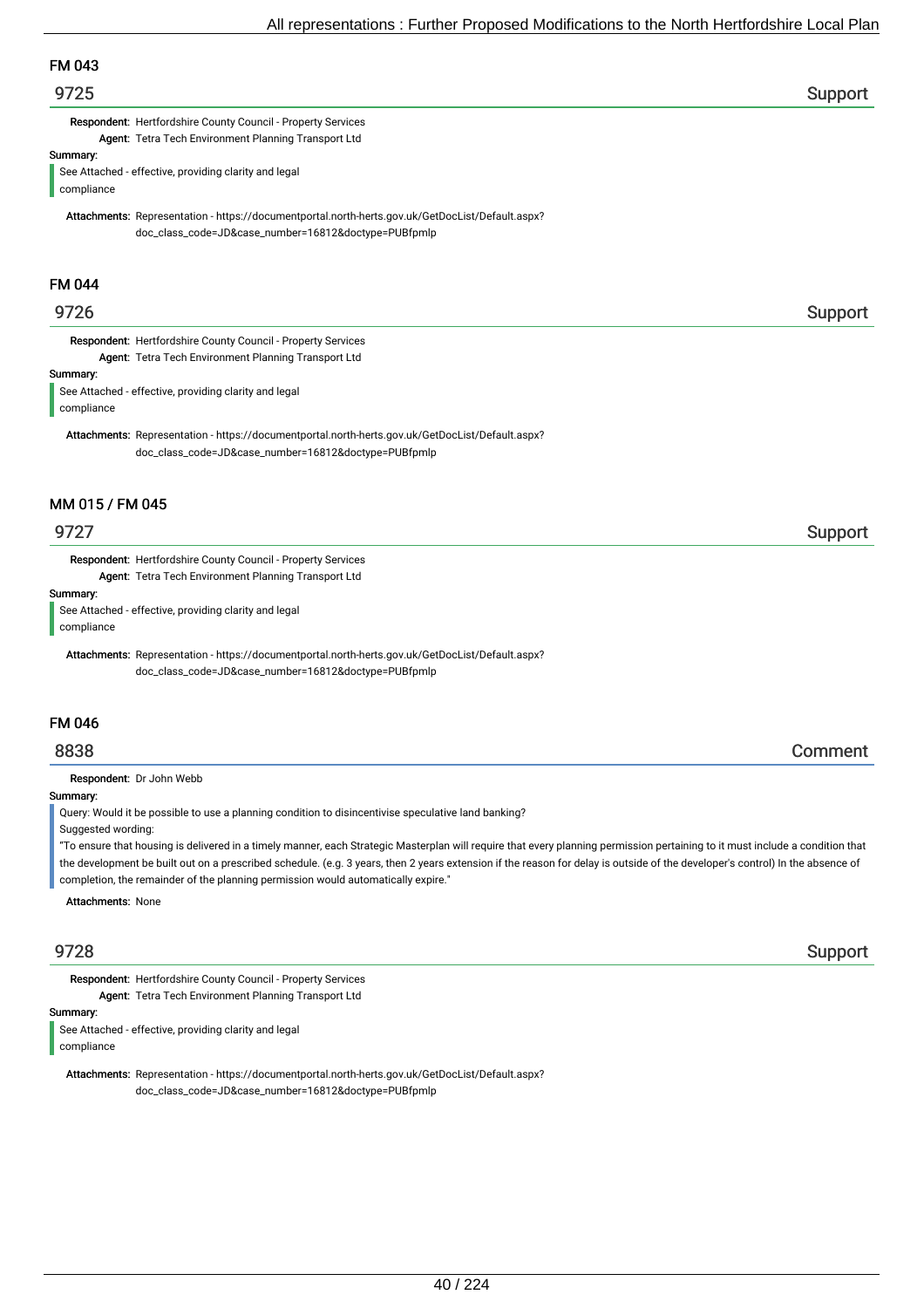## 9729 Support

Respondent: Hertfordshire County Council - Property Services Agent: Tetra Tech Environment Planning Transport Ltd

Summary:

See Attached - effective, providing clarity and legal compliance

Attachments: Representation - https://documentportal.north-herts.gov.uk/GetDocList/Default.aspx? doc\_class\_code=JD&case\_number=16812&doctype=PUBfpmlp

## FM 048

## er 19730 i Support i Support i Support i Support i Support i Support i Support i Support i Support i Support i

Respondent: Hertfordshire County Council - Property Services Agent: Tetra Tech Environment Planning Transport Ltd

#### Summary:

See Attached - effective, providing clarity and legal compliance

Attachments: Representation - https://documentportal.north-herts.gov.uk/GetDocList/Default.aspx? doc\_class\_code=JD&case\_number=16812&doctype=PUBfpmlp

## FM 049

Respondent: Hertfordshire County Council - Property Services Agent: Tetra Tech Environment Planning Transport Ltd

#### Summary:

See Attached - effective, providing clarity and legal compliance

Attachments: Representation - https://documentportal.north-herts.gov.uk/GetDocList/Default.aspx? doc\_class\_code=JD&case\_number=16812&doctype=PUBfpmlp

## MM 017 / FM 050

## 8500 Object

Respondent: Mr Justin Richards

## Summary:

The whole growth of retail capacity needs to be revised in a post COVID world. As the world has moved on-line this projection is out of date and is based upon an old paradigm - we don't need more shops or retail space.

Attachments: None

## 8501 Object

Respondent: Mr Justin Richards

### Summary:

The existing policy highlights the overlapping retail markets of Hitchin, Letchworth and Baldock.

It is clear that there is too much overlap and efforts should be made to provide more housing in these centres.

Attachments: None

Respondent: Letchworth Garden City Heritage Foundation

## Summary:

See attached representation

Attachments: Representation - https://documentportal.north-herts.gov.uk/GetDocList/Default.aspx? doc\_class\_code=JD&case\_number=9861&doctype=PUBfpmlp

## 8641 Object

er 19731 i Support i Support i Support i Support i Support i Support i Support i Support i Support i Support i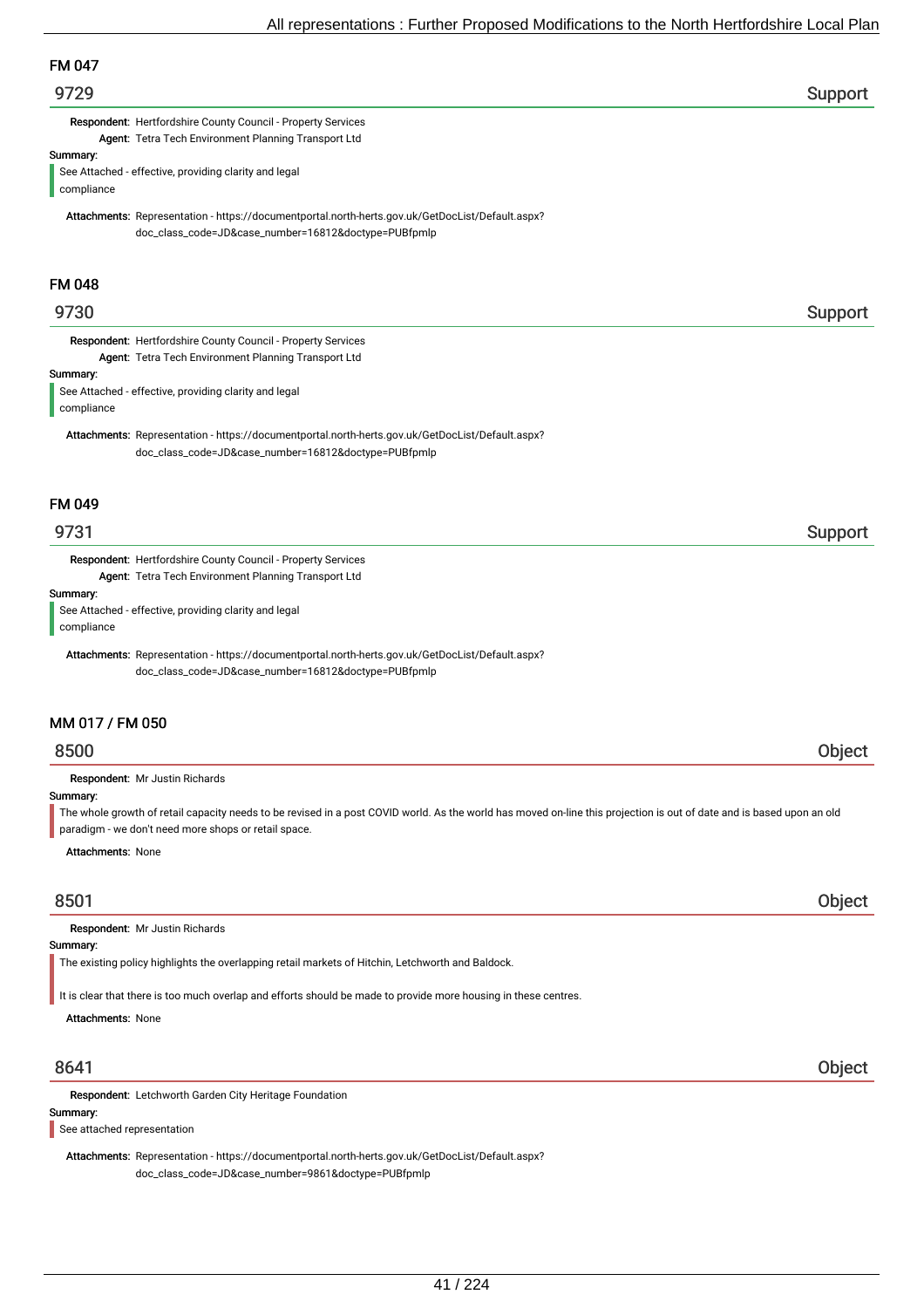# 8751 Object

Respondent: Transition Town Letchworth

### Summary:

At the hearings concerns were raised that the modelling and data which informed the retail space allocations in the draft local plan were considered out-of-date. TTL's expectation is that land allocated for retail could be reassigned for housing, reducing the need to build on green belt land. It is not clear why NHDC did not take the opportunity offered by the hearing to suggest a reduced allocation of land for retail.

Attachments: None Now we are emerging from Covid-19, it is becoming clear which retail modes of operation have changed. It seems to us unsound to exclude that reality from the Plan.

# er 1934 and 1934 and 1935 and 1936 and 1936 and 1936 and 1936 and 1936 and 1936 and 1936 and 1937 and 1938 and Summary: Respondent: Luton Borough Council - Planning Policy and Environment Attachments: Representation - https://documentportal.north-herts.gov.uk/GetDocList/Default.aspx? doc\_class\_code=JD&case\_number=13223&doctype=PUBfpmlp See attached representation 9478 Support Summary: Respondent: Bloor Homes South Midlands Agent: White Peak Planning Attachments: Representation - https://documentportal.north-herts.gov.uk/GetDocList/Default.aspx? doc\_class\_code=JD&case\_number=16154&doctype=PUBfpmlp See attached representation er 19732 i Support and the Support of the Support Support in the Support of the Support of the Support of the Support of the Support of the Support of the Support of the Support of the Support of the Support of the Support Summary: Respondent: Hertfordshire County Council - Property Services Agent: Tetra Tech Environment Planning Transport Ltd Attachments: Representation - https://documentportal.north-herts.gov.uk/GetDocList/Default.aspx? doc\_class\_code=JD&case\_number=16812&doctype=PUBfpmlp See Attached - effective, providing clarity and legal compliance er 19761 i Support Support i Support i Support Support i Support i Support i Support i Support i Support i Sup Summary: Respondent: The Crown Estate Agent: Savills Attachments: Representation - https://documentportal.north-herts.gov.uk/GetDocList/Default.aspx? doc\_class\_code=JD&case\_number=16130&doctype=PUBfpmlp See attached; support modification 9786 Object Summary: Respondent: Save The Worlds First Garden City See attached; detailed commentary on retail data which is out of date

Attachments: Representation - https://documentportal.north-herts.gov.uk/GetDocList/Default.aspx? doc\_class\_code=JD&case\_number=16015&doctype=PUBfpmlp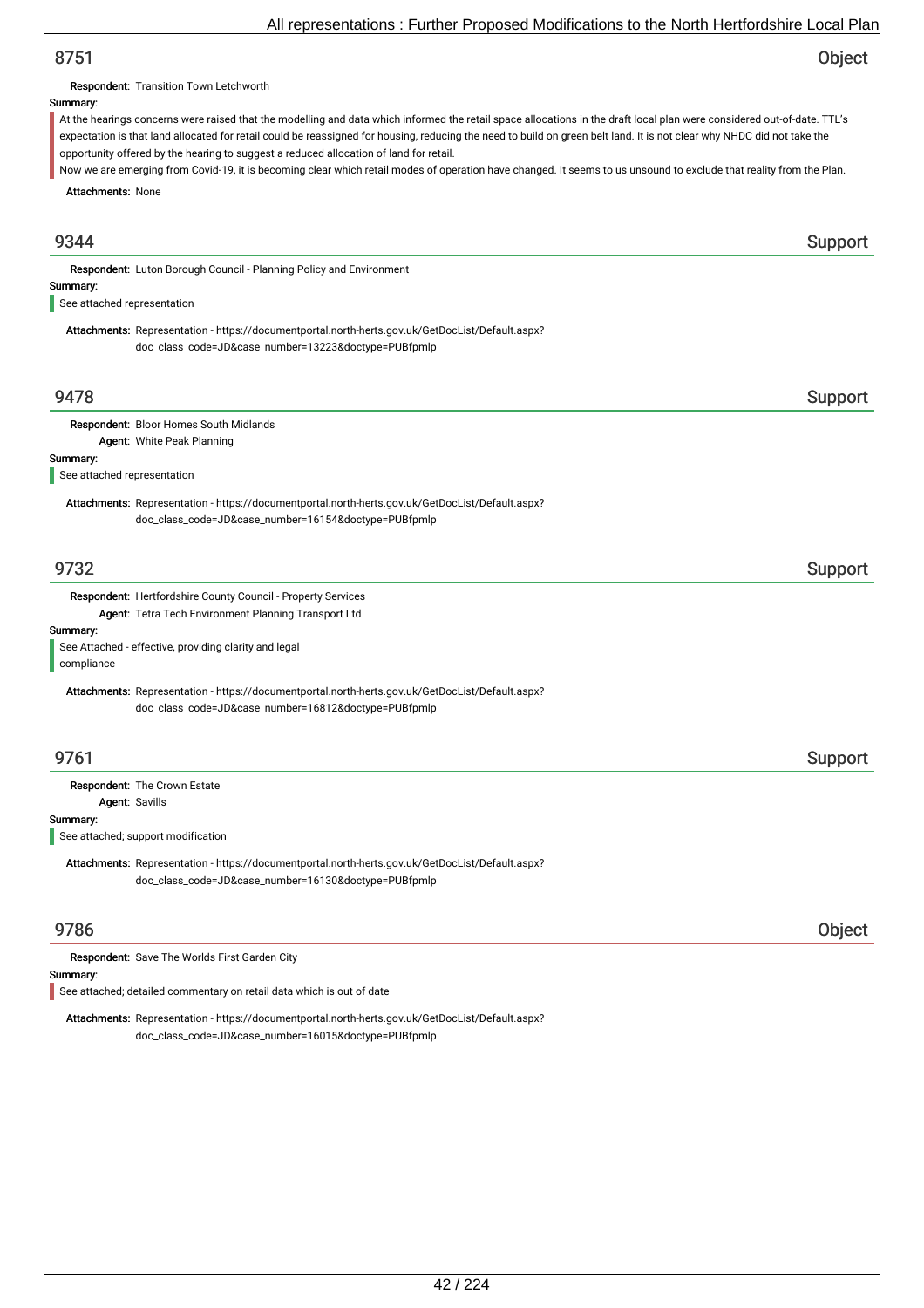# FM 051

## 9733 Support

Respondent: Hertfordshire County Council - Property Services Agent: Tetra Tech Environment Planning Transport Ltd

Summary:

See Attached - effective, providing clarity and legal compliance

Attachments: Representation - https://documentportal.north-herts.gov.uk/GetDocList/Default.aspx? doc\_class\_code=JD&case\_number=16812&doctype=PUBfpmlp

## MM 019 / FM 052

Respondent: Transition Town Letchworth

#### Summary:

Twelve months after adoption of this plan seems late to review the outdated Town Centre strategies. If a review could take place prior to adoption of this plan, it seems likely that a number of brown field sites could be reallocated to housing, allowing green belt land to be removed from the plan.

The proposed change causes a contradiction between "Town centre strategies have been produced" and "Work on these town centre strategies will commence…". In view of drastic changes noted above for FM50, could this be clarified by proposing that revised strategies be produced now for this Local Plan?

#### Attachments: None

Respondent: Hertfordshire County Council - Property Services Agent: Tetra Tech Environment Planning Transport Ltd

Summary:

See Attached - effective, providing clarity and legal

compliance

Attachments: Representation - https://documentportal.north-herts.gov.uk/GetDocList/Default.aspx? doc\_class\_code=JD&case\_number=16812&doctype=PUBfpmlp

## FM 053

## 8755 Comment

Respondent: Transition Town Letchworth

#### Summary:

The proposed wording seems muddled, with "related" (to "shops) and "pubs or drinking establishments" acting as constraints upon the permissible "retail and service uses"

In practice, the primary frontages already have lots of eating and drinking establishments so the value of identifying primary and secondary frontages is unclear. 'Shops' are locating in secondary frontage areas where the rents are lower.

Attachments: None

Summary: Respondent: Mr Wilfred Aspinall

See attached representation

Attachments: Representation - https://documentportal.north-herts.gov.uk/GetDocList/Default.aspx? doc\_class\_code=JD&case\_number=6178&doctype=PUBfpmlp

Respondent: Hertfordshire County Council - Property Services Agent: Tetra Tech Environment Planning Transport Ltd

### Summary:

See Attached - effective, providing clarity and legal compliance

Attachments: Representation - https://documentportal.north-herts.gov.uk/GetDocList/Default.aspx? doc\_class\_code=JD&case\_number=16812&doctype=PUBfpmlp

## er 19735 Support in the second state of the second state of the second state  $\sim$  Support in the second state  $\sim$

## 9734 Support

# 9258 Object

# 8753 Object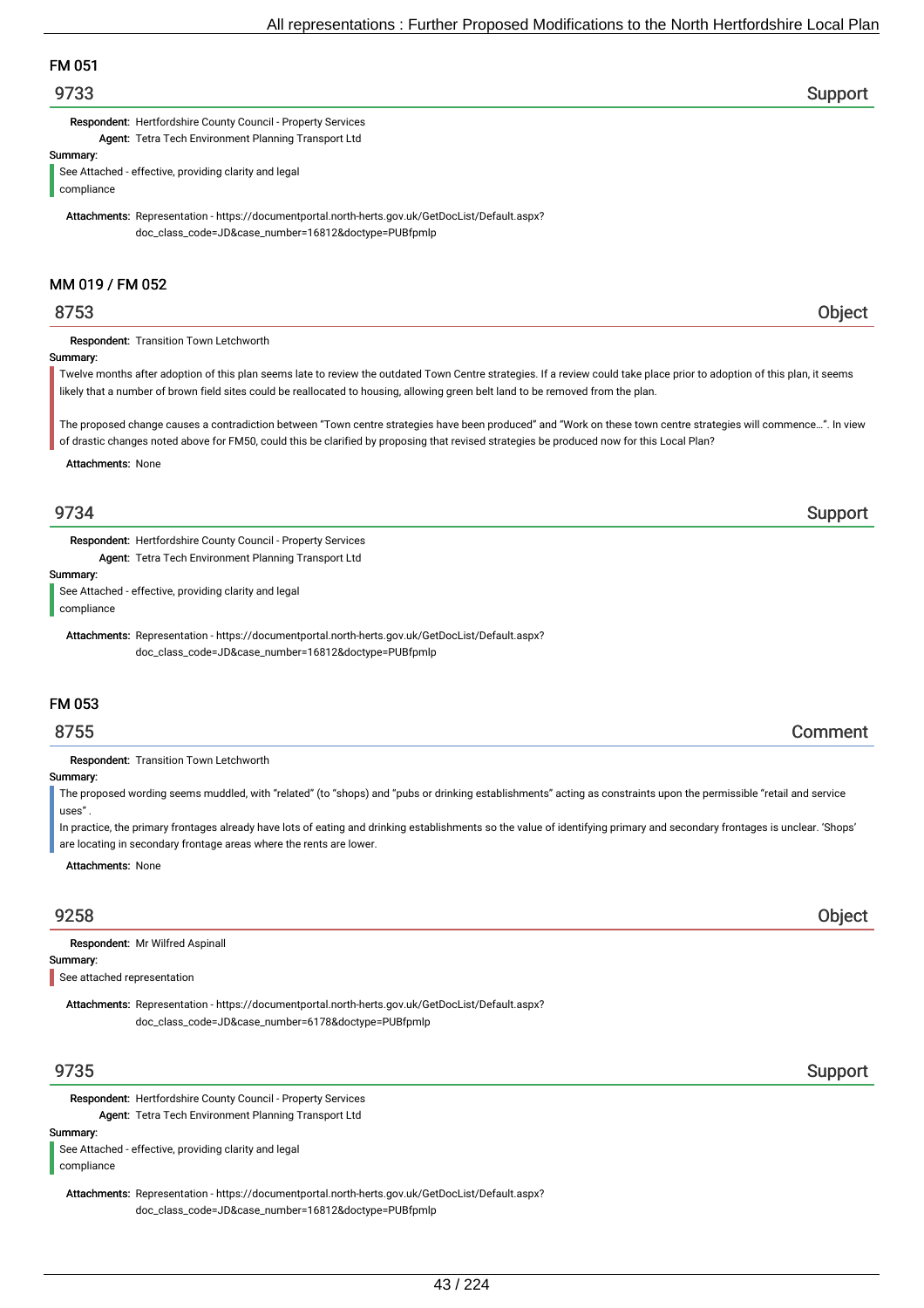## MM 020 / FM 054

## 8514 Object

Respondent: Mr David Dorman

## Summary:

The development 'East of Luton' (EOL) is not justified because the true unmet housing need from Luton is now no more than 2,000 through to 2031, with Central Bedfordshire Council having allocated 20 sites with the capacity for 8,850 dwellings to more than cover this reduced shortfall. With no need for NHDC to build houses at EOL solely to meet Luton's unmet needs, it follows there is also no need for an additional retail centre. In any event there is already a well-established retail centre less than half a mile away at Wigmore Shopping Centre in Luton.

Attachments: None

| 9479                        |                                                                                                                                                          | Support |
|-----------------------------|----------------------------------------------------------------------------------------------------------------------------------------------------------|---------|
|                             | Respondent: Bloor Homes South Midlands<br>Agent: White Peak Planning                                                                                     |         |
| Summary:                    |                                                                                                                                                          |         |
| See attached representation |                                                                                                                                                          |         |
|                             | Attachments: Representation - https://documentportal.north-herts.gov.uk/GetDocList/Default.aspx?<br>doc_class_code=JD&case_number=16154&doctype=PUBfpmlp |         |
| 9736                        |                                                                                                                                                          | Support |
|                             | Respondent: Hertfordshire County Council - Property Services                                                                                             |         |
|                             | Agent: Tetra Tech Environment Planning Transport Ltd                                                                                                     |         |
| Summary:<br>compliance      | See Attached - effective, providing clarity and legal                                                                                                    |         |
|                             | Attachments: Representation - https://documentportal.north-herts.gov.uk/GetDocList/Default.aspx?<br>doc_class_code=JD&case_number=16812&doctype=PUBfpmlp |         |
| 9762                        |                                                                                                                                                          | Support |
|                             | Respondent: The Crown Estate<br>Agent: Savills                                                                                                           |         |
| Summary:                    | See attached; support modification                                                                                                                       |         |
|                             | Attachments: Representation - https://documentportal.north-herts.gov.uk/GetDocList/Default.aspx?<br>doc_class_code=JD&case_number=16130&doctype=PUBfpmlp |         |
| 9787                        |                                                                                                                                                          | Object  |
|                             | Respondent: Save The Worlds First Garden City                                                                                                            |         |
| Summary:                    | See attached; reduce retail need in line with population forecasts                                                                                       |         |
|                             | Attachments: Representation - https://documentportal.north-herts.gov.uk/GetDocList/Default.aspx?<br>doc_class_code=JD&case_number=16015&doctype=PUBfpmlp |         |
| MM 021 / FM 055             |                                                                                                                                                          |         |
| 8558                        |                                                                                                                                                          | Support |

Respondent: Green Party

#### Summary:

Covid-19 has demonstrated that shopping and retail patterns are changing rapidly, with physical shop demands greatly reducing. This challenges all forecasts of shop and job requirements. However, there may conversely be an increase in demand for 'experience locations' such as the 'escape room' in Letchworth along with locations for social gathering.

Attachments: None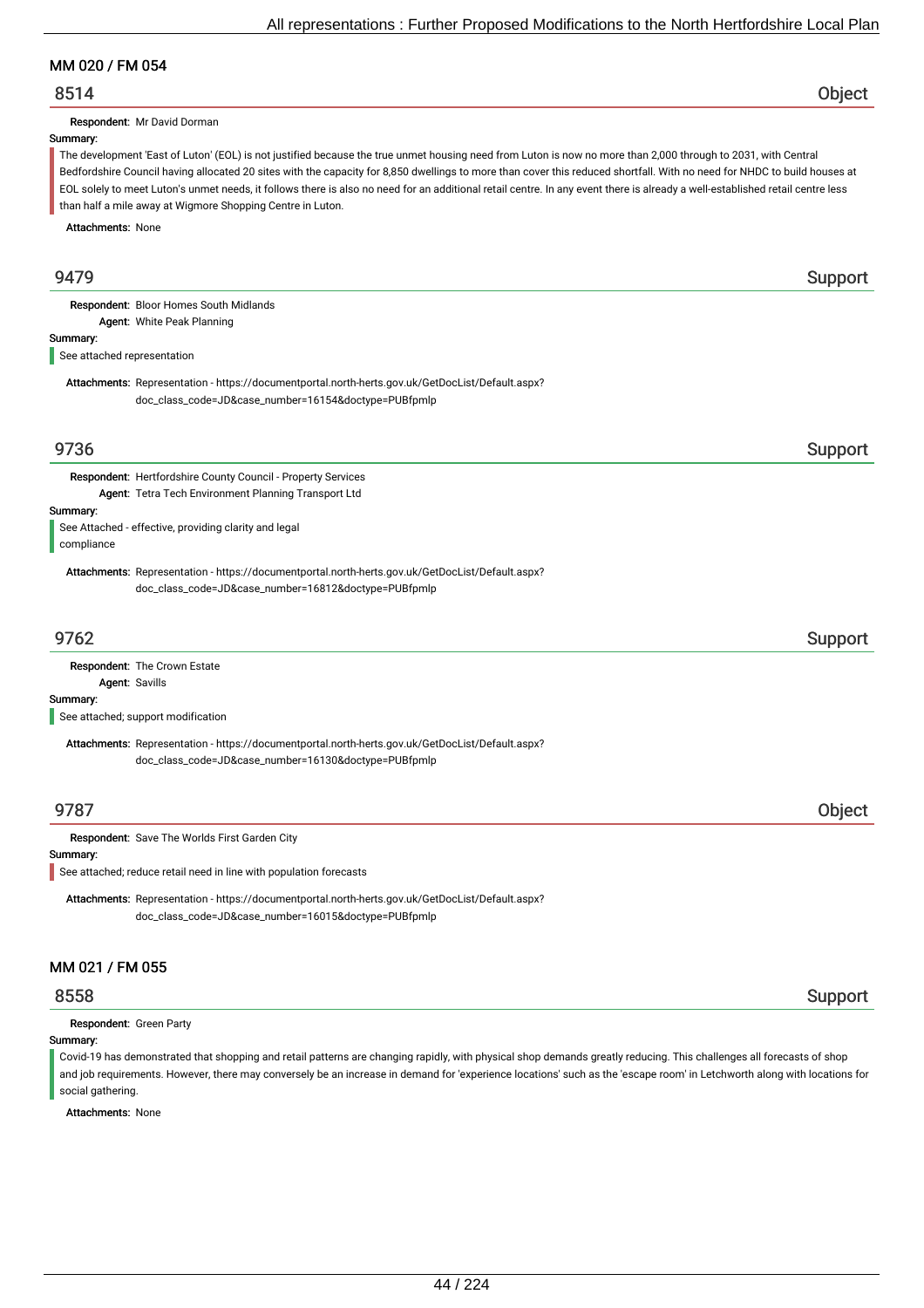|                                      | All representations : Further Proposed Modifications to the North Hertfordshire Local Plan                                                                                                                                                                                                                                                                                                                                                                                                                                                                               |
|--------------------------------------|--------------------------------------------------------------------------------------------------------------------------------------------------------------------------------------------------------------------------------------------------------------------------------------------------------------------------------------------------------------------------------------------------------------------------------------------------------------------------------------------------------------------------------------------------------------------------|
| 9737                                 | Support                                                                                                                                                                                                                                                                                                                                                                                                                                                                                                                                                                  |
|                                      | Respondent: Hertfordshire County Council - Property Services<br>Agent: Tetra Tech Environment Planning Transport Ltd                                                                                                                                                                                                                                                                                                                                                                                                                                                     |
| Summary:<br>compliance               | See Attached - effective, providing clarity and legal                                                                                                                                                                                                                                                                                                                                                                                                                                                                                                                    |
|                                      | Attachments: Representation - https://documentportal.north-herts.gov.uk/GetDocList/Default.aspx?<br>doc_class_code=JD&case_number=16812&doctype=PUBfpmlp                                                                                                                                                                                                                                                                                                                                                                                                                 |
| 9788                                 | Object                                                                                                                                                                                                                                                                                                                                                                                                                                                                                                                                                                   |
| Summary:                             | Respondent: Save The Worlds First Garden City<br>See attached; reduce retail need in line with population forecasts                                                                                                                                                                                                                                                                                                                                                                                                                                                      |
|                                      | Attachments: Representation - https://documentportal.north-herts.gov.uk/GetDocList/Default.aspx?<br>doc_class_code=JD&case_number=16015&doctype=PUBfpmlp                                                                                                                                                                                                                                                                                                                                                                                                                 |
| 9916                                 | Comment                                                                                                                                                                                                                                                                                                                                                                                                                                                                                                                                                                  |
| Summary:                             | Respondent: Herts WithOut Waste<br>See Attached; comment re effects of COVID<br>Attachments: Representation - https://documentportal.north-herts.gov.uk/GetDocList/Default.aspx?<br>doc_class_code=JD&case_number=14380&doctype=PUBfpmlp                                                                                                                                                                                                                                                                                                                                 |
| MM 035 / FM 057<br>8502              | Object                                                                                                                                                                                                                                                                                                                                                                                                                                                                                                                                                                   |
| Summary:<br><b>Attachments: None</b> | Respondent: Mr Justin Richards<br>(1) We should not be extending the Luton conurbation into Hertfordshire<br>(2) Once again, there is no reference to infrastructure expansion in these plans. Air pollution is above legal limits yet you plan to add more housing. The local infrastructure<br>- roads, rail, water, sewage is all at capacity. Roads and rail are already saturated - yet there are no plans and indeed, no physical way, to provide additional capacity. This<br>is issue must not be ignored and your plans must be re-evaluated with this in mind. |
| 8513                                 | Object                                                                                                                                                                                                                                                                                                                                                                                                                                                                                                                                                                   |
| Summary:<br><b>Attachments: None</b> | Respondent: Mr David Dorman<br>Delete point (a) ii as the 100 houses stated to be built within the Luton HMA are not required. These houses are part of the 2,100 dwellings earmarked for this Green Belt<br>land solely to meet unmet needs from Luton and which are not required.<br>Delete point (b) entirely - these houses are not required as Luton's much smaller unmet needs will be met by Central Bedfordshire Council.<br>Delete point (c) - final bullet point referencing EL1, EL2 and EL3 for 2,100 homes - not needed.                                    |
| 8557                                 | Object                                                                                                                                                                                                                                                                                                                                                                                                                                                                                                                                                                   |

Respondent: Langley Parish Meeting

Summary:

See full representation

Attachments: None

Respondent: Mr Rob Snow

### Summary:

This is a quick email to register my utter objection to the idea of building thousands of houses on green belt land in North Hertfordshire. As a life long resident of this part of the country, it chills me to think the beautiful countryside around us will be lost forever for future generations.

Attachments: None

8593 Object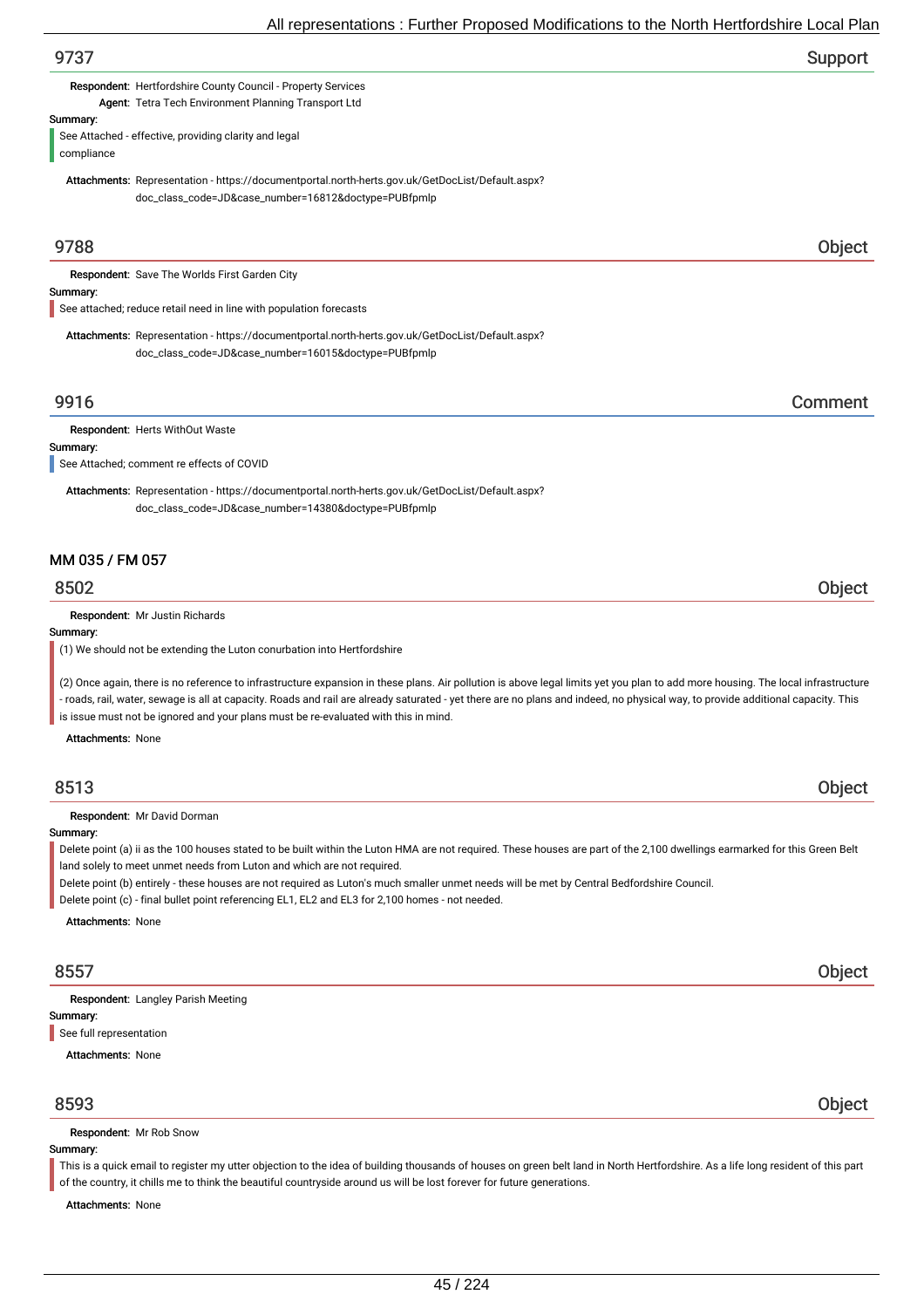# 8596 Object Summary: Attachments: None Respondent: Ms Allison Phelps I am wondering why the local plan is yet again quoting over inflated numbers of houses for this region. They clearly do not align with the estimates of the Office for National statistics. This means that you plan on destroying areas of the green belt which will be to the detriment of the local residents but the houses must be for people other than the local residents. Please can you reconsider these disastrous plans and think of your local residents in any future plans. 8629 Object Summary: Attachments: None Respondent: Ms Jennifer Calcagni See full description 8638 Comment Summary: Respondent: Letchworth Garden City Society Attachments: Representation - https://documentportal.north-herts.gov.uk/GetDocList/Default.aspx? doc\_class\_code=JD&case\_number=10356&doctype=PUBfpmlp See Attached 8713 Object Petition: 2 petitioners Summary: Attachments: None Respondent: Mr and Ms Robert E and Anna P Green and Crawley See full description 8717 Object Summary: Attachments: None Respondent: Mr David Tait Proposed targets in FM057 are too low as data used is not current or accurate 8756 Object Summary: Attachments: None Respondent: Transition Town Letchworth Given so many of the housing sites in this plan are on the green belt and have associated sustainable transport issues, TTL do not consider it appropriate for any land to be allocated to meet needs above the OAN, or which will not be built within the plan period. 8789 Object Summary: Respondent: The Greens & Great Wymondley Residents Association Attachments: Representation - https://documentportal.north-herts.gov.uk/GetDocList/Default.aspx? doc\_class\_code=JD&case\_number=8550&doctype=PUBfpmlp See Attached - comments on housing provision and distribution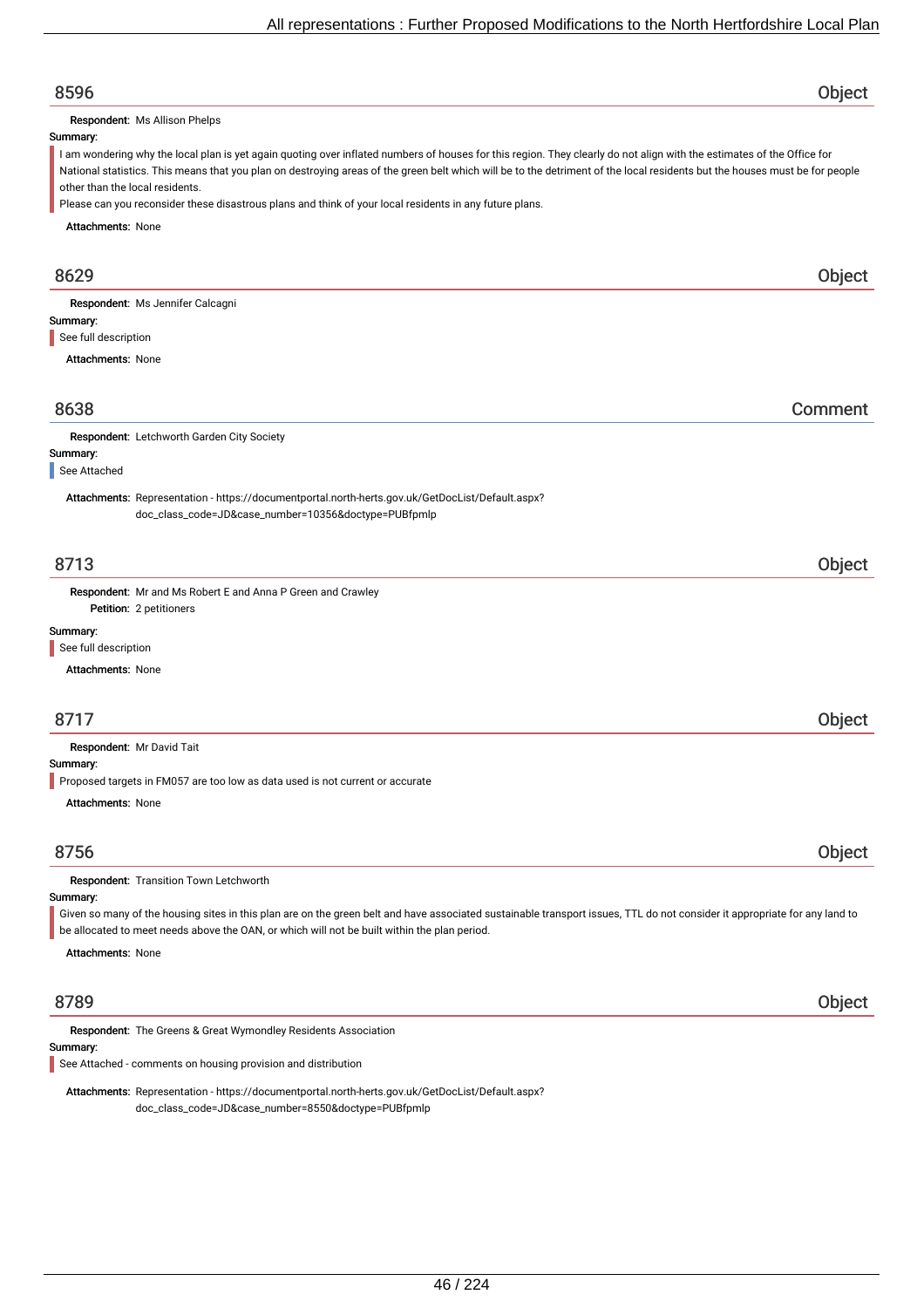## 8792 Comment

#### Respondent: Victoria Jackson

#### Summary:

It is very difficult to go through all these documents, and this comes immediately after local elections.

'Green Belt' clearly means NOTHING when phrases like 'comprehensive review of the Green Belt … Land has been removed from the Green Belt to enable strategic development … and the Green Belt releases necessary to meet housing needs'.

Attachments: None

## example. The state of the state of the state of the state of the state of the state of the Support Support

Respondent: Royston Town Council

## Summary:

Royston Town Council is pleased to see revised figures showing reduced housing numbers and that many homes are already accounted for in existing developments. Royston has sustained more than its fair share of development.

#### Attachments: None

| 8837                                  |  |
|---------------------------------------|--|
| <b>pondent</b> : Pelham S<br>– W<br>. |  |

#### Summary:

The policy only provides for 56 self build plots when there are currently 317 people on the councils self build register. The council claim to have granted 100 plots to date meaning that the policy fails to meet the requirements of the self build act to give enough suitable development permissions to meet the identified demand.

Attachments: None

Respondent: Mr and Mrs David and Dawn Waterhouse

Petition: 2 petitioners

#### Summary:

I fully understand the need for long term planning to cover housing needs, however, since the Local Plan was launch, so much has changed in terms of population and its expected growth

From my understanding the ONS have in the past few years revised/advised their prediction for a much smaller growth in population than first thought. The Local Plan was devised around estimates that are perhaps 10 years or older. Added to the estimated reduction in population are two (2) huge factors being 'Brexit' and the 'COVID Pandemic'.

Both these factors have had a dramatic effect on population, especially with large sections of Europeans returning to their natural home lands. COVID has meant populations are working in different ways and has had an effect on traditional commuter areas. Added to this the Green Belt is sacred ground and once lost cannot be regained. The past year, or so, has demonstrated the need for quality green space to assist in peoples well-being. Not reducing these areas.

In and around most/if not all towns, there are multiple 'brown sites' that could be developed. Promoting more but smaller developments in the heart of our towns. Which, economically, need all the help than can get, with persons choosing not to use town centres for shopping/entertainment.

Central and Local Government are promoting an eco policy. That surely doesn't include the permanent destruction of Green Belt sites that are not only used by humans but are also home to thousands of plants, animals, birds and insects that form part of this delicate landscape.

So I respectfully request we hit the 'stop' button and re think the local plan to take into account the expected reduction in population numbers - and thus save the Green **Belt** 

Attachments: None

Respondent: Dr John Webb

## Summary:

In point g., what does the phrase "up to at least" mean? e.g. "up to" or "at least"?

Attachments: None

8898 Comment

8883 Object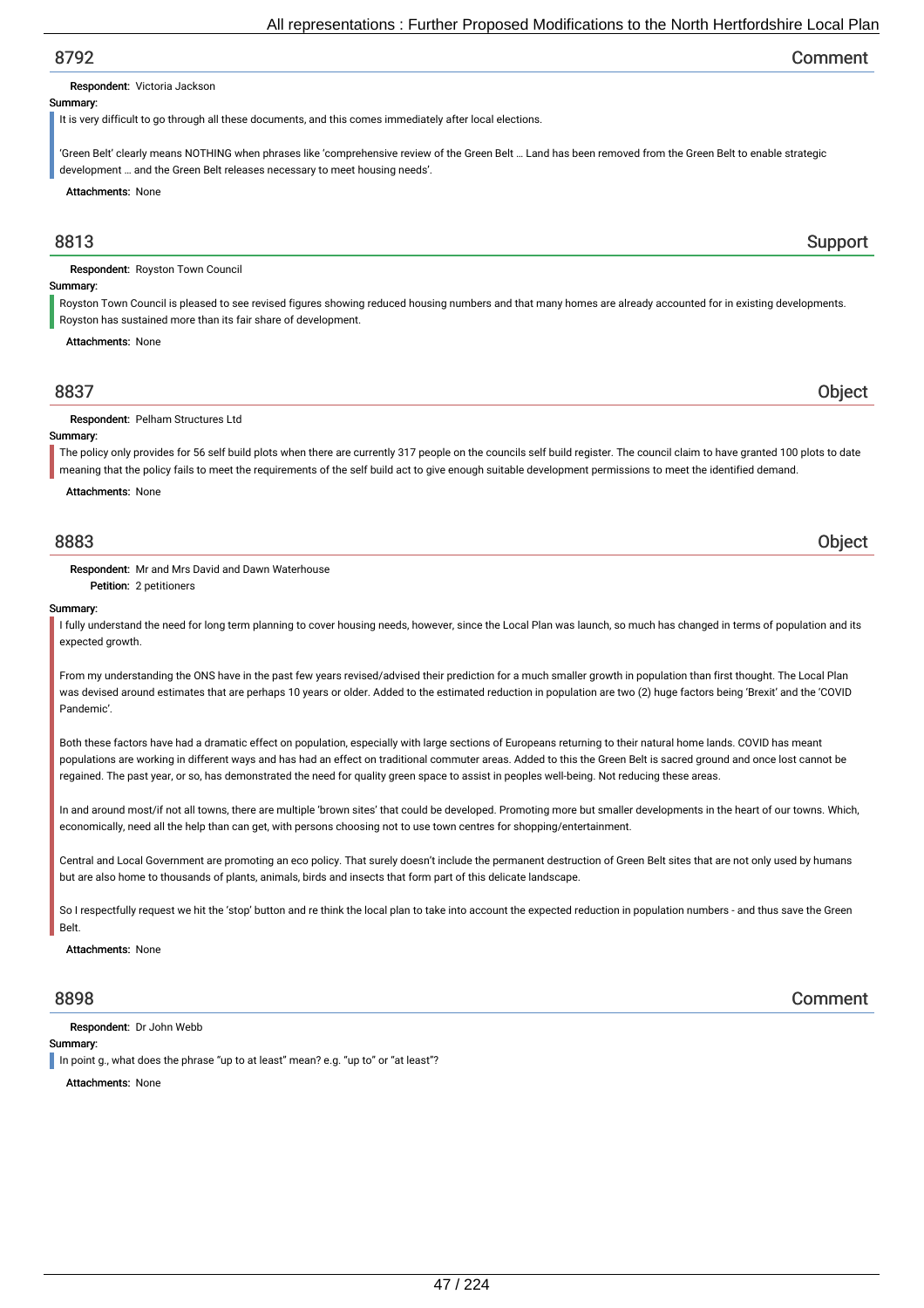| 8972                                                                                                                                                     | Support |
|----------------------------------------------------------------------------------------------------------------------------------------------------------|---------|
| Respondent: Ashill                                                                                                                                       |         |
| Agent: CBRE Limited                                                                                                                                      |         |
| Summary:<br>See Attached; Inspector should make his position clear to all parties to support delivery                                                    |         |
| Attachments: Representation - https://documentportal.north-herts.gov.uk/GetDocList/Default.aspx?<br>doc_class_code=JD&case_number=17119&doctype=PUBfpmlp |         |
| 9259                                                                                                                                                     | Object  |
| Respondent: Mr Wilfred Aspinall                                                                                                                          |         |
| Summary:<br>See attached representation                                                                                                                  |         |
| Attachments: Representation - https://documentportal.north-herts.gov.uk/GetDocList/Default.aspx?<br>doc_class_code=JD&case_number=6178&doctype=PUBfpmlp  |         |
| 9263                                                                                                                                                     | Object  |
| Respondent: Knebworth Parish Council                                                                                                                     |         |
| Agent: Mr Jed Griffiths<br>Summary:                                                                                                                      |         |
| See attached representation                                                                                                                              |         |
| Attachments: Representation - https://documentportal.north-herts.gov.uk/GetDocList/Default.aspx?<br>doc_class_code=JD&case_number=14512&doctype=PUBfpmlp |         |
| 9345                                                                                                                                                     | Object  |
| Respondent: Luton Borough Council - Planning Policy and Environment                                                                                      |         |
| Summary:<br>See attached representation                                                                                                                  |         |
| Attachments: Representation - https://documentportal.north-herts.gov.uk/GetDocList/Default.aspx?<br>doc_class_code=JD&case_number=13223&doctype=PUBfpmlp |         |
| 9480                                                                                                                                                     | Support |
| Respondent: Bloor Homes South Midlands                                                                                                                   |         |
| <b>Agent: White Peak Planning</b><br>Summary:                                                                                                            |         |
| See attached representation                                                                                                                              |         |
| Attachments: Representation - https://documentportal.north-herts.gov.uk/GetDocList/Default.aspx?<br>doc_class_code=JD&case_number=16154&doctype=PUBfpmlp |         |
| 9688                                                                                                                                                     | Object  |
| Respondent: Mr Reg F Norgan                                                                                                                              |         |
| Summary:<br>See attached - ONS data is inconsistent, impacts of Covid on future requirements, changed economic situation, put plan on hold until 2022    |         |
| Attachments: Representation - https://documentportal.north-herts.gov.uk/GetDocList/Default.aspx?<br>doc_class_code=JD&case_number=3436&doctype=PUBfpmlp  |         |
| 9704                                                                                                                                                     | Support |
| Respondent: Welwyn and Hatfield District Council                                                                                                         |         |

Summary:

See attached - support modifications in relation to Gypsy and Traveller provision

Attachments: Representation - https://documentportal.north-herts.gov.uk/GetDocList/Default.aspx? doc\_class\_code=JD&case\_number=8375&doctype=PUBfpmlp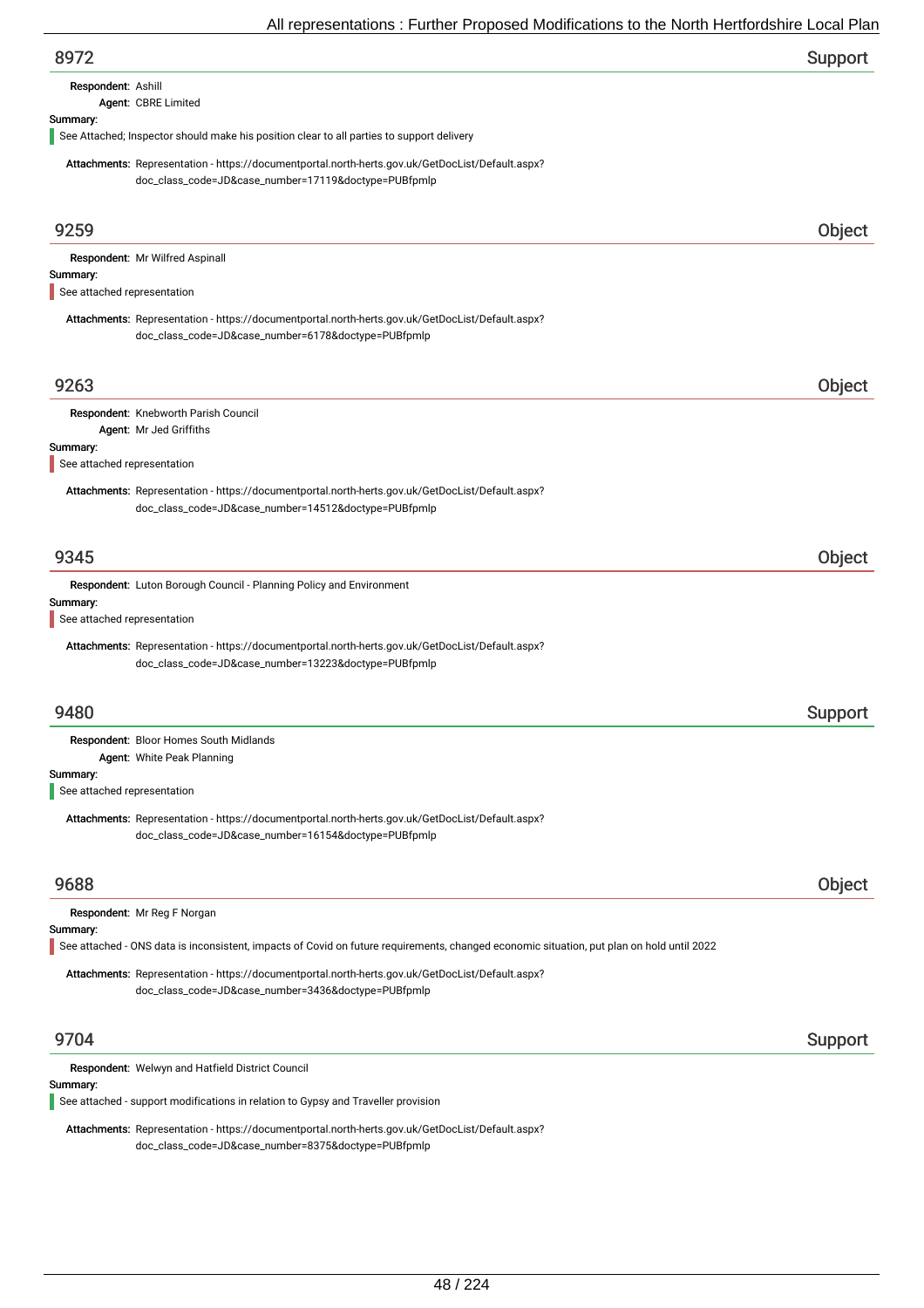| 9712                                                                                                                                                                              | Object  |
|-----------------------------------------------------------------------------------------------------------------------------------------------------------------------------------|---------|
| Respondent: Landhold Capital on behalf of Southern & Regional Developments<br>Agent: Claremont Planning Consultancy                                                               |         |
| Summary:<br>See attached - early review should immediately follow adoption                                                                                                        |         |
| Attachments: Representation and Supporting Documents - https://documentportal.north-herts.gov.uk/GetDocList/Default.aspx?<br>doc_class_code=JD&case_number=16755&doctype=PUBfpmlp |         |
| 9748                                                                                                                                                                              | Object  |
| Respondent: Bellcross Homes and Gallagher Developments Ltd<br>Agent: Rapleys LLP                                                                                                  |         |
| Summary:<br>See attached - advanced status of Site HT1 should be reflected in criterion (c)(ii)                                                                                   |         |
| Attachments: Representation and Supporting Document - https://documentportal.north-herts.gov.uk/GetDocList/Default.aspx?<br>doc_class_code=JD&case_number=14346&doctype=PUBfpmlp  |         |
| 9776                                                                                                                                                                              | Support |
| Respondent: Chiltern Society                                                                                                                                                      |         |
| Summary:<br>See attached; reduction in homes and early review is welcomed                                                                                                         |         |
| Attachments: Representation - https://documentportal.north-herts.gov.uk/GetDocList/Default.aspx?<br>doc_class_code=JD&case_number=16977&doctype=PUBfpmlp                          |         |
| 9780                                                                                                                                                                              | Object  |
| Respondent: Save Our Green Belt                                                                                                                                                   |         |
| Summary:<br>See full text; significant oversupply of new homes, MHCLG targets are incorrect, unsustainable development strategy; loss of Green Belt<br><b>Attachments: None</b>   |         |
| 9789                                                                                                                                                                              | Object  |
| <b>Respondent:</b> Save The Worlds First Garden City                                                                                                                              |         |
| Summary:<br>See attached; detailed commentary on housing need, should await publication of new data and prioritise small units on brownfield sites                                |         |
| Attachments: Representation - https://documentportal.north-herts.gov.uk/GetDocList/Default.aspx?<br>doc_class_code=JD&case_number=16015&doctype=PUBfpmlp                          |         |
| 9917                                                                                                                                                                              | Comment |
| Respondent: Herts WithOut Waste<br>Summary:                                                                                                                                       |         |
| See Attached; comment re effects of COVID and extending scope beyond plan period                                                                                                  |         |
| Attachments: Representation - https://documentportal.north-herts.gov.uk/GetDocList/Default.aspx?<br>doc_class_code=JD&case_number=14380&doctype=PUBfpmlp                          |         |
| 10063                                                                                                                                                                             | Object  |
| Respondent: CPRE Hertfordshire                                                                                                                                                    |         |
| Summary:<br>See attached; object to housing figures                                                                                                                               |         |
|                                                                                                                                                                                   |         |

Attachments: Representations - https://documentportal.north-herts.gov.uk/GetDocList/Default.aspx? doc\_class\_code=JD&case\_number=17091&doctype=PUBfpmlp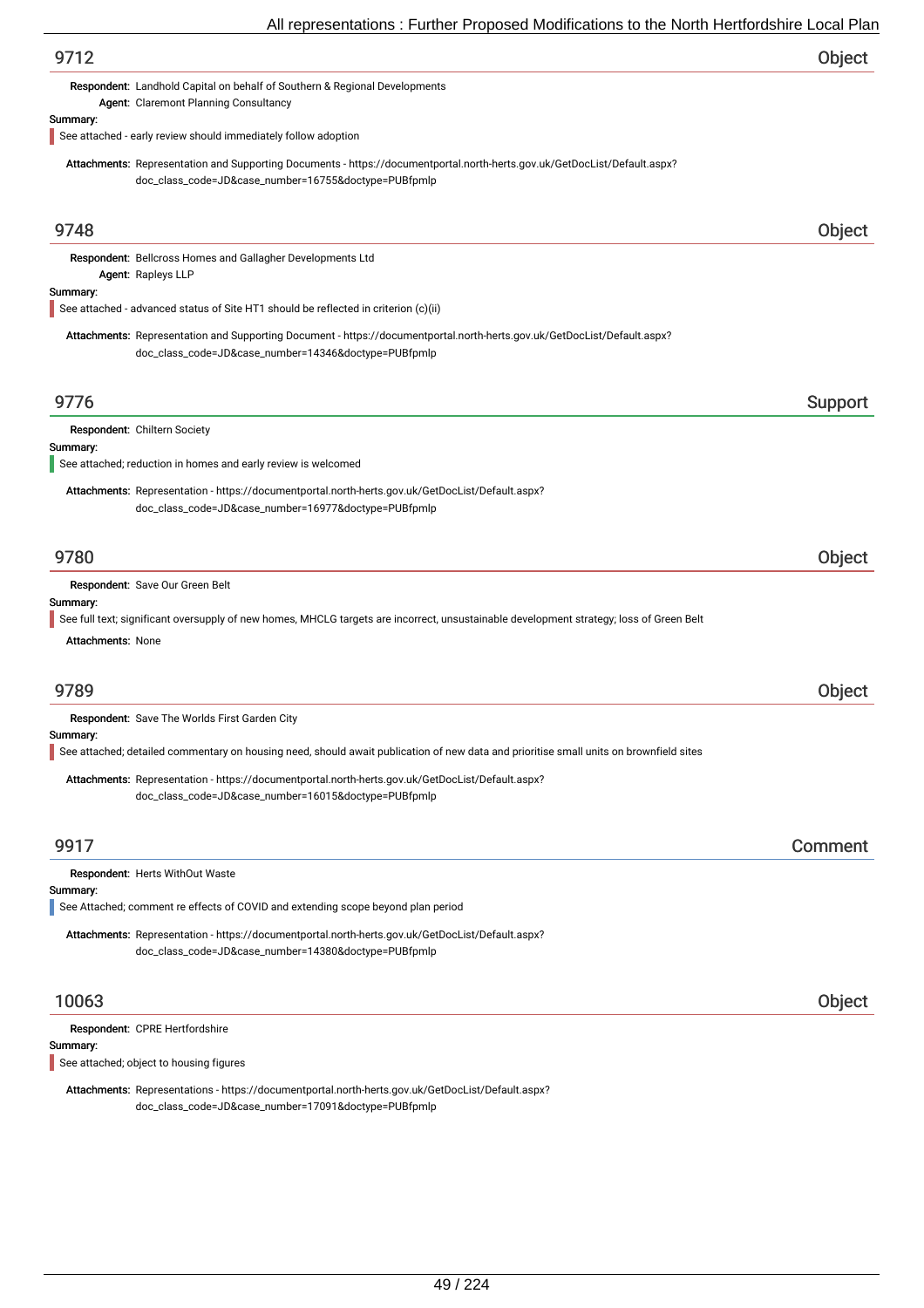| 10170 | Object |
|-------|--------|
|-------|--------|

| Respondent: Ms Nikki Hamilton |
|-------------------------------|
|-------------------------------|

#### Summary:

See attached representation

Attachments: Representation - https://documentportal.north-herts.gov.uk/GetDocList/Default.aspx? doc\_class\_code=JD&case\_number=15505&doctype=PUBfpmlp

## FM 058

## 8719 Object

Respondent: Mr David Tait

## Summary:

Migration to North Herts from London not included in targets nor adequate uplift due to high property prices

Attachments: None

## 8757 Object

#### Respondent: Transition Town Letchworth

## Summary:

If 2018 ONS data is applied the housing need would be in the region of 8,800 to meet the needs of North Hertfordshire. Building excessive homes in North Hertfordshire does not align with the UK Government's 'levelling up' agenda.

Attachments: None

## 8899 Comment

Respondent: Dr John Webb

Summary:

Typo: "... will be met..."

Attachments: None

## 9713 Object

Respondent: Landhold Capital on behalf of Southern & Regional Developments Agent: Claremont Planning Consultancy

Summary:

See attached - text should refer to housing target being a minimum

Attachments: Representation and Supporting Documents - https://documentportal.north-herts.gov.uk/GetDocList/Default.aspx? doc\_class\_code=JD&case\_number=16755&doctype=PUBfpmlp

## 9918 Comment

#### Respondent: Herts WithOut Waste

#### Summary:

See attached; minor typo me/met

Attachments: Representation - https://documentportal.north-herts.gov.uk/GetDocList/Default.aspx? doc\_class\_code=JD&case\_number=14380&doctype=PUBfpmlp

Respondent: CPRE Hertfordshire

Summary:

See attached; Ignores 2018-based ONS principal projection

Attachments: Representations - https://documentportal.north-herts.gov.uk/GetDocList/Default.aspx? doc\_class\_code=JD&case\_number=17091&doctype=PUBfpmlp

10064 Object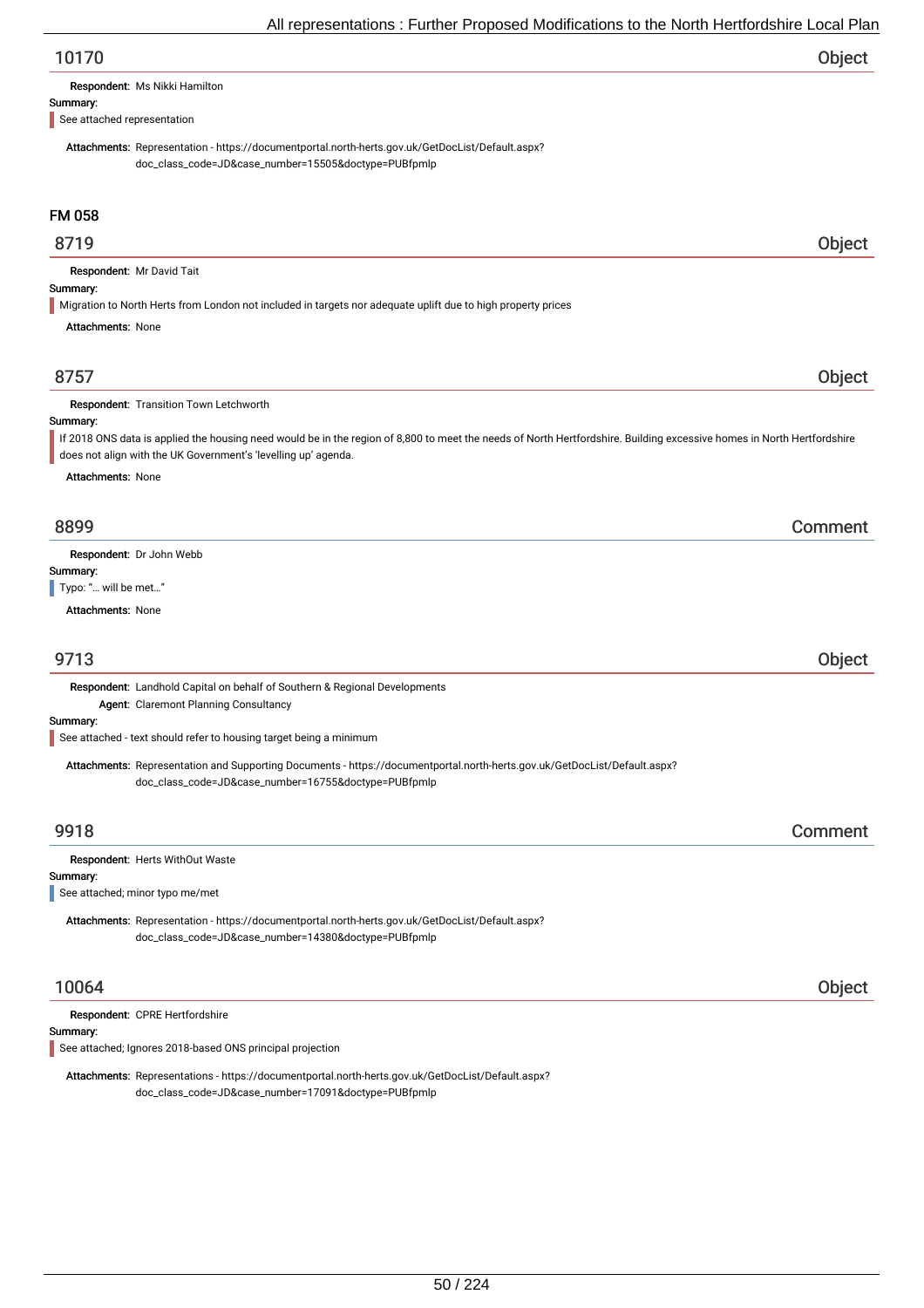# 10171 Object

Respondent: Ms Nikki Hamilton

#### Summary:

See attached representation

Attachments: Representation - https://documentportal.north-herts.gov.uk/GetDocList/Default.aspx? doc\_class\_code=JD&case\_number=15505&doctype=PUBfpmlp

## MM 037 /FM 059

## 10001 Comment

Respondent: Herts WithOut Waste

### Summary:

See attached; suggest typo later / latter

Attachments: Representation - https://documentportal.north-herts.gov.uk/GetDocList/Default.aspx? doc\_class\_code=JD&case\_number=14380&doctype=PUBfpmlp

## MM 039 / FM 061

## er 19705 i Support and the Support of the Support Support in the Support Support of the Support of the Support

Respondent: Welwyn and Hatfield District Council

## Summary:

See attached - support modifications in relation to Gypsy and Traveller provision

Attachments: Representation - https://documentportal.north-herts.gov.uk/GetDocList/Default.aspx? doc\_class\_code=JD&case\_number=8375&doctype=PUBfpmlp

## FM 062

## 8758 Object

Respondent: Transition Town Letchworth

### Summary:

Has there been a road building programme to support new housing in the period to 2021? Our understanding is that LTP4 has identified building new roads as unsustainable. It is unclear that this paragraph provides the rationale as to why North Herts are backloading housing delivery.

Attachments: None

## 8900 Comment

Respondent: Dr John Webb

Summary:

Please clarify: to be meaningful, should this refer to a different year?:

"… most of the planned new homes will be delivered after 2021."

Attachments: None

## 9738 Support

Respondent: Hertfordshire County Council - Property Services Agent: Tetra Tech Environment Planning Transport Ltd

Summary:

See attached - agree that BA1 requires the certainty by this Plan in order to proceed

Attachments: Representation - https://documentportal.north-herts.gov.uk/GetDocList/Default.aspx? doc\_class\_code=JD&case\_number=16812&doctype=PUBfpmlp

Respondent: Herts WithOut Waste

## Summary:

See attached; request clarification of dates

Attachments: Representation - https://documentportal.north-herts.gov.uk/GetDocList/Default.aspx? doc\_class\_code=JD&case\_number=14380&doctype=PUBfpmlp

10002 Comment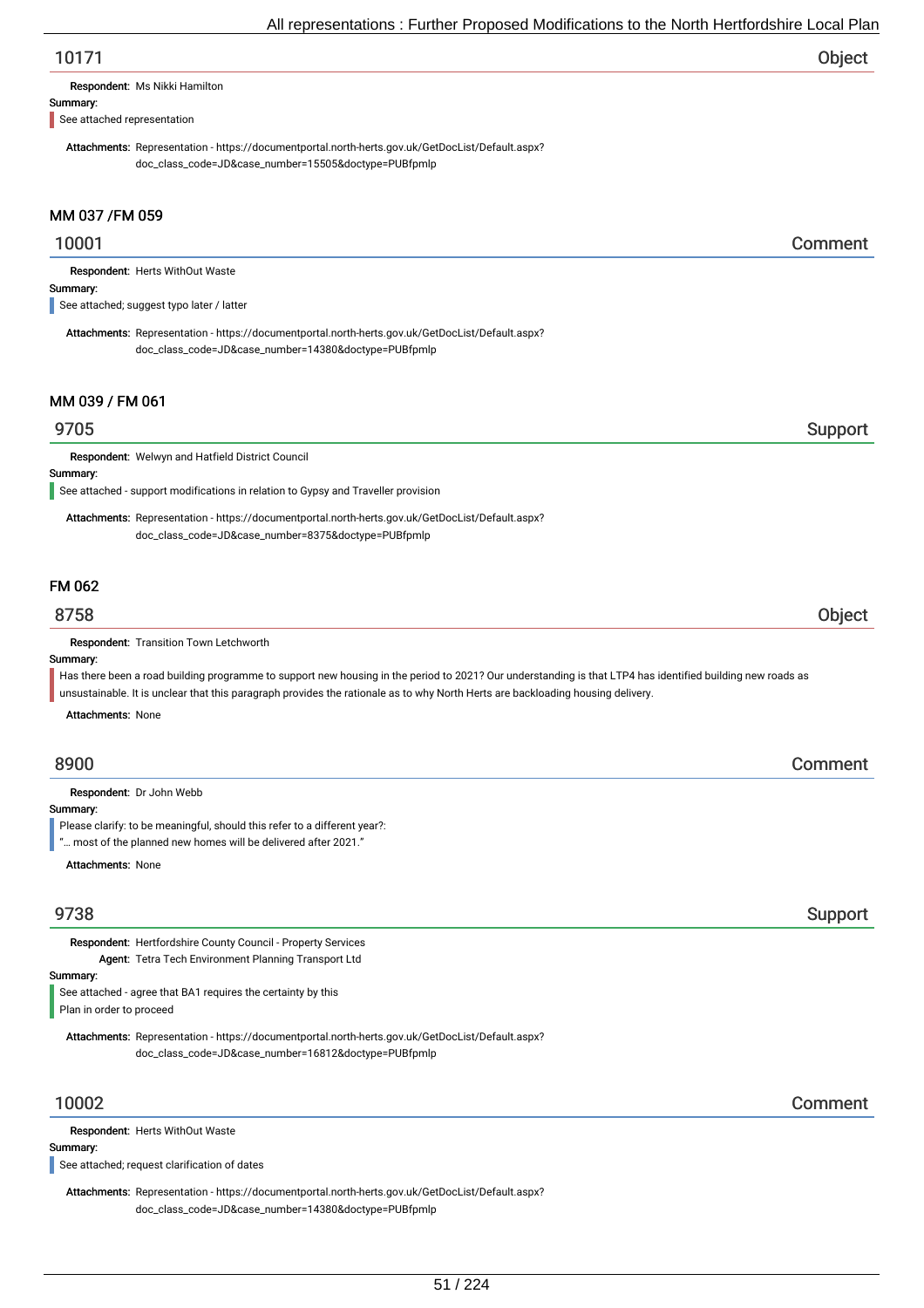# FM 063

Respondent: Transition Town Letchworth

### Summary:

This paragraph indicates that "innovative approaches to construction" may be required. TTL would like this to make clear that the expectation is that these innovative approaches will be to deliver zero carbon homes.

Attachments: None

| 9264                                                                                                                                                                              | Object  |
|-----------------------------------------------------------------------------------------------------------------------------------------------------------------------------------|---------|
| Respondent: Knebworth Parish Council                                                                                                                                              |         |
| Agent: Mr Jed Griffiths<br>Summary:                                                                                                                                               |         |
| See attached representation                                                                                                                                                       |         |
| Attachments: Representation - https://documentportal.north-herts.gov.uk/GetDocList/Default.aspx?<br>doc_class_code=JD&case_number=14512&doctype=PUBfpmlp                          |         |
| 9739                                                                                                                                                                              | Support |
| Respondent: Hertfordshire County Council - Property Services                                                                                                                      |         |
| Agent: Tetra Tech Environment Planning Transport Ltd                                                                                                                              |         |
| Summary:<br>See attached - support higher delivery rates where possible                                                                                                           |         |
| Attachments: Representation - https://documentportal.north-herts.gov.uk/GetDocList/Default.aspx?                                                                                  |         |
| doc_class_code=JD&case_number=16812&doctype=PUBfpmlp                                                                                                                              |         |
| 10003                                                                                                                                                                             | Comment |
| Respondent: Herts WithOut Waste                                                                                                                                                   |         |
| Summary:                                                                                                                                                                          |         |
| See attached; clarify what innovative means                                                                                                                                       |         |
| Attachments: Representation - https://documentportal.north-herts.gov.uk/GetDocList/Default.aspx?                                                                                  |         |
| doc_class_code=JD&case_number=14380&doctype=PUBfpmlp                                                                                                                              |         |
| MM 040 / FM 064                                                                                                                                                                   |         |
| 8761                                                                                                                                                                              | Object  |
|                                                                                                                                                                                   |         |
| Respondent: Transition Town Letchworth<br>Summary:                                                                                                                                |         |
| A jump (already in effect) from 330 homes per year to 500 stretches credibility, whilst a further jump 3 years hence from 500 to 1,120 (with infrastructure in place) just        |         |
| seems incredible. What evidence or grounds for confidence are available for the latter target, in view of the uncertainties expressed in FM062?                                   |         |
| <b>Attachments: None</b>                                                                                                                                                          |         |
| 9714                                                                                                                                                                              | Object  |
| Respondent: Landhold Capital on behalf of Southern & Regional Developments                                                                                                        |         |
| <b>Agent: Claremont Planning Consultancy</b>                                                                                                                                      |         |
| Summary:<br>See attached - stepped approach does not meet housing need and is not achievable                                                                                      |         |
|                                                                                                                                                                                   |         |
| Attachments: Representation and Supporting Documents - https://documentportal.north-herts.gov.uk/GetDocList/Default.aspx?<br>doc_class_code=JD&case_number=16755&doctype=PUBfpmlp |         |
| 9773                                                                                                                                                                              | Object  |
| Respondent: Bulger Group                                                                                                                                                          |         |
| Agent: ROK Planning                                                                                                                                                               |         |
| Summary:                                                                                                                                                                          |         |

See attached; Detailed commentary on land supply, doubt that figures can be met

Attachments: Representation and Supporting Documents - https://documentportal.north-herts.gov.uk/GetDocList/Default.aspx? doc\_class\_code=JD&case\_number=17123&doctype=PUBfpmlp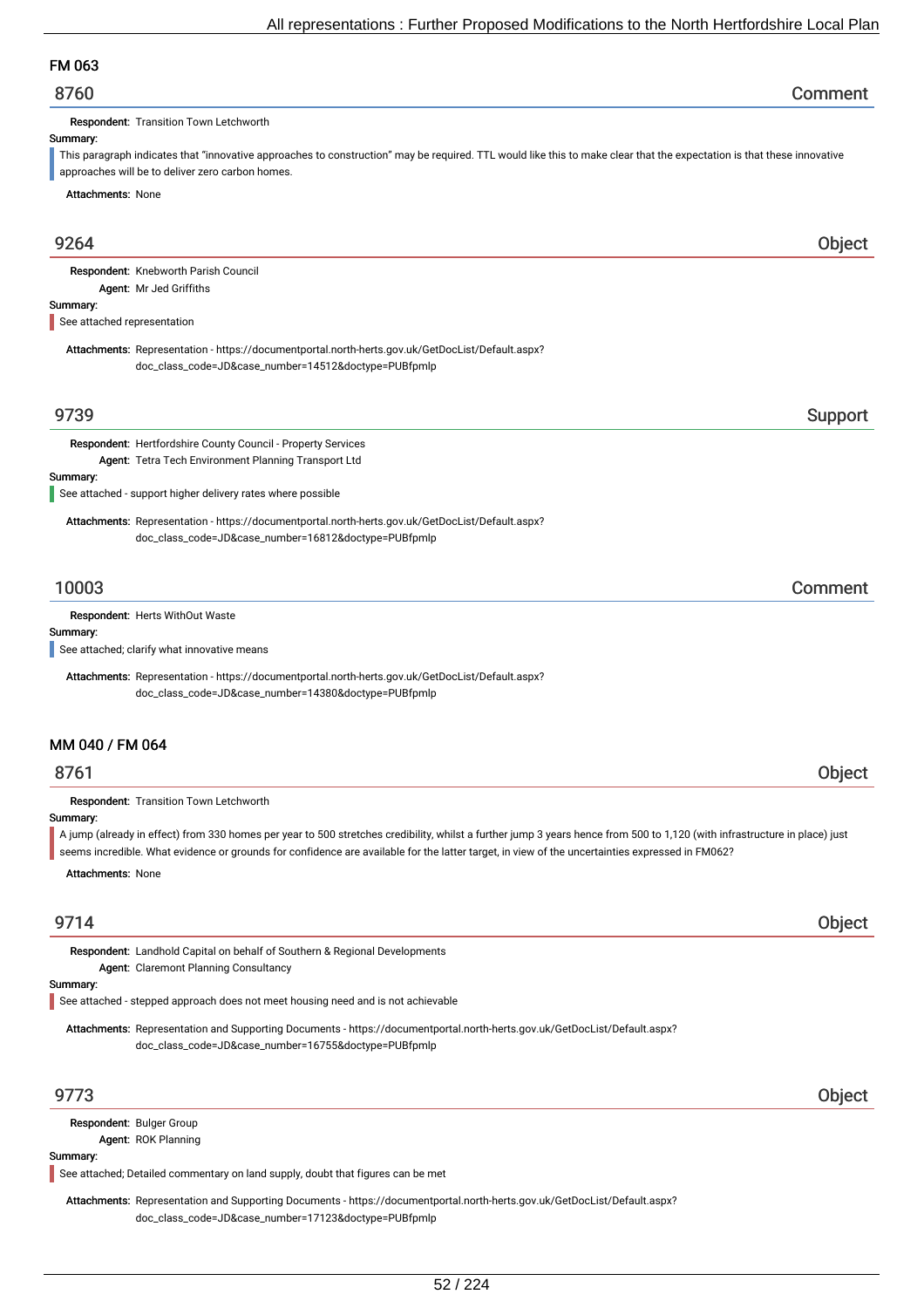| 10004                                                                                                                                                                             | Comment |
|-----------------------------------------------------------------------------------------------------------------------------------------------------------------------------------|---------|
| Respondent: Herts WithOut Waste                                                                                                                                                   |         |
| Summary:<br>See attached; query evidence that highest target can be met                                                                                                           |         |
| Attachments: Representation - https://documentportal.north-herts.gov.uk/GetDocList/Default.aspx?<br>doc_class_code=JD&case_number=14380&doctype=PUBfpmlp                          |         |
| 10065                                                                                                                                                                             | Object  |
| Respondent: CPRE Hertfordshire<br>Summary:                                                                                                                                        |         |
| See attached; target for final step is excessive and not justified                                                                                                                |         |
| Attachments: Representations - https://documentportal.north-herts.gov.uk/GetDocList/Default.aspx?<br>doc_class_code=JD&case_number=17091&doctype=PUBfpmlp                         |         |
| MM 043 / FM 065                                                                                                                                                                   |         |
| 8946                                                                                                                                                                              | Support |
| Respondent: Hertfordshire County Council - Environment & Infrastructure Department                                                                                                |         |
| Summary:<br>See full text; welcome commitment to review by end 2023                                                                                                               |         |
| <b>Attachments: None</b>                                                                                                                                                          |         |
| 9260                                                                                                                                                                              | Object  |
|                                                                                                                                                                                   |         |
| Respondent: Mr Wilfred Aspinall<br>Summary:<br>See attached representation                                                                                                        |         |
| Attachments: Representation - https://documentportal.north-herts.gov.uk/GetDocList/Default.aspx?                                                                                  |         |
| doc_class_code=JD&case_number=6178&doctype=PUBfpmlp                                                                                                                               |         |
|                                                                                                                                                                                   |         |
| 9715                                                                                                                                                                              | Object  |
| Respondent: Landhold Capital on behalf of Southern & Regional Developments<br><b>Agent: Claremont Planning Consultancy</b>                                                        |         |
| Summary:<br>See attached - early review should immediately follow adoption                                                                                                        |         |
| Attachments: Representation and Supporting Documents - https://documentportal.north-herts.gov.uk/GetDocList/Default.aspx?<br>doc_class_code=JD&case_number=16755&doctype=PUBfpmlp |         |
| 9740                                                                                                                                                                              | Support |
| Respondent: Hertfordshire County Council - Property Services<br>Agent: Tetra Tech Environment Planning Transport Ltd                                                              |         |
| Summary:<br>See attached - support full review                                                                                                                                    |         |
| Attachments: Representation - https://documentportal.north-herts.gov.uk/GetDocList/Default.aspx?<br>doc_class_code=JD&case_number=16812&doctype=PUBfpmlp                          |         |
| MM 045 / FM 001                                                                                                                                                                   |         |
| 8559                                                                                                                                                                              | Support |
| Respondent: Green Party                                                                                                                                                           |         |
| Summary:<br>Append to iv. So that walking is easier than using a vehicle.                                                                                                         |         |
| Append to vi. Including a substantial proportion of social housing.                                                                                                               |         |

Add another bullet point to "vii. \* Ensure all residential fencing includes hedgehog friendly gaps at regular intervals to ensure their free movement, and that these gaps are protected by covenant or other appropriate legal means."

Attachments: None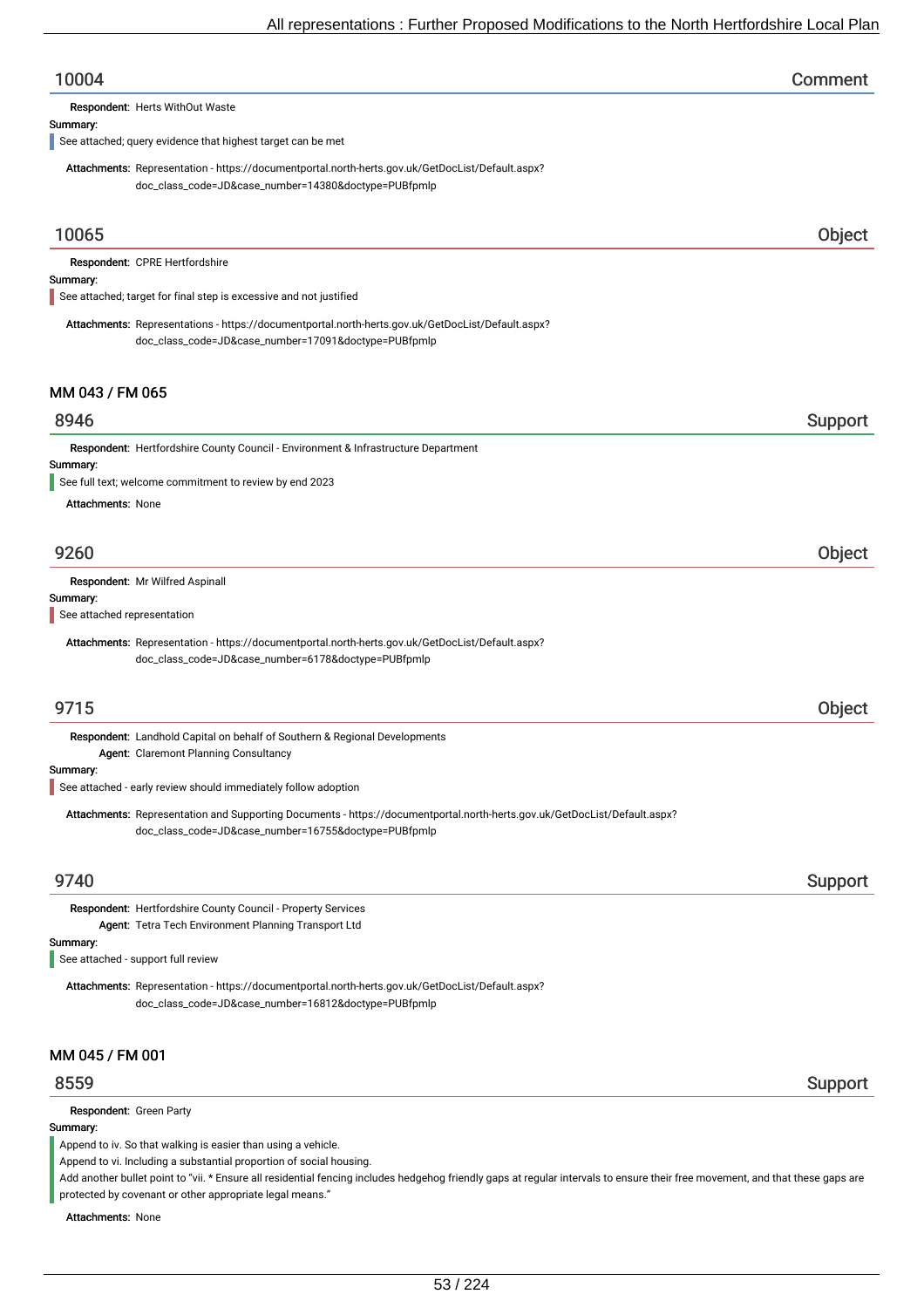# 8729 Support

Respondent: Preston Parish Council

## Summary:

Preston Parish Council supports this policy, including the plan for green infrastructure and biodiversity net gain. NHDC must ensure that green belt land is only used for development in exceptional circumstances.

Attachments: None

## 8762 Support

Respondent: Transition Town Letchworth

### Summary:

This modification is a good addition to the local plan. We note that siting and layout that minimise commuting distances and rely on "well-connected footpaths and cycle ways" would greatly reduce dependency on new highway infrastructure.

Attachments: None

## 8815 Comment

Respondent: Royston Town Council

Summary: It is most important to deliver housing that is pleasant to live in, that fits in with the area, has adequate amenity space and provides the infrastructure to serve the

community. This policy also highlights the continued need for local consultation by local people.

Attachments: None

## 8879 Object

Respondent: Bellcross Homes and Gallagher Developments Ltd

Agent: Rapleys LLP

## Summary:

See Attached - caveat wording required to avoid onerous requirements that delay delivery

Attachments: Representation and Supporting Document - https://documentportal.north-herts.gov.uk/GetDocList/Default.aspx? doc\_class\_code=JD&case\_number=14346&doctype=PUBfpmlp

## 8893 Comment

Respondent: Knebworth Estates

### Summary:

SP9 a. In a planning environment where a Local Plan can be 10 years delayed, a 'Strategic Masterplan' that is not permitted to look more than 10 years into the future is a misnomer. It cannot be 'Strategic'. Placemaking needs to look towards a new century, not decade.

SP9 b. ii. This reinforcement of certain elements of Hertfordshire's LTP4 creates a misbalance with that policy's requirement that "The needs of the motor vehicle are not ignored" (p.45) and "The policy is not anti-car and car use is recognised as being an essential part of the county's future transport system." (p.44)

Attachments: None

## 8957 Object

Summary: Respondent: Gladman Developments Ltd

See Attached

Attachments: Representation - https://documentportal.north-herts.gov.uk/GetDocList/Default.aspx? doc\_class\_code=JD&case\_number=17035&doctype=PUBfpmlp

## 8974 Object

Respondent: Jarvis Homes Ltd

Agent: Barker Parry Town Planning

#### Summary:

See Attached; detailed commentary on SP9, lack of clarity on application to sites of less than 100 homes

Attachments: Representation - https://documentportal.north-herts.gov.uk/GetDocList/Default.aspx? doc\_class\_code=JD&case\_number=16951&doctype=PUBfpmlp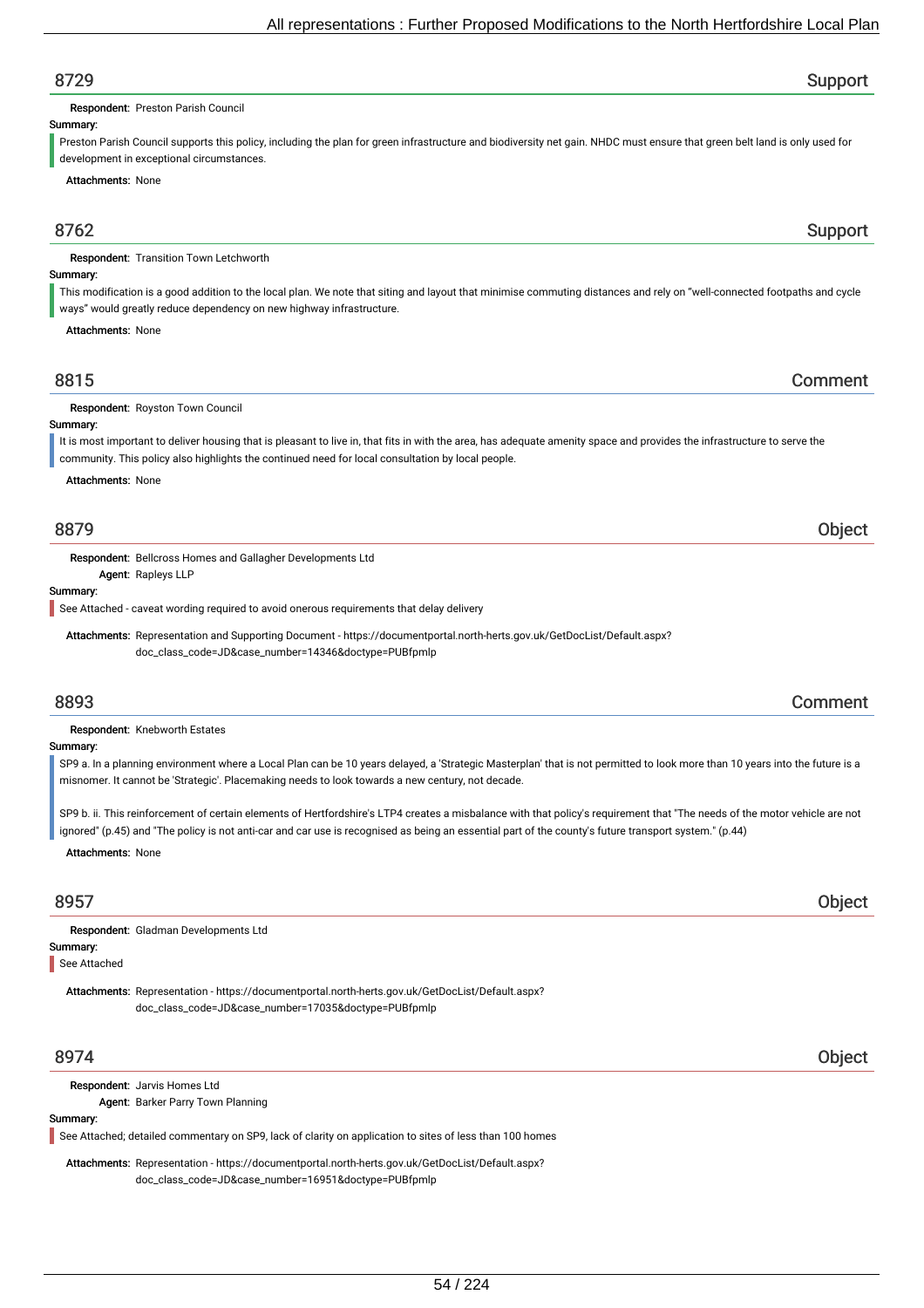| An representations. Further Froposca modifications to the north richtorushine Eocal Fit                                                                                           |         |
|-----------------------------------------------------------------------------------------------------------------------------------------------------------------------------------|---------|
| 9212                                                                                                                                                                              | Object  |
| Respondent: Letchworth Garden City Heritage Foundation                                                                                                                            |         |
| Summary:<br>See attached representation                                                                                                                                           |         |
| Attachments: Representation - https://documentportal.north-herts.gov.uk/GetDocList/Default.aspx?<br>doc_class_code=JD&case_number=9861&doctype=PUBfpmlp                           |         |
| 9265                                                                                                                                                                              | Object  |
| Respondent: Knebworth Parish Council                                                                                                                                              |         |
| Agent: Mr Jed Griffiths<br>Summary:<br>See attached representation                                                                                                                |         |
| Attachments: Representation - https://documentportal.north-herts.gov.uk/GetDocList/Default.aspx?<br>doc_class_code=JD&case_number=14512&doctype=PUBfpmlp                          |         |
| 9346                                                                                                                                                                              | Support |
| Respondent: Luton Borough Council - Planning Policy and Environment                                                                                                               |         |
| Summary:<br>See attached representation                                                                                                                                           |         |
| Attachments: Representation - https://documentportal.north-herts.gov.uk/GetDocList/Default.aspx?<br>doc_class_code=JD&case_number=13223&doctype=PUBfpmlp                          |         |
| 9481                                                                                                                                                                              | Object  |
| Respondent: Bloor Homes South Midlands                                                                                                                                            |         |
| Agent: White Peak Planning<br>Summary:<br>See attached representation                                                                                                             |         |
| Attachments: Representation - https://documentportal.north-herts.gov.uk/GetDocList/Default.aspx?<br>doc_class_code=JD&case_number=16154&doctype=PUBfpmlp                          |         |
| 9700                                                                                                                                                                              | Object  |
| Respondent: Miss Hayley Ward                                                                                                                                                      |         |
| Summary:<br>See attached - Criterion (b)(v) cannot apply to WY1                                                                                                                   |         |
| Attachments: Representation - https://documentportal.north-herts.gov.uk/GetDocList/Default.aspx?<br>doc_class_code=JD&case_number=14263&doctype=PUBfpmlp                          |         |
| 9716                                                                                                                                                                              | Object  |
| Respondent: Landhold Capital on behalf of Southern & Regional Developments<br>Agent: Claremont Planning Consultancy                                                               |         |
| Summary:<br>See attached - impact of SP9 on housing delivery; should not apply to submitted applications                                                                          |         |
| Attachments: Representation and Supporting Documents - https://documentportal.north-herts.gov.uk/GetDocList/Default.aspx?<br>doc_class_code=JD&case_number=16755&doctype=PUBfpmlp |         |
| 9741                                                                                                                                                                              | Support |
| Respondent: Hertfordshire County Council - Property Services                                                                                                                      |         |
| Agent: Tetra Tech Environment Planning Transport Ltd<br>Summary:<br>See attached - fully support masterplan approach                                                              |         |
| Attachments: Representation - https://documentportal.north-herts.gov.uk/GetDocList/Default.aspx?                                                                                  |         |
|                                                                                                                                                                                   |         |

doc\_class\_code=JD&case\_number=16812&doctype=PUBfpmlp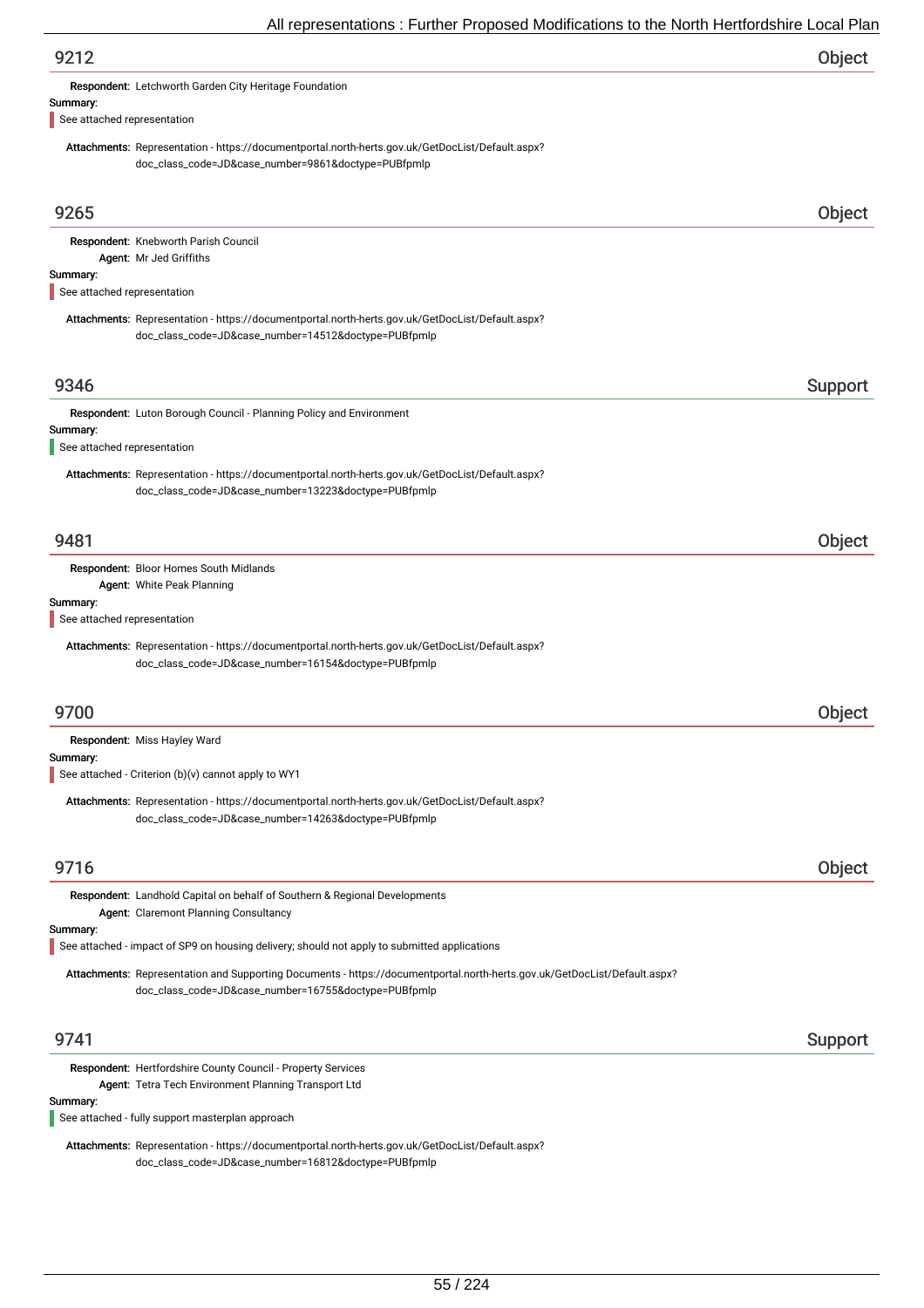| 9752 | Support |
|------|---------|
|------|---------|

Respondent: Hertfordshire County Council - Environment & Infrastructure Department

## Summary:

See full text; Welcome additional detail in SP9

| Attachments: None                       |                                                                                                                                                          |         |
|-----------------------------------------|----------------------------------------------------------------------------------------------------------------------------------------------------------|---------|
|                                         |                                                                                                                                                          |         |
| 9763                                    |                                                                                                                                                          | Object  |
|                                         | Respondent: The Crown Estate                                                                                                                             |         |
|                                         | Agent: Savills                                                                                                                                           |         |
| Summary:                                | See attached; insufficient clarity regarding the process where planning applications have already been submitted                                         |         |
|                                         | Attachments: Representation - https://documentportal.north-herts.gov.uk/GetDocList/Default.aspx?<br>doc_class_code=JD&case_number=16130&doctype=PUBfpmlp |         |
| 9771                                    |                                                                                                                                                          | Object  |
|                                         | Respondent: Countryside Properties PLC                                                                                                                   |         |
|                                         | Agent: Barker Parry Town Planning                                                                                                                        |         |
| Summary:                                | See attached; detailed commentary on SP9 including compliance with NPPF, effectiveness and positive preparation                                          |         |
|                                         | Attachments: Representation - https://documentportal.north-herts.gov.uk/GetDocList/Default.aspx?<br>doc_class_code=JD&case_number=16951&doctype=PUBfpmlp |         |
| 9777                                    |                                                                                                                                                          | Object  |
|                                         | Respondent: Chiltern Society                                                                                                                             |         |
| Summary:                                |                                                                                                                                                          |         |
|                                         | See attached; Support approach but references should be added to AONB and Green Belt                                                                     |         |
|                                         | Attachments: Representation - https://documentportal.north-herts.gov.uk/GetDocList/Default.aspx?<br>doc_class_code=JD&case_number=16977&doctype=PUBfpmlp |         |
| 9790                                    |                                                                                                                                                          | Comment |
|                                         | Respondent: Save The Worlds First Garden City                                                                                                            |         |
| Summary:                                | See attached; welcome noises but requirements are vague and question whether worthwhile                                                                  |         |
|                                         |                                                                                                                                                          |         |
|                                         | Attachments: Representation - https://documentportal.north-herts.gov.uk/GetDocList/Default.aspx?<br>doc_class_code=JD&case_number=16015&doctype=PUBfpmlp |         |
| 9898                                    |                                                                                                                                                          | Object  |
|                                         | Respondent: Mrs Jill Saunders                                                                                                                            |         |
|                                         | Petition: 2 petitioners                                                                                                                                  |         |
| Summary:<br>See attached representation |                                                                                                                                                          |         |
|                                         |                                                                                                                                                          |         |
|                                         | Attachments: Representation - https://documentportal.north-herts.gov.uk/GetDocList/Default.aspx?<br>doc_class_code=JD&case_number=16639&doctype=PUBfpmlp |         |
| 10005                                   |                                                                                                                                                          | Comment |
|                                         | Respondent: Herts WithOut Waste                                                                                                                          |         |
| Summary:<br>See attached; good          |                                                                                                                                                          |         |
|                                         |                                                                                                                                                          |         |

Attachments: Representation - https://documentportal.north-herts.gov.uk/GetDocList/Default.aspx? doc\_class\_code=JD&case\_number=14380&doctype=PUBfpmlp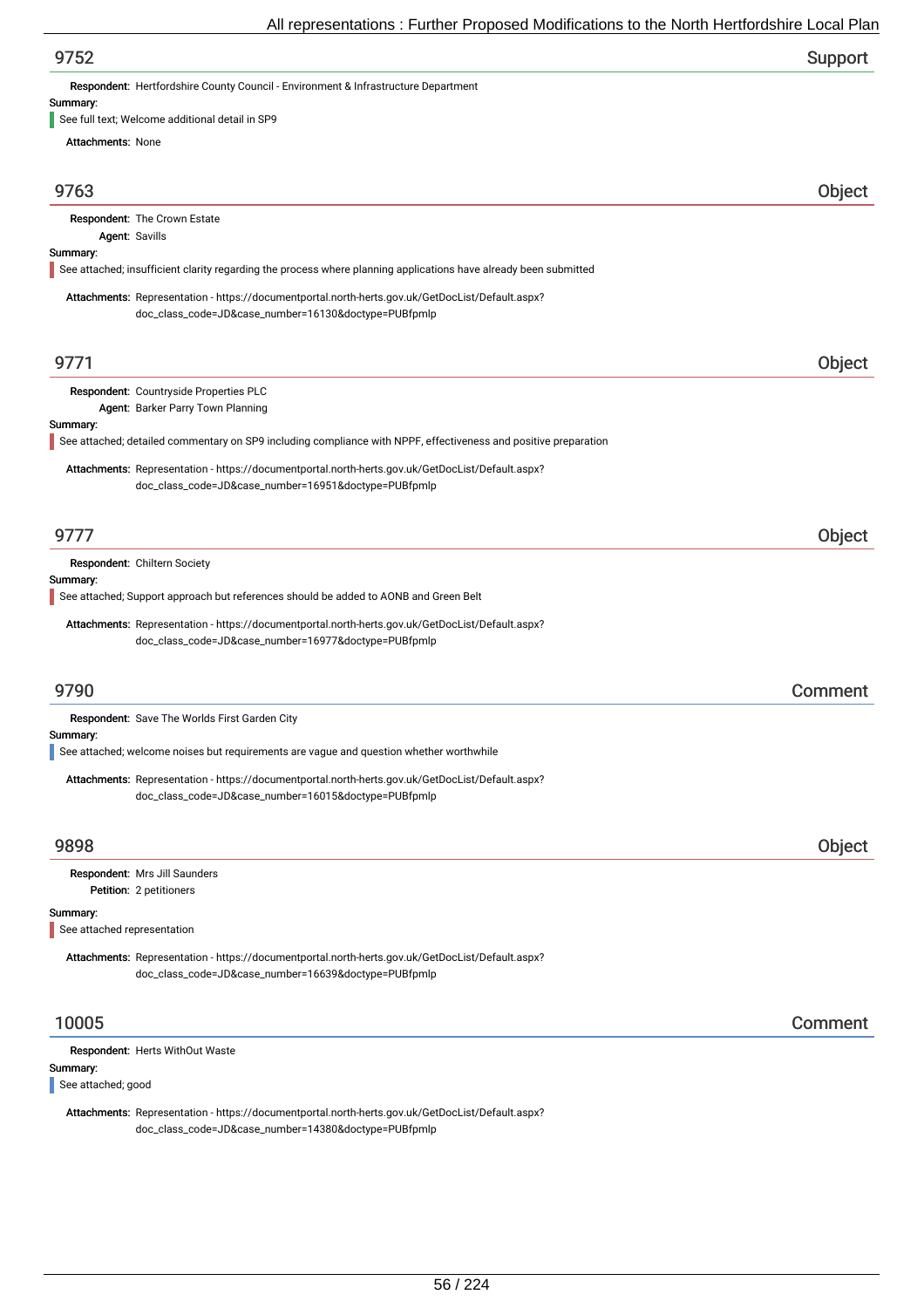| 10086 | Object |
|-------|--------|
|       |        |

Respondent: HCC Royston East and Ermine Ward

#### Summary:

See attached representation - Barkway

Attachments: Representation - https://documentportal.north-herts.gov.uk/GetDocList/Default.aspx? doc\_class\_code=JD&case\_number=17092&doctype=PUBfpmlp

## FM 002

## 8730 Support

Respondent: Preston Parish Council

## Summary:

Preston Parish Council supports the new paragraphs linked to SP9.

Attachments: None

## 9266 Object

# Respondent: Knebworth Parish Council

Agent: Mr Jed Griffiths

### Summary:

See attached representation

Attachments: Representation - https://documentportal.north-herts.gov.uk/GetDocList/Default.aspx? doc\_class\_code=JD&case\_number=14512&doctype=PUBfpmlp

## er 19347 i Support i Support i Support i Support i Support i Support i Support i Support i Support i Support i

Respondent: Luton Borough Council - Planning Policy and Environment

#### Summary:

See attached representation

Attachments: Representation - https://documentportal.north-herts.gov.uk/GetDocList/Default.aspx? doc\_class\_code=JD&case\_number=13223&doctype=PUBfpmlp

## 9482 Object

Summary: Respondent: Bloor Homes South Midlands Agent: White Peak Planning

See attached representation

Attachments: Representation - https://documentportal.north-herts.gov.uk/GetDocList/Default.aspx? doc\_class\_code=JD&case\_number=16154&doctype=PUBfpmlp

## 9764 Object

|                | <b>Respondent: The Crown Estate</b>                                                                              |
|----------------|------------------------------------------------------------------------------------------------------------------|
| Agent: Savills |                                                                                                                  |
| Summary:       |                                                                                                                  |
|                | See attached; insufficient clarity regarding the process where planning applications have already been submitted |
|                | Attachments: Representation - https://documentportal.north-herts.gov.uk/GetDocList/Default.aspx?                 |
|                |                                                                                                                  |
|                | doc_class_code=JD&case_number=16130&doctype=PUBfpmlp                                                             |

## 9791 Comment

#### Respondent: Save The Worlds First Garden City

## Summary:

See attached; welcome noises but requirements are vague and question whether worthwhile

Attachments: Representation - https://documentportal.north-herts.gov.uk/GetDocList/Default.aspx? doc\_class\_code=JD&case\_number=16015&doctype=PUBfpmlp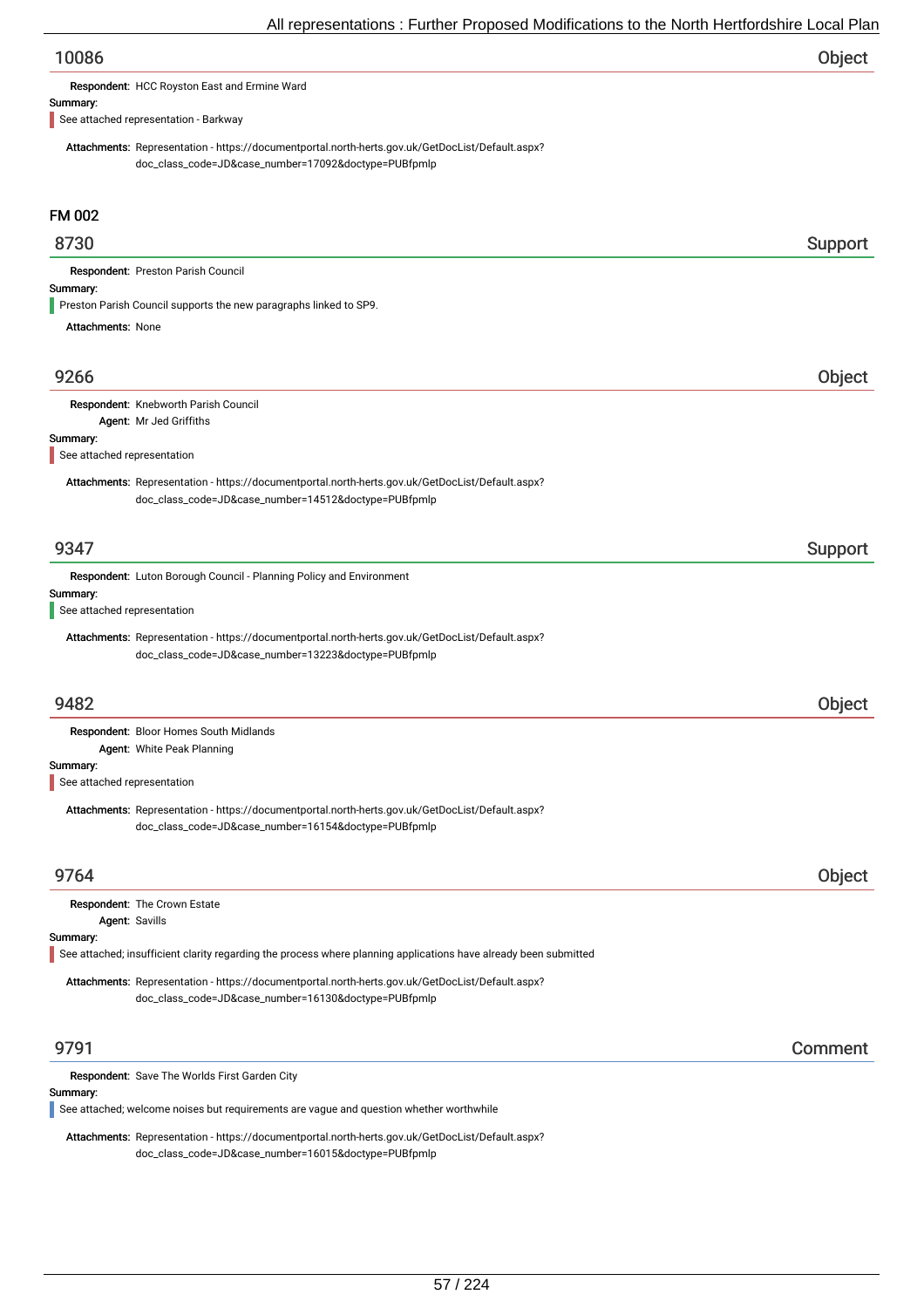## FM 067

## er 19753 i Support and the Support of the Support of the Support Support in the Support of the Support of the Support of the Support of the Support of the Support of the Support of the Support of the Support of the Support

Respondent: Hertfordshire County Council - Environment & Infrastructure Department

#### Summary:

See full text; support monitoring of demand in Stevenage area

Attachments: None

## MM 050 / FM 069

## 8935 Support

Petition: 3 petitioners Respondent: Herts and Middlesex Badger Group

#### Summary:

See attached representation

Attachments: None

## 9778 Object

Respondent: Chiltern Society

#### Summary:

See attached; add reference to setting of AONB

Attachments: Representation - https://documentportal.north-herts.gov.uk/GetDocList/Default.aspx? doc\_class\_code=JD&case\_number=16977&doctype=PUBfpmlp

## 9799 Object

Summary: Respondent: Save The Worlds First Garden City Attachments: Representation - https://documentportal.north-herts.gov.uk/GetDocList/Default.aspx? doc\_class\_code=JD&case\_number=16015&doctype=PUBfpmlp See attached; definition of important species and habitats too vague 9899 Object Petition: 2 petitioners Summary: Respondent: Mrs Jill Saunders Attachments: Representation - https://documentportal.north-herts.gov.uk/GetDocList/Default.aspx? doc\_class\_code=JD&case\_number=16639&doctype=PUBfpmlp See attached representation 10085 Object Respondent: HCC Royston East and Ermine Ward

## Summary:

See attached representation - Barkway

Attachments: Representation - https://documentportal.north-herts.gov.uk/GetDocList/Default.aspx? doc\_class\_code=JD&case\_number=17092&doctype=PUBfpmlp

## MM 056 / FM 070

## 8731 Support

Respondent: Preston Parish Council

## Summary:

**Preston Parish Council supports the further modifications in this policy.** 

Attachments: None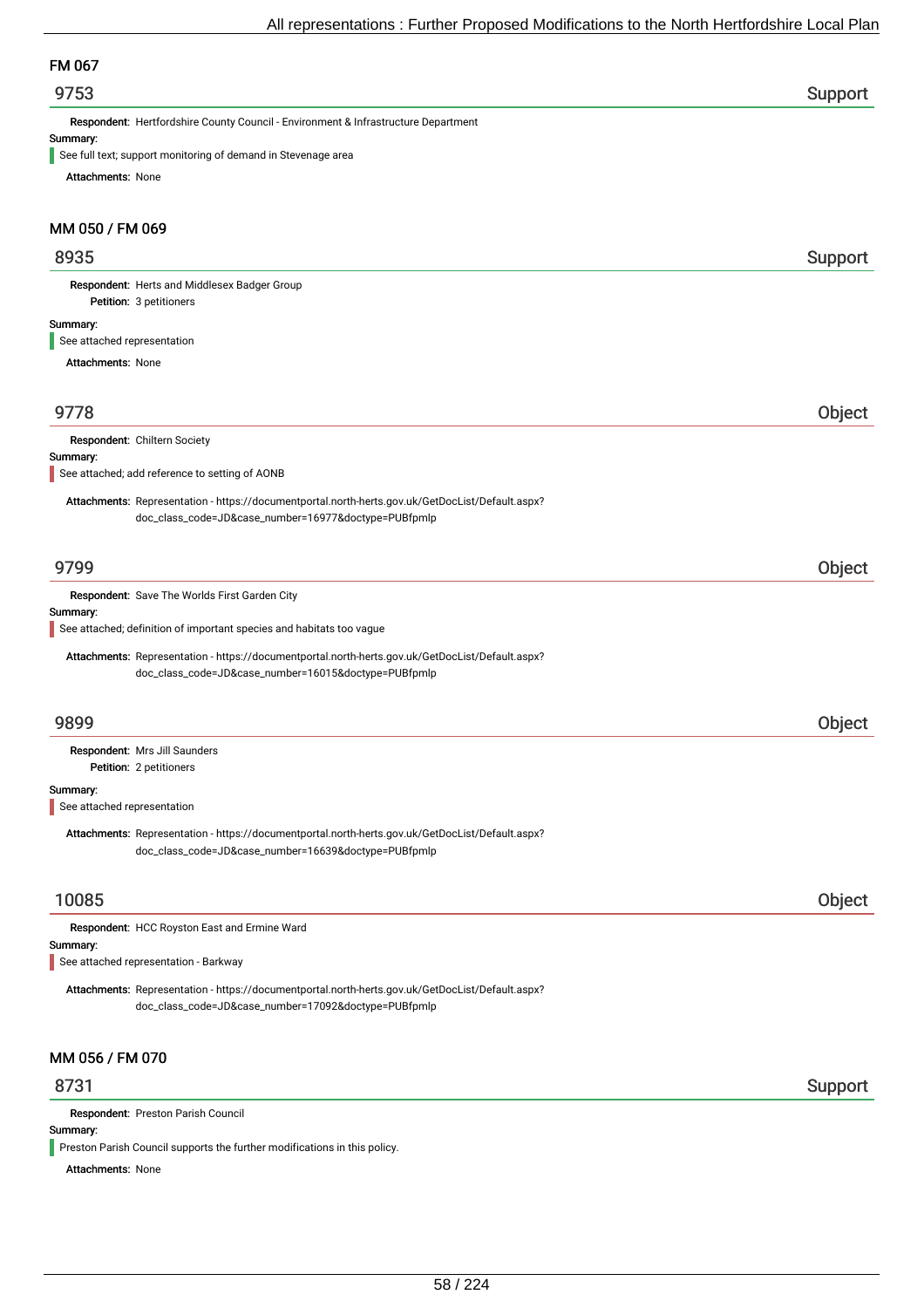| 8852 | Object |
|------|--------|
|      |        |

#### Respondent: Historic England

### Summary:

See Attached - policy vacuum for non-designated assets, wording inconsistent with statutory duties

Attachments: Representation - https://documentportal.north-herts.gov.uk/GetDocList/Default.aspx? doc\_class\_code=JD&case\_number=16816&doctype=PUBfpmlp

## MM 057 / FM 003

## 8732 Support

Respondent: Preston Parish Council

## Summary:

Preston Parish Council supports this new paragraph. It is important that strategic sites are master planned in accordance with Policy SP9 Design and Sustainability.

Attachments: None

| 9267                                                                                                                                                     | Object        |
|----------------------------------------------------------------------------------------------------------------------------------------------------------|---------------|
| Respondent: Knebworth Parish Council                                                                                                                     |               |
| Agent: Mr Jed Griffiths                                                                                                                                  |               |
| Summary:                                                                                                                                                 |               |
| See attached representation                                                                                                                              |               |
| Attachments: Representation - https://documentportal.north-herts.gov.uk/GetDocList/Default.aspx?<br>doc_class_code=JD&case_number=14512&doctype=PUBfpmlp |               |
| 9348                                                                                                                                                     | Support       |
| Respondent: Luton Borough Council - Planning Policy and Environment                                                                                      |               |
| Summary:                                                                                                                                                 |               |
| See attached representation                                                                                                                              |               |
| Attachments: Representation - https://documentportal.north-herts.gov.uk/GetDocList/Default.aspx?                                                         |               |
| doc_class_code=JD&case_number=13223&doctype=PUBfpmlp                                                                                                     |               |
|                                                                                                                                                          |               |
| 9483                                                                                                                                                     | Object        |
| Respondent: Bloor Homes South Midlands                                                                                                                   |               |
| Agent: White Peak Planning                                                                                                                               |               |
| Summary:                                                                                                                                                 |               |
| See attached representation                                                                                                                              |               |
| Attachments: Representation - https://documentportal.north-herts.gov.uk/GetDocList/Default.aspx?                                                         |               |
| doc_class_code=JD&case_number=16154&doctype=PUBfpmlp                                                                                                     |               |
|                                                                                                                                                          |               |
| 9765                                                                                                                                                     | <b>Object</b> |
| Respondent: The Crown Estate                                                                                                                             |               |
| Agent: Savills                                                                                                                                           |               |
| Summary:                                                                                                                                                 |               |
| See attached; insufficient clarity regarding the process where planning applications have already been submitted                                         |               |
| Attachments: Representation - https://documentportal.north-herts.gov.uk/GetDocList/Default.aspx?                                                         |               |
| doc_class_code=JD&case_number=16130&doctype=PUBfpmlp                                                                                                     |               |
|                                                                                                                                                          |               |
| 9792                                                                                                                                                     | Comment       |
| Respondent: Save The Worlds First Garden City                                                                                                            |               |

## Summary:

See attached; welcome noises but requirements are vague and question whether worthwhile

Attachments: Representation - https://documentportal.north-herts.gov.uk/GetDocList/Default.aspx? doc\_class\_code=JD&case\_number=16015&doctype=PUBfpmlp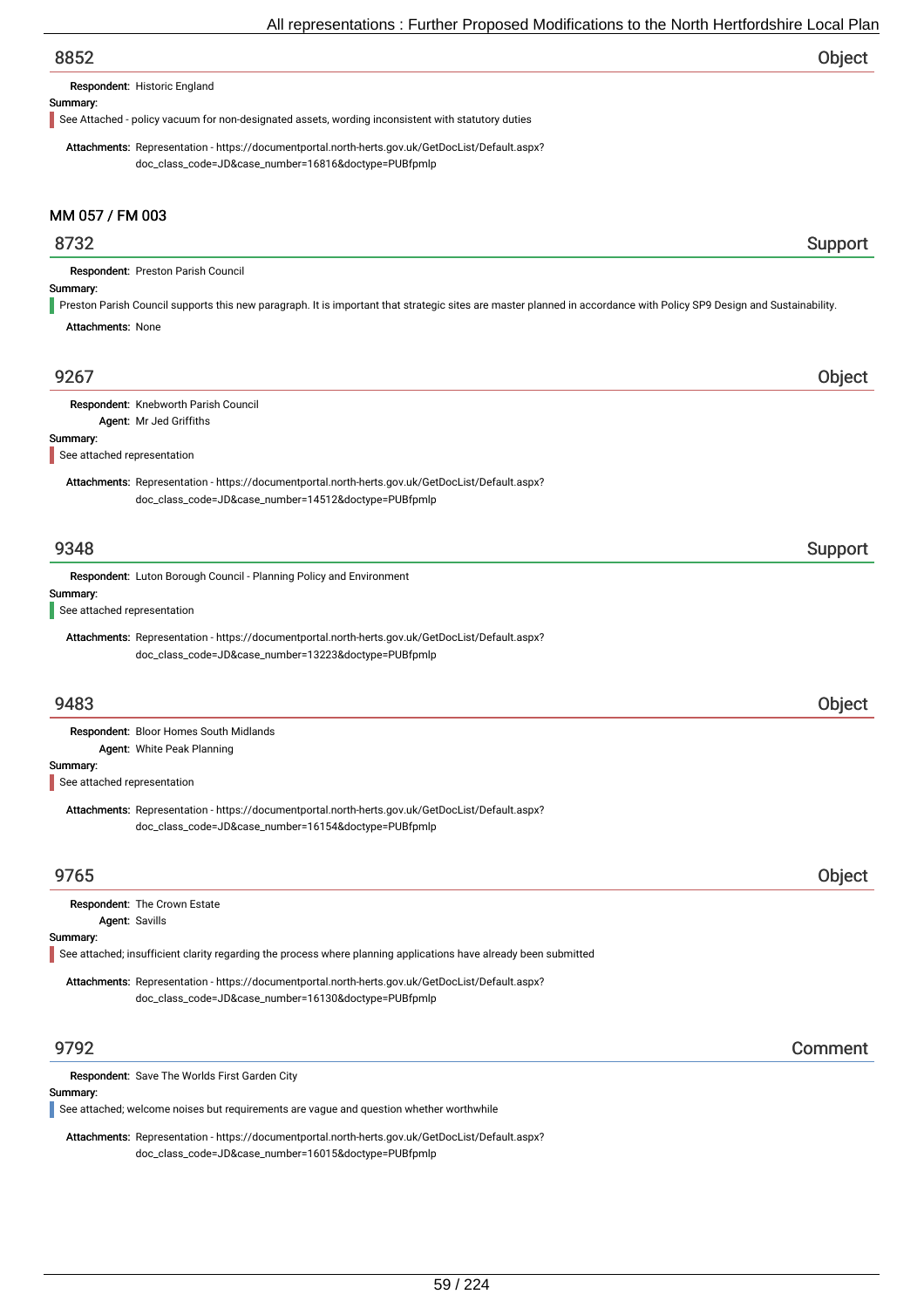## MM 058 / FM 004

| 9701 | Comment |
|------|---------|
|------|---------|

Respondent: Miss Hayley Ward

### Summary:

See attached - appointment of developer seems premature

Attachments: Representation - https://documentportal.north-herts.gov.uk/GetDocList/Default.aspx? doc\_class\_code=JD&case\_number=14263&doctype=PUBfpmlp

| 9742                                    |                                                                                                                                                          | Support |
|-----------------------------------------|----------------------------------------------------------------------------------------------------------------------------------------------------------|---------|
|                                         | Respondent: Hertfordshire County Council - Property Services                                                                                             |         |
| Summary:                                | Agent: Tetra Tech Environment Planning Transport Ltd                                                                                                     |         |
|                                         | See attached - support masterplanning for this site                                                                                                      |         |
|                                         | Attachments: Representation - https://documentportal.north-herts.gov.uk/GetDocList/Default.aspx?<br>doc_class_code=JD&case_number=16812&doctype=PUBfpmlp |         |
| 9793                                    |                                                                                                                                                          | Comment |
| Summary:                                | Respondent: Save The Worlds First Garden City<br>See attached; welcome noises but requirements are vague and question whether worthwhile                 |         |
|                                         |                                                                                                                                                          |         |
|                                         | Attachments: Representation - https://documentportal.north-herts.gov.uk/GetDocList/Default.aspx?<br>doc_class_code=JD&case_number=16015&doctype=PUBfpmlp |         |
| 10008                                   |                                                                                                                                                          | Comment |
| <b>Respondent: Herts WithOut Waste</b>  |                                                                                                                                                          |         |
| Summary:                                | See attached; suggested deletion for clarity                                                                                                             |         |
|                                         | Attachments: Representation - https://documentportal.north-herts.gov.uk/GetDocList/Default.aspx?                                                         |         |
|                                         | doc_class_code=JD&case_number=14380&doctype=PUBfpmlp                                                                                                     |         |
| MM 061 / FM 005<br>9213                 |                                                                                                                                                          |         |
|                                         |                                                                                                                                                          | Object  |
| Summary:<br>See attached representation | Respondent: Letchworth Garden City Heritage Foundation                                                                                                   |         |
|                                         |                                                                                                                                                          |         |
|                                         | Attachments: Representation - https://documentportal.north-herts.gov.uk/GetDocList/Default.aspx?<br>doc_class_code=JD&case_number=9861&doctype=PUBfpmlp  |         |
| 9794                                    |                                                                                                                                                          | Comment |
| Summary:                                | Respondent: Save The Worlds First Garden City                                                                                                            |         |
|                                         | See attached; welcome noises but requirements are vague and question whether worthwhile                                                                  |         |
|                                         | Attachments: Representation - https://documentportal.north-herts.gov.uk/GetDocList/Default.aspx?<br>doc_class_code=JD&case_number=16015&doctype=PUBfpmlp |         |
| MM 068 / FM 006                         |                                                                                                                                                          |         |
| 9702                                    |                                                                                                                                                          | Object  |
| Respondent: Miss Hayley Ward            |                                                                                                                                                          |         |
| Summary:                                | See attached - cumulative impacts with Stevenage site and WY1 not considered                                                                             |         |

Attachments: Representation - https://documentportal.north-herts.gov.uk/GetDocList/Default.aspx? doc\_class\_code=JD&case\_number=14263&doctype=PUBfpmlp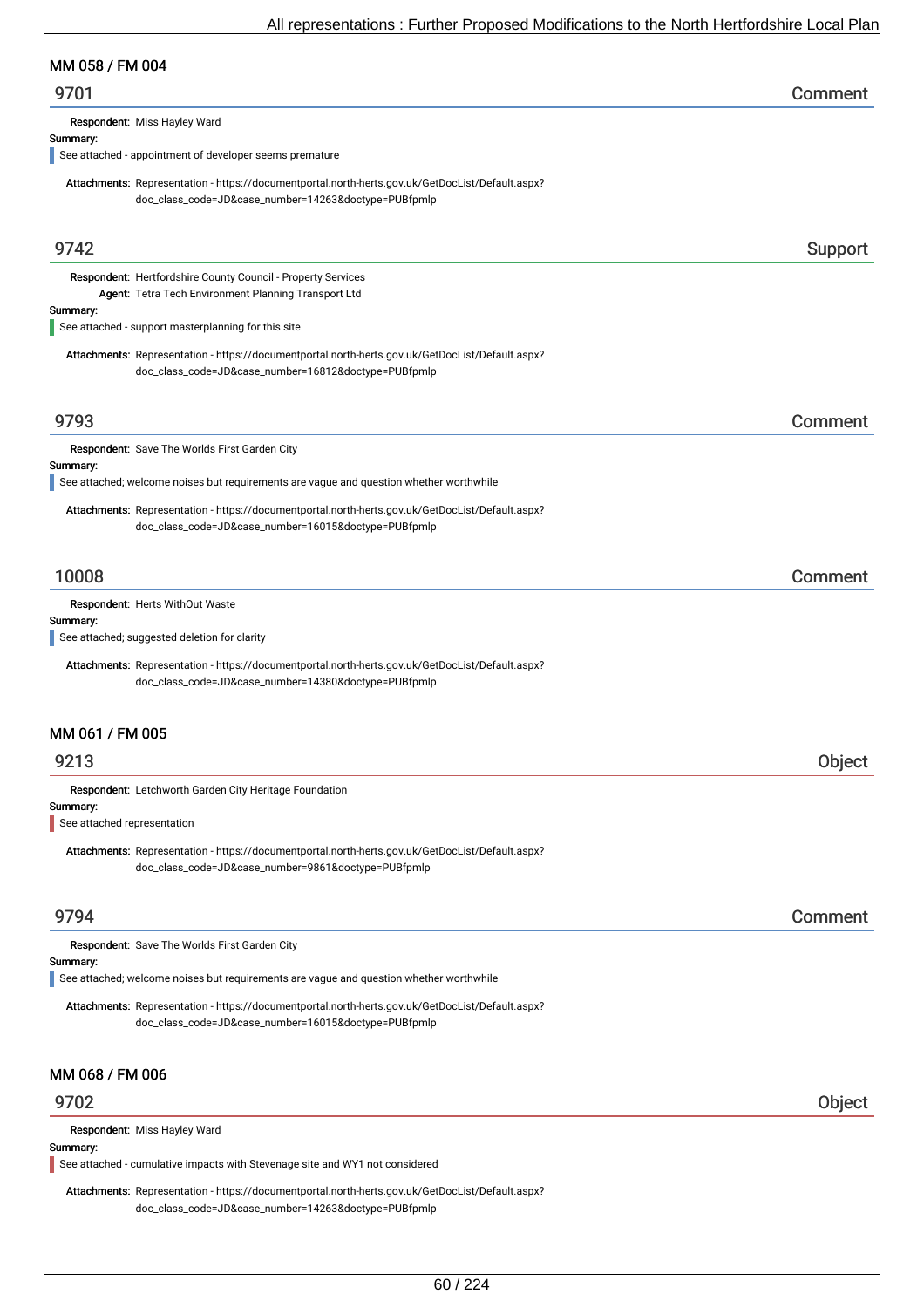| 9795                                                                                                                     | Comment |
|--------------------------------------------------------------------------------------------------------------------------|---------|
| Respondent: Save The Worlds First Garden City                                                                            |         |
| Summary:                                                                                                                 |         |
| See attached; welcome noises but requirements are vague and question whether worthwhile                                  |         |
| Attachments: Representation - https://documentportal.north-herts.gov.uk/GetDocList/Default.aspx?                         |         |
| doc_class_code=JD&case_number=16015&doctype=PUBfpmlp                                                                     |         |
| MM 072 / FM 007                                                                                                          |         |
| 8936                                                                                                                     | Object  |
| Respondent: Angela Bohm (Piumi)                                                                                          |         |
| Summary:                                                                                                                 |         |
| See attached representation                                                                                              |         |
| <b>Attachments: None</b>                                                                                                 |         |
|                                                                                                                          |         |
| 9747                                                                                                                     | Object  |
| Respondent: Bellcross Homes and Gallagher Developments Ltd                                                               |         |
| Agent: Rapleys LLP                                                                                                       |         |
| Summary:                                                                                                                 |         |
| See attached - alterations to policy wording for masterplanning and use classes suggested                                |         |
| Attachments: Representation and Supporting Document - https://documentportal.north-herts.gov.uk/GetDocList/Default.aspx? |         |
| doc_class_code=JD&case_number=14346&doctype=PUBfpmlp                                                                     |         |
| 9796                                                                                                                     | Comment |

Respondent: Save The Worlds First Garden City

Summary:

See attached; welcome noises but requirements are vague and question whether worthwhile

Attachments: Representation - https://documentportal.north-herts.gov.uk/GetDocList/Default.aspx? doc\_class\_code=JD&case\_number=16015&doctype=PUBfpmlp

MM 075 / FM 008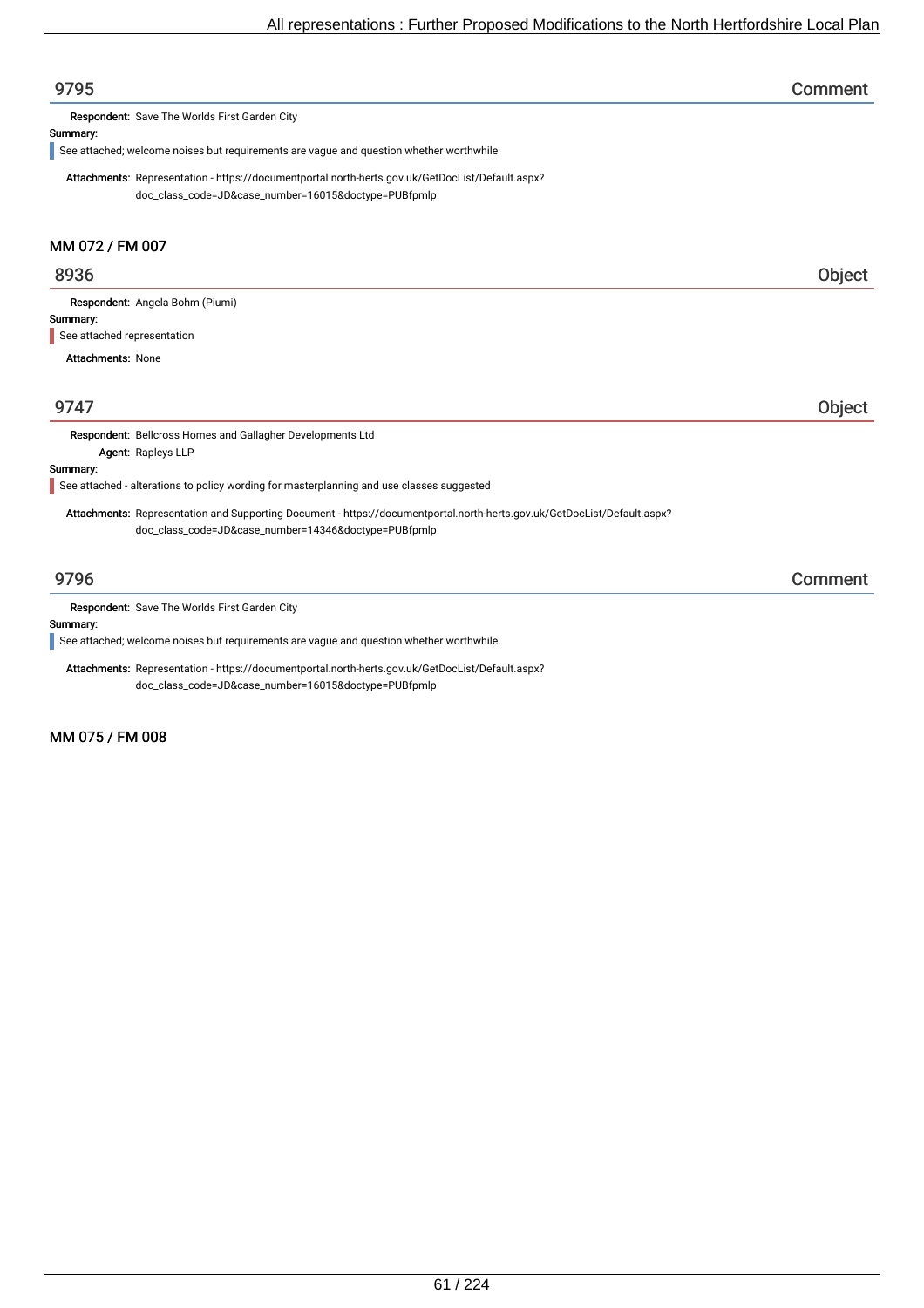## Respondent: Ms Karen Bartha

#### Summary:

I would like to submit my objections to the proposed development in Great Ashby in Stevenage, commonly known as GA2.

Why does NHDC feel the need to destroy more of our Green Belt land for a high density development of what is likely to be overpriced, poorly constructed boxes, with limited car parking spaces for the amount of population and most likely very limited green space for children to play in.

The Government recently committed to no more Green Belt land being built on, but Brownfield sites are the way forward. In these times of a fragile eco system we should be striving to save and preserve our natural habitats and wildlife, not concreting over them.

The infrastructure in Stevenage is not sufficient to support and sustain any new major housing developments. I understand that this development would come under NHDC jurisdiction, but the infrastructure that will be utilised will mainly come from SBC, and that is struggling now with dental and doctors surgeries not taking on new patients - there was supposed to be a doctors surgery built in Great Ashby, but that never came, and that land was given over to yet more housing. There is a lack of leisure and shopping facilities in the town, despite the regeneration of Stevenage town centre. The emergency services cannot cope with the number of people in the area now, with the only A&E hospital servicing the surrounding area being at the Lister, so how could they be expected to cope with the 900 or so proposed dwellings.

The roads will not be able to cope with all the additional vehicles, they are already in a state of disrepair, and in some parts are just too narrow for the amount of traffic that will come. Schools will be a major pinch point too. New developments never incorporate senior schools, only primary which I have never understood that line of thinking. The sewage systems will be put under great strain, as will the power to all these new dwellings, where will it all go and come from?

All too often profit of developers is put first. They will promise the moon to the local authority, but gradually as the development progresses, give nothing but excuses as to why the number of social and affordable housing has to fall well below what is required and needed so that their profit margins stay at their highest level. Developers should be forced to build sustainable properties with solar panelling, and any other form of eco friendly building methods, rather than the quickest, cheapest route.

It is time the local authorities joined the real world, and took a long hard look at the real need here which is the environment. We are destroying it at an alarming rate, and a new development such as this will only decimate more than is necessary, and if we continue in this way there will be no planet left to build on.

I urge you to reconsider the application for this new development in GA2 and decline the application to build it. I am not an eco warrior, just a very worried individual, who can see where we are heading if we don't stop destroying our countryside. There is already an issue with too much habitat being taken away from the wildlife, and only now are shifts in the eco systems being noticed, and they are not good shifts, and will have long lasting detrimental effects on all of us. The council would be better to buy the land from the developers and turn it over to a country wildlife park. Your council tax payers would thank you very loudly for doing something as innovative as that. And you should also ensure that any new developments are not big sprawling masses of houses, but smaller lower density building, something that has imagination built on brownfield sites instead.

There is a school of thought that if every village allowed 10 or 20 houses to be built in or around it, every town allowed 100 and every city 1000, there would be no need to encroach on so much of our green space, as space for such building could be found easily. Not as profitable as building en-mass, but certainly better for the environment, and if its homes that are needed, what better way to do it, and that way people would integrate into the local communities better and there would be a lot less drain on the resources and infrastructure.

Attachments: None

9797 Comment

Respondent: Save The Worlds First Garden City

### Summary:

See attached; welcome noises but requirements are vague and question whether worthwhile

Attachments: Representation - https://documentportal.north-herts.gov.uk/GetDocList/Default.aspx? doc\_class\_code=JD&case\_number=16015&doctype=PUBfpmlp

10034 Object

Petition: 3 petitioners Respondent: Herts and Middlesex Badger Group

#### Summary:

See attached representation

Attachments: None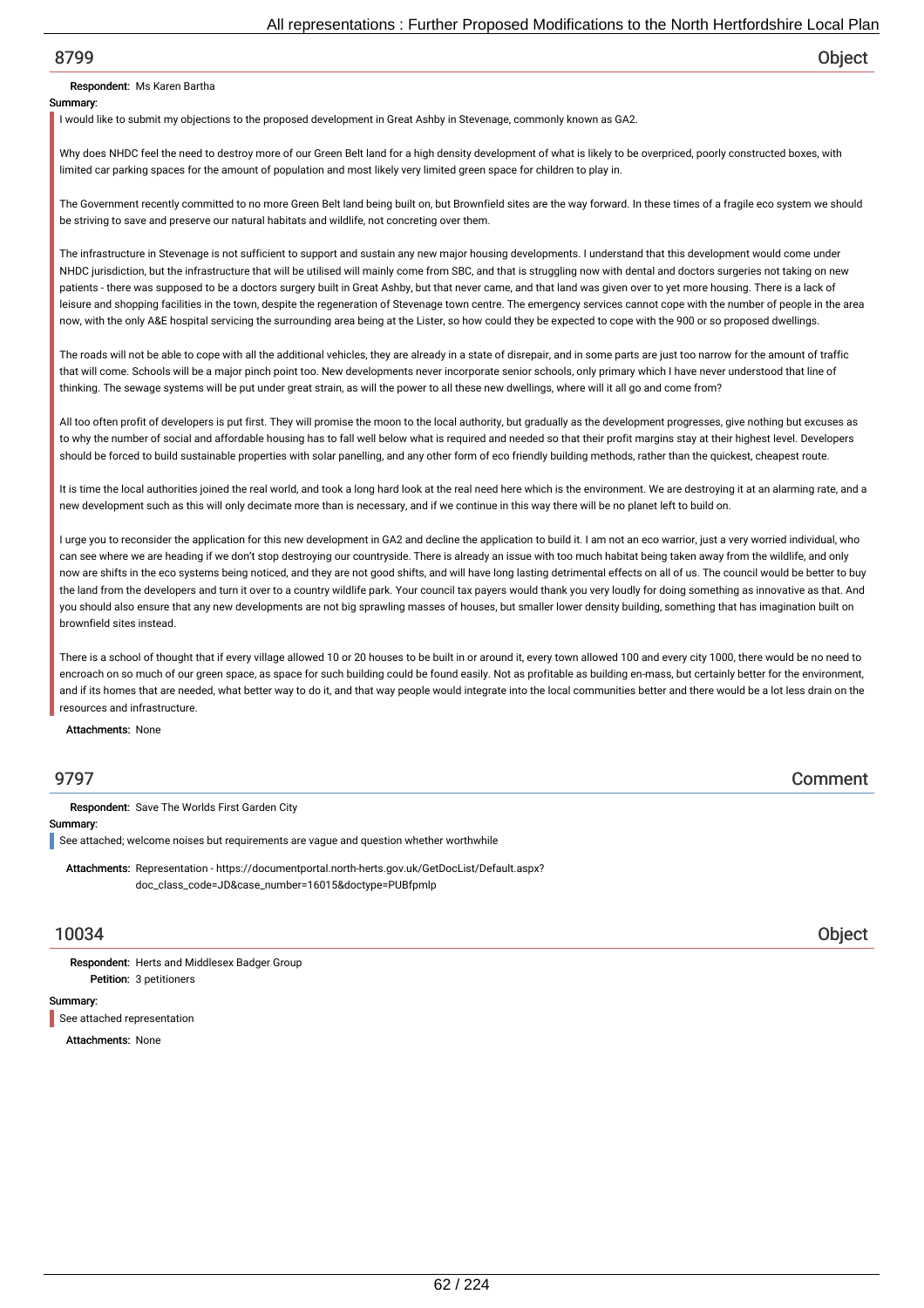## MM 083 / FM 009

## 8512 Object

Respondent: Mr David Dorman

### Summary:

Policy SP19 - Sites EL1, EL2 and EL3 - Sites East of Luton should be removed from this Local Plan as there is no unmet housing need from within Luton that will require any intervention from NHDC under the Duty to Co-operate. This is because the true and up to date unmet housing need from Luton is only 2,000 and Central Bedfordshire Council has allocated 20 sites with a capacity of 8,850 dwellings which more than meets this shortfall.

It goes without saying that references in this MM to Strategic Masterplanning of the SP19 site is also not required.

Attachments: None

## 8733 Comment

Respondent: Preston Parish Council

### Summary:

An up to date assessment of houses built in Luton since 2017 could substantially reduce the number to be provided by NHDC and Preston Parish Council is of the view that this should be undertaken before the NHDC Local Plan is finally made so that valuable Green Belt land in North Hertfordshire can be retained and protected.

Attachments: None

| 9349                                                                                                             | Support |
|------------------------------------------------------------------------------------------------------------------|---------|
| Respondent: Luton Borough Council - Planning Policy and Environment                                              |         |
| Summary:                                                                                                         |         |
| See attached representation                                                                                      |         |
| Attachments: Representation - https://documentportal.north-herts.gov.uk/GetDocList/Default.aspx?                 |         |
| doc_class_code=JD&case_number=13223&doctype=PUBfpmlp                                                             |         |
|                                                                                                                  |         |
| 9484                                                                                                             | Object  |
| Respondent: Bloor Homes South Midlands                                                                           |         |
| Agent: White Peak Planning                                                                                       |         |
| Summary:                                                                                                         |         |
| See attached representation                                                                                      |         |
| Attachments: Representation - https://documentportal.north-herts.gov.uk/GetDocList/Default.aspx?                 |         |
| doc_class_code=JD&case_number=16154&doctype=PUBfpmlp                                                             |         |
|                                                                                                                  |         |
| 9766                                                                                                             | Object  |
| Respondent: The Crown Estate                                                                                     |         |
| Agent: Savills                                                                                                   |         |
| Summary:                                                                                                         |         |
| See attached; insufficient clarity regarding the process where planning applications have already been submitted |         |
| Attachments: Representation - https://documentportal.north-herts.gov.uk/GetDocList/Default.aspx?                 |         |
| doc_class_code=JD&case_number=16130&doctype=PUBfpmlp                                                             |         |
|                                                                                                                  |         |
| 9798                                                                                                             | Comment |
| Respondent: Save The Worlds First Garden City                                                                    |         |
| Summary:                                                                                                         |         |
| See attached; welcome noises but requirements are vague and question whether worthwhile                          |         |
| Attachmente: Depresentation, https://degumentpertal.perth.berte.gov.uk/CetDeeList/Defeult.com/2                  |         |

Attachments: Representation - https://documentportal.north-herts.gov.uk/GetDocList/Default.aspx? doc\_class\_code=JD&case\_number=16015&doctype=PUBfpmlp

## 9992 Object

Respondent: Mr Roy Parker

#### Summary:

See attached representation

Attachments: Representation - https://documentportal.north-herts.gov.uk/GetDocList/Default.aspx? doc\_class\_code=JD&case\_number=5059&doctype=PUBfpmlp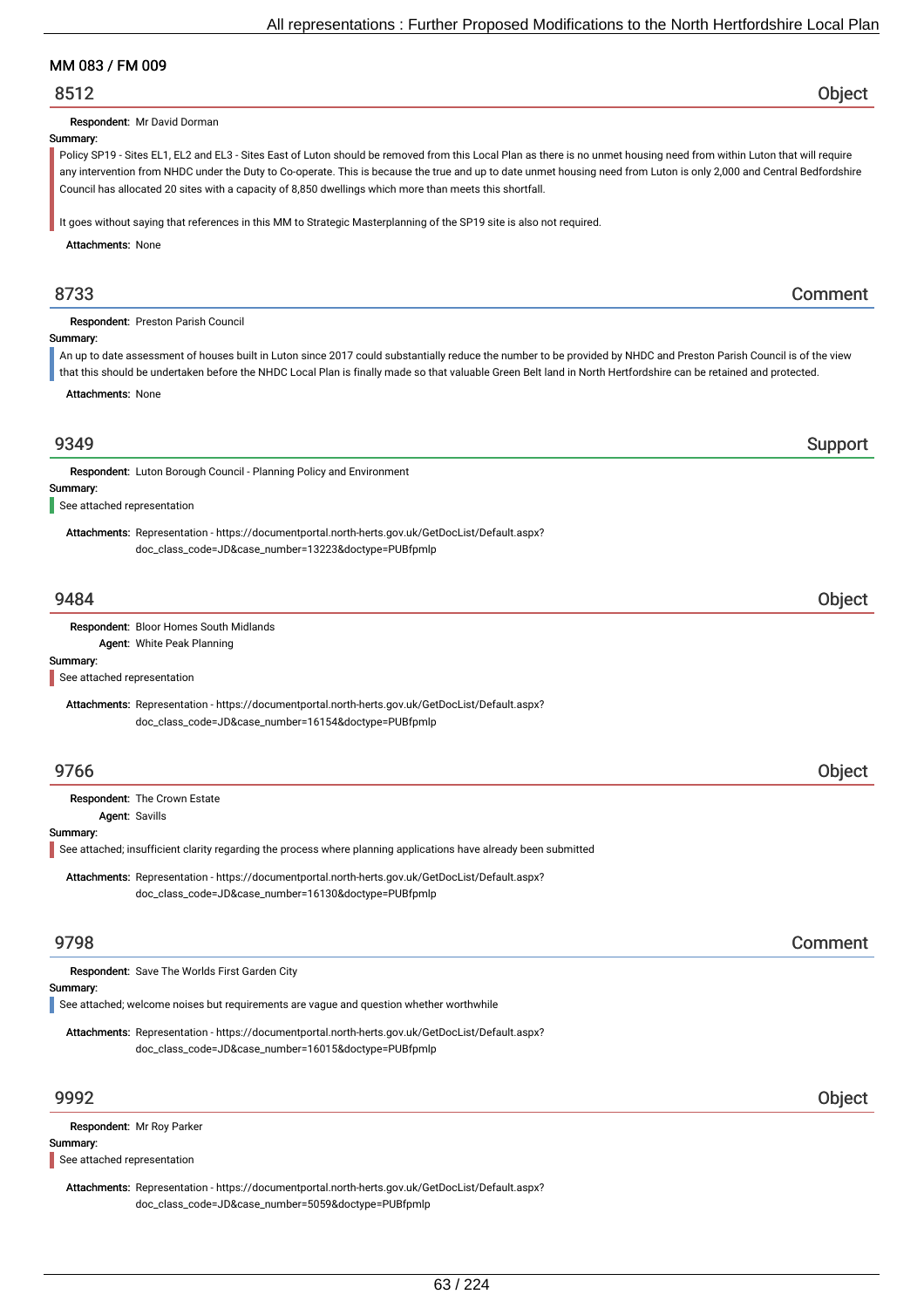## MM 092 / FM 078

## 9214 Object

Respondent: Letchworth Garden City Heritage Foundation

#### Summary:

See attached representation

Attachments: Representation - https://documentportal.north-herts.gov.uk/GetDocList/Default.aspx? doc\_class\_code=JD&case\_number=9861&doctype=PUBfpmlp

## MM 095 / FM 082

# 9215 Object Summary: Respondent: Letchworth Garden City Heritage Foundation Attachments: Representation - https://documentportal.north-herts.gov.uk/GetDocList/Default.aspx? doc\_class\_code=JD&case\_number=9861&doctype=PUBfpmlp See attached representation

## MM 099 / FM 088

## er 19350 support that the second state of the second state of the second state  $\sim$  Support Support support in the second state of the second state  $\sim$

Respondent: Luton Borough Council - Planning Policy and Environment

#### Summary:

See attached representation

Attachments: Representation - https://documentportal.north-herts.gov.uk/GetDocList/Default.aspx? doc\_class\_code=JD&case\_number=13223&doctype=PUBfpmlp

## er 19485 i 1958 ble stort i 1959 ble stort i 1959 ble stort i 1959 ble stort i 1959 ble stort i 1959 ble stort

Respondent: Bloor Homes South Midlands Agent: White Peak Planning

#### Summary:

See attached representation

Attachments: Representation - https://documentportal.north-herts.gov.uk/GetDocList/Default.aspx? doc\_class\_code=JD&case\_number=16154&doctype=PUBfpmlp

## er 19767 i Support i Support i Support i Support i Support i Support i Support i Support i Support i Support i

Respondent: The Crown Estate

## Agent: Savills

Summary:

L See attached; support the modification

Attachments: Representation - https://documentportal.north-herts.gov.uk/GetDocList/Default.aspx? doc\_class\_code=JD&case\_number=16130&doctype=PUBfpmlp

## MM 100 / FM 092

## 9261 Object

Respondent: Mr Wilfred Aspinall

### Summary:

See attached representation

Attachments: Representation - https://documentportal.north-herts.gov.uk/GetDocList/Default.aspx? doc\_class\_code=JD&case\_number=6178&doctype=PUBfpmlp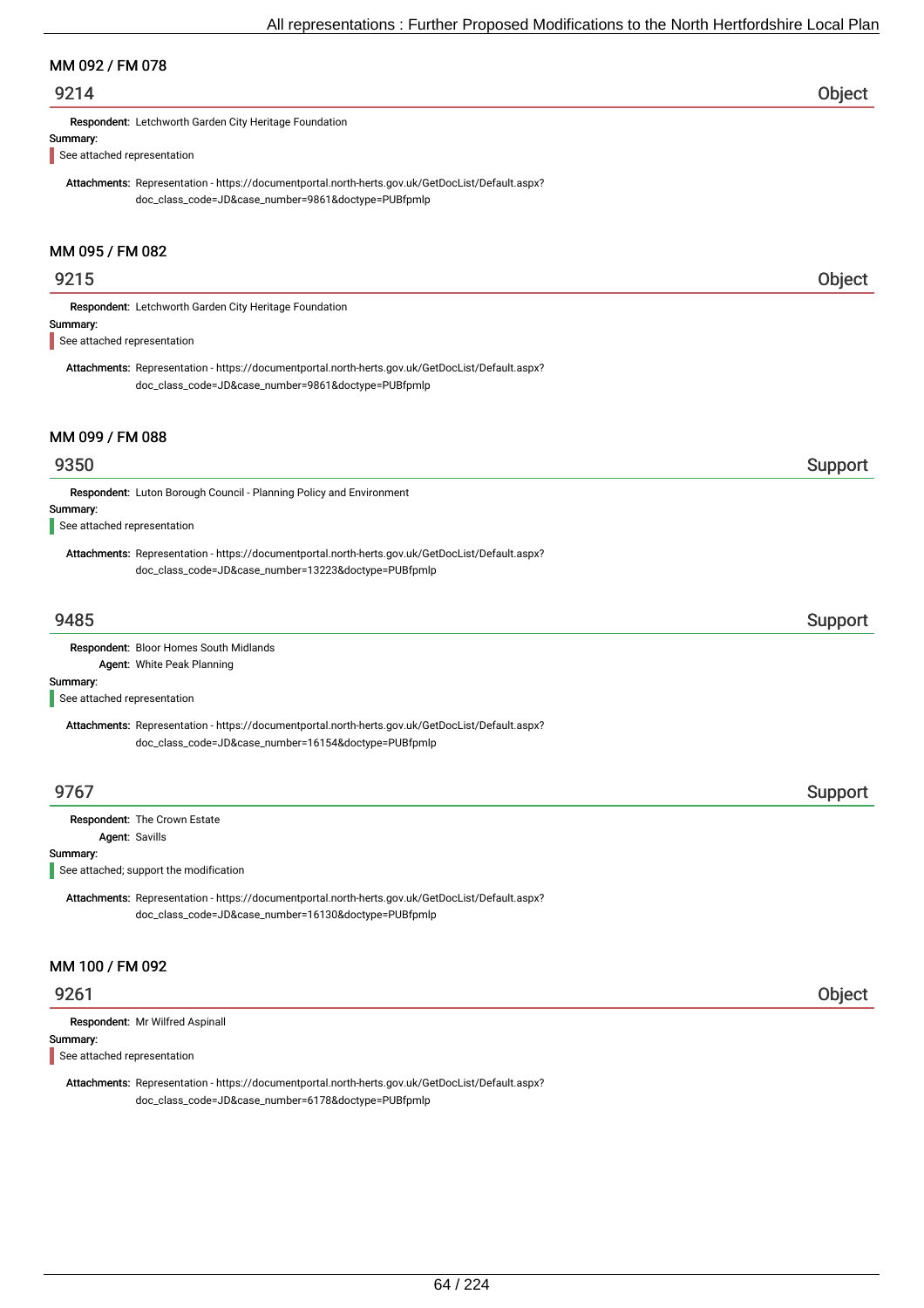## MM 139 / FM 095

## er 19706 i Support i Support i Support i Support i Support i Support i Support i Support i Support i Support i

Respondent: Welwyn and Hatfield District Council

#### Summary:

See attached - support modifications in relation to Gypsy and Traveller provision

Attachments: Representation - https://documentportal.north-herts.gov.uk/GetDocList/Default.aspx? doc\_class\_code=JD&case\_number=8375&doctype=PUBfpmlp

## MM 140 / FM 096

## er 19707 i Support i Support i Support i Support i Support i Support i Support i Support i Support i Support i

Respondent: Welwyn and Hatfield District Council

#### Summary:

See attached - support modifications in relation to Gypsy and Traveller provision

Attachments: Representation - https://documentportal.north-herts.gov.uk/GetDocList/Default.aspx? doc\_class\_code=JD&case\_number=8375&doctype=PUBfpmlp

## MM 141 / FM 097

## 9708 Support

Respondent: Welwyn and Hatfield District Council

#### Summary:

See attached - support modifications in relation to Gypsy and Traveller provision

Attachments: Representation - https://documentportal.north-herts.gov.uk/GetDocList/Default.aspx? doc\_class\_code=JD&case\_number=8375&doctype=PUBfpmlp

## MM 143 / FM 099

Respondent: Welwyn and Hatfield District Council

## Summary:

See attached - support modifications in relation to Gypsy and Traveller provision

Attachments: Representation - https://documentportal.north-herts.gov.uk/GetDocList/Default.aspx? doc\_class\_code=JD&case\_number=8375&doctype=PUBfpmlp

## MM 166 / FM 100

## 8560 Support

#### Respondent: Green Party

### Summary:

"All development should deliver measurable net gains for biodiversity and geodiversity, contribute to ecological networks and the water environment, and/or restore degraded or isolated habitats where possible."

#### Replace with

"All development must deliver measurable net gains for biodiversity and geodiversity, contribute to ecological networks and the water environment, and/or restore degraded or isolated habitats where possible, where that biodiversity considers a broad range of flora and fauna and is implemented in such a manner that the gains can not be easily destroyed, such as using covenants to protect against damaging development. Consider the wellbeing of future generations."

Attachments: None

Respondent: Preston Parish Council

### Summary:

Preston Parish Council supports this modification which gives protection to specific sites including Sites of Special Scientific Interest. NHDC must ensure that this policy is strictly adhered to throughout the life of the Local Plan.

Attachments: None

## 8734 Support

## 9709 Support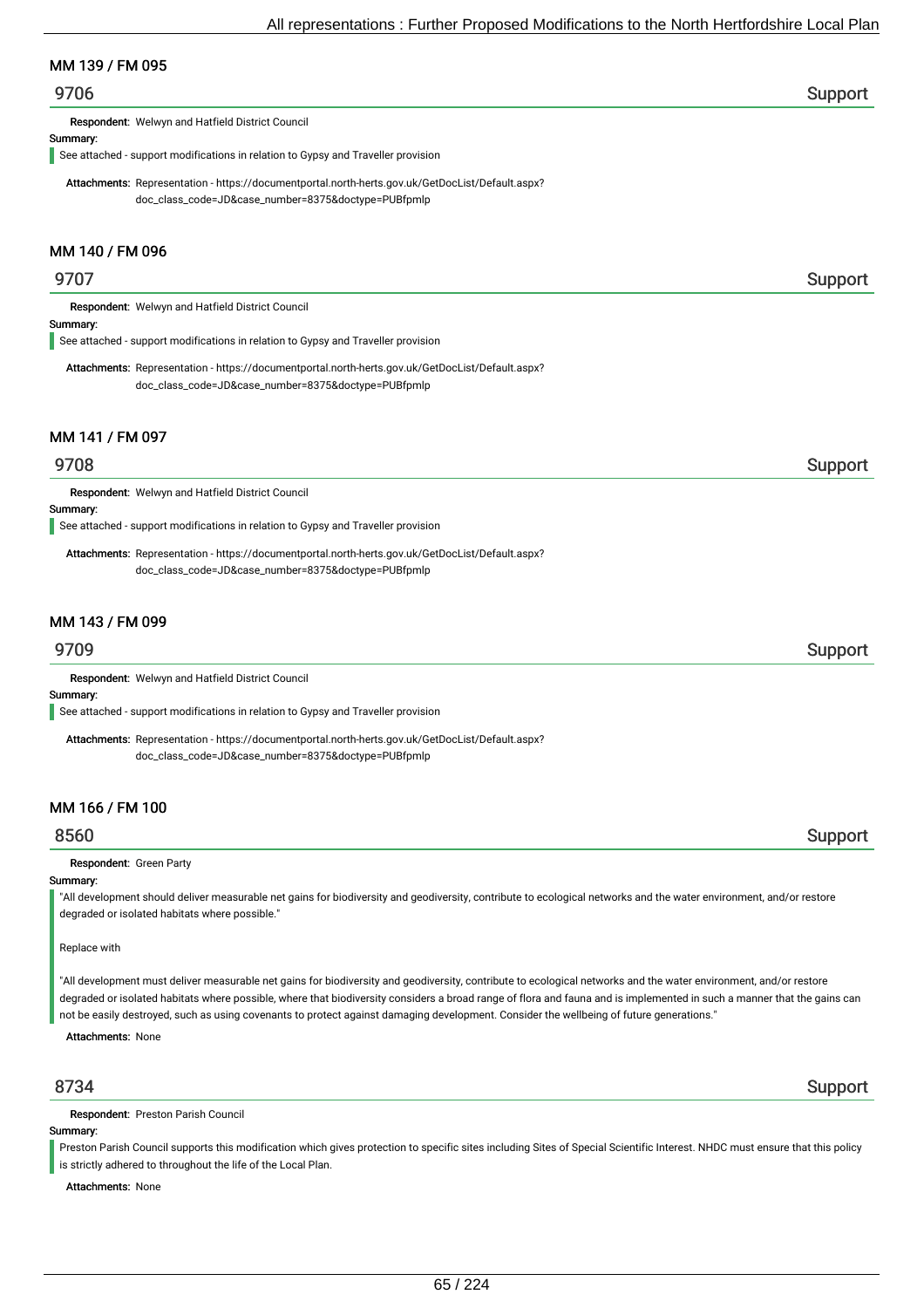|                                         | $\overline{\phantom{a}}$ and $\overline{\phantom{a}}$ and $\overline{\phantom{a}}$ and $\overline{\phantom{a}}$ and $\overline{\phantom{a}}$ and $\overline{\phantom{a}}$ and $\overline{\phantom{a}}$ and $\overline{\phantom{a}}$ and $\overline{\phantom{a}}$ and $\overline{\phantom{a}}$ and $\overline{\phantom{a}}$ and $\overline{\phantom{a}}$ and $\overline{\phantom{a}}$ and $\overline{\phantom{a}}$ a |         |
|-----------------------------------------|---------------------------------------------------------------------------------------------------------------------------------------------------------------------------------------------------------------------------------------------------------------------------------------------------------------------------------------------------------------------------------------------------------------------|---------|
| 9217                                    |                                                                                                                                                                                                                                                                                                                                                                                                                     | Object  |
|                                         | Respondent: Letchworth Garden City Heritage Foundation                                                                                                                                                                                                                                                                                                                                                              |         |
| Summary:<br>See attached representation |                                                                                                                                                                                                                                                                                                                                                                                                                     |         |
|                                         | Attachments: Representation - https://documentportal.north-herts.gov.uk/GetDocList/Default.aspx?                                                                                                                                                                                                                                                                                                                    |         |
|                                         | doc_class_code=JD&case_number=9861&doctype=PUBfpmlp                                                                                                                                                                                                                                                                                                                                                                 |         |
|                                         |                                                                                                                                                                                                                                                                                                                                                                                                                     |         |
| 9342                                    |                                                                                                                                                                                                                                                                                                                                                                                                                     | Object  |
|                                         | Respondent: Warden Developments Ltd                                                                                                                                                                                                                                                                                                                                                                                 |         |
| Summary:                                | Agent: Phillips Planning Services Ltd                                                                                                                                                                                                                                                                                                                                                                               |         |
| See attached representation             |                                                                                                                                                                                                                                                                                                                                                                                                                     |         |
|                                         | Attachments: Representation - https://documentportal.north-herts.gov.uk/GetDocList/Default.aspx?                                                                                                                                                                                                                                                                                                                    |         |
|                                         | doc_class_code=JD&case_number=11616&doctype=PUBfpmlp                                                                                                                                                                                                                                                                                                                                                                |         |
|                                         |                                                                                                                                                                                                                                                                                                                                                                                                                     |         |
| 9703                                    |                                                                                                                                                                                                                                                                                                                                                                                                                     | Object  |
| Summary:                                | Respondent: Miss Hayley Ward                                                                                                                                                                                                                                                                                                                                                                                        |         |
|                                         | See attached - Destruction of Green Belt cannot result in biodiversity gains                                                                                                                                                                                                                                                                                                                                        |         |
|                                         | Attachments: Representation - https://documentportal.north-herts.gov.uk/GetDocList/Default.aspx?                                                                                                                                                                                                                                                                                                                    |         |
|                                         | doc_class_code=JD&case_number=14263&doctype=PUBfpmlp                                                                                                                                                                                                                                                                                                                                                                |         |
|                                         |                                                                                                                                                                                                                                                                                                                                                                                                                     |         |
| 9717                                    |                                                                                                                                                                                                                                                                                                                                                                                                                     | Object  |
|                                         | <b>Respondent:</b> Landhold Capital on behalf of Southern & Regional Developments                                                                                                                                                                                                                                                                                                                                   |         |
| Summary:                                | Agent: Claremont Planning Consultancy                                                                                                                                                                                                                                                                                                                                                                               |         |
|                                         | See attached - 12m buffer is arbitrary and will sterilise development; buffers should be appropriate on a site-by-site basis                                                                                                                                                                                                                                                                                        |         |
|                                         | Attachments: Representation and Supporting Documents - https://documentportal.north-herts.gov.uk/GetDocList/Default.aspx?                                                                                                                                                                                                                                                                                           |         |
|                                         | doc_class_code=JD&case_number=16755&doctype=PUBfpmlp                                                                                                                                                                                                                                                                                                                                                                |         |
|                                         |                                                                                                                                                                                                                                                                                                                                                                                                                     |         |
| 9772                                    |                                                                                                                                                                                                                                                                                                                                                                                                                     | Object  |
|                                         | Respondent: Countryside Properties PLC<br>Agent: Barker Parry Town Planning                                                                                                                                                                                                                                                                                                                                         |         |
| Summary:                                |                                                                                                                                                                                                                                                                                                                                                                                                                     |         |
|                                         | See attached; detailed commentary on policy and tests of soundness, object to 12m buffer                                                                                                                                                                                                                                                                                                                            |         |
|                                         | Attachments: Representation - https://documentportal.north-herts.gov.uk/GetDocList/Default.aspx?<br>doc_class_code=JD&case_number=16951&doctype=PUBfpmlp                                                                                                                                                                                                                                                            |         |
|                                         |                                                                                                                                                                                                                                                                                                                                                                                                                     |         |
| 9779                                    |                                                                                                                                                                                                                                                                                                                                                                                                                     | Support |
|                                         | Respondent: Chiltern Society                                                                                                                                                                                                                                                                                                                                                                                        |         |
| Summary:                                |                                                                                                                                                                                                                                                                                                                                                                                                                     |         |
|                                         | See attached; support all the changes                                                                                                                                                                                                                                                                                                                                                                               |         |
|                                         | Attachments: Representation - https://documentportal.north-herts.gov.uk/GetDocList/Default.aspx?<br>doc_class_code=JD&case_number=16977&doctype=PUBfpmlp                                                                                                                                                                                                                                                            |         |
|                                         |                                                                                                                                                                                                                                                                                                                                                                                                                     |         |
| 9800                                    |                                                                                                                                                                                                                                                                                                                                                                                                                     | Object  |
|                                         | Respondent: Save The Worlds First Garden City                                                                                                                                                                                                                                                                                                                                                                       |         |
| Summary:                                |                                                                                                                                                                                                                                                                                                                                                                                                                     |         |
|                                         | See attached; lacks definition and detail of implementation                                                                                                                                                                                                                                                                                                                                                         |         |

Attachments: Representation - https://documentportal.north-herts.gov.uk/GetDocList/Default.aspx? doc\_class\_code=JD&case\_number=16015&doctype=PUBfpmlp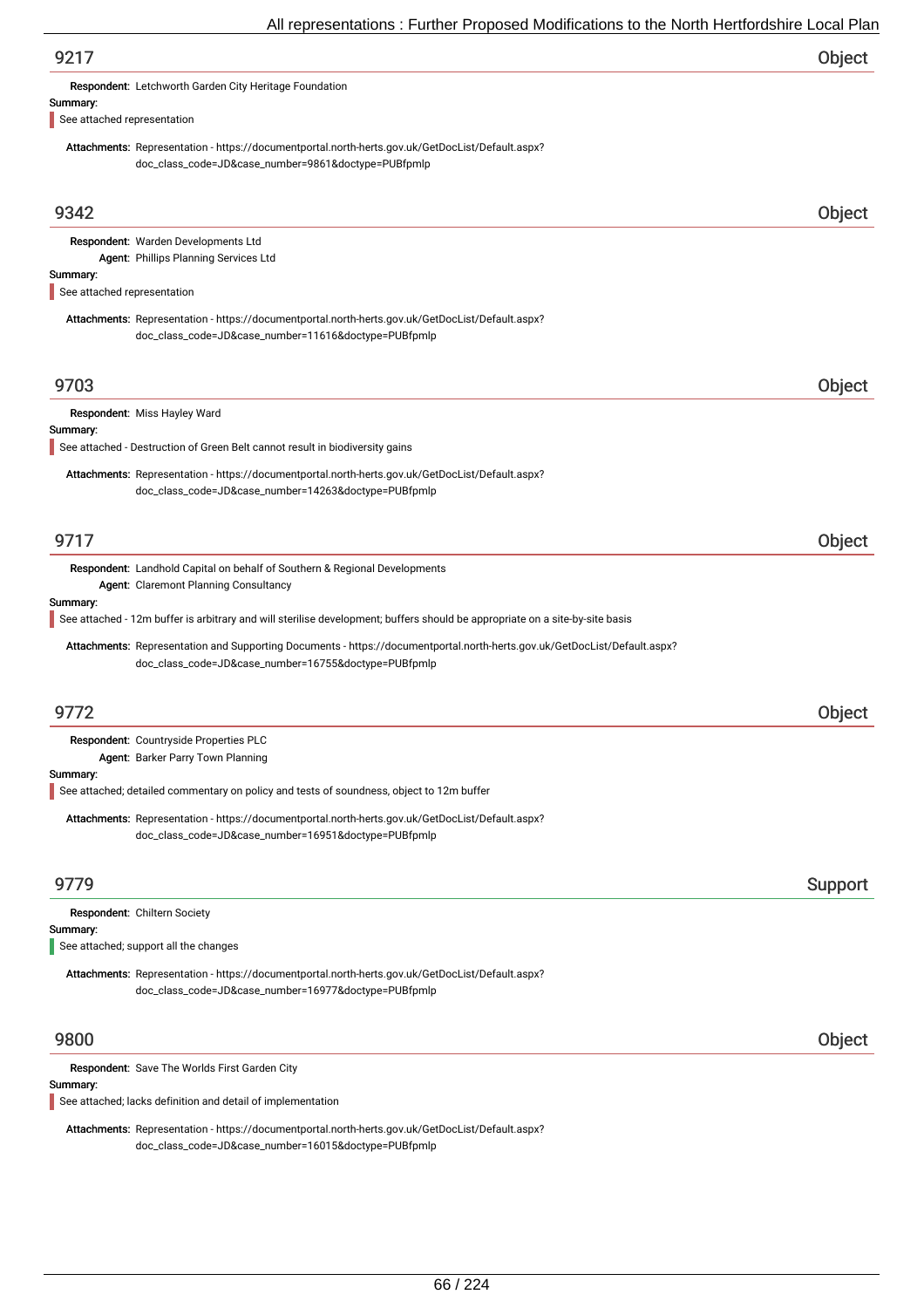# Respondent: Mrs Jill Saunders

### Petition: 2 petitioners

## Summary:

See attached representation

Attachments: Representation - https://documentportal.north-herts.gov.uk/GetDocList/Default.aspx? doc\_class\_code=JD&case\_number=16639&doctype=PUBfpmlp

## 10009 Comment

|          | <b>Respondent: Herts WithOut Waste</b> |  |  |
|----------|----------------------------------------|--|--|
| Summary: |                                        |  |  |
|          | See attached; typo require / required  |  |  |

Attachments: Representation - https://documentportal.north-herts.gov.uk/GetDocList/Default.aspx? doc\_class\_code=JD&case\_number=14380&doctype=PUBfpmlp

## 10032 Support

Petition: 3 petitioners Respondent: Herts and Middlesex Badger Group

#### Summary:

See attached representation

Attachments: None

## 10033 Object

Respondent: Herts and Middlesex Badger Group

Petition: 3 petitioners

## Summary:

See attached representation in respect of supporting text to new policy NEx: Biodiversity and geological sites

Attachments: None

## MM 201 / FM 101

# 8896 Object

Respondent: JWPC Ltd

## Summary:

The draft allocation was granted planning consent during the emergence of the plan, but it is now proposed to remove reference to an allocation that was made to meet housing need during the plan period. Reading of the Plan once adopted would suggest that no allocation for housing was made, when in fact it was. This seems misleading of the reader.

Attachments: None

## MM 202 / FM 102

Respondent: JWPC Ltd

#### Summary:

See comment to previous Modification, as below.

The draft allocation was granted planning consent during the emergence of the plan, but it is now proposed to remove reference to an allocation that was made to meet housing need during the plan period. Reading of the Plan once adopted would suggest that no allocation for housing was made, when in fact it was. This seems misleading of the reader.

Attachments: None

8897 Object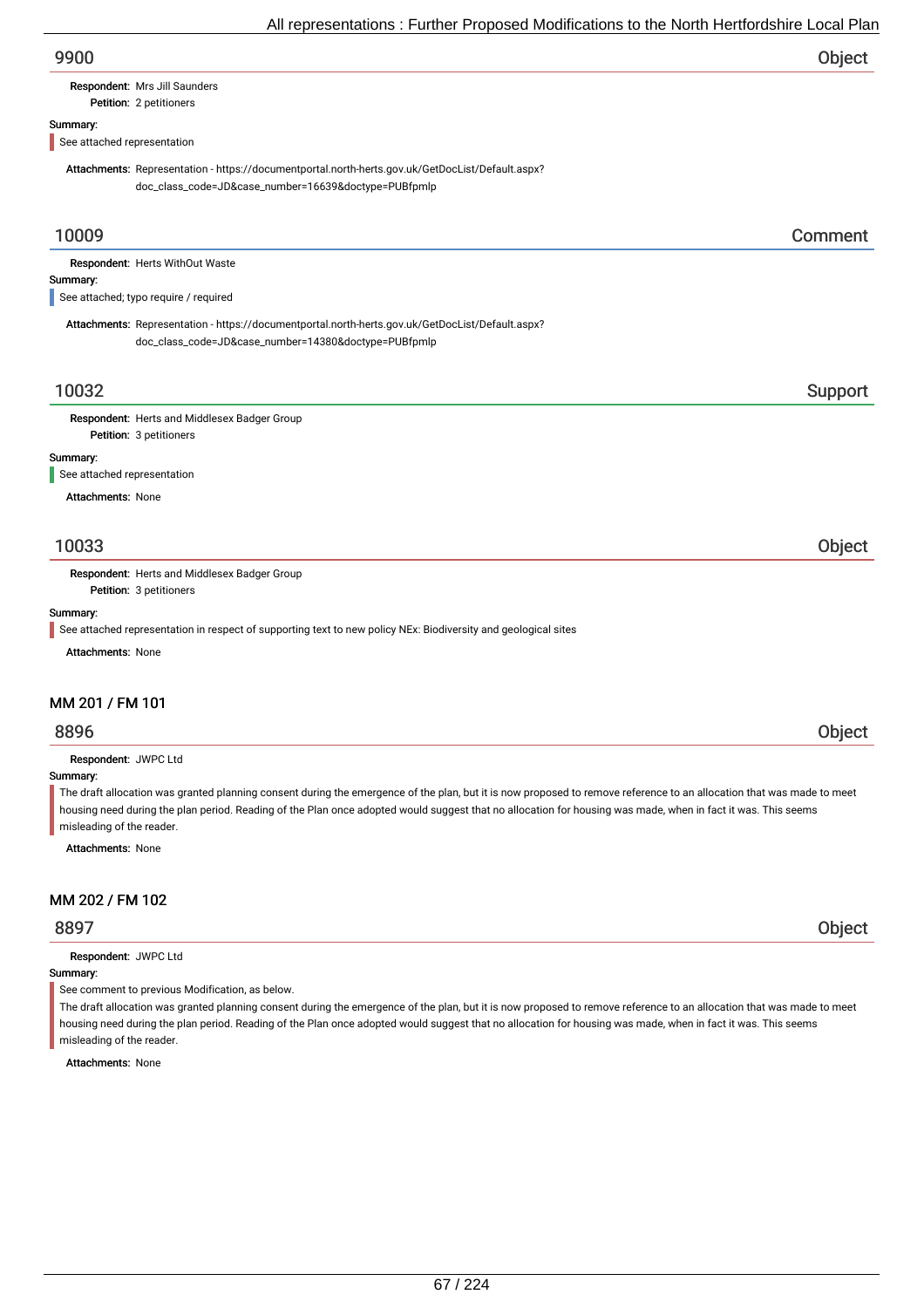## MM 207 / FM 106

## 8920 Object

Respondent: Ms Rose A Foreman

#### Summary:

See attached representation

Attachments: Representation - https://documentportal.north-herts.gov.uk/GetDocList/Default.aspx? doc\_class\_code=JD&case\_number=16675&doctype=PUBfpmlp

## 9013 Object

Petition: 2 petitioners Respondent: Mr and Mrs J Gladwell

#### Summary:

See attached representation

Attachments: Representation - https://documentportal.north-herts.gov.uk/GetDocList/Default.aspx? doc\_class\_code=JD&case\_number=17142&doctype=PUBfpmlp

## 9743 Support

Respondent: Hertfordshire County Council - Property Services Agent: Tetra Tech Environment Planning Transport Ltd

#### Summary:

See attached - support amendments to BA3 as effective

Attachments: Representation - https://documentportal.north-herts.gov.uk/GetDocList/Default.aspx? doc\_class\_code=JD&case\_number=16812&doctype=PUBfpmlp

## MM 213 / FM 108

## 8840 Object

Respondent: Mrs Hazel Izod

#### Summary:

NHDC have made it very clear that BK3 should be deleted and Barkway reinstated as a Category A Village. A 140 dwelling site on the edge of a village without full first school provision is unsustainable. HCC made it clear that the reserve school site is not needed in the Plan period. Based on the evidence submitted, retention of BK3 therefore renders the Plan unsound as it has not been positively prepared and is unjustified - contrary to Para 35 of the NPPF. Deletion of BK3 will not underline the spatial strategy, 5 year supply, or have any wider implications.

Attachments: None

| 8850                                    | Object |
|-----------------------------------------|--------|
| Respondent: Ms Miranda Hughes           |        |
|                                         |        |
| Summary:<br>See attached representation |        |
| <b>Attachments: None</b>                |        |
|                                         |        |
|                                         |        |

## 8940 Object

Summary: Attachments: None Respondent: Ms Hannah West See attached representation - Barkway

## 9104 Object

Respondent: Ms Mirjam M Foot

## Summary:

Object to the Main Modifications in relation to site BK3 and Barkway remaining as a "village for growth"

### See full representation

Attachments: None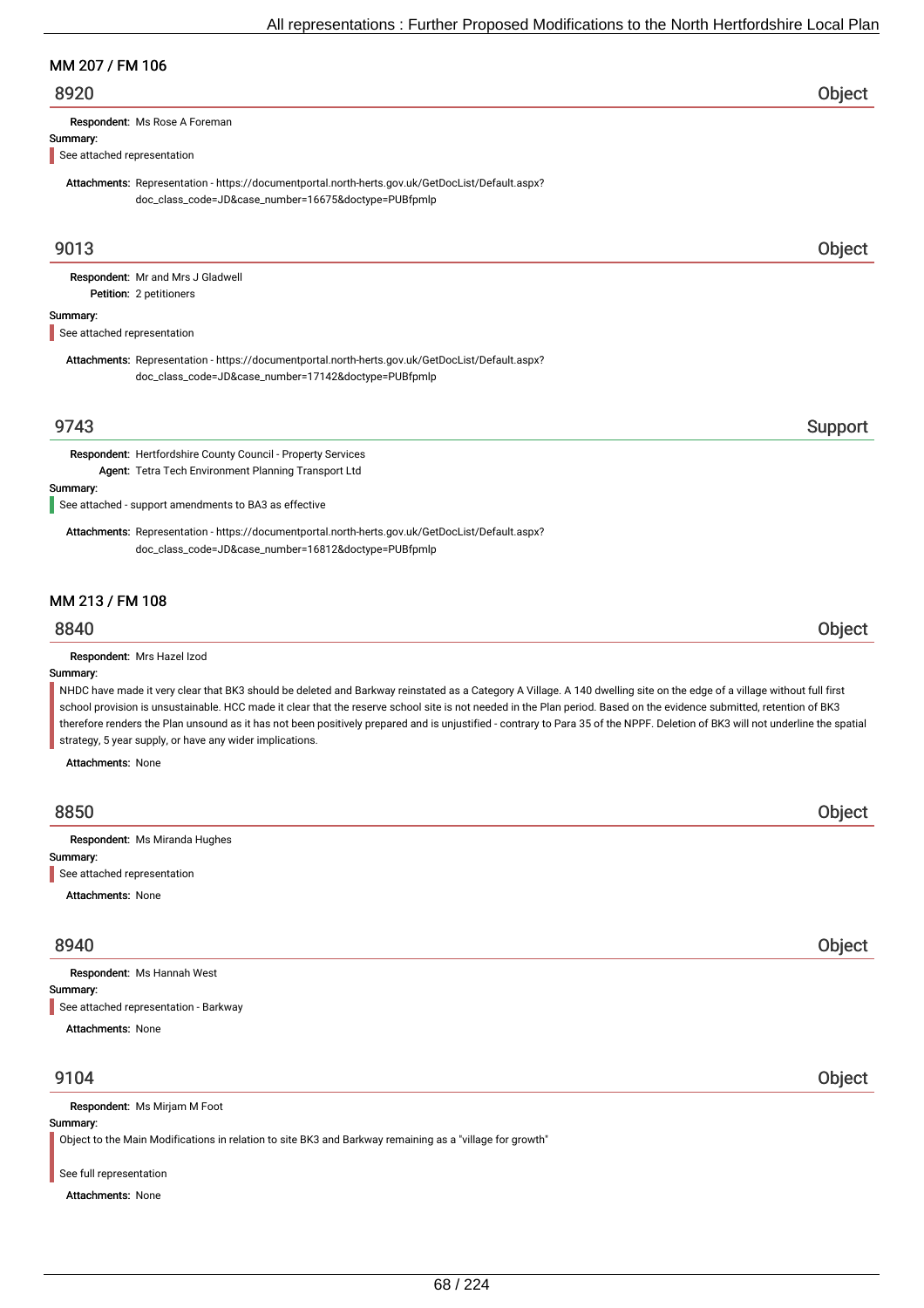| 9300 | Object |
|------|--------|
|      |        |

Respondent: NHDC Ermine Councillor

### Summary:

See attached representation

Attachments: None

## 9903 Object

Respondent: Dr Ian R Sanders

## Summary:

See representation attached

Attachments: None

## MM 214 / FM 109

## 8904 Object

Respondent: Mr Peter Baker

#### Summary:

This is far too many houses and is simply unsustainable: poor bus service, no local shops (except in Barley, two miles away). No cycle paths and very limited footpaths ... none the length of the road to Barley and it is a dangerous, fast road.

Attachments: None

## 9840 Object

Respondent: Mr William James Dennis

Summary:

See attached representation for Barkway

Attachments: Representation - https://documentportal.north-herts.gov.uk/GetDocList/Default.aspx? doc\_class\_code=JD&case\_number=17020&doctype=PUBfpmlp

## MM 215 / FM 111

## 8905 Object

Respondent: Mr Peter Baker

#### Summary:

Already too many new houses, albeit on sites within the village.

Attachments: None

## 9084 Comment

#### Respondent: Mrs M Digby

Summary:

See attached representation for Barkway

Attachments: Representation - https://documentportal.north-herts.gov.uk/GetDocList/Default.aspx? doc\_class\_code=JD&case\_number=16972&doctype=PUBfpmlp

Respondent: Mrs Marian Newton

## Summary:

See attached representation for Barkway

Attachments: Representation - https://documentportal.north-herts.gov.uk/GetDocList/Default.aspx? doc\_class\_code=JD&case\_number=16973&doctype=PUBfpmlp

9090 Object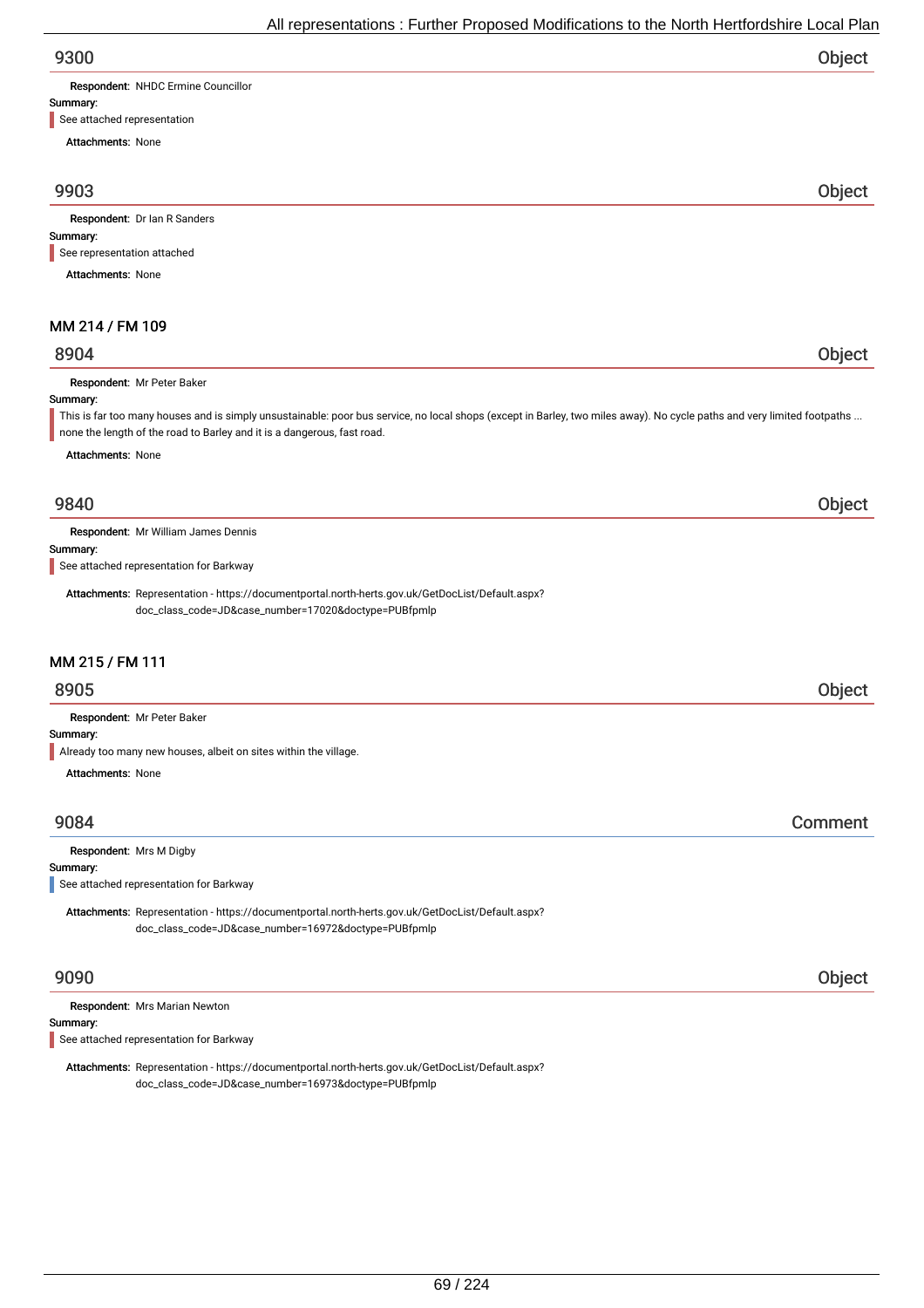Respondent: Mrs Pat Lewis

### Summary:

See attached representation for Barkway

Attachments: Representation - https://documentportal.north-herts.gov.uk/GetDocList/Default.aspx? doc\_class\_code=JD&case\_number=16974&doctype=PUBfpmlp

| 9112                                                                                                                                                     | Object |
|----------------------------------------------------------------------------------------------------------------------------------------------------------|--------|
| Respondent: Mr Brian Coxall<br>Summary:<br>See attached representation for Barkway                                                                       |        |
| Attachments: Representation - https://documentportal.north-herts.gov.uk/GetDocList/Default.aspx?<br>doc_class_code=JD&case_number=16970&doctype=PUBfpmlp |        |
| 9118                                                                                                                                                     | Object |
| Respondent: Ms Carla Jones Bell<br>Summary:<br>See attached representation for Barkway                                                                   |        |
| Attachments: Representation - https://documentportal.north-herts.gov.uk/GetDocList/Default.aspx?<br>doc_class_code=JD&case_number=17137&doctype=PUBfpmlp |        |
| 9159                                                                                                                                                     | Object |
| Respondent: Mr Andrew Page<br>Summary:<br>See attached representation for Barkway                                                                        |        |
| Attachments: Representation - https://documentportal.north-herts.gov.uk/GetDocList/Default.aspx?<br>doc_class_code=JD&case_number=17105&doctype=PUBfpmlp |        |
| 9166                                                                                                                                                     | Object |
| Respondent: Mr Gordon David Baker                                                                                                                        |        |
| Summary:<br>See attached representation for Barkway                                                                                                      |        |
| Attachments: Representation - https://documentportal.north-herts.gov.uk/GetDocList/Default.aspx?<br>doc_class_code=JD&case_number=14531&doctype=PUBfpmlp |        |
| 9177                                                                                                                                                     | Object |
| Respondent: Mr David Tomkins<br>Summary:<br>See attached representation for Barkway                                                                      |        |
| Attachments: Representation - https://documentportal.north-herts.gov.uk/GetDocList/Default.aspx?<br>doc_class_code=JD&case_number=1837&doctype=PUBfpmlp  |        |
| 9185                                                                                                                                                     | Object |
| Respondent: Ms Olivia Erby<br>Summary:                                                                                                                   |        |

See attached representation for Barkway

Attachments: Representation - https://documentportal.north-herts.gov.uk/GetDocList/Default.aspx? doc\_class\_code=JD&case\_number=15565&doctype=PUBfpmlp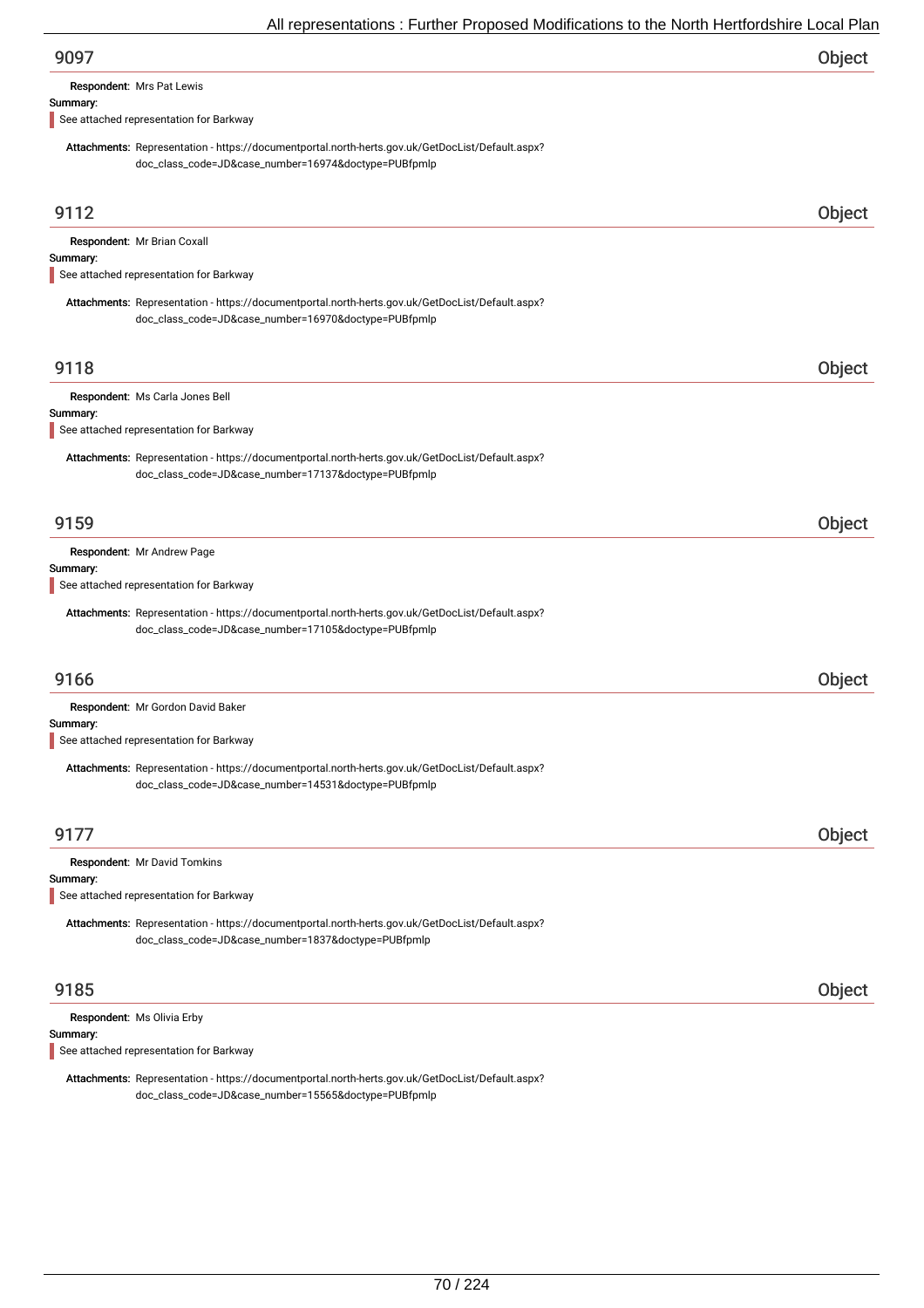Respondent: Mrs Sharon Bentley

#### Summary:

See attached representation for Barkway

Attachments: None

See full representation for Barkway

Attachments: Representation - https://documentportal.north-herts.gov.uk/GetDocList/Default.aspx? doc\_class\_code=JD&case\_number=17059&doctype=PUBfpmlp

| 9201                           |                                                                                                                                                          | Object |
|--------------------------------|----------------------------------------------------------------------------------------------------------------------------------------------------------|--------|
|                                | <b>Respondent:</b> Mr Martin Bentley                                                                                                                     |        |
| Summary:                       | See attached representation for Barkway                                                                                                                  |        |
|                                | Attachments: Representation - https://documentportal.north-herts.gov.uk/GetDocList/Default.aspx?                                                         |        |
|                                | doc_class_code=JD&case_number=17057&doctype=PUBfpmlp                                                                                                     |        |
|                                |                                                                                                                                                          |        |
| 9208                           |                                                                                                                                                          | Object |
|                                | Respondent: Mrs Carol Willis                                                                                                                             |        |
| Summary:                       | See attached representation for Barkway                                                                                                                  |        |
|                                |                                                                                                                                                          |        |
|                                | Attachments: Representation - https://documentportal.north-herts.gov.uk/GetDocList/Default.aspx?<br>doc_class_code=JD&case_number=2155&doctype=PUBfpmlp  |        |
|                                |                                                                                                                                                          |        |
| 9226                           |                                                                                                                                                          | Object |
|                                | Respondent: Ms Jennie Cox                                                                                                                                |        |
| Summary:                       |                                                                                                                                                          |        |
| See attached                   |                                                                                                                                                          |        |
|                                | Attachments: Representation - https://documentportal.north-herts.gov.uk/GetDocList/Default.aspx?<br>doc_class_code=JD&case_number=17086&doctype=PUBfpmlp |        |
|                                |                                                                                                                                                          |        |
| 9236                           |                                                                                                                                                          | Object |
|                                | Respondent: Barkway Parish Council                                                                                                                       |        |
|                                | Petition: 155 petitioners                                                                                                                                |        |
| Summary:                       | See attached representation and petition                                                                                                                 |        |
|                                | Attachments: Petition - https://documentportal.north-herts.gov.uk/GetDocList/Default.aspx?doc_class_code=JD&case_number=13235&doctype=PUBfpmlp           |        |
|                                |                                                                                                                                                          |        |
| 9244                           |                                                                                                                                                          | Object |
|                                | Respondent: Reed Parish Council                                                                                                                          |        |
| Summary:                       |                                                                                                                                                          |        |
| See attached representation    |                                                                                                                                                          |        |
|                                | Attachments: Representation - https://documentportal.north-herts.gov.uk/GetDocList/Default.aspx?                                                         |        |
|                                | doc_class_code=JD&case_number=5957&doctype=PUBfpmlp                                                                                                      |        |
| 9314                           |                                                                                                                                                          | Object |
|                                | Respondent: Mrs Patricia Swann                                                                                                                           |        |
| Summary:                       |                                                                                                                                                          |        |
| See representation for Barkway |                                                                                                                                                          |        |
|                                | Attachments: Representation - https://documentportal.north-herts.gov.uk/GetDocList/Default.aspx?                                                         |        |
|                                | doc_class_code=JD&case_number=14040&doctype=PUBfpmlp                                                                                                     |        |
| 9327                           |                                                                                                                                                          | Object |
|                                |                                                                                                                                                          |        |
| Summary:                       | Respondent: Mr Alan Tong                                                                                                                                 |        |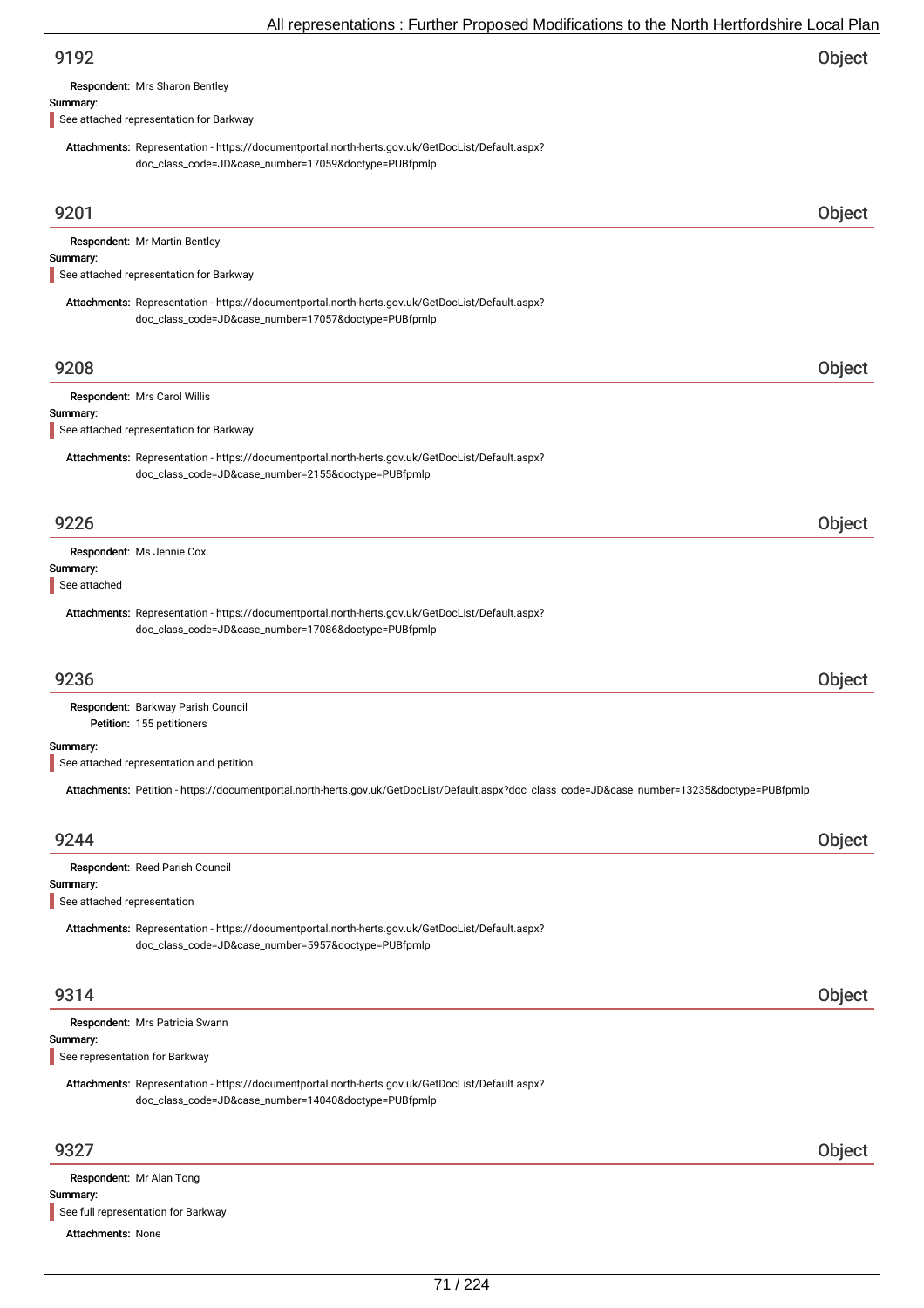#### Summary:

See representation for Barkway

Attachments: None

| 9339 | Object |
|------|--------|
|      |        |

|  |  | Respondent: Mr Mark Sherwin |
|--|--|-----------------------------|
|--|--|-----------------------------|

### Summary:

See attached representation for Barkway

Attachments: Representation - https://documentportal.north-herts.gov.uk/GetDocList/Default.aspx? doc\_class\_code=JD&case\_number=17043&doctype=PUBfpmlp

| 9469     |                                                                                                                                                          | Object |
|----------|----------------------------------------------------------------------------------------------------------------------------------------------------------|--------|
|          | Respondent: Mr Robert Bonfield                                                                                                                           |        |
| Summary: | See attached representation for Barkway                                                                                                                  |        |
|          |                                                                                                                                                          |        |
|          | Attachments: Representation - https://documentportal.north-herts.gov.uk/GetDocList/Default.aspx?<br>doc_class_code=JD&case_number=16985&doctype=PUBfpmlp |        |
| 9475     |                                                                                                                                                          | Object |
| Summary: | Respondent: Mr Alan Digby                                                                                                                                |        |
|          | See attached representation for Barkway                                                                                                                  |        |
|          | Attachments: Representation - https://documentportal.north-herts.gov.uk/GetDocList/Default.aspx?<br>doc_class_code=JD&case_number=16969&doctype=PUBfpmlp |        |
| 9577     |                                                                                                                                                          | Object |
|          | Respondent: Miss Emilie Hales                                                                                                                            |        |
| Summary: |                                                                                                                                                          |        |
|          | See attached representation for Barkway                                                                                                                  |        |
|          | Attachments: Representation - https://documentportal.north-herts.gov.uk/GetDocList/Default.aspx?<br>doc_class_code=JD&case_number=16968&doctype=PUBfpmlp |        |
| 9583     |                                                                                                                                                          | Object |
|          | Respondent: Ms Orla Swann                                                                                                                                |        |
| Summary: |                                                                                                                                                          |        |
|          | See attached representation for Barkway                                                                                                                  |        |
|          | Attachments: Representation - https://documentportal.north-herts.gov.uk/GetDocList/Default.aspx?<br>doc_class_code=JD&case_number=16989&doctype=PUBfpmlp |        |
|          |                                                                                                                                                          |        |

## 9589 Object

| Respondent: Mrs Patricia Smith          |  |  |  |
|-----------------------------------------|--|--|--|
| Summary:                                |  |  |  |
| See attached representation for Barkway |  |  |  |
| <b>Attachments: None</b>                |  |  |  |
|                                         |  |  |  |

## 9597 Object

Summary: Attachments: None Respondent: Mr Keith Smith See attached representation for Barkway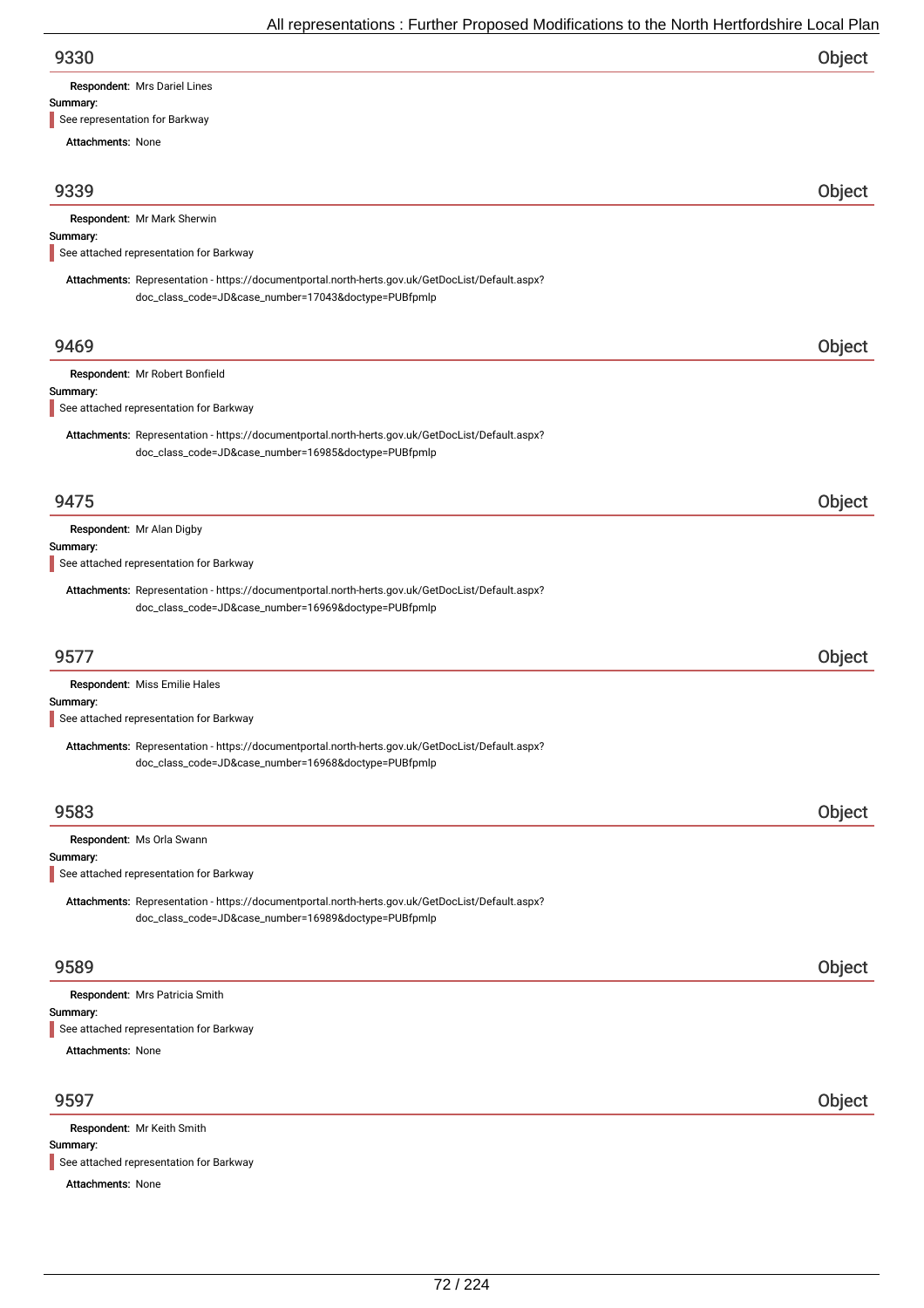Respondent: Mrs Anne Smalley

### Summary:

| See attached representation for Barkway                  |        |
|----------------------------------------------------------|--------|
| Attachments: None                                        |        |
| 9613                                                     | Object |
| Respondent: Ms Mary E Collins                            |        |
| Summary:                                                 |        |
| See attached representation for Barkway                  |        |
| Attachments: None                                        |        |
| 9621                                                     | Object |
| Respondent: Mrs Jackie Connolly                          |        |
| Summary:<br>See attached representation for Barkway      |        |
| Attachments: None                                        |        |
| 9628                                                     | Object |
| Respondent: Mr Dave Connolly                             |        |
| Summary:<br>See attached representation for Barkway      |        |
| Attachments: None                                        |        |
| 9634                                                     | Object |
| Respondent: Mr John Golding                              |        |
| Summary:                                                 |        |
| See attached representation for Barkway                  |        |
| Attachments: None                                        |        |
| 9638                                                     | Object |
| Respondent: Mr Peter Bassett<br>Summary:                 |        |
| See attached representation for Barkway                  |        |
| Attachments: None                                        |        |
| 9645                                                     | Object |
| Respondent: Mr and Mrs Antonis and Constantina Vouniotis |        |
| Petition: 2 petitioners                                  |        |
| Summary:<br>See attached representation for Barkway      |        |
| Attachments: None                                        |        |
| 9651                                                     | Object |
| والأناط الموردان                                         |        |

Petition: 2 petitioners Respondent: Mr and Mrs Andrew and Ruth Millard

Summary:

See attached representation for Barkway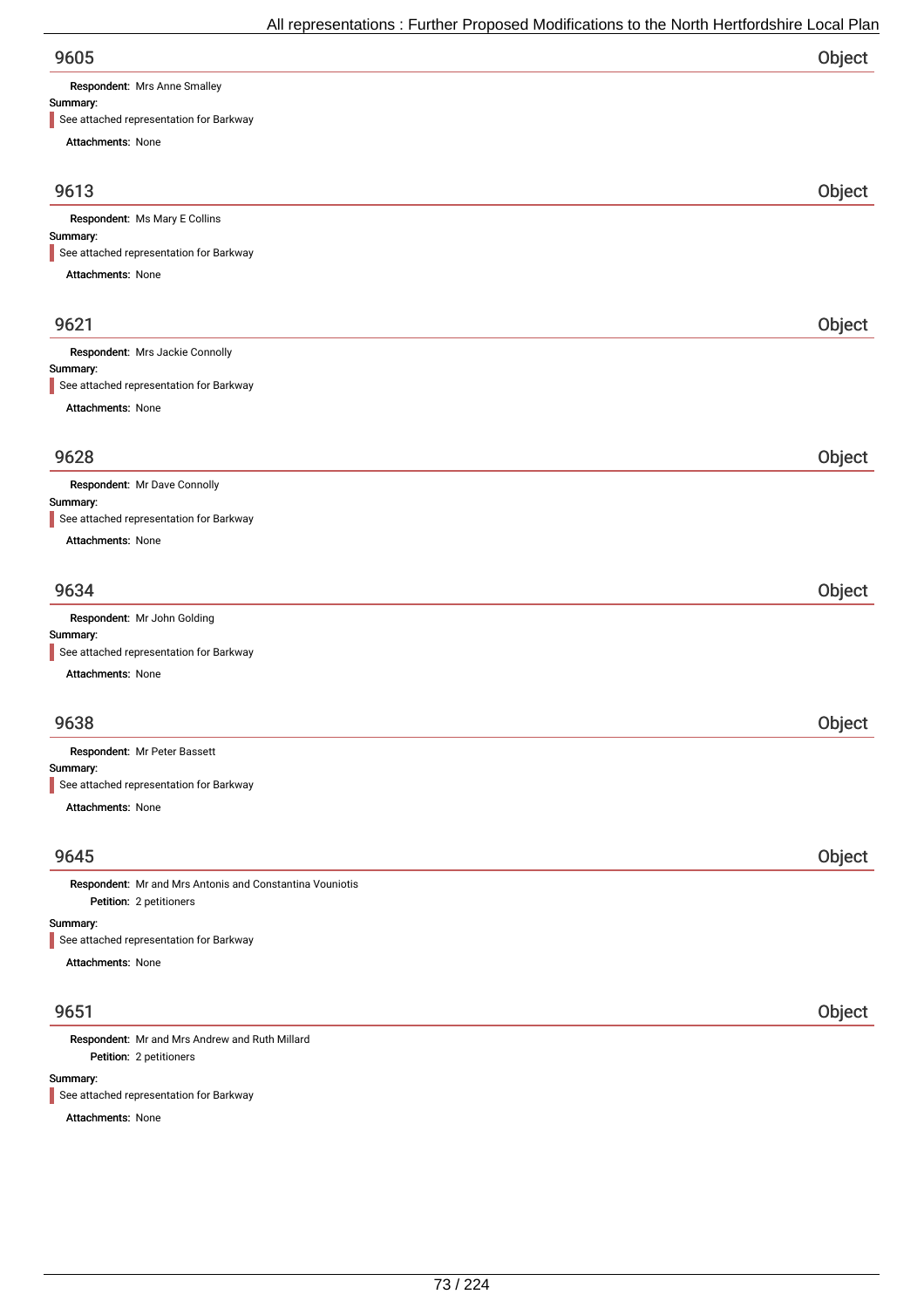| 9658     |                                         | Object |
|----------|-----------------------------------------|--------|
|          | Respondent: Mr Cameron Bonfield         |        |
| Summary: |                                         |        |
|          | See attached representation for Barkway |        |

Attachments: Representation - https://documentportal.north-herts.gov.uk/GetDocList/Default.aspx? doc\_class\_code=JD&case\_number=16987&doctype=PUBfpmlp

| 9664                                                                                                                                                     | Object  |
|----------------------------------------------------------------------------------------------------------------------------------------------------------|---------|
| Respondent: Mrs Michelle Bonfield                                                                                                                        |         |
| Summary:<br>See attached representation for Barkway                                                                                                      |         |
| Attachments: Representation - https://documentportal.north-herts.gov.uk/GetDocList/Default.aspx?<br>doc_class_code=JD&case_number=16986&doctype=PUBfpmlp |         |
| 9670                                                                                                                                                     | Object  |
| Respondent: Ms Amanda Edmonds<br>Summary:                                                                                                                |         |
| See attached representation for Barkway                                                                                                                  |         |
| Attachments: Representation - https://documentportal.north-herts.gov.uk/GetDocList/Default.aspx?<br>doc_class_code=JD&case_number=16988&doctype=PUBfpmlp |         |
| 9676                                                                                                                                                     | Object  |
| Respondent: Mr David Coxall                                                                                                                              |         |
| Summary:<br>See attached representation for Barkway                                                                                                      |         |
| Attachments: Representation - https://documentportal.north-herts.gov.uk/GetDocList/Default.aspx?<br>doc_class_code=JD&case_number=16990&doctype=PUBfpmlp |         |
| 9681                                                                                                                                                     | Object  |
| Respondent: Mr Craig Garner<br>Summary:<br>See attached representation for Barkway                                                                       |         |
| Attachments: Representation - https://documentportal.north-herts.gov.uk/GetDocList/Default.aspx?<br>doc_class_code=JD&case_number=16971&doctype=PUBfpmlp |         |
| 9754                                                                                                                                                     | Support |
| Respondent: Hertfordshire County Council - Environment & Infrastructure Department                                                                       |         |
| Summary:<br>See full text; Welcome need for sustainable travel solution                                                                                  |         |
| <b>Attachments: None</b>                                                                                                                                 |         |
| 9814                                                                                                                                                     | Object  |
| Respondent: Mrs Rita Tindall<br>Summary:<br>See attached representation for Barkway                                                                      |         |
| Attachments: Representation - https://documentportal.north-herts.gov.uk/GetDocList/Default.aspx?<br>doc_class_code=JD&case_number=16975&doctype=PUBfpmlp |         |
| 9819                                                                                                                                                     | Object  |
| Respondent: Mr Matthew Scales<br>Summary:                                                                                                                |         |
| See attached representation for Barkway                                                                                                                  |         |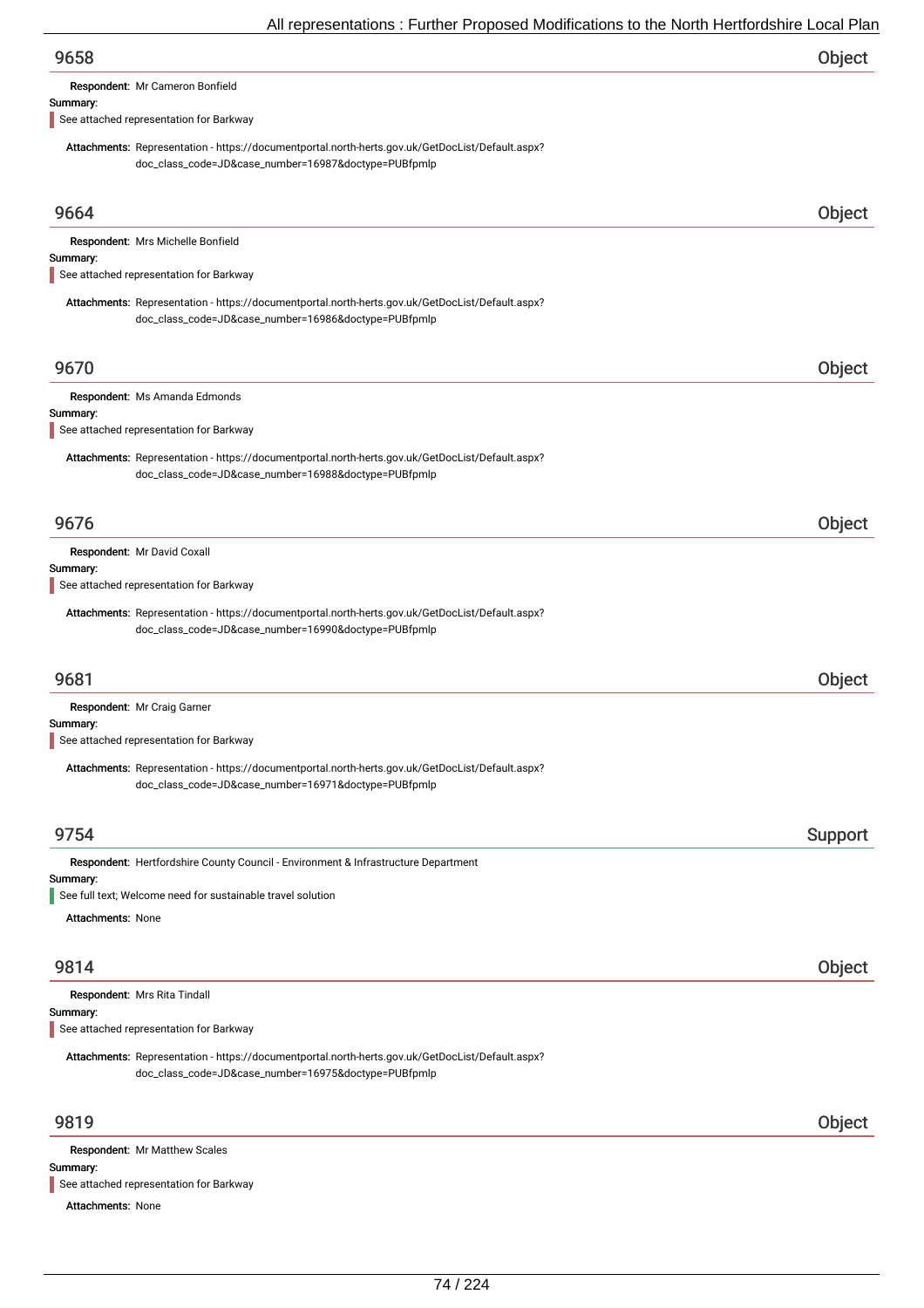| See attached representation for Barkway<br>Attachments: Representation - https://documentportal.north-herts.gov.uk/GetDocList/Default.aspx?<br>doc_class_code=JD&case_number=17007&doctype=PUBfpmlp<br>9865<br>Respondent: Mr Pete Lander | Object |
|-------------------------------------------------------------------------------------------------------------------------------------------------------------------------------------------------------------------------------------------|--------|
|                                                                                                                                                                                                                                           |        |
|                                                                                                                                                                                                                                           |        |
|                                                                                                                                                                                                                                           |        |
| Respondent: Ms Helen Price<br>Summary:                                                                                                                                                                                                    |        |
| 9860                                                                                                                                                                                                                                      | Object |
| Attachments: Representation - https://documentportal.north-herts.gov.uk/GetDocList/Default.aspx?<br>doc_class_code=JD&case_number=17005&doctype=PUBfpmlp                                                                                  |        |
| See attached representation for Barkway                                                                                                                                                                                                   |        |
| Respondent: Mr Tim Goldspink<br>Summary:                                                                                                                                                                                                  |        |
| 9854                                                                                                                                                                                                                                      | Object |
| Attachments: Representation - https://documentportal.north-herts.gov.uk/GetDocList/Default.aspx?<br>doc_class_code=JD&case_number=17003&doctype=PUBfpmlp                                                                                  |        |
| Summary:<br>See attached representation for Barkway                                                                                                                                                                                       |        |
| 9848<br>Respondent: Ms Dolores Altaras                                                                                                                                                                                                    | Object |
|                                                                                                                                                                                                                                           |        |
| Attachments: Representation - https://documentportal.north-herts.gov.uk/GetDocList/Default.aspx?<br>doc_class_code=JD&case_number=17020&doctype=PUBfpmlp                                                                                  |        |
| Summary:<br>See attached representation for Barkway                                                                                                                                                                                       |        |
| Respondent: Mr William James Dennis                                                                                                                                                                                                       |        |
| 9844                                                                                                                                                                                                                                      | Object |
| <b>Attachments: None</b>                                                                                                                                                                                                                  |        |
| See attached representation for Barkway                                                                                                                                                                                                   |        |
| Respondent: Ms Cecilia van der Heijden<br>Summary:                                                                                                                                                                                        |        |
| 9833                                                                                                                                                                                                                                      | Object |
| Attachments: Representation - https://documentportal.north-herts.gov.uk/GetDocList/Default.aspx?<br>doc_class_code=JD&case_number=2174&doctype=PUBfpmlp                                                                                   |        |
| Summary:<br>See attached representation for Barkway                                                                                                                                                                                       |        |
| Respondent: Mrs Catherine Toms                                                                                                                                                                                                            |        |
| 9826                                                                                                                                                                                                                                      | Object |

Attachments: Representation - https://documentportal.north-herts.gov.uk/GetDocList/Default.aspx? doc\_class\_code=JD&case\_number=17008&doctype=PUBfpmlp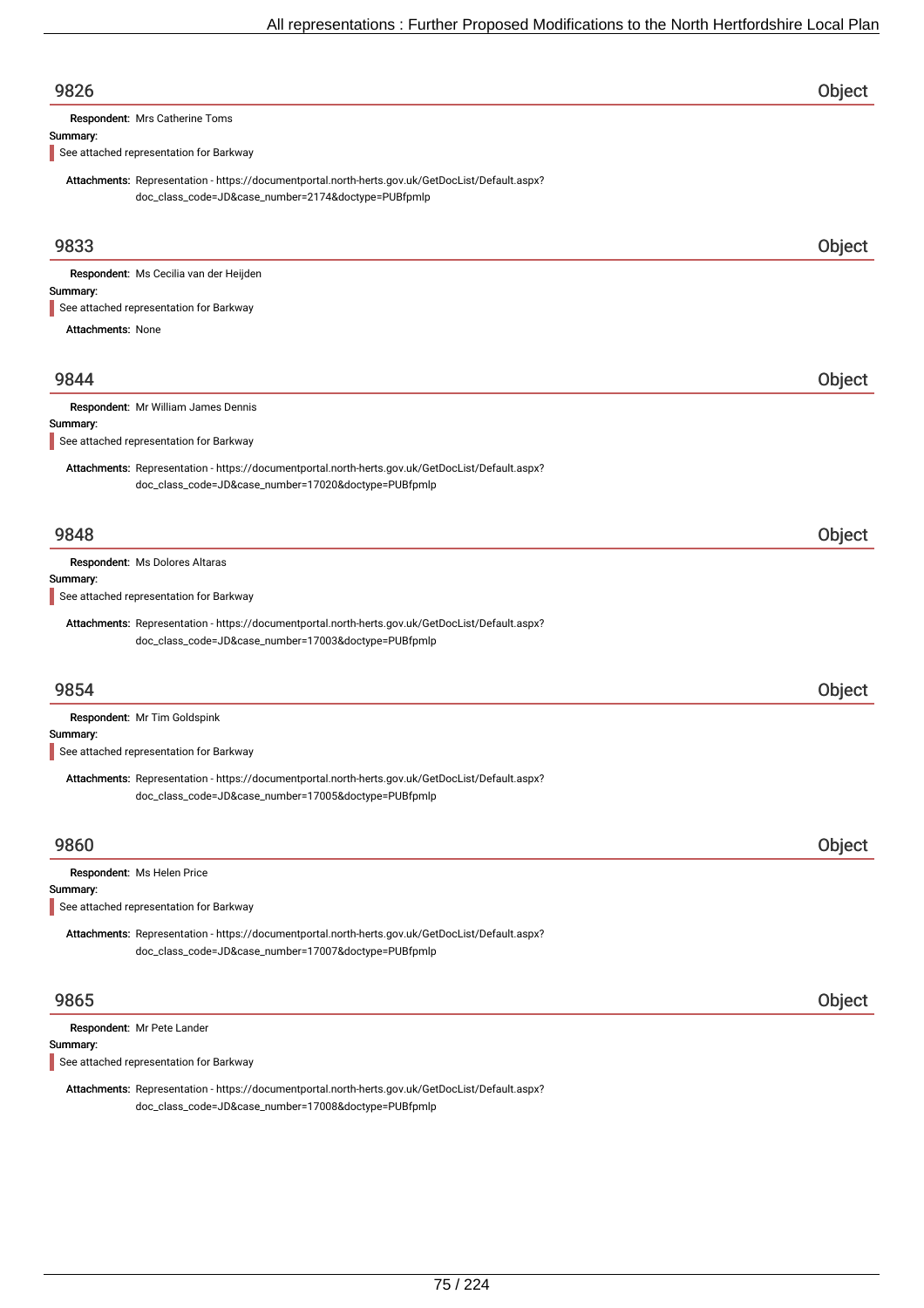| 9874 | Object |
|------|--------|
|      |        |

Respondent: Mr Matthew Bell

#### Summary:

See representation attached for Barkway

Attachments: Representation - https://documentportal.north-herts.gov.uk/GetDocList/Default.aspx? doc\_class\_code=JD&case\_number=17112&doctype=PUBfpmlp

| 9882                                                                  | Object |
|-----------------------------------------------------------------------|--------|
|                                                                       |        |
| Respondent: Ms Anita Scales<br>Summary:                               |        |
| See representation attached for Barkway                               |        |
| <b>Attachments: None</b>                                              |        |
|                                                                       |        |
| 9890                                                                  | Object |
| Respondent: Mr Andy Seymour                                           |        |
| Summary:                                                              |        |
| See representation attached for Barkway                               |        |
| Attachments: None                                                     |        |
|                                                                       |        |
| 9904                                                                  | Object |
| Respondent: Dr Ian R Sanders                                          |        |
| Summary:<br>See representation attached                               |        |
| <b>Attachments: None</b>                                              |        |
|                                                                       |        |
| 9923                                                                  | Object |
| Respondent: Mrs Jennifer Warren                                       |        |
| Summary:                                                              |        |
| See representation attached for Barkway                               |        |
| <b>Attachments: None</b>                                              |        |
|                                                                       |        |
| 9929                                                                  | Object |
| Respondent: Mr Robert Chisnall                                        |        |
| Summary:                                                              |        |
| See representation attached for Barkway                               |        |
| Attachments: Representation Letter - https://north-herts.oc2.uk/a/vn3 |        |
|                                                                       |        |
| 9934                                                                  | Object |
| Respondent: Mrs Sonia Chisnall                                        |        |
| Summary:                                                              |        |
| See representation attached for Barkway                               |        |
| Attachments: Representation Letter - https://north-herts.oc2.uk/a/vn4 |        |
|                                                                       |        |
| 9939                                                                  | Object |
|                                                                       |        |

Summary: Respondent: Ms Abby Chisnall See representation attached for Barkway

Attachments: Representation Letter - https://north-herts.oc2.uk/a/vn5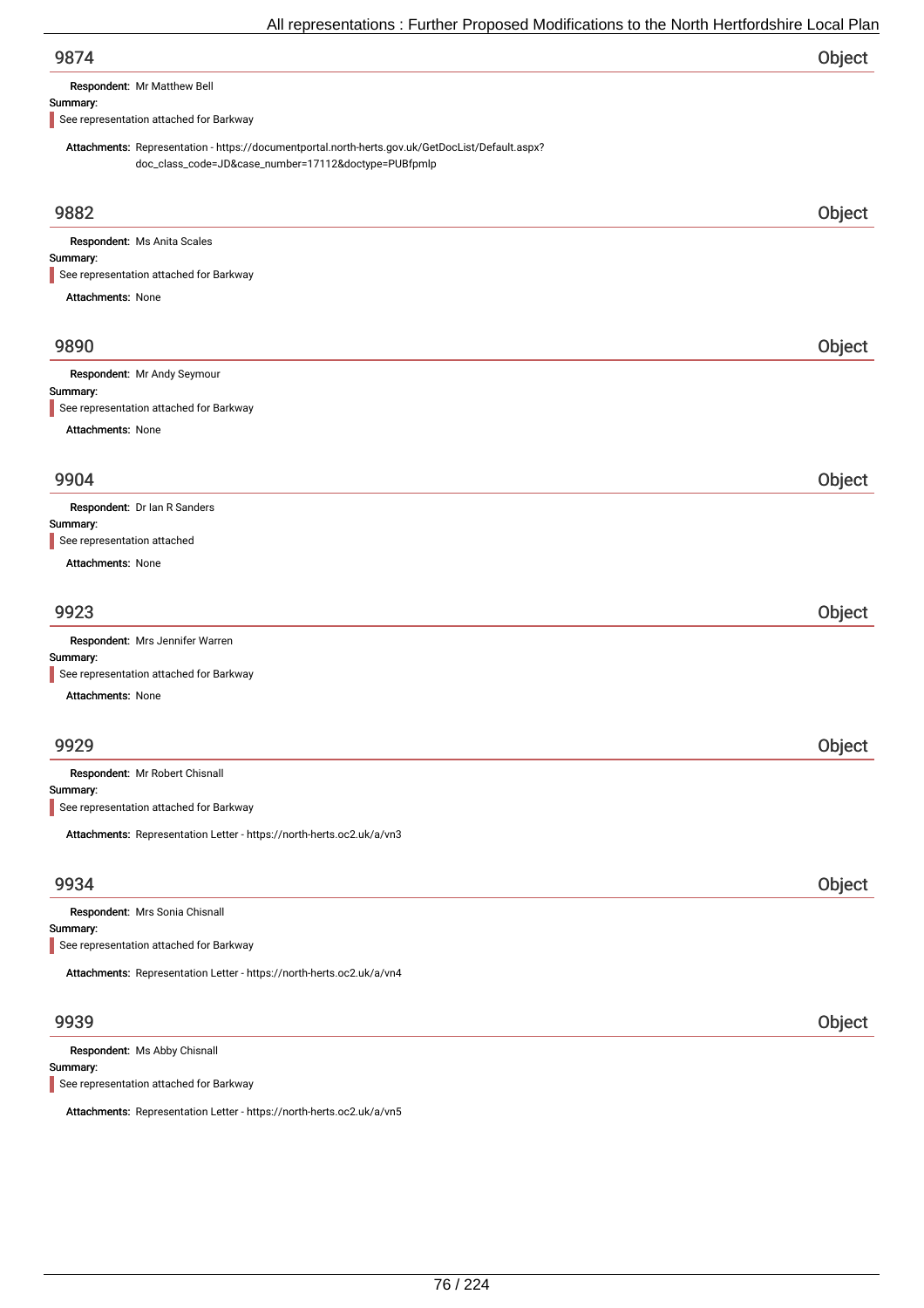Respondent: Ms Dee Donaldson

### Summary:

See representation attached for Barkway

| Attachments: Representation Letter - https://north-herts.oc2.uk/a/vn7                            |        |
|--------------------------------------------------------------------------------------------------|--------|
| 9951                                                                                             | Object |
| Respondent: Mr Nick Dear                                                                         |        |
| Summary:<br>See representation attached for Barkway                                              |        |
|                                                                                                  |        |
| Attachments: Representation Letter - https://north-herts.oc2.uk/a/vn8                            |        |
| 9956                                                                                             | Object |
| Respondent: Dr Robert S Davidson                                                                 |        |
| Summary:<br>See representation attached for Barkway                                              |        |
| Attachments: Representation Letter - https://north-herts.oc2.uk/a/vn9                            |        |
|                                                                                                  |        |
| 9961                                                                                             | Object |
| Respondent: Mrs Jennifer Forster Davidson                                                        |        |
| Summary:<br>See representation attached for Barkway                                              |        |
| Attachments: Representation Letter - https://north-herts.oc2.uk/a/vnv                            |        |
|                                                                                                  |        |
| 9966                                                                                             | Object |
| Respondent: Mr Graham Swann                                                                      |        |
| Summary:<br>See representation attached for Barkway                                              |        |
| Attachments: Representation - https://documentportal.north-herts.gov.uk/GetDocList/Default.aspx? |        |
| doc_class_code=JD&case_number=14041&doctype=PUBfpmlp                                             |        |
|                                                                                                  |        |
| 9977                                                                                             | Object |
| Respondent: Mr Clive Toms                                                                        |        |
| Summary:<br>See attached representation for Barkway                                              |        |
| Attachments: Representation - https://documentportal.north-herts.gov.uk/GetDocList/Default.aspx? |        |
| doc_class_code=JD&case_number=16012&doctype=PUBfpmlp                                             |        |
|                                                                                                  |        |
| 9986                                                                                             | Object |
| Respondent: Ms Anna O'Sullivan                                                                   |        |
| Summary:<br>See representation attached for Barkway                                              |        |
| <b>Attachments: None</b>                                                                         |        |
|                                                                                                  |        |
| 9996                                                                                             | Object |
| Respondent: Mr Mark Seymour                                                                      |        |
| Summary:<br>See attached representation for Barkway                                              |        |
|                                                                                                  |        |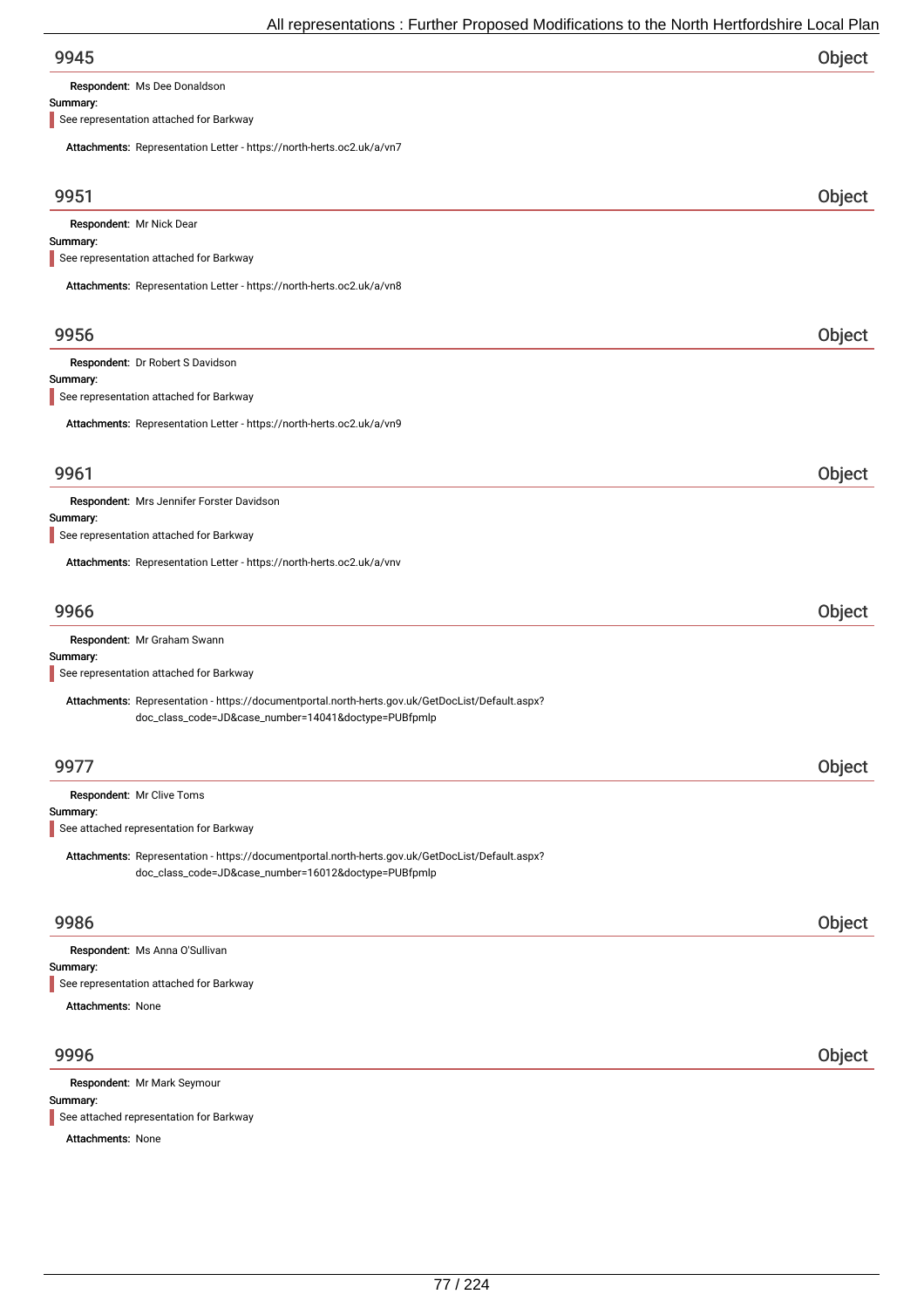| Object |
|--------|
|        |

Respondent: Ms Fiona Tomkins

#### Summary:

See attached representation for Barkway

Attachments: Representation - https://documentportal.north-herts.gov.uk/GetDocList/Default.aspx? doc\_class\_code=JD&case\_number=17114&doctype=PUBfpmlp

| 10019                                                                                                                                                    | Object |
|----------------------------------------------------------------------------------------------------------------------------------------------------------|--------|
| Respondent: Mrs Janis Baker<br>Summary:                                                                                                                  |        |
| See attached representation for Barkway                                                                                                                  |        |
| Attachments: Representation - https://documentportal.north-herts.gov.uk/GetDocList/Default.aspx?<br>doc_class_code=JD&case_number=15140&doctype=PUBfpmlp |        |
| 10026                                                                                                                                                    | Object |
| Respondent: Mr Andy Turpin                                                                                                                               |        |
| Summary:                                                                                                                                                 |        |
| See attached representation for Barkway                                                                                                                  |        |
| Attachments: Representation - https://documentportal.north-herts.gov.uk/GetDocList/Default.aspx?<br>doc_class_code=JD&case_number=17113&doctype=PUBfpmlp |        |
| 10040                                                                                                                                                    | Object |
| Respondent: Mr Tom Seymour                                                                                                                               |        |
| Summary:<br>See attached representation - Barkway                                                                                                        |        |
| <b>Attachments: None</b>                                                                                                                                 |        |
|                                                                                                                                                          |        |
| 10046                                                                                                                                                    | Object |
| Respondent: Ms Samantha Seymour                                                                                                                          |        |
| Summary:                                                                                                                                                 |        |
| See attached representation - Barkway                                                                                                                    |        |
| <b>Attachments: None</b>                                                                                                                                 |        |
|                                                                                                                                                          |        |
| 10055                                                                                                                                                    | Object |
| Respondent: Barkway Parish Council                                                                                                                       |        |
| Summary:<br>See attached representation                                                                                                                  |        |
|                                                                                                                                                          |        |
| Attachments: Representation - https://documentportal.north-herts.gov.uk/GetDocList/Default.aspx?<br>doc_class_code=JD&case_number=13235&doctype=PUBfpmlp |        |
| 10074                                                                                                                                                    | Object |
| Respondent: Mr Richard Turpin                                                                                                                            |        |
| Summary:                                                                                                                                                 |        |
| See attached representation - Barkway                                                                                                                    |        |
| Attachments: Representation - https://documentportal.north-herts.gov.uk/GetDocList/Default.aspx?<br>doc_class_code=JD&case_number=17104&doctype=PUBfpmlp |        |
| 10079                                                                                                                                                    | Object |
| Respondent: HCC Royston East and Ermine Ward                                                                                                             |        |
| Summary:<br>See attached representation - Barkway                                                                                                        |        |
| Attachments: Representation - https://documentportal.north-herts.gov.uk/GetDocList/Default.aspx?                                                         |        |

doc\_class\_code=JD&case\_number=17092&doctype=PUBfpmlp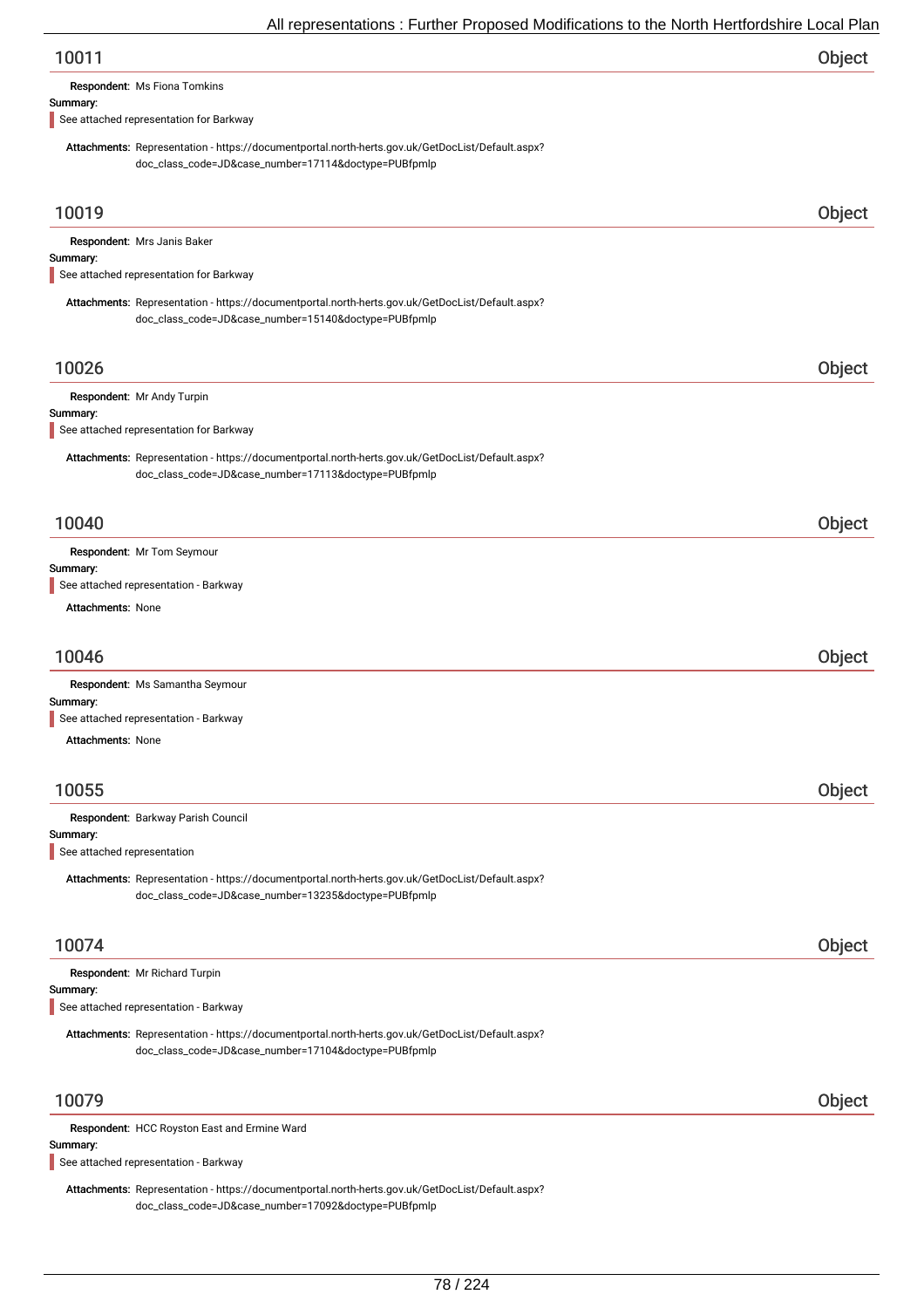### 10156 Object

Respondent: Mr Richard Courtice

#### Summary:

LATE REPRESENTATION See attached representation

Attachments: Postcard Representation - https://documentportal.north-herts.gov.uk/GetDocList/Default.aspx? doc\_class\_code=JD&case\_number=17354&doctype=PUBfpmlp

### 10160 Object

Respondent: Mr Richard Couling

### Summary:

See representation attached - Barkway

Attachments: None

### MM 216 / FM 112

### 8839 Object

Respondent: Mrs Hazel Izod

### Summary:

NHDC have made it very clear that BK3 should be deleted and Barkway reinstated as a Category A Village. A 140 dwelling site on the edge of a village without full first school provision is unsustainable. HCC made it clear that the reserve school site is not needed in the Plan period. Based on the evidence submitted, retention of BK3 therefore renders the Plan unsound as it has not been positively prepared and is unjustified - contrary to Para 35 of the NPPF. Deletion of BK3 will not underline the spatial strategy, 5 year supply, or have any wider implications.

Attachments: None

# 8903 Object

Respondent: Reverend Sonia Falaschi-Ray

### Summary:

See attached representation

Attachments: None

### 8906 Object

Respondent: Mr Peter Baker

Summary:

This is a sop towards sustainability.

- \* 140 houses means 280+ cars as there are no other means of transport
- \* cars will be used by parents taking children to school in Barley and Barkway. There is daily traffic chaos outside both schools at the moment.
- \* Walking to Barley is almost impossible because of a lack of footpaths. Of course, parents could invest in cross-county buggies.

\* Has this been sustainable transport been costed? In perpetuity, or just until the next round of cuts, or until S106 money runs out?

Attachments: None

### 8970 Object

Petition: 19 petitioners Respondent: Barkway Parish Council

#### Summary:

See attached petition - Change.Org

Attachments: Change.Org Petition - https://documentportal.north-herts.gov.uk/GetDocList/Default.aspx? doc\_class\_code=JD&case\_number=13235&doctype=PUBfpmlp

Respondent: Mrs M Digby

Summary:

See attached representation for Barkway

Attachments: Representation - https://documentportal.north-herts.gov.uk/GetDocList/Default.aspx? doc\_class\_code=JD&case\_number=16972&doctype=PUBfpmlp

9085 Comment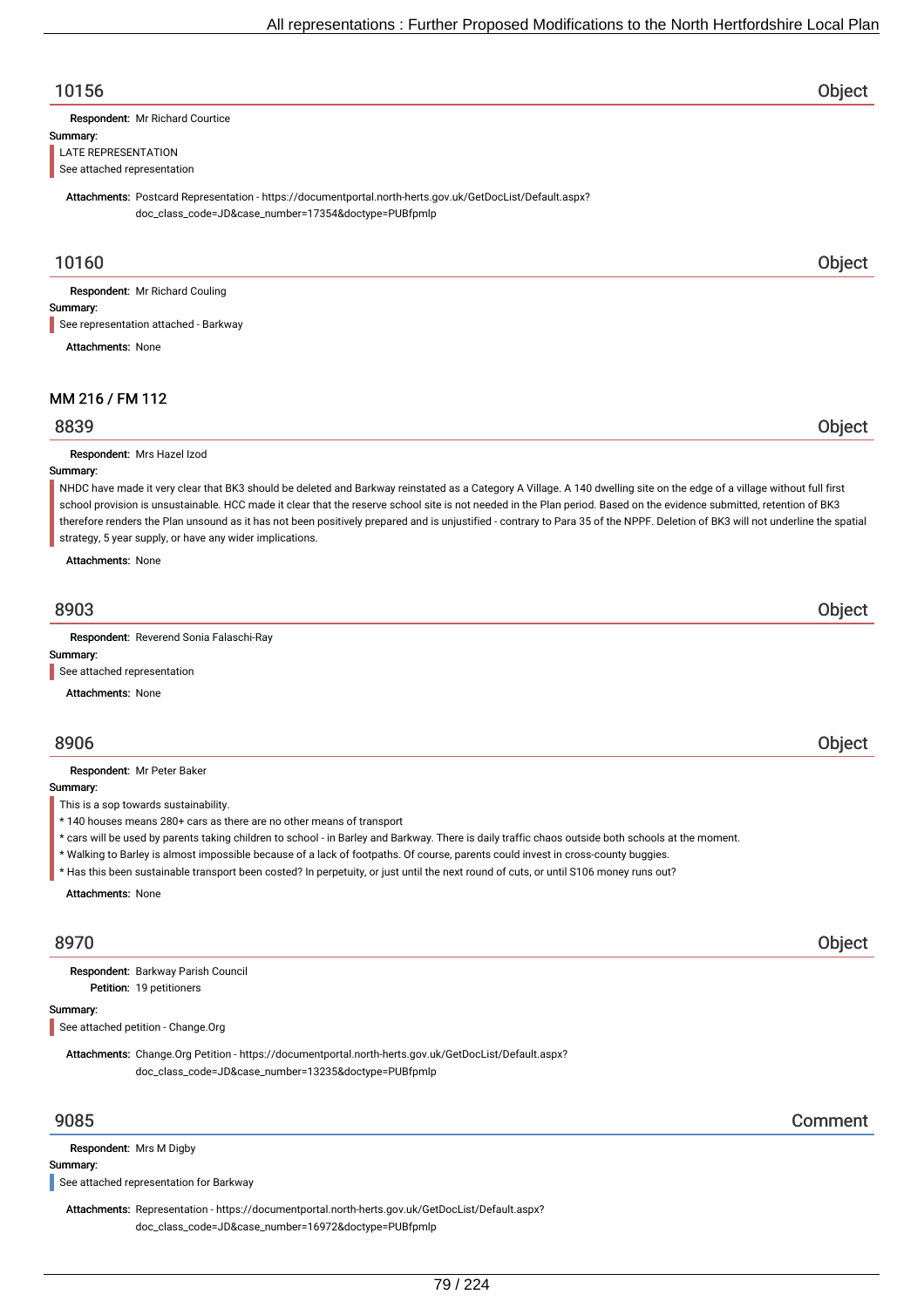| 9091                                                                                                                                                     | Object |
|----------------------------------------------------------------------------------------------------------------------------------------------------------|--------|
| Respondent: Mrs Marian Newton                                                                                                                            |        |
| Summary:<br>See attached representation for Barkway                                                                                                      |        |
| Attachments: Representation - https://documentportal.north-herts.gov.uk/GetDocList/Default.aspx?<br>doc_class_code=JD&case_number=16973&doctype=PUBfpmlp |        |
| 9098                                                                                                                                                     | Object |
| Respondent: Mrs Pat Lewis<br>Summary:                                                                                                                    |        |
| See attached representation for Barkway                                                                                                                  |        |
| Attachments: Representation - https://documentportal.north-herts.gov.uk/GetDocList/Default.aspx?<br>doc_class_code=JD&case_number=16974&doctype=PUBfpmlp |        |
| 9105                                                                                                                                                     | Object |
| Respondent: Ms Mirjam M Foot<br>Summary:                                                                                                                 |        |
| Object to the Main Modifications in relation to site BK3 and Barkway remaining as a "village for growth"                                                 |        |
| See full representation                                                                                                                                  |        |
| Attachments: None                                                                                                                                        |        |
| 9113                                                                                                                                                     | Object |
| Respondent: Mr Brian Coxall<br>Summary:<br>See attached representation for Barkway                                                                       |        |
| Attachments: Representation - https://documentportal.north-herts.gov.uk/GetDocList/Default.aspx?<br>doc_class_code=JD&case_number=16970&doctype=PUBfpmlp |        |
| 9119                                                                                                                                                     | Object |
| Respondent: Ms Carla Jones Bell                                                                                                                          |        |
| Summary:<br>See attached representation for Barkway                                                                                                      |        |
| Attachments: Representation - https://documentportal.north-herts.gov.uk/GetDocList/Default.aspx?<br>doc_class_code=JD&case_number=17137&doctype=PUBfpmlp |        |
| 9160                                                                                                                                                     | Object |
| Respondent: Mr Andrew Page                                                                                                                               |        |
| Summary:<br>See attached representation for Barkway                                                                                                      |        |
| Attachments: Representation - https://documentportal.north-herts.gov.uk/GetDocList/Default.aspx?<br>doc_class_code=JD&case_number=17105&doctype=PUBfpmlp |        |
| 9167                                                                                                                                                     | Object |
| Respondent: Mr Gordon David Baker<br>Summary:                                                                                                            |        |
| See attached representation for Barkway                                                                                                                  |        |

Attachments: Representation - https://documentportal.north-herts.gov.uk/GetDocList/Default.aspx? doc\_class\_code=JD&case\_number=14531&doctype=PUBfpmlp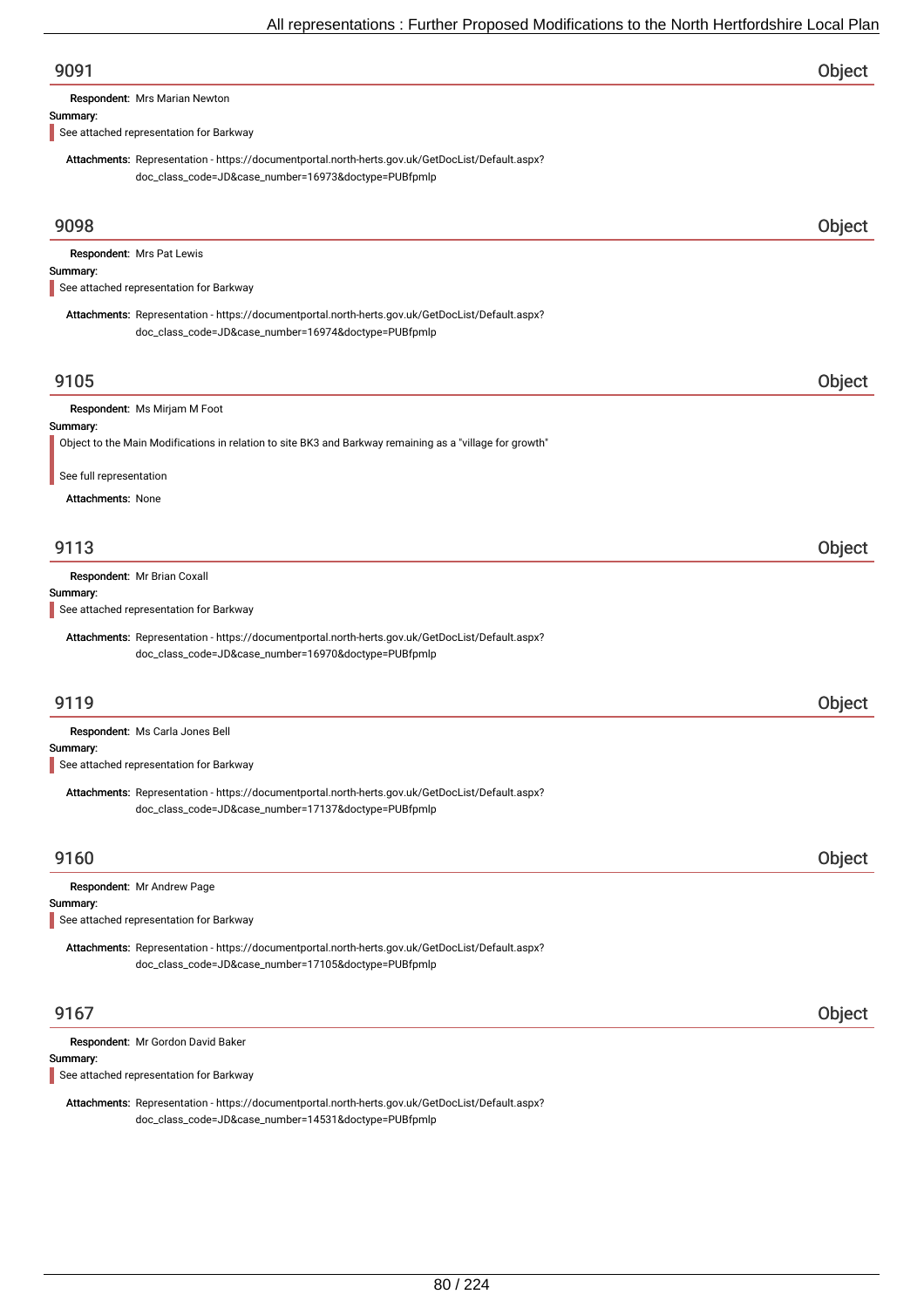| 9178 | Object |
|------|--------|
|      |        |

Respondent: Mr David Tomkins

#### Summary:

See attached representation for Barkway

Attachments: Representation - https://documentportal.north-herts.gov.uk/GetDocList/Default.aspx? doc\_class\_code=JD&case\_number=1837&doctype=PUBfpmlp

| 9186                     |                                                                                                                                                          | Object |
|--------------------------|----------------------------------------------------------------------------------------------------------------------------------------------------------|--------|
| Summary:                 | Respondent: Ms Olivia Erby<br>See attached representation for Barkway                                                                                    |        |
|                          | Attachments: Representation - https://documentportal.north-herts.gov.uk/GetDocList/Default.aspx?<br>doc_class_code=JD&case_number=15565&doctype=PUBfpmlp |        |
| 9193                     |                                                                                                                                                          | Object |
| Summary:                 | Respondent: Mrs Sharon Bentley<br>See attached representation for Barkway                                                                                |        |
|                          | Attachments: Representation - https://documentportal.north-herts.gov.uk/GetDocList/Default.aspx?<br>doc_class_code=JD&case_number=17059&doctype=PUBfpmlp |        |
| 9202                     |                                                                                                                                                          | Object |
| Summary:                 | Respondent: Mr Martin Bentley<br>See attached representation for Barkway                                                                                 |        |
|                          | Attachments: Representation - https://documentportal.north-herts.gov.uk/GetDocList/Default.aspx?<br>doc_class_code=JD&case_number=17057&doctype=PUBfpmlp |        |
| 9209                     |                                                                                                                                                          | Object |
|                          | Respondent: Mrs Carol Willis                                                                                                                             |        |
| Summary:                 | See attached representation for Barkway                                                                                                                  |        |
|                          | Attachments: Representation - https://documentportal.north-herts.gov.uk/GetDocList/Default.aspx?<br>doc_class_code=JD&case_number=2155&doctype=PUBfpmlp  |        |
| 9227                     |                                                                                                                                                          | Object |
| Summary:<br>See attached | Respondent: Ms Jennie Cox                                                                                                                                |        |
|                          | Attachments: Representation - https://documentportal.north-herts.gov.uk/GetDocList/Default.aspx?<br>doc_class_code=JD&case_number=17086&doctype=PUBfpmlp |        |
| 9237                     |                                                                                                                                                          | Object |
|                          | Respondent: Barkway Parish Council<br>Petition: 155 petitioners                                                                                          |        |

#### Summary:

See attached representation and petition

Attachments: Petition - https://documentportal.north-herts.gov.uk/GetDocList/Default.aspx?doc\_class\_code=JD&case\_number=13235&doctype=PUBfpmlp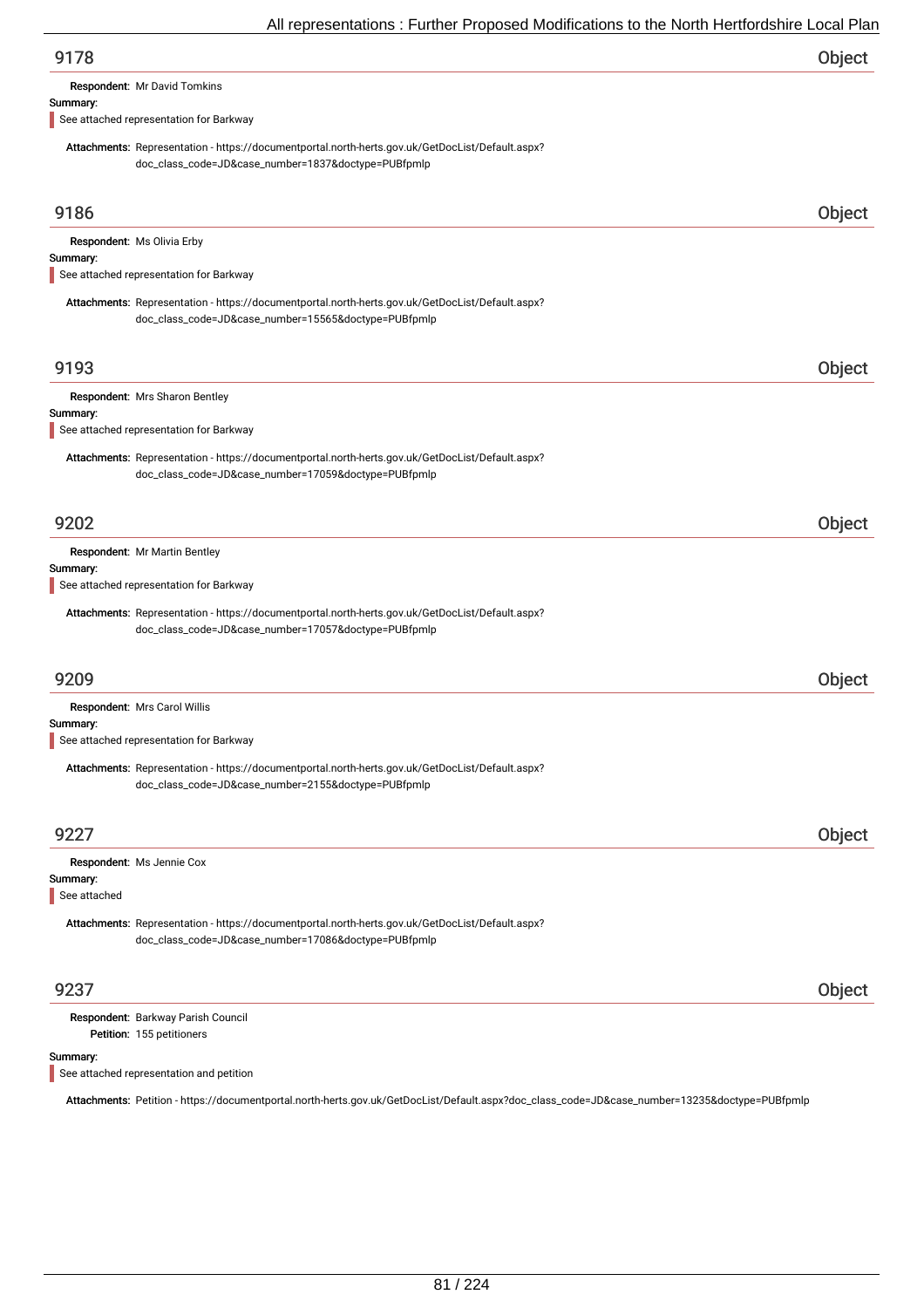| Respondent: Reed Parish Council |  |  |
|---------------------------------|--|--|
|                                 |  |  |

### Summary:

See attached representation

Attachments: Representation - https://documentportal.north-herts.gov.uk/GetDocList/Default.aspx? doc\_class\_code=JD&case\_number=5957&doctype=PUBfpmlp

| 9301                                                                                                                                                     | Object |
|----------------------------------------------------------------------------------------------------------------------------------------------------------|--------|
| Respondent: NHDC Ermine Councillor                                                                                                                       |        |
| Summary:<br>See attached representation                                                                                                                  |        |
| <b>Attachments: None</b>                                                                                                                                 |        |
|                                                                                                                                                          |        |
| 9315                                                                                                                                                     | Object |
| Respondent: Mrs Patricia Swann                                                                                                                           |        |
| Summary:<br>See representation for Barkway                                                                                                               |        |
|                                                                                                                                                          |        |
| Attachments: Representation - https://documentportal.north-herts.gov.uk/GetDocList/Default.aspx?<br>doc_class_code=JD&case_number=14040&doctype=PUBfpmlp |        |
| 9326                                                                                                                                                     | Object |
|                                                                                                                                                          |        |
| Respondent: Mr Alan Tong<br>Summary:                                                                                                                     |        |
| See full representation for Barkway                                                                                                                      |        |
| <b>Attachments: None</b>                                                                                                                                 |        |
| 9331                                                                                                                                                     | Object |
|                                                                                                                                                          |        |
| Respondent: Mrs Dariel Lines<br>Summary:                                                                                                                 |        |
| See representation for Barkway                                                                                                                           |        |
| <b>Attachments: None</b>                                                                                                                                 |        |
|                                                                                                                                                          |        |
| 9340                                                                                                                                                     | Object |
| Respondent: Mr Mark Sherwin                                                                                                                              |        |
| Summary:                                                                                                                                                 |        |
| See attached representation for Barkway                                                                                                                  |        |
| Attachments: Representation - https://documentportal.north-herts.gov.uk/GetDocList/Default.aspx?<br>doc_class_code=JD&case_number=17043&doctype=PUBfpmlp |        |
| 9470                                                                                                                                                     | Object |
| Respondent: Mr Robert Bonfield                                                                                                                           |        |
| Summary:                                                                                                                                                 |        |
| See attached representation for Barkway                                                                                                                  |        |
| Attachments: Representation - https://documentportal.north-herts.gov.uk/GetDocList/Default.aspx?<br>doc_class_code=JD&case_number=16985&doctype=PUBfpmlp |        |
| 9476                                                                                                                                                     | Object |
| Respondent: Mr Alan Digby                                                                                                                                |        |
| Summary:<br>See attached representation for Barkway                                                                                                      |        |
|                                                                                                                                                          |        |
| Attachments: Representation - https://documentportal.north-herts.gov.uk/GetDocList/Default.aspx?                                                         |        |

doc\_class\_code=JD&case\_number=16969&doctype=PUBfpmlp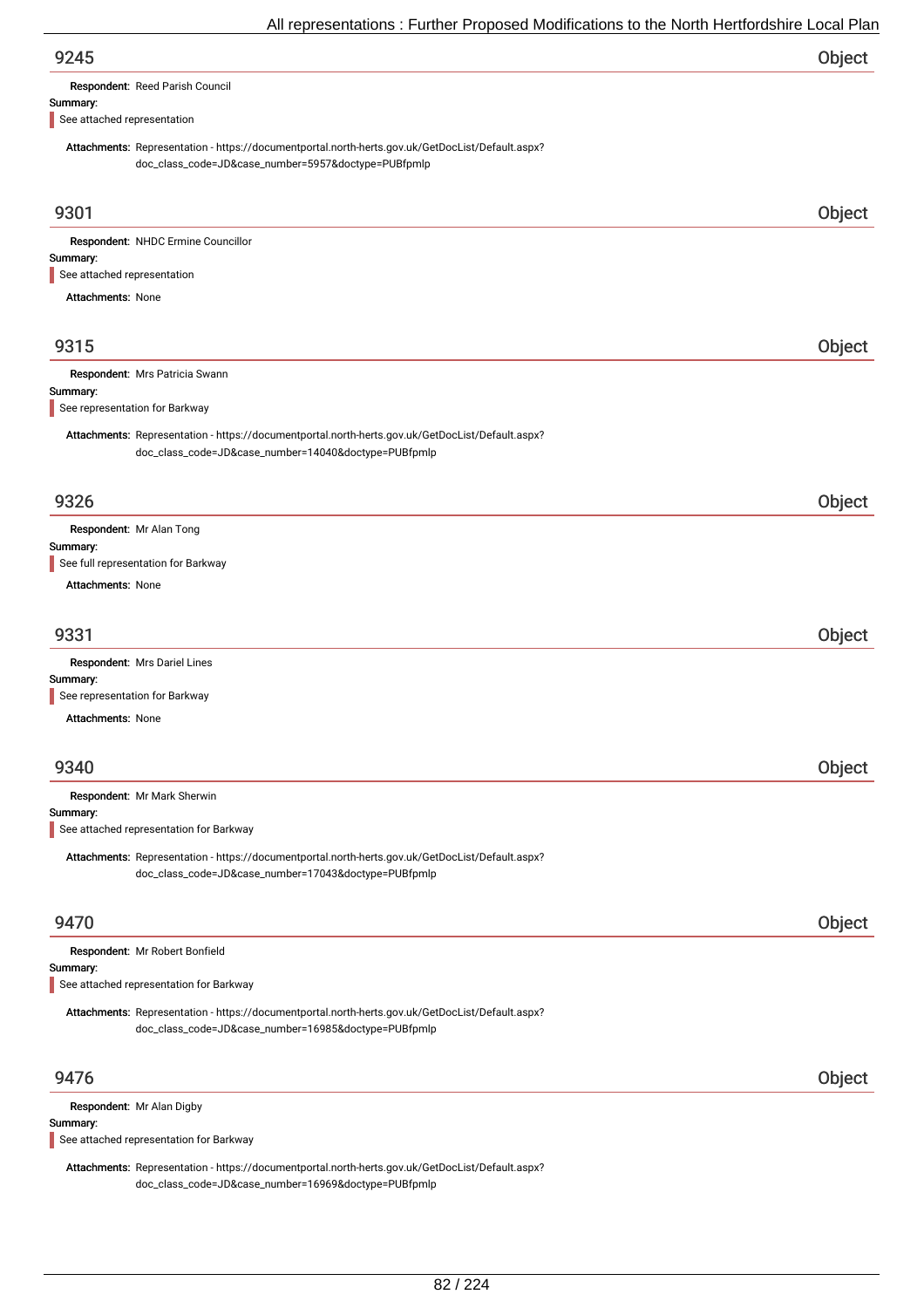| Object |
|--------|
|        |

Respondent: Miss Emilie Hales

#### Summary:

See attached representation for Barkway

Attachments: Representation - https://documentportal.north-herts.gov.uk/GetDocList/Default.aspx? doc\_class\_code=JD&case\_number=16968&doctype=PUBfpmlp

| 9584                                                                                             | Object |
|--------------------------------------------------------------------------------------------------|--------|
| Respondent: Ms Orla Swann                                                                        |        |
| Summary:                                                                                         |        |
| See attached representation for Barkway                                                          |        |
| Attachments: Representation - https://documentportal.north-herts.gov.uk/GetDocList/Default.aspx? |        |
| doc_class_code=JD&case_number=16989&doctype=PUBfpmlp                                             |        |
| 9590                                                                                             | Object |
| Respondent: Mrs Patricia Smith                                                                   |        |
| Summary:<br>See attached representation for Barkway                                              |        |
| Attachments: None                                                                                |        |
|                                                                                                  |        |
| 9598                                                                                             | Object |
| Respondent: Mr Keith Smith                                                                       |        |
| Summary:                                                                                         |        |
| See attached representation for Barkway                                                          |        |
| Attachments: None                                                                                |        |
| 9606                                                                                             | Object |
| Respondent: Mrs Anne Smalley                                                                     |        |
| Summary:                                                                                         |        |
| See attached representation for Barkway                                                          |        |
| Attachments: None                                                                                |        |
|                                                                                                  |        |
| 9614                                                                                             | Object |
| Respondent: Ms Mary E Collins                                                                    |        |
| Summary:                                                                                         |        |
| See attached representation for Barkway                                                          |        |
| Attachments: None                                                                                |        |
| 9622                                                                                             | Object |
|                                                                                                  |        |
| Respondent: Mrs Jackie Connolly<br>Summary:                                                      |        |
| See attached representation for Barkway                                                          |        |
| Attachments: None                                                                                |        |
|                                                                                                  |        |
| 9627                                                                                             | Object |
| Respondent: Mr Dave Connolly                                                                     |        |
| Summary:                                                                                         |        |

See attached representation for Barkway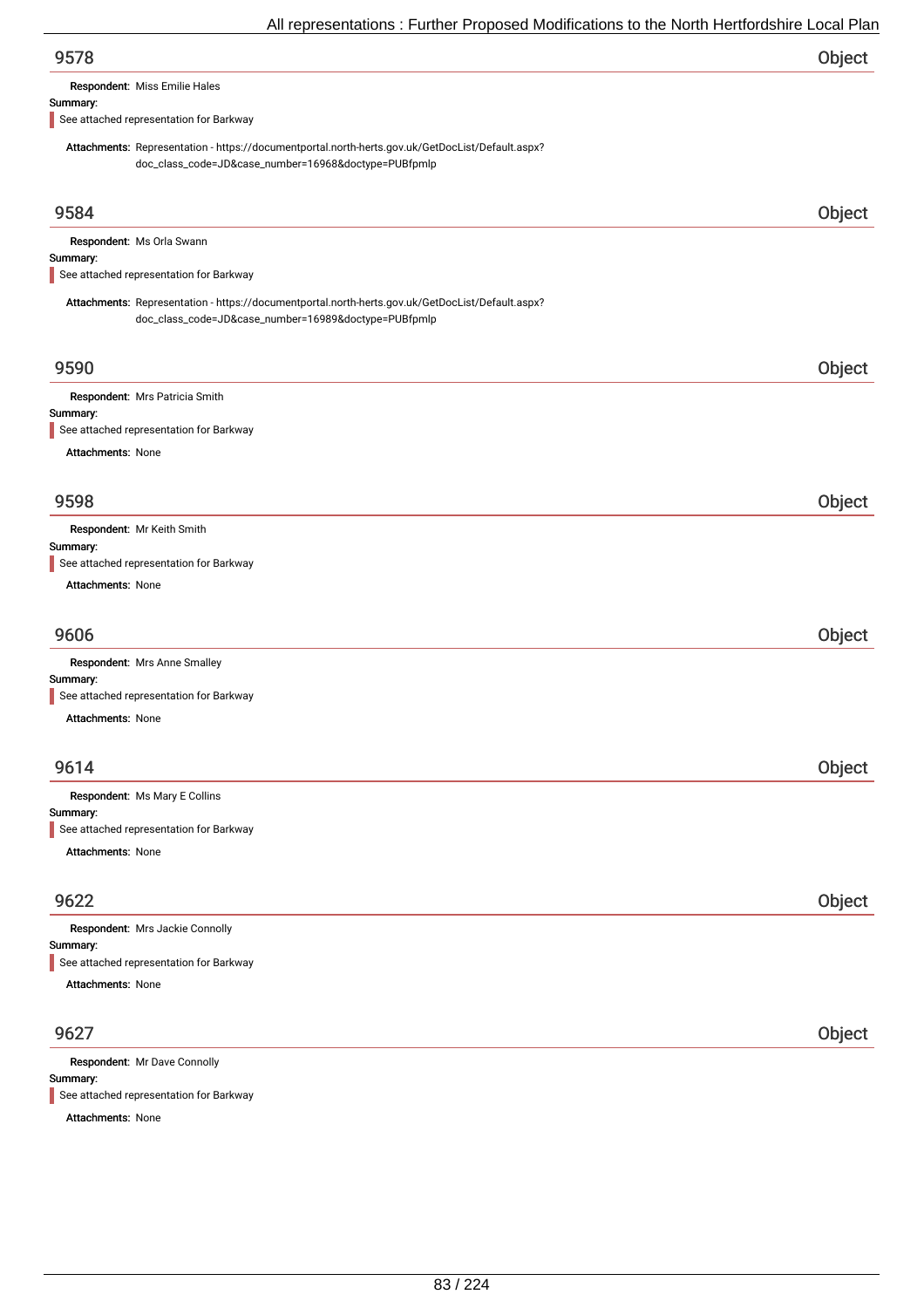Respondent: Mr John Golding

#### Summary:

See attached representation for Barkway

Attachments: None

### 9646 Object

Petition: 2 petitioners Respondent: Mr and Mrs Antonis and Constantina Vouniotis

#### Summary:

See attached representation for Barkway

Attachments: None

### 9652 Object

Petition: 2 petitioners Respondent: Mr and Mrs Andrew and Ruth Millard

#### Summary:

See attached representation for Barkway

Attachments: None

| 9659     |                                                                                                  | Object |
|----------|--------------------------------------------------------------------------------------------------|--------|
|          | Respondent: Mr Cameron Bonfield                                                                  |        |
| Summary: | See attached representation for Barkway                                                          |        |
|          |                                                                                                  |        |
|          | Attachments: Representation - https://documentportal.north-herts.gov.uk/GetDocList/Default.aspx? |        |
|          | doc_class_code=JD&case_number=16987&doctype=PUBfpmlp                                             |        |
| 9665     |                                                                                                  | Object |
|          | Respondent: Mrs Michelle Bonfield                                                                |        |
| Summary: |                                                                                                  |        |
|          | See attached representation for Barkway                                                          |        |
|          | Attachments: Representation - https://documentportal.north-herts.gov.uk/GetDocList/Default.aspx? |        |
|          | doc_class_code=JD&case_number=16986&doctype=PUBfpmlp                                             |        |
| 9671     |                                                                                                  | Object |
|          |                                                                                                  |        |
|          | Respondent: Ms Amanda Edmonds                                                                    |        |
| Summary: |                                                                                                  |        |
|          | See attached representation for Barkway                                                          |        |
|          | Attachments: Representation - https://documentportal.north-herts.gov.uk/GetDocList/Default.aspx? |        |
|          | doc_class_code=JD&case_number=16988&doctype=PUBfpmlp                                             |        |
| 9677     |                                                                                                  | Object |
|          | Respondent: Mr David Coxall                                                                      |        |
| Summary: |                                                                                                  |        |
|          | See attached representation for Barkway                                                          |        |
|          | Attachments: Representation - https://documentportal.north-herts.gov.uk/GetDocList/Default.aspx? |        |
|          | doc_class_code=JD&case_number=16990&doctype=PUBfpmlp                                             |        |
| 9683     |                                                                                                  | Object |
|          |                                                                                                  |        |
|          | Respondent: Mr Craig Garner                                                                      |        |
| Summary: |                                                                                                  |        |

See attached representation for Barkway

Attachments: Representation - https://documentportal.north-herts.gov.uk/GetDocList/Default.aspx? doc\_class\_code=JD&case\_number=16971&doctype=PUBfpmlp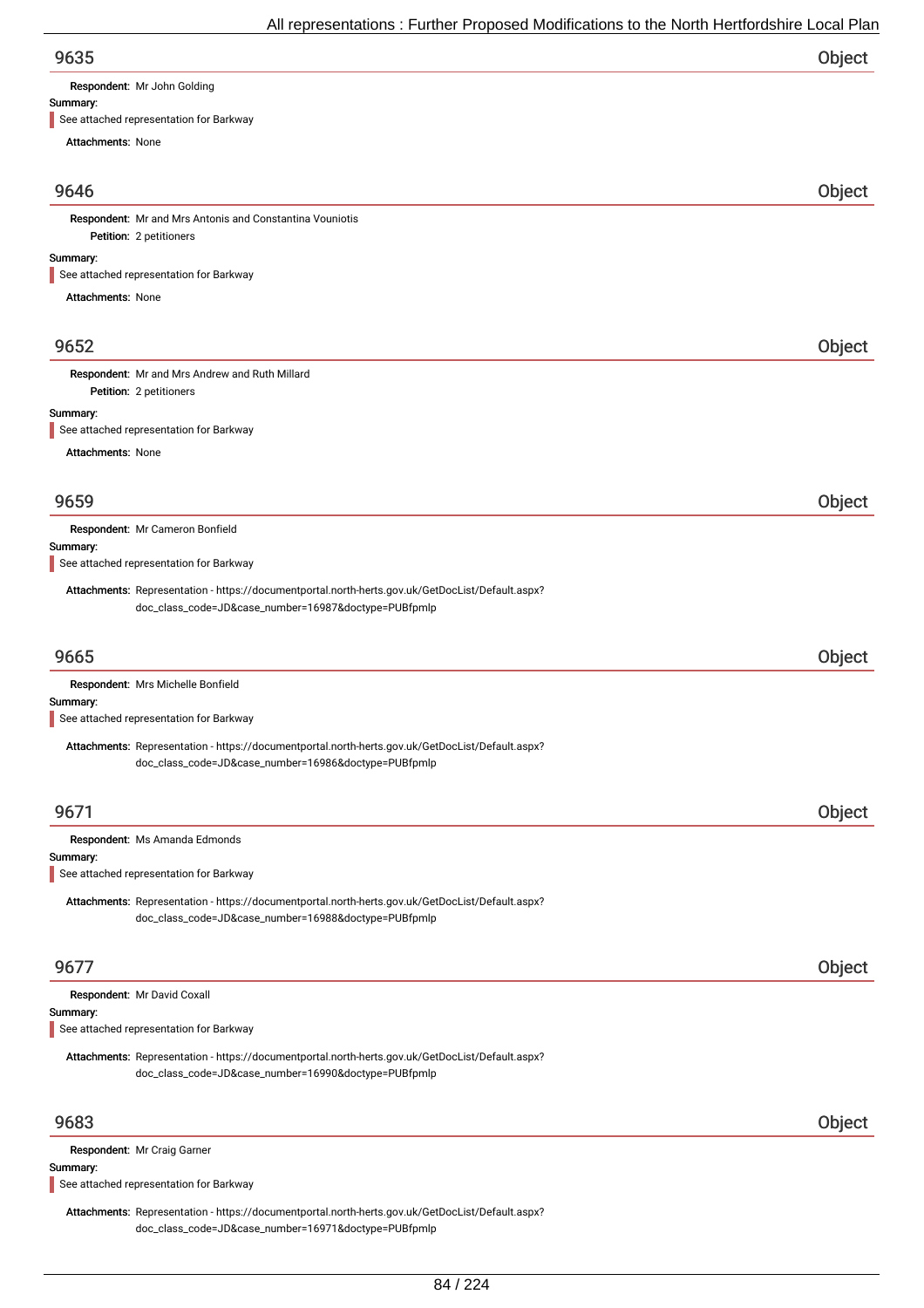| Support |
|---------|
|         |

Respondent: Hertfordshire County Council - Environment & Infrastructure Department

# Summary:<br>See full to

need for sustainable travel solution

| $\blacksquare$ See full text, welcome need for sustainable travel solution<br>Attachments: None                                                          |        |
|----------------------------------------------------------------------------------------------------------------------------------------------------------|--------|
|                                                                                                                                                          |        |
| 9815                                                                                                                                                     | Object |
| Respondent: Mrs Rita Tindall                                                                                                                             |        |
| Summary:<br>See attached representation for Barkway                                                                                                      |        |
|                                                                                                                                                          |        |
| Attachments: Representation - https://documentportal.north-herts.gov.uk/GetDocList/Default.aspx?<br>doc_class_code=JD&case_number=16975&doctype=PUBfpmlp |        |
| 9820                                                                                                                                                     | Object |
| Respondent: Mr Matthew Scales                                                                                                                            |        |
| Summary:<br>See attached representation for Barkway                                                                                                      |        |
| <b>Attachments: None</b>                                                                                                                                 |        |
|                                                                                                                                                          |        |
| 9827                                                                                                                                                     | Object |
| Respondent: Mrs Catherine Toms                                                                                                                           |        |
| Summary:<br>See attached representation for Barkway                                                                                                      |        |
|                                                                                                                                                          |        |
| Attachments: Representation - https://documentportal.north-herts.gov.uk/GetDocList/Default.aspx?<br>doc_class_code=JD&case_number=2174&doctype=PUBfpmlp  |        |
|                                                                                                                                                          |        |
| 9829                                                                                                                                                     | Object |
| Respondent: Ms Alice Robertson                                                                                                                           |        |
| Summary:<br>See attached representation                                                                                                                  |        |
| <b>Attachments: None</b>                                                                                                                                 |        |
|                                                                                                                                                          |        |
| 9834                                                                                                                                                     | Object |
| Respondent: Ms Cecilia van der Heijden                                                                                                                   |        |
| Summary:<br>See attached representation for Barkway                                                                                                      |        |
| <b>Attachments: None</b>                                                                                                                                 |        |
|                                                                                                                                                          |        |
| 9837                                                                                                                                                     | Object |
| Respondent: Mr Neville Davis                                                                                                                             |        |
| Summary:<br>See attached representation                                                                                                                  |        |
| <b>Attachments: None</b>                                                                                                                                 |        |
| 9842                                                                                                                                                     | Object |
|                                                                                                                                                          |        |
| Respondent: Mr William James Dennis<br>Summary:                                                                                                          |        |
| See attached representation for Barkway                                                                                                                  |        |
| Attachments: Representation - https://documentportal.north-herts.gov.uk/GetDocList/Default.aspx?                                                         |        |

doc\_class\_code=JD&case\_number=17020&doctype=PUBfpmlp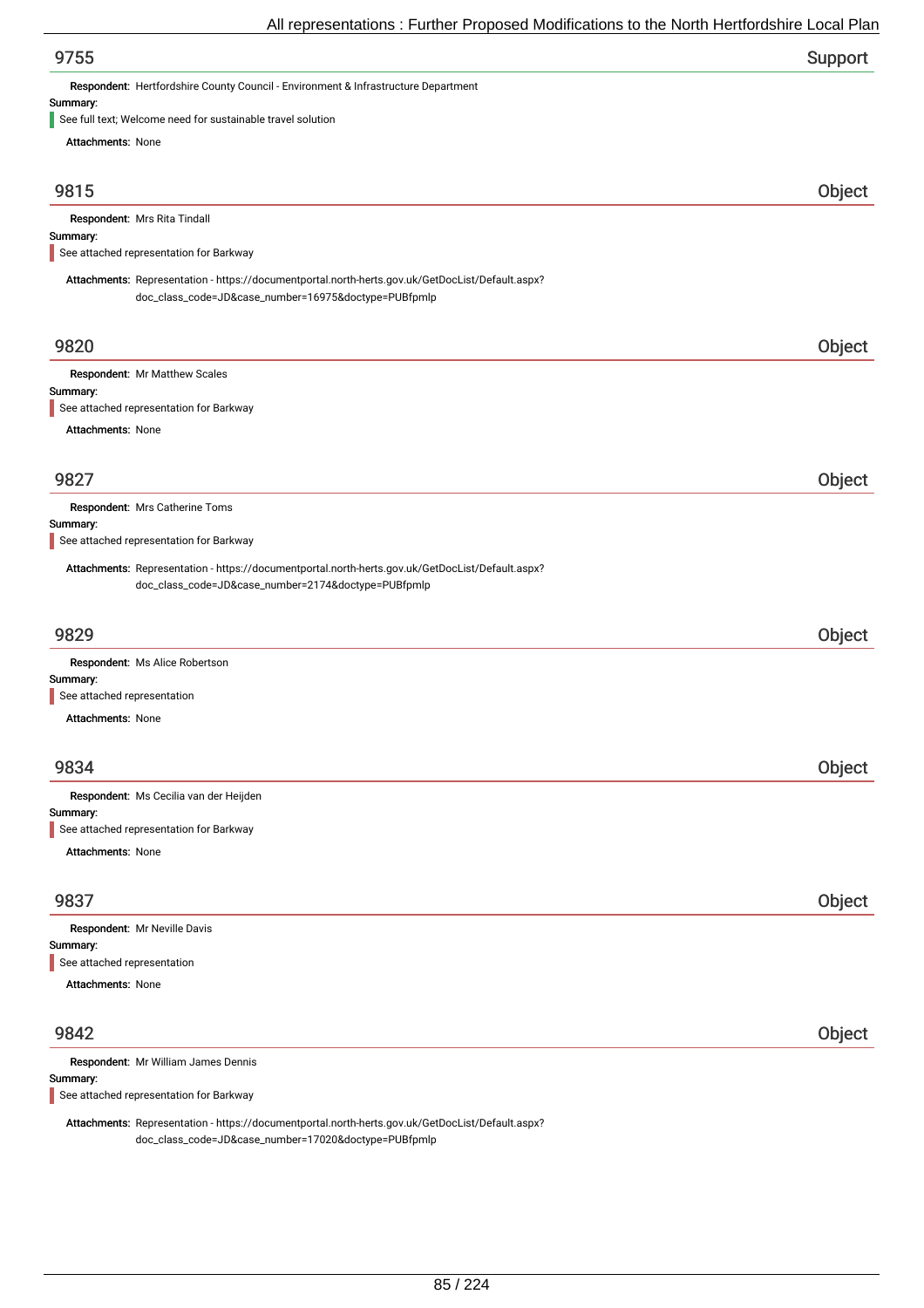Respondent: Ms Dolores Altaras

#### Summary:

See attached representation for Barkway

Attachments: Representation - https://documentportal.north-herts.gov.uk/GetDocList/Default.aspx? doc\_class\_code=JD&case\_number=17003&doctype=PUBfpmlp

| 9855                                                                                                                                                     | Object |
|----------------------------------------------------------------------------------------------------------------------------------------------------------|--------|
| Respondent: Mr Tim Goldspink                                                                                                                             |        |
| Summary:                                                                                                                                                 |        |
| See attached representation for Barkway                                                                                                                  |        |
| Attachments: Representation - https://documentportal.north-herts.gov.uk/GetDocList/Default.aspx?<br>doc_class_code=JD&case_number=17005&doctype=PUBfpmlp |        |
| 9861                                                                                                                                                     | Object |
| Respondent: Ms Helen Price                                                                                                                               |        |
| Summary:<br>See attached representation for Barkway                                                                                                      |        |
| Attachments: Representation - https://documentportal.north-herts.gov.uk/GetDocList/Default.aspx?<br>doc_class_code=JD&case_number=17007&doctype=PUBfpmlp |        |
|                                                                                                                                                          |        |
| 9867                                                                                                                                                     | Object |
| Respondent: Mr Pete Lander<br>Summary:                                                                                                                   |        |
| See attached representation for Barkway                                                                                                                  |        |
| Attachments: Representation - https://documentportal.north-herts.gov.uk/GetDocList/Default.aspx?<br>doc_class_code=JD&case_number=17008&doctype=PUBfpmlp |        |
| 9869                                                                                                                                                     | Object |
| Respondent: Mr J K McCormick                                                                                                                             |        |
| Summary:<br>See attached representation - Barkway                                                                                                        |        |
| <b>Attachments: None</b>                                                                                                                                 |        |
|                                                                                                                                                          |        |
| 9870                                                                                                                                                     | Object |
| Respondent: Mr Christopher Greening                                                                                                                      |        |
| Summary:<br>See attached representation - Barkway                                                                                                        |        |
| <b>Attachments: None</b>                                                                                                                                 |        |
|                                                                                                                                                          |        |
| 9875                                                                                                                                                     | Object |
| Respondent: Mr Matthew Bell                                                                                                                              |        |
| Summary:                                                                                                                                                 |        |
| See representation attached for Barkway<br>Attachments: Representation - https://documentportal.north-herts.gov.uk/GetDocList/Default.aspx?              |        |
| doc_class_code=JD&case_number=17112&doctype=PUBfpmlp                                                                                                     |        |
| 9880                                                                                                                                                     | Object |
| Respondent: Mr Gary Adams                                                                                                                                |        |
| Summary:<br>See attached letter                                                                                                                          |        |
| Attachments: Representation - https://documentportal.north-herts.gov.uk/GetDocList/Default.aspx?                                                         |        |

doc\_class\_code=JD&case\_number=17039&doctype=PUBfpmlp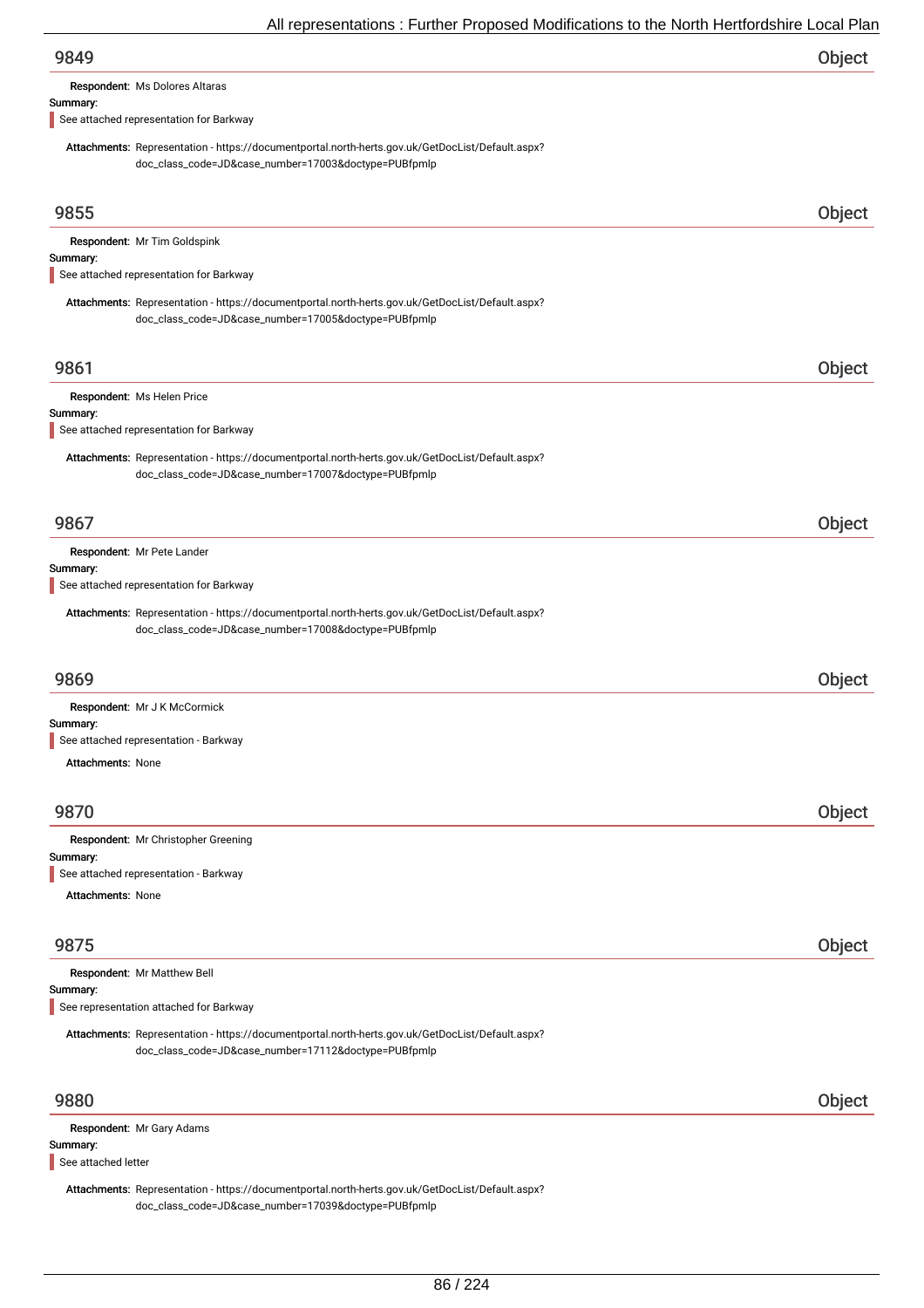| 9883                                                                      | Object |
|---------------------------------------------------------------------------|--------|
| Respondent: Ms Anita Scales                                               |        |
| Summary:                                                                  |        |
| See representation attached for Barkway                                   |        |
| Attachments: None                                                         |        |
| 9891                                                                      | Object |
| Respondent: Mr Andy Seymour                                               |        |
| Summary:<br>See representation attached for Barkway                       |        |
| Attachments: None                                                         |        |
|                                                                           |        |
| 9902                                                                      | Object |
| Respondent: Dr Ian R Sanders                                              |        |
| Summary:                                                                  |        |
| See representation attached                                               |        |
| <b>Attachments: None</b>                                                  |        |
|                                                                           |        |
| 9919                                                                      | Object |
| Respondent: Mr and Mrs Rhys and Nina Lancaster<br>Petition: 2 petitioners |        |
| Summary:                                                                  |        |
| See full representation attached - Barkway                                |        |
| Attachments: None                                                         |        |
|                                                                           |        |
| 9924                                                                      | Object |
| Respondent: Mrs Jennifer Warren<br>Summary:                               |        |
| See representation attached for Barkway                                   |        |
| <b>Attachments: None</b>                                                  |        |
|                                                                           |        |
| 9930                                                                      | Object |
| Respondent: Mr Robert Chisnall                                            |        |
| Summary:                                                                  |        |
| See representation attached for Barkway                                   |        |
| Attachments: Representation Letter - https://north-herts.oc2.uk/a/vn3     |        |
| 9935                                                                      | Object |
| Respondent: Mrs Sonia Chisnall                                            |        |
| Summary:                                                                  |        |
| See representation attached for Barkway                                   |        |
| Attachments: Representation Letter - https://north-herts.oc2.uk/a/vn4     |        |
| 9940                                                                      | Object |
|                                                                           |        |
| Respondent: Ms Abby Chisnall<br>Summary:                                  |        |

See representation attached for Barkway

Attachments: Representation Letter - https://north-herts.oc2.uk/a/vn5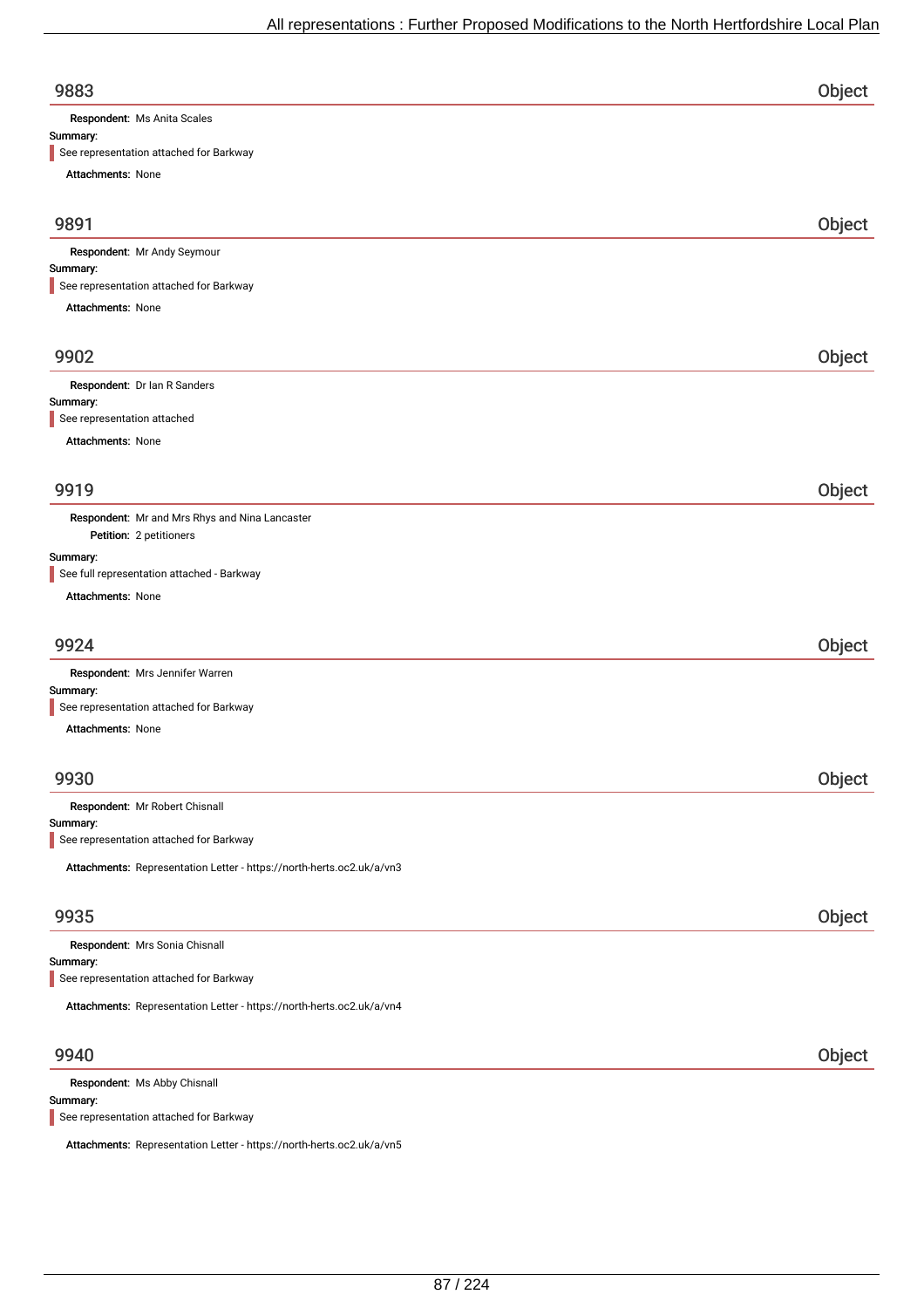Respondent: Ms Dee Donaldson

### Summary:

See representation attached for Barkway

| Attachments: Representation Letter - https://north-herts.oc2.uk/a/vn7                            |        |
|--------------------------------------------------------------------------------------------------|--------|
| 9952                                                                                             | Object |
| Respondent: Mr Nick Dear                                                                         |        |
| Summary:<br>See representation attached for Barkway                                              |        |
| Attachments: Representation Letter - https://north-herts.oc2.uk/a/vn8                            |        |
|                                                                                                  |        |
| 9957                                                                                             | Object |
| Respondent: Dr Robert S Davidson                                                                 |        |
| Summary:<br>See representation attached for Barkway                                              |        |
| Attachments: Representation Letter - https://north-herts.oc2.uk/a/vn9                            |        |
|                                                                                                  |        |
| 9962                                                                                             | Object |
| Respondent: Mrs Jennifer Forster Davidson                                                        |        |
| Summary:<br>See representation attached for Barkway                                              |        |
| Attachments: Representation Letter - https://north-herts.oc2.uk/a/vnv                            |        |
|                                                                                                  |        |
| 9967                                                                                             | Object |
| Respondent: Mr Graham Swann                                                                      |        |
| Summary:<br>See representation attached for Barkway                                              |        |
| Attachments: Representation - https://documentportal.north-herts.gov.uk/GetDocList/Default.aspx? |        |
| doc_class_code=JD&case_number=14041&doctype=PUBfpmlp                                             |        |
| 9969                                                                                             | Object |
| Respondent: Ms Louise Fletcher                                                                   |        |
| Summary:                                                                                         |        |
| See attached representation<br>Attachments: None                                                 |        |
|                                                                                                  |        |
| 9973                                                                                             | Object |
| Respondent: Ms Sally Tym                                                                         |        |
| Summary:<br>See attached representation - Barkway                                                |        |
| Attachments: None                                                                                |        |
|                                                                                                  |        |
| 9974                                                                                             | Object |
| Respondent: Ms Louise Fletcher<br>Summary:                                                       |        |

See attached representation - Barkway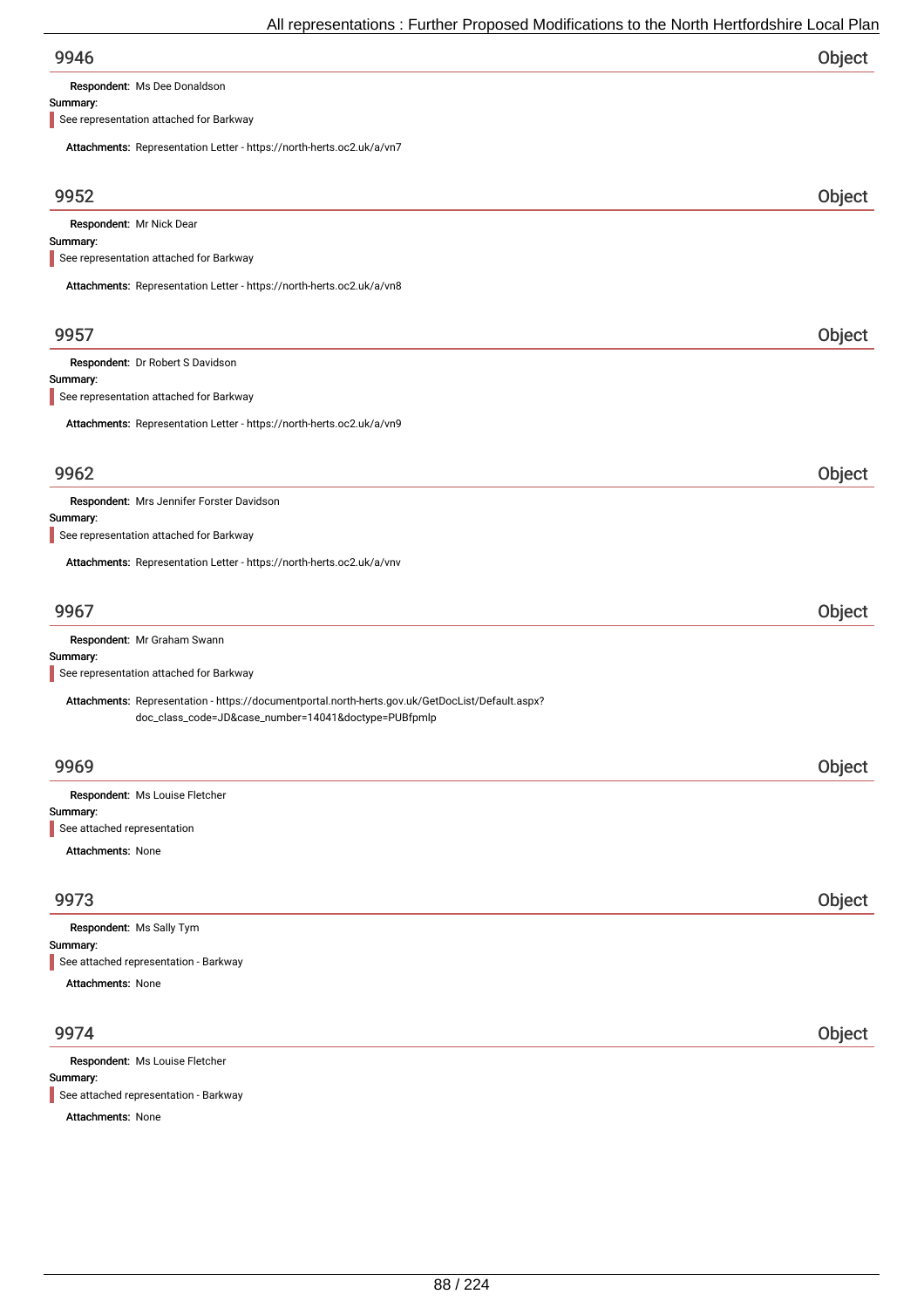| 9978 | Object |
|------|--------|
|      |        |

Respondent: Mr Clive Toms

#### Summary:

See attached representation for Barkway

Attachments: Representation - https://documentportal.north-herts.gov.uk/GetDocList/Default.aspx? doc\_class\_code=JD&case\_number=16012&doctype=PUBfpmlp

| 9982                                                                                                                                                     | Object |
|----------------------------------------------------------------------------------------------------------------------------------------------------------|--------|
| Respondent: Mrs Susan Sanders                                                                                                                            |        |
| Summary:                                                                                                                                                 |        |
| See attached representation - Barkway                                                                                                                    |        |
| Attachments: None                                                                                                                                        |        |
| 9985                                                                                                                                                     | Object |
| Respondent: Mr Graham Penning                                                                                                                            |        |
| Summary:<br>See attached representation - Barkway                                                                                                        |        |
| Attachments: Representation - https://documentportal.north-herts.gov.uk/GetDocList/Default.aspx?<br>doc_class_code=JD&case_number=17044&doctype=PUBfpmlp |        |
| 9987                                                                                                                                                     | Object |
| Respondent: Ms Anna O'Sullivan                                                                                                                           |        |
| Summary:                                                                                                                                                 |        |
| See representation attached for Barkway                                                                                                                  |        |
| <b>Attachments: None</b>                                                                                                                                 |        |
| 9997                                                                                                                                                     | Object |
| Respondent: Mr Mark Seymour                                                                                                                              |        |
| Summary:<br>See attached representation for Barkway                                                                                                      |        |
| Attachments: None                                                                                                                                        |        |
|                                                                                                                                                          |        |
| 9999                                                                                                                                                     | Object |
| Respondent: Mrs Caroline Macpherson<br>Petition: 2 petitioners                                                                                           |        |
| Summary:                                                                                                                                                 |        |
| See attached representation - Barkway                                                                                                                    |        |
| <b>Attachments: None</b>                                                                                                                                 |        |
|                                                                                                                                                          |        |
| 10012                                                                                                                                                    | Object |
| Respondent: Ms Fiona Tomkins                                                                                                                             |        |
| Summary:<br>See attached representation for Barkway                                                                                                      |        |
| Attachments: Representation - https://documentportal.north-herts.gov.uk/GetDocList/Default.aspx?                                                         |        |
| doc_class_code=JD&case_number=17114&doctype=PUBfpmlp                                                                                                     |        |
| 10020                                                                                                                                                    | Object |
| Respondent: Mrs Janis Baker                                                                                                                              |        |
| Summary:                                                                                                                                                 |        |
| See attached representation for Barkway                                                                                                                  |        |

Attachments: Representation - https://documentportal.north-herts.gov.uk/GetDocList/Default.aspx? doc\_class\_code=JD&case\_number=15140&doctype=PUBfpmlp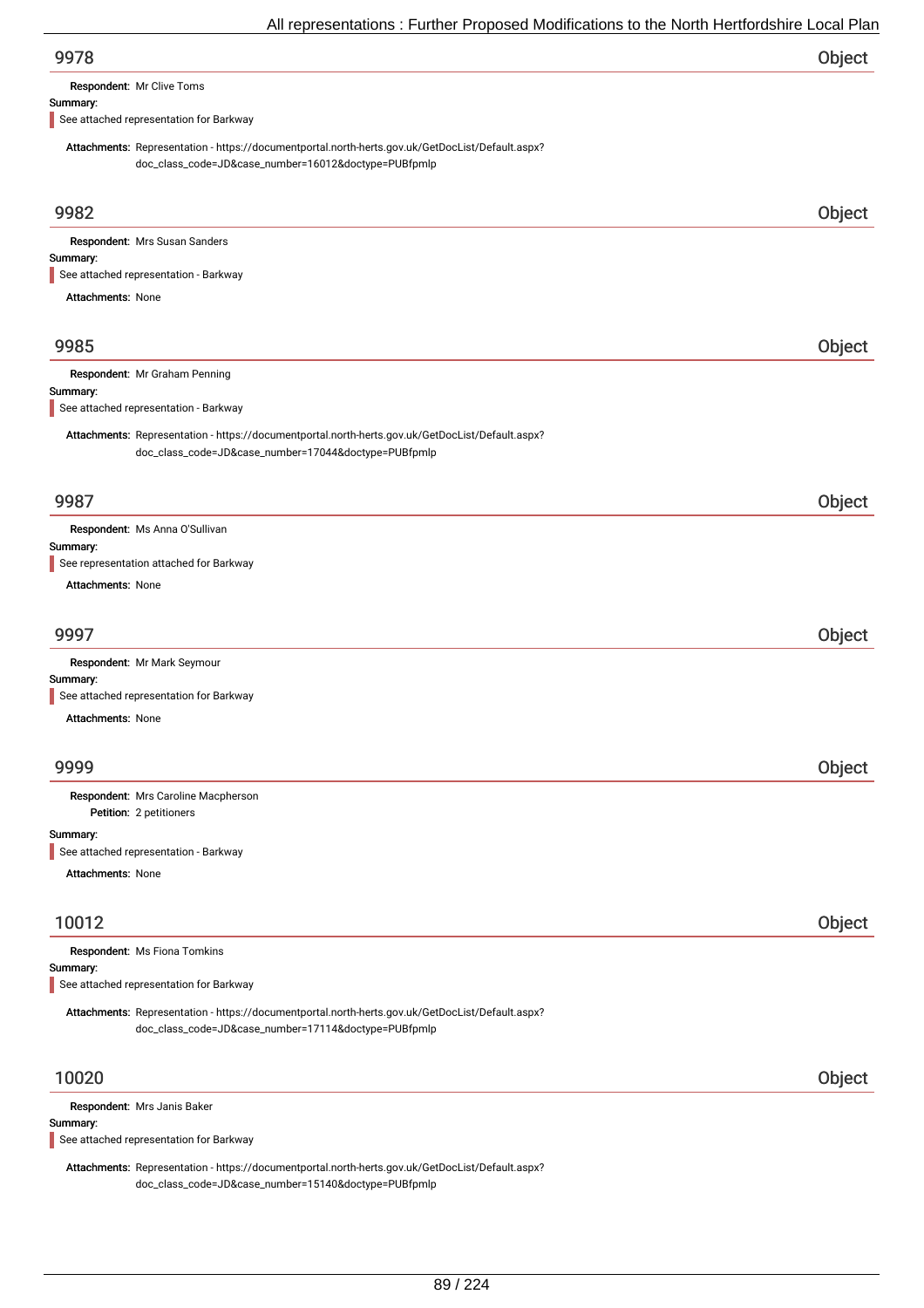| 10027 | Object |
|-------|--------|
|-------|--------|

Respondent: Mr Andy Turpin

### Summary:

See attached representation for Barkway

Attachments: Representation - https://documentportal.north-herts.gov.uk/GetDocList/Default.aspx? doc\_class\_code=JD&case\_number=17113&doctype=PUBfpmlp

| 10041                                                                                                                                                             | Object |
|-------------------------------------------------------------------------------------------------------------------------------------------------------------------|--------|
| Respondent: Mr Tom Seymour                                                                                                                                        |        |
| Summary:<br>See attached representation - Barkway                                                                                                                 |        |
| <b>Attachments: None</b>                                                                                                                                          |        |
|                                                                                                                                                                   |        |
| 10047                                                                                                                                                             | Object |
| Respondent: Ms Samantha Seymour                                                                                                                                   |        |
| Summary:<br>See attached representation - Barkway                                                                                                                 |        |
| Attachments: None                                                                                                                                                 |        |
|                                                                                                                                                                   |        |
| 10056                                                                                                                                                             | Object |
| Respondent: Barkway Parish Council                                                                                                                                |        |
| Summary:<br>See attached representation                                                                                                                           |        |
| Attachments: Representation - https://documentportal.north-herts.gov.uk/GetDocList/Default.aspx?                                                                  |        |
| doc_class_code=JD&case_number=13235&doctype=PUBfpmlp                                                                                                              |        |
|                                                                                                                                                                   |        |
| 10075                                                                                                                                                             | Object |
| Respondent: Mr Richard Turpin<br>Summary:                                                                                                                         |        |
| See attached representation - Barkway                                                                                                                             |        |
| Attachments: Representation - https://documentportal.north-herts.gov.uk/GetDocList/Default.aspx?                                                                  |        |
| doc_class_code=JD&case_number=17104&doctype=PUBfpmlp                                                                                                              |        |
|                                                                                                                                                                   |        |
| 10080                                                                                                                                                             | Object |
| Respondent: HCC Royston East and Ermine Ward<br>Summary:                                                                                                          |        |
| See attached representation - Barkway                                                                                                                             |        |
| Attachments: Representation - https://documentportal.north-herts.gov.uk/GetDocList/Default.aspx?                                                                  |        |
| doc_class_code=JD&case_number=17092&doctype=PUBfpmlp                                                                                                              |        |
| 10157                                                                                                                                                             |        |
|                                                                                                                                                                   | Object |
| Respondent: Mr Richard Courtice<br>Summary:                                                                                                                       |        |
| LATE REPRESENTATION                                                                                                                                               |        |
| See attached representation                                                                                                                                       |        |
| Attachments: Postcard Representation - https://documentportal.north-herts.gov.uk/GetDocList/Default.aspx?<br>doc_class_code=JD&case_number=17354&doctype=PUBfpmlp |        |
| 10161                                                                                                                                                             | Object |
| Respondent: Mr Richard Couling                                                                                                                                    |        |
| Summary:<br>See representation attached - Barkway                                                                                                                 |        |
|                                                                                                                                                                   |        |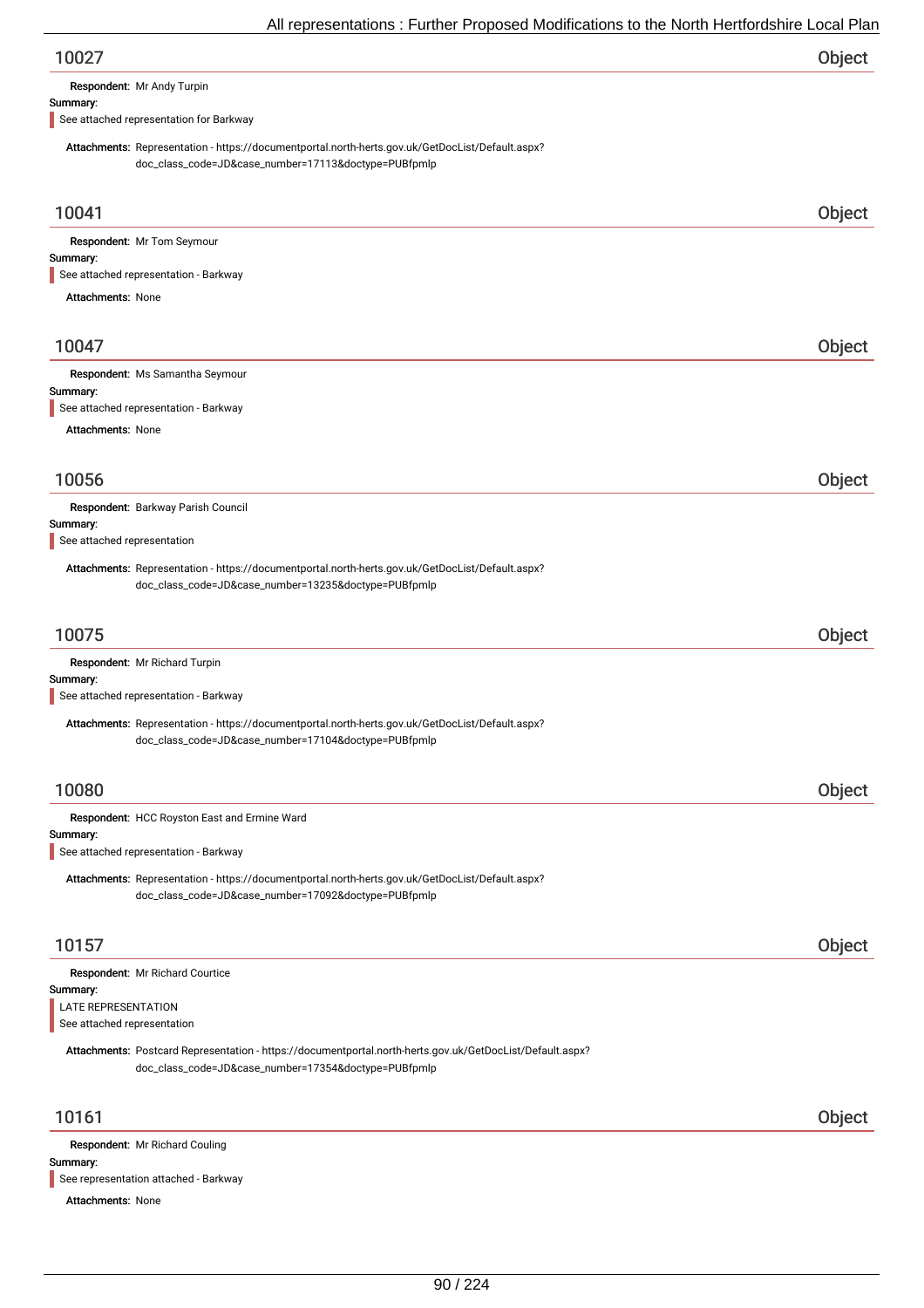### 10165 Object

Petition: 268 petitioners Respondent: Barkway Parish Council

#### Summary:

See Attached Petition

Barkway site BK3 is back! But we don't want it!

The number of signatures clearly show the strength of opinion here that site BK3 is a totally inappropriate and unsustainable proposition.

Attachments: Petition - https://documentportal.north-herts.gov.uk/GetDocList/Default.aspx?doc\_class\_code=JD&case\_number=13235&doctype=PUBfpmlp

### MM 217 / FM 113

### 8907 Object

Respondent: Mr Peter Baker

#### Summary:

See above - really? This pretty much doubles the number of houses in the village.

Attachments: None

### 9083 Comment

Summary: Respondent: Mrs M Digby

See attached representation for Barkway

Attachments: Representation - https://documentportal.north-herts.gov.uk/GetDocList/Default.aspx? doc\_class\_code=JD&case\_number=16972&doctype=PUBfpmlp

### 9089 Object

| <b>Respondent:</b> Mrs Marian Newton                                                             |
|--------------------------------------------------------------------------------------------------|
| Summary:                                                                                         |
| See attached representation for Barkway                                                          |
| Attachments: Representation - https://documentportal.north-herts.gov.uk/GetDocList/Default.aspx? |

9096 Object Summary: Respondent: Mrs Pat Lewis

See attached representation for Barkway

Attachments: Representation - https://documentportal.north-herts.gov.uk/GetDocList/Default.aspx? doc\_class\_code=JD&case\_number=16974&doctype=PUBfpmlp

doc\_class\_code=JD&case\_number=16973&doctype=PUBfpmlp

### 9111 Object

| Summary: | Respondent: Mr Brian Coxall<br>See attached representation for Barkway                                                                                   |        |
|----------|----------------------------------------------------------------------------------------------------------------------------------------------------------|--------|
|          | Attachments: Representation - https://documentportal.north-herts.gov.uk/GetDocList/Default.aspx?<br>doc_class_code=JD&case_number=16970&doctype=PUBfpmlp |        |
| 9117     |                                                                                                                                                          | Object |
| Summary: | Respondent: Ms Carla Jones Bell<br>See attached representation for Barkway                                                                               |        |

Attachments: Representation - https://documentportal.north-herts.gov.uk/GetDocList/Default.aspx? doc\_class\_code=JD&case\_number=17137&doctype=PUBfpmlp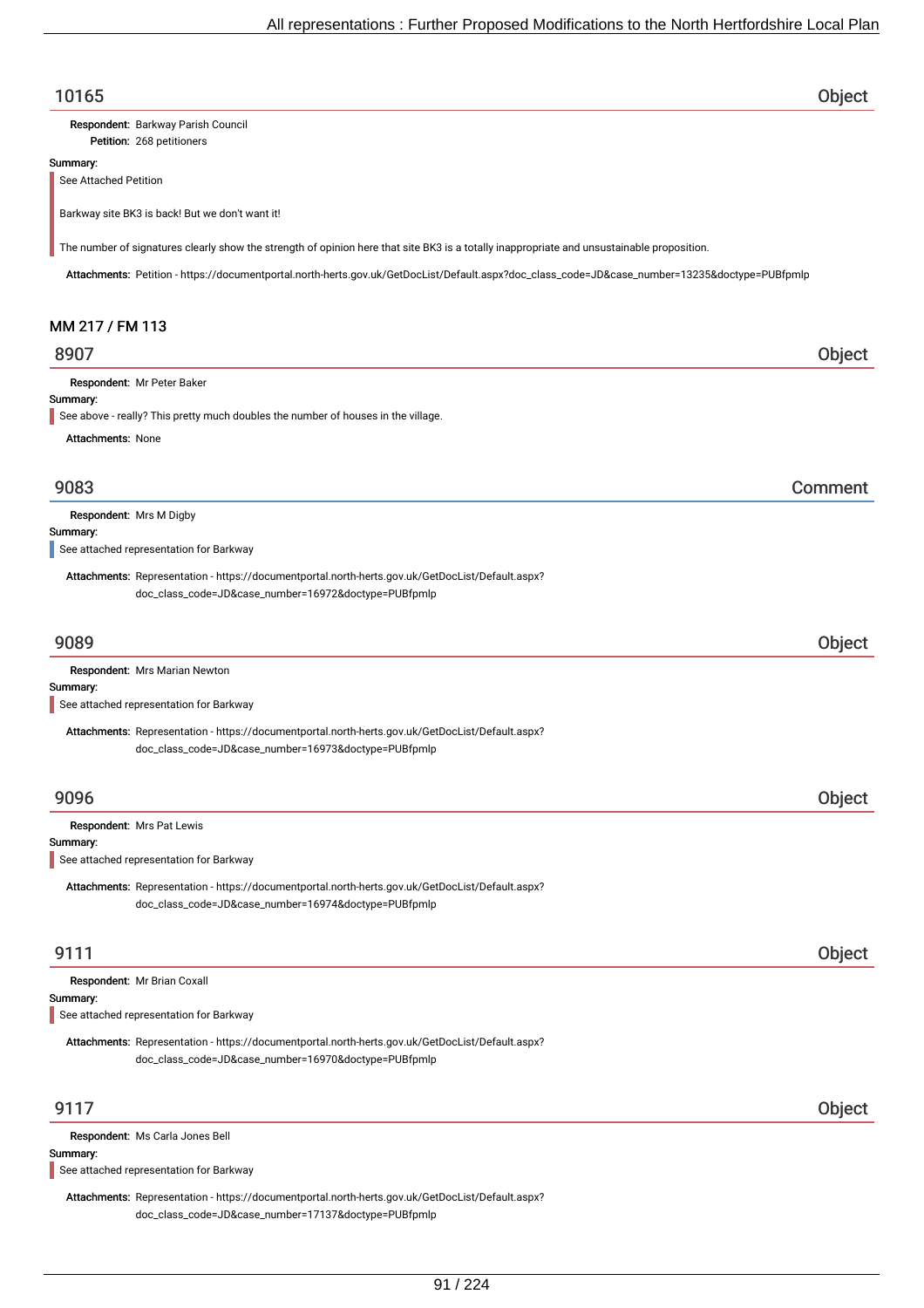| 9158                                                                                                                                                     | Object        |
|----------------------------------------------------------------------------------------------------------------------------------------------------------|---------------|
| Respondent: Mr Andrew Page                                                                                                                               |               |
| Summary:<br>See attached representation for Barkway                                                                                                      |               |
| Attachments: Representation - https://documentportal.north-herts.gov.uk/GetDocList/Default.aspx?<br>doc_class_code=JD&case_number=17105&doctype=PUBfpmlp |               |
| 9165                                                                                                                                                     | Object        |
| Respondent: Mr Gordon David Baker<br>Summary:                                                                                                            |               |
| See attached representation for Barkway                                                                                                                  |               |
| Attachments: Representation - https://documentportal.north-herts.gov.uk/GetDocList/Default.aspx?<br>doc_class_code=JD&case_number=14531&doctype=PUBfpmlp |               |
| 9172                                                                                                                                                     | Object        |
| Respondent: Mr David Tomkins<br>Summary:                                                                                                                 |               |
| See attached representation for Barkway                                                                                                                  |               |
| Attachments: Representation - https://documentportal.north-herts.gov.uk/GetDocList/Default.aspx?<br>doc_class_code=JD&case_number=1837&doctype=PUBfpmlp  |               |
| 9184                                                                                                                                                     | Object        |
| Respondent: Ms Olivia Erby<br>Summary:<br>See attached representation for Barkway                                                                        |               |
| Attachments: Representation - https://documentportal.north-herts.gov.uk/GetDocList/Default.aspx?<br>doc_class_code=JD&case_number=15565&doctype=PUBfpmlp |               |
| 9191                                                                                                                                                     | Object        |
| Respondent: Mrs Sharon Bentley<br>Summary:                                                                                                               |               |
| See attached representation for Barkway                                                                                                                  |               |
| Attachments: Representation - https://documentportal.north-herts.gov.uk/GetDocList/Default.aspx?<br>doc_class_code=JD&case_number=17059&doctype=PUBfpmlp |               |
| 9197                                                                                                                                                     | <b>Object</b> |
| Respondent: Mr Terry Childs                                                                                                                              |               |
| Summary:<br>See attached representation for Barkway                                                                                                      |               |
| Attachments: Representation - https://documentportal.north-herts.gov.uk/GetDocList/Default.aspx?<br>doc_class_code=JD&case_number=15368&doctype=PUBfpmlp |               |
| 9200                                                                                                                                                     | Object        |
| Respondent: Mr Martin Bentley<br>Summary:                                                                                                                |               |

See attached representation for Barkway

Attachments: Representation - https://documentportal.north-herts.gov.uk/GetDocList/Default.aspx? doc\_class\_code=JD&case\_number=17057&doctype=PUBfpmlp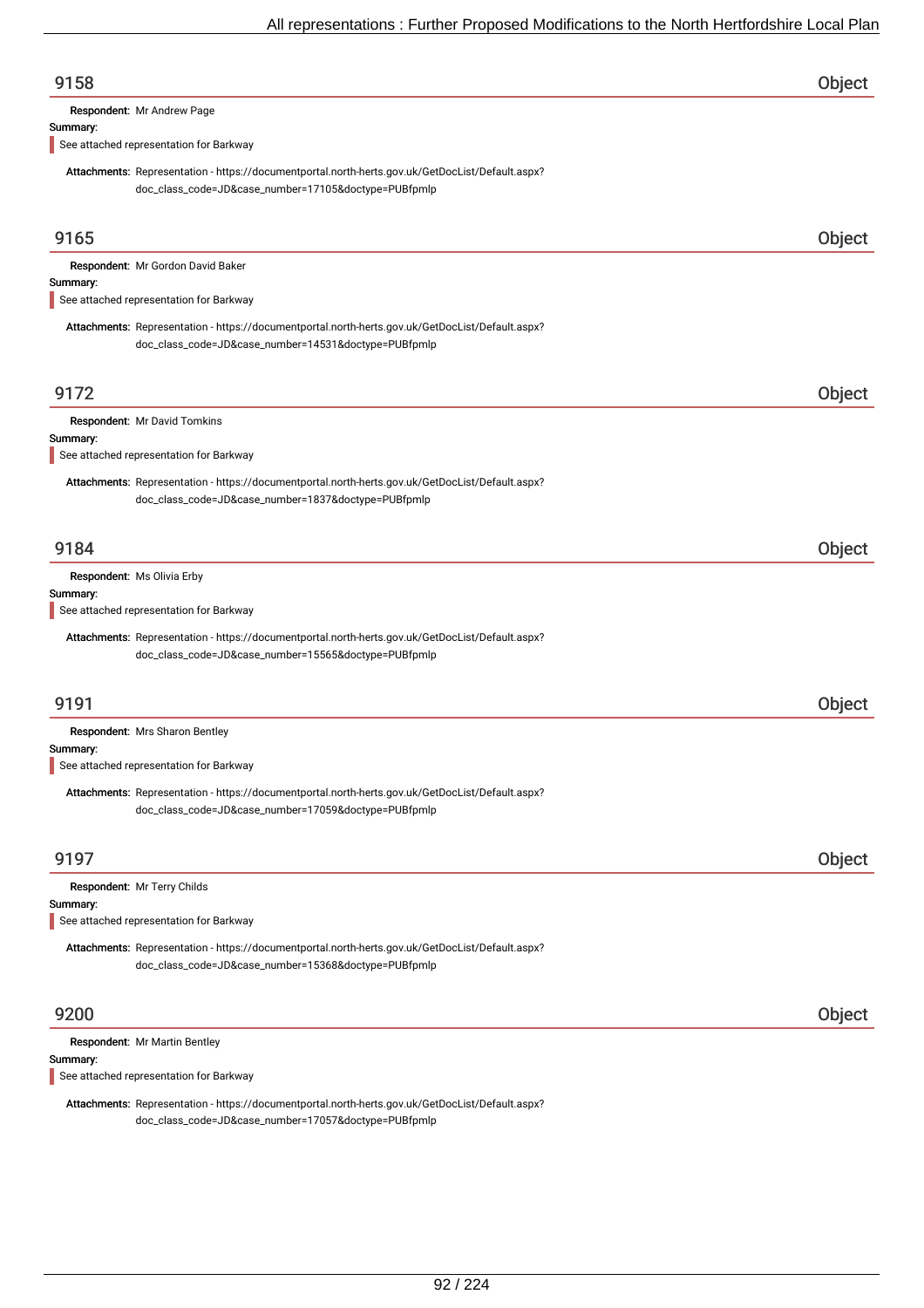| 9207                                                                                                                                                                                                                                  | Object        |
|---------------------------------------------------------------------------------------------------------------------------------------------------------------------------------------------------------------------------------------|---------------|
| Respondent: Mrs Carol Willis                                                                                                                                                                                                          |               |
| Summary:<br>See attached representation for Barkway                                                                                                                                                                                   |               |
|                                                                                                                                                                                                                                       |               |
| Attachments: Representation - https://documentportal.north-herts.gov.uk/GetDocList/Default.aspx?<br>doc_class_code=JD&case_number=2155&doctype=PUBfpmlp                                                                               |               |
| 9228                                                                                                                                                                                                                                  | <b>Object</b> |
| Respondent: Ms Jennie Cox                                                                                                                                                                                                             |               |
| Summary:<br>See attached                                                                                                                                                                                                              |               |
| Attachments: Representation - https://documentportal.north-herts.gov.uk/GetDocList/Default.aspx?<br>doc_class_code=JD&case_number=17086&doctype=PUBfpmlp                                                                              |               |
| 9235                                                                                                                                                                                                                                  | Object        |
| Respondent: Barkway Parish Council<br>Petition: 155 petitioners                                                                                                                                                                       |               |
| Summary:<br>See attached representation and petition                                                                                                                                                                                  |               |
| Attachments: Petition - https://documentportal.north-herts.gov.uk/GetDocList/Default.aspx?doc_class_code=JD&case_number=13235&doctype=PUBfpmlp                                                                                        |               |
| 9243                                                                                                                                                                                                                                  | Object        |
| Respondent: Reed Parish Council<br>Summary:<br>See attached representation<br>Attachments: Representation - https://documentportal.north-herts.gov.uk/GetDocList/Default.aspx?<br>doc_class_code=JD&case_number=5957&doctype=PUBfpmlp |               |
|                                                                                                                                                                                                                                       |               |
| 9313                                                                                                                                                                                                                                  | Object        |
| Respondent: Mrs Patricia Swann                                                                                                                                                                                                        |               |
| Summary:<br>See representation for Barkway                                                                                                                                                                                            |               |
| Attachments: Representation - https://documentportal.north-herts.gov.uk/GetDocList/Default.aspx?<br>doc_class_code=JD&case_number=14040&doctype=PUBfpmlp                                                                              |               |
| 9323                                                                                                                                                                                                                                  | Object        |
| Respondent: Mr Alan Tong                                                                                                                                                                                                              |               |
| Summary:<br>See full representation for Barkway                                                                                                                                                                                       |               |
| Attachments: None                                                                                                                                                                                                                     |               |
|                                                                                                                                                                                                                                       |               |
| 9335                                                                                                                                                                                                                                  | Object        |
| Respondent: Mrs Dariel Lines                                                                                                                                                                                                          |               |
| Summary:<br>See attached representation for Barkway                                                                                                                                                                                   |               |
| <b>Attachments: None</b>                                                                                                                                                                                                              |               |
| 9338                                                                                                                                                                                                                                  | Object        |
| Respondent: Mr Mark Sherwin                                                                                                                                                                                                           |               |

Summary:

See attached representation for Barkway

Attachments: Representation - https://documentportal.north-herts.gov.uk/GetDocList/Default.aspx? doc\_class\_code=JD&case\_number=17043&doctype=PUBfpmlp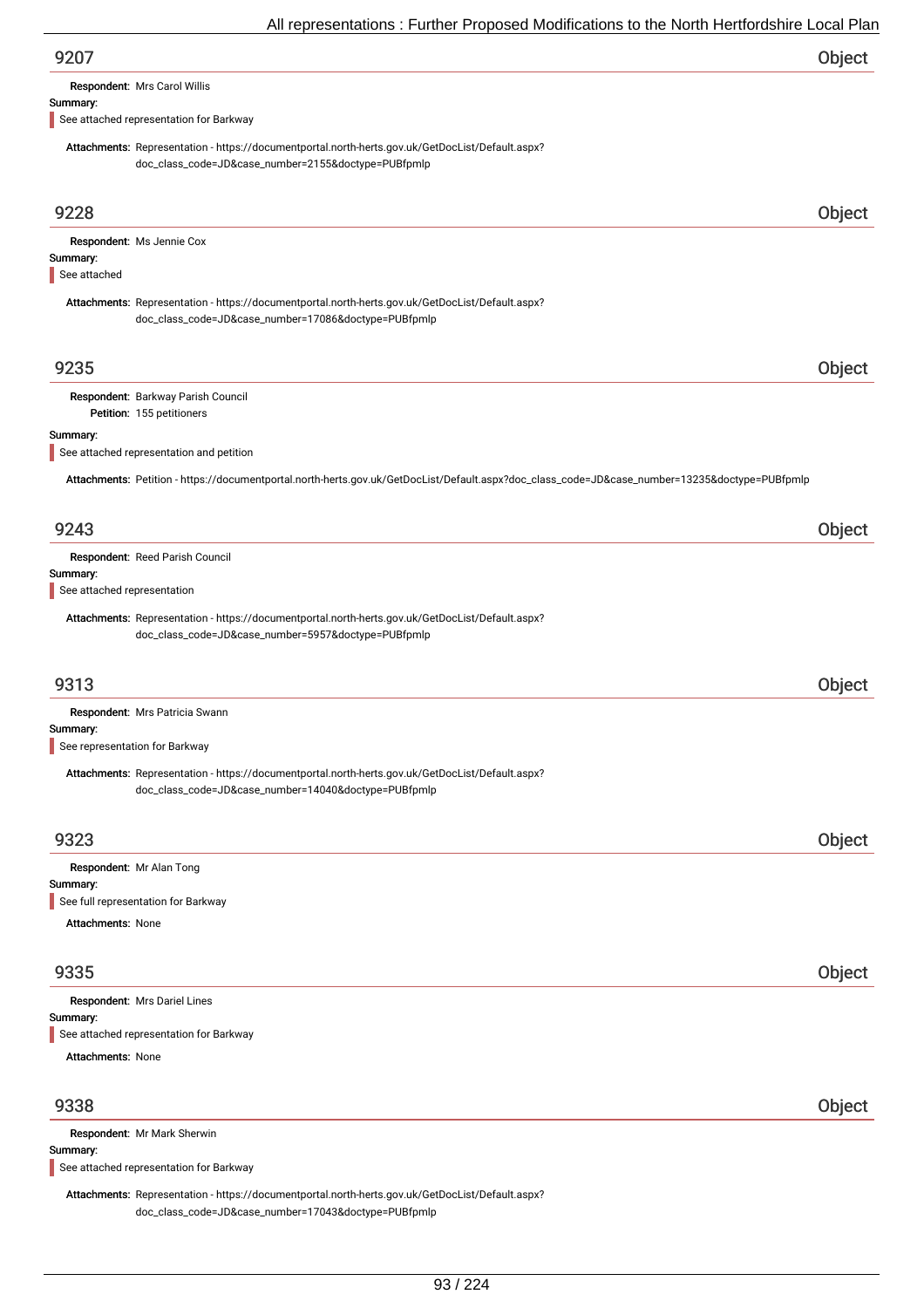| Respondent: Mr Robert Bonfield<br>Summary:<br>See attached representation for Barkway<br>Attachments: Representation - https://documentportal.north-herts.gov.uk/GetDocList/Default.aspx?<br>doc_class_code=JD&case_number=16985&doctype=PUBfpmlp<br>9474<br>Respondent: Mr Alan Digby<br>Summary:<br>See attached representation for Barkway<br>Attachments: Representation - https://documentportal.north-herts.gov.uk/GetDocList/Default.aspx?<br>doc_class_code=JD&case_number=16969&doctype=PUBfpmlp<br>9575<br>Respondent: Miss Emilie Hales<br>Summary:<br>See attached representation for Barkway<br>Attachments: Representation - https://documentportal.north-herts.gov.uk/GetDocList/Default.aspx?<br>doc_class_code=JD&case_number=16968&doctype=PUBfpmlp<br>9582<br>Respondent: Ms Orla Swann<br>Summary:<br>See attached representation for Barkway<br>Attachments: Representation - https://documentportal.north-herts.gov.uk/GetDocList/Default.aspx?<br>doc_class_code=JD&case_number=16989&doctype=PUBfpmlp<br>9588<br>Respondent: Mrs Patricia Smith<br>Summary:<br>See attached representation for Barkway<br>Attachments: None<br>Object<br>9596 | Object<br>Object |
|-----------------------------------------------------------------------------------------------------------------------------------------------------------------------------------------------------------------------------------------------------------------------------------------------------------------------------------------------------------------------------------------------------------------------------------------------------------------------------------------------------------------------------------------------------------------------------------------------------------------------------------------------------------------------------------------------------------------------------------------------------------------------------------------------------------------------------------------------------------------------------------------------------------------------------------------------------------------------------------------------------------------------------------------------------------------------------------------------------------------------------------------------------------------------|------------------|
|                                                                                                                                                                                                                                                                                                                                                                                                                                                                                                                                                                                                                                                                                                                                                                                                                                                                                                                                                                                                                                                                                                                                                                       |                  |
|                                                                                                                                                                                                                                                                                                                                                                                                                                                                                                                                                                                                                                                                                                                                                                                                                                                                                                                                                                                                                                                                                                                                                                       |                  |
|                                                                                                                                                                                                                                                                                                                                                                                                                                                                                                                                                                                                                                                                                                                                                                                                                                                                                                                                                                                                                                                                                                                                                                       |                  |
|                                                                                                                                                                                                                                                                                                                                                                                                                                                                                                                                                                                                                                                                                                                                                                                                                                                                                                                                                                                                                                                                                                                                                                       |                  |
|                                                                                                                                                                                                                                                                                                                                                                                                                                                                                                                                                                                                                                                                                                                                                                                                                                                                                                                                                                                                                                                                                                                                                                       |                  |
|                                                                                                                                                                                                                                                                                                                                                                                                                                                                                                                                                                                                                                                                                                                                                                                                                                                                                                                                                                                                                                                                                                                                                                       |                  |
|                                                                                                                                                                                                                                                                                                                                                                                                                                                                                                                                                                                                                                                                                                                                                                                                                                                                                                                                                                                                                                                                                                                                                                       |                  |
|                                                                                                                                                                                                                                                                                                                                                                                                                                                                                                                                                                                                                                                                                                                                                                                                                                                                                                                                                                                                                                                                                                                                                                       |                  |
|                                                                                                                                                                                                                                                                                                                                                                                                                                                                                                                                                                                                                                                                                                                                                                                                                                                                                                                                                                                                                                                                                                                                                                       |                  |
|                                                                                                                                                                                                                                                                                                                                                                                                                                                                                                                                                                                                                                                                                                                                                                                                                                                                                                                                                                                                                                                                                                                                                                       |                  |
|                                                                                                                                                                                                                                                                                                                                                                                                                                                                                                                                                                                                                                                                                                                                                                                                                                                                                                                                                                                                                                                                                                                                                                       |                  |
|                                                                                                                                                                                                                                                                                                                                                                                                                                                                                                                                                                                                                                                                                                                                                                                                                                                                                                                                                                                                                                                                                                                                                                       |                  |
|                                                                                                                                                                                                                                                                                                                                                                                                                                                                                                                                                                                                                                                                                                                                                                                                                                                                                                                                                                                                                                                                                                                                                                       |                  |
|                                                                                                                                                                                                                                                                                                                                                                                                                                                                                                                                                                                                                                                                                                                                                                                                                                                                                                                                                                                                                                                                                                                                                                       |                  |
|                                                                                                                                                                                                                                                                                                                                                                                                                                                                                                                                                                                                                                                                                                                                                                                                                                                                                                                                                                                                                                                                                                                                                                       |                  |
|                                                                                                                                                                                                                                                                                                                                                                                                                                                                                                                                                                                                                                                                                                                                                                                                                                                                                                                                                                                                                                                                                                                                                                       | Object           |
|                                                                                                                                                                                                                                                                                                                                                                                                                                                                                                                                                                                                                                                                                                                                                                                                                                                                                                                                                                                                                                                                                                                                                                       |                  |
|                                                                                                                                                                                                                                                                                                                                                                                                                                                                                                                                                                                                                                                                                                                                                                                                                                                                                                                                                                                                                                                                                                                                                                       |                  |
|                                                                                                                                                                                                                                                                                                                                                                                                                                                                                                                                                                                                                                                                                                                                                                                                                                                                                                                                                                                                                                                                                                                                                                       |                  |
|                                                                                                                                                                                                                                                                                                                                                                                                                                                                                                                                                                                                                                                                                                                                                                                                                                                                                                                                                                                                                                                                                                                                                                       |                  |
|                                                                                                                                                                                                                                                                                                                                                                                                                                                                                                                                                                                                                                                                                                                                                                                                                                                                                                                                                                                                                                                                                                                                                                       | Object           |
|                                                                                                                                                                                                                                                                                                                                                                                                                                                                                                                                                                                                                                                                                                                                                                                                                                                                                                                                                                                                                                                                                                                                                                       |                  |
|                                                                                                                                                                                                                                                                                                                                                                                                                                                                                                                                                                                                                                                                                                                                                                                                                                                                                                                                                                                                                                                                                                                                                                       |                  |
|                                                                                                                                                                                                                                                                                                                                                                                                                                                                                                                                                                                                                                                                                                                                                                                                                                                                                                                                                                                                                                                                                                                                                                       |                  |
|                                                                                                                                                                                                                                                                                                                                                                                                                                                                                                                                                                                                                                                                                                                                                                                                                                                                                                                                                                                                                                                                                                                                                                       |                  |
|                                                                                                                                                                                                                                                                                                                                                                                                                                                                                                                                                                                                                                                                                                                                                                                                                                                                                                                                                                                                                                                                                                                                                                       |                  |
|                                                                                                                                                                                                                                                                                                                                                                                                                                                                                                                                                                                                                                                                                                                                                                                                                                                                                                                                                                                                                                                                                                                                                                       |                  |
| Respondent: Mr Keith Smith                                                                                                                                                                                                                                                                                                                                                                                                                                                                                                                                                                                                                                                                                                                                                                                                                                                                                                                                                                                                                                                                                                                                            |                  |
| Summary:<br>See attached representation for Barkway                                                                                                                                                                                                                                                                                                                                                                                                                                                                                                                                                                                                                                                                                                                                                                                                                                                                                                                                                                                                                                                                                                                   |                  |
| Attachments: None                                                                                                                                                                                                                                                                                                                                                                                                                                                                                                                                                                                                                                                                                                                                                                                                                                                                                                                                                                                                                                                                                                                                                     |                  |
|                                                                                                                                                                                                                                                                                                                                                                                                                                                                                                                                                                                                                                                                                                                                                                                                                                                                                                                                                                                                                                                                                                                                                                       |                  |
| 9604                                                                                                                                                                                                                                                                                                                                                                                                                                                                                                                                                                                                                                                                                                                                                                                                                                                                                                                                                                                                                                                                                                                                                                  | Object           |
| Respondent: Mrs Anne Smalley                                                                                                                                                                                                                                                                                                                                                                                                                                                                                                                                                                                                                                                                                                                                                                                                                                                                                                                                                                                                                                                                                                                                          |                  |
| Summary:<br>See attached representation for Barkway                                                                                                                                                                                                                                                                                                                                                                                                                                                                                                                                                                                                                                                                                                                                                                                                                                                                                                                                                                                                                                                                                                                   |                  |
| <b>Attachments: None</b>                                                                                                                                                                                                                                                                                                                                                                                                                                                                                                                                                                                                                                                                                                                                                                                                                                                                                                                                                                                                                                                                                                                                              |                  |
|                                                                                                                                                                                                                                                                                                                                                                                                                                                                                                                                                                                                                                                                                                                                                                                                                                                                                                                                                                                                                                                                                                                                                                       |                  |
| 9612                                                                                                                                                                                                                                                                                                                                                                                                                                                                                                                                                                                                                                                                                                                                                                                                                                                                                                                                                                                                                                                                                                                                                                  | Object           |
| Respondent: Ms Mary E Collins                                                                                                                                                                                                                                                                                                                                                                                                                                                                                                                                                                                                                                                                                                                                                                                                                                                                                                                                                                                                                                                                                                                                         |                  |

Summary: See attached representation for Barkway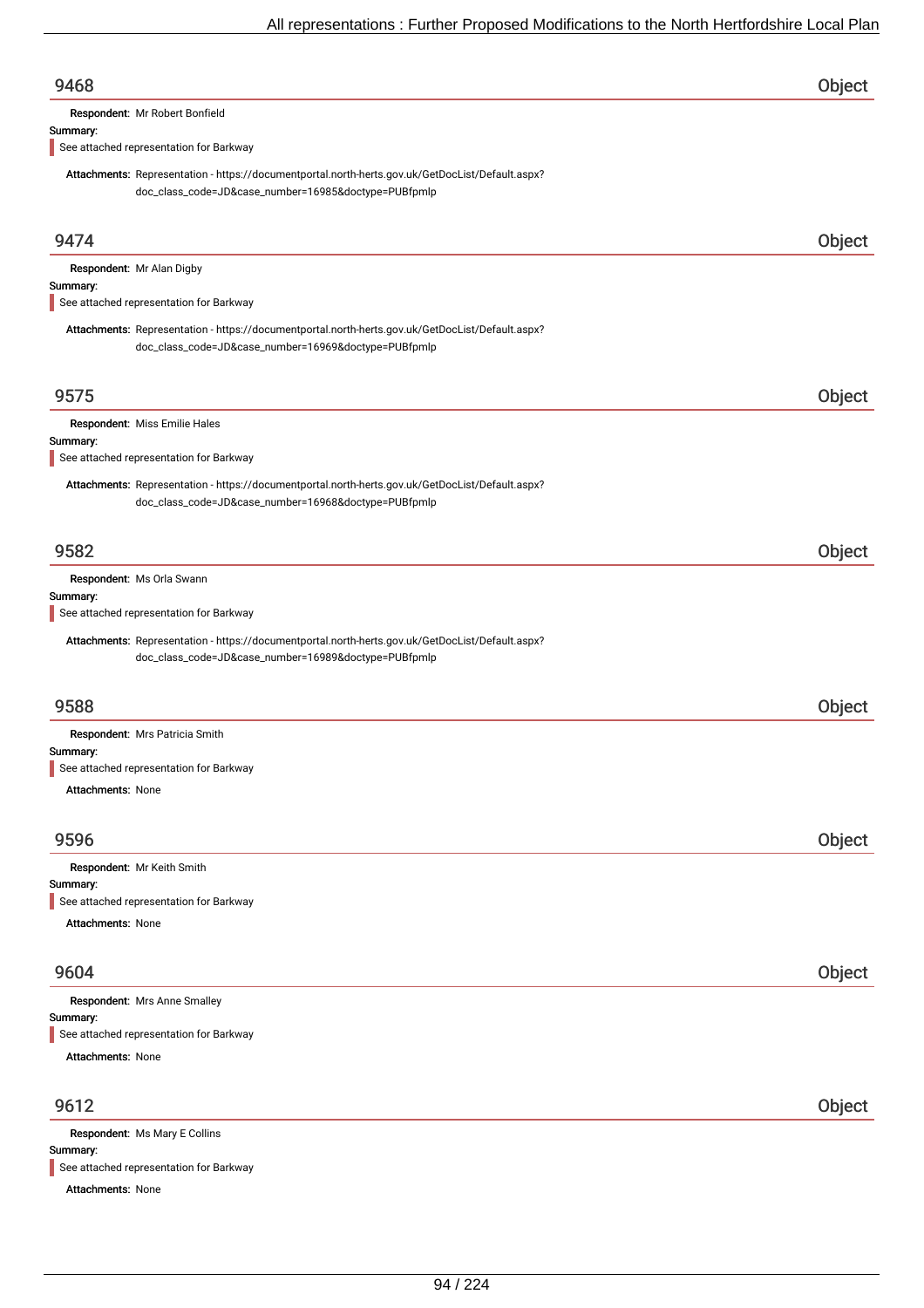| 9620 | Object |
|------|--------|
|      |        |

Respondent: Mrs Jackie Connolly

### Summary:

See attached representation for Barkway

| $\blacksquare$ See attached representation for Barkway                                           |        |
|--------------------------------------------------------------------------------------------------|--------|
| <b>Attachments: None</b>                                                                         |        |
| 9626                                                                                             | Object |
| Respondent: Mr Dave Connolly                                                                     |        |
| Summary:                                                                                         |        |
| See attached representation for Barkway                                                          |        |
| <b>Attachments: None</b>                                                                         |        |
| 9633                                                                                             | Object |
| Respondent: Mr John Golding                                                                      |        |
| Summary:<br>See attached representation for Barkway                                              |        |
| <b>Attachments: None</b>                                                                         |        |
|                                                                                                  |        |
| 9644                                                                                             | Object |
| Respondent: Mr and Mrs Antonis and Constantina Vouniotis                                         |        |
| Petition: 2 petitioners                                                                          |        |
| Summary:<br>See attached representation for Barkway                                              |        |
| <b>Attachments: None</b>                                                                         |        |
|                                                                                                  |        |
| 9650                                                                                             | Object |
| Respondent: Mr and Mrs Andrew and Ruth Millard<br>Petition: 2 petitioners                        |        |
| Summary:<br>See attached representation for Barkway                                              |        |
| Attachments: None                                                                                |        |
|                                                                                                  |        |
| 9657                                                                                             | Object |
| Respondent: Mr Cameron Bonfield                                                                  |        |
| Summary:<br>See attached representation for Barkway                                              |        |
| Attachments: Representation - https://documentportal.north-herts.gov.uk/GetDocList/Default.aspx? |        |
| doc_class_code=JD&case_number=16987&doctype=PUBfpmlp                                             |        |
|                                                                                                  |        |
| 9663                                                                                             | Object |
| Respondent: Mrs Michelle Bonfield                                                                |        |
| Summary:<br>See attached representation for Barkway                                              |        |
| Attachments: Representation - https://documentportal.north-herts.gov.uk/GetDocList/Default.aspx? |        |
| doc_class_code=JD&case_number=16986&doctype=PUBfpmlp                                             |        |
|                                                                                                  |        |
| 9672                                                                                             | Object |
| Respondent: Ms Amanda Edmonds<br>Summary:                                                        |        |
|                                                                                                  |        |

See attached representation for Barkway

Attachments: Representation - https://documentportal.north-herts.gov.uk/GetDocList/Default.aspx? doc\_class\_code=JD&case\_number=16988&doctype=PUBfpmlp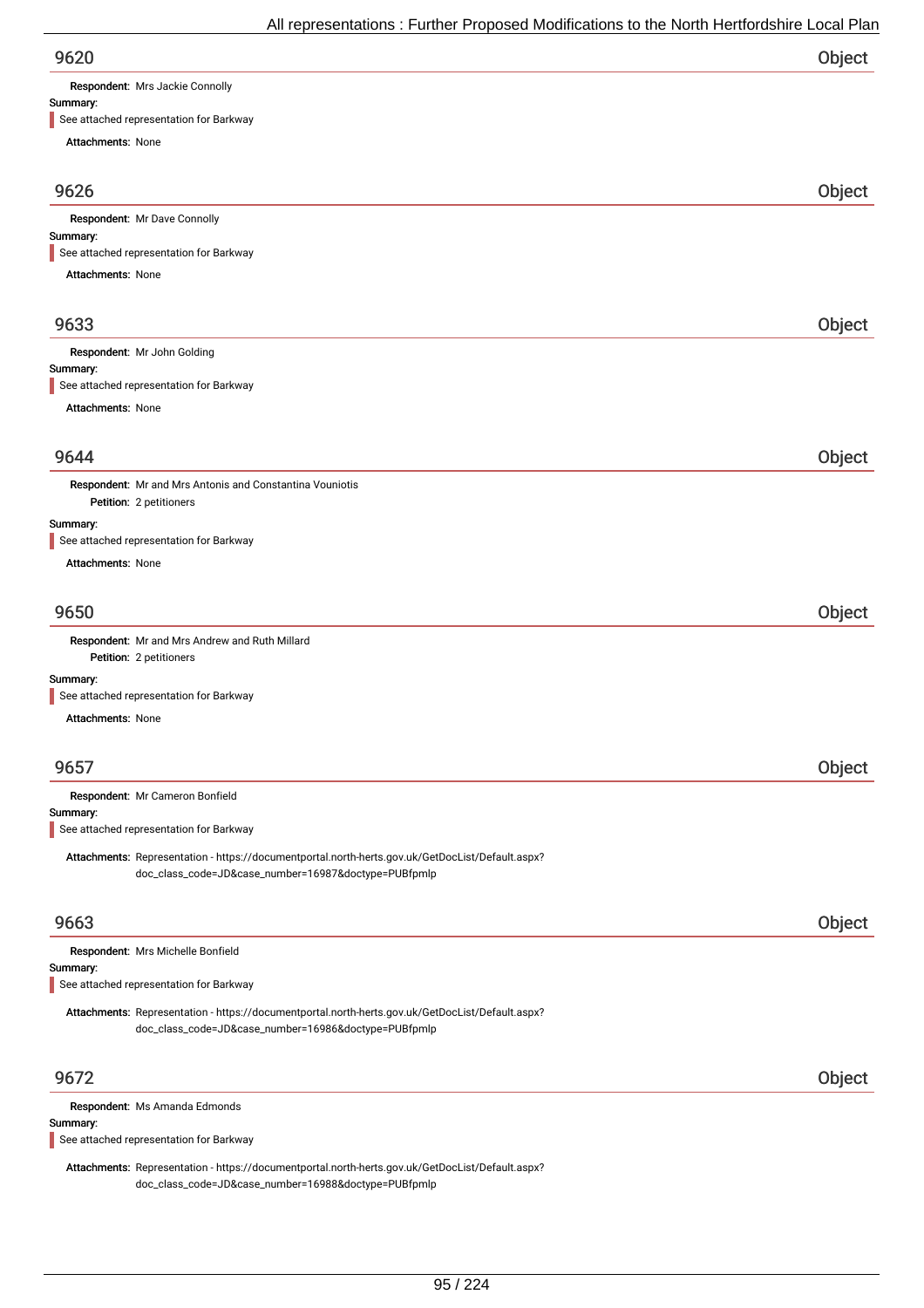Respondent: Mr David Coxall

### Summary:

See attached representation for Barkway

Attachments: Representation - https://documentportal.north-herts.gov.uk/GetDocList/Default.aspx? doc\_class\_code=JD&case\_number=16990&doctype=PUBfpmlp

| 9682                                                                                                                                                     | Object |
|----------------------------------------------------------------------------------------------------------------------------------------------------------|--------|
| Respondent: Mr Craig Garner                                                                                                                              |        |
| Summary:<br>See attached representation for Barkway                                                                                                      |        |
|                                                                                                                                                          |        |
| Attachments: Representation - https://documentportal.north-herts.gov.uk/GetDocList/Default.aspx?<br>doc_class_code=JD&case_number=16971&doctype=PUBfpmlp |        |
|                                                                                                                                                          |        |
| 9813                                                                                                                                                     | Object |
| Respondent: Mrs Rita Tindall                                                                                                                             |        |
| Summary:<br>See attached representation for Barkway                                                                                                      |        |
| Attachments: Representation - https://documentportal.north-herts.gov.uk/GetDocList/Default.aspx?                                                         |        |
| doc_class_code=JD&case_number=16975&doctype=PUBfpmlp                                                                                                     |        |
|                                                                                                                                                          |        |
| 9822                                                                                                                                                     | Object |
| Respondent: Mr Matthew Scales                                                                                                                            |        |
| Summary:                                                                                                                                                 |        |
| See attached representation for Barkway                                                                                                                  |        |
| <b>Attachments: None</b>                                                                                                                                 |        |
| 9825                                                                                                                                                     | Object |
| Respondent: Mrs Catherine Toms                                                                                                                           |        |
| Summary:                                                                                                                                                 |        |
| See attached representation for Barkway                                                                                                                  |        |
| Attachments: Representation - https://documentportal.north-herts.gov.uk/GetDocList/Default.aspx?<br>doc_class_code=JD&case_number=2174&doctype=PUBfpmlp  |        |
|                                                                                                                                                          |        |
| 9832                                                                                                                                                     | Object |
|                                                                                                                                                          |        |
| Respondent: Ms Cecilia van der Heijden<br>Summary:                                                                                                       |        |
| See attached representation for Barkway                                                                                                                  |        |
| <b>Attachments: None</b>                                                                                                                                 |        |
| 9838                                                                                                                                                     | Object |
|                                                                                                                                                          |        |
| Respondent: Mrs Jane Greening<br>Summary:                                                                                                                |        |
| See attached representation - Barkway                                                                                                                    |        |
| <b>Attachments: None</b>                                                                                                                                 |        |
|                                                                                                                                                          |        |
| 9841                                                                                                                                                     | Object |
| Respondent: Mr William James Dennis                                                                                                                      |        |
| Summary:<br>See attached representation for Barkway                                                                                                      |        |

Attachments: Representation - https://documentportal.north-herts.gov.uk/GetDocList/Default.aspx? doc\_class\_code=JD&case\_number=17020&doctype=PUBfpmlp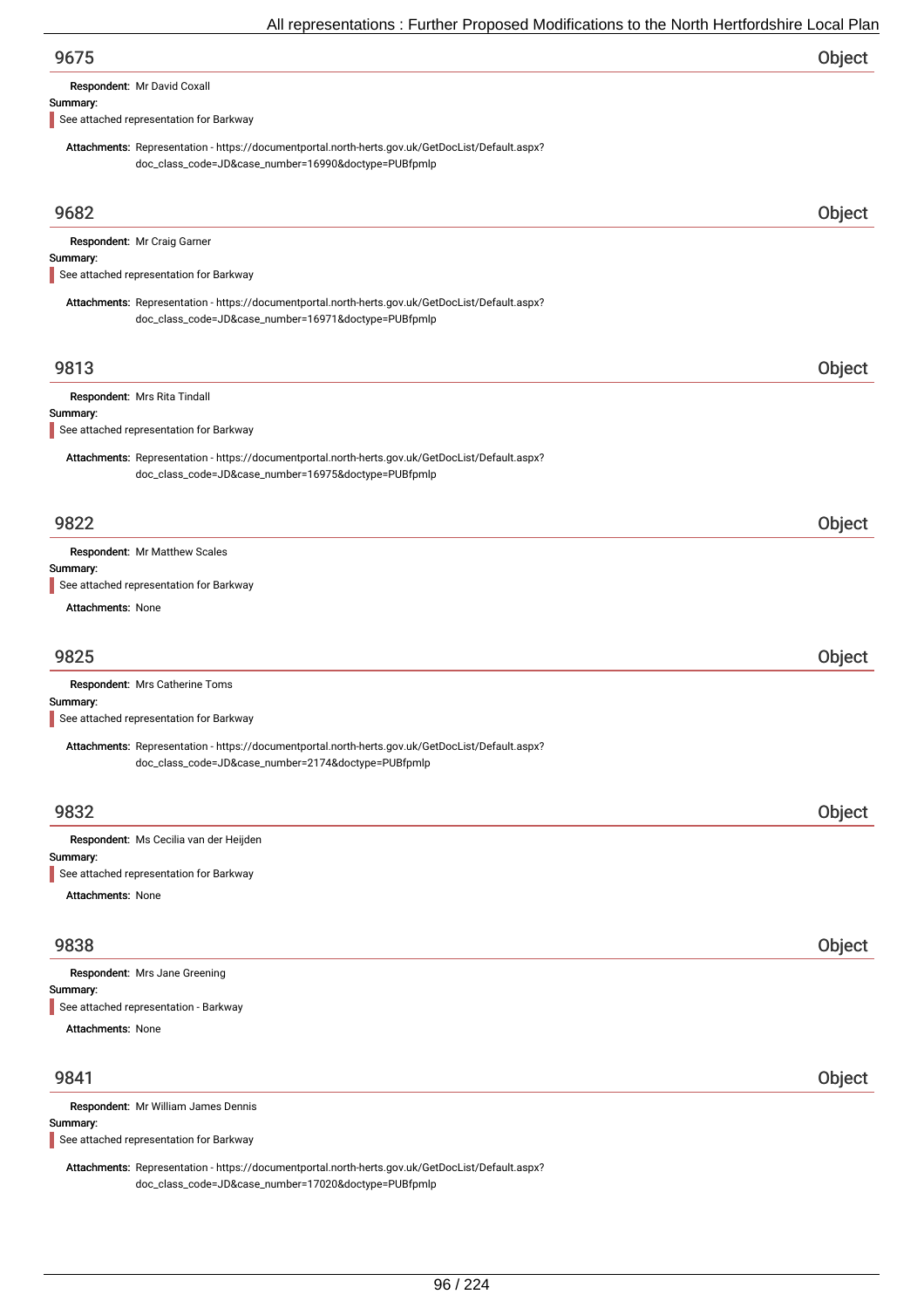| 9847                                  |  |
|---------------------------------------|--|
| <b>Respondent: Ms Dolores Altaras</b> |  |

### Summary:

See attached representation for Barkway

Attachments: Representation - https://documentportal.north-herts.gov.uk/GetDocList/Default.aspx? doc\_class\_code=JD&case\_number=17003&doctype=PUBfpmlp

| 9853                                                                                                                                                          | Object        |
|---------------------------------------------------------------------------------------------------------------------------------------------------------------|---------------|
| Respondent: Mr Tim Goldspink                                                                                                                                  |               |
| Summary:<br>See attached representation for Barkway                                                                                                           |               |
| Attachments: Representation - https://documentportal.north-herts.gov.uk/GetDocList/Default.aspx?<br>doc_class_code=JD&case_number=17005&doctype=PUBfpmlp      |               |
| 9859                                                                                                                                                          | Object        |
| Respondent: Ms Helen Price                                                                                                                                    |               |
| Summary:<br>See attached representation for Barkway                                                                                                           |               |
| Attachments: Representation - https://documentportal.north-herts.gov.uk/GetDocList/Default.aspx?<br>doc_class_code=JD&case_number=17007&doctype=PUBfpmlp      |               |
| 9866                                                                                                                                                          | <b>Object</b> |
| Respondent: Mr Pete Lander                                                                                                                                    |               |
| Summary:<br>See attached representation for Barkway                                                                                                           |               |
| Attachments: Representation - https://documentportal.north-herts.gov.uk/GetDocList/Default.aspx?<br>doc_class_code=JD&case_number=17008&doctype=PUBfpmlp      |               |
| 9873                                                                                                                                                          | Object        |
| Respondent: Mr Matthew Bell                                                                                                                                   |               |
| Summary:<br>See representation attached for Barkway                                                                                                           |               |
| Attachments: Representation - https://documentportal.north-herts.gov.uk/GetDocList/Default.aspx?<br>doc_class_code=JD&case_number=17112&doctype=PUBfpmlp      |               |
| 9879                                                                                                                                                          | Object        |
| Respondent: Mrs Laura Childs                                                                                                                                  |               |
| Summary:<br>See attached representation for Barkway                                                                                                           |               |
| Attachments: Supporting Document - https://documentportal.north-herts.gov.uk/GetDocList/Default.aspx?<br>doc_class_code=JD&case_number=14842&doctype=PUBfpmlp |               |
| 9885                                                                                                                                                          | Object        |
| Respondent: Ms Anita Scales                                                                                                                                   |               |
| Summary:<br>See representation attached for Barkway                                                                                                           |               |
| <b>Attachments: None</b>                                                                                                                                      |               |
| 9889                                                                                                                                                          | Object        |
| Respondent: Mr Andy Seymour<br>Summary:                                                                                                                       |               |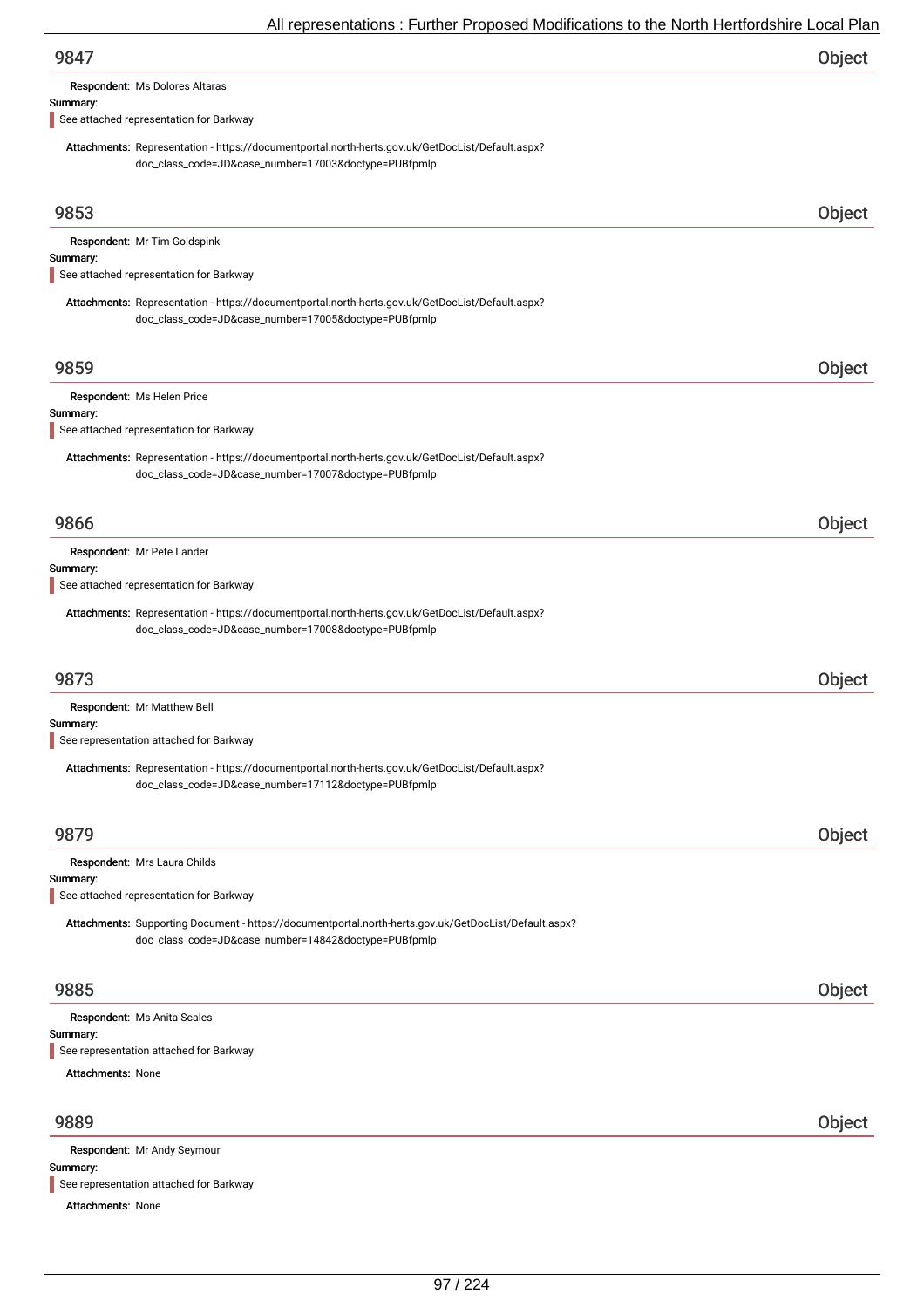| 9895                                                                  | Object |
|-----------------------------------------------------------------------|--------|
| Respondent: Mr John Gibson<br>Summary:                                |        |
| See attached representation for Barkway                               |        |
| Attachments: None                                                     |        |
|                                                                       |        |
| 9922                                                                  | Object |
| Respondent: Mrs Jennifer Warren                                       |        |
| Summary:<br>See representation attached for Barkway                   |        |
| Attachments: None                                                     |        |
|                                                                       |        |
| 9928                                                                  | Object |
| Respondent: Mr Robert Chisnall                                        |        |
| Summary:                                                              |        |
| See representation attached for Barkway                               |        |
| Attachments: Representation Letter - https://north-herts.oc2.uk/a/vn3 |        |
|                                                                       |        |
| 9933                                                                  | Object |
| Respondent: Mrs Sonia Chisnall                                        |        |
| Summary:<br>See representation attached for Barkway                   |        |
| Attachments: Representation Letter - https://north-herts.oc2.uk/a/vn4 |        |
| 9938                                                                  | Object |
| Respondent: Ms Abby Chisnall                                          |        |
| Summary:                                                              |        |
| See representation attached for Barkway                               |        |
| Attachments: Representation Letter - https://north-herts.oc2.uk/a/vn5 |        |
|                                                                       |        |
| 9944                                                                  | Object |
| Respondent: Ms Dee Donaldson<br>Summary:                              |        |
| See representation attached for Barkway                               |        |
| Attachments: Representation Letter - https://north-herts.oc2.uk/a/vn7 |        |
|                                                                       |        |
| 9950                                                                  | Object |
| Respondent: Mr Nick Dear                                              |        |
| Summary:<br>See representation attached for Barkway                   |        |
|                                                                       |        |
| Attachments: Representation Letter - https://north-herts.oc2.uk/a/vn8 |        |
| 9955                                                                  | Object |
| Respondent: Dr Robert S Davidson                                      |        |
| Summary:                                                              |        |

See representation attached for Barkway

Attachments: Representation Letter - https://north-herts.oc2.uk/a/vn9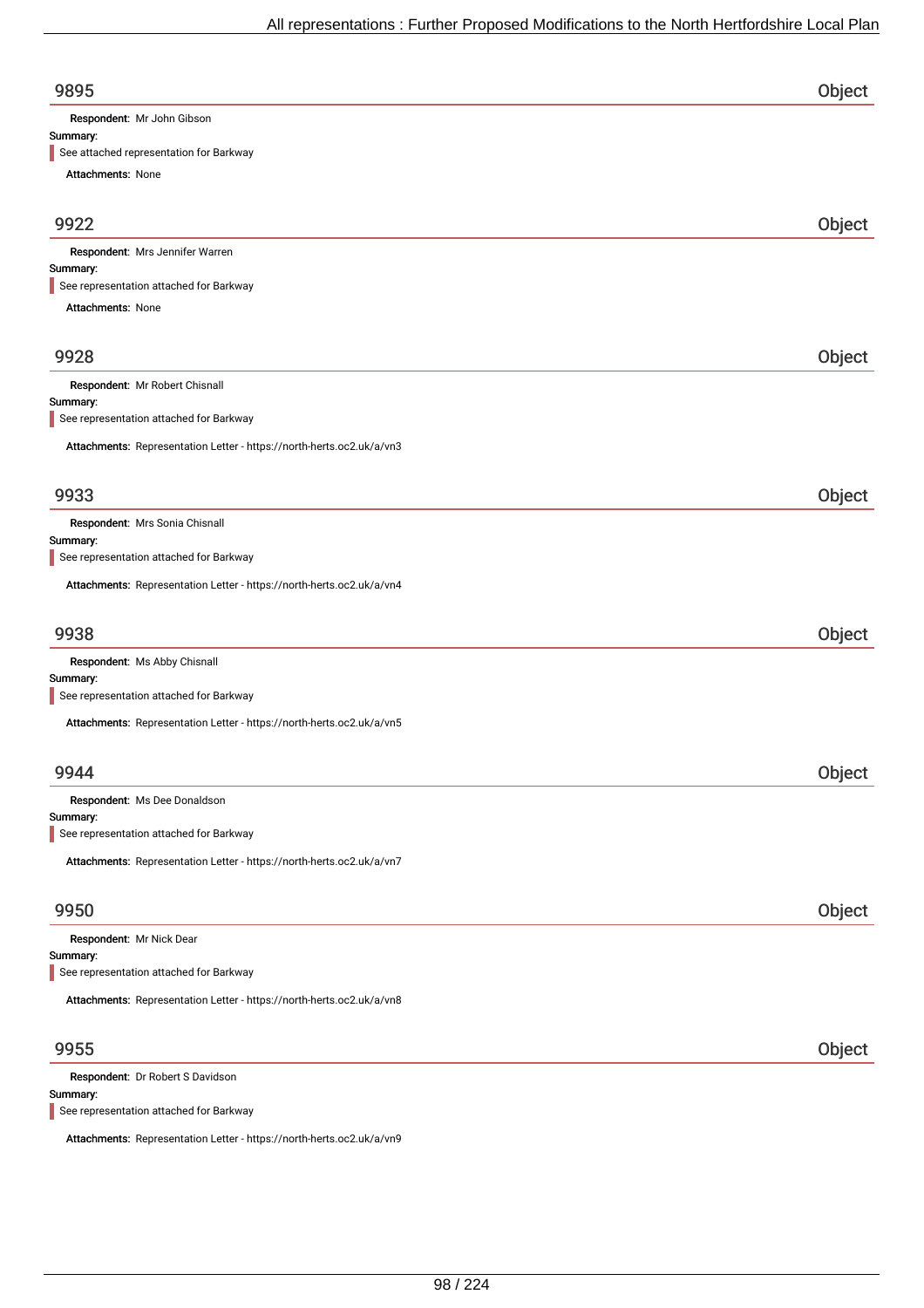Respondent: Mrs Jennifer Forster Davidson

#### Summary:

See representation attached for Barkway

Attachments: Representation Letter - https://north-herts.oc2.uk/a/vnv

| Attachments. Representation Letter - https://north-nerts.ocz.uk/d/viiv                                                                                   |        |
|----------------------------------------------------------------------------------------------------------------------------------------------------------|--------|
| 9965                                                                                                                                                     | Object |
| Respondent: Mr Graham Swann                                                                                                                              |        |
| Summary:<br>See representation attached for Barkway                                                                                                      |        |
|                                                                                                                                                          |        |
| Attachments: Representation - https://documentportal.north-herts.gov.uk/GetDocList/Default.aspx?<br>doc_class_code=JD&case_number=14041&doctype=PUBfpmlp |        |
| 9971                                                                                                                                                     | Object |
| Respondent: Mr James Alexander Wylie                                                                                                                     |        |
| Summary:<br>See attached representation - Barkway                                                                                                        |        |
| Attachments: None                                                                                                                                        |        |
|                                                                                                                                                          |        |
| 9976                                                                                                                                                     | Object |
|                                                                                                                                                          |        |
| Respondent: Mr Clive Toms<br>Summary:                                                                                                                    |        |
| See attached representation for Barkway                                                                                                                  |        |
| Attachments: Representation - https://documentportal.north-herts.gov.uk/GetDocList/Default.aspx?<br>doc_class_code=JD&case_number=16012&doctype=PUBfpmlp |        |
| 9981                                                                                                                                                     | Object |
| Respondent: Ms Miranda Hughes                                                                                                                            |        |
| Summary:                                                                                                                                                 |        |
| See attached representation                                                                                                                              |        |
| <b>Attachments: None</b>                                                                                                                                 |        |
| 9995                                                                                                                                                     | Object |
|                                                                                                                                                          |        |
| Respondent: Mr Mark Seymour<br>Summary:                                                                                                                  |        |
| See attached representation for Barkway                                                                                                                  |        |
| <b>Attachments: None</b>                                                                                                                                 |        |
|                                                                                                                                                          |        |
| 10010                                                                                                                                                    | Object |
| Respondent: Ms Fiona Tomkins                                                                                                                             |        |
| Summary:<br>See attached representation for Barkway                                                                                                      |        |
|                                                                                                                                                          |        |
| Attachments: Representation - https://documentportal.north-herts.gov.uk/GetDocList/Default.aspx?<br>doc_class_code=JD&case_number=17114&doctype=PUBfpmlp |        |
| 10018                                                                                                                                                    | Object |
| Respondent: Mrs Janis Baker                                                                                                                              |        |
| Summary:                                                                                                                                                 |        |
| See attached representation for Barkway                                                                                                                  |        |

Attachments: Representation - https://documentportal.north-herts.gov.uk/GetDocList/Default.aspx? doc\_class\_code=JD&case\_number=15140&doctype=PUBfpmlp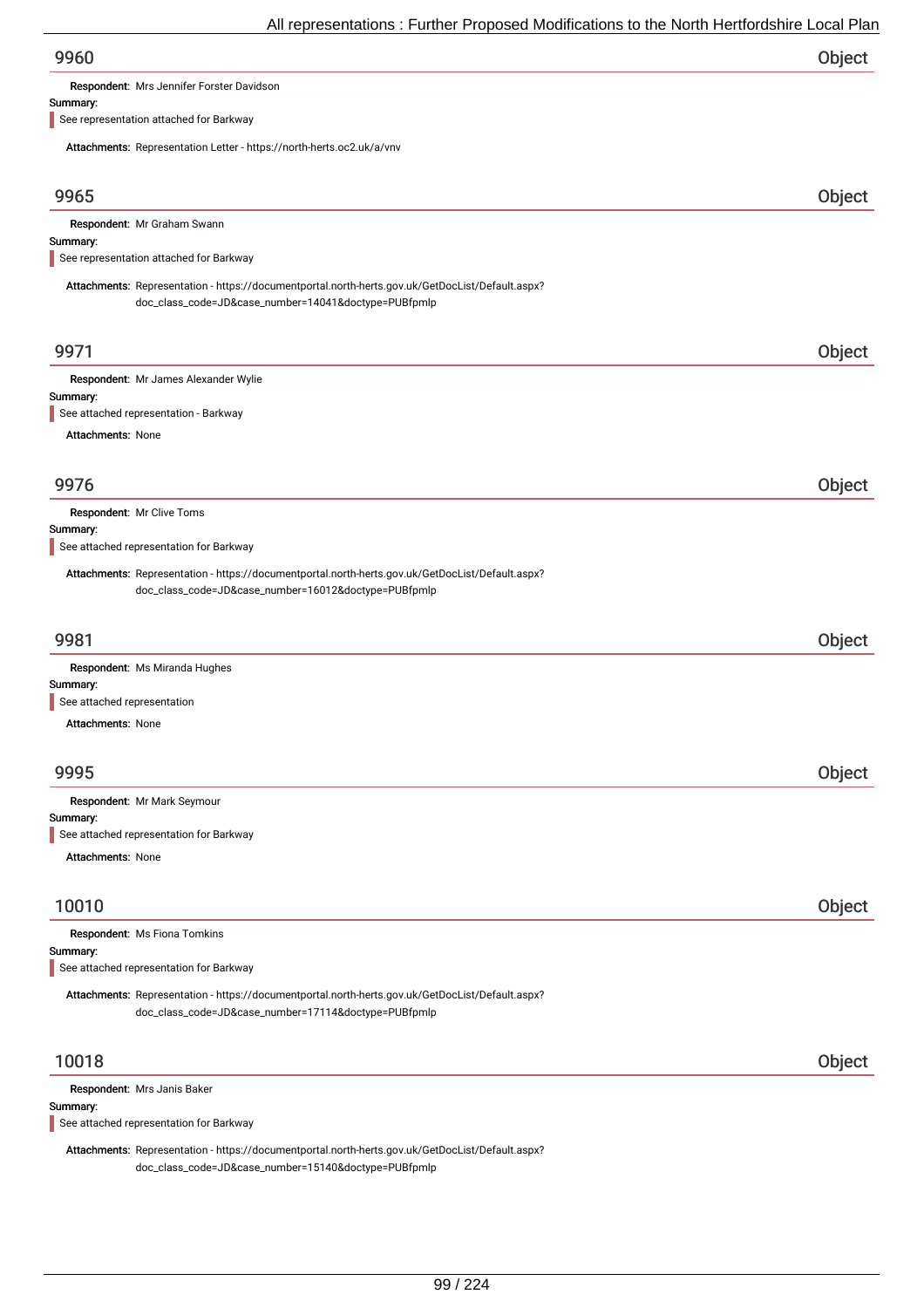| Object |
|--------|
|        |

Respondent: Mr Andy Turpin

#### Summary:

See attached representation for Barkway

Attachments: Representation - https://documentportal.north-herts.gov.uk/GetDocList/Default.aspx? doc\_class\_code=JD&case\_number=17113&doctype=PUBfpmlp

| 10036                                                                                                                                                    | Object |
|----------------------------------------------------------------------------------------------------------------------------------------------------------|--------|
| Respondent: Ms Hannah West                                                                                                                               |        |
| Summary:<br>See attached representation - Barkway                                                                                                        |        |
| <b>Attachments: None</b>                                                                                                                                 |        |
|                                                                                                                                                          |        |
| 10039                                                                                                                                                    | Object |
| Respondent: Mr Tom Seymour                                                                                                                               |        |
| Summary:<br>See attached representation - Barkway                                                                                                        |        |
| Attachments: None                                                                                                                                        |        |
|                                                                                                                                                          |        |
| 10045                                                                                                                                                    | Object |
| Respondent: Ms Samantha Seymour                                                                                                                          |        |
| Summary:                                                                                                                                                 |        |
| See attached representation - Barkway<br><b>Attachments: None</b>                                                                                        |        |
|                                                                                                                                                          |        |
|                                                                                                                                                          |        |
| 10051                                                                                                                                                    | Object |
| Respondent: Mr and Ms Keith and Prue Hayden and Nixon<br>Petition: 2 petitioners                                                                         |        |
| Summary:                                                                                                                                                 |        |
| See attached representation - Barkway                                                                                                                    |        |
| <b>Attachments: None</b>                                                                                                                                 |        |
|                                                                                                                                                          |        |
| 10054                                                                                                                                                    | Object |
| Respondent: Barkway Parish Council                                                                                                                       |        |
| Summary:                                                                                                                                                 |        |
| See attached representation                                                                                                                              |        |
| Attachments: Representation - https://documentportal.north-herts.gov.uk/GetDocList/Default.aspx?<br>doc_class_code=JD&case_number=13235&doctype=PUBfpmlp |        |
|                                                                                                                                                          |        |
| 10070                                                                                                                                                    | Object |
| Respondent: Dr Will Nicolson                                                                                                                             |        |
| Summary:<br>See attached representation - Barkway                                                                                                        |        |
|                                                                                                                                                          |        |
| Attachments: Representation - https://documentportal.north-herts.gov.uk/GetDocList/Default.aspx?<br>doc_class_code=JD&case_number=17106&doctype=PUBfpmlp |        |
| 10073                                                                                                                                                    | Object |
| Respondent: Mr Richard Turpin                                                                                                                            |        |
| Summary:                                                                                                                                                 |        |
| See attached representation - Barkway                                                                                                                    |        |
| Attachments: Representation - https://documentportal.north-herts.gov.uk/GetDocList/Default.aspx?                                                         |        |

doc\_class\_code=JD&case\_number=17104&doctype=PUBfpmlp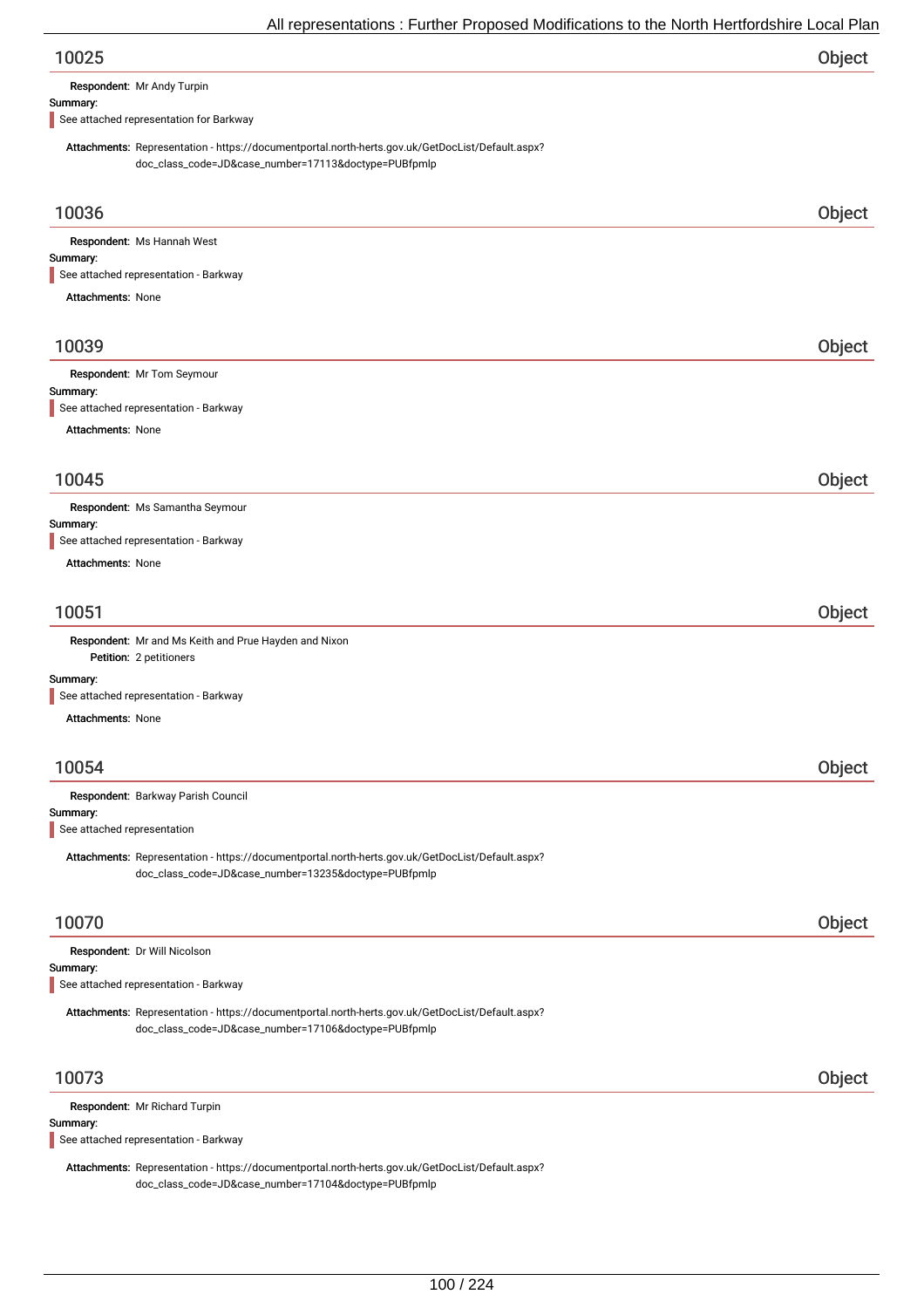| 10083                                                                                                                                                                                                       | Object  |
|-------------------------------------------------------------------------------------------------------------------------------------------------------------------------------------------------------------|---------|
| Respondent: HCC Royston East and Ermine Ward                                                                                                                                                                |         |
| Summary:<br>See attached representation - Barkway                                                                                                                                                           |         |
| Attachments: Representation - https://documentportal.north-herts.gov.uk/GetDocList/Default.aspx?<br>doc_class_code=JD&case_number=17092&doctype=PUBfpmlp                                                    |         |
| 10155                                                                                                                                                                                                       | Object  |
| Respondent: Mr Richard Courtice<br>Summary:<br>LATE REPRESENTATION<br>See attached representation                                                                                                           |         |
| Attachments: Postcard Representation - https://documentportal.north-herts.gov.uk/GetDocList/Default.aspx?<br>doc_class_code=JD&case_number=17354&doctype=PUBfpmlp                                           |         |
| 10162                                                                                                                                                                                                       | Object  |
| Respondent: Mr Richard Couling<br>Summary:                                                                                                                                                                  |         |
| See representation attached - Barkway                                                                                                                                                                       |         |
| <b>Attachments: None</b>                                                                                                                                                                                    |         |
| MM 219 / FM 114                                                                                                                                                                                             |         |
| 8908                                                                                                                                                                                                        |         |
|                                                                                                                                                                                                             | Object  |
| Respondent: Mr Peter Baker<br>Summary:                                                                                                                                                                      |         |
| What constitutes sustainable travel between the two sites?<br>School minibus + driver would cost £20k+ initial costs plus (conservatively) £6000 per annum. Will these funds go directly to the the school? |         |
| Attachments: None                                                                                                                                                                                           |         |
| 9086                                                                                                                                                                                                        | Comment |
| Respondent: Mrs M Digby                                                                                                                                                                                     |         |
| Summary:<br>See attached representation for Barkway                                                                                                                                                         |         |
| Attachments: Representation - https://documentportal.north-herts.gov.uk/GetDocList/Default.aspx?<br>doc_class_code=JD&case_number=16972&doctype=PUBfpmlp                                                    |         |
| 9092                                                                                                                                                                                                        | Object  |
| Respondent: Mrs Marian Newton                                                                                                                                                                               |         |
| Summary:<br>See attached representation for Barkway                                                                                                                                                         |         |
| Attachments: Representation - https://documentportal.north-herts.gov.uk/GetDocList/Default.aspx?<br>doc_class_code=JD&case_number=16973&doctype=PUBfpmlp                                                    |         |
| 9099                                                                                                                                                                                                        | Object  |
| Respondent: Mrs Pat Lewis<br>Summary:                                                                                                                                                                       |         |

See attached representation for Barkway

Attachments: Representation - https://documentportal.north-herts.gov.uk/GetDocList/Default.aspx? doc\_class\_code=JD&case\_number=16974&doctype=PUBfpmlp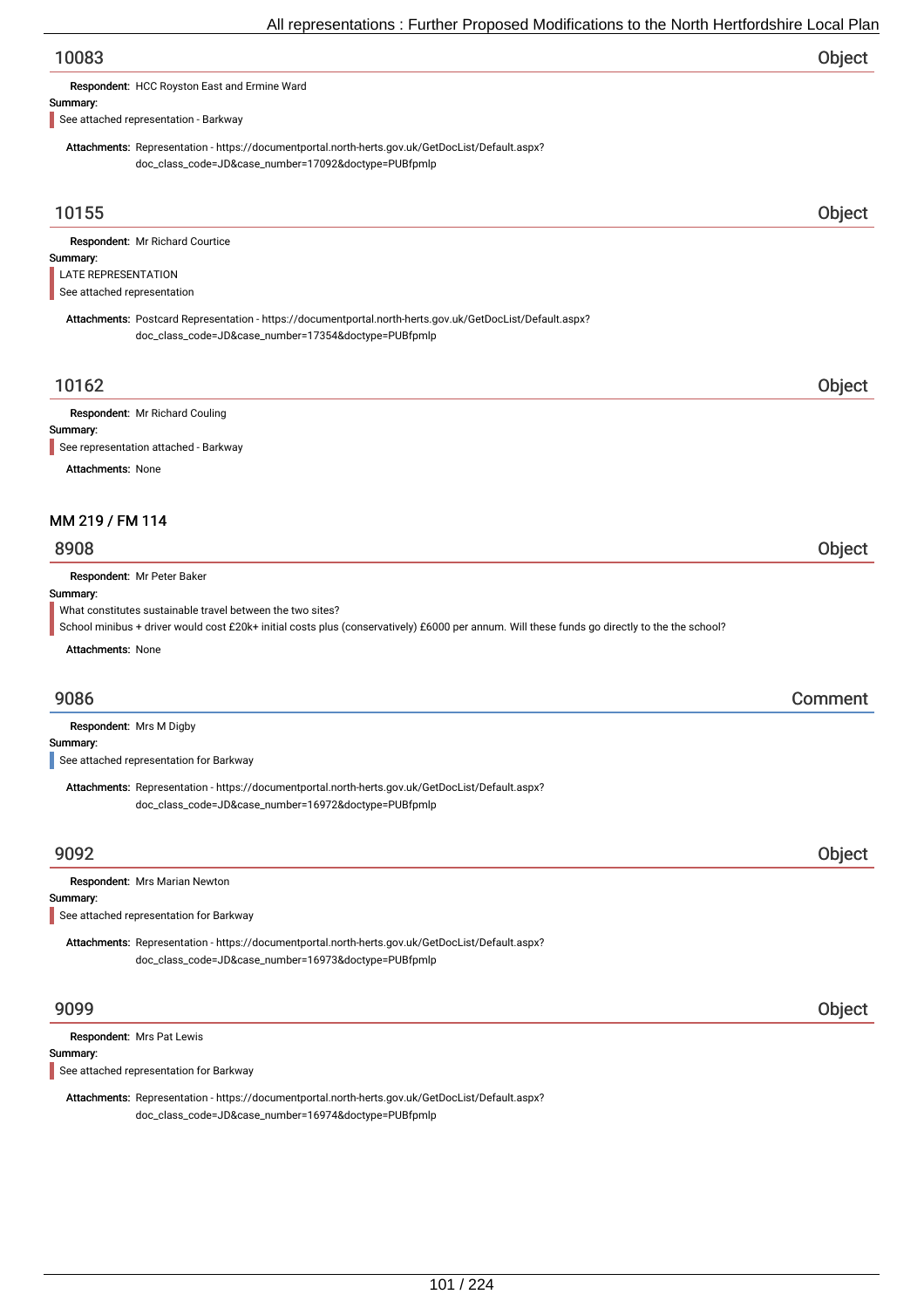| Object |
|--------|
|        |

Respondent: Mr Brian Coxall

### Summary:

See attached representation for Barkway

Attachments: Representation - https://documentportal.north-herts.gov.uk/GetDocList/Default.aspx? doc\_class\_code=JD&case\_number=16970&doctype=PUBfpmlp

| 9120                                                                                                                                                                                         | <b>Object</b> |
|----------------------------------------------------------------------------------------------------------------------------------------------------------------------------------------------|---------------|
| Respondent: Ms Carla Jones Bell<br>Summary:<br>See attached representation for Barkway                                                                                                       |               |
| Attachments: Representation - https://documentportal.north-herts.gov.uk/GetDocList/Default.aspx?<br>doc_class_code=JD&case_number=17137&doctype=PUBfpmlp                                     |               |
| 9161                                                                                                                                                                                         | Object        |
| Respondent: Mr Andrew Page<br>Summary:<br>See attached representation for Barkway                                                                                                            |               |
| Attachments: Representation - https://documentportal.north-herts.gov.uk/GetDocList/Default.aspx?<br>doc_class_code=JD&case_number=17105&doctype=PUBfpmlp                                     |               |
| 9168                                                                                                                                                                                         | Object        |
| Respondent: Mr Gordon David Baker<br>Summary:<br>See attached representation for Barkway<br>Attachments: Representation - https://documentportal.north-herts.gov.uk/GetDocList/Default.aspx? |               |
| doc_class_code=JD&case_number=14531&doctype=PUBfpmlp                                                                                                                                         |               |
| 9179                                                                                                                                                                                         | Object        |
| Respondent: Mr David Tomkins<br>Summary:                                                                                                                                                     |               |
| See attached representation for Barkway                                                                                                                                                      |               |
| Attachments: Representation - https://documentportal.north-herts.gov.uk/GetDocList/Default.aspx?<br>doc_class_code=JD&case_number=1837&doctype=PUBfpmlp                                      |               |
| 9187                                                                                                                                                                                         | Object        |
| Respondent: Ms Olivia Erby<br>Summary:<br>See attached representation for Barkway                                                                                                            |               |
| Attachments: Representation - https://documentportal.north-herts.gov.uk/GetDocList/Default.aspx?<br>doc_class_code=JD&case_number=15565&doctype=PUBfpmlp                                     |               |
| 9194                                                                                                                                                                                         | Object        |
| Respondent: Mrs Sharon Bentley<br>Summary:                                                                                                                                                   |               |

See attached representation for Barkway

Attachments: Representation - https://documentportal.north-herts.gov.uk/GetDocList/Default.aspx? doc\_class\_code=JD&case\_number=17059&doctype=PUBfpmlp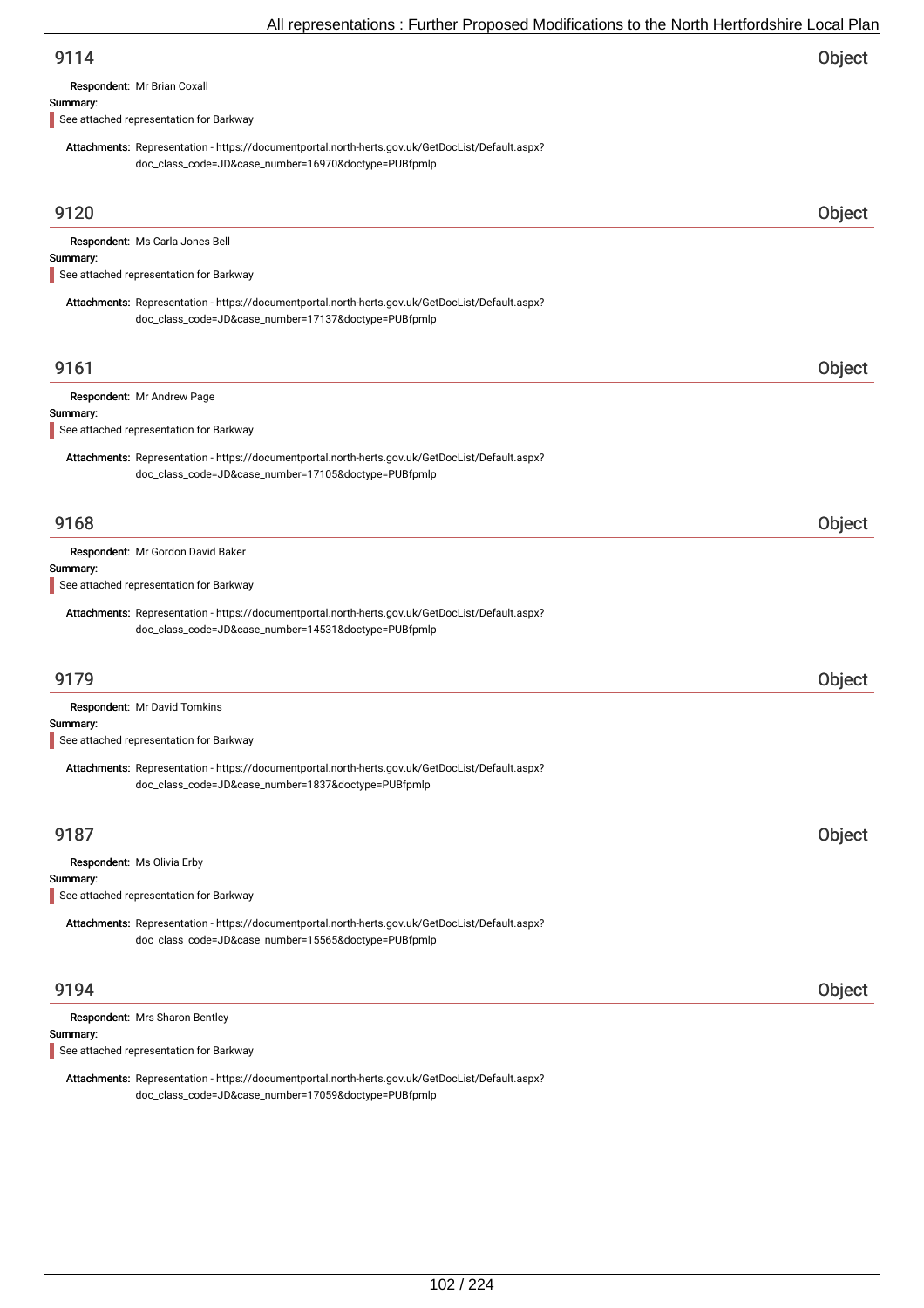Respondent: Mr Martin Bentley

#### Summary:

See attached representation for Barkway

Attachments: Representation - https://documentportal.north-herts.gov.uk/GetDocList/Default.aspx? doc\_class\_code=JD&case\_number=17057&doctype=PUBfpmlp

| 9210                                       |                                                                                                                                                          | Object |
|--------------------------------------------|----------------------------------------------------------------------------------------------------------------------------------------------------------|--------|
|                                            | Respondent: Mrs Carol Willis                                                                                                                             |        |
| Summary:                                   | See attached representation for Barkway                                                                                                                  |        |
|                                            | Attachments: Representation - https://documentportal.north-herts.gov.uk/GetDocList/Default.aspx?                                                         |        |
|                                            | doc_class_code=JD&case_number=2155&doctype=PUBfpmlp                                                                                                      |        |
| 9229                                       |                                                                                                                                                          | Object |
|                                            | Respondent: Ms Jennie Cox                                                                                                                                |        |
| Summary:<br>See attached                   |                                                                                                                                                          |        |
|                                            | Attachments: Representation - https://documentportal.north-herts.gov.uk/GetDocList/Default.aspx?<br>doc_class_code=JD&case_number=17086&doctype=PUBfpmlp |        |
| 9238                                       |                                                                                                                                                          | Object |
|                                            | Respondent: Barkway Parish Council<br>Petition: 155 petitioners                                                                                          |        |
| Summary:                                   |                                                                                                                                                          |        |
|                                            | See attached representation and petition                                                                                                                 |        |
|                                            | Attachments: Petition - https://documentportal.north-herts.gov.uk/GetDocList/Default.aspx?doc_class_code=JD&case_number=13235&doctype=PUBfpmlp           |        |
| 9246                                       |                                                                                                                                                          | Object |
| Summary:                                   | Respondent: Reed Parish Council                                                                                                                          |        |
| See attached representation                |                                                                                                                                                          |        |
|                                            | Attachments: Representation - https://documentportal.north-herts.gov.uk/GetDocList/Default.aspx?<br>doc_class_code=JD&case_number=5957&doctype=PUBfpmlp  |        |
| 9302                                       |                                                                                                                                                          | Object |
|                                            | Respondent: NHDC Ermine Councillor                                                                                                                       |        |
| Summary:<br>See attached representation    |                                                                                                                                                          |        |
| Attachments: None                          |                                                                                                                                                          |        |
|                                            |                                                                                                                                                          |        |
| 9316                                       |                                                                                                                                                          | Object |
|                                            | Respondent: Mrs Patricia Swann                                                                                                                           |        |
| Summary:<br>See representation for Barkway |                                                                                                                                                          |        |
|                                            | Attachments: Representation - https://documentportal.north-herts.gov.uk/GetDocList/Default.aspx?<br>doc_class_code=JD&case_number=14040&doctype=PUBfpmlp |        |
| 9325                                       |                                                                                                                                                          | Object |
| <b>Pecpondent: Mr Alan Tong</b>            |                                                                                                                                                          |        |

Summary: Attachments: None i<mark>t:</mark> Mr Alan Tong See full representation for Barkway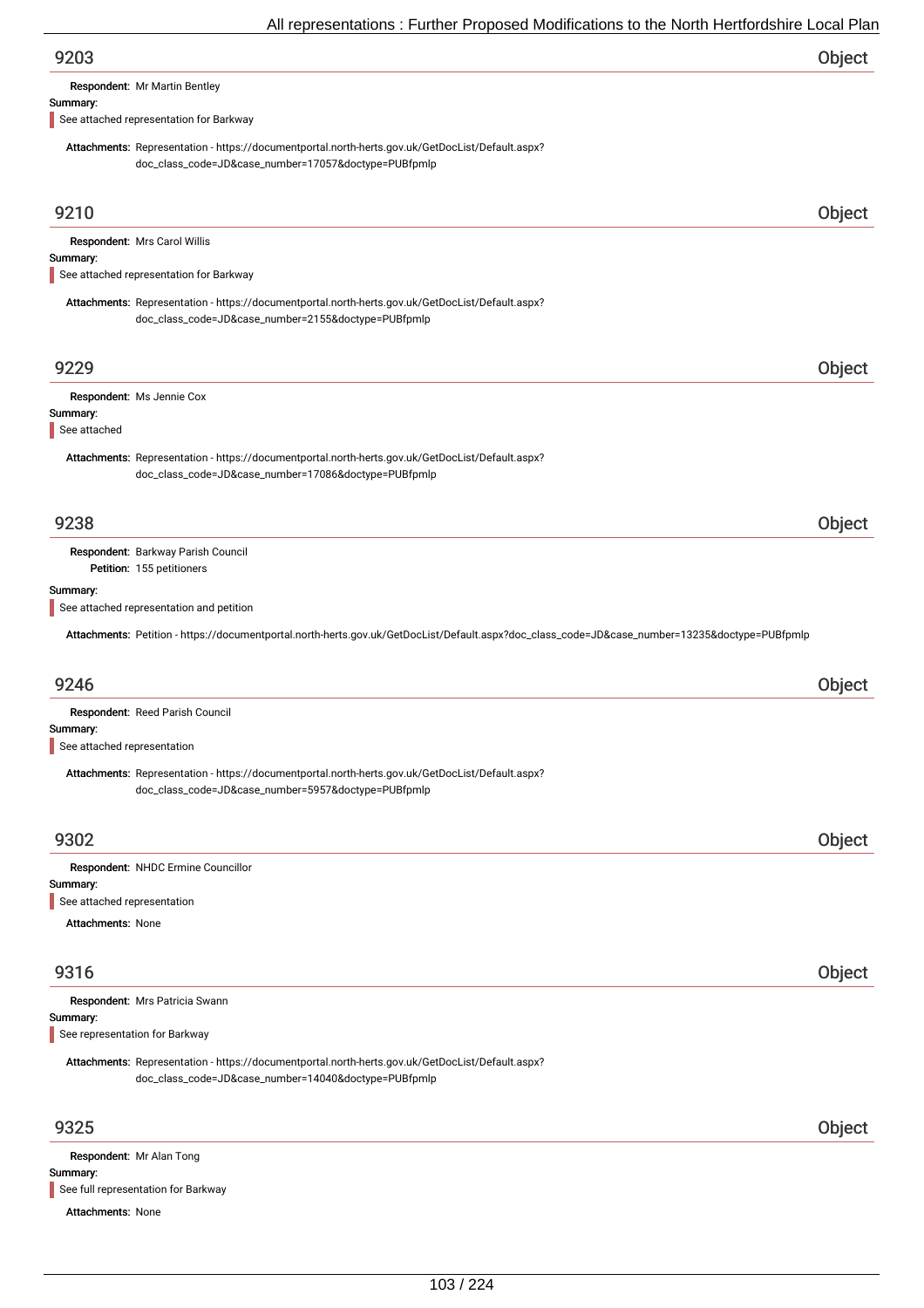| 9332 | Object |
|------|--------|
|      |        |

Respondent: Mrs Dariel Lines

#### Summary:

See representation for Barkway

Attachments: None

| 9341                     |                                                                                                                                                          | Object |
|--------------------------|----------------------------------------------------------------------------------------------------------------------------------------------------------|--------|
|                          | Respondent: Mr Mark Sherwin                                                                                                                              |        |
| Summary:                 | See attached representation for Barkway                                                                                                                  |        |
|                          |                                                                                                                                                          |        |
|                          | Attachments: Representation - https://documentportal.north-herts.gov.uk/GetDocList/Default.aspx?<br>doc_class_code=JD&case_number=17043&doctype=PUBfpmlp |        |
|                          |                                                                                                                                                          |        |
| 9471                     |                                                                                                                                                          | Object |
|                          | Respondent: Mr Robert Bonfield                                                                                                                           |        |
| Summary:                 |                                                                                                                                                          |        |
|                          | See attached representation for Barkway                                                                                                                  |        |
|                          | Attachments: Representation - https://documentportal.north-herts.gov.uk/GetDocList/Default.aspx?                                                         |        |
|                          | doc_class_code=JD&case_number=16985&doctype=PUBfpmlp                                                                                                     |        |
|                          |                                                                                                                                                          |        |
| 9477                     |                                                                                                                                                          | Object |
|                          | Respondent: Mr Alan Digby                                                                                                                                |        |
| Summary:                 |                                                                                                                                                          |        |
|                          | See attached representation for Barkway                                                                                                                  |        |
|                          | Attachments: Representation - https://documentportal.north-herts.gov.uk/GetDocList/Default.aspx?                                                         |        |
|                          | doc_class_code=JD&case_number=16969&doctype=PUBfpmlp                                                                                                     |        |
|                          |                                                                                                                                                          |        |
| 9579                     |                                                                                                                                                          | Object |
|                          | Respondent: Miss Emilie Hales                                                                                                                            |        |
| Summary:                 |                                                                                                                                                          |        |
|                          | See attached representation for Barkway                                                                                                                  |        |
|                          | Attachments: Representation - https://documentportal.north-herts.gov.uk/GetDocList/Default.aspx?                                                         |        |
|                          | doc_class_code=JD&case_number=16968&doctype=PUBfpmlp                                                                                                     |        |
|                          |                                                                                                                                                          |        |
| 9585                     |                                                                                                                                                          | Object |
|                          | Respondent: Ms Orla Swann                                                                                                                                |        |
| Summary:                 |                                                                                                                                                          |        |
|                          | See attached representation for Barkway                                                                                                                  |        |
|                          | Attachments: Representation - https://documentportal.north-herts.gov.uk/GetDocList/Default.aspx?                                                         |        |
|                          | doc_class_code=JD&case_number=16989&doctype=PUBfpmlp                                                                                                     |        |
|                          |                                                                                                                                                          |        |
| 9591                     |                                                                                                                                                          | Object |
|                          | Respondent: Mrs Patricia Smith                                                                                                                           |        |
| Summary:                 |                                                                                                                                                          |        |
|                          | See attached representation for Barkway                                                                                                                  |        |
| <b>Attachments: None</b> |                                                                                                                                                          |        |
|                          |                                                                                                                                                          |        |
| 9599                     |                                                                                                                                                          | Object |
|                          | Respondent: Mr Keith Smith                                                                                                                               |        |
| Summary:                 |                                                                                                                                                          |        |
|                          | See attached representation for Barkway                                                                                                                  |        |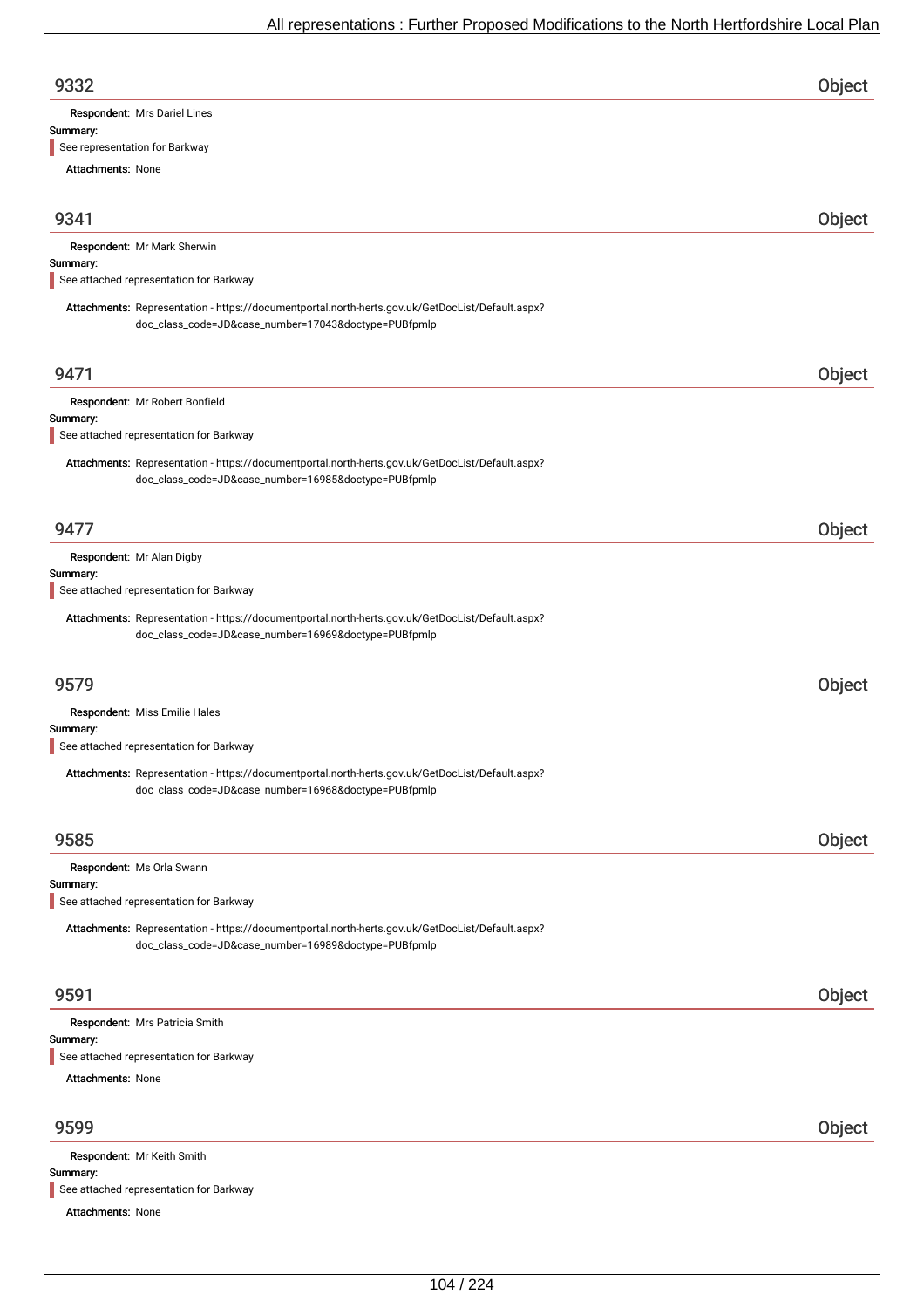| 9607                                |  |
|-------------------------------------|--|
| <b>Pespondent:</b> Mrs Anne Smalley |  |

#### Summary:

See attached representation for Barkway

| Attachments: None                                                         |        |
|---------------------------------------------------------------------------|--------|
| 9615                                                                      | Object |
| Respondent: Ms Mary E Collins                                             |        |
| Summary:                                                                  |        |
| See attached representation for Barkway                                   |        |
| Attachments: None                                                         |        |
| 9623                                                                      | Object |
| Respondent: Mrs Jackie Connolly                                           |        |
| Summary:<br>See attached representation for Barkway                       |        |
| <b>Attachments: None</b>                                                  |        |
|                                                                           |        |
| 9629                                                                      | Object |
| Respondent: Mr Dave Connolly                                              |        |
| Summary:                                                                  |        |
| See attached representation for Barkway                                   |        |
| <b>Attachments: None</b>                                                  |        |
| 9636                                                                      | Object |
| Respondent: Mr John Golding                                               |        |
| Summary:                                                                  |        |
| See attached representation for Barkway                                   |        |
| Attachments: None                                                         |        |
| 9647                                                                      | Object |
| Respondent: Mr and Mrs Antonis and Constantina Vouniotis                  |        |
| Petition: 2 petitioners                                                   |        |
| Summary:<br>See attached representation for Barkway                       |        |
| Attachments: None                                                         |        |
|                                                                           |        |
| 9653                                                                      | Object |
| Respondent: Mr and Mrs Andrew and Ruth Millard<br>Petition: 2 petitioners |        |
| Summary:                                                                  |        |

See attached representation for Barkway

Attachments: None

### 9660 Object

| Respondent: Mr Cameron Bonfield                                                                  |  |
|--------------------------------------------------------------------------------------------------|--|
| Summary:                                                                                         |  |
| See attached representation for Barkway                                                          |  |
| Attachments: Representation - https://documentportal.north-herts.gov.uk/GetDocList/Default.aspx? |  |
| doc_class_code=JD&case_number=16987&doctype=PUBfpmlp                                             |  |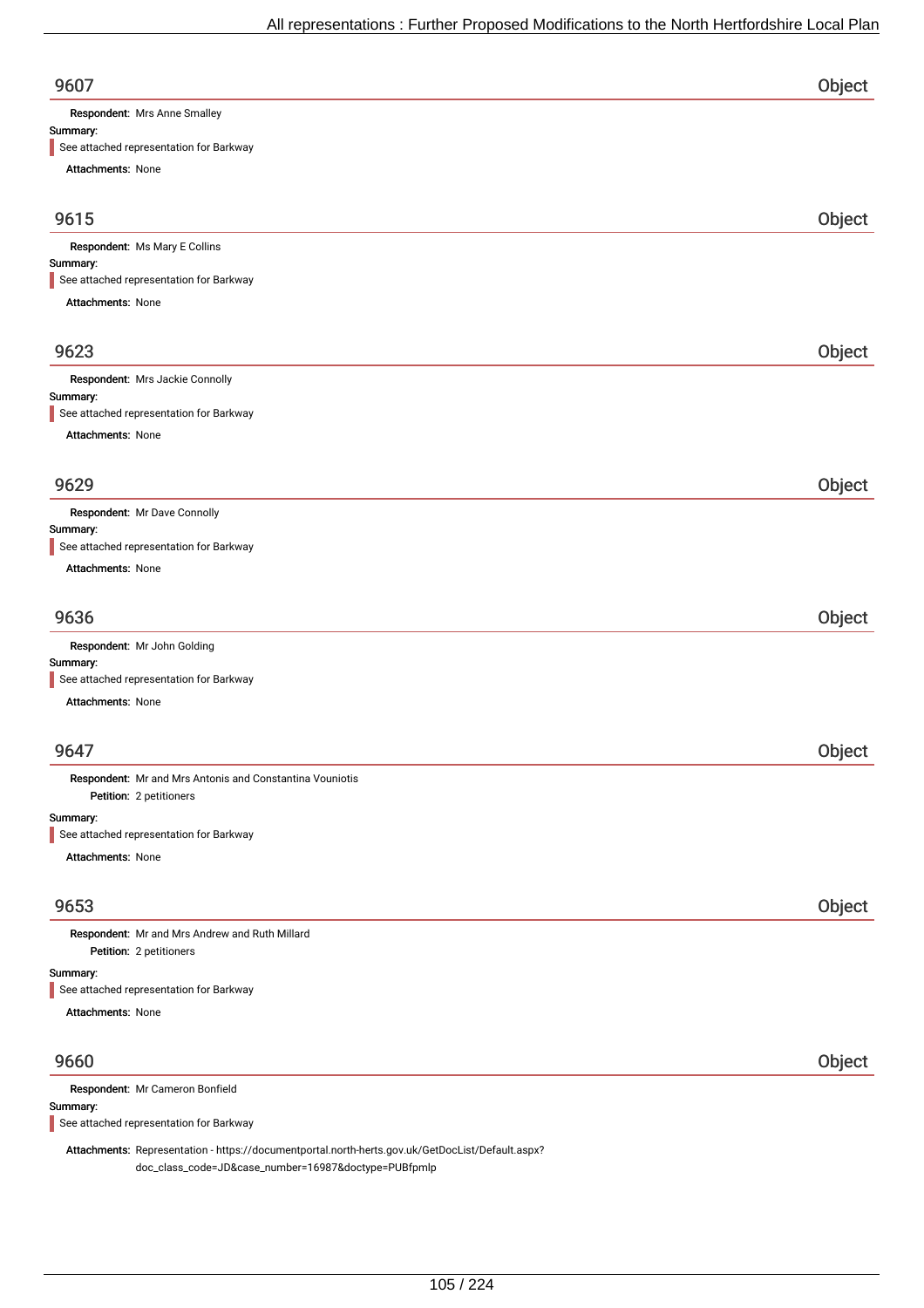| All representations : Further Proposed Modifications to the North Hertfordshire Local Plan                                                               |         |
|----------------------------------------------------------------------------------------------------------------------------------------------------------|---------|
| 9666                                                                                                                                                     | Object  |
| Respondent: Mrs Michelle Bonfield                                                                                                                        |         |
| Summary:<br>See attached representation for Barkway                                                                                                      |         |
| Attachments: Representation - https://documentportal.north-herts.gov.uk/GetDocList/Default.aspx?<br>doc_class_code=JD&case_number=16986&doctype=PUBfpmlp |         |
| 9669                                                                                                                                                     | Object  |
| Respondent: Ms Amanda Edmonds                                                                                                                            |         |
| Summary:<br>See attached representation for Barkway                                                                                                      |         |
| Attachments: Representation - https://documentportal.north-herts.gov.uk/GetDocList/Default.aspx?<br>doc_class_code=JD&case_number=16988&doctype=PUBfpmlp |         |
| 9678                                                                                                                                                     | Object  |
| Respondent: Mr David Coxall                                                                                                                              |         |
| Summary:<br>See attached representation for Barkway                                                                                                      |         |
| Attachments: Representation - https://documentportal.north-herts.gov.uk/GetDocList/Default.aspx?<br>doc_class_code=JD&case_number=16990&doctype=PUBfpmlp |         |
| 9684                                                                                                                                                     | Object  |
| Respondent: Mr Craig Garner<br>Summary:<br>See attached representation for Barkway                                                                       |         |
| Attachments: Representation - https://documentportal.north-herts.gov.uk/GetDocList/Default.aspx?<br>doc_class_code=JD&case_number=16971&doctype=PUBfpmlp |         |
| 9756                                                                                                                                                     | Support |
| Respondent: Hertfordshire County Council - Environment & Infrastructure Department                                                                       |         |
| Summary:<br>See attached; Agree with updated wording                                                                                                     |         |
| <b>Attachments: None</b>                                                                                                                                 |         |
| 9816                                                                                                                                                     | Object  |
| Respondent: Mrs Rita Tindall                                                                                                                             |         |
| Summary:<br>See attached representation for Barkway                                                                                                      |         |
| Attachments: Representation - https://documentportal.north-herts.gov.uk/GetDocList/Default.aspx?<br>doc_class_code=JD&case_number=16975&doctype=PUBfpmlp |         |
| 9821                                                                                                                                                     | Object  |
| Respondent: Mr Matthew Scales                                                                                                                            |         |
| Summary:<br>See attached representation for Barkway                                                                                                      |         |
| <b>Attachments: None</b>                                                                                                                                 |         |
|                                                                                                                                                          |         |
| 9828                                                                                                                                                     | Object  |

Respondent: Mrs Catherine Toms

### Summary:

See attached representation for Barkway

Attachments: Representation - https://documentportal.north-herts.gov.uk/GetDocList/Default.aspx? doc\_class\_code=JD&case\_number=2174&doctype=PUBfpmlp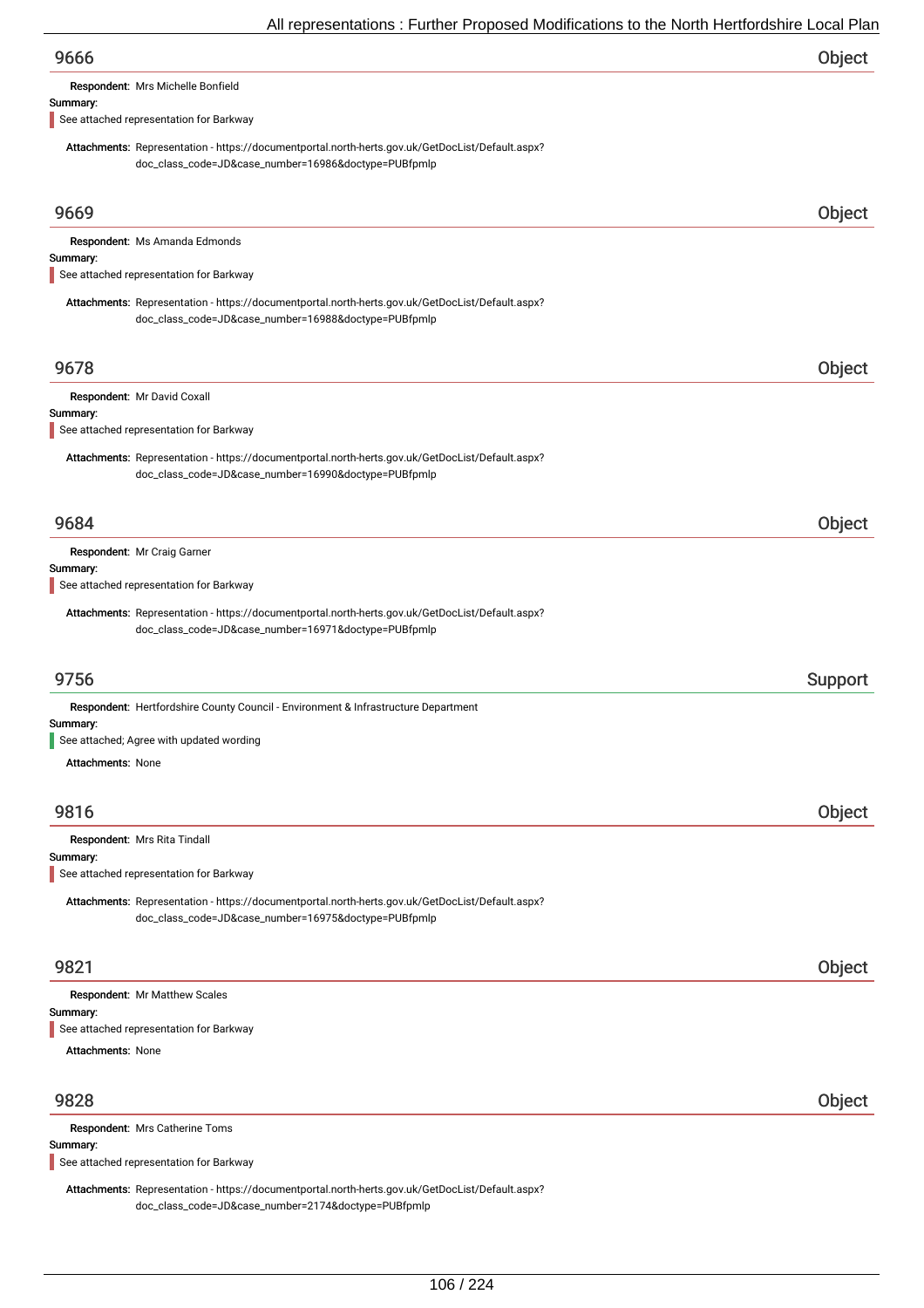| 9835                                                                                             | Object |
|--------------------------------------------------------------------------------------------------|--------|
| Respondent: Ms Cecilia van der Heijden                                                           |        |
| Summary:                                                                                         |        |
| See attached representation for Barkway                                                          |        |
| <b>Attachments: None</b>                                                                         |        |
| 9843                                                                                             | Object |
| Respondent: Mr William James Dennis                                                              |        |
| Summary:                                                                                         |        |
| See attached representation for Barkway                                                          |        |
| Attachments: Representation - https://documentportal.north-herts.gov.uk/GetDocList/Default.aspx? |        |
| doc_class_code=JD&case_number=17020&doctype=PUBfpmlp                                             |        |

## 9850 Object

## Respondent: Ms Dolores Altaras

Summary:

See attached representation for Barkway

Attachments: Representation - https://documentportal.north-herts.gov.uk/GetDocList/Default.aspx? doc\_class\_code=JD&case\_number=17003&doctype=PUBfpmlp

### 9856 Object

Respondent: Mr Tim Goldspink

#### Summary:

See attached representation for Barkway

Attachments: Representation - https://documentportal.north-herts.gov.uk/GetDocList/Default.aspx? doc\_class\_code=JD&case\_number=17005&doctype=PUBfpmlp

### 9862 Object

Respondent: Ms Helen Price

#### Summary:

See attached representation for Barkway

Attachments: Representation - https://documentportal.north-herts.gov.uk/GetDocList/Default.aspx? doc\_class\_code=JD&case\_number=17007&doctype=PUBfpmlp

| 9868                                                                                                                                                     | Object        |
|----------------------------------------------------------------------------------------------------------------------------------------------------------|---------------|
| Respondent: Mr Pete Lander<br>Summary:<br>See attached representation for Barkway                                                                        |               |
| Attachments: Representation - https://documentportal.north-herts.gov.uk/GetDocList/Default.aspx?<br>doc_class_code=JD&case_number=17008&doctype=PUBfpmlp |               |
| 9876                                                                                                                                                     | <b>Object</b> |

| <b>Respondent: Mr Matthew Bell</b>      |  |
|-----------------------------------------|--|
| Summary:                                |  |
| See representation attached for Barkway |  |

Attachments: Representation - https://documentportal.north-herts.gov.uk/GetDocList/Default.aspx? doc\_class\_code=JD&case\_number=17112&doctype=PUBfpmlp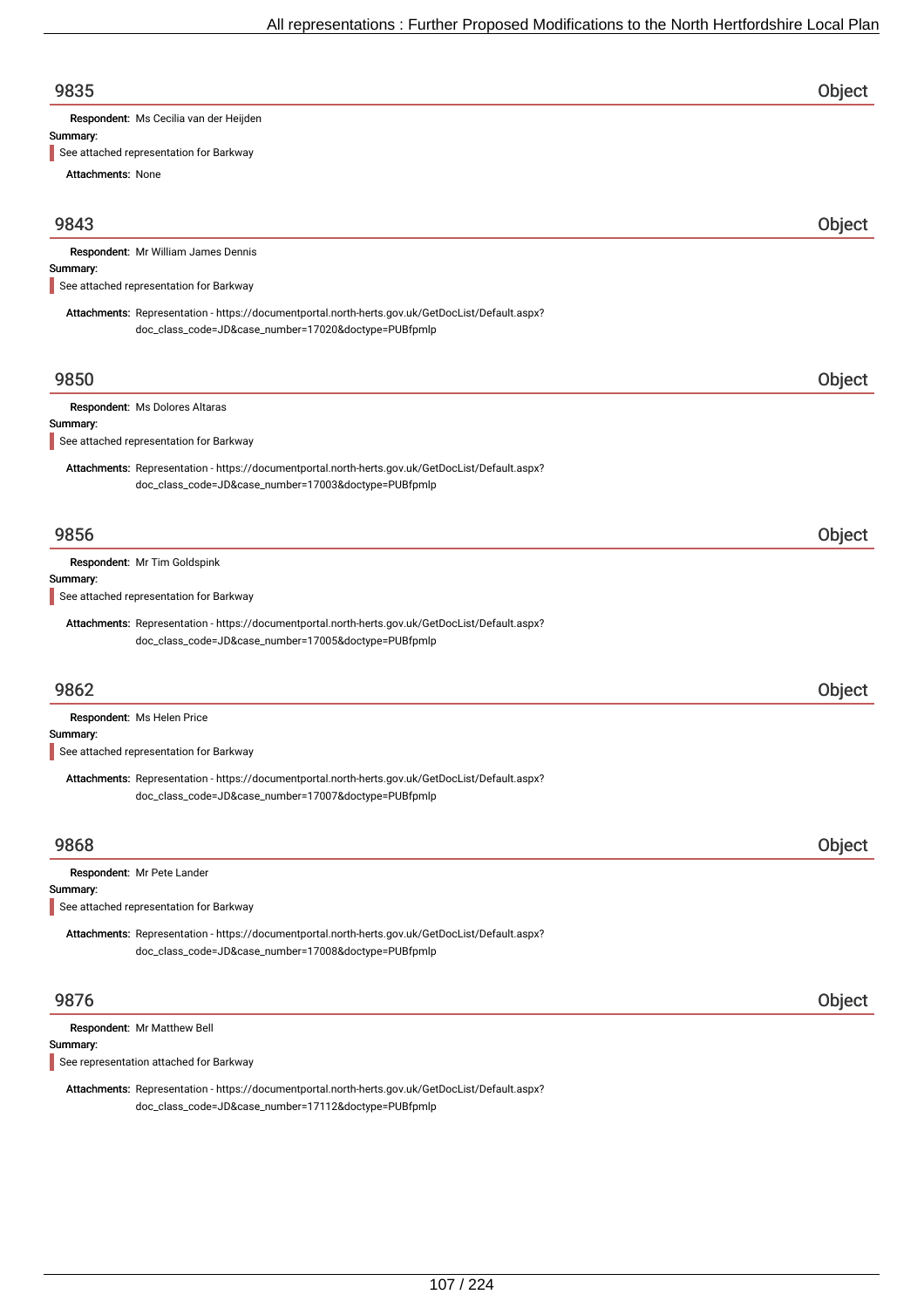Respondent: Ms Anita Scales

### Summary:

| See representation attached for Barkway                               |        |
|-----------------------------------------------------------------------|--------|
| Attachments: None                                                     |        |
|                                                                       |        |
| 9892                                                                  | Object |
| Respondent: Mr Andy Seymour                                           |        |
| Summary:<br>See representation attached for Barkway                   |        |
| Attachments: None                                                     |        |
|                                                                       |        |
| 9905                                                                  | Object |
| Respondent: Dr Ian R Sanders                                          |        |
| Summary:<br>See representation attached                               |        |
| Attachments: None                                                     |        |
|                                                                       |        |
| 9925                                                                  | Object |
| Respondent: Mrs Jennifer Warren                                       |        |
| Summary:<br>See representation attached for Barkway                   |        |
| Attachments: None                                                     |        |
|                                                                       |        |
| 9931                                                                  | Object |
| Respondent: Mr Robert Chisnall                                        |        |
| Summary:<br>See representation attached for Barkway                   |        |
| Attachments: Representation Letter - https://north-herts.oc2.uk/a/vn3 |        |
|                                                                       |        |
| 9936                                                                  | Object |
| Respondent: Mrs Sonia Chisnall                                        |        |
| Summary:<br>See representation attached for Barkway                   |        |
|                                                                       |        |
| Attachments: Representation Letter - https://north-herts.oc2.uk/a/vn4 |        |
| 9941                                                                  |        |
|                                                                       | Object |
| Respondent: Ms Abby Chisnall<br>Summary:                              |        |
| See representation attached for Barkway                               |        |
| Attachments: Representation Letter - https://north-herts.oc2.uk/a/vn5 |        |
|                                                                       |        |
| 9947                                                                  | Object |
| Respondent: Ms Dee Donaldson                                          |        |
| Summary:<br>See representation attached for Barkway                   |        |
|                                                                       |        |
| Attachments: Representation Letter - https://north-herts.oc2.uk/a/vn7 |        |
|                                                                       |        |
| 9953                                                                  | Object |
| Respondent: Mr Nick Dear                                              |        |

Summary:

See representation attached for Barkway

Attachments: Representation Letter - https://north-herts.oc2.uk/a/vn8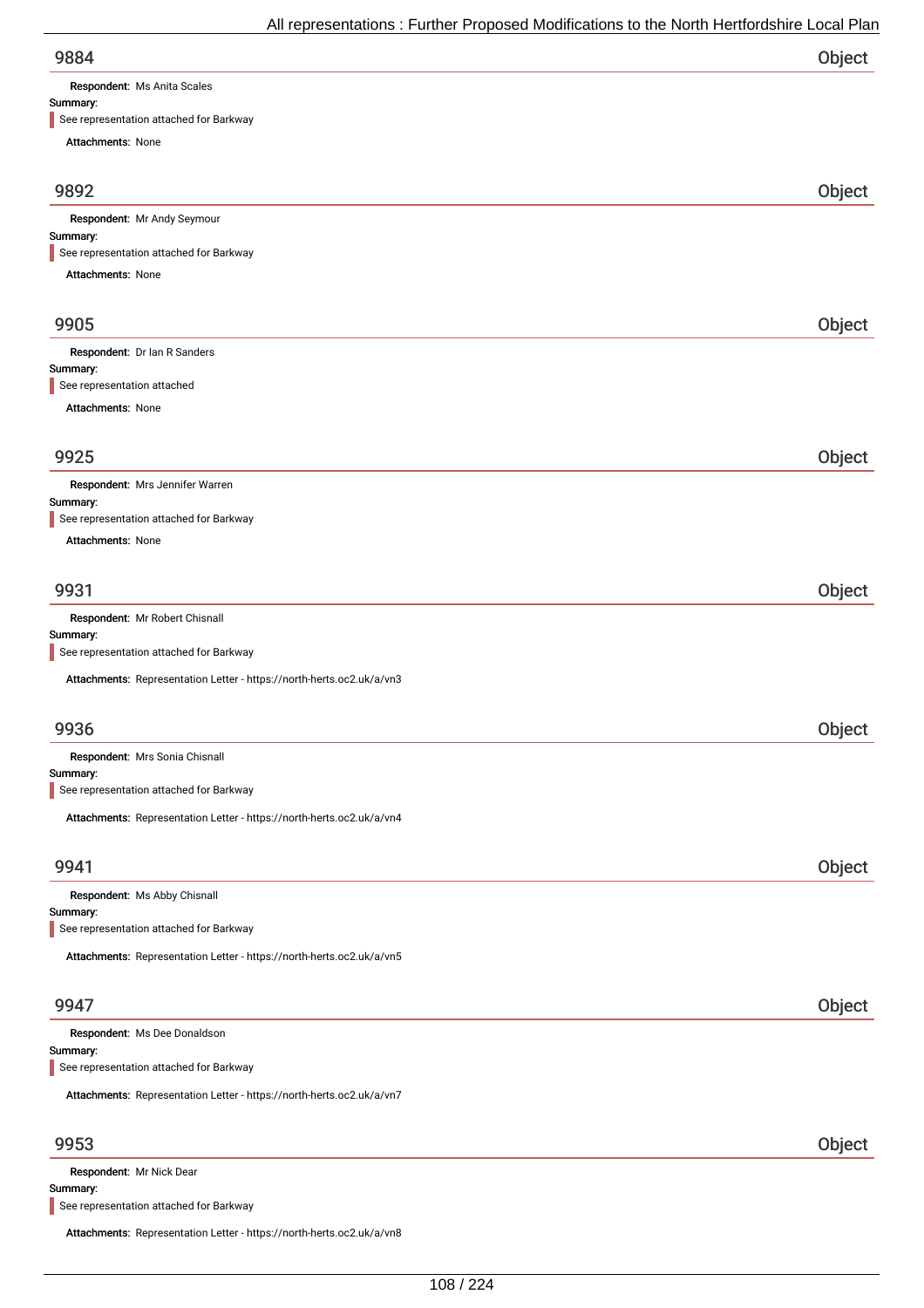| 9958 | Object |
|------|--------|
|      |        |

Respondent: Dr Robert S Davidson

#### Summary:

See representation attached for Barkway

Attachments: Representation Letter - https://north-herts.oc2.uk/a/vn9

| $\frac{1}{1000}$ . The process is the contract of the contract of $\frac{1}{1000}$ . The contract of $\frac{1}{1000}$                                    |        |
|----------------------------------------------------------------------------------------------------------------------------------------------------------|--------|
| 9963                                                                                                                                                     | Object |
| Respondent: Mrs Jennifer Forster Davidson                                                                                                                |        |
| Summary:<br>See representation attached for Barkway                                                                                                      |        |
|                                                                                                                                                          |        |
| Attachments: Representation Letter - https://north-herts.oc2.uk/a/vnv                                                                                    |        |
| 9968                                                                                                                                                     | Object |
| Respondent: Mr Graham Swann                                                                                                                              |        |
| Summary:<br>See representation attached for Barkway                                                                                                      |        |
| Attachments: Representation - https://documentportal.north-herts.gov.uk/GetDocList/Default.aspx?<br>doc_class_code=JD&case_number=14041&doctype=PUBfpmlp |        |
| 9979                                                                                                                                                     | Object |
| Respondent: Mr Clive Toms                                                                                                                                |        |
| Summary:<br>See attached representation for Barkway                                                                                                      |        |
| Attachments: Representation - https://documentportal.north-herts.gov.uk/GetDocList/Default.aspx?<br>doc_class_code=JD&case_number=16012&doctype=PUBfpmlp |        |
| 9980                                                                                                                                                     | Object |
| Respondent: Ms Miranda Hughes                                                                                                                            |        |
| Summary:<br>See attached representation                                                                                                                  |        |
| <b>Attachments: None</b>                                                                                                                                 |        |
|                                                                                                                                                          |        |
| 9984                                                                                                                                                     | Object |
| Respondent: Mr Graham Penning                                                                                                                            |        |
| Summary:<br>See attached representation - Barkway                                                                                                        |        |
| Attachments: Representation - https://documentportal.north-herts.gov.uk/GetDocList/Default.aspx?<br>doc_class_code=JD&case_number=17044&doctype=PUBfpmlp |        |
| 9988                                                                                                                                                     | Object |
| Respondent: Ms Anna O'Sullivan                                                                                                                           |        |
| Summary:<br>See representation attached for Barkway                                                                                                      |        |
| <b>Attachments: None</b>                                                                                                                                 |        |
|                                                                                                                                                          |        |
| 9998                                                                                                                                                     | Object |
| Respondent: Mr Mark Seymour                                                                                                                              |        |
| Summary:<br>See attached representation for Barkway                                                                                                      |        |

Attachments: None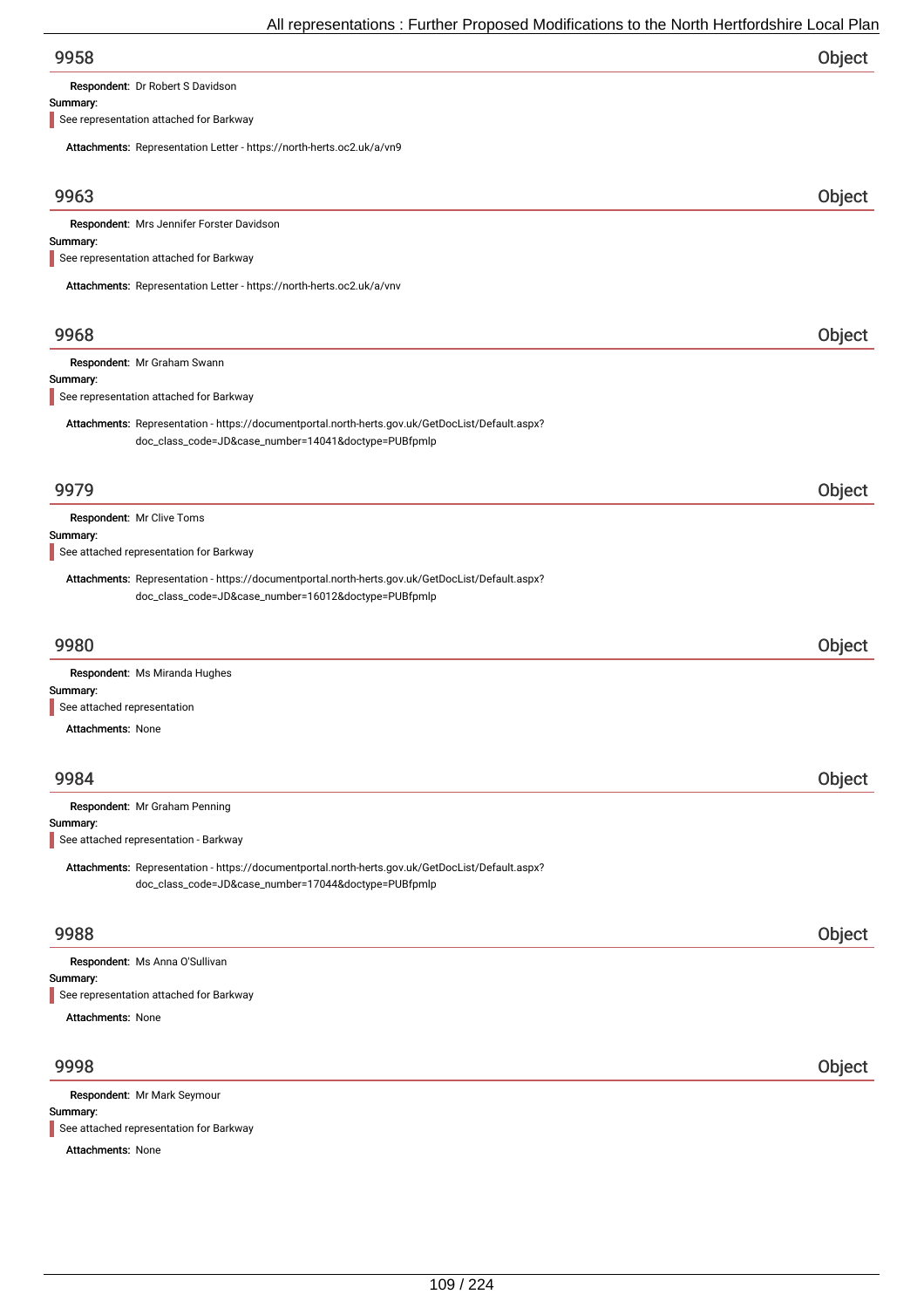| 10013 | Object |
|-------|--------|
|       |        |

| <b>Respondent: Ms Fiona Tomkins</b> |  |  |
|-------------------------------------|--|--|
|-------------------------------------|--|--|

#### Summary:

See attached representation for Barkway

Attachments: Representation - https://documentportal.north-herts.gov.uk/GetDocList/Default.aspx? doc\_class\_code=JD&case\_number=17114&doctype=PUBfpmlp

| 10022                                                                                                                                                    | Object |
|----------------------------------------------------------------------------------------------------------------------------------------------------------|--------|
| Respondent: Mrs Janis Baker                                                                                                                              |        |
| Summary:<br>See attached representation for Barkway                                                                                                      |        |
| Attachments: Representation - https://documentportal.north-herts.gov.uk/GetDocList/Default.aspx?<br>doc_class_code=JD&case_number=15140&doctype=PUBfpmlp |        |
| 10028                                                                                                                                                    | Object |
| Respondent: Mr Andy Turpin                                                                                                                               |        |
| Summary:<br>See attached representation for Barkway                                                                                                      |        |
| Attachments: Representation - https://documentportal.north-herts.gov.uk/GetDocList/Default.aspx?<br>doc_class_code=JD&case_number=17113&doctype=PUBfpmlp |        |
| 10031                                                                                                                                                    | Object |
| Respondent: Mr Bob Humphreys<br>Summary:                                                                                                                 |        |
| See representation attached - Barkway                                                                                                                    |        |
| Attachments: Representation - https://documentportal.north-herts.gov.uk/GetDocList/Default.aspx?<br>doc_class_code=JD&case_number=17010&doctype=PUBfpmlp |        |
| 10035                                                                                                                                                    | Object |
| Respondent: Ms Hannah West<br>Summary:<br>See attached representation - Barkway                                                                          |        |
| <b>Attachments: None</b>                                                                                                                                 |        |
| 10042                                                                                                                                                    | Object |
| Respondent: Mr Tom Seymour                                                                                                                               |        |
| Summary:<br>See attached representation - Barkway                                                                                                        |        |
| <b>Attachments: None</b>                                                                                                                                 |        |
| 10048                                                                                                                                                    | Object |
| Respondent: Ms Samantha Seymour                                                                                                                          |        |
| Summary:<br>See attached representation - Barkway                                                                                                        |        |
| <b>Attachments: None</b>                                                                                                                                 |        |
| 10057                                                                                                                                                    | Object |
| Respondent: Barkway Parish Council                                                                                                                       |        |
| Summary:<br>See attached representation                                                                                                                  |        |

Attachments: Representation - https://documentportal.north-herts.gov.uk/GetDocList/Default.aspx? doc\_class\_code=JD&case\_number=13235&doctype=PUBfpmlp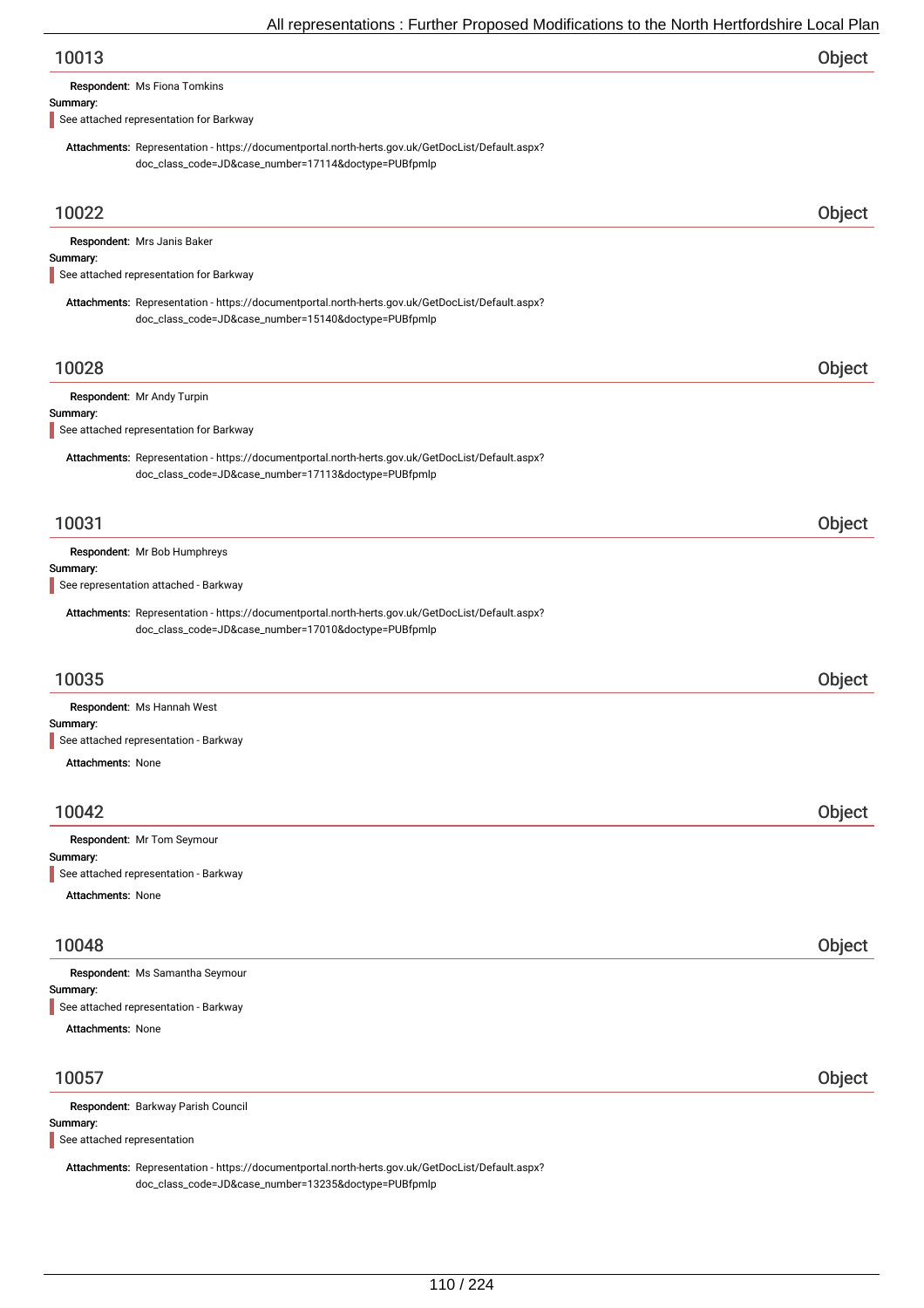| All representations . Further Froposed Modifications to the North Hertfordshire Local Fial                                                               |        |
|----------------------------------------------------------------------------------------------------------------------------------------------------------|--------|
| 10076                                                                                                                                                    | Object |
| Respondent: Mr Richard Turpin                                                                                                                            |        |
| Summary:<br>See attached representation - Barkway                                                                                                        |        |
|                                                                                                                                                          |        |
| Attachments: Representation - https://documentportal.north-herts.gov.uk/GetDocList/Default.aspx?<br>doc_class_code=JD&case_number=17104&doctype=PUBfpmlp |        |
|                                                                                                                                                          |        |
| 10081                                                                                                                                                    | Object |
| Respondent: HCC Royston East and Ermine Ward                                                                                                             |        |
| Summary:                                                                                                                                                 |        |
| See attached representation - Barkway                                                                                                                    |        |
| Attachments: Representation - https://documentportal.north-herts.gov.uk/GetDocList/Default.aspx?<br>doc_class_code=JD&case_number=17092&doctype=PUBfpmlp |        |
| 10158                                                                                                                                                    | Object |
| Respondent: Mr Richard Courtice                                                                                                                          |        |
| Summary:<br><b>LATE REPRESENTATION</b>                                                                                                                   |        |
| See attached representation                                                                                                                              |        |
| Attachments: Postcard Representation - https://documentportal.north-herts.gov.uk/GetDocList/Default.aspx?                                                |        |
| doc_class_code=JD&case_number=17354&doctype=PUBfpmlp                                                                                                     |        |
|                                                                                                                                                          |        |
| 10159                                                                                                                                                    | Object |
| Respondent: Mr Richard Couling                                                                                                                           |        |
| Summary:<br>See representation attached - Barkway                                                                                                        |        |
| <b>Attachments: None</b>                                                                                                                                 |        |
|                                                                                                                                                          |        |
| <b>FM 115</b>                                                                                                                                            |        |
| 8909                                                                                                                                                     | Object |
| Respondent: Mr Peter Baker                                                                                                                               |        |
| Summary:                                                                                                                                                 |        |
| Sorry - these are weasel words.                                                                                                                          |        |
| <b>Attachments: None</b>                                                                                                                                 |        |
|                                                                                                                                                          |        |
| MM 222 / FM 118                                                                                                                                          |        |
| 8636                                                                                                                                                     | Object |
| Respondent: Mr and Mrs Peter and Sandra Barrow and others                                                                                                |        |
| Agent: Maze Planning Ltd<br>Petition: 2 petitioners                                                                                                      |        |
| Summary:                                                                                                                                                 |        |
| See Attached - Too vague; maximum level of housing should be set                                                                                         |        |
| Attachments: Representation - https://documentportal.north-herts.gov.uk/GetDocList/Default.aspx?<br>doc_class_code=JD&case_number=16334&doctype=PUBfpmlp |        |
| 8793                                                                                                                                                     | Object |
| Respondent: Mr Chris Davis                                                                                                                               |        |
| Summary:                                                                                                                                                 |        |
| See full text - potential liability for corporate manslaughter if traffic increases                                                                      |        |

Attachments: CV -https://documentportal.north-herts.gov.uk/GetDocList/Default.aspx?doc\_class\_code=JD&case\_number=2922&doctype=Pubfpmlp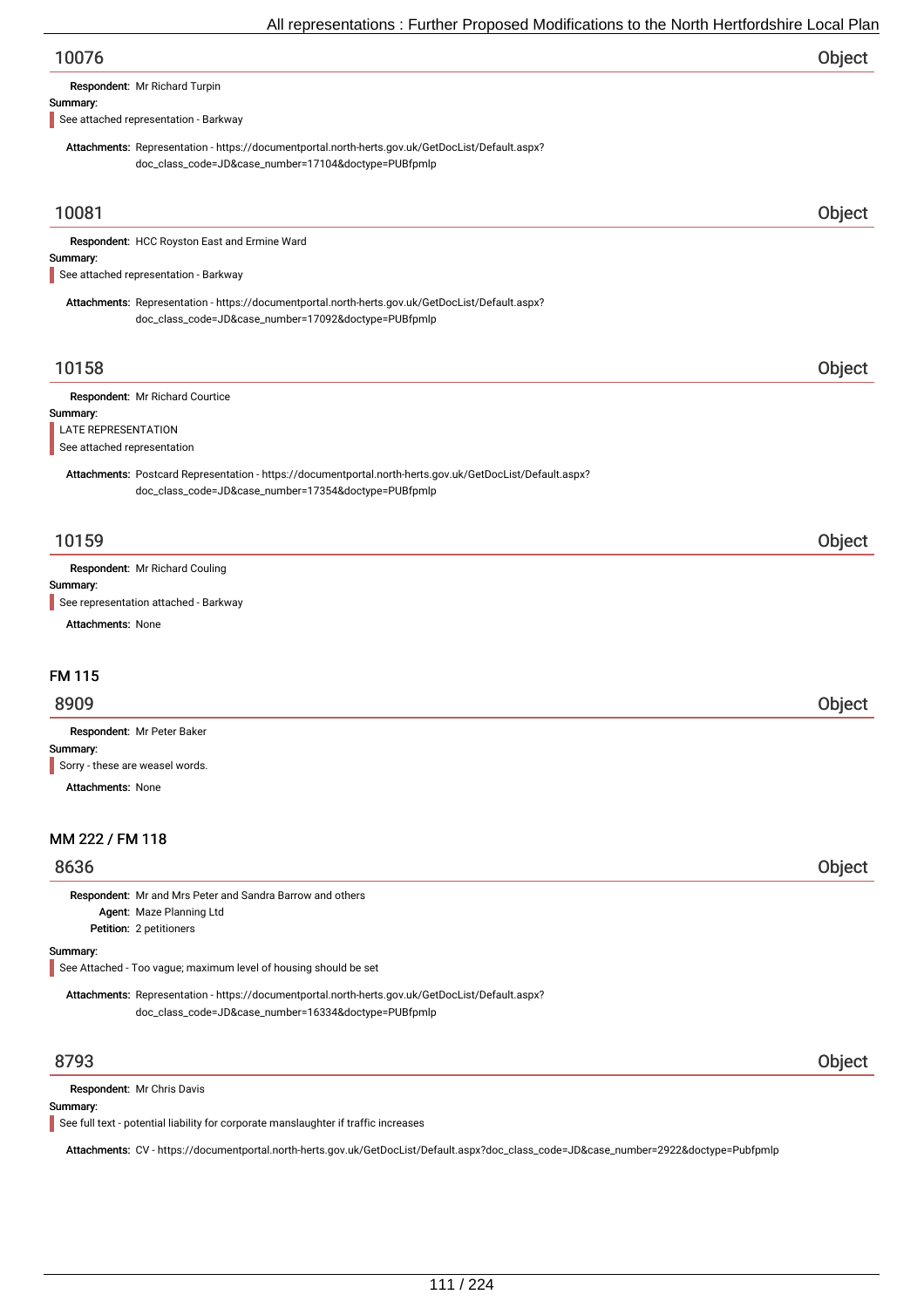## MM 224 / FM 120

## 8677 Support

Respondent: Warden Developments Ltd

Agent: Phillips Planning Services Ltd

# Summary:

See attached representation

Attachments: Representation - https://documentportal.north-herts.gov.uk/GetDocList/Default.aspx? doc\_class\_code=JD&case\_number=11616&doctype=PUBfpmlp

## 9685 Object

Petition: 2 petitioners Respondent: Mr and Mrs Peter and Sandra Barrow and others Agent: Maze Planning Ltd

#### Summary:

See attached - too vague; more detail required on school, other contributions and affordable housing

Attachments: Representation - https://documentportal.north-herts.gov.uk/GetDocList/Default.aspx? doc\_class\_code=JD&case\_number=16334&doctype=PUBfpmlp

#### MM 227 / FM 123

## 9757 Object

Respondent: Hertfordshire County Council - Environment & Infrastructure Department

Summary:

See full text; Should require contribution to school expansion as in MM224 to MM226

Attachments: None

## 9770 Comment

Respondent: Ashill

Agent: CBRE Limited

#### Summary:

See attached; School expansion is required to accommodate existing shortfall of places

Attachments: Representation - https://documentportal.north-herts.gov.uk/GetDocList/Default.aspx? doc\_class\_code=JD&case\_number=17119&doctype=PUBfpmlp

## MM 229 / FM 125

## extending the state of the state of the state of the state of the state of the Support Support of the Support

Respondent: Welwyn and Hatfield District Council

#### Summary:

See attached - support modifications in relation to Gypsy and Traveller provision

Attachments: Representation - https://documentportal.north-herts.gov.uk/GetDocList/Default.aspx? doc\_class\_code=JD&case\_number=8375&doctype=PUBfpmlp

## MM 248 / FM 129

Respondent: Mr Justin Richards

Summary:

How is the Council addressing traffic congestion and air pollution? 971 additional homes will push Hitchin even further above legal limits for air pollution. The location of this site will saturate the road infrastructure, which is already under severe strain.

Attachments: None

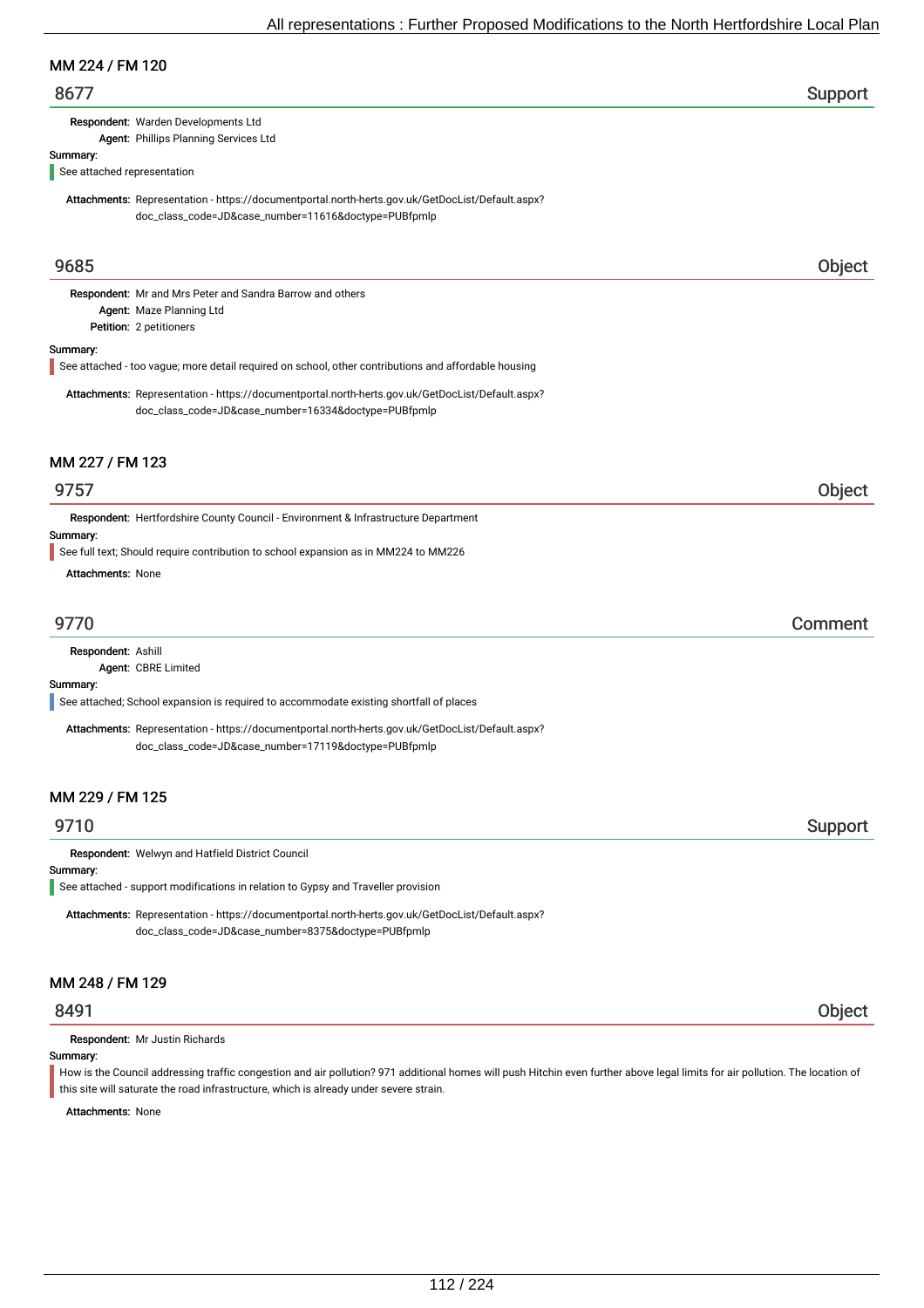# All representations : Further Proposed Modifications to the North Hertfordshire Local Plan

| 8910                                                                                                                                                                    | ∩hiart |
|-------------------------------------------------------------------------------------------------------------------------------------------------------------------------|--------|
| <b>Respondent: Mr Des Stephens</b>                                                                                                                                      |        |
| Summary:                                                                                                                                                                |        |
| Inadequate housing needs assessment, sustainability and transport congestion, pollution.                                                                                |        |
| <b>Attachments: None</b>                                                                                                                                                |        |
| 8923                                                                                                                                                                    | Object |
| <b>Respondent:</b> Ms Lynn Shoebottom                                                                                                                                   |        |
| Summary:                                                                                                                                                                |        |
| The housing projections are now out of date. The house numbers for Hitchin should be decreased in line with current trends and economics, not increased, so the need to |        |
| be build on new Green Belt sites should be reduced. The Strategic Housing Site of 700 houses plus all the current, proposed and potential urban developments should     |        |
| remove the need for small Green Belt development sites.                                                                                                                 |        |
| <b>Attachments: None</b>                                                                                                                                                |        |
|                                                                                                                                                                         |        |
|                                                                                                                                                                         |        |

## 8942 Object

Respondent: Ms Alison Foreman

#### Summary:

See full text: objection to HT6 [no modifications proposed]

Attachments: None

#### MM 262 / FM 131

## 8493 Object

Respondent: Mr Justin Richards

#### Summary:

Hitchin has enough shops and cafes. We need more social housing in the town centre to make it more vibrant and part of the community. We must avoid out-of-town developments and focus on bring housing back to the town.

#### Attachments: None

## 8498 Object

Respondent: Mr Justin Richards

#### Summary:

This recommendation and plan is out of date with modern trends. In the post COVID world, retail is under enormous pressure and this does not reflect the switch to on-line shopping.

Hitchin has enough restaurants and cafes already - it does NOT need more shops. It needs social housing in the centre of the town to help those who are most disadvantaged.

Attachments: None

# MM 263 / FM 132

# 8492 Object

Respondent: Mr Justin Richards

## Summary:

Hitchin does NOT need more shops or cafes in Paynes Park. What is needed is more social housing. We already have too much retail space - we need places for people to live and work.

Attachments: None

## 9689 Object

Respondent: The Greens & Great Wymondley Residents Association

#### Summary:

See attached - object to requirements for Paynes Park

Attachments: Representation - https://documentportal.north-herts.gov.uk/GetDocList/Default.aspx? doc\_class\_code=JD&case\_number=8550&doctype=PUBfpmlp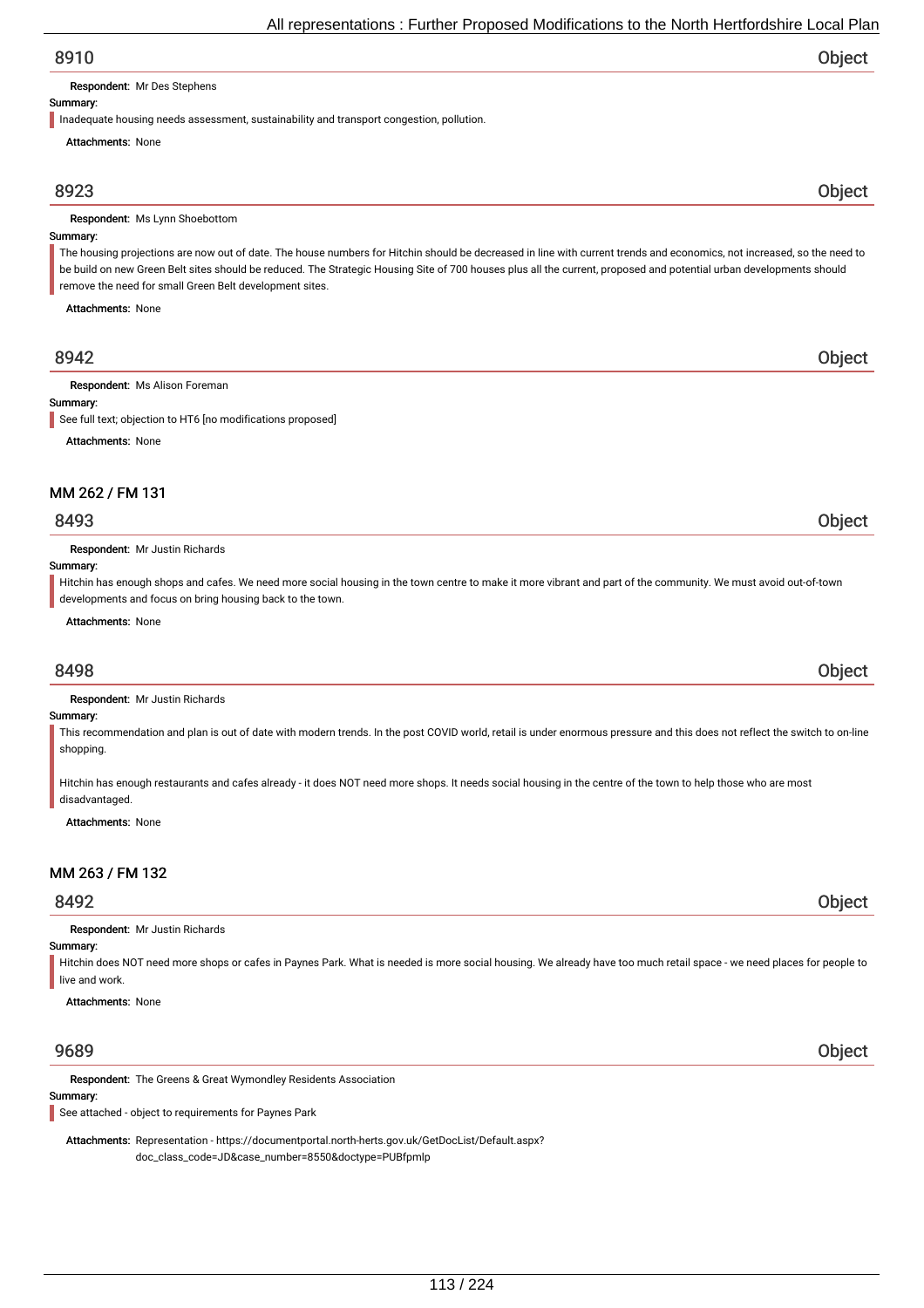# FM 134

| 8585 | Object |
|------|--------|
|      |        |

Respondent: Mr Ian Hanks

#### Summary:

See full representation

Attachments: None

# 8693 Object

Petition: 2 petitioners Respondent: Mr & Mrs Tom & Kate Sargent

#### Summary:

See full representation

Attachments: None

# 10147 Object

#### Respondent: Ickleford Parish Council

Summary:

See attached representation

Attachments: Representation - https://documentportal.north-herts.gov.uk/GetDocList/Default.aspx? doc\_class\_code=JD&case\_number=9806&doctype=PUBfpmlp

## MM 266 / FM 135

## 8697 Object

Respondent: Mr Frank Gollogly

#### Summary:

I would like to request your view and plans with regards to Ickleford being noted as an area for growth in the proposed 2031 plan. With the prospect of approximately 200 houses being built I would like to know what the infrastructure arrangements will be for road capacities, schools, water supplies, sewer drainage, public footpaths, green belt areas and air and noise pollution.

In essence I agree with some development but not with this amount of housing. However I will of course consider your response and reasoning etc.

Attachments: None

## 8894 Object

Respondent: Ickleford Parish Council

#### Summary:

Ickleford Parish Council is very proactive in its protection of the Green Belt in Ickleford and continues to STRONGLY OBJECT in likely abuses of areas in the village for proposed development.

The Local Plan originally proposed development of Green Belt at three sites; we do not believe that the overall proposals for building on Green Belt in Ickleford are "limited" or "infilling", nor has NHDC provided a compelling case to suggest these are exceptional circumstances.

The letter of objection submitted on 11th July 2019 continues to be pertinent. Residents' objections carry our strongest support in addition to our own comments.

Attachments: None

Petition: 2 petitioners Respondent: Mrs Jill Saunders

#### Summary:

See representation attached

Attachments: Representation - https://documentportal.north-herts.gov.uk/GetDocList/Default.aspx? doc\_class\_code=JD&case\_number=16639&doctype=PUBfpmlp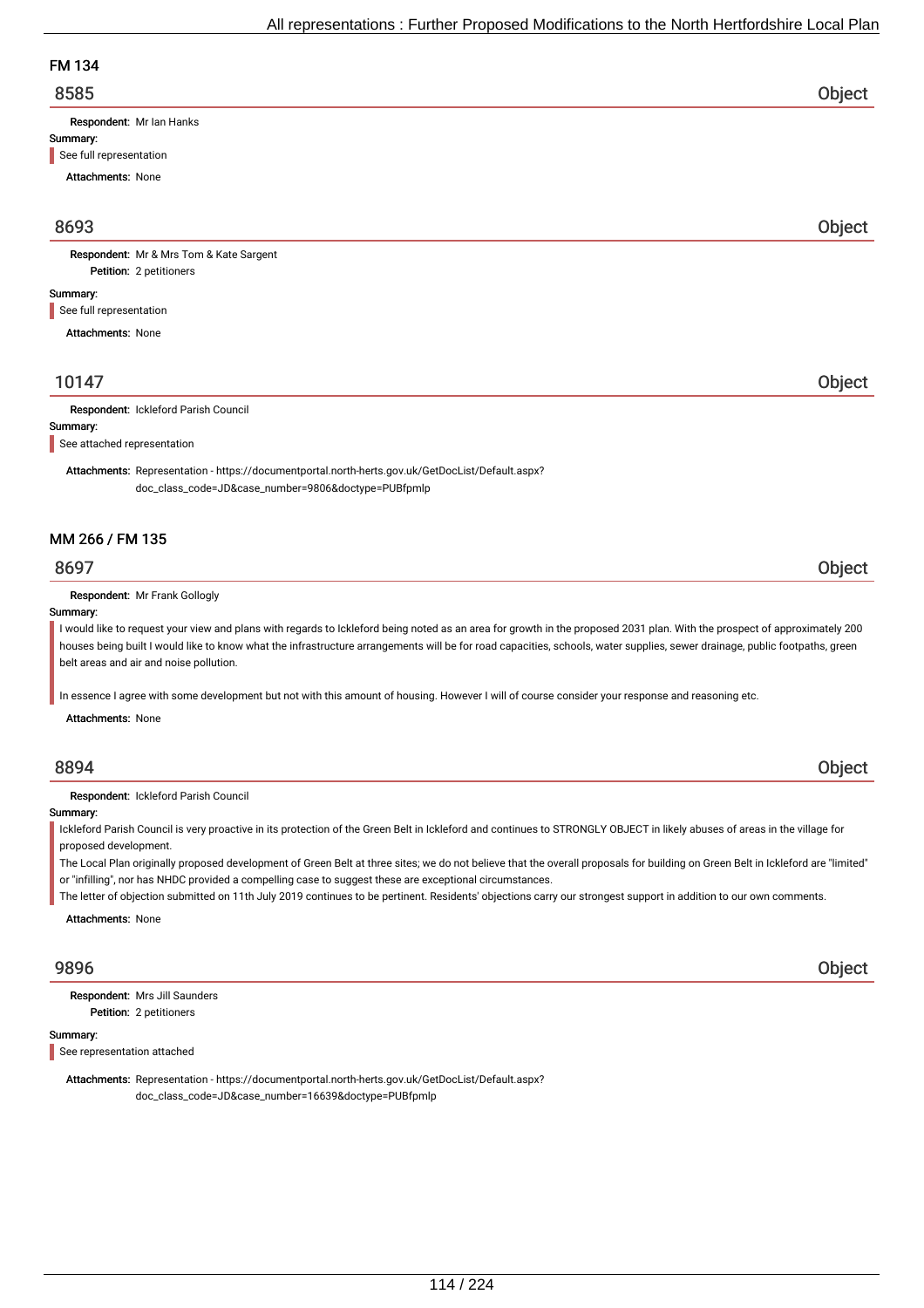# 10151 Object

Respondent: Ickleford Parish Council

Summary:

See attached representation

Attachments: Representation - https://documentportal.north-herts.gov.uk/GetDocList/Default.aspx? doc\_class\_code=JD&case\_number=9806&doctype=PUBfpmlp

# MM 267 / FM 136

## 8895 Object

Respondent: Ickleford Parish Council

#### Summary:

Ickleford Parish Council is very proactive in its protection of the Green Belt in Ickleford and continues to STRONGLY OBJECT in likely abuses of areas in the village for proposed development.

The Local Plan originally proposed development of Green Belt at three sites; we do not believe that the overall proposals for building on Green Belt in Ickleford are "limited" or "infilling", nor has NHDC provided a compelling case to suggest these are exceptional circumstances.

The letter of objection submitted on 11th July 2019 continues to be pertinent. Residents' objections carry our strongest support in addition to our own comments.

Attachments: None

## 9359 Object

Petition: 2 petitioners Respondent: Mrs Caroline Crawford

#### Summary:

See representation attached for Site PR1

Attachments: None

## MM 283 / FM 143

## 8548 Object

Respondent: Miss Angela Worsdale

#### Summary:

**Objection to further development in Knebworth** 

Attachments: None

# MM 286 / FM 145

## 9758 Support

Summary: Respondent: Hertfordshire County Council - Environment & Infrastructure Department

See full text; Support removal of reference to 1FE

Attachments: None

#### FM 146

Respondent: Knebworth Parish Council Agent: Mr Jed Griffiths

#### Summary:

See attached representation

Attachments: Representation - https://documentportal.north-herts.gov.uk/GetDocList/Default.aspx? doc\_class\_code=JD&case\_number=14512&doctype=PUBfpmlp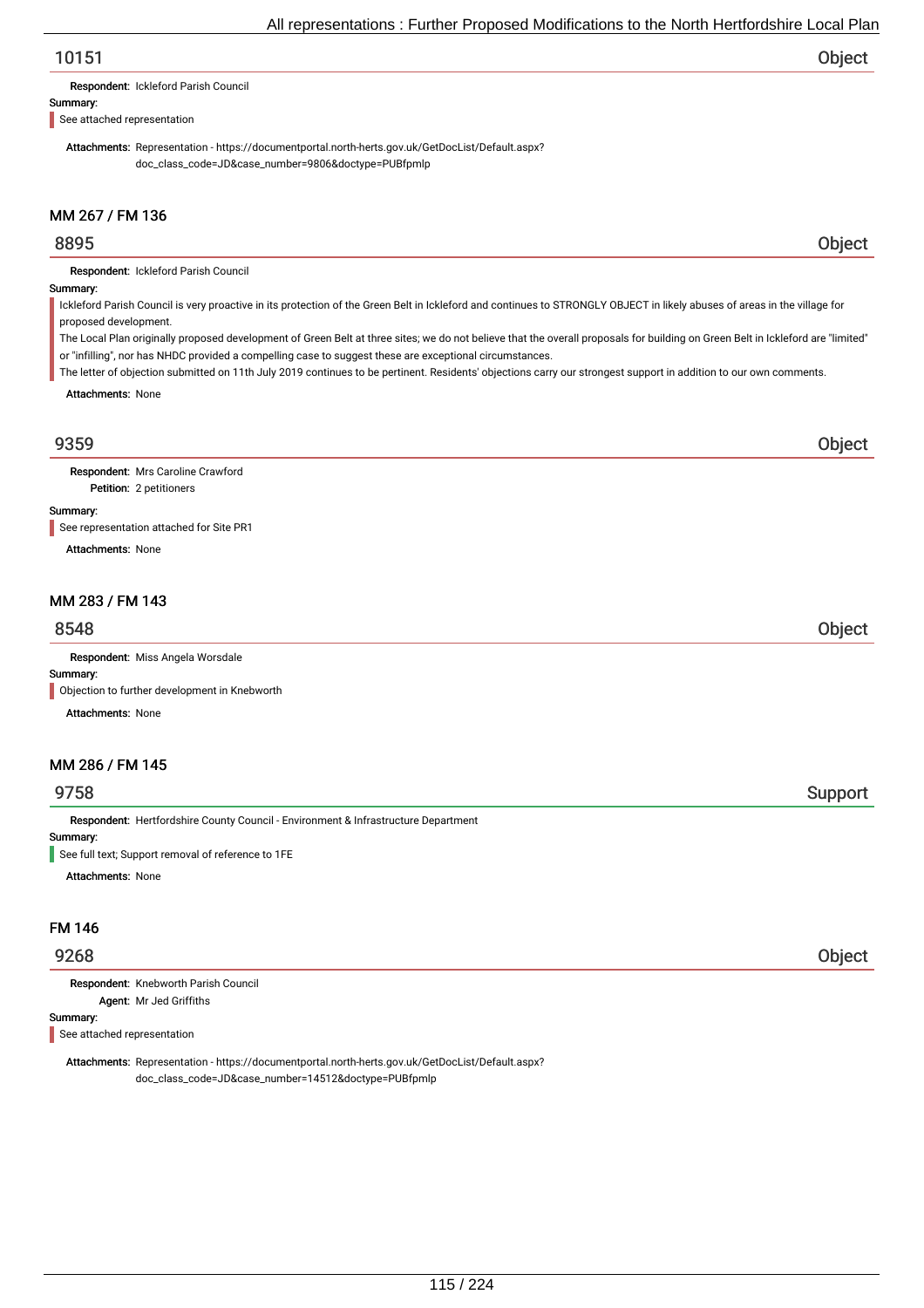## MM 310 / FM 153

## 9218 Object

Respondent: Letchworth Garden City Heritage Foundation

#### Summary:

See attached representation

Attachments: Representation - https://documentportal.north-herts.gov.uk/GetDocList/Default.aspx? doc\_class\_code=JD&case\_number=9861&doctype=PUBfpmlp

# MM 311 / FM 154

## 9219 Object

Respondent: Letchworth Garden City Heritage Foundation

#### Summary:

See attached representation

Attachments: Representation - https://documentportal.north-herts.gov.uk/GetDocList/Default.aspx? doc\_class\_code=JD&case\_number=9861&doctype=PUBfpmlp

## FM 163

Respondent: Miss Lily Crawford

Summary:

See representation attached for Site PR1

Attachments: None

#### FM 164

Respondent: Mr K R Anderson

#### Summary:

As a resident of Chequers Lane, Preston, I understand the need for new development within the village, however, the large scale of development proposed for the land adjacent to Castlefield appears inappropriate in the extreme and will have an adverse impact on the character of the village and the lives of its resident There are numerous points to be made, however, I will touch upon just a few issues; Firstly, the size of the development and the number of dwellings proposed, along with squeezing in car parking, gardens, green spaces, storage for upwards of forty-six refuse bins, with the option of a further twenty-three brown bins, all taking into consideration, 'adequate separation between existing and proposed properties.' As a resident of Chequers Lane, with a property backing on to the proposed site, there are already ongoing issues with water supply/pressure to homes along Chequers Lane, which have yet to be resolved, alongside problems regarding sewage and drainage. We do not see how an additional twenty-three dwellings will improve the situation. Another worrying area of concern addresses the huge increase of traffic, not only in Chequers Lane, but also to and from the village itself which is accessed by country lanes which, on the whole, are narrow, poorly maintained with few or no passing places. In theory, if the new development is passed, as it stands, this would mean an increase of up to one hundred additional car journeys each day in to and out of the village, all accessed through Chequers Lane. This does not take in to account additional delivery vans and other service vehicles coming in to the village. This will have a huge negative effect on the village and greatly endanger pedestrians and other road users. Other issues to raise include; the lack of provision within the village for young famillies, teenagers and the elderly; poor public transport; lack of amenities; increase in noise and light pollution; impact on local environment, flora and fauna. Preston village is a 'tranquil, rural community'. It is highly questionable as to how a new, modern development of twenty-three homes, crammed in to a pocket of green space alongside Castlefield, will enhance the character and environment of the parish.

Attachments: None

Petition: 8 petitioners Respondent: Dr Thida Win

#### Summary:

Objection to development proposed on site PR1 - See full representation attached

Attachments: Representation - https://documentportal.north-herts.gov.uk/GetDocList/Default.aspx? doc\_class\_code=JD&case\_number=6185&doctype=PUBfpmlp

8851 Object

9358 Object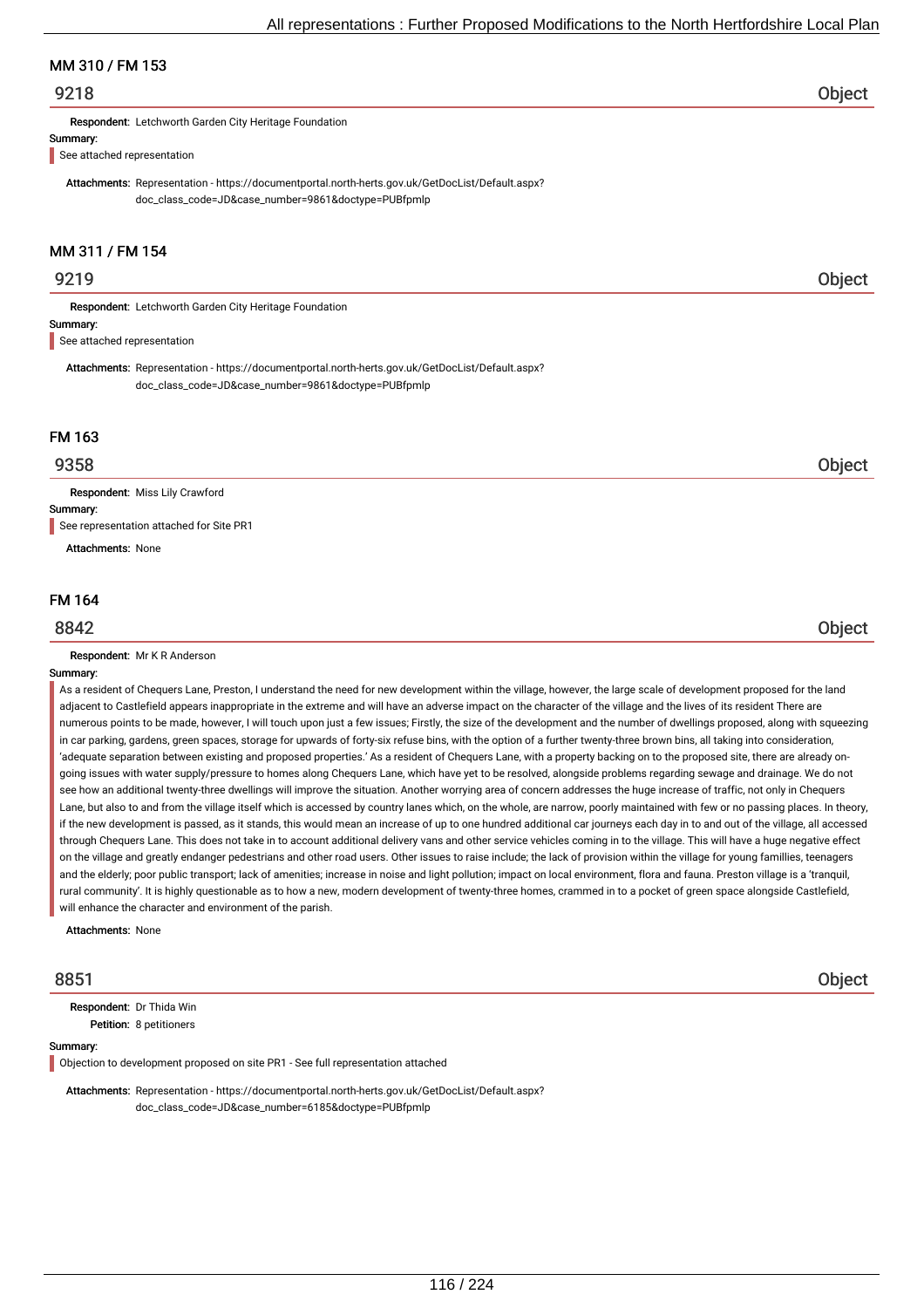# 8877 Object

#### Respondent: Ms Jackie Adams

#### Summary:

1. Looking at the proposed plans of the housing, it seems extremely cramped to fit into such a small field. 23 houses and 59 car parking spaces seems excessive. 2. When we moved in, we were told that the Castlefield Road isn't capable of withholding large vehicles/large volumes of cars. You can already see pot holes in the road constantly appearing. Also, it is a very small and narrow Road so can see this having a massive impact on current families living on Castlefield whilst having building work

and the constant ongoing of cars from the new development. 3.Drainage and Sewerage. When we moved in, we were also told that the sewerage is not strong enough to maintain so many houses. There are constantly affinity water engineers fixing burst pipes and leaks on the Road.

4. Castlefield is a road where a lot of children live. If building does take place could the van restrict their timing they arrive/leave to avoid key times children are around such as school opening and closing times, as we are concerned about the safety of the Children.

- 5 There will be a negative impact to wildlife as this field is often visited by dear and other animal, also the cutting back of hedges and tree will affect them.
- 6. There are some houses that have been built in Preston which have been on the market for along time and still haven't sold.

6. No consideration seems to have been given to the current residents of Castlefield at all and the amount of disruption and safety concerns there will be for them. This will have a massive impact on our families.

Attachments: None

| 8891                                                                                                                                                    | <b>Object</b> |
|---------------------------------------------------------------------------------------------------------------------------------------------------------|---------------|
| <b>Respondent:</b> Mr Robert Challans                                                                                                                   |               |
| Summary:                                                                                                                                                |               |
| I strongly object the the density of housing proposed to be built on Castlefield Preston.                                                               |               |
| This is in relation to the "Further Main Modifications of the Local Plan - 2021.                                                                        |               |
| There are too many houses proposed and these should be reduced to mitigate the issues with traffic, drainage, noise, wild life disruption, access, etc. |               |
| Attachments: None                                                                                                                                       |               |
| 8902                                                                                                                                                    | Object        |

Respondent: Mr Mark Waters

Summary:

See full representation

Attachments: None

## 8917 Object

Petition: 2 petitioners Respondent: Mr John Maude

Summary:

Objection to development proposed on site PR1 - See full representation attached

Attachments: Representation - https://documentportal.north-herts.gov.uk/GetDocList/Default.aspx? doc\_class\_code=JD&case\_number=6242&doctype=PUBfpmlp

| 8921                            | Object |
|---------------------------------|--------|
| Respondent: Dr Johnathan Napier |        |
| Summary:                        |        |
| See full description            |        |
| <b>Attachments: None</b>        |        |

## 8926 Object

| Respondent: Ms Joyce Plotnikoff |  |        |
|---------------------------------|--|--------|
| Summary:                        |  |        |
| See full description            |  |        |
| <b>Attachments: None</b>        |  |        |
|                                 |  |        |
| 8931                            |  | Object |

#### Respondent: Professor Ashley Groves

Summary:

Objection to development proposed on site PR1 - See full representation attached

Attachments: Representation - https://documentportal.north-herts.gov.uk/GetDocList/Default.aspx? doc\_class\_code=JD&case\_number=6184&doctype=PUBfpmlp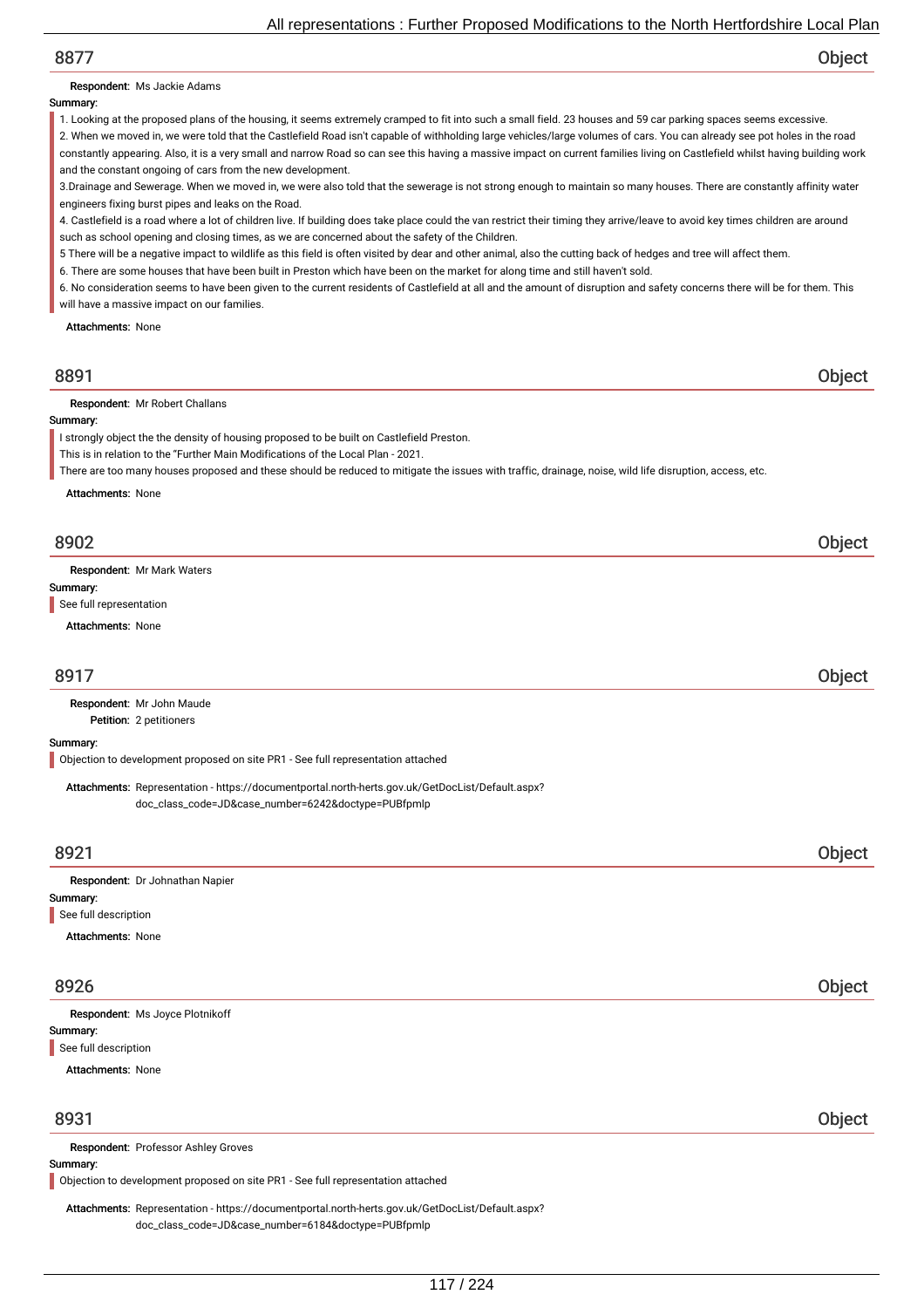Petition: 2 petitioners Respondent: Joanne Coombes

#### Summary:

Objection to development proposed on site PR1 - See full representation attached

Attachments: None

## 8937 Object

Respondent: Mrs Ita C Leaver

#### Summary:

Re: Revised Schedule of Further Proposed Main Modifications Consultation - May 2021

With regard to site PR1 at Preston, I wish to object to the number of houses proposed for building on this site. (Refs. FM 163 and 164 on page 60).

The proposed number of houses is 21 which was prior to discovering there is a serious drainage/sewage problem in the southern area of the site. A revised survey of the site should be undertaken and the number of houses should be reduced accordingly. All new housing should be in-keeping with the rest of the village, be affordable and most importantly should have very adequate private gardens.

I trust you will take this into account with revised modifications.

Attachments: None

## 8943 Object

Respondent: Mr & Mrs Mike & Susan Kellard

#### Summary:

Objection to development proposed on site PR1 - See full representation attached

Attachments: None

| 8967                                    |  |
|-----------------------------------------|--|
| <b>Respondent:</b> Dr Jacqueline Barker |  |

Summary: See full description

Attachments: None

# 8983 Object

Summary: Respondent: Mrs Sharon Anderson

See Attached

Attachments: Representation - https://documentportal.north-herts.gov.uk/GetDocList/Default.aspx? doc\_class\_code=JD&case\_number=17084&doctype=PUBfpmlp

## 9011 Object

Petition: 2 petitioners Respondent: Mr and Mrs Mark and Judith Williams

#### Summary:

Objection to development proposed on site PR1 - See full representation attached

Attachments: Representation - https://documentportal.north-herts.gov.uk/GetDocList/Default.aspx? doc\_class\_code=JD&case\_number=17134&doctype=PUBfpmlp

# 9296 Object

Respondent: Mrs Caroline Crawford

#### Summary:

Objection to development proposals for site PR1

See full representation attached

Attachments: Representation - https://documentportal.north-herts.gov.uk/GetDocList/Default.aspx? doc\_class\_code=JD&case\_number=6227&doctype=PUBfpmlp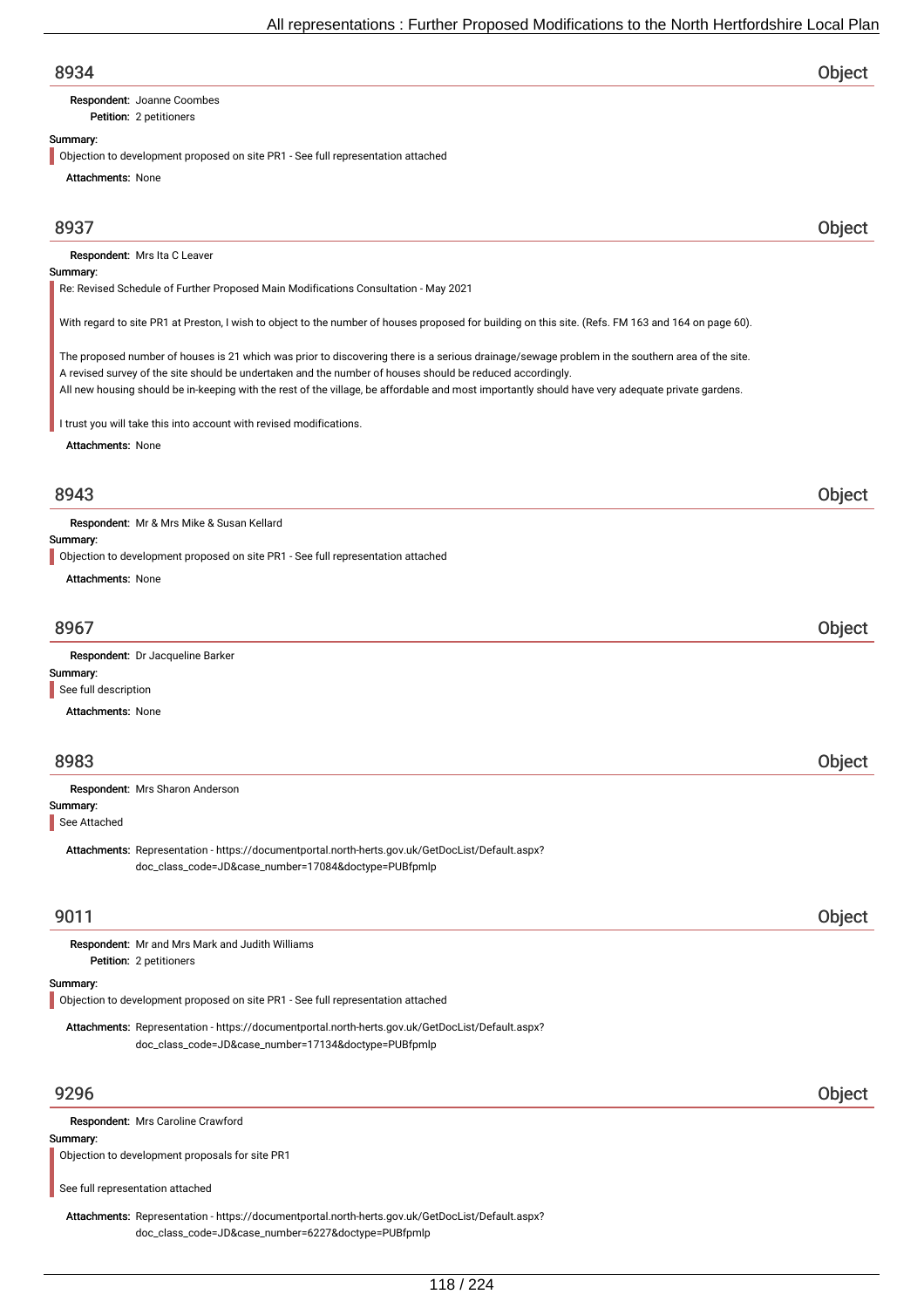| All representations : Further Proposed Modifications to the North Hertfordshire Local Plan                                                                                          |         |
|-------------------------------------------------------------------------------------------------------------------------------------------------------------------------------------|---------|
| 10029                                                                                                                                                                               | Object  |
| Respondent: Mrs Caroline Crawford<br>Petition: 2 petitioners                                                                                                                        |         |
| Summary:<br>Objection to development proposed on site PR1 - See full representation attached                                                                                        |         |
| Attachments: Representation - https://documentportal.north-herts.gov.uk/GetDocList/Default.aspx?<br>doc_class_code=JD&case_number=6227&doctype=PUBfpmlp                             |         |
| 10143                                                                                                                                                                               | Object  |
| Respondent: Hannah Constantinidi                                                                                                                                                    |         |
| Summary:                                                                                                                                                                            |         |
| LATE REPRESENTATION<br>Objection to development proposed on site PR1 - See full representation attached                                                                             |         |
| <b>Attachments: None</b>                                                                                                                                                            |         |
|                                                                                                                                                                                     |         |
| 10148                                                                                                                                                                               | Object  |
| Respondent: Mr and Mrs Robin and Diane Hayhurst                                                                                                                                     |         |
| Petition: 2 petitioners                                                                                                                                                             |         |
| Summary:                                                                                                                                                                            |         |
| LATE REPRESENTATION<br>Objection to development proposed on site PR1 - See full representation attached                                                                             |         |
| <b>Attachments: None</b>                                                                                                                                                            |         |
|                                                                                                                                                                                     |         |
| <b>FM 173</b>                                                                                                                                                                       |         |
| 9759                                                                                                                                                                                | Object  |
| Respondent: Hertfordshire County Council - Environment & Infrastructure Department                                                                                                  |         |
| Summary:                                                                                                                                                                            |         |
| See full text; Should refer to school at west of town, not east                                                                                                                     |         |
| <b>Attachments: None</b>                                                                                                                                                            |         |
| MM 365 / FM 183                                                                                                                                                                     |         |
| 8497                                                                                                                                                                                | Object  |
| Respondent: Mr Robert Howard                                                                                                                                                        |         |
| Summary:<br>There is no justification for the allocation of 331 houses in Little Wymondley (WY1). The proposal/modification is unsustainable and there are no special circumstances |         |
| for the development.<br><b>Attachments: None</b>                                                                                                                                    |         |
|                                                                                                                                                                                     |         |
| MM 372 / FM 187                                                                                                                                                                     |         |
| 8735                                                                                                                                                                                | Support |
| Respondent: Preston Parish Council                                                                                                                                                  |         |
| Summary:                                                                                                                                                                            |         |
| Preston Parish Council supports this new policy which will ensure an adequate housing supply until the end of the Plan period.                                                      |         |
| <b>Attachments: None</b>                                                                                                                                                            |         |
|                                                                                                                                                                                     |         |
| 9351                                                                                                                                                                                | Comment |

Respondent: Luton Borough Council - Planning Policy and Environment

# Summary:

See attached representation

Attachments: Representation - https://documentportal.north-herts.gov.uk/GetDocList/Default.aspx? doc\_class\_code=JD&case\_number=13223&doctype=PUBfpmlp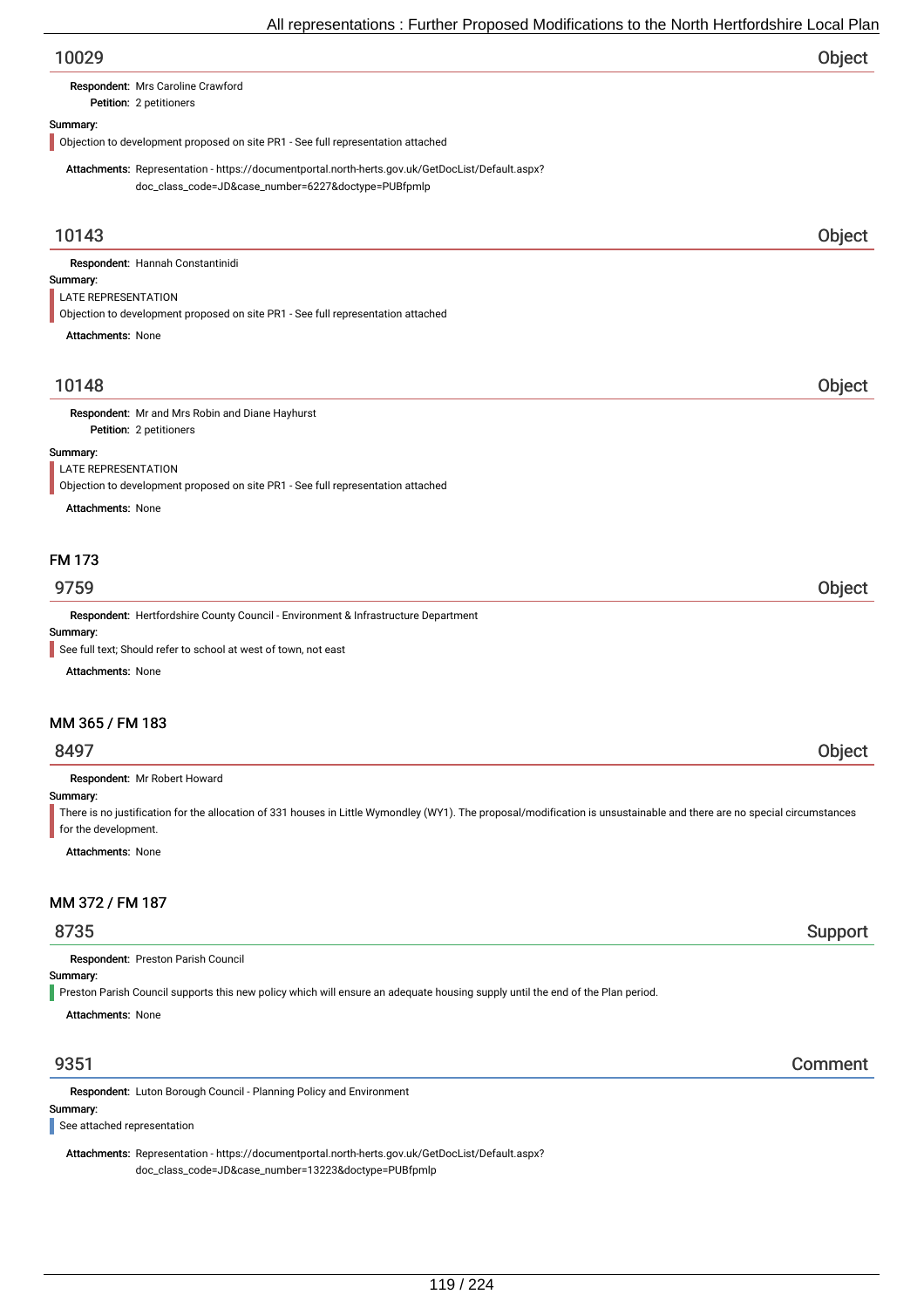| 9487                                                                                                                                                                              | Support |
|-----------------------------------------------------------------------------------------------------------------------------------------------------------------------------------|---------|
| Respondent: Bloor Homes South Midlands<br>Agent: White Peak Planning                                                                                                              |         |
| Summary:                                                                                                                                                                          |         |
| See attached representation                                                                                                                                                       |         |
| Attachments: Representation - https://documentportal.north-herts.gov.uk/GetDocList/Default.aspx?<br>doc_class_code=JD&case_number=16154&doctype=PUBfpmlp                          |         |
| 9718                                                                                                                                                                              | Object  |
| Respondent: Landhold Capital on behalf of Southern & Regional Developments<br>Agent: Claremont Planning Consultancy                                                               |         |
| Summary:<br>See attached - detailed comments on stepped approach                                                                                                                  |         |
| Attachments: Representation and Supporting Documents - https://documentportal.north-herts.gov.uk/GetDocList/Default.aspx?<br>doc_class_code=JD&case_number=16755&doctype=PUBfpmlp |         |
| 9744                                                                                                                                                                              | Comment |
| Respondent: Hertfordshire County Council - Property Services<br>Agent: Tetra Tech Environment Planning Transport Ltd                                                              |         |
| Summary:<br>See attached - sites will be brought forward to support supply                                                                                                        |         |
| Attachments: Representation - https://documentportal.north-herts.gov.uk/GetDocList/Default.aspx?<br>doc_class_code=JD&case_number=16812&doctype=PUBfpmlp                          |         |
| 9768                                                                                                                                                                              | Support |
| Respondent: The Crown Estate<br>Agent: Savills                                                                                                                                    |         |
| Summary:<br>See attached; support the modification                                                                                                                                |         |
| Attachments: Representation - https://documentportal.north-herts.gov.uk/GetDocList/Default.aspx?<br>doc_class_code=JD&case_number=16130&doctype=PUBfpmlp                          |         |
| 9769                                                                                                                                                                              | Support |
| Respondent: Ashill<br>Agent: CBRE Limited                                                                                                                                         |         |
| Summary:<br>See attached; Support NHDC position, detailed commentary on five-year supply position                                                                                 |         |
| Attachments: Representation - https://documentportal.north-herts.gov.uk/GetDocList/Default.aspx?<br>doc_class_code=JD&case_number=17119&doctype=PUBfpmlp                          |         |
| 9775                                                                                                                                                                              | Object  |
| Respondent: Bulger Group<br>Agent: ROK Planning                                                                                                                                   |         |
| Summary:<br>See attached; detailed commentary on housing supply, stepped approach and overreliance on strategic sites, alternate sites should be considered                       |         |
| Attachments: Representation and Supporting Documents - https://documentportal.north-herts.gov.uk/GetDocList/Default.aspx?<br>doc_class_code=JD&case_number=17123&doctype=PUBfpmlp |         |
| MM 373 / FM 188                                                                                                                                                                   |         |
| 9352                                                                                                                                                                              | Comment |

Respondent: Luton Borough Council - Planning Policy and Environment

Summary:

See attached representation

Attachments: Representation - https://documentportal.north-herts.gov.uk/GetDocList/Default.aspx? doc\_class\_code=JD&case\_number=13223&doctype=PUBfpmlp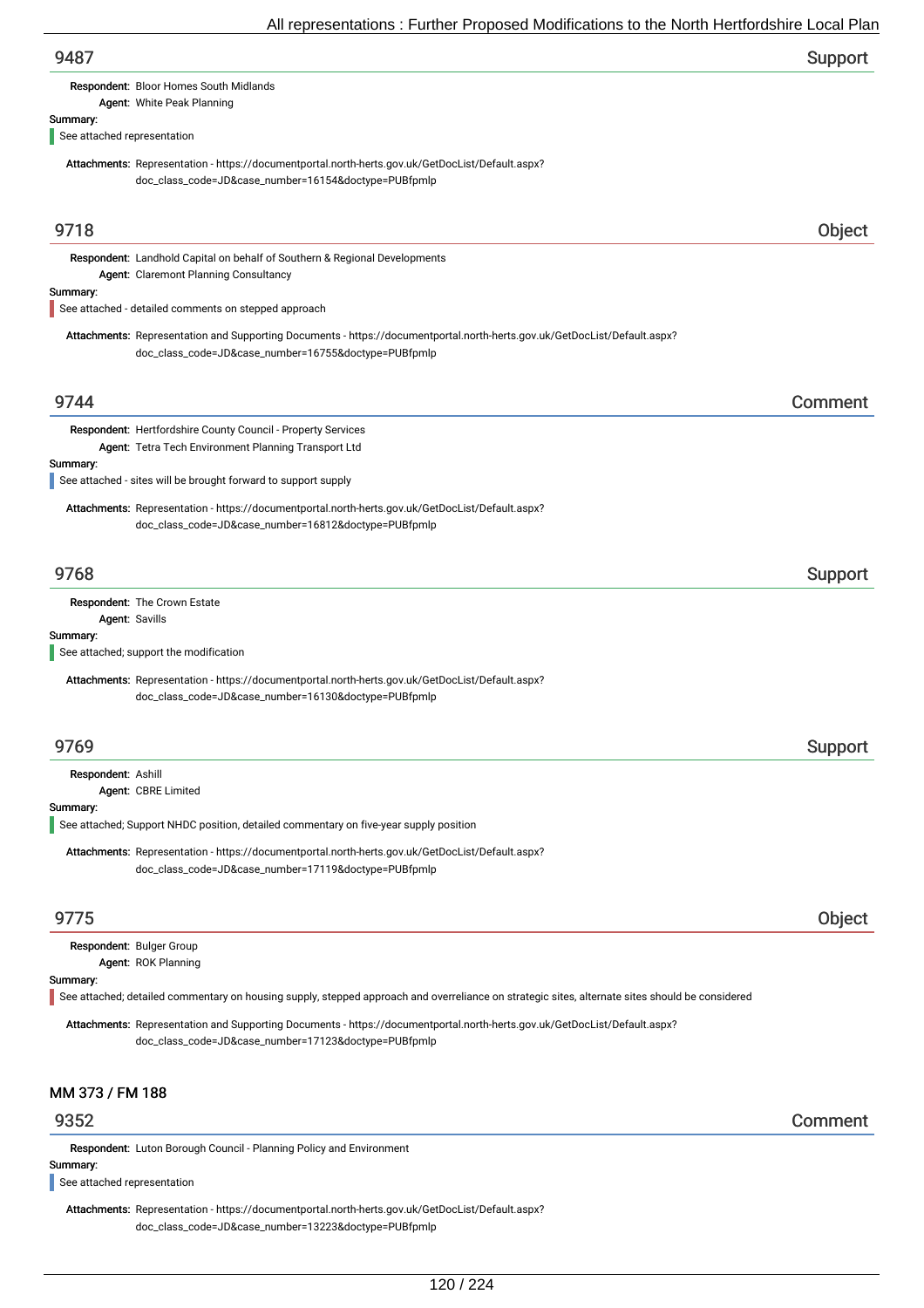| 8764                        |                                                                                                                                                                                   | Comment |
|-----------------------------|-----------------------------------------------------------------------------------------------------------------------------------------------------------------------------------|---------|
| <b>Attachments: None</b>    |                                                                                                                                                                                   |         |
| Summary:<br>2031.           | Preston Parish Council supports this new policy to review the Plan by end of 2023 to ensure up to date information is taken into account until the end of the Plan period in      |         |
|                             | Respondent: Preston Parish Council                                                                                                                                                |         |
| 8736                        |                                                                                                                                                                                   | Support |
| <b>FM 190</b>               |                                                                                                                                                                                   |         |
|                             | Attachments: Representation and Supporting Documents - https://documentportal.north-herts.gov.uk/GetDocList/Default.aspx?<br>doc_class_code=JD&case_number=16755&doctype=PUBfpmlp |         |
|                             | See attached - detailed comments on trajectory, trajectory at 1 April 2021 required, assumptions need to be realistic and achievable                                              |         |
| Summary:                    | Agent: Claremont Planning Consultancy                                                                                                                                             |         |
|                             | Respondent: Landhold Capital on behalf of Southern & Regional Developments                                                                                                        |         |
| 9720                        |                                                                                                                                                                                   | Object  |
|                             | Attachments: Representation - https://documentportal.north-herts.gov.uk/GetDocList/Default.aspx?<br>doc_class_code=JD&case_number=13223&doctype=PUBfpmlp                          |         |
| See attached representation |                                                                                                                                                                                   |         |
| Summary:                    | Respondent: Luton Borough Council - Planning Policy and Environment                                                                                                               |         |
| 9353                        |                                                                                                                                                                                   | Comment |
| MM 374 / FM 189             |                                                                                                                                                                                   |         |
|                             |                                                                                                                                                                                   |         |
|                             | Attachments: Representation - https://documentportal.north-herts.gov.uk/GetDocList/Default.aspx?<br>doc_class_code=JD&case_number=14380&doctype=PUBfpmlp                          |         |
| Summary:                    | See attached; suggested typo later / latter                                                                                                                                       |         |
|                             | <b>Respondent: Herts WithOut Waste</b>                                                                                                                                            |         |
| 10014                       |                                                                                                                                                                                   | Comment |
|                             | doc_class_code=JD&case_number=16812&doctype=PUBfpmlp                                                                                                                              |         |
|                             | Attachments: Representation - https://documentportal.north-herts.gov.uk/GetDocList/Default.aspx?                                                                                  |         |
| Summary:                    | See attached - sites will be brought forward to support supply                                                                                                                    |         |
|                             | Respondent: Hertfordshire County Council - Property Services<br>Agent: Tetra Tech Environment Planning Transport Ltd                                                              |         |
| 9745                        |                                                                                                                                                                                   | Comment |
|                             | doc_class_code=JD&case_number=16755&doctype=PUBfpmlp                                                                                                                              |         |
|                             | Attachments: Representation and Supporting Documents - https://documentportal.north-herts.gov.uk/GetDocList/Default.aspx?                                                         |         |
| Summary:                    | See attached - detailed comments on stepped approach which is considered unsound                                                                                                  |         |
|                             | Respondent: Landhold Capital on behalf of Southern & Regional Developments<br>Agent: Claremont Planning Consultancy                                                               |         |
| 9719                        |                                                                                                                                                                                   | Object  |
|                             |                                                                                                                                                                                   |         |

# Summary:

FM190 states a whole plan review will occur by the end of 2023. FM193 says a whole plan review will commence by the end of 2023. Are these referring to the same review and if so can it be made clear when the review is expected to start and end?

Attachments: None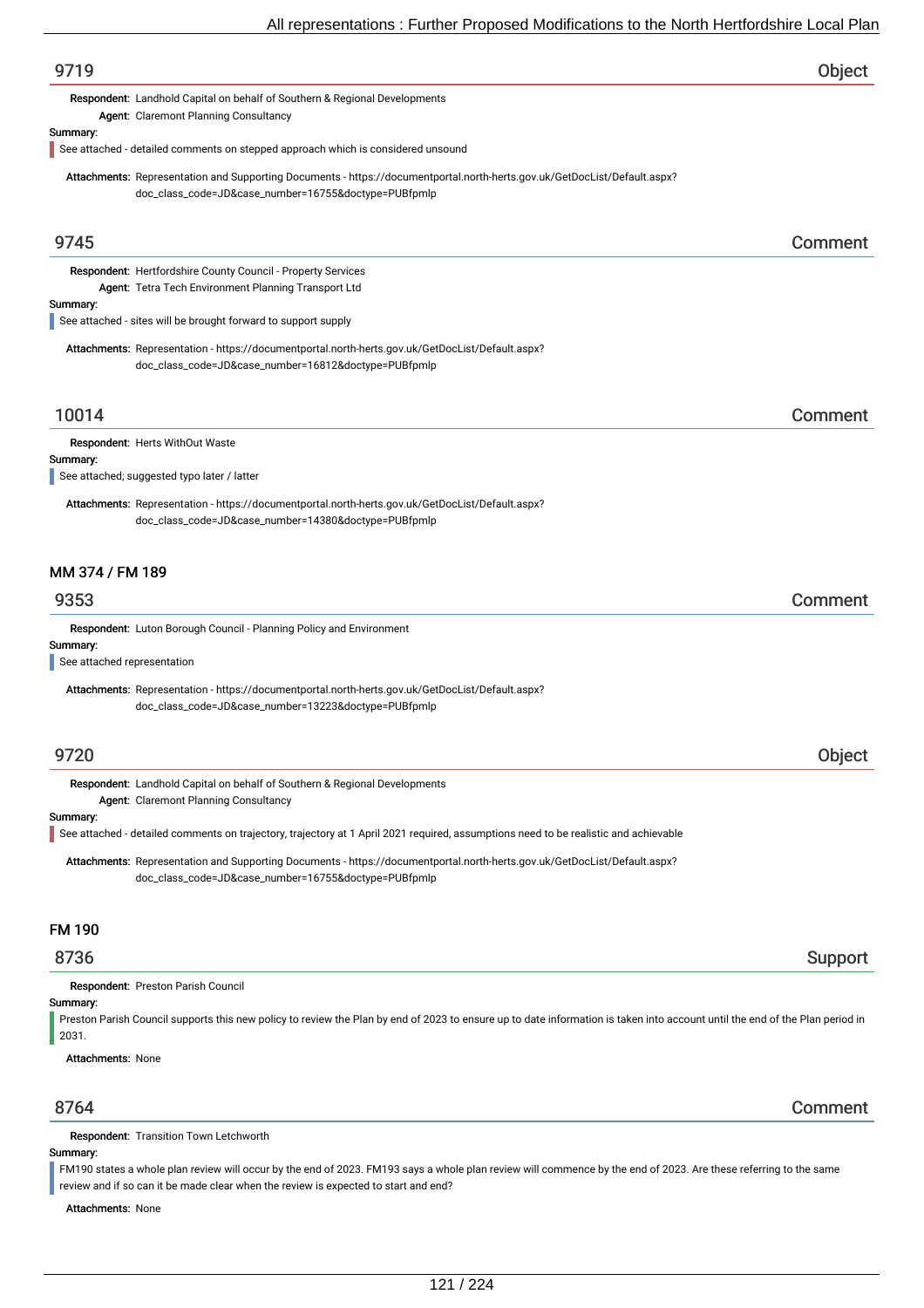| 8816                                                                                                                                                                                                                                                                                   | Comment |
|----------------------------------------------------------------------------------------------------------------------------------------------------------------------------------------------------------------------------------------------------------------------------------------|---------|
| Respondent: Royston Town Council<br>Summary:<br>'The Council will undertake a whole plan review of the Local Plan 2011-2031 by the end of 2021 at the latest'<br>There is a need to review housing requirements so that there is no unnecessary development on good agricultural land. |         |
| <b>Attachments: None</b>                                                                                                                                                                                                                                                               |         |
| 8866                                                                                                                                                                                                                                                                                   | Support |
| Respondent: Welwyn and Hatfield District Council<br>Summary:<br>See Attached - support early review policy                                                                                                                                                                             |         |
| Attachments: Representation - https://documentportal.north-herts.gov.uk/GetDocList/Default.aspx?<br>doc_class_code=JD&case_number=8375&doctype=PUBfpmlp                                                                                                                                |         |
| 8915                                                                                                                                                                                                                                                                                   | Support |
| Respondent: Vastint Land B.V<br>Agent: Turley                                                                                                                                                                                                                                          |         |
| Summary:<br>See Attached - support commitment to whole plan review                                                                                                                                                                                                                     |         |
| Attachments: Representation - https://documentportal.north-herts.gov.uk/GetDocList/Default.aspx?<br>doc_class_code=JD&case_number=16758&doctype=PUBfpmlp                                                                                                                               |         |
| 8953                                                                                                                                                                                                                                                                                   | Object  |
| Respondent: Mr Wilfred Aspinall                                                                                                                                                                                                                                                        |         |
| Summary:<br>See attached representation                                                                                                                                                                                                                                                |         |
| Attachments: Representation - https://documentportal.north-herts.gov.uk/GetDocList/Default.aspx?<br>doc_class_code=JD&case_number=6178&doctype=PUBfpmlp                                                                                                                                |         |
| 9005                                                                                                                                                                                                                                                                                   | Object  |
| Respondent: Langley Parish Meeting<br>Summary:                                                                                                                                                                                                                                         |         |
| See full representation                                                                                                                                                                                                                                                                |         |
| <b>Attachments: None</b>                                                                                                                                                                                                                                                               |         |
| 9123                                                                                                                                                                                                                                                                                   | Object  |
| Respondent: Mrs Cheryl Peers<br>Summary:<br>See full representation and attachment                                                                                                                                                                                                     |         |
| Attachments: Supporting Document - https://documentportal.north-herts.gov.uk/GetDocList/Default.aspx?<br>doc_class_code=JD&case_number=3435&doctype=PUBfpmlp                                                                                                                           |         |
| 9220                                                                                                                                                                                                                                                                                   | Object  |
| Respondent: Letchworth Garden City Heritage Foundation<br>Summary:<br>See attached representation                                                                                                                                                                                      |         |

Attachments: Representation - https://documentportal.north-herts.gov.uk/GetDocList/Default.aspx? doc\_class\_code=JD&case\_number=9861&doctype=PUBfpmlp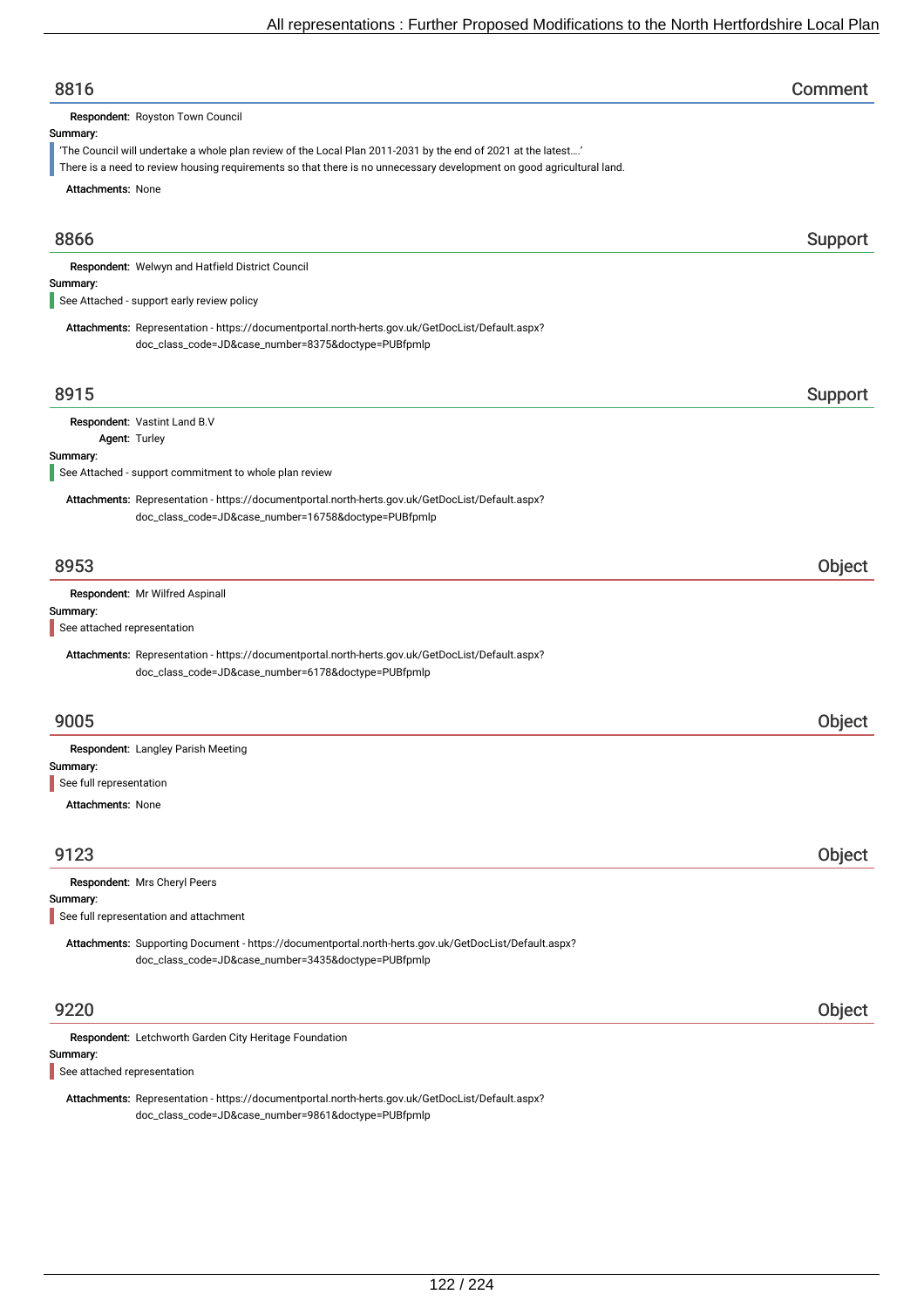| 9269                                                                                                                                                                              | Object  |
|-----------------------------------------------------------------------------------------------------------------------------------------------------------------------------------|---------|
| Respondent: Knebworth Parish Council                                                                                                                                              |         |
| Agent: Mr Jed Griffiths<br>Summary:                                                                                                                                               |         |
| See attached representation                                                                                                                                                       |         |
| Attachments: Representation - https://documentportal.north-herts.gov.uk/GetDocList/Default.aspx?<br>doc_class_code=JD&case_number=14512&doctype=PUBfpmlp                          |         |
| 9354                                                                                                                                                                              | Object  |
| Respondent: Luton Borough Council - Planning Policy and Environment<br>Summary:<br>See attached representation                                                                    |         |
|                                                                                                                                                                                   |         |
| Attachments: Representation - https://documentportal.north-herts.gov.uk/GetDocList/Default.aspx?<br>doc_class_code=JD&case_number=13223&doctype=PUBfpmlp                          |         |
| 9357                                                                                                                                                                              | Object  |
| Respondent: Luton Borough Council - Planning Policy and Environment                                                                                                               |         |
| Summary:<br>Representation suggests a further modification to paragraph 14.39 as part of the supporting text to Policy IMR2                                                       |         |
| Attachments: Representation - https://documentportal.north-herts.gov.uk/GetDocList/Default.aspx?<br>doc_class_code=JD&case_number=13223&doctype=PUBfpmlp                          |         |
| 9721                                                                                                                                                                              | Comment |
| Respondent: Landhold Capital on behalf of Southern & Regional Developments                                                                                                        |         |
| Agent: Claremont Planning Consultancy<br>Summary:                                                                                                                                 |         |
| See attached - early review should immediately follow adoption                                                                                                                    |         |
| Attachments: Representation and Supporting Documents - https://documentportal.north-herts.gov.uk/GetDocList/Default.aspx?<br>doc_class_code=JD&case_number=16755&doctype=PUBfpmlp |         |
| 9746                                                                                                                                                                              | Support |
| Respondent: Hertfordshire County Council - Property Services                                                                                                                      |         |
| Agent: Tetra Tech Environment Planning Transport Ltd                                                                                                                              |         |
| Summary:<br>See attached - support early review                                                                                                                                   |         |
| Attachments: Representation - https://documentportal.north-herts.gov.uk/GetDocList/Default.aspx?<br>doc_class_code=JD&case_number=16812&doctype=PUBfpmlp                          |         |
| 9760                                                                                                                                                                              | Support |
| Respondent: Hertfordshire County Council - Environment & Infrastructure Department                                                                                                |         |
| Summary:<br>See full text; Welcome commitment to early review                                                                                                                     |         |
| <b>Attachments: None</b>                                                                                                                                                          |         |
|                                                                                                                                                                                   |         |
| 9774                                                                                                                                                                              | Object  |
| Respondent: Bulger Group<br>Agent: ROK Planning                                                                                                                                   |         |
| Summary:                                                                                                                                                                          |         |
| See attached; detailed commentary on proposed review, reliance on review to address housing need unsound                                                                          |         |

Attachments: Representation and Supporting Documents - https://documentportal.north-herts.gov.uk/GetDocList/Default.aspx? doc\_class\_code=JD&case\_number=17123&doctype=PUBfpmlp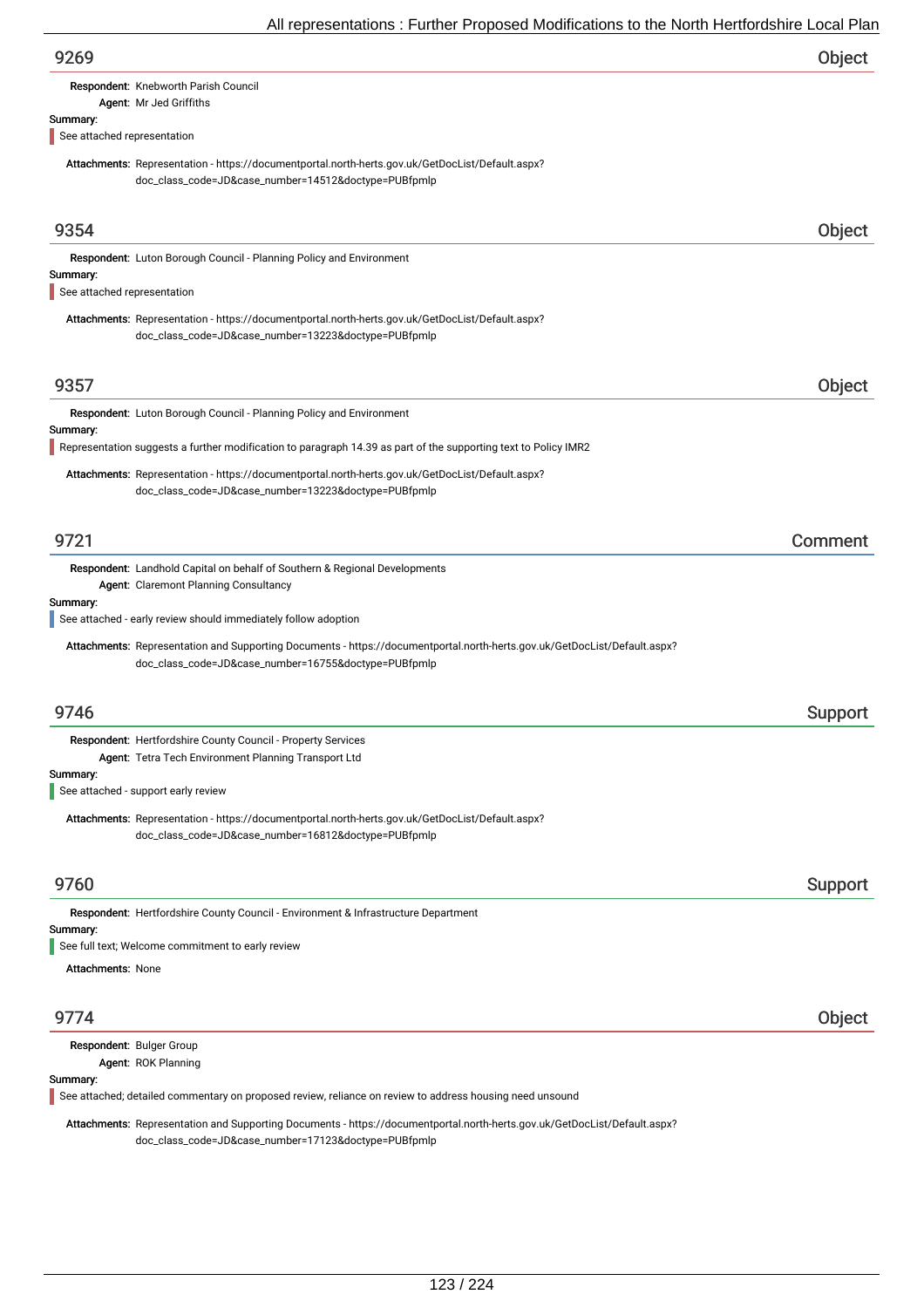| 9801 | Object |
|------|--------|
|------|--------|

Respondent: Save The Worlds First Garden City

#### Summary:

See attached; enough new data now and due in December; review should take place then while public inquiry is still in session

Attachments: Representation - https://documentportal.north-herts.gov.uk/GetDocList/Default.aspx? doc\_class\_code=JD&case\_number=16015&doctype=PUBfpmlp

| 10017                                                                                                                                                                          | Comment |
|--------------------------------------------------------------------------------------------------------------------------------------------------------------------------------|---------|
| Respondent: Herts WithOut Waste<br>Summary:<br>See attached; good                                                                                                              |         |
| Attachments: Representation - https://documentportal.north-herts.gov.uk/GetDocList/Default.aspx?<br>doc_class_code=JD&case_number=14380&doctype=PUBfpmlp                       |         |
| 10172                                                                                                                                                                          | Object  |
| Respondent: Ms Nikki Hamilton<br>Summary:<br>See attached representation                                                                                                       |         |
| Attachments: Representation - https://documentportal.north-herts.gov.uk/GetDocList/Default.aspx?<br>doc_class_code=JD&case_number=15505&doctype=PUBfpmlp                       |         |
| <b>FM 191</b>                                                                                                                                                                  |         |
| 9247                                                                                                                                                                           | Object  |
| Respondent: Mr Wilfred Aspinall<br>Summary:<br>See attached representation<br>Attachments: Representation - https://documentportal.north-herts.gov.uk/GetDocList/Default.aspx? |         |
| doc_class_code=JD&case_number=6178&doctype=PUBfpmlp                                                                                                                            |         |
| 9802                                                                                                                                                                           | Object  |
| Respondent: Save The Worlds First Garden City                                                                                                                                  |         |
| Summary:<br>See attached; enough new data now and due in December; review should take place then while public inquiry is still in session                                      |         |
| Attachments: Representation - https://documentportal.north-herts.gov.uk/GetDocList/Default.aspx?<br>doc_class_code=JD&case_number=16015&doctype=PUBfpmlp                       |         |
| <b>FM 192</b>                                                                                                                                                                  |         |
| 9248                                                                                                                                                                           | Object  |
| Respondent: Mr Wilfred Aspinall<br>Summary:<br>See attached representation                                                                                                     |         |
| Attachments: Representation - https://documentportal.north-herts.gov.uk/GetDocList/Default.aspx?<br>doc_class_code=JD&case_number=6178&doctype=PUBfpmlp                        |         |
| 9722                                                                                                                                                                           | Object  |

Respondent: Landhold Capital on behalf of Southern & Regional Developments Agent: Claremont Planning Consultancy

#### Summary:

See attached - early review should immediately follow adoption

Attachments: Representation and Supporting Documents - https://documentportal.north-herts.gov.uk/GetDocList/Default.aspx? doc\_class\_code=JD&case\_number=16755&doctype=PUBfpmlp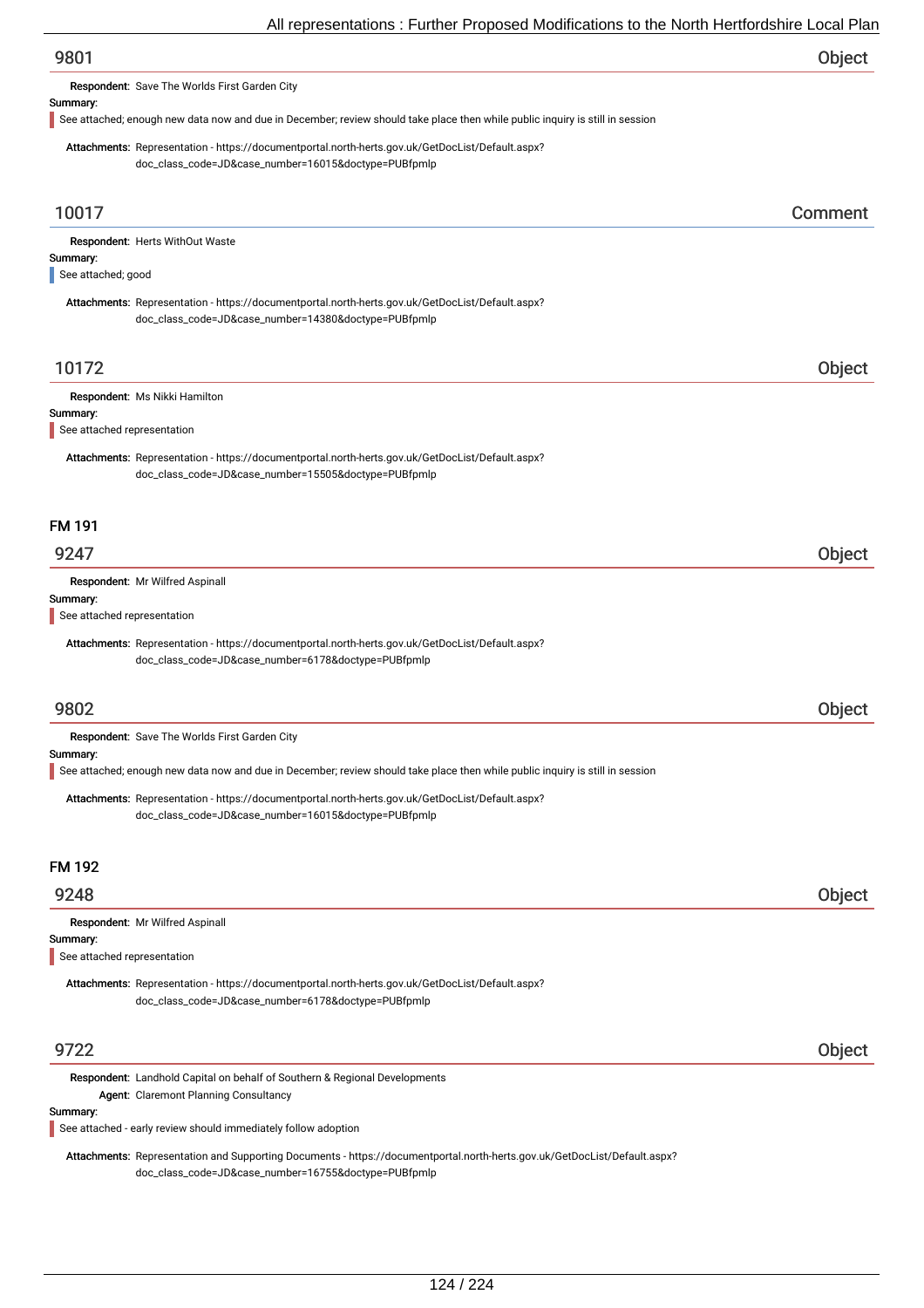# 9803 Object

Respondent: Save The Worlds First Garden City

#### Summary:

See attached; enough new data now and due in December; review should take place then while public inquiry is still in session

Attachments: Representation - https://documentportal.north-herts.gov.uk/GetDocList/Default.aspx? doc\_class\_code=JD&case\_number=16015&doctype=PUBfpmlp

# FM 193

## 8763 Comment

Respondent: Transition Town Letchworth

#### Summary:

FM190 states a whole plan review will occur by the end of 2023. FM193 says a whole plan review will commence by the end of 2023. Are these referring to the same

review and if so can it be made clear when the review is expected to start and end?

Attachments: None

# 9249 Object

|--|

#### Summary:

See attached representation

Attachments: Representation - https://documentportal.north-herts.gov.uk/GetDocList/Default.aspx? doc\_class\_code=JD&case\_number=6178&doctype=PUBfpmlp

## 9723 Object

Respondent: Landhold Capital on behalf of Southern & Regional Developments Agent: Claremont Planning Consultancy

#### Summary:

See attached - early review should immediately follow adoption

Attachments: Representation and Supporting Documents - https://documentportal.north-herts.gov.uk/GetDocList/Default.aspx? doc\_class\_code=JD&case\_number=16755&doctype=PUBfpmlp

## 9804 Object

Respondent: Save The Worlds First Garden City

#### Summary:

See attached; enough new data now and due in December; review should take place then while public inquiry is still in session

Attachments: Representation - https://documentportal.north-herts.gov.uk/GetDocList/Default.aspx? doc\_class\_code=JD&case\_number=16015&doctype=PUBfpmlp

# FM 194

## 9250 Object

|  | Respondent: Mr Wilfred Aspinall |  |
|--|---------------------------------|--|
|--|---------------------------------|--|

#### Summary:

See attached representation

Attachments: Representation - https://documentportal.north-herts.gov.uk/GetDocList/Default.aspx? doc\_class\_code=JD&case\_number=6178&doctype=PUBfpmlp

## 9805 Object

Respondent: Save The Worlds First Garden City

#### Summary:

See attached; enough new data now and due in December; review should take place then while public inquiry is still in session

Attachments: Representation - https://documentportal.north-herts.gov.uk/GetDocList/Default.aspx?

doc\_class\_code=JD&case\_number=16015&doctype=PUBfpmlp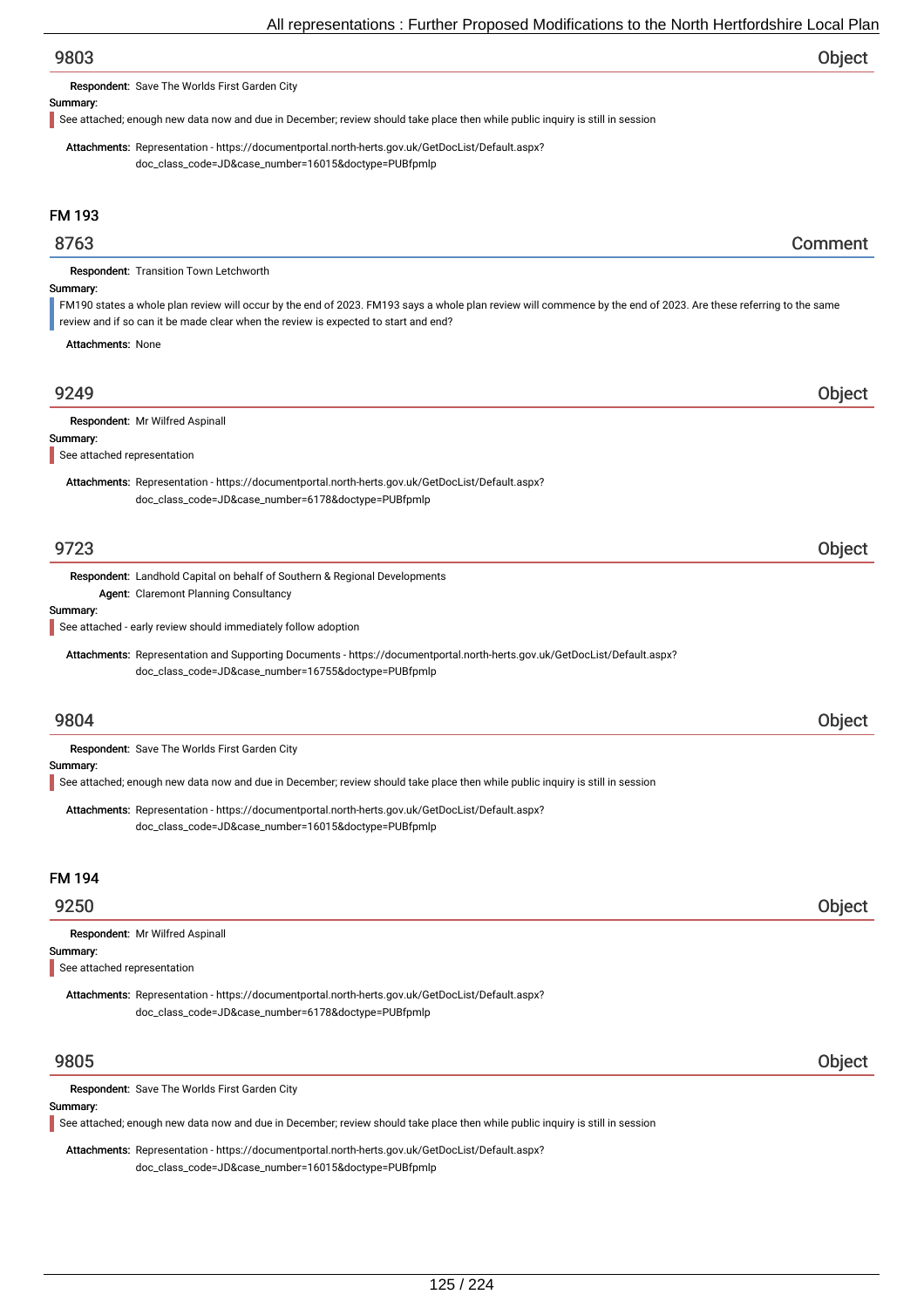# 10021 Comment

Respondent: Herts WithOut Waste

#### Summary:

See attached; clarify meaning of "these"

Attachments: Representation - https://documentportal.north-herts.gov.uk/GetDocList/Default.aspx? doc\_class\_code=JD&case\_number=14380&doctype=PUBfpmlp

# FM 195

## 8765 Comment

Respondent: Transition Town Letchworth

#### Summary:

TTL are glad to see that a comprehensive review is planned which will be completed by 2025 at the latest. Given that this could lead to a comprehensive update on the way forward it is really important that the existing plan does not constrain that prospect by seeking to allocate any land for the period beyond 2031, particularly green belt land.

Attachments: None

| 9251                                    |                                                                                                                                                                                       | <b>Object</b> |
|-----------------------------------------|---------------------------------------------------------------------------------------------------------------------------------------------------------------------------------------|---------------|
| Summary:<br>See attached representation | Respondent: Mr Wilfred Aspinall                                                                                                                                                       |               |
|                                         | Attachments: Representation - https://documentportal.north-herts.gov.uk/GetDocList/Default.aspx?<br>doc_class_code=JD&case_number=6178&doctype=PUBfpmlp                               |               |
| 9355                                    |                                                                                                                                                                                       | Object        |
| Summary:<br>See attached representation | Respondent: Luton Borough Council - Planning Policy and Environment                                                                                                                   |               |
|                                         | Attachments: Representation - https://documentportal.north-herts.gov.uk/GetDocList/Default.aspx?<br>doc_class_code=JD&case_number=13223&doctype=PUBfpmlp                              |               |
| 9724                                    |                                                                                                                                                                                       | Object        |
| Summary:                                | Respondent: Landhold Capital on behalf of Southern & Regional Developments<br>Agent: Claremont Planning Consultancy<br>See attached - early review should immediately follow adoption |               |
|                                         | Attachments: Representation and Supporting Documents - https://documentportal.north-herts.gov.uk/GetDocList/Default.aspx?<br>doc_class_code=JD&case_number=16755&doctype=PUBfpmlp     |               |
| 9806                                    |                                                                                                                                                                                       | Object        |
| Summary:                                | Respondent: Save The Worlds First Garden City<br>See attached; enough new data now and due in December; review should take place then while public inquiry is still in session        |               |
|                                         | Attachments: Representation - https://documentportal.north-herts.gov.uk/GetDocList/Default.aspx?<br>doc_class_code=JD&case_number=16015&doctype=PUBfpmlp                              |               |
| <b>FM 196</b>                           |                                                                                                                                                                                       |               |
| 9252                                    |                                                                                                                                                                                       | <b>Object</b> |

Summary: Respondent: Mr Wilfred Aspinall See attached representation

Attachments: Representation - https://documentportal.north-herts.gov.uk/GetDocList/Default.aspx? doc\_class\_code=JD&case\_number=6178&doctype=PUBfpmlp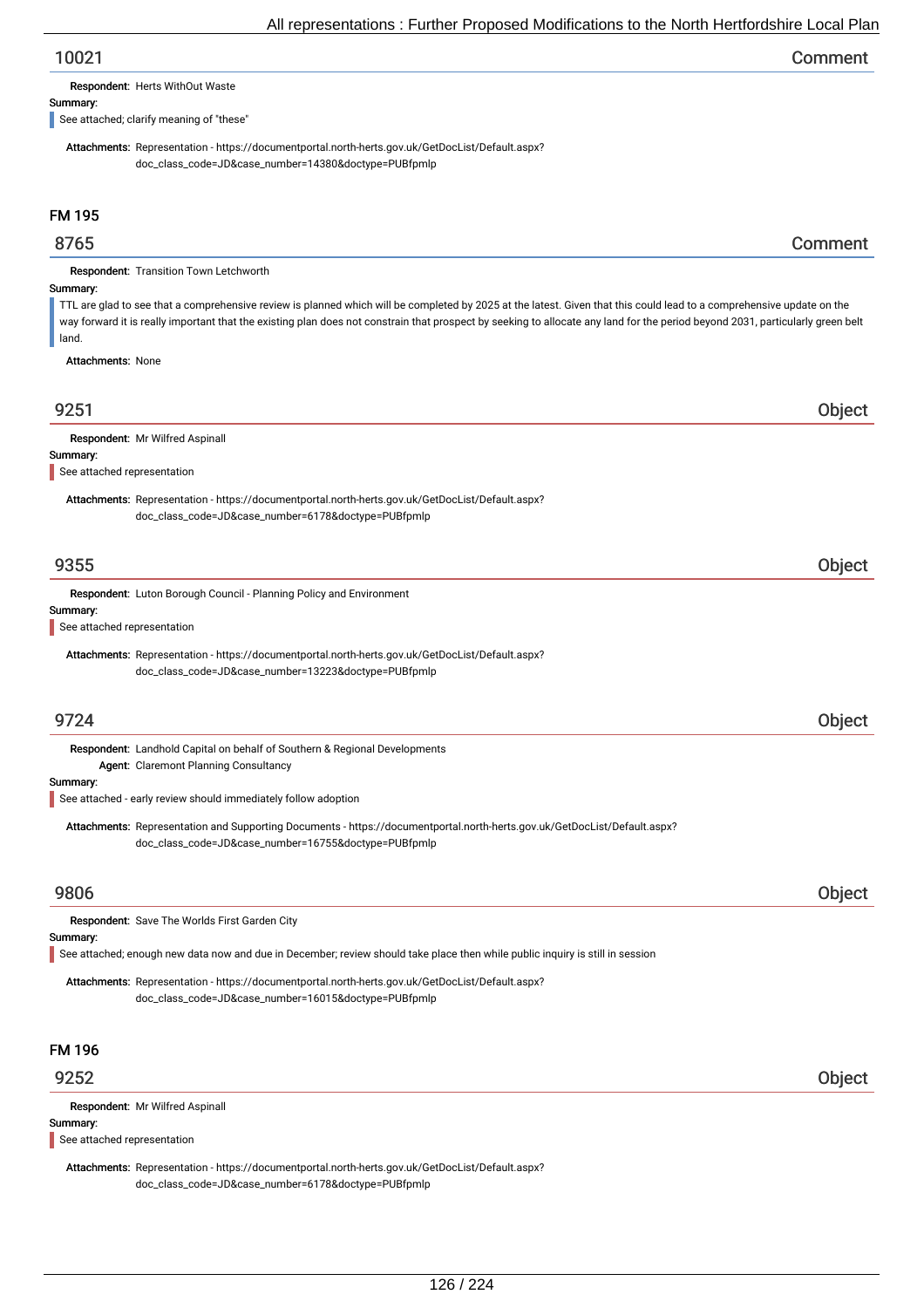|                             | All representations. Further Froposed Modifications to the North Hertionushine Local Fial                                                                |               |
|-----------------------------|----------------------------------------------------------------------------------------------------------------------------------------------------------|---------------|
| 9270                        |                                                                                                                                                          | Object        |
|                             | Respondent: Knebworth Parish Council                                                                                                                     |               |
|                             | Agent: Mr Jed Griffiths                                                                                                                                  |               |
| Summary:                    |                                                                                                                                                          |               |
| See attached representation |                                                                                                                                                          |               |
|                             | Attachments: Representation - https://documentportal.north-herts.gov.uk/GetDocList/Default.aspx?<br>doc_class_code=JD&case_number=14512&doctype=PUBfpmlp |               |
| 9356                        |                                                                                                                                                          | <b>Object</b> |
|                             | Respondent: Luton Borough Council - Planning Policy and Environment                                                                                      |               |
| Summary:                    |                                                                                                                                                          |               |
| See attached representation |                                                                                                                                                          |               |
|                             | Attachments: Representation - https://documentportal.north-herts.gov.uk/GetDocList/Default.aspx?<br>doc_class_code=JD&case_number=13223&doctype=PUBfpmlp |               |
|                             |                                                                                                                                                          |               |
| 9807                        |                                                                                                                                                          | Object        |
|                             | Respondent: Save The Worlds First Garden City                                                                                                            |               |
| Summary:                    |                                                                                                                                                          |               |
|                             | See attached; enough new data now and due in December; review should take place then while public inquiry is still in session                            |               |
|                             | Attachments: Representation - https://documentportal.north-herts.gov.uk/GetDocList/Default.aspx?<br>doc_class_code=JD&case_number=16015&doctype=PUBfpmlp |               |
| 9897                        |                                                                                                                                                          | Object        |
|                             | Respondent: Mrs Jill Saunders<br>Petition: 2 petitioners                                                                                                 |               |
| Summary:                    |                                                                                                                                                          |               |
| See attached representation |                                                                                                                                                          |               |
|                             | Attachments: Representation - https://documentportal.north-herts.gov.uk/GetDocList/Default.aspx?<br>doc_class_code=JD&case_number=16639&doctype=PUBfpmlp |               |
|                             | <b>Examination Documents, ED170</b>                                                                                                                      |               |
| 9239                        |                                                                                                                                                          | Object        |
|                             | Respondent: Barkway Parish Council<br>Petition: 155 petitioners                                                                                          |               |
| Summary:                    |                                                                                                                                                          |               |
|                             | See attached representation and petition                                                                                                                 |               |
|                             | Attachments: Petition - https://documentportal.north-herts.gov.uk/GetDocList/Default.aspx?doc_class_code=JD&case_number=13235&doctype=PUBfpmlp           |               |
| 9333                        |                                                                                                                                                          | Object        |
|                             | Respondent: Mrs Dariel Lines                                                                                                                             |               |
| Summary:                    |                                                                                                                                                          |               |
|                             | See representation for Barkway                                                                                                                           |               |
| <b>Attachments: None</b>    |                                                                                                                                                          |               |
| 9592                        |                                                                                                                                                          | Object        |
|                             | Respondent: Mrs Patricia Smith                                                                                                                           |               |
| Summary:                    |                                                                                                                                                          |               |

See attached representation for Barkway

Attachments: None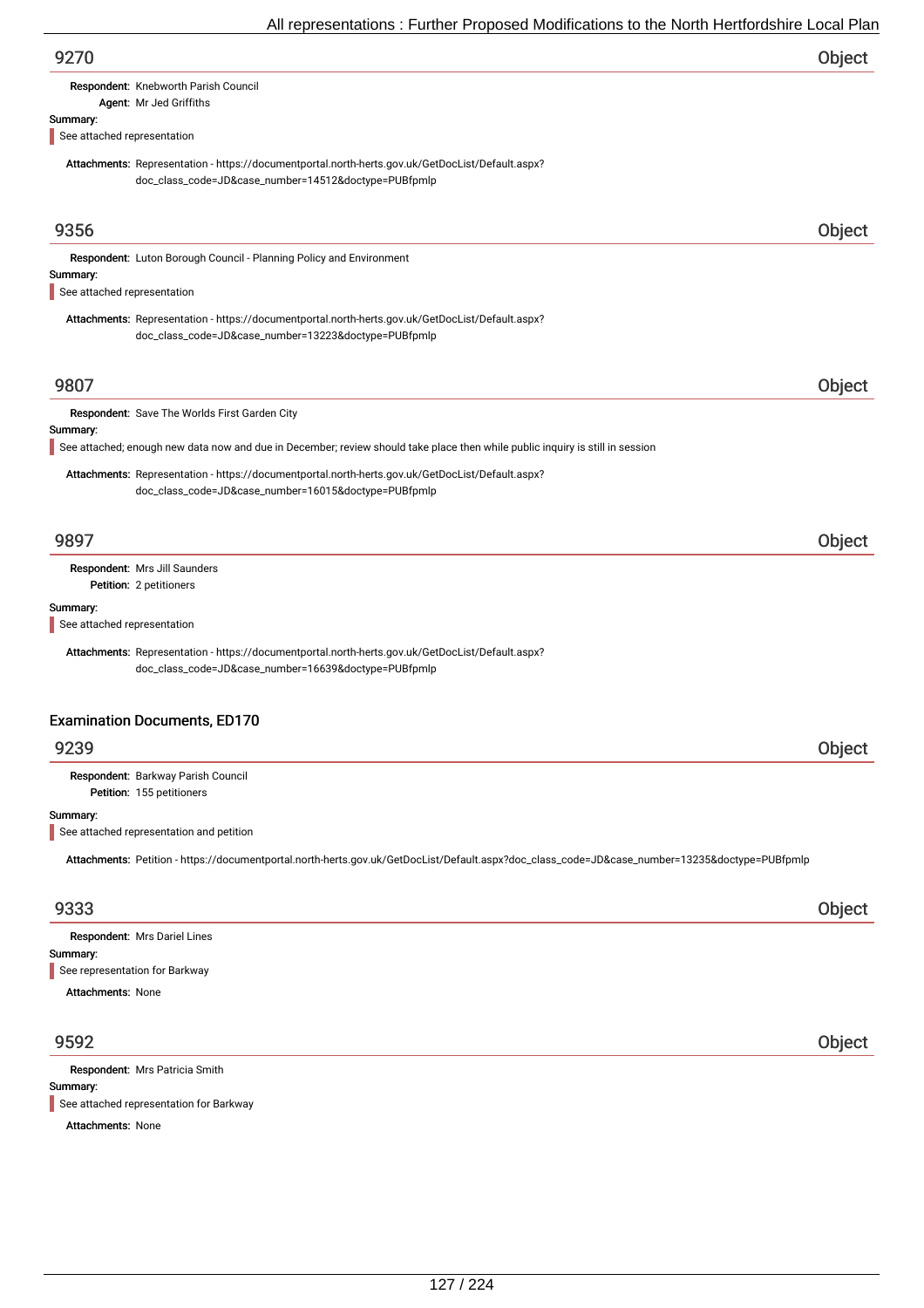Respondent: Mr Keith Smith

# Summary:

| See attached representation for Barkway                                                                                                                      |        |
|--------------------------------------------------------------------------------------------------------------------------------------------------------------|--------|
| <b>Attachments: None</b>                                                                                                                                     |        |
| 9608                                                                                                                                                         | Object |
| Respondent: Mrs Anne Smalley                                                                                                                                 |        |
| Summary:                                                                                                                                                     |        |
| See attached representation for Barkway                                                                                                                      |        |
| <b>Attachments: None</b>                                                                                                                                     |        |
| 9616                                                                                                                                                         | Object |
| Respondent: Ms Mary E Collins                                                                                                                                |        |
| Summary:                                                                                                                                                     |        |
| See attached representation for Barkway                                                                                                                      |        |
| <b>Attachments: None</b>                                                                                                                                     |        |
|                                                                                                                                                              |        |
| 10058                                                                                                                                                        | Object |
| Respondent: Barkway Parish Council<br>Summary:                                                                                                               |        |
| See attached representation                                                                                                                                  |        |
| Attachments: Representation - https://documentportal.north-herts.gov.uk/GetDocList/Default.aspx?<br>doc_class_code=JD&case_number=13235&doctype=PUBfpmlp     |        |
| <b>Examination Documents, ED171</b>                                                                                                                          |        |
| 9014                                                                                                                                                         | Object |
| Respondent: Mrs Cheryl Peers                                                                                                                                 |        |
| Summary:<br>See full representation and attachment                                                                                                           |        |
| Attachments: Supporting Document - https://documentportal.north-herts.gov.uk/GetDocList/Default.aspx?<br>doc_class_code=JD&case_number=3435&doctype=PUBfpmlp |        |
| <b>Examination Documents, ED172</b>                                                                                                                          |        |
| 8639                                                                                                                                                         | Object |
| Respondent: Dr Andrew Wheen                                                                                                                                  |        |
| Summary:                                                                                                                                                     |        |
| See Attached                                                                                                                                                 |        |
| Attachments: Representation - https://documentportal.north-herts.gov.uk/GetDocList/Default.aspx?<br>doc_class_code=JD&case_number=2423&doctype=PUBfpmlp      |        |
| 8846                                                                                                                                                         | Object |
| Respondent: Mrs Jill Saunders<br>Petition: 2 petitioners                                                                                                     |        |
| Summary:<br>See attached representation                                                                                                                      |        |
| $\text{http://documentportol north-harte.gov.uk/CatPool}$<br>Attachmonte: Donrocontation                                                                     |        |

Attachments: Representation - https://documentportal.north-herts.gov.uk/GetDocList/Default.aspx? doc\_class\_code=JD&case\_number=16639&doctype=PUBfpmlp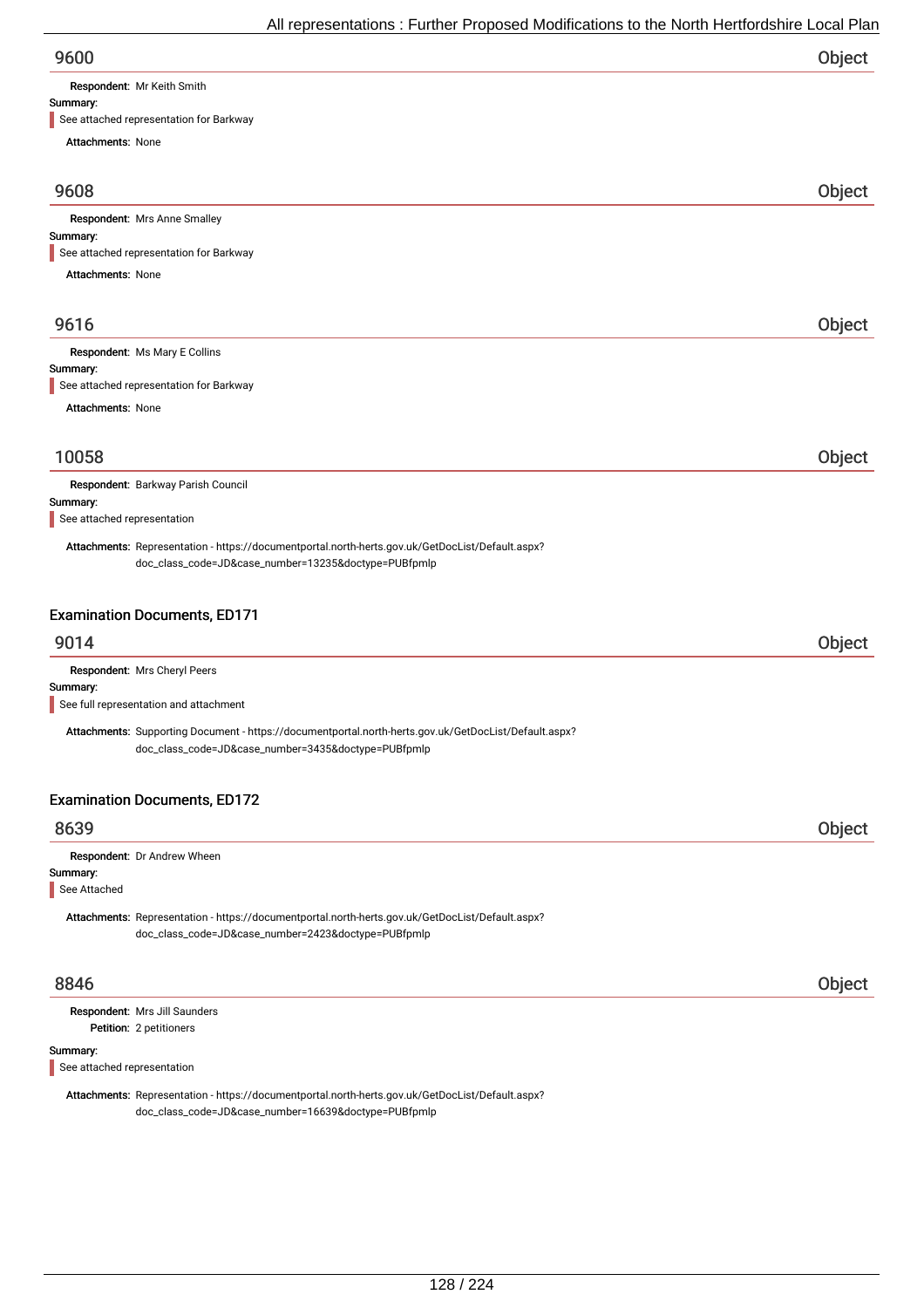| 8924                                    |                                                                                                                                                          | <b>Object</b> |
|-----------------------------------------|----------------------------------------------------------------------------------------------------------------------------------------------------------|---------------|
|                                         | Respondent: Ms Lynn Shoebottom                                                                                                                           |               |
| Summary:<br>See attached representation |                                                                                                                                                          |               |
| <b>Attachments: None</b>                |                                                                                                                                                          |               |
|                                         |                                                                                                                                                          |               |
| 8994                                    |                                                                                                                                                          | Object        |
|                                         | Respondent: Save Hitchin Green Belt<br>Petition: 2 petitioners                                                                                           |               |
| Summary:                                |                                                                                                                                                          |               |
| See attached representation             |                                                                                                                                                          |               |
| <b>Attachments: None</b>                |                                                                                                                                                          |               |
| 9010                                    |                                                                                                                                                          | Object        |
|                                         |                                                                                                                                                          |               |
|                                         | Respondent: Mr and Mrs Dave, Karen and Daniel Brister<br>Petition: 3 petitioners                                                                         |               |
| Summary:                                |                                                                                                                                                          |               |
| See attached representation             |                                                                                                                                                          |               |
|                                         | Attachments: Representation - https://documentportal.north-herts.gov.uk/GetDocList/Default.aspx?<br>doc_class_code=JD&case_number=17127&doctype=PUBfpmlp |               |
| 9230                                    |                                                                                                                                                          | Object        |
|                                         | Respondent: Mr Roy Parker                                                                                                                                |               |
|                                         | Petition: 2 petitioners                                                                                                                                  |               |
| Summary:<br>See attached                |                                                                                                                                                          |               |
|                                         | Attachments: Representation - https://documentportal.north-herts.gov.uk/GetDocList/Default.aspx?<br>doc_class_code=JD&case_number=5059&doctype=PUBfpmlp  |               |
| 9640                                    |                                                                                                                                                          | Object        |
|                                         | Respondent: Mr & Mrs Tom & Kate Sargent<br>Petition: 2 petitioners                                                                                       |               |
| Summary:                                |                                                                                                                                                          |               |
| See full representation                 |                                                                                                                                                          |               |
| <b>Attachments: None</b>                |                                                                                                                                                          |               |
|                                         |                                                                                                                                                          |               |
| 9686                                    |                                                                                                                                                          | Object        |
| Summary:                                | Respondent: Mr David Dorman                                                                                                                              |               |
|                                         | See attached - detailed comments on Green Belt Review Update and site selection process                                                                  |               |
|                                         | Attachments: Representation - https://documentportal.north-herts.gov.uk/GetDocList/Default.aspx?<br>doc_class_code=JD&case_number=5138&doctype=PUBfpmlp  |               |
| 9810                                    |                                                                                                                                                          | Object        |
|                                         | Respondent: Save The Worlds First Garden City                                                                                                            |               |
| Summary:                                | See attached; detailed commentary on ED172, methodology and outputs                                                                                      |               |
|                                         | Attachments: Representation - https://documentportal.north-herts.gov.uk/GetDocList/Default.aspx?                                                         |               |

doc\_class\_code=JD&case\_number=16015&doctype=PUBfpmlp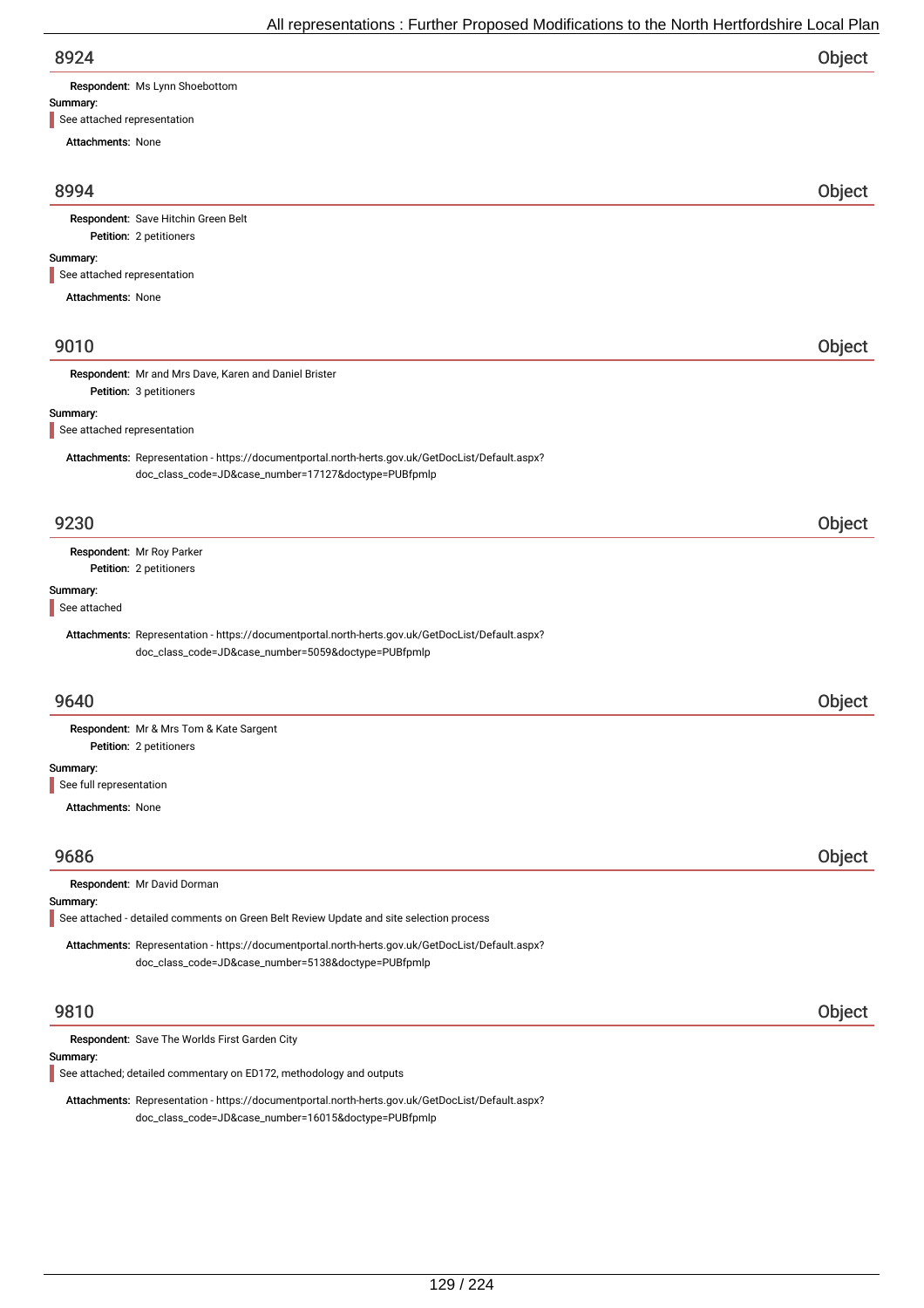Respondent: Mr Roy Parker

#### Summary:

See attached representation

Attachments: Representation - https://documentportal.north-herts.gov.uk/GetDocList/Default.aspx? doc\_class\_code=JD&case\_number=5059&doctype=PUBfpmlp

## 10152 Object

Summary: Respondent: Ickleford Parish Council See attached representation

Attachments: Representation - https://documentportal.north-herts.gov.uk/GetDocList/Default.aspx? doc\_class\_code=JD&case\_number=9806&doctype=PUBfpmlp

# Examination Documents, ED173

# 8696 Object

Respondent: Mr David Dorman

#### Summary:

See Attached - Detailed comments on Luton housebuilding profile, absence of exceptional circumstances, consideration of alternatives, sustainability appraisal and options presented by the Inspector

Attachments: Representation - https://documentportal.north-herts.gov.uk/GetDocList/Default.aspx? doc\_class\_code=JD&case\_number=5138&doctype=PUBfpmlp

## 8870 Object

Respondent: Mr Roy Parker

#### Summary:

See attached representation

Attachments: Representation - https://documentportal.north-herts.gov.uk/GetDocList/Default.aspx? doc\_class\_code=JD&case\_number=5059&doctype=PUBfpmlp

| 9231                             |  |  |  |
|----------------------------------|--|--|--|
| <b>Respondent: Mr Roy Parker</b> |  |  |  |
| Petition: 2 petitioners          |  |  |  |

#### Summary:

See attached

Attachments: Representation - https://documentportal.north-herts.gov.uk/GetDocList/Default.aspx? doc\_class\_code=JD&case\_number=5059&doctype=PUBfpmlp

# 9233 Object

| <b>Respondent: Mr David Dorman</b>                                                               |  |
|--------------------------------------------------------------------------------------------------|--|
| Summary:                                                                                         |  |
| See attached.                                                                                    |  |
| Attachments: Representation - https://documentportal.north-herts.gov.uk/GetDocList/Default.aspx? |  |
| doc_class_code=JD&case_number=5138&doctype=PUBfpmlp                                              |  |
|                                                                                                  |  |
|                                                                                                  |  |

## 9751 Object

Respondent: Ms Carolyn Cottier

#### Summary:

See attached representation and appendices

Attachments: Representation and Supporting Documents - https://documentportal.north-herts.gov.uk/GetDocList/Default.aspx? doc\_class\_code=JD&case\_number=3072&doctype=PUBfpmlp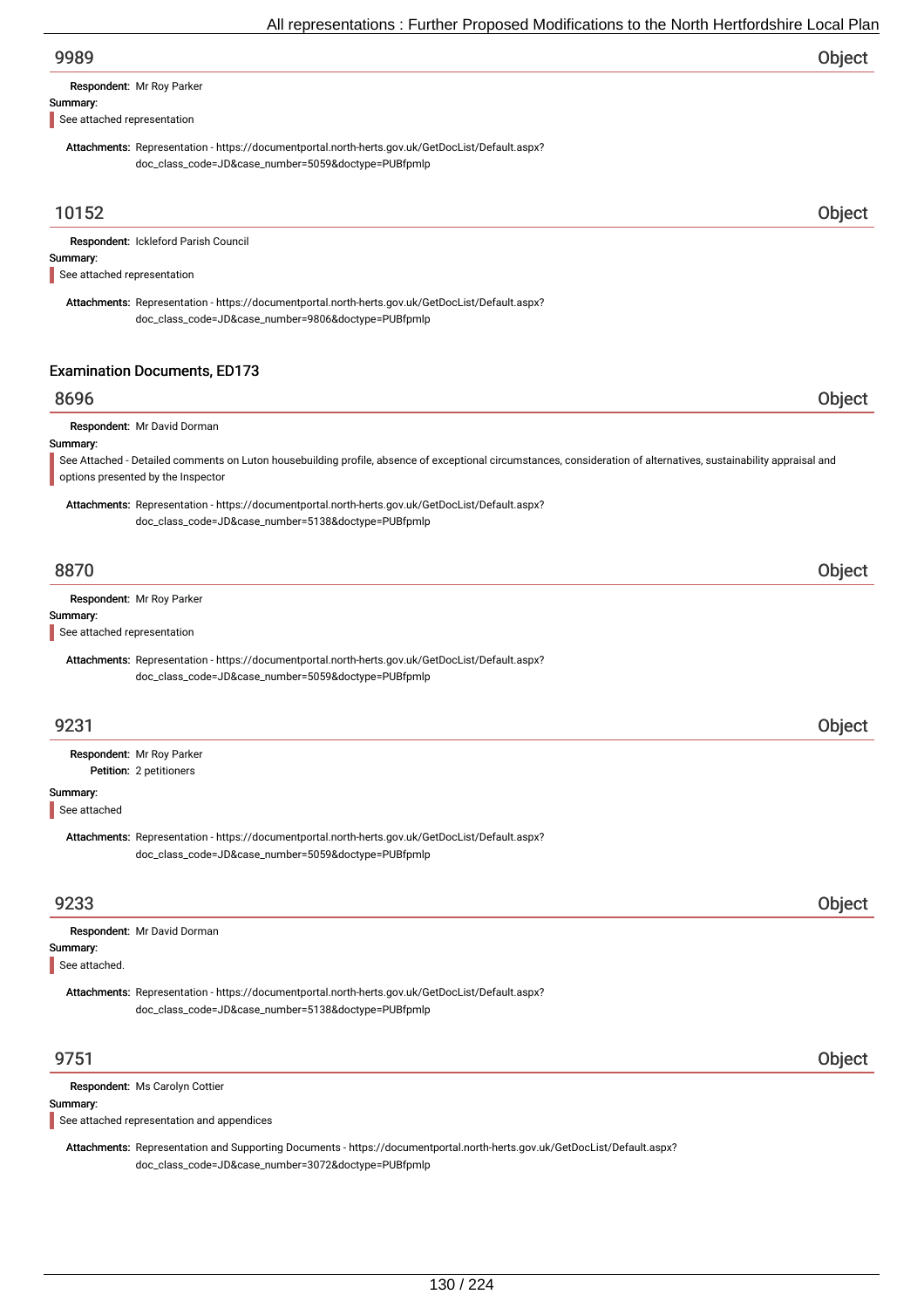## Examination Documents, ED175

## 8612 Object

Respondent: Mrs Roz Danter

#### Summary:

As a long time Barkway resident I am appalled that BK3 has not been removed from the Schedule of Further Main Modifications despite a Planning Officer at NHDC advising the Inspector that it should be. We live in this village because it is small and peaceful 'community'. There has already been new developments on discreet plots in and around the village and that should be sufficient. We do not want to double in size.

Can I ask WHY the Inspector decided not to exclude BK3? There doesn't seem to be a published explanation. Can I also ask how the increased traffic through the village will benefit the foundations of listed buildings? And presumably the new development will have street lights, something the village has refused to adopt as it spoils the night sky. This is a country village, we do not want to become another Royston.

Attachments: None

# 8613 Object

Respondent: Mr Richard Childs

#### Summary:

We have not had a fair or proportionate opportunity to put our case against the inclusion of site BK3. We support NHDC`s request to remove site BK3 from their Local Plan.

Attachments: None

## 8625 Object

Respondent: Dr Richard O'Sullivan

#### Summary:

See full description

Attachments: None

## 8630 Object

Petition: 2 petitioners Respondent: Mr and Mrs John and Gwen Warr

#### Summary:

See full description

Attachments: None

| 8637                                                  | Object |
|-------------------------------------------------------|--------|
| Respondent: Mr Nicholas Tufton                        |        |
| Summary:                                              |        |
| I suspect you will receive many emails on this issue. |        |

The process has not been transparent from the beginning. How can it be right for the inspector to include BK3 when NHDC now says that it should be taken out of the proposed plan?

The inspector seems deaf to common sense and reasoning.

I attach the list of reasons why BK3 should not be included in the plan. The site is more or less outside Barkway and should never have been selected in the first place.

Please can you ensure that BK3 is taken out of the plan?

#### See Attached

Attachments: Representation - https://documentportal.north-herts.gov.uk/GetDocList/Default.aspx? doc\_class\_code=JD&case\_number=2077&doctype=PUBfpmlp

## 8643 Object

Summary: Respondent: Mr Jim Dalton See full description

Attachments: None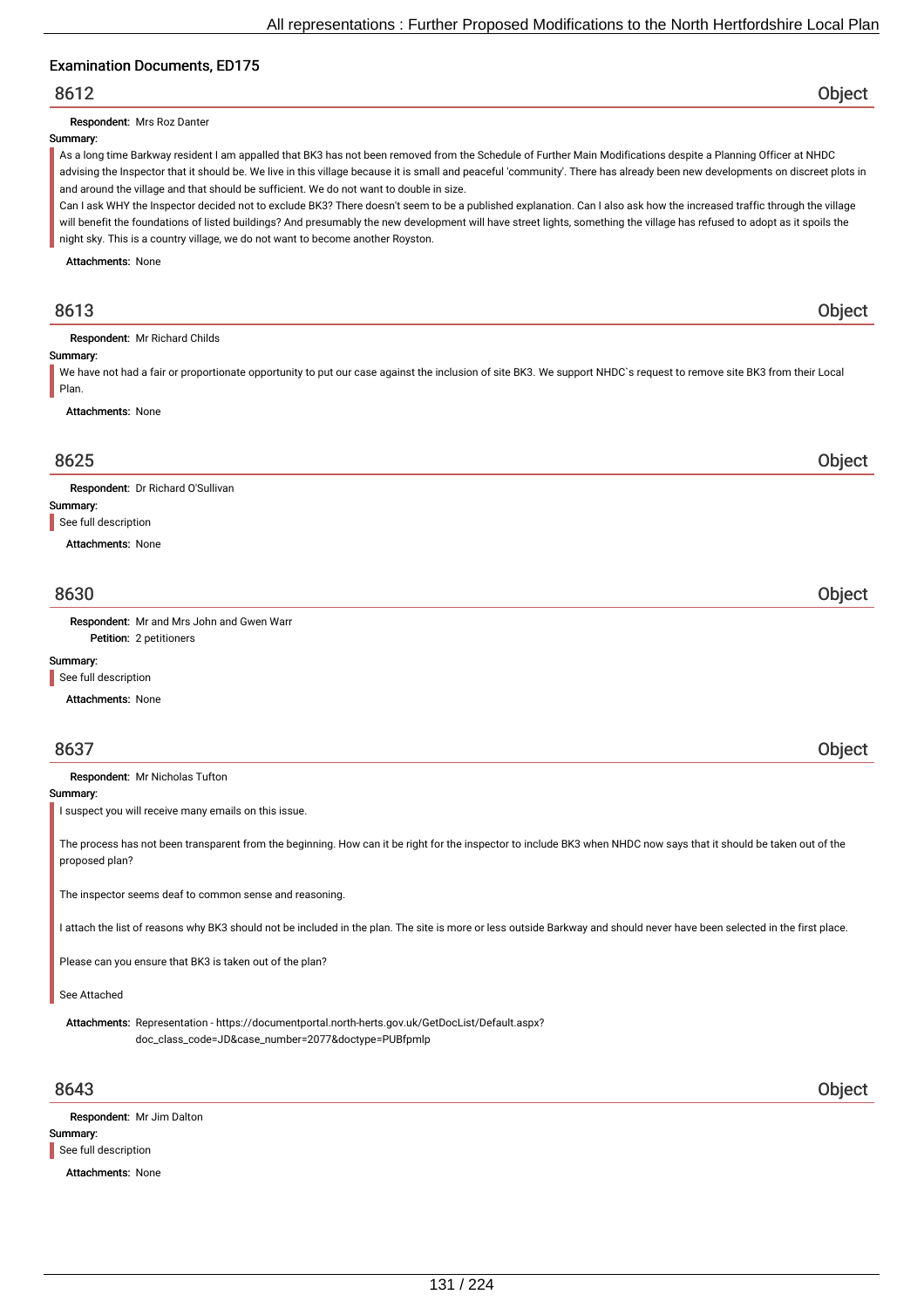| 8648                                                                                                                                                                                                                           | Object |
|--------------------------------------------------------------------------------------------------------------------------------------------------------------------------------------------------------------------------------|--------|
| Respondent: Mrs Christine Tight                                                                                                                                                                                                |        |
| Summary:<br>See full description                                                                                                                                                                                               |        |
| <b>Attachments: None</b>                                                                                                                                                                                                       |        |
| 8652                                                                                                                                                                                                                           |        |
| Respondent: Ms Dee Donaldson                                                                                                                                                                                                   | Object |
| Summary:                                                                                                                                                                                                                       |        |
| See representation attached for Barkway<br>Attachments: Representation Letter - https://north-herts.oc2.uk/a/vn7                                                                                                               |        |
|                                                                                                                                                                                                                                |        |
| 8653                                                                                                                                                                                                                           | Object |
| Respondent: Mr Nick Dear                                                                                                                                                                                                       |        |
| Summary:<br>See representation attached for Barkway                                                                                                                                                                            |        |
| Attachments: Representation Letter - https://north-herts.oc2.uk/a/vn8                                                                                                                                                          |        |
| 8660                                                                                                                                                                                                                           | Object |
| Respondent: Mr Andrew Young                                                                                                                                                                                                    |        |
| Summary:                                                                                                                                                                                                                       |        |
| See full description<br><b>Attachments: None</b>                                                                                                                                                                               |        |
|                                                                                                                                                                                                                                |        |
| 8675                                                                                                                                                                                                                           | Object |
| Respondent: Mr Adrian Seville                                                                                                                                                                                                  |        |
| Summary:<br>My objection is that due and transparent process has not been followed.                                                                                                                                            |        |
| My understanding is that NHDC submitted a request to the Inspector late in 2020 that Barkway should no longer be designated a 'village for growth' and that accordingly<br>BK3 should be omitted from the planned development. |        |
| Evidently, the Inspector has not heeded this request - but no reasons have been disclosed for the decision.                                                                                                                    |        |
| In my opinion, this is a fatal flaw in the process, which would - if taken to Judicial Review - require the matter to be revisited by the Inspector.                                                                           |        |
| You will be aware that there are powerful reasons for the removal of Barkway's designation as a 'village for growth', such that if they are to be overruled a proper and<br>transparent procedure must be followed.            |        |
| The reasoning of the Inspector, once disclosed, would of course itself be subject to review.                                                                                                                                   |        |
| Attachments: None                                                                                                                                                                                                              |        |
| 8681                                                                                                                                                                                                                           | Object |
| Respondent: Mr James John Flanders                                                                                                                                                                                             |        |
| Summary:<br>See full description                                                                                                                                                                                               |        |
| <b>Attachments: None</b>                                                                                                                                                                                                       |        |
| 8682                                                                                                                                                                                                                           | Object |
|                                                                                                                                                                                                                                |        |
| Respondent: Mr Barry Gatward                                                                                                                                                                                                   |        |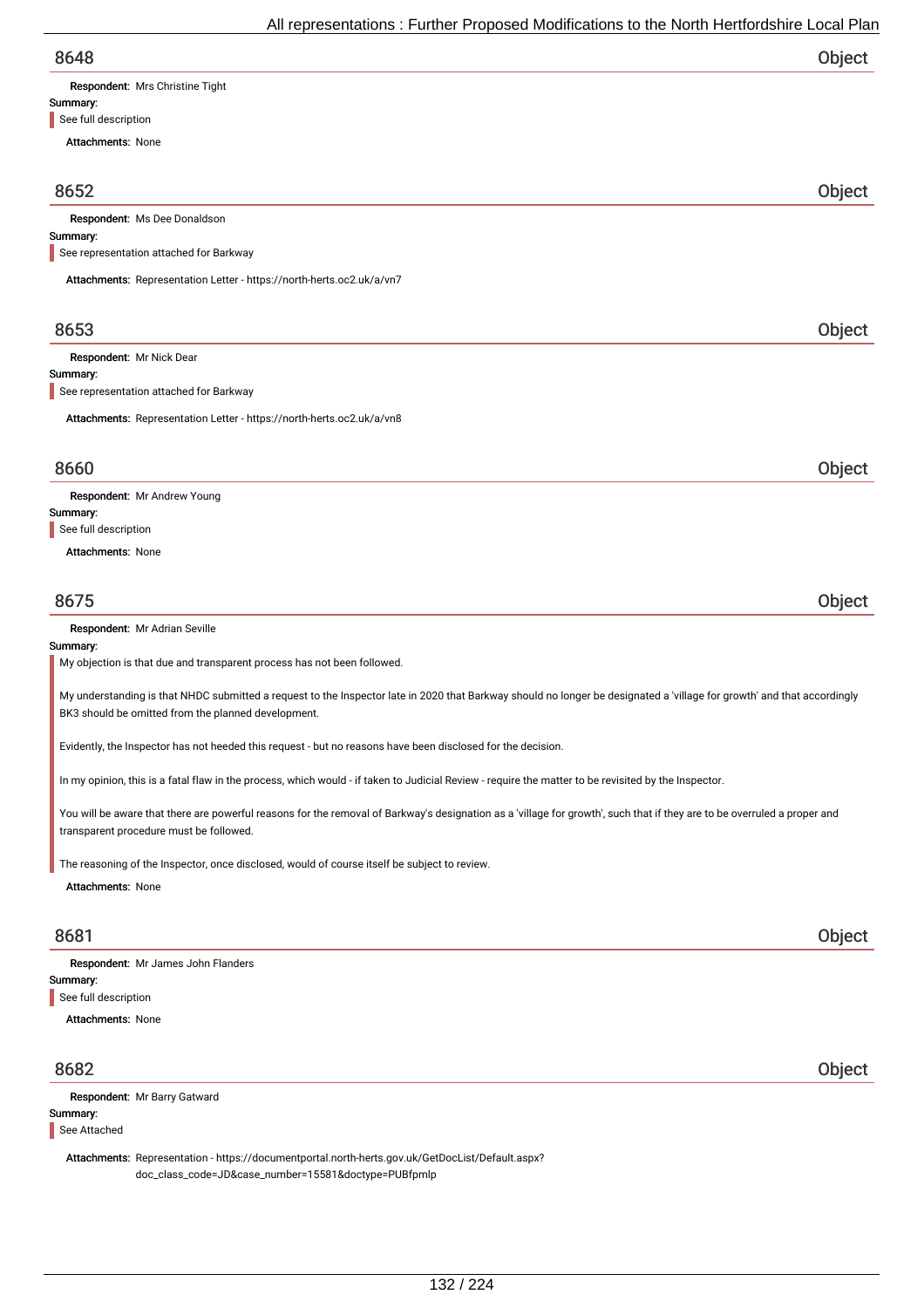# 8685 Object

Respondent: Mrs Joan Gatward

Summary: See Attached

> Attachments: Representation - https://documentportal.north-herts.gov.uk/GetDocList/Default.aspx? doc\_class\_code=JD&case\_number=15582&doctype=PUBfpmlp

## 8687 Object

Summary: Respondent: Mrs Jenni Flanders See full description

Attachments: None

# 8754 Object

Respondent: Ms Cheryl Lower

#### **Summary**

I would like to strongly object the proposed housing development 'Further Modifications' BK3 in Barkway.

The main issue I would like to highlight is the transparency of the process.

There has been no public correspondence between the inspector and NHDC on the schedule of 'Further Modifications'. There are no reasons explained or provided to the public on why the inspector has not accepted NHDC's request to remove BK3 from the local plan.

The other issue I would like to raise is about the figures for housing allocations. There appears to be no justification for the total allocated, completed and permitted and inconsistent totals. They appear to have been all allocated to Barkway and not split between surrounding villages.

Lastly, on a personal note I feel that 140+ new homes will destroy Barkway Village. I experience the current traffic situation first hand everyday and the village infrastructure would not cope with any further increase of journeys. There are near misses most mornings from the amount of traffic and high speed. The new housing would directly effect our everyday enjoyment of living in the countryside. There would be an increase in noise pollution and the village community feel will be lost.

Attachments: None

# 8805 Object

Respondent: Mrs V Blake

#### Summary:

Further to the recent notification concerning proposed building in Batkway, I must voice my considerable concern at the plans outlined.

My main worry is the increased amount of traffic which would result from such an amount of housing. The road through Barkway is already a nightmare to use, not only due to local cars but also huge lorries/vans delivering goods to village homes. Such a large number of homes will, obviously, bring not only one extra car per home to add to current volumes, but most new build houses have at least two each!

The resulting jams/accidents will be enormous and I would urge the Council to take traffic conditions into serious account.

Attachments: None

## 8865 Object

Summary: Respondent: Mr Richard Hatley See full description

Attachments: None

#### Respondent: Mr Andrew Anker

#### Summary:

Reasons for objection to the NHDC Local Plan:

1. Lack of transparency in the process

2. Unapproved enlargement of site BK3 to include Herts County Council owned land

3. Lack of detail or explanation on numbers of housing requirements

4.Proposal of S106 contributions from developments being shared unfairly with Barley

5. Utter despair that my village will be irrevocably swollen, all my love and joy as a Barkway resident will be lost!

Attachments: None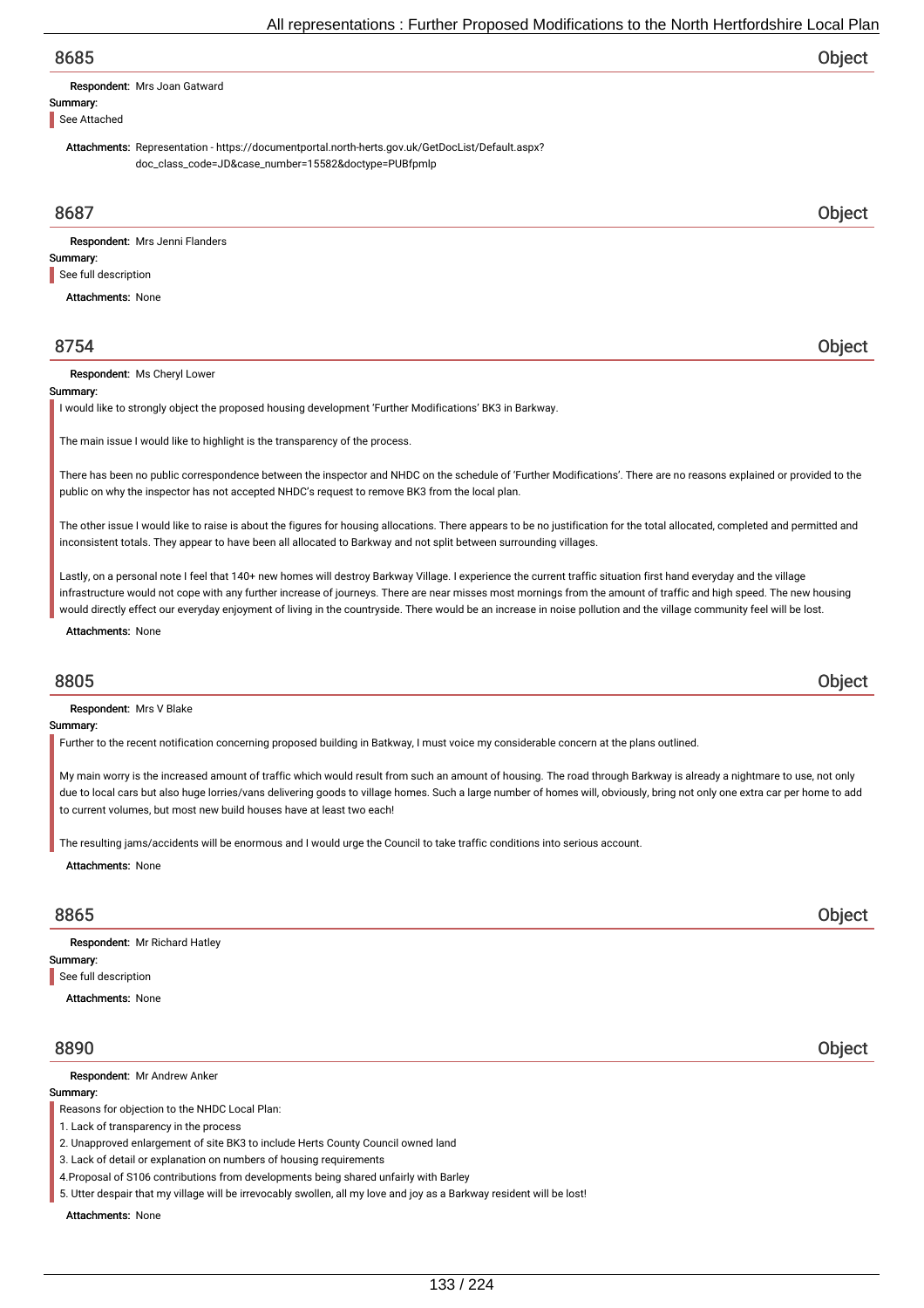# 8928 Object

Respondent: Mr Bob Humphreys

#### Summary:

See attached representation - Barkway

Attachments: Representation - https://documentportal.north-herts.gov.uk/GetDocList/Default.aspx? doc\_class\_code=JD&case\_number=17010&doctype=PUBfpmlp

# 8939 Object

Petition: 2 petitioners Respondent: Ms Jean Pooley

#### Summary:

We support the recent decision by NHDC to request the Inspector to remove BK3 from the local plan. We cannot understand why this request was not followed, as is now shown in the Schedule of Further Main Modifications nor why reasons were not given by the inspector,- or not published. Neither is there any published correspondence between the Inspector and NHDC concerning this latest publication. The figure suggested for the number of houses has no backup information, giving evidence as to why this number is suitable; nor is there any suggestion as to the type and variation built. We are supporting the above mentioned decision by the NHDC to remove the BK3 site from the plan. Its inclusion would not be evidence based enough to be practical or viable.

Attachments: None

| 8945                                                                                                                                                     | Object |
|----------------------------------------------------------------------------------------------------------------------------------------------------------|--------|
| Respondent: Ms Kate Pinnock                                                                                                                              |        |
| Summary:                                                                                                                                                 |        |
| See full description                                                                                                                                     |        |
| <b>Attachments: None</b>                                                                                                                                 |        |
| 8952                                                                                                                                                     | Object |
| Respondent: Mr Steve Alsop                                                                                                                               |        |
| Summary:                                                                                                                                                 |        |
| See full description                                                                                                                                     |        |
| <b>Attachments: None</b>                                                                                                                                 |        |
| 8984                                                                                                                                                     | Object |
|                                                                                                                                                          |        |
| Respondent: Ms Jennie Cox<br>Summary:                                                                                                                    |        |
| See Attached                                                                                                                                             |        |
| Attachments: Representation - https://documentportal.north-herts.gov.uk/GetDocList/Default.aspx?<br>doc_class_code=JD&case_number=17086&doctype=PUBfpmlp |        |
| 9081                                                                                                                                                     | Object |
| Respondent: Mrs M Digby                                                                                                                                  |        |
| Summary:                                                                                                                                                 |        |
| See attached representation for Barkway                                                                                                                  |        |
| Attachments: Representation - https://documentportal.north-herts.gov.uk/GetDocList/Default.aspx?<br>doc_class_code=JD&case_number=16972&doctype=PUBfpmlp |        |
|                                                                                                                                                          |        |
| 9087                                                                                                                                                     | Object |
| Respondent: Mrs Marian Newton                                                                                                                            |        |
| Summary:                                                                                                                                                 |        |
| See attached representation for Barkway                                                                                                                  |        |

Attachments: Representation - https://documentportal.north-herts.gov.uk/GetDocList/Default.aspx? doc\_class\_code=JD&case\_number=16973&doctype=PUBfpmlp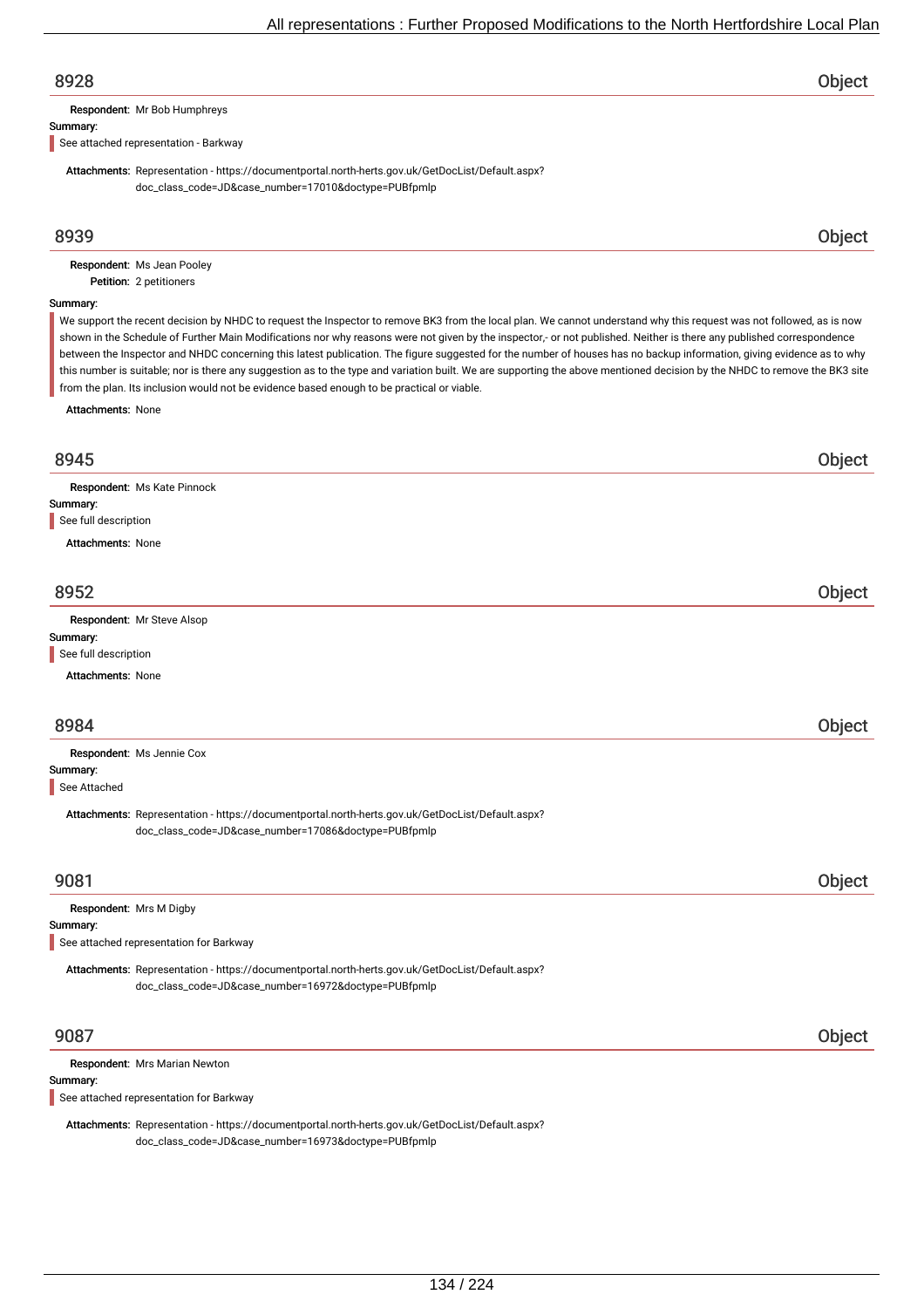Respondent: Mrs Pat Lewis

#### Summary:

See attached representation for Barkway

Attachments: Representation - https://documentportal.north-herts.gov.uk/GetDocList/Default.aspx? doc\_class\_code=JD&case\_number=16974&doctype=PUBfpmlp

| 9109                                                                                                                                                     | Object |
|----------------------------------------------------------------------------------------------------------------------------------------------------------|--------|
| Respondent: Mr Brian Coxall<br>Summary:                                                                                                                  |        |
| See attached representation for Barkway                                                                                                                  |        |
| Attachments: Representation - https://documentportal.north-herts.gov.uk/GetDocList/Default.aspx?<br>doc_class_code=JD&case_number=16970&doctype=PUBfpmlp |        |
| 9115                                                                                                                                                     | Object |
| Respondent: Ms Carla Jones Bell                                                                                                                          |        |
| Summary:<br>See attached representation for Barkway                                                                                                      |        |
| Attachments: Representation - https://documentportal.north-herts.gov.uk/GetDocList/Default.aspx?<br>doc_class_code=JD&case_number=17137&doctype=PUBfpmlp |        |
| 9156                                                                                                                                                     | Object |
| Respondent: Mr Andrew Page<br>Summary:<br>See attached representation for Barkway                                                                        |        |
| Attachments: Representation - https://documentportal.north-herts.gov.uk/GetDocList/Default.aspx?<br>doc_class_code=JD&case_number=17105&doctype=PUBfpmlp |        |
| 9163                                                                                                                                                     | Object |
| Respondent: Mr Gordon David Baker                                                                                                                        |        |
| Summary:<br>See attached representation for Barkway                                                                                                      |        |
| Attachments: Representation - https://documentportal.north-herts.gov.uk/GetDocList/Default.aspx?<br>doc_class_code=JD&case_number=14531&doctype=PUBfpmlp |        |
| 9170                                                                                                                                                     | Object |
| Respondent: Mr David Tomkins<br>Summary:                                                                                                                 |        |
| See attached representation for Barkway                                                                                                                  |        |
| Attachments: Representation - https://documentportal.north-herts.gov.uk/GetDocList/Default.aspx?<br>doc_class_code=JD&case_number=1837&doctype=PUBfpmlp  |        |
| 9181                                                                                                                                                     | Object |
| Respondent: Ms Olivia Erby<br>Summary:                                                                                                                   |        |

See attached representation for Barkway

Attachments: Representation - https://documentportal.north-herts.gov.uk/GetDocList/Default.aspx? doc\_class\_code=JD&case\_number=15565&doctype=PUBfpmlp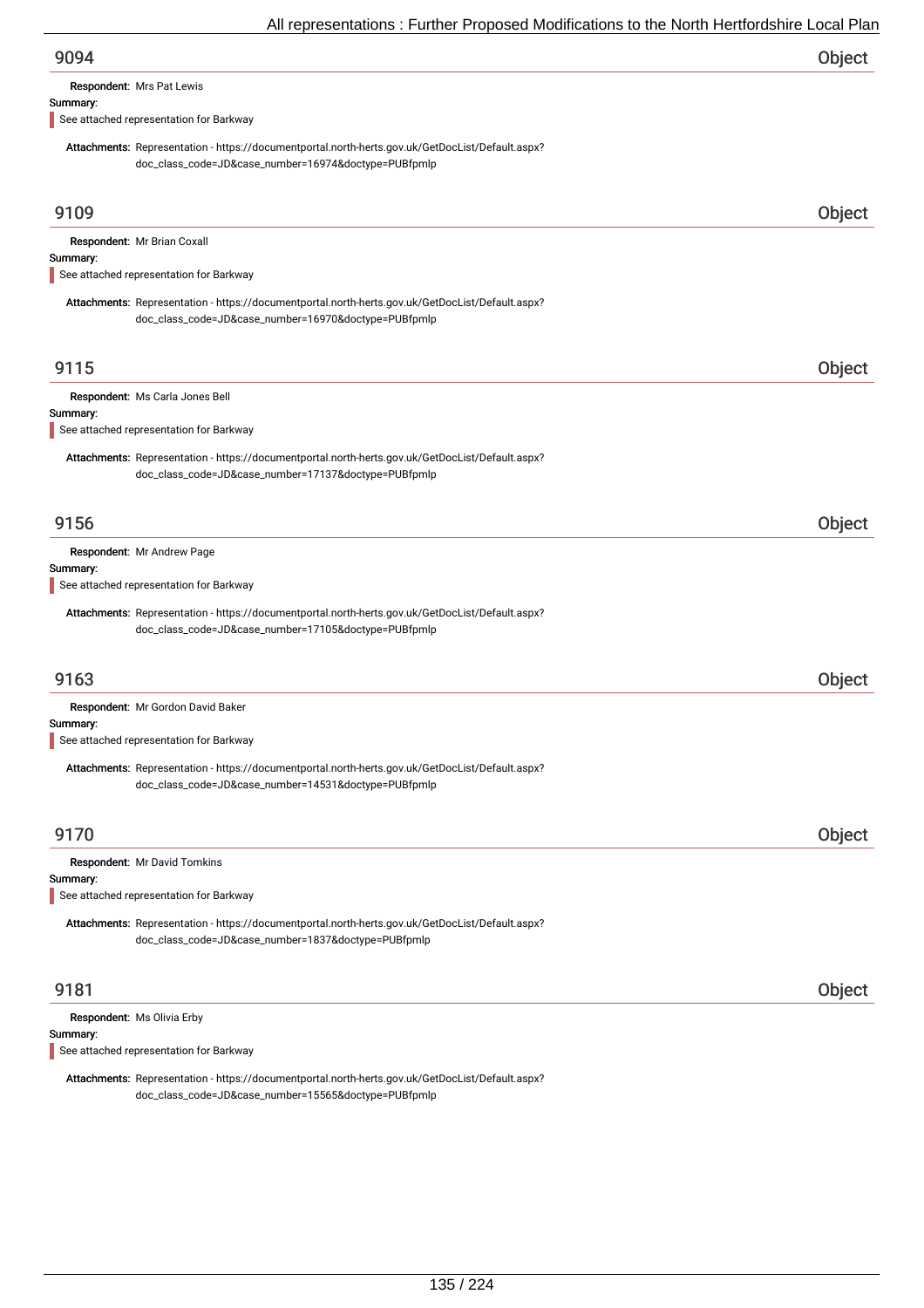| 9188 | Object |
|------|--------|
|      |        |

Respondent: Mrs Sharon Bentley

#### Summary:

See attached representation for Barkway

Attachments: Representation - https://documentportal.north-herts.gov.uk/GetDocList/Default.aspx? doc\_class\_code=JD&case\_number=17059&doctype=PUBfpmlp

| 9195                           |                                                                                                                                                          | Object |
|--------------------------------|----------------------------------------------------------------------------------------------------------------------------------------------------------|--------|
| Summary:                       | Respondent: Mr Terry Childs<br>See attached representation for Barkway                                                                                   |        |
|                                | Attachments: Representation - https://documentportal.north-herts.gov.uk/GetDocList/Default.aspx?<br>doc_class_code=JD&case_number=15368&doctype=PUBfpmlp |        |
| 9198                           |                                                                                                                                                          | Object |
| Summary:                       | Respondent: Mr Martin Bentley<br>See attached representation for Barkway                                                                                 |        |
|                                | Attachments: Representation - https://documentportal.north-herts.gov.uk/GetDocList/Default.aspx?<br>doc_class_code=JD&case_number=17057&doctype=PUBfpmlp |        |
| 9205                           |                                                                                                                                                          | Object |
| Summary:                       | Respondent: Mrs Carol Willis<br>See attached representation for Barkway                                                                                  |        |
|                                | Attachments: Representation - https://documentportal.north-herts.gov.uk/GetDocList/Default.aspx?<br>doc_class_code=JD&case_number=2155&doctype=PUBfpmlp  |        |
| 9240                           |                                                                                                                                                          | Object |
|                                | Respondent: Barkway Parish Council<br>Petition: 155 petitioners                                                                                          |        |
| Summary:                       | See attached representation and petition                                                                                                                 |        |
|                                | Attachments: Petition - https://documentportal.north-herts.gov.uk/GetDocList/Default.aspx?doc_class_code=JD&case_number=13235&doctype=PUBfpmlp           |        |
| 9310                           |                                                                                                                                                          | Object |
| Summary:                       | Respondent: Mrs Patricia Swann                                                                                                                           |        |
| See representation for Barkway | Attachments: Representation - https://documentportal.north-herts.gov.uk/GetDocList/Default.aspx?<br>doc_class_code=JD&case_number=14040&doctype=PUBfpmlp |        |
| 9322                           |                                                                                                                                                          | Object |
| Summary:                       | Respondent: Mr Alan Tong<br>See full representation for Barkway                                                                                          |        |
| <b>Attachments: None</b>       |                                                                                                                                                          |        |

# 9334 Object

Summary: Attachments: None Respondent: Mrs Dariel Lines See representation for Barkway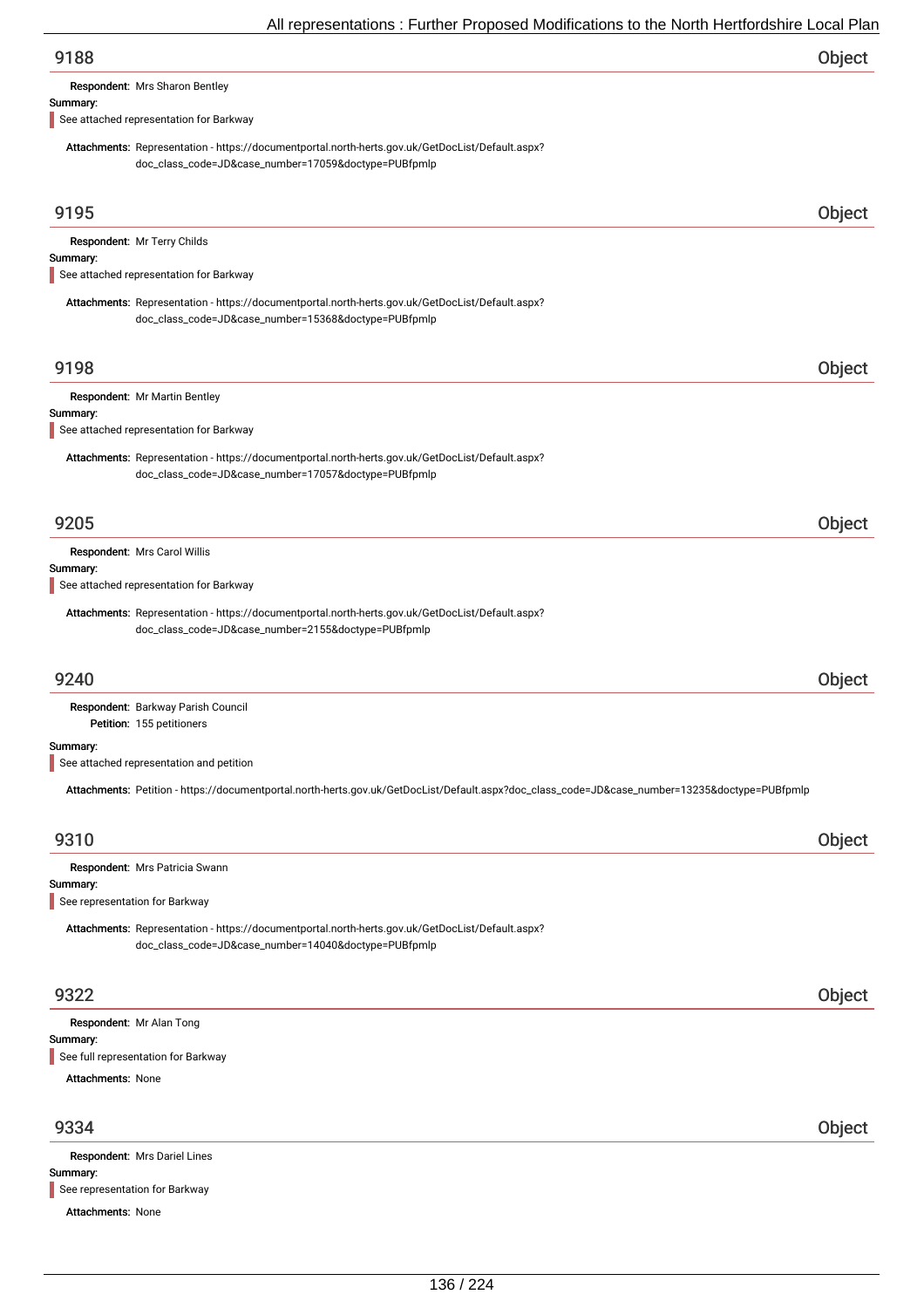| 9336                                                                                                                                                     | Object |
|----------------------------------------------------------------------------------------------------------------------------------------------------------|--------|
| Respondent: Mr Mark Sherwin                                                                                                                              |        |
| Summary:<br>See attached representation for Barkway                                                                                                      |        |
| Attachments: Representation - https://documentportal.north-herts.gov.uk/GetDocList/Default.aspx?<br>doc_class_code=JD&case_number=17043&doctype=PUBfpmlp |        |
| 9466                                                                                                                                                     | Object |
| Respondent: Mr Robert Bonfield<br>Summary:<br>See attached representation for Barkway                                                                    |        |
| Attachments: Representation - https://documentportal.north-herts.gov.uk/GetDocList/Default.aspx?<br>doc_class_code=JD&case_number=16985&doctype=PUBfpmlp |        |
| 9472                                                                                                                                                     | Object |
| Respondent: Mr Alan Digby                                                                                                                                |        |
| Summary:<br>See attached representation for Barkway                                                                                                      |        |
| Attachments: Representation - https://documentportal.north-herts.gov.uk/GetDocList/Default.aspx?<br>doc_class_code=JD&case_number=16969&doctype=PUBfpmlp |        |
| 9574                                                                                                                                                     | Object |
| Respondent: Miss Emilie Hales                                                                                                                            |        |
| Summary:<br>See attached representation for Barkway                                                                                                      |        |
| Attachments: Representation - https://documentportal.north-herts.gov.uk/GetDocList/Default.aspx?<br>doc_class_code=JD&case_number=16968&doctype=PUBfpmlp |        |
| 9580                                                                                                                                                     | Object |
| Respondent: Ms Orla Swann                                                                                                                                |        |
| Summary:<br>See attached representation for Barkway                                                                                                      |        |
| Attachments: Representation - https://documentportal.north-herts.gov.uk/GetDocList/Default.aspx?<br>doc_class_code=JD&case_number=16989&doctype=PUBfpmlp |        |
| 9593                                                                                                                                                     | Object |
| Respondent: Mrs Patricia Smith                                                                                                                           |        |
| Summary:<br>See attached representation for Barkway                                                                                                      |        |
| <b>Attachments: None</b>                                                                                                                                 |        |
| 9601                                                                                                                                                     | Object |
| Respondent: Mr Keith Smith                                                                                                                               |        |
| Summary:<br>See attached representation for Barkway                                                                                                      |        |
| <b>Attachments: None</b>                                                                                                                                 |        |
| 9609                                                                                                                                                     | Object |
| Respondent: Mrs Anne Smalley<br>Summary:                                                                                                                 |        |

Attachments: None See attached representation for Barkway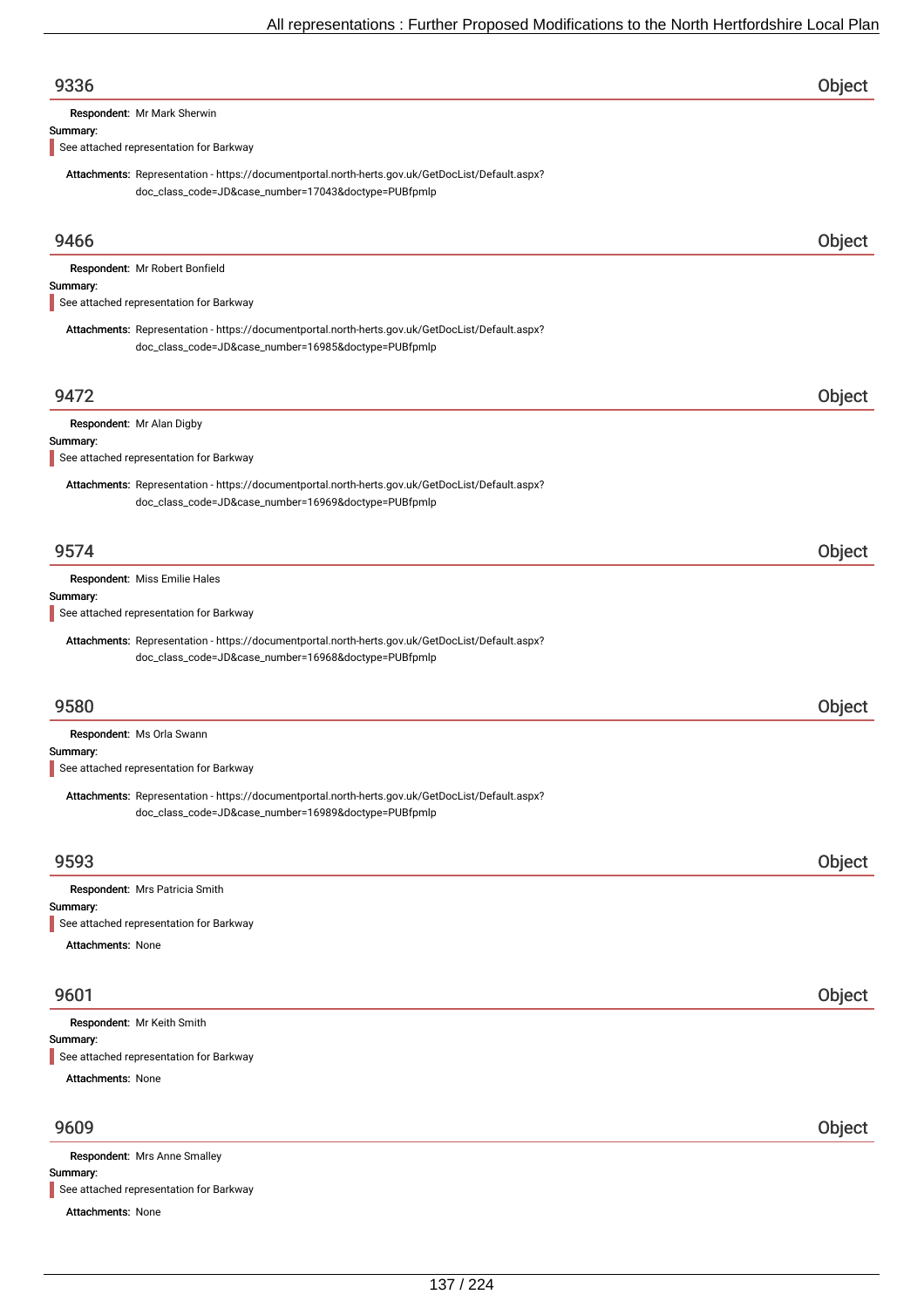| 9617   |  |
|--------|--|
| $\sim$ |  |

Respondent: Ms Mary E Collins

## Summary:

See attached representation for Barkway

Attachments:

| <b>Attachments: None</b>                                                            |        |
|-------------------------------------------------------------------------------------|--------|
| 9618                                                                                | Object |
| Respondent: Mrs Jackie Connolly                                                     |        |
| Summary:                                                                            |        |
| See attached representation for Barkway                                             |        |
| Attachments: None                                                                   |        |
| 9624                                                                                | Object |
| Respondent: Mr Dave Connolly                                                        |        |
| Summary:                                                                            |        |
| See attached representation for Barkway                                             |        |
| <b>Attachments: None</b>                                                            |        |
| 9631                                                                                | Object |
| Respondent: Mr John Golding                                                         |        |
| Summary:                                                                            |        |
| See attached representation for Barkway                                             |        |
| Attachments: None                                                                   |        |
|                                                                                     |        |
| 9637                                                                                | Object |
| Respondent: Mr Peter Bassett                                                        |        |
| Summary:<br>See attached representation for Barkway                                 |        |
| Attachments: None                                                                   |        |
|                                                                                     |        |
| 9642                                                                                | Object |
| Respondent: Mr and Mrs Antonis and Constantina Vouniotis<br>Petition: 2 petitioners |        |
| Summary:                                                                            |        |
| See attached representation for Barkway                                             |        |
| Attachments: None                                                                   |        |
| 9648                                                                                | Object |
|                                                                                     |        |

Petition: 2 petitioners Respondent: Mr and Mrs Andrew and Ruth Millard

#### Summary:

See attached representation for Barkway

Attachments: None

| 9654                                                                                              | Object |
|---------------------------------------------------------------------------------------------------|--------|
| <b>Respondent: Mrs Sue Humphreys</b>                                                              |        |
| Summary:                                                                                          |        |
| See attached representation                                                                       |        |
| Attachments: Penresontation - https://documentportal.porth-berts.gov.uk/CetDocl.jst/Default.aspy2 |        |

esentation - https://documentportal.north-herts.gov.uk/GetDocList/Default.aspx? doc\_class\_code=JD&case\_number=17002&doctype=PUBfpmlp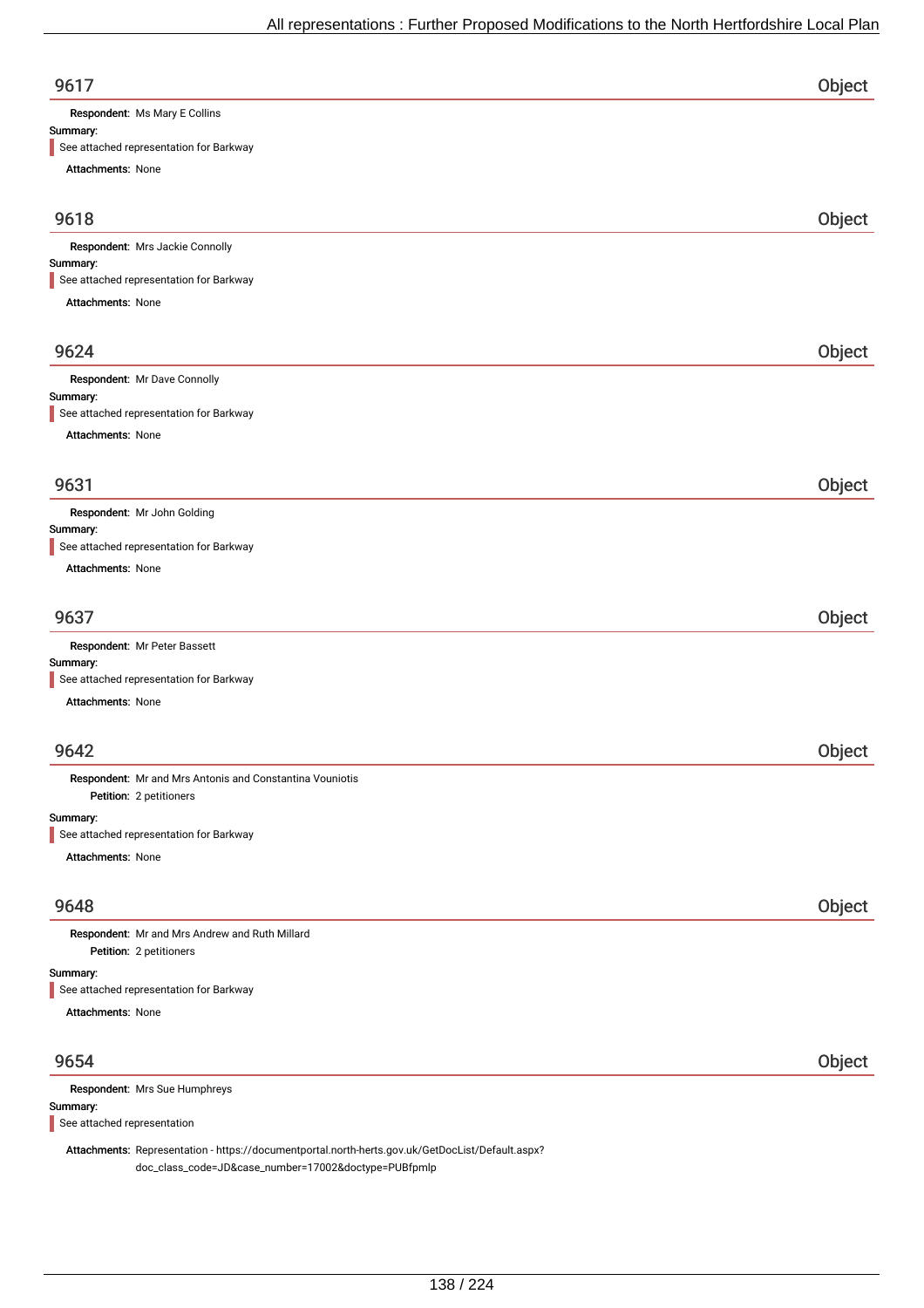Respondent: Mr Cameron Bonfield

#### Summary:

See attached representation for Barkway

Attachments: Representation - https://documentportal.north-herts.gov.uk/GetDocList/Default.aspx? doc\_class\_code=JD&case\_number=16987&doctype=PUBfpmlp

| 9661                     |                                                                                                                                                          | <b>Object</b> |
|--------------------------|----------------------------------------------------------------------------------------------------------------------------------------------------------|---------------|
|                          | Respondent: Mrs Michelle Bonfield                                                                                                                        |               |
| Summary:                 |                                                                                                                                                          |               |
|                          | See attached representation for Barkway                                                                                                                  |               |
|                          | Attachments: Representation - https://documentportal.north-herts.gov.uk/GetDocList/Default.aspx?<br>doc_class_code=JD&case_number=16986&doctype=PUBfpmlp |               |
| 9667                     |                                                                                                                                                          | Object        |
| Summary:                 | Respondent: Ms Amanda Edmonds                                                                                                                            |               |
|                          | See attached representation for Barkway                                                                                                                  |               |
|                          | Attachments: Representation - https://documentportal.north-herts.gov.uk/GetDocList/Default.aspx?<br>doc_class_code=JD&case_number=16988&doctype=PUBfpmlp |               |
| 9673                     |                                                                                                                                                          | Object        |
|                          | Respondent: Mr David Coxall                                                                                                                              |               |
| Summary:                 | See attached representation for Barkway                                                                                                                  |               |
|                          | Attachments: Representation - https://documentportal.north-herts.gov.uk/GetDocList/Default.aspx?<br>doc_class_code=JD&case_number=16990&doctype=PUBfpmlp |               |
| 9679                     |                                                                                                                                                          | Object        |
|                          | Respondent: Mr Craig Garner                                                                                                                              |               |
| Summary:                 | See attached representation for Barkway                                                                                                                  |               |
|                          | Attachments: Representation - https://documentportal.north-herts.gov.uk/GetDocList/Default.aspx?<br>doc_class_code=JD&case_number=16971&doctype=PUBfpmlp |               |
| 9811                     |                                                                                                                                                          | Object        |
| Summary:                 | Respondent: Mrs Rita Tindall                                                                                                                             |               |
|                          | See attached representation for Barkway                                                                                                                  |               |
|                          | Attachments: Representation - https://documentportal.north-herts.gov.uk/GetDocList/Default.aspx?<br>doc_class_code=JD&case_number=16975&doctype=PUBfpmlp |               |
| 9818                     |                                                                                                                                                          | Object        |
|                          | Respondent: Mr Matthew Scales                                                                                                                            |               |
| Summary:                 | See attached representation for Barkway                                                                                                                  |               |
| <b>Attachments: None</b> |                                                                                                                                                          |               |
| 9830                     |                                                                                                                                                          | Object        |
| Summary:                 | Respondent: Ms Cecilia van der Heijden                                                                                                                   |               |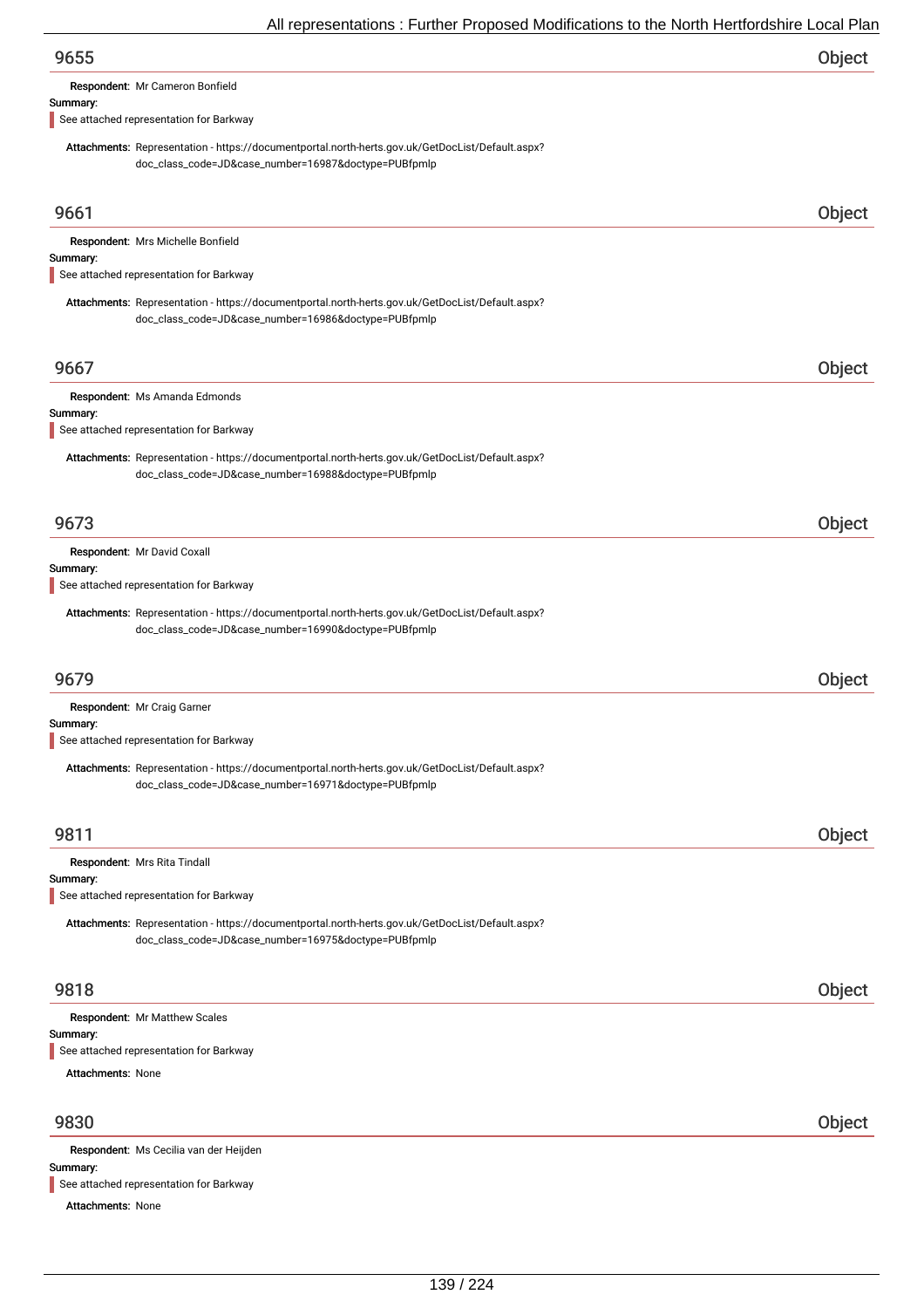| 9836                       |  |
|----------------------------|--|
| Respondent: Ms Jane Franks |  |

#### Summary:

See attached representation

Attachments: None

| 9845     |                                                                                                                                                          | Object |
|----------|----------------------------------------------------------------------------------------------------------------------------------------------------------|--------|
| Summary: | Respondent: Ms Dolores Altaras                                                                                                                           |        |
|          | See attached representation for Barkway                                                                                                                  |        |
|          | Attachments: Representation - https://documentportal.north-herts.gov.uk/GetDocList/Default.aspx?<br>doc_class_code=JD&case_number=17003&doctype=PUBfpmlp |        |
| 9851     |                                                                                                                                                          | Object |
|          | Respondent: Mr Tim Goldspink                                                                                                                             |        |
| Summary: | See attached representation for Barkway                                                                                                                  |        |
|          | Attachments: Representation - https://documentportal.north-herts.gov.uk/GetDocList/Default.aspx?<br>doc_class_code=JD&case_number=17005&doctype=PUBfpmlp |        |
| 9857     |                                                                                                                                                          | Object |
|          | Respondent: Ms Helen Price                                                                                                                               |        |
| Summary: | See attached representation for Barkway                                                                                                                  |        |
|          | Attachments: Representation - https://documentportal.north-herts.gov.uk/GetDocList/Default.aspx?<br>doc_class_code=JD&case_number=17007&doctype=PUBfpmlp |        |
| 9863     |                                                                                                                                                          | Object |
| Summary: | Respondent: Mr Pete Lander<br>See attached representation for Barkway                                                                                    |        |
|          | Attachments: Representation - https://documentportal.north-herts.gov.uk/GetDocList/Default.aspx?<br>doc_class_code=JD&case_number=17008&doctype=PUBfpmlp |        |
| 9871     |                                                                                                                                                          | Object |
|          | Respondent: Mr Matthew Bell                                                                                                                              |        |
| Summary: | See representation attached for Barkway                                                                                                                  |        |
|          | Attachments: Representation - https://documentportal.north-herts.gov.uk/GetDocList/Default.aspx?<br>doc_class_code=JD&case_number=17112&doctype=PUBfpmlp |        |
| 9877     |                                                                                                                                                          | Object |
|          | Respondent: Mrs Laura Childs                                                                                                                             |        |
| Summary: | See attached representation for Barkway                                                                                                                  |        |

Attachments: Supporting Document - https://documentportal.north-herts.gov.uk/GetDocList/Default.aspx? doc\_class\_code=JD&case\_number=14842&doctype=PUBfpmlp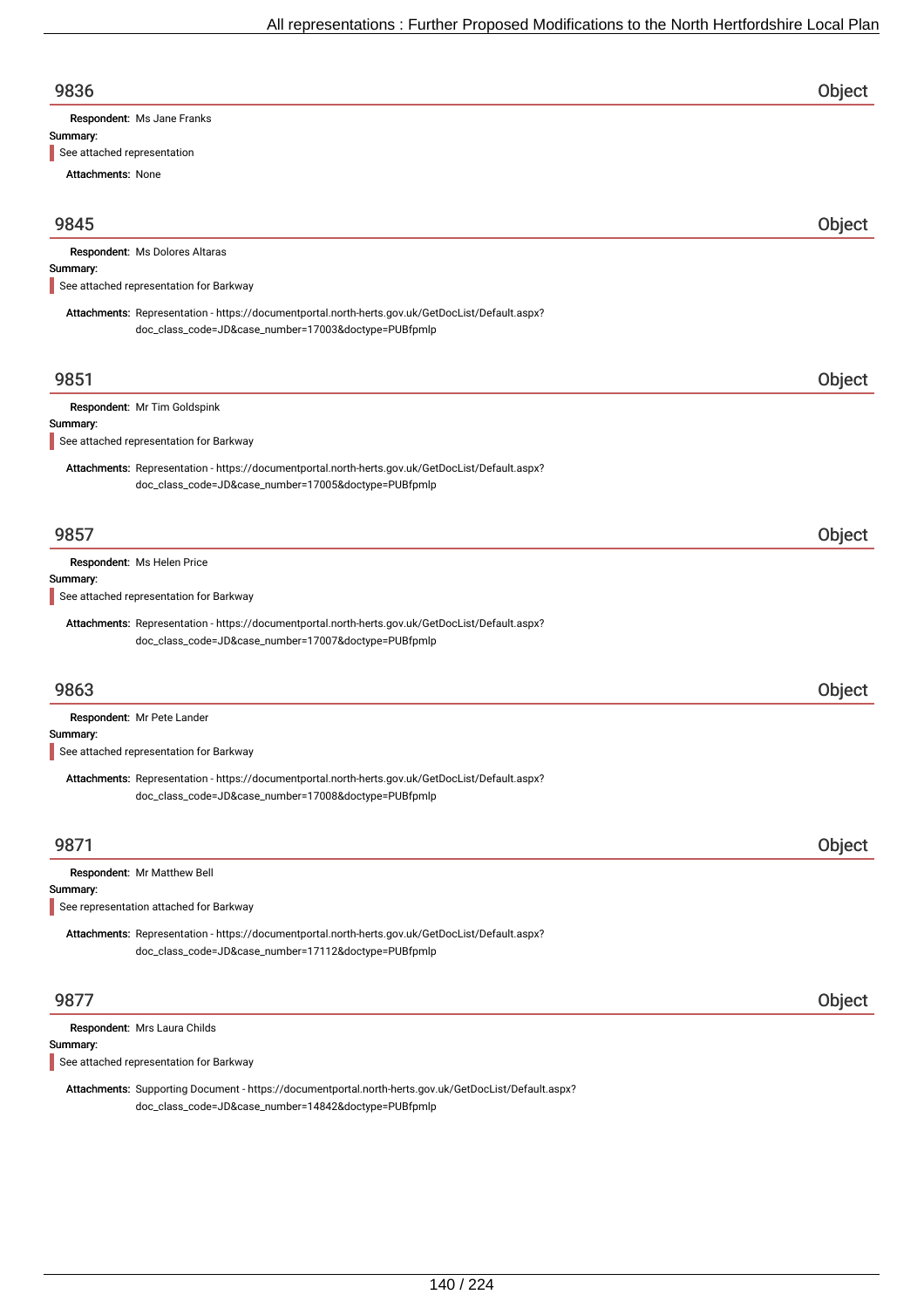Respondent: Ms Anita Scales

#### Summary:

| See representation attached for Barkway                                                          |        |
|--------------------------------------------------------------------------------------------------|--------|
| <b>Attachments: None</b>                                                                         |        |
|                                                                                                  |        |
| 9887                                                                                             | Object |
| Respondent: Mr Andy Seymour                                                                      |        |
| Summary:                                                                                         |        |
| See representation attached for Barkway                                                          |        |
| Attachments: None                                                                                |        |
| 9893                                                                                             | Object |
| Respondent: Mr John Gibson                                                                       |        |
| Summary:                                                                                         |        |
| See attached representation for Barkway                                                          |        |
|                                                                                                  |        |
| Attachments: None                                                                                |        |
| 9920                                                                                             |        |
|                                                                                                  | Object |
| Respondent: Mrs Jennifer Warren                                                                  |        |
| Summary:                                                                                         |        |
| See representation attached for Barkway                                                          |        |
| <b>Attachments: None</b>                                                                         |        |
| 9926                                                                                             | Object |
| Respondent: Mr Robert Chisnall                                                                   |        |
| Summary:                                                                                         |        |
| See representation attached for Barkway                                                          |        |
| Attachments: Representation Letter - https://north-herts.oc2.uk/a/vn3                            |        |
|                                                                                                  |        |
| 9993                                                                                             | Object |
| Respondent: Mr Mark Seymour                                                                      |        |
| Summary:                                                                                         |        |
| See attached representation for Barkway                                                          |        |
| <b>Attachments: None</b>                                                                         |        |
|                                                                                                  |        |
| 10006                                                                                            | Object |
| Respondent: Ms Fiona Tomkins                                                                     |        |
| Summary:<br>See attached representation for Barkway                                              |        |
|                                                                                                  |        |
| Attachments: Representation - https://documentportal.north-herts.gov.uk/GetDocList/Default.aspx? |        |
| doc_class_code=JD&case_number=17114&doctype=PUBfpmlp                                             |        |
|                                                                                                  |        |
| 10015                                                                                            | Object |
| Respondent: Mrs Janis Baker                                                                      |        |
| Summary:                                                                                         |        |
| See attached representation for Barkway                                                          |        |

Attachments: Representation - https://documentportal.north-herts.gov.uk/GetDocList/Default.aspx? doc\_class\_code=JD&case\_number=15140&doctype=PUBfpmlp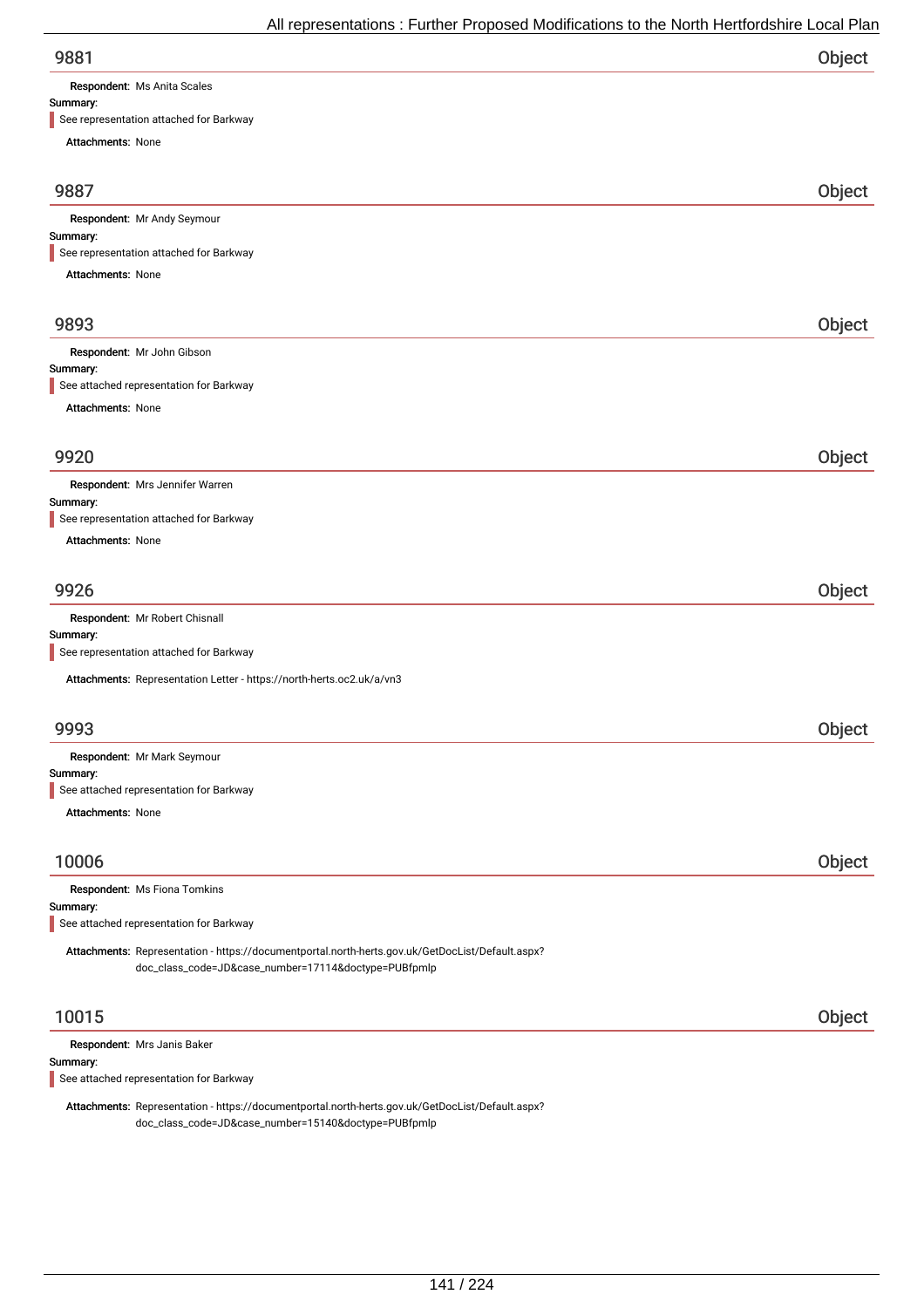| 10023 | Object |
|-------|--------|
|-------|--------|

Respondent: Mr Andy Turpin

#### Summary:

See attached representation for Barkway

Attachments: Representation - https://documentportal.north-herts.gov.uk/GetDocList/Default.aspx? doc\_class\_code=JD&case\_number=17113&doctype=PUBfpmlp

| 10037                                                                                                                                                             | Object |
|-------------------------------------------------------------------------------------------------------------------------------------------------------------------|--------|
| Respondent: Mr Tom Seymour<br>Summary:<br>See attached representation - Barkway                                                                                   |        |
| <b>Attachments: None</b>                                                                                                                                          |        |
|                                                                                                                                                                   |        |
| 10043                                                                                                                                                             | Object |
| Respondent: Ms Samantha Seymour<br>Summary:<br>See attached representation - Barkway                                                                              |        |
| <b>Attachments: None</b>                                                                                                                                          |        |
| 10059                                                                                                                                                             | Object |
| Respondent: Barkway Parish Council<br>Summary:<br>See attached representation                                                                                     |        |
| Attachments: Representation - https://documentportal.north-herts.gov.uk/GetDocList/Default.aspx?<br>doc_class_code=JD&case_number=13235&doctype=PUBfpmlp          |        |
| 10068                                                                                                                                                             | Object |
| Respondent: Dr Will Nicolson<br>Summary:<br>See attached representation - Barkway                                                                                 |        |
| Attachments: Representation - https://documentportal.north-herts.gov.uk/GetDocList/Default.aspx?<br>doc_class_code=JD&case_number=17106&doctype=PUBfpmlp          |        |
| 10071                                                                                                                                                             | Object |
| Respondent: Mr Richard Turpin<br>Summary:<br>See attached representation - Barkway                                                                                |        |
| Attachments: Representation - https://documentportal.north-herts.gov.uk/GetDocList/Default.aspx?<br>doc_class_code=JD&case_number=17104&doctype=PUBfpmlp          |        |
| 10078                                                                                                                                                             | Object |
| Respondent: HCC Royston East and Ermine Ward<br>Summary:<br>See attached representation - Barkway                                                                 |        |
| Attachments: Representation - https://documentportal.north-herts.gov.uk/GetDocList/Default.aspx?<br>doc_class_code=JD&case_number=17092&doctype=PUBfpmlp          |        |
| 10153                                                                                                                                                             | Object |
| Respondent: Mr Richard Courtice                                                                                                                                   |        |
| Summary:<br>LATE REPRESENTATION<br>See attached representation                                                                                                    |        |
| Attachments: Postcard Representation - https://documentportal.north-herts.gov.uk/GetDocList/Default.aspx?<br>doc_class_code=JD&case_number=17354&doctype=PUBfpmlp |        |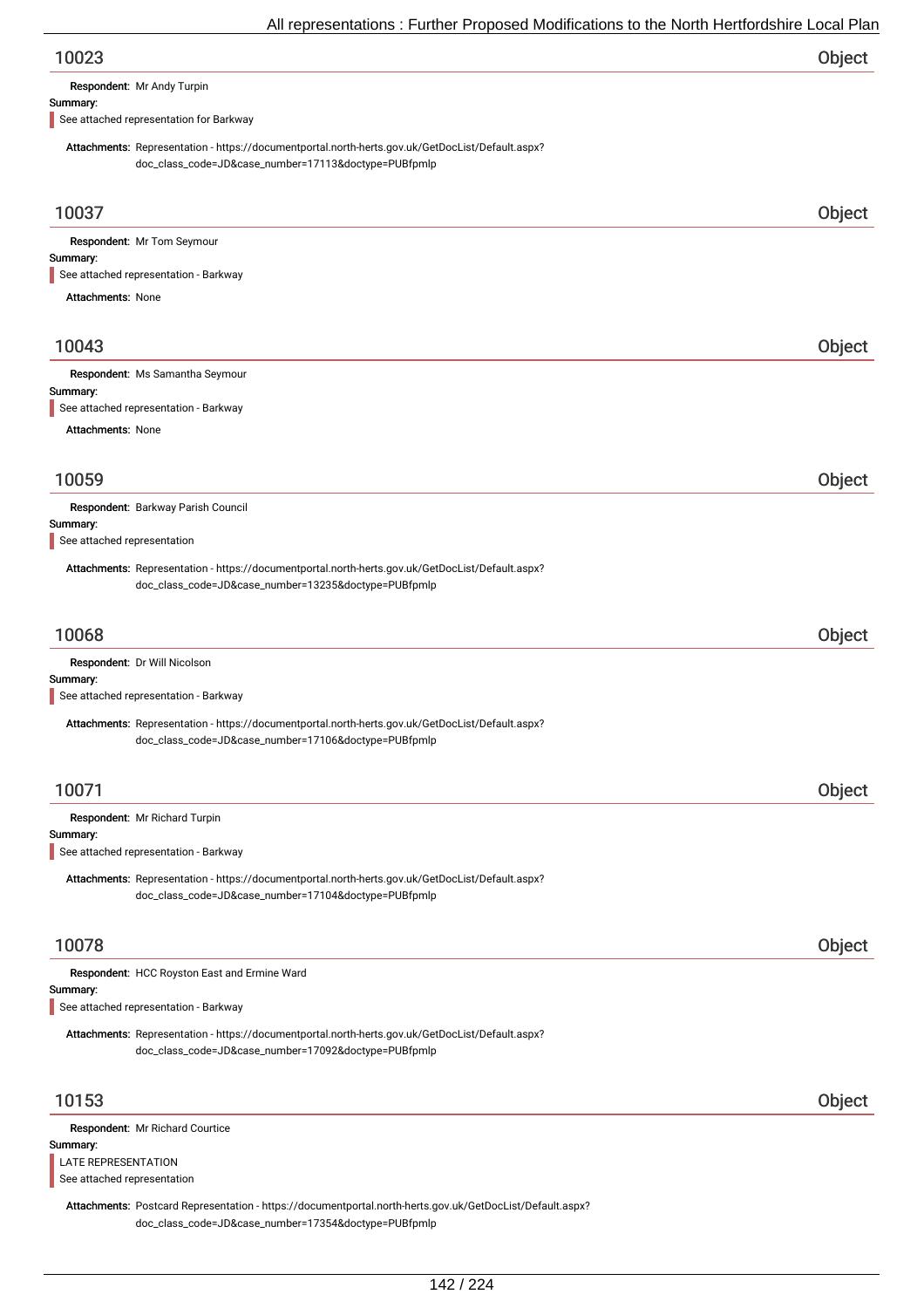# Examination Documents, ED101A

| <b>Examination Documents, EDT7TA</b>                                                                                                                                              |         |
|-----------------------------------------------------------------------------------------------------------------------------------------------------------------------------------|---------|
| 8812                                                                                                                                                                              | Object  |
| Respondent: Save Our Green Belt                                                                                                                                                   |         |
| Summary:                                                                                                                                                                          |         |
| See full text; significant oversupply of new homes, MHCLG targets are incorrect                                                                                                   |         |
| <b>Attachments: None</b>                                                                                                                                                          |         |
| 8873                                                                                                                                                                              | Object  |
| Respondent: Landhold Capital on behalf of Southern & Regional Developments                                                                                                        |         |
| Agent: Claremont Planning Consultancy                                                                                                                                             |         |
| Summary:<br>See Attachments - detailed comments on housing trajectory, allocated sites, five-year supply and delivery in ED191B                                                   |         |
| Attachments: Representation and Supporting Documents - https://documentportal.north-herts.gov.uk/GetDocList/Default.aspx?<br>doc_class_code=JD&case_number=16755&doctype=PUBfpmlp |         |
| 9006                                                                                                                                                                              | Object  |
| Respondent: Bulger Group                                                                                                                                                          |         |
| Agent: ROK Planning                                                                                                                                                               |         |
| Summary:                                                                                                                                                                          |         |
| See Attached; Detailed commentary on OAN, 2014-based figure of 13,800 should be used                                                                                              |         |
| Attachments: Representation and Supporting Documents - https://documentportal.north-herts.gov.uk/GetDocList/Default.aspx?<br>doc_class_code=JD&case_number=17123&doctype=PUBfpmlp |         |
| 9306                                                                                                                                                                              | Object  |
| Respondent: NHDC Ermine Councillor                                                                                                                                                |         |
| Summary:                                                                                                                                                                          |         |
| See attached representation                                                                                                                                                       |         |
| <b>Attachments: None</b>                                                                                                                                                          |         |
| 9641                                                                                                                                                                              | Object  |
|                                                                                                                                                                                   |         |
| Respondent: Mr & Mrs Tom & Kate Sargent<br>Petition: 2 petitioners                                                                                                                |         |
| Summary:<br>See full representation                                                                                                                                               |         |
| <b>Attachments: None</b>                                                                                                                                                          |         |
|                                                                                                                                                                                   |         |
| 9750                                                                                                                                                                              | Support |

Respondent: Bellcross Homes and Gallagher Developments Ltd Agent: Rapleys LLP

#### Summary:

See attached - support relevant conclusions of this document

Attachments: Representation and Supporting Document - https://documentportal.north-herts.gov.uk/GetDocList/Default.aspx? doc\_class\_code=JD&case\_number=14346&doctype=PUBfpmlp

## 9808 Object

Respondent: Save The Worlds First Garden City

# Summary:

See attached; detailed commentary on OAN, choice of variant and uplifts

Attachments: Representation - https://documentportal.north-herts.gov.uk/GetDocList/Default.aspx? doc\_class\_code=JD&case\_number=16015&doctype=PUBfpmlp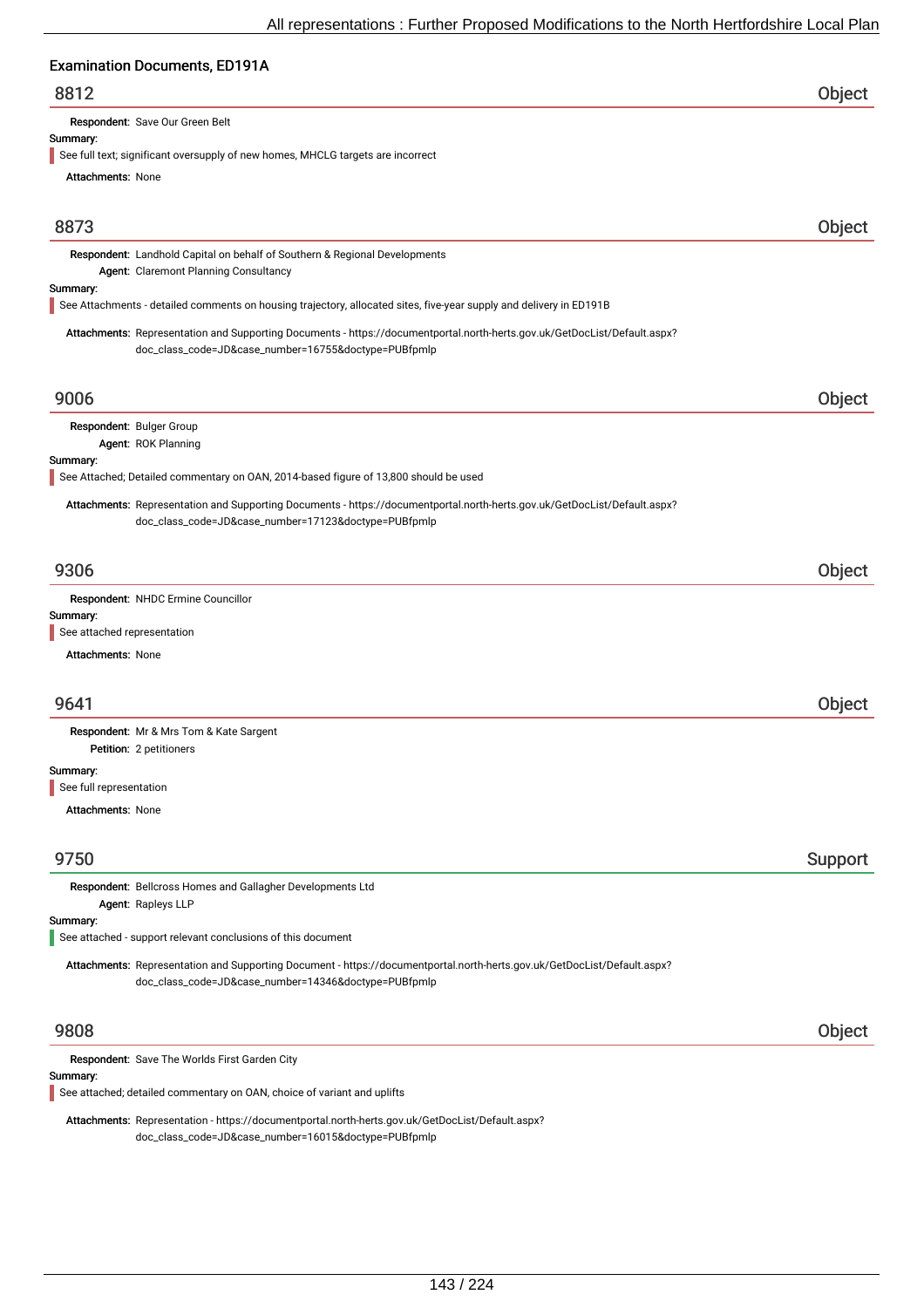# Examination Documents, ED215

## 8980 Object

Respondent: Ms Lorna Else

#### Summary:

See attached representation

Attachments: Representation - https://documentportal.north-herts.gov.uk/GetDocList/Default.aspx? doc\_class\_code=JD&case\_number=17097&doctype=PUBfpmlp

| 9008                                                                                              | Object |
|---------------------------------------------------------------------------------------------------|--------|
| Respondent: Mr Jason Else                                                                         |        |
| Summary:                                                                                          |        |
| See attached representation                                                                       |        |
| Attachments: Representation - https://documentportal.north-herts.gov.uk/GetDocList/Default.aspx?  |        |
| doc_class_code=JD&case_number=17121&doctype=PUBfpmlp                                              |        |
| 9009                                                                                              | Object |
| Respondent: Mr Philip Weller                                                                      |        |
| Summary:<br>See attached representation                                                           |        |
| Attachments: Representation - https://documentportal.north-herts.gov.uk/GetDocList/Default.aspx?  |        |
| doc_class_code=JD&case_number=17125&doctype=PUBfpmlp                                              |        |
| 10066                                                                                             | Object |
| Respondent: CPRE Hertfordshire                                                                    |        |
| Summary:                                                                                          |        |
| See attached; detailed commentary on methods and outputs of ED215                                 |        |
| Attachments: Representations - https://documentportal.north-herts.gov.uk/GetDocList/Default.aspx? |        |
| doc_class_code=JD&case_number=17091&doctype=PUBfpmlp                                              |        |
| <b>Examination Documents, ED224</b>                                                               |        |
| 8549                                                                                              | Object |
| Respondent: Mr Andrew R Thomas                                                                    |        |
| Summary:                                                                                          |        |
| See full description                                                                              |        |
| <b>Attachments: None</b>                                                                          |        |
| 8551                                                                                              | Object |
| Respondent: Mr David, Deborah, Lauren Fothergill                                                  |        |

Petition: 3 petitioners

#### Summary:

All three residents in our house object to the North Herts DC Local Plan's proposed development of 2,100 homes EOL required solely to meet an unmet need from Luton of 9,300 homes calculated back in 2017 as argued in ED224, for the following reasons:

• Valuable Green Belt land: no adequate exceptional circumstances

- Luton's house building is much higher than 2017 forecast, updated assessed needs are lower, unmet needs reduced to around 2,000
- Luton's unmet needs have already been more than covered by Central Beds as the designated 'best fit' neighbour; with many already in build
- Luton's failure to require adequate family housing from developers.

Attachments: None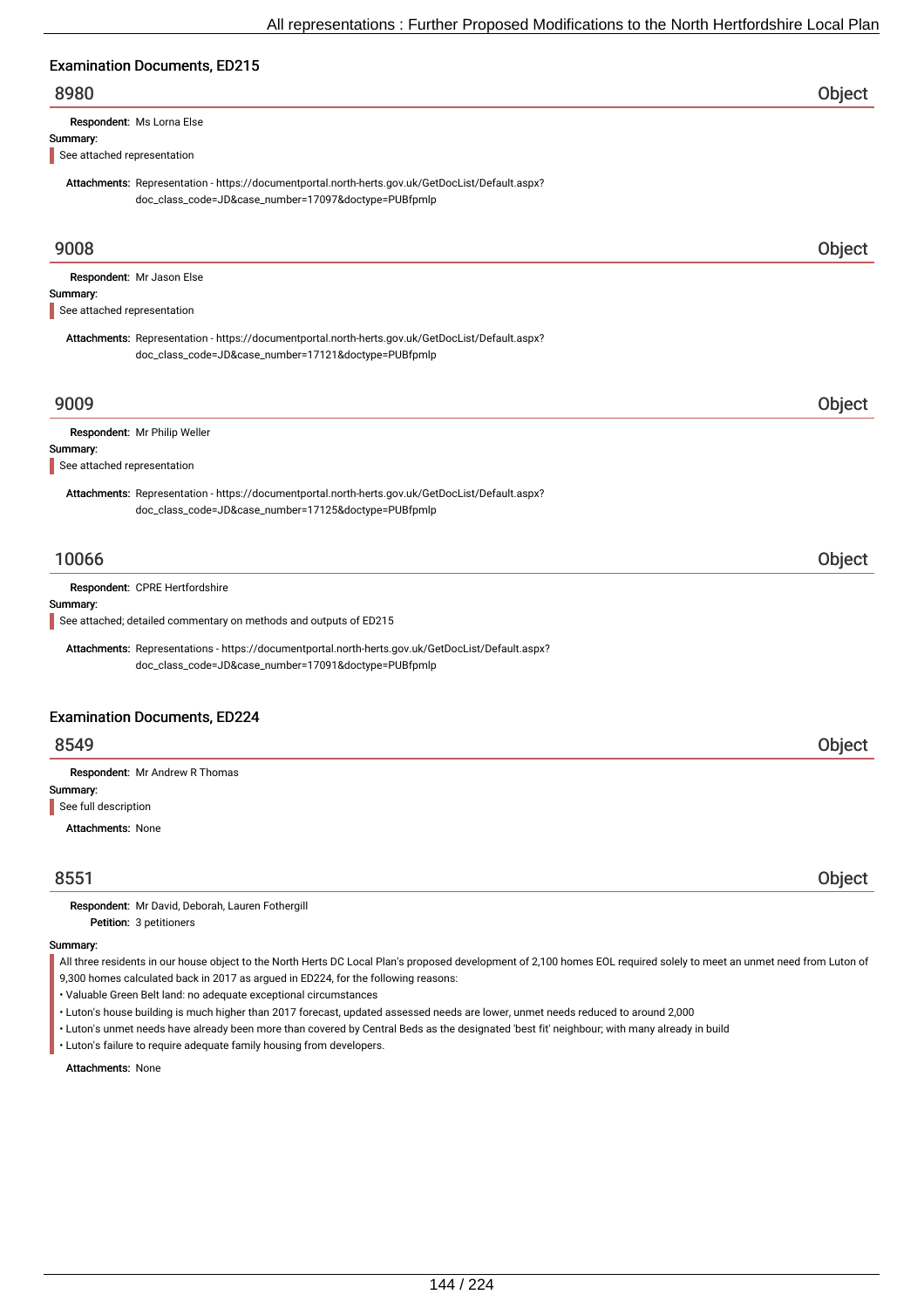Respondent: Mr Christopher Manners

## Summary:

I object to the north Herts DC local plan's proposed development of 2100 homes EOL required solely to meet an unmet need from Luton of 9300 homes calculated in 2017 as argued in ED224, for the following reasons:

Valuable green belt land; no adequate exceptional circumstances Luton's house building is much higher than 2017 forecast, updated assessed needs are lower, unmet needs reduced to around 2000 Luton's unmet needs have already been more than covered by central beds as the designated best fit neighbour; with many already in build Luton's failure to require adequate family housing from developers.

Attachments: None

# 8553 Object

Petition: 6 petitioners Respondent: Mr Darren Howard

### Summary:

We object to the North Herts DC Local plan's proposed development of 2100 homes EOL required solely to meet an unmet need from Luton of 9300 homes calculated in 2017 as argued in ED224, for the following reasons;

- valuable Green Belt land; no adequate exceptional circumstances

- Luton's house building is much higher than 2017 forecast, updated assessed needs are lower, unmet needs needs reduced to circa 2000

- Luton's unmet needs have already been more than covered by Central Beds as the designated 'best fit' Neighbour; with many already in build

- Luton's failure to require adequate family housing from developers

Attachments: None

# 8554 Object

Respondent: Mr Ashraf Choudhury

Summary:

See full description

Attachments: None

# 8555 Object

Petition: 2 petitioners Respondent: Mr Amin Dalton

## Summary:

We object to the North Herts DC Local Plan's proposed development of 2,100 homes EOL required solely to meet an unmet need from Luton of 9,300 homes calculated in 2017 as argued in ED224, for the following reasons:

- Valuable Green Belt land; no adequate exceptional circumstances
- Luton's house building is much higher than 20017 forecast, updated assessed needs are lower, unmet needs reduced to around 2,000
- Luton's unmet needs have already been more than covered by Central Beds as the designated 'best fit' neighbour; with many already in build
- Luton's failure to require adequate family housing from developers.

Attachments: None

# 8556 Object

Petition: 2 petitioners Respondent: Mr and Mrs Alan and Tracy Rowan

## Summary:

We object to the North Herts DC Local Plan's proposed development of 2,100 homes EOL required solely to meet unmet need from Luton of 9,300 homes calculated in 2017 as argued in ED224, for the following reasons:

Valuable Green Belt land; no adequate exceptional circumstances

Luton's houses building is much higher than 2017 forecast, updated assessed needs are lower, unmet needs reduced to around 2,000

Luton's unmet needs have already been more than covered by Central Beds as the designated 'best fit' neighbour; with many already in build

Luton's failure to require adequate family housing from developers.

## Attachments: None

Summary: Respondent: Denise Lovelock See full description

Attachments: None

8561 Object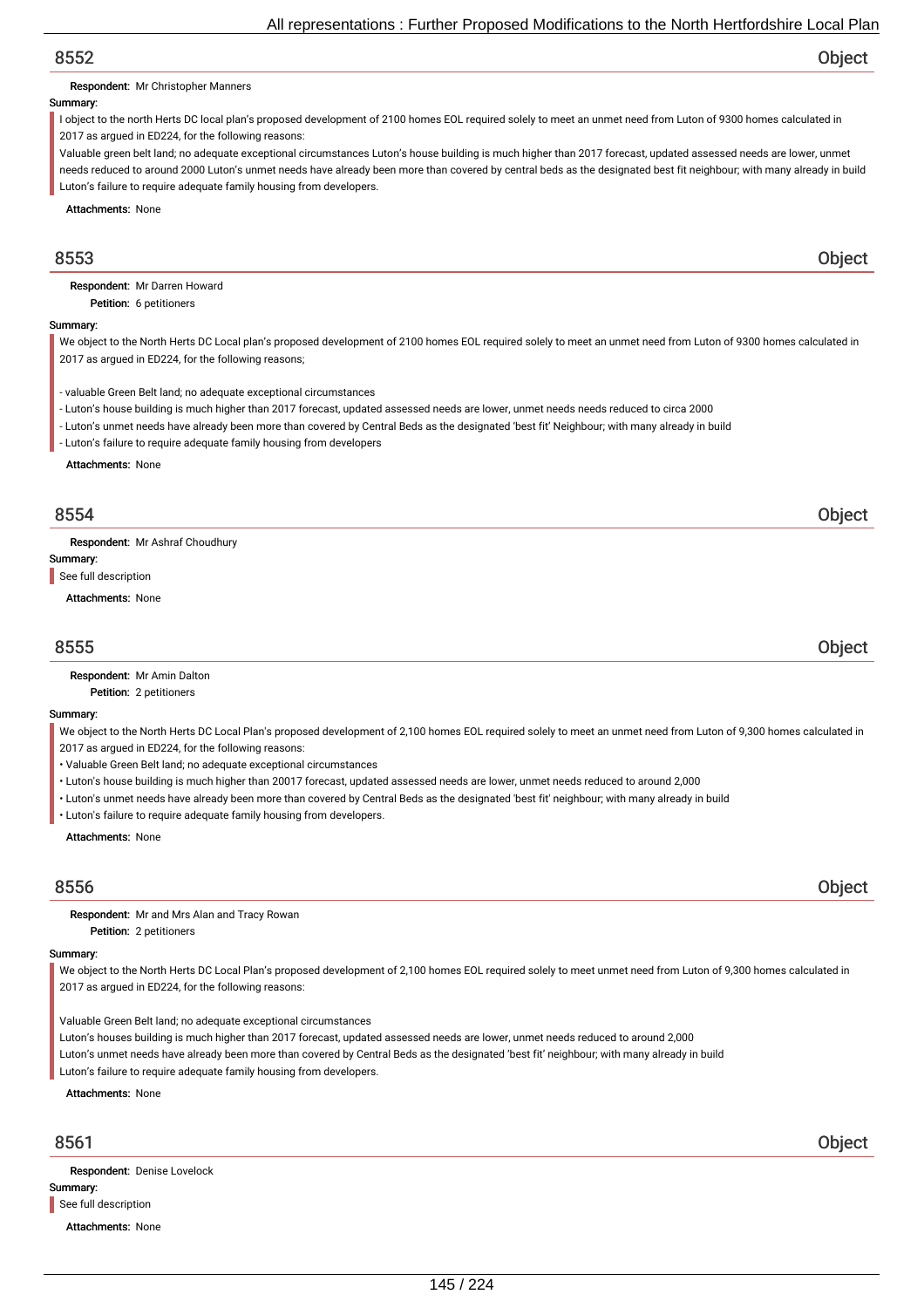| v.<br>۰.<br>۰,<br>v |  |
|---------------------|--|

| 8562                      | Object |
|---------------------------|--------|
| Respondent: Clare Cummins |        |
| Summary:                  |        |
| See full description      |        |

| Attachments: None                                                                                                                                               |        |
|-----------------------------------------------------------------------------------------------------------------------------------------------------------------|--------|
|                                                                                                                                                                 |        |
| 8563                                                                                                                                                            | Object |
| Respondent: Mr and Mrs Louise and Mike Bills                                                                                                                    |        |
| Petition: 2 petitioners                                                                                                                                         |        |
| Summary:                                                                                                                                                        |        |
| See full description                                                                                                                                            |        |
| Attachments: None                                                                                                                                               |        |
| 8564                                                                                                                                                            | Object |
| Respondent: Ms Pauline Grimes                                                                                                                                   |        |
| Summary:                                                                                                                                                        |        |
| See full description                                                                                                                                            |        |
| Attachments: None                                                                                                                                               |        |
|                                                                                                                                                                 |        |
| 8565                                                                                                                                                            | Object |
| Respondent: Mr and Mrs Andrew and Susan Burnett<br>Petition: 2 petitioners                                                                                      |        |
| Summary:                                                                                                                                                        |        |
| See full description                                                                                                                                            |        |
| Attachments: None                                                                                                                                               |        |
| 8566                                                                                                                                                            | Object |
| Respondent: Ms Rachel Eustice                                                                                                                                   |        |
| Summary:                                                                                                                                                        |        |
| See full description                                                                                                                                            |        |
| Attachments: None                                                                                                                                               |        |
| 8567                                                                                                                                                            | Object |
| Respondent: Ms Christine Wallsworth                                                                                                                             |        |
| Summary:                                                                                                                                                        |        |
| See full description                                                                                                                                            |        |
| Attachments: None                                                                                                                                               |        |
| 8568                                                                                                                                                            | Object |
| Respondent: Mr and Mrs Aurielian and Charlotte Mcnaughtan<br>Petition: 2 petitioners                                                                            |        |
| Summary:                                                                                                                                                        |        |
| We object to the North Herts DC local plans proposed development of 2100 homes EOL required solely to meet an unmet need from Luton of 9300 homes calculated in |        |

2017 as advised in ED224, for the following reasons:

-valuable green belt land; no adequate exceptional circumstances

-Luton's house building is much higher than 2017 forecast, updated assessed needs are lower, unmet needs reduced to around 2000

-Luton's unmet needs have already been more than covered by central beds as the designated 'best fit' neighbour; with many already in build

-Luton's failure to require adequate family housing from developers

-extra pressure on Luton's essential services despite this being a Hertfordshire development eg doctors, schools, hospitals and other essentials which are already under pressure with the existing population.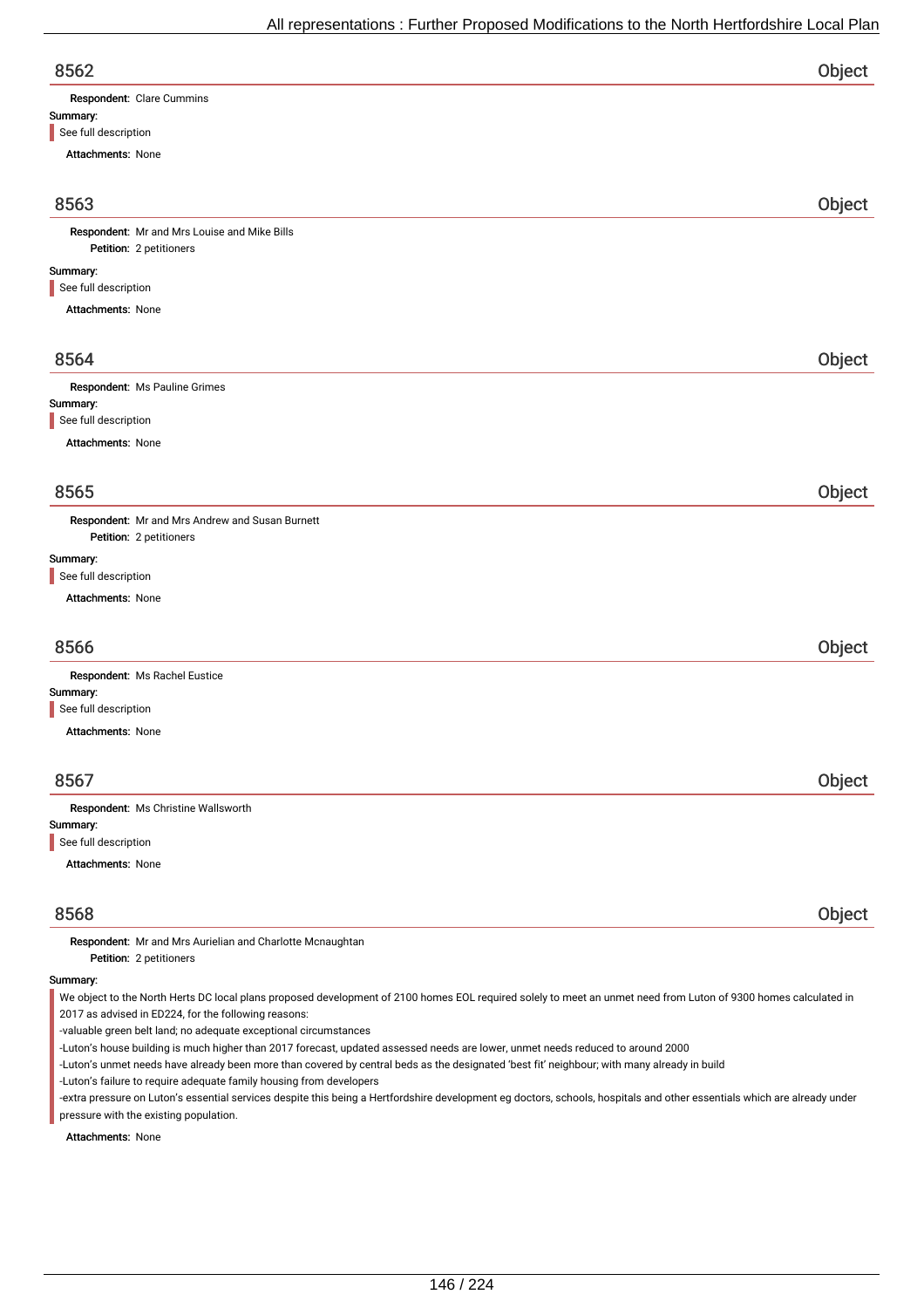| All representations : Further Proposed Modifications to the North Hertfordshire Local Plan                                                                                                                                                                                        |        |
|-----------------------------------------------------------------------------------------------------------------------------------------------------------------------------------------------------------------------------------------------------------------------------------|--------|
| 8569                                                                                                                                                                                                                                                                              | Object |
| Respondent: Ms Christina M Chapman                                                                                                                                                                                                                                                |        |
| Summary:<br>See full description                                                                                                                                                                                                                                                  |        |
| <b>Attachments: None</b>                                                                                                                                                                                                                                                          |        |
| 8570                                                                                                                                                                                                                                                                              | Object |
| Respondent: Mr Stephen Ellis                                                                                                                                                                                                                                                      |        |
| Summary:                                                                                                                                                                                                                                                                          |        |
| See full description                                                                                                                                                                                                                                                              |        |
| <b>Attachments: None</b>                                                                                                                                                                                                                                                          |        |
| 8571                                                                                                                                                                                                                                                                              |        |
| Respondent: Mrs Melissa Djogo                                                                                                                                                                                                                                                     | Object |
| Summary:                                                                                                                                                                                                                                                                          |        |
| See full description                                                                                                                                                                                                                                                              |        |
| <b>Attachments: None</b>                                                                                                                                                                                                                                                          |        |
| 8572                                                                                                                                                                                                                                                                              | Object |
| Respondent: Julia Darby                                                                                                                                                                                                                                                           |        |
| Summary:<br>See full description                                                                                                                                                                                                                                                  |        |
| <b>Attachments: None</b>                                                                                                                                                                                                                                                          |        |
|                                                                                                                                                                                                                                                                                   |        |
| 8573                                                                                                                                                                                                                                                                              | Object |
| Respondent: Mr and Mrs Declan and Tracey O'Neill<br>Petition: 2 petitioners                                                                                                                                                                                                       |        |
| Summary:                                                                                                                                                                                                                                                                          |        |
| We object to the North Herts DC Local Plan's proposed development of 2,100 homes EOL required solely to meet an unmet need from Luton of 9,300 homes calculated in<br>2017 as argued in ED224, for the following reasons:                                                         |        |
| . Valuable Green Belt land; no adequate exceptional circumstances                                                                                                                                                                                                                 |        |
| . Luton's house building is much higher than 2017 forecast, updated assessed needs are lower, unmet needs reduced to around 2,000<br>. Luton's unmet needs have already been more than covered by Central Beds as the designated 'best fit' neighbour; with many already in build |        |
| . Luton's failure to require adequate family housing from developers.                                                                                                                                                                                                             |        |
| Attachments: None                                                                                                                                                                                                                                                                 |        |
| 8574                                                                                                                                                                                                                                                                              | Object |
| Respondent: Mr and Mrs Ray and Sue Ganderton<br>Petition: 2 petitioners                                                                                                                                                                                                           |        |
| Summary:                                                                                                                                                                                                                                                                          |        |
| See full description                                                                                                                                                                                                                                                              |        |
| <b>Attachments: None</b>                                                                                                                                                                                                                                                          |        |
| 8575                                                                                                                                                                                                                                                                              | Object |
| Respondent: Mr Barry Brown                                                                                                                                                                                                                                                        |        |
| Summary:                                                                                                                                                                                                                                                                          |        |

Summary: Attachments: None Respondent: Mrs Jane Dorman See full description

8576 Object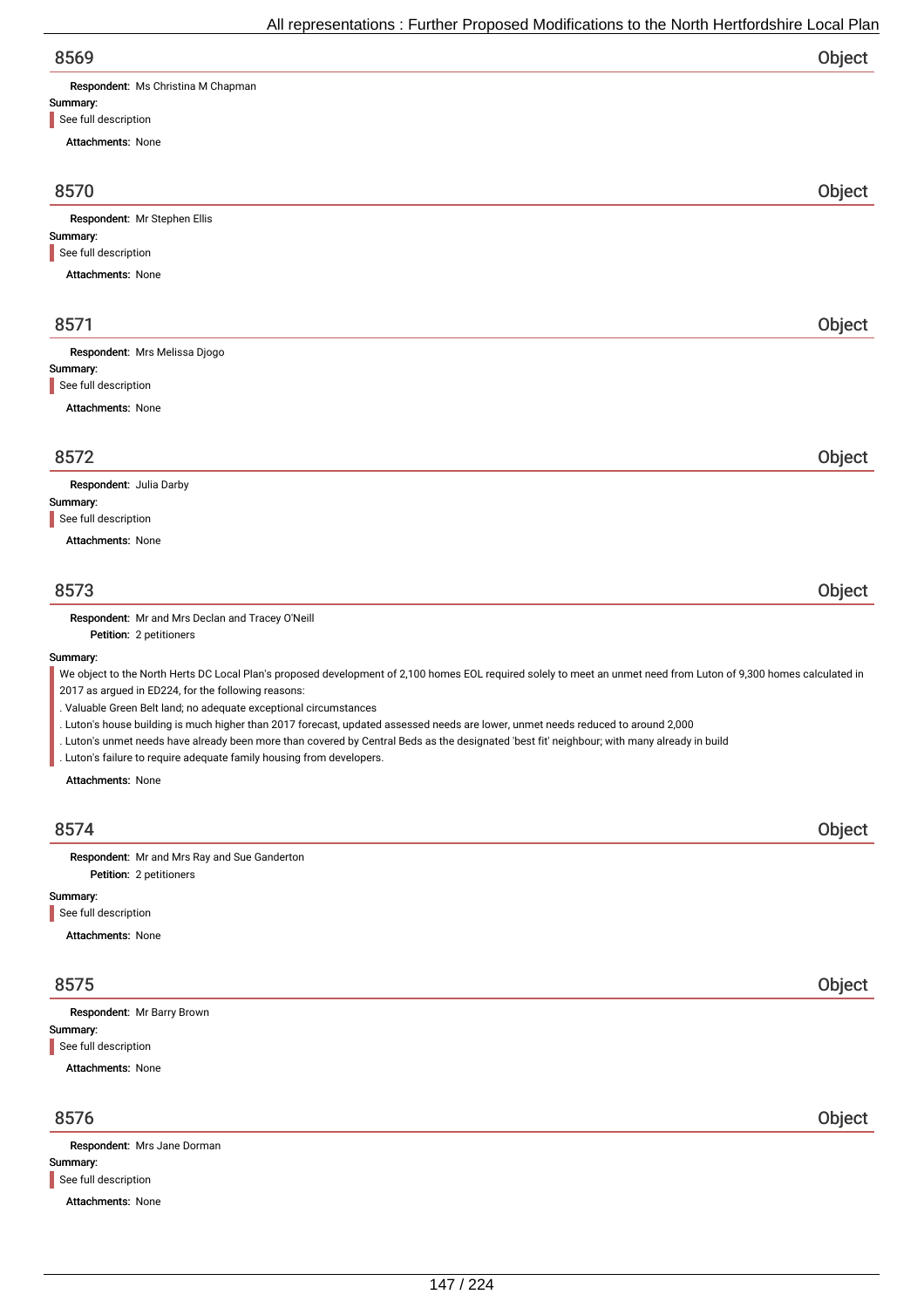| 8577                                                                                                                                                                                                                       | Object        |
|----------------------------------------------------------------------------------------------------------------------------------------------------------------------------------------------------------------------------|---------------|
| Respondent: Mr Mick Giles                                                                                                                                                                                                  |               |
| Petition: 2 petitioners                                                                                                                                                                                                    |               |
| Summary:                                                                                                                                                                                                                   |               |
| We object to the North Herts DC Local Plan's proposed development of 2,100 homes EOL required solely to meet an unmet need from Luton of 9,300 homes calculated in                                                         |               |
| 2017 as argued in ED224, for the following reasons:                                                                                                                                                                        |               |
|                                                                                                                                                                                                                            |               |
| 1. Valuable Green Belt land; no adequate exceptional circumstances.                                                                                                                                                        |               |
| 2. Luton's house building is much higher than 2017 forecast, updated assessed needs are lower, unmet needs reduced to around 2,000                                                                                         |               |
| 3. Luton's unmet needs have already been more than covered by Central Beds as the designated 'best fit' neighbour; with many already in build                                                                              |               |
| 4. Luton's failure to require adequate family housing from developers.                                                                                                                                                     |               |
| <b>Attachments: None</b>                                                                                                                                                                                                   |               |
|                                                                                                                                                                                                                            |               |
| 8578                                                                                                                                                                                                                       | Object        |
| Respondent: Mr Andy Wright                                                                                                                                                                                                 |               |
| Summary:                                                                                                                                                                                                                   |               |
| I object to the North Herts DC Local Plan's proposed development of 2,100 homes EOL required solely to meet an unmet need from Luton of 9,300 homes calculated in<br>2017 as argued in ED224, for the following reasons: • |               |
| Valuable Green Belt land; no adequate exceptional circumstances .                                                                                                                                                          |               |
| Luton's house building is much higher than 2017 forecast, updated assessed needs are lower, unmet needs reduced to around 2,000                                                                                            |               |
| Luton's unmet needs have already been more than covered by Central Beds as the designated 'best fit' neighbour; with many already in build                                                                                 |               |
| Luton's failure to require adequate family housing from developers.                                                                                                                                                        |               |
| Attachments: None                                                                                                                                                                                                          |               |
|                                                                                                                                                                                                                            |               |
|                                                                                                                                                                                                                            |               |
| 8579                                                                                                                                                                                                                       | Object        |
| Respondent: Ms Joyce Plotnikoff                                                                                                                                                                                            |               |
| Summary:                                                                                                                                                                                                                   |               |
| See full description                                                                                                                                                                                                       |               |
| <b>Attachments: None</b>                                                                                                                                                                                                   |               |
|                                                                                                                                                                                                                            |               |
|                                                                                                                                                                                                                            |               |
| 8580                                                                                                                                                                                                                       | <b>Object</b> |
| Respondent: Ms Lesley Smart                                                                                                                                                                                                |               |
| Summary:                                                                                                                                                                                                                   |               |
| See full description                                                                                                                                                                                                       |               |
| <b>Attachments: None</b>                                                                                                                                                                                                   |               |
|                                                                                                                                                                                                                            |               |
| 8581                                                                                                                                                                                                                       | Object        |
| Respondent: Mr Graham Dockerill                                                                                                                                                                                            |               |
| Summary:                                                                                                                                                                                                                   |               |
| See full description                                                                                                                                                                                                       |               |
| <b>Attachments: None</b>                                                                                                                                                                                                   |               |
|                                                                                                                                                                                                                            |               |
| 8582                                                                                                                                                                                                                       | Object        |
| Respondent: Mrs Kendall Cordes                                                                                                                                                                                             |               |
| Summary:                                                                                                                                                                                                                   |               |
| See full description                                                                                                                                                                                                       |               |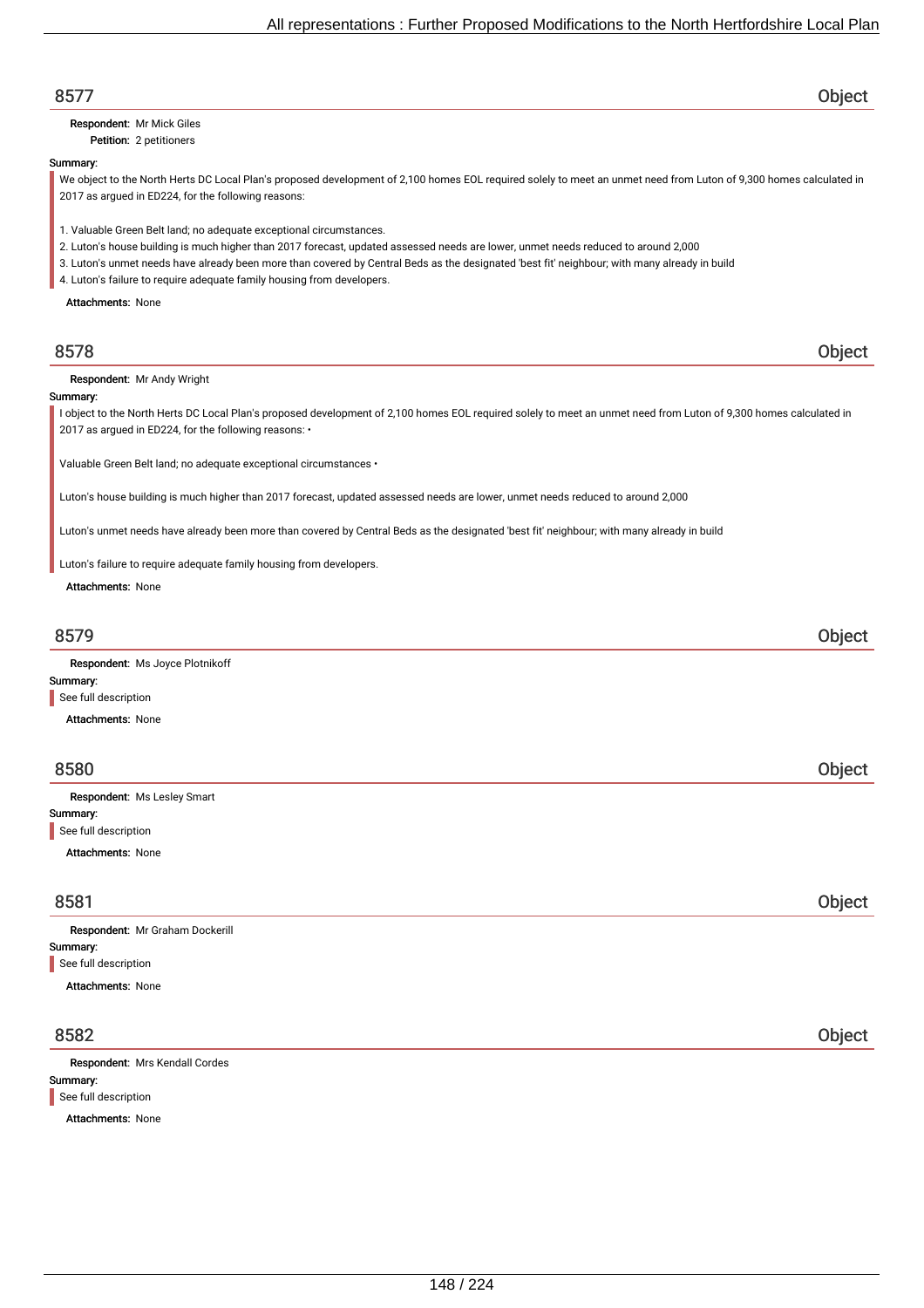| All representations : Further Proposed Modifications to the North Hertfordshire Local Plan |        |
|--------------------------------------------------------------------------------------------|--------|
| 8583                                                                                       | Object |
| Respondent: Aisling Hargadon                                                               |        |
| Summary:                                                                                   |        |
| See full description                                                                       |        |
| <b>Attachments: None</b>                                                                   |        |
| 8584                                                                                       | Object |
| Respondent: Mrs Amanda King                                                                |        |
| Summary:                                                                                   |        |
| See full description                                                                       |        |
| <b>Attachments: None</b>                                                                   |        |
| 8586                                                                                       | Object |
| Respondent: Dr Richard Woolfson                                                            |        |
| Summary:                                                                                   |        |
| See full description                                                                       |        |
| <b>Attachments: None</b>                                                                   |        |

Petition: 2 petitioners Respondent: Mr Ralph Ford

## Summary:

See full description

Attachments: None

| 8588                         | Object |
|------------------------------|--------|
| Respondent: Mr Graham Hosker |        |
| Summary:                     |        |
| See full description         |        |

Attachments: None

| 8589                             | Object |
|----------------------------------|--------|
| Respondent: Mr David Parker      |        |
| Petition: 2 petitioners          |        |
| Summary:<br>See full description |        |
|                                  |        |
| <b>Attachments: None</b>         |        |

8590 Object

Petition: 2 petitioners Respondent: Mr and Mrs Colin J and Gloria Lathwell

## Summary:

We have submitted and posted our objection to Strategic Planning and Projects Group, North Hertfordshire District Council concerning The Threat to Wigmore Residents. The following reasons for our objection are:-

\*Valuable Green Belt Land; no adequate exceptional circumstances.

\*Luton's house building is much higher than 2017 forecast, updated assessed needs are lower, unmet needs reduced to around 2,000.

\*Luton's unmet needs have already been more than covered by Beds as the designated "best fit" neighbour; with many already in build.

\*Luton's failure to require adequate family housing from developers.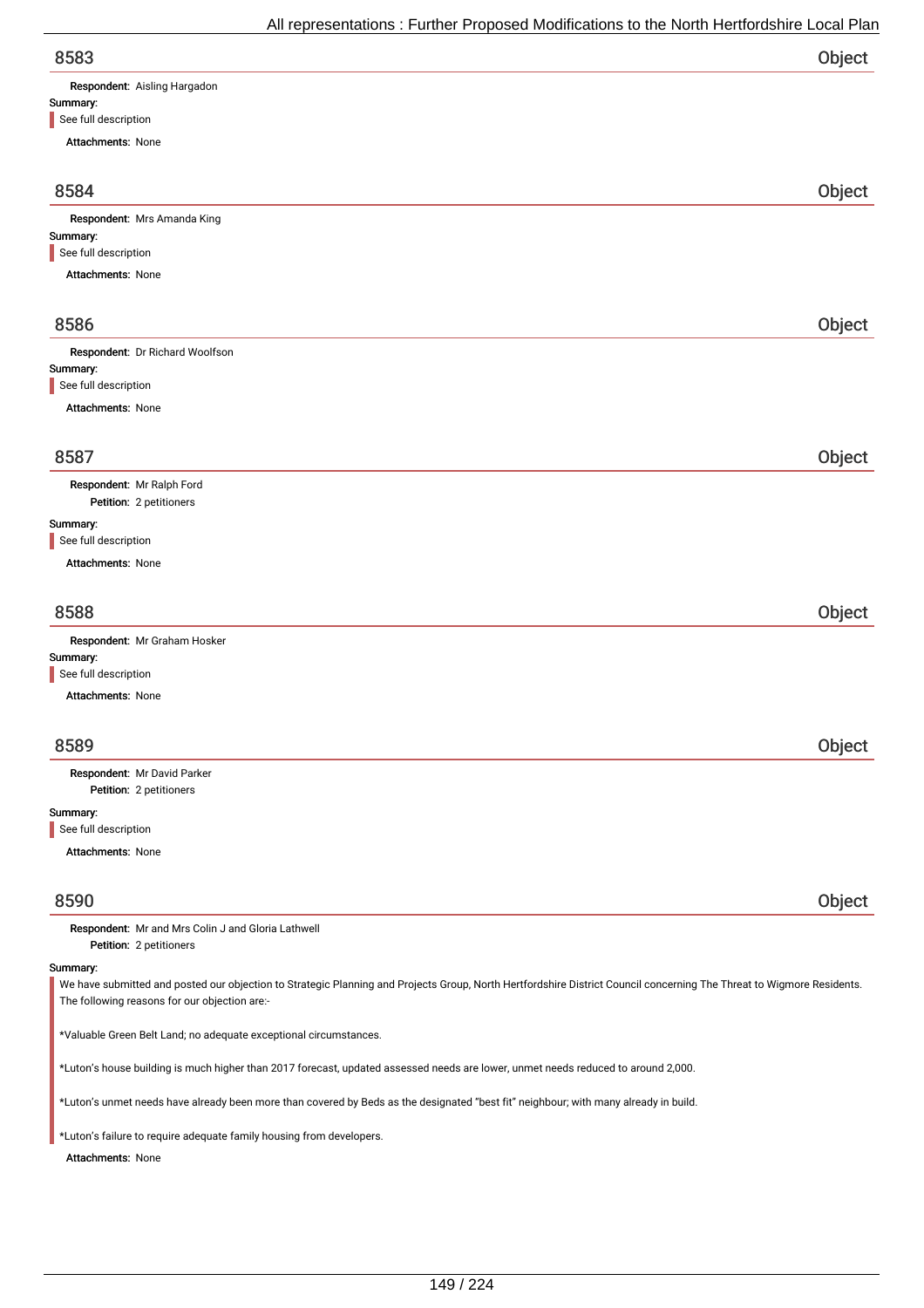Respondent: Offley (with Cockernhoe) Parish Council

## Summary:

Offley Parish Council wish to object to the North Herts DC Local Plan's proposed development of 2,100 homes East of Luton required solely to meet an unmet need from

Luton of 9,300 homes calculated in 2017 as argued in ED224, for the following reasons:

- Valuable Green Belt land; no adequate exceptional circumstances
- Luton's house building is much higher than 2017 forecast, updated assessed needs are lower, unmet needs reduced to around 2,000
- Luton's unmet needs have already been more than covered by Central Beds as the designated 'best fit' neighbour; with many already in build
- Luton's failure to require adequate family housing from developers.

Attachments: None

# 8594 Object

Respondent: Mr Paul Fisher

Summary: See full description

Attachments: None

# 8598 Object

Respondent: Ms Christine Freeman

## Summary:

I object to the North Herts DC Local Plan's proposed development of 2,100 homes East of Luton required solely to meet an unmet need from Luton of 9,300

- homes calculated in 2017 as argued in ED224, for the following reasons:
- Valuable Green Belt land; no adequate exceptional circumstances
- Luton's house building is much higher than 2017 forecast, updated assessed needs are lower, unmet needs reduced to around 2,000
- Luton's unmet needs have already been more than covered by Central Beds as the designated 'best fit' neighbour; with many already in build
- Luton's failure to require adequate family housing from developers.

### Attachments: None

# 8599 Object

Respondent: Mr Malcolm Robert Jeal

## Summary:

I object to the North Herts DC Local Plan's proposed development of 2,100 homes East of Luton required solely to meet an unmet need from Luton of 9,300

- homes calculated in 2017 as argued in ED224, for the following reasons:
- Valuable Green Belt land; no adequate exceptional circumstances
- Luton's house building is much higher than 2017 forecast, updated assessed needs are lower, unmet needs reduced to around 2,000
- Luton's unmet needs have already been more than covered by Central Beds as
- the designated 'best fit' neighbour; with many already in build
- Luton's failure to require adequate family housing from developers.

Attachments: None

## Respondent: Ms Charlotte Hills

## Summary:

I object to the North Herts DC local plan's proposed development of 2100 homes EOL required solely to meet an unmet need from Luton of 9300 homes calculated in 2017 as argued in ED224, for the following reasons -

- Valuable Green Belt Land: no adequate exceptional circumstance
- Luton's house building is much higher than 2017 forecast, updated assessed needs are lower, unmet needs reduced to around 2000
- Luton's unmet needs have already been more than covered by Central Beds as the designed 'best fit' neighbour; with many already in build
- Luton's failure to require adequate family housing from developers.

## Attachments: None

8601 Object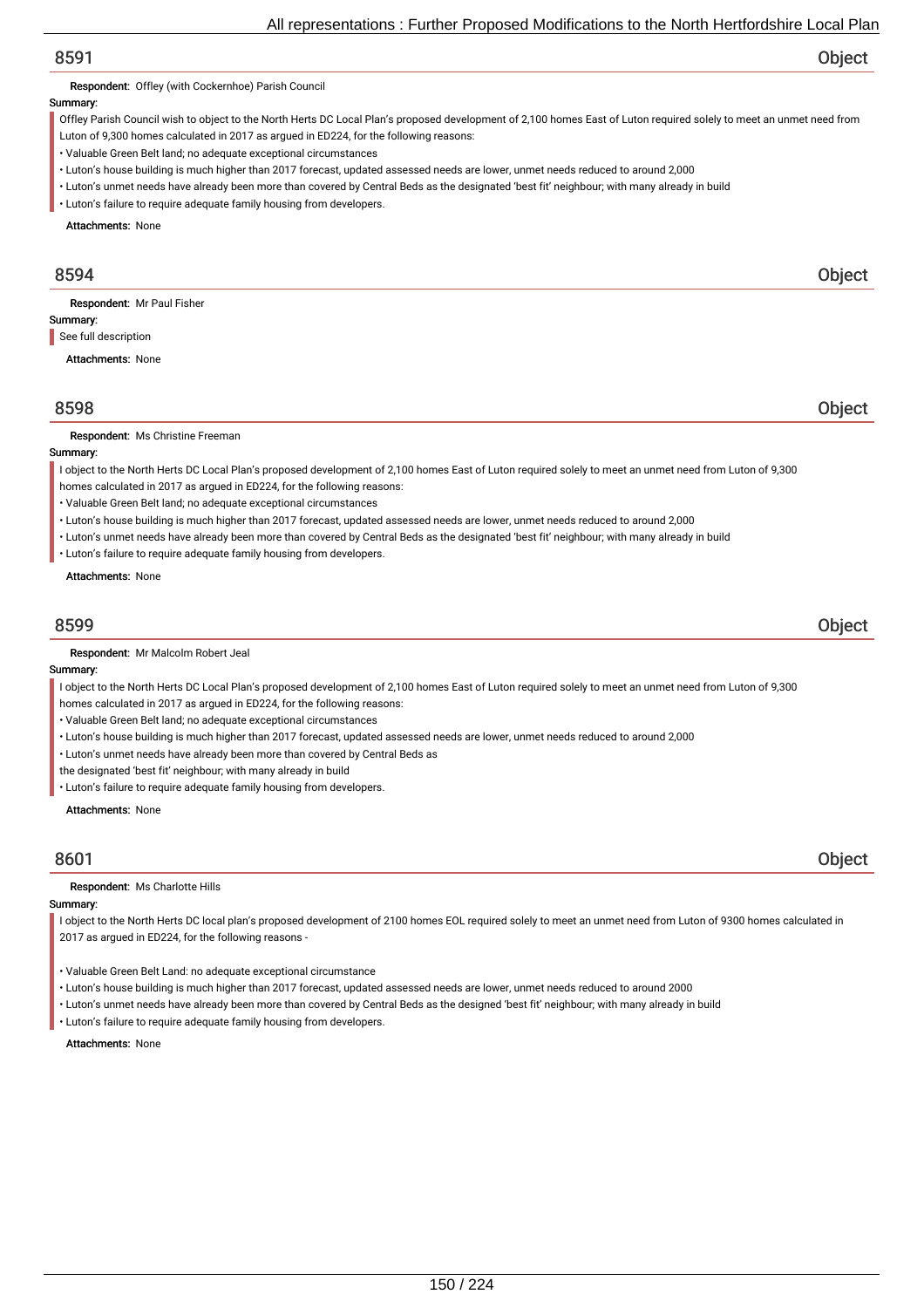Respondent: Mr Dominic Buck

## Summary:

I object to the North Herts DC local plan's proposed development of 2100 homes EOL required solely to meet an unmet need from Luton of 9300 homes calculated in 2017 as argued in ED224, for the following reasons -

- Valuable Green Belt Land: no adequate exceptional circumstance
- Luton's house building is much higher than 2017 forecast, updated assessed needs are lower, unmet needs reduced to around 2000
- Luton's unmet needs have already been more than covered by Central Beds as the designed 'best fit' neighbour; with many already in build
- Luton's failure to require adequate family housing from developers.

Attachments: None

| 8603                                                      | Object |
|-----------------------------------------------------------|--------|
| Respondent: Ms Priscilla Cullen                           |        |
| Summary:                                                  |        |
| See full description                                      |        |
| <b>Attachments: None</b>                                  |        |
| 8607                                                      | Object |
| Respondent: Ms Yasmin Milligan<br>Petition: 2 petitioners |        |
| Summary:<br>See full description                          |        |
| <b>Attachments: None</b>                                  |        |
| 8608                                                      | Object |
| Respondent: Mr Rod Junor<br>Petition: 4 petitioners       |        |
| Summary:                                                  |        |
| See full description                                      |        |
| <b>Attachments: None</b>                                  |        |
| 8609                                                      | Object |
| Respondent: Mr Andrew Huntley                             |        |
| Petition: 2 petitioners                                   |        |
| Summary:<br>See full description                          |        |
| <b>Attachments: None</b>                                  |        |
|                                                           |        |

# 8610 Object

Petition: 2 petitioners Respondent: Sharon Hunt

## Summary:

See full description

## Attachments: None

# 8611 Object

Respondent: Mr John Osborne

## Summary:

I object to the North Herts DC local plans proposed development of 2,100 homes EOL required solely to meet an unmet need from Luton of 9,300 homes calculated in 2017 as argued in ED224, for the following reasons:

1 - Valuable Green Belt land; no adequate exceptional circumstances

2 - Luton's house building is much higher than the 2017 forecast, updated assessed needs are lower, unmet needs reduced to around 2,000

3 - Luton's unmet needs have already been more than covered by Central Beds as the designated 'best fit' neighbour; with many already in build

4 - Luton's failure to require adequate family housing from developers.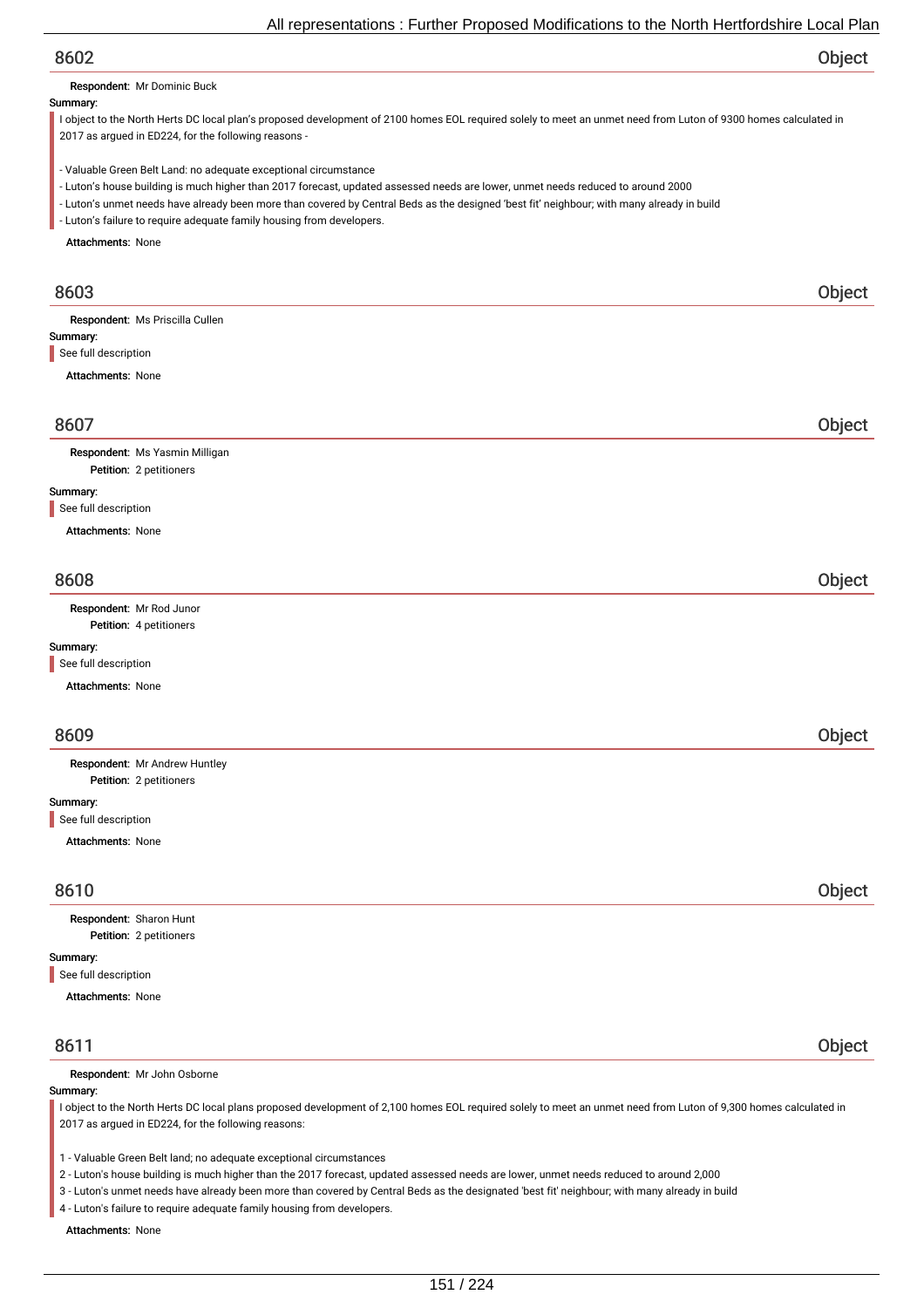| Respondent: Mr Michael Reddington |
|-----------------------------------|
|-----------------------------------|

Petition: 2 petitioners

# Summary:

See full description

Attachments: None

# 8624 Object

Petition: 2 petitioners Respondent: Mr and Mrs Pole Martin and Margaret

## Summary:

See full description

Attachments: None

# 8626 Object

Respondent: Mr Crispin Mackay

## Summary:

See full description

Attachments: None

# 8627 Object

Respondent: Ms Diane Moulster

### Summary:

I object to the North Herts DC Local Plans proposed development of 2,100 homes East of Luton, required solely to meet an unmet need from Luton of 9,300 homes calculated in 2017 as argued in ED244, for the following reasons:

- Valuable Green Belt Land; no adequate exceptional circumstances
- Luton's house building is much higher than 2017 forecast; updated assessed needs are lower; unmet needs reduced to around 2,000
- Luton's unmet needs have already been more than covered by Central Beds as the designated 'best fit' neighbour; with many already in build
- Luton's failure to require adequate family housing from developers.

### Attachments: None

# 8628 Object

Respondent: Ms Ellie Cornick

## Summary:

I wish to lodge my objection to the North Herts DC Local Plan's proposed development of 2,100 homes EOL required solely to meet an unmet need from Luton of 9,300 homes, calculated in 2017 as argued in ED224, for the following reasons:

- Valuable green belt land; no adequate exceptional circumstances

- Luton's house building is much higher than forecast in 2017, updated assessment needs are lower and unmet needs have reduced to around 2,000

- Luton's unmet needs have already been more than covered by Central Bedfordshire as the designated "best fit" neighbour, with many houses already in build

- Luton's failure to require adequate family housing from developers.

Attachments: None

Respondent: Mrs Katargyna Miloch

## Summary:

See full description

Attachments: None

8631 Object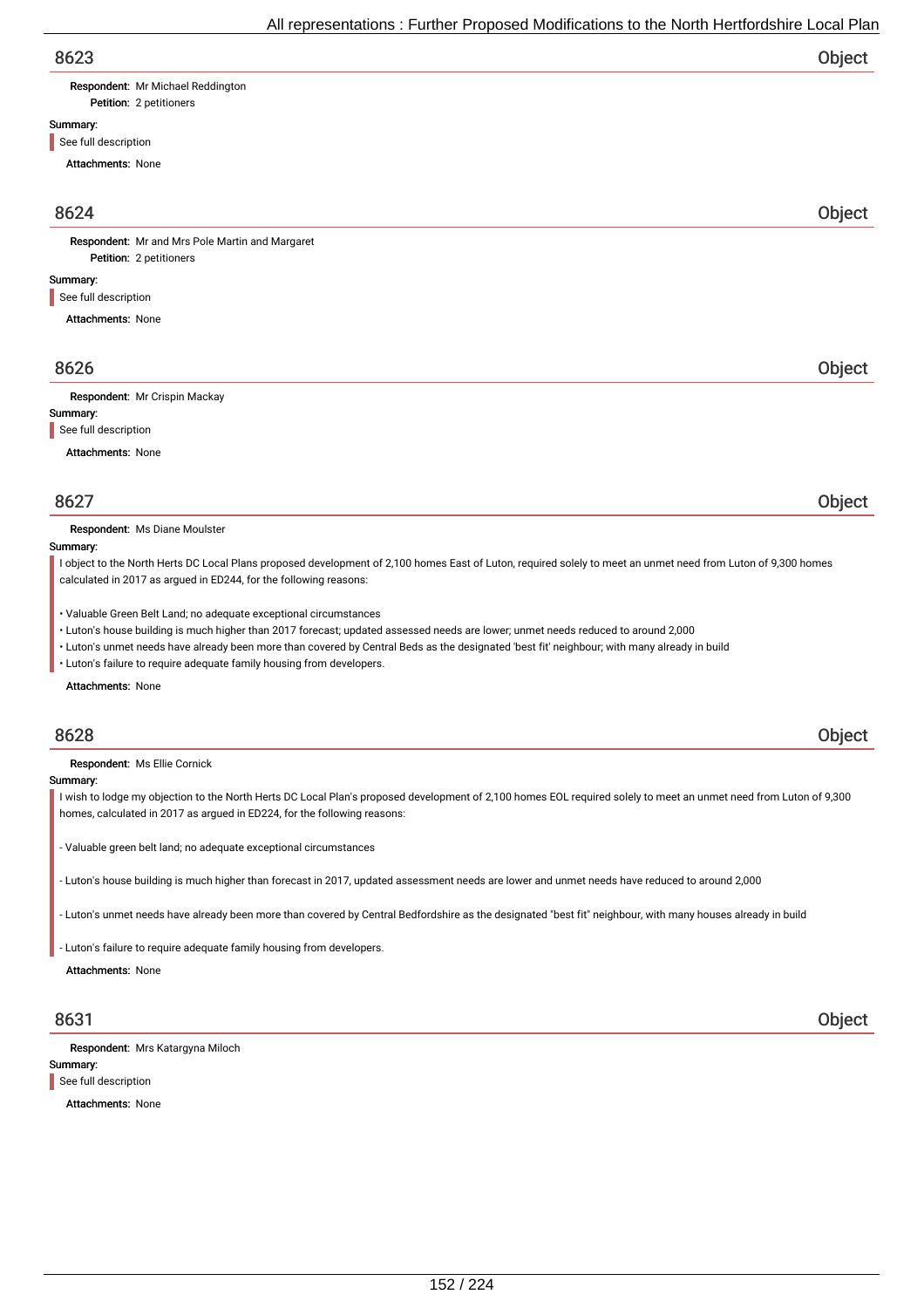Respondent: Ms Karen Jay

## Summary:

I wish to object to the North Herts DC Local Plan proposed development of 2,100 houses East of Luton required solely to meet an Unmet Need from Luton Borough Council of 9,300 houses calculated in 2017as argued in ED224, for the following reasons:-

• Valuable Green Belt land, it does not meet the criteria of Exceptional Circumstances.

• In recent years Luton's housebuilding has been much higher than the 2017 prediction, updated needs are significantly less than forecast 4 years ago, the Unmet Need has been reduced to 2,000.

• Luton's Unmet Needs have already been both accommodated within their boundary, and by Central Bedfordshire as the designated 'Best Fit' neighbour, with many already built, or in the process of being built.

• Luton's failure to ensure an adequate supply of family housing from developers.

• There is no longer an Unmet Need!

Attachments: None

8633 Object

Respondent: Mr Neil Jay

## Summary:

As an Offley Parish Councillor I wish to object to the North Herts DC Local Plan proposed development of 2,100 houses East of Luton required solely to meet an Unmet Need from Luton Borough Council of 9,300 houses calculated in 2017as argued in ED224, for the following reasons:-

1. Valuable Green Belt land, it does not meet the criteria of Exceptional Circumstances.

2. In recent years Luton's housebuilding has been much higher than the 2017 prediction, updated needs are significantly less than forecast 4 years ago, the Unmet Need has been reduced to 2,000.

3. Lutons Unmet Needs have already been both accommodated within their boundary, and by Central Bedfordshire as the designated 'Best Fit' neighbour, with many already built, or in the process of being built.

4. Luton's failure to ensure an adequate supply of family housing from developers.

5. There is no longer an Unmet Need!

Attachments: None

# 8634 Object

Respondent: Miss Maria Casero-Rojo

# Summary:

We object to the North Hers DC Local Plan's proposed development of 2100 homes East of Luton required solely to meet an unmet need from Luton of 9300 homes calculated in 2017 as argued in ED224, for the following reasons:

- 1. Valuable Green Belt land; no adequate exceptional circumstances
- 2. Luton's house building is much higher than 2017 forecast, updated assessed needs are lower, unmet needs reduced to around 2000.
- 3. Luton's unmet needs have already been more than covered by Central Beds as the designated "best fit" neighbour; with many already in build.
- 4. Luton's failure to require adequate family housing from developers.

Attachments: None

8635 Object

Petition: 2 petitioners Respondent: Mr Jon Mayles

## Summary:

We object to the North Herts DC Local Plan's proposed development of 2100 homes East of Luton, required solely to meet an unmet need from Luton of 9300 homes calculated in 2017 as argued in ED224, for the following reasons:

- Valuable Green Belt land; no adequate exceptional circumstances.
- Luton's house building is much higher than the 2017 forecast updated assessed needs are lower and unmet needs reduced to around 2000.
- Luton's unmet needs have already been more than covered by Central Beds as the designated 'best fit' neighbour; with many already in build.
- Luton's failure to require adequate family housing from developers.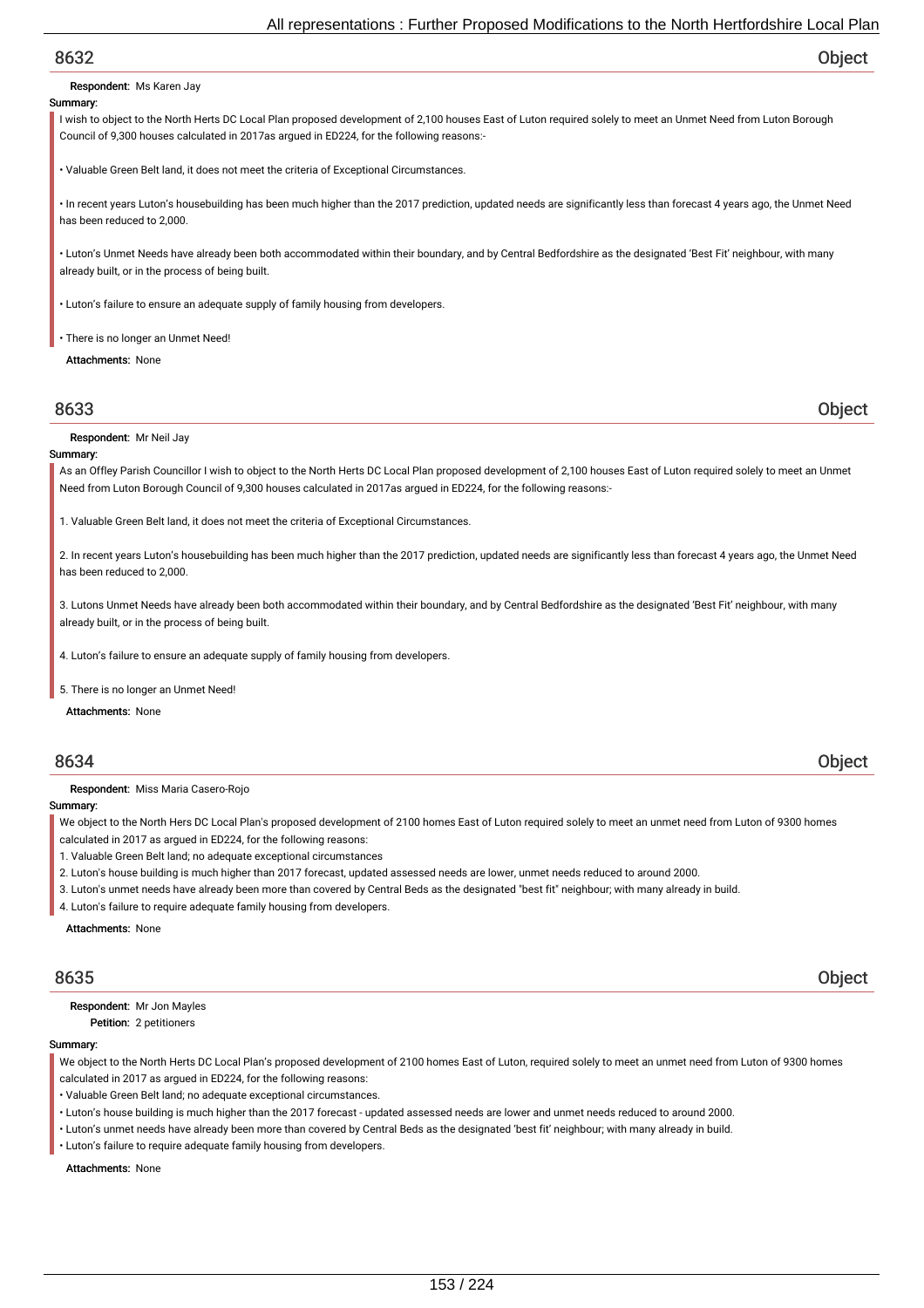## Respondent: Mr and Mrs Calum J & Amanda Snoxell

Petition: 2 petitioners

## Summary:

We object to the North Herts DC local plans proposed development of 2,100 homes EOL required solely to meet an unmet need from Luton of 9,300 homes calculated in 2017 as argued in ED224 for the following reasons

- Valuable green belt land: no adequate exceptional circumstances

Luton's house building is much higher than 2017 forecast, updated assessment needs are lower, unmet needs reduced to around 2,000

- Luton's unmet needs have already been more than covered by Central Beds as the designated "best fit" neighbour; with many already in build.

Luton's failure to require adequate family housing from developers.

## Attachments: None

# 8644 Object

Respondent: Ms Cherry Newbery

## Summary:

I object to the North Herts DC Local Plan's proposed development of 2,100 houses East of Luton required solely to meet the unmet need from Luton of 9,300 homes calculated in 2017 as argued in ED0224, for the following reasons:

• Luton's unmet housing needs have already been more than covered by Central Beds as the designated 'best fit' neighbour, with many already having been started to be built.

- Luton's housing building is much higher that in 2017 forecast, updated assessment suggests figure to be around 2,000
- Luton' plans to extend and grow Luton Airport have changed dramatically due to Covid and Luton Council's precarious financial position in relation to borrowing it has made to the airport. Therefore the need for additional housing will be affected in Luton.
- The loss of valuable Green Belt land, with no exceptional circumstances in order to allow this to happen.
- More houses, more carbon footprint and loss of what we now know even more due to Covid is the need for green open spaces.

### Attachments: None

# 8645 Object

Respondent: Ms Feroza Bartlett

## Summary:

I wish to object to the proposed development of 2,100 homes EOL required solely to meet an unmet need from Luton of 9,300 homes calculated in 2017 as arqued in ED224, for the following reasons:

1. Valuable green belt land will be destroyed that can never be recovered. There are no adequate exceptional circumstances for this. Brown field sites within the town should be used, or areas within the town centre which will become vacant due to the repercussions of Covid on retail. Green belt areas should always be protected.

2. Luton's house building is much higher than the 2017 forecast, updated assessed needs are lower, and unmet needs have been reduced to around 2000. These could be met by brown field sites, or using areas within the current town area.

- 3. Luton's unmet needs have already been more than covered by Central Beds a s the designated "best fit" neighbour; with many already in build.
- 4. Luton has failed to require adequate family housing/ social housing from the developer
- 5. Roads in the area are already gridlocked at times. Further housing will only exacerbate this problem.
- Please acknowledge my objection and keep me updated re the outcome of this plan.

Attachments: None

Respondent: Mrs Jacqueline Jones

# Summary:

See attached representation and postcard

Attachments: Representation - https://documentportal.north-herts.gov.uk/GetDocList/Default.aspx? doc\_class\_code=JD&case\_number=16961&doctype=PUBfpmlp

8656 Object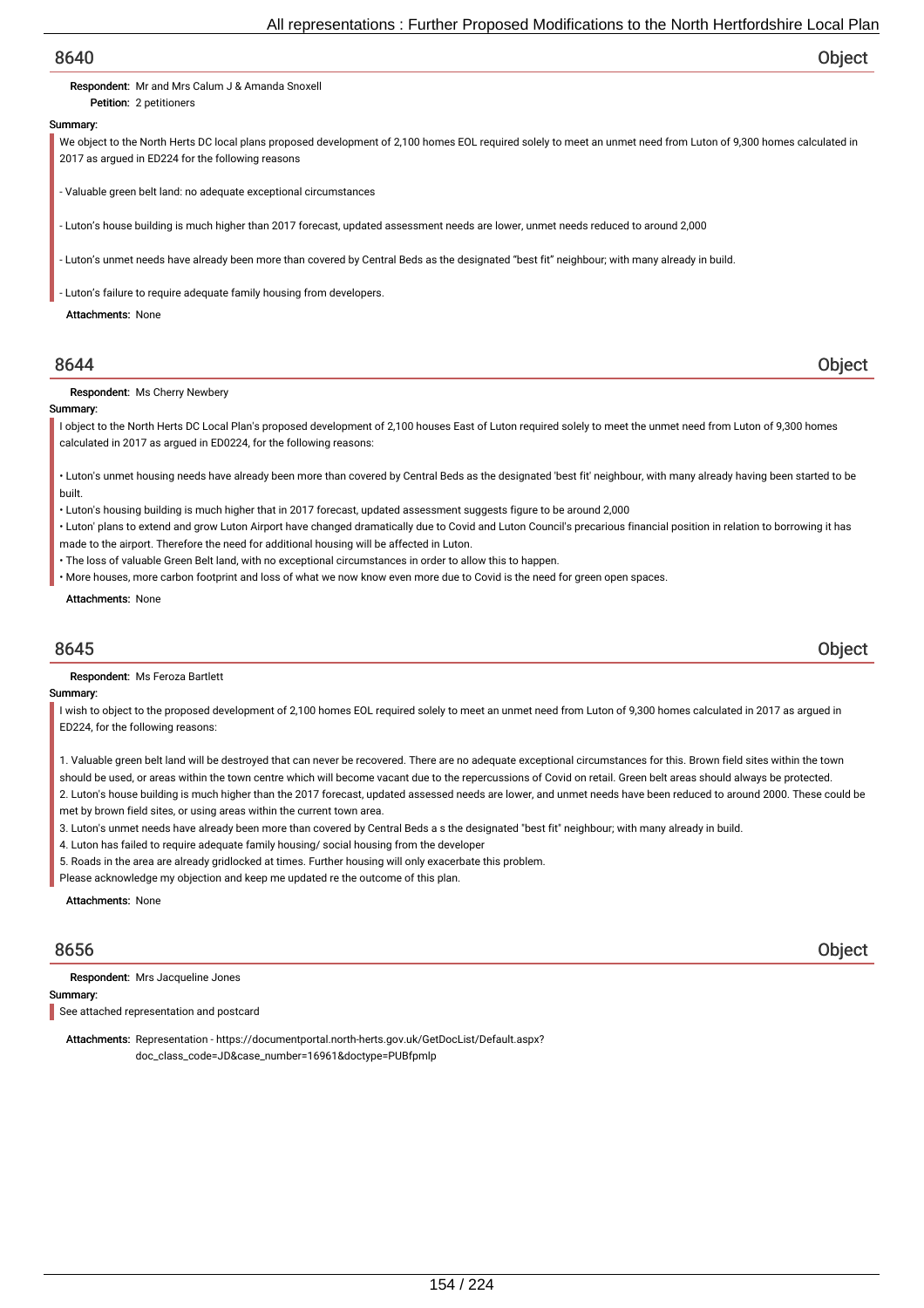Respondent: Mr and Ms James & Natalie Munday & Barton-Pye

Petition: 2 petitioners

# Summary:

We object to the North Herts DC local plan's proposed development of 2,100 homes EOL required solely to meet an unmet need from Luton of 9,300 homes calculated in 2017 as argued in ED224, for the following reasons:

• Valuable Green belt land; no adequate exceptional circumstances

• Luton's house building is much higher than 2017 forecast, updated assessed needs are lower, unmet needs reduced to around 2,000

• Luton's unmet needs have already been more than covered by Central Beds as the designated 'best fit' neighbour; with many already in build

• Luton's failure to require adequate family housing from developers.

Attachments: None

| 8661                     |                                                                                                                                                                  | Object |
|--------------------------|------------------------------------------------------------------------------------------------------------------------------------------------------------------|--------|
| Summary:                 | Respondent: Mrs Yendys Floyd                                                                                                                                     |        |
| See full description     |                                                                                                                                                                  |        |
| <b>Attachments: None</b> |                                                                                                                                                                  |        |
|                          |                                                                                                                                                                  |        |
| 8662                     |                                                                                                                                                                  | Object |
|                          | Respondent: Mr Russell Crawford                                                                                                                                  |        |
| Summary:                 |                                                                                                                                                                  |        |
| See attached postcard    |                                                                                                                                                                  |        |
|                          | Attachments: Representation - https://documentportal.north-herts.gov.uk/GetDocList/Default.aspx?                                                                 |        |
|                          | doc_class_code=JD&case_number=6228&doctype=PUBfpmlp                                                                                                              |        |
|                          |                                                                                                                                                                  |        |
| 8663                     |                                                                                                                                                                  | Object |
|                          | Respondent: Miss Lily Crawford                                                                                                                                   |        |
| Summary:                 |                                                                                                                                                                  |        |
| See Attached             |                                                                                                                                                                  |        |
|                          | Attachments: Representation - https://documentportal.north-herts.gov.uk/GetDocList/Default.aspx?                                                                 |        |
|                          | doc_class_code=JD&case_number=15948&doctype=PUBfpmlp                                                                                                             |        |
|                          |                                                                                                                                                                  |        |
| 8664                     |                                                                                                                                                                  | Object |
|                          | Respondent: Mrs Caroline Crawford                                                                                                                                |        |
| Summary:                 |                                                                                                                                                                  |        |
| See Attached Postcard    |                                                                                                                                                                  |        |
|                          | Attachments: Representation - https://documentportal.north-herts.gov.uk/GetDocList/Default.aspx?                                                                 |        |
|                          | doc_class_code=JD&case_number=6227&doctype=PUBfpmlp                                                                                                              |        |
|                          |                                                                                                                                                                  |        |
| 8669                     |                                                                                                                                                                  | Object |
|                          | Respondent: Mr and Mrs Margaret and Christopher Gordon                                                                                                           |        |
|                          | Petition: 2 petitioners                                                                                                                                          |        |
| Summary:                 |                                                                                                                                                                  |        |
|                          | We object to the North Herts DC Local Plan's proposed development of 2100 homes EOL required solely to meet an unmet need from Luton of 9300 homes calculated in |        |
|                          | 2017 as argued in ED224, for the following reasons:                                                                                                              |        |

1. Valuable Green Belt land; no adequate exceptional circumstances

2. Luton's house building is much higher than 2017 forecast, updated assessed needs are lower, unmet needs reduced to around 2000.

3. Luton's unmet needs have already been more than covered by Central Beds as the designated 'best fit' neighbour; with many already in build.

4. Luton's failure to require adequate family housing from developers.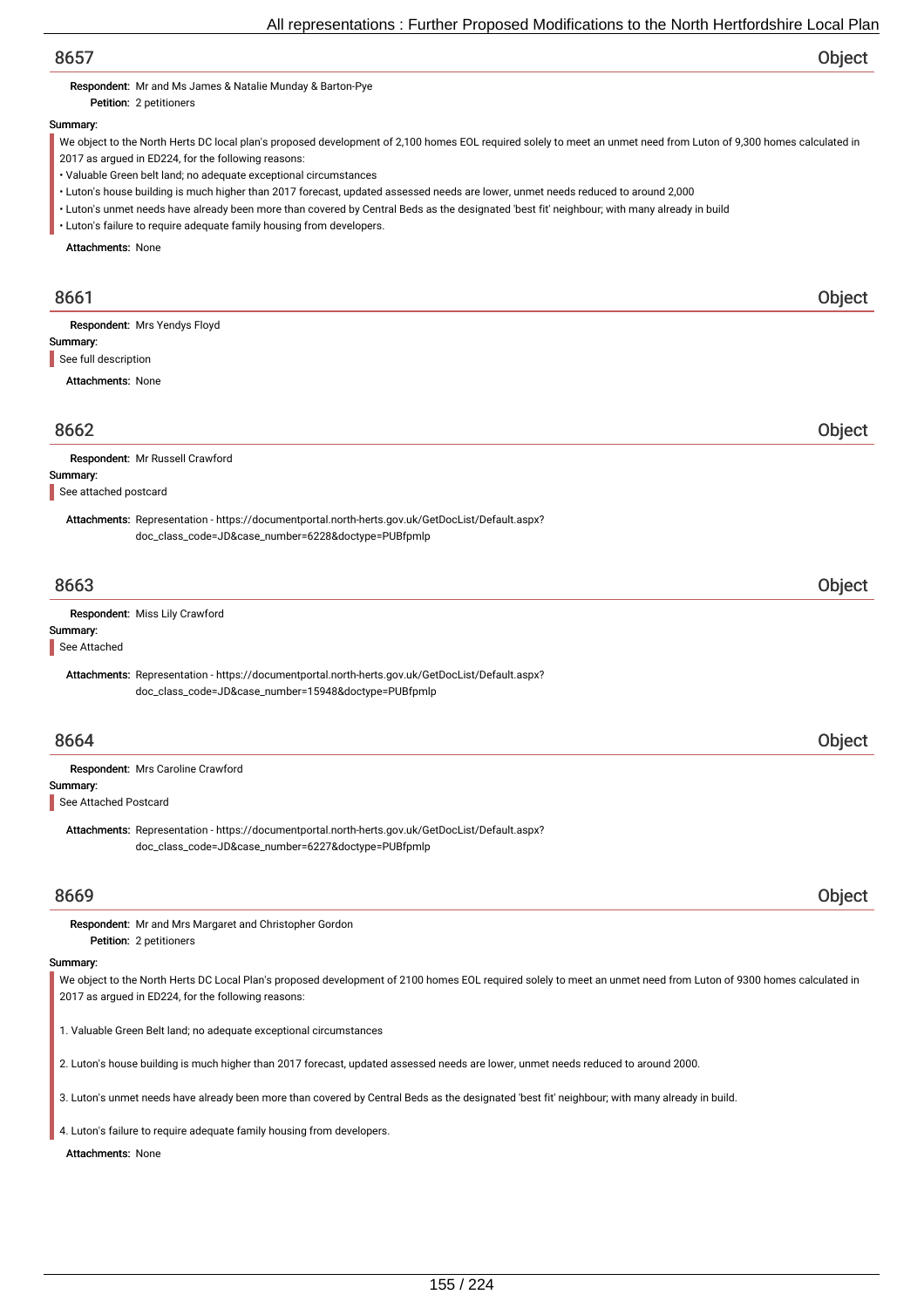| 8672                                                                                                                                                     | Object |
|----------------------------------------------------------------------------------------------------------------------------------------------------------|--------|
| Respondent: Mr Andrew Burton                                                                                                                             |        |
| Summary:<br>See Attached                                                                                                                                 |        |
| Attachments: Representation - https://documentportal.north-herts.gov.uk/GetDocList/Default.aspx?<br>doc_class_code=JD&case_number=16945&doctype=PUBfpmlp |        |
| 8676                                                                                                                                                     | Object |
| Respondent: Ms Rimal Shah                                                                                                                                |        |
| Summary:<br>See attached postcard                                                                                                                        |        |
| Attachments: Representation - https://documentportal.north-herts.gov.uk/GetDocList/Default.aspx?<br>doc_class_code=JD&case_number=16953&doctype=PUBfpmlp |        |
| 8680                                                                                                                                                     | Object |
| Respondent: Mr Ken Abbott                                                                                                                                |        |
| Summary:<br>See full description                                                                                                                         |        |
| Attachments: None                                                                                                                                        |        |
|                                                                                                                                                          |        |
| 8684                                                                                                                                                     | Object |
| Respondent: Mrs Cherry Knights<br>Petition: 2 petitioners                                                                                                |        |
| Summary:                                                                                                                                                 |        |
| See full description<br>Attachments: None                                                                                                                |        |
|                                                                                                                                                          |        |
| 8686                                                                                                                                                     | Object |
| Respondent: Ms Susie Cowap                                                                                                                               |        |
| Summary:<br>See full description                                                                                                                         |        |
| <b>Attachments: None</b>                                                                                                                                 |        |
| 8688                                                                                                                                                     | Object |
| Respondent: Mrs Tracey Dresch                                                                                                                            |        |
| Summary:<br>See full description                                                                                                                         |        |
| <b>Attachments: None</b>                                                                                                                                 |        |
| 8689                                                                                                                                                     | Object |
| Respondent: Mr Victor Cowap                                                                                                                              |        |
| Summary:                                                                                                                                                 |        |
| See full description<br><b>Attachments: None</b>                                                                                                         |        |
|                                                                                                                                                          |        |
| 8690                                                                                                                                                     | Object |
| Respondent: Ms Nicola Cowap                                                                                                                              |        |
| Summary:<br>See full description                                                                                                                         |        |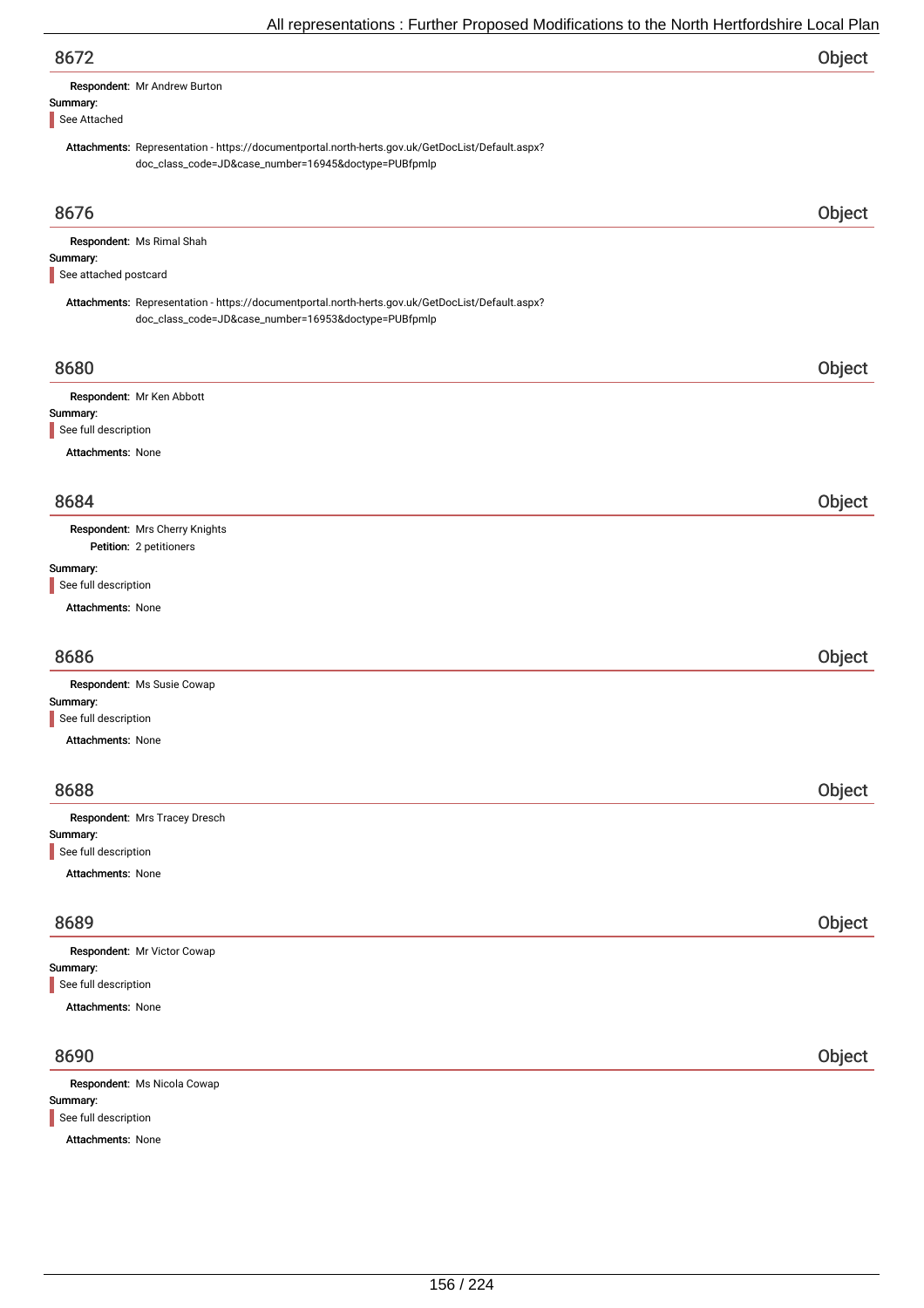## Respondent: Mrs Kirsty Newbould

Petition: 4 petitioners

## Summary:

We as a family of 4 are writing to formally object via email to state that we are totally against the plans to build 2,100 houses on the Green Belt to the east of Luton, re ED224 for the following reasons:

• due to significantly increased grants of planning permissions and public announcements, Luton will be building around 14,700 houses through to 2031. compared to 8,500 stated in the LBC Local Plan. These are all on brownfield sites;

• an updated analysis of Luton's housing needs, carried out by Opinion Research Services in August 2020 at the request of the NHDC Inspector, showed that the previous housing requirement of 17,800 through to 2031 would now be reduced to 16,700;

• these two facts mean the unmet housing need from Luton drops to around 2,000 (16,700 -14,700), compared to 9,300 (17,800-8,500) in the Luton Local Plan;

• the Luton Inspector - when giving the go-ahead for the Luton Local Plan in 2017 - stated the 'best fit' for any unmet housing need was Central Beds which has committed to provide 7,350 dwellings. In fact, it has allocated 20 sites with capacity for at least 8,850 dwellings from which to provide that help. Hundreds of those houses are already built or under construction;

• had Luton carried out its Review, these figures would have come to light formally meaning that NHDC does not need to allow development at EOL;

• all this information is known to NHDC and yet it signed a Statement of Common Ground in December 2020 (ED224) with Luton, Bloor Homes and the Crown Estate sticking to the out-of-date numbers to continue justifying its EOL plans. Central Beds - the most important neighbouring local authority to Luton - was not a party to this Statement;

• Furthermore, there is no evidence at all that NHDC officials and Councillors have carried out adequate, or even any, due diligence on Luton's housing figures. This is of extreme concern but we believe our investigations have identified the accurate facts.

Attachments: None

# 8715 Object

Petition: 2 petitioners Respondent: Mr R J Burnage

## Summary:

See Attached Postcard

Attachments: Representation - https://documentportal.north-herts.gov.uk/GetDocList/Default.aspx? doc\_class\_code=JD&case\_number=4357&doctype=PUBfpmlp

# 8720 Object

Respondent: Mr Stephen White

## Summary:

See Attached Postcard

Attachments: Representation - https://documentportal.north-herts.gov.uk/GetDocList/Default.aspx? doc\_class\_code=JD&case\_number=7353&doctype=PUBfpmlp

# 8721 Object

Petition: 4 petitioners Respondent: Mr Andrew Boddy

## Summary:

See Attached Postcard

Attachments: Representation - https://documentportal.north-herts.gov.uk/GetDocList/Default.aspx? doc\_class\_code=JD&case\_number=15845&doctype=PUBfpmlp

# 8722 Object

| Respondent: Mr Christopher Hayworth |
|-------------------------------------|
|                                     |

## Summary:

See Attached Postcard

Attachments: Representation - https://documentportal.north-herts.gov.uk/GetDocList/Default.aspx? doc\_class\_code=JD&case\_number=16218&doctype=PUBfpmlp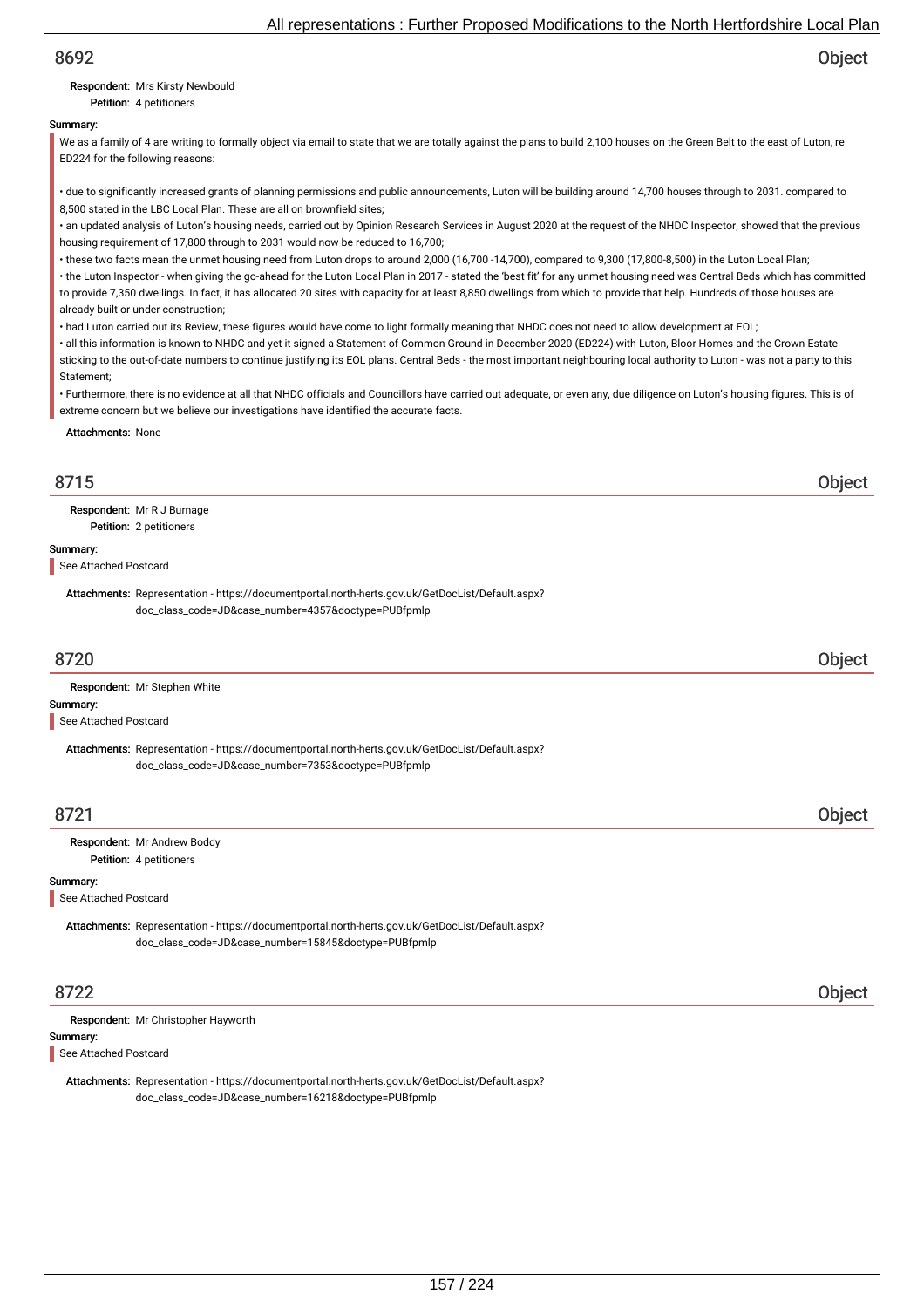Respondent: Mr and Ms Nick and Claire Smith and Bates

# Summary:

See Attached Postcard

Petition: 2 petitioners

Attachments: Representation - https://documentportal.north-herts.gov.uk/GetDocList/Default.aspx? doc\_class\_code=JD&case\_number=13624&doctype=PUBfpmlp

# 8738 Object

Respondent: Mr David Wynn

## Summary:

I object to the North Herts District Council Local Plan proposed development of housing East of Luton.

This housing development is being proposed to allegedly "meet Luton's unmet housing need".

- \* The alleged Luton unmet housing need does NOT exist
- this stated need is based upon a totally ridiculous and non-updated forecast from 2017
- IF there is still any unmet Luton housing need, which I do not believe to be true any longer, then it would be more than covered by the building in excess of the original Luton Local Plan
- Central Bedfordshire are providing more houses than could possibly be needed for any possible Luton shortfall
- \* There is NO adequate exceptional circumstances to warrant building on the Green Belt
- \* There can be no excuse for building on the Green Belt just because Luton Borough Council has failed in its legal duty to update its own Local Plan.

Attachments: None

# 8766 Object

Petition: 2 petitioners Respondent: Mrs Brenda Parker

## Summary:

See attached representation

Attachments: Representation - https://documentportal.north-herts.gov.uk/GetDocList/Default.aspx? doc\_class\_code=JD&case\_number=5058&doctype=PUBfpmlp

# 8775 Object

Respondent: Mr Chris Haden

Summary:

I object to North Herts District Councils East of Luton housing development plan (ED224) for the following reasons:

· North Herts District Council based the case for the East of Luton housing development based upon flawed information in regards to Luton Borough Councils 2017 Local Plan policy LLP40

· Luton's house building is far greater than it's 2017 forecast in which unmet needs are now reduced to around 2,000

· Luton's historic transient population changes as a result of the airport, Brexit, world and UK forecasted population number shifts.

Central Beds District Council have provisioned Luton's unmet housing needs.

· Destruction of valuable Green Belt land and insufficient data provided to support a Biodiversity Gain Plan.

### Attachments: None

Petition: 4 petitioners Respondent: Mr Peter Cole

## Summary:

See full description

Attachments: None

8786 Object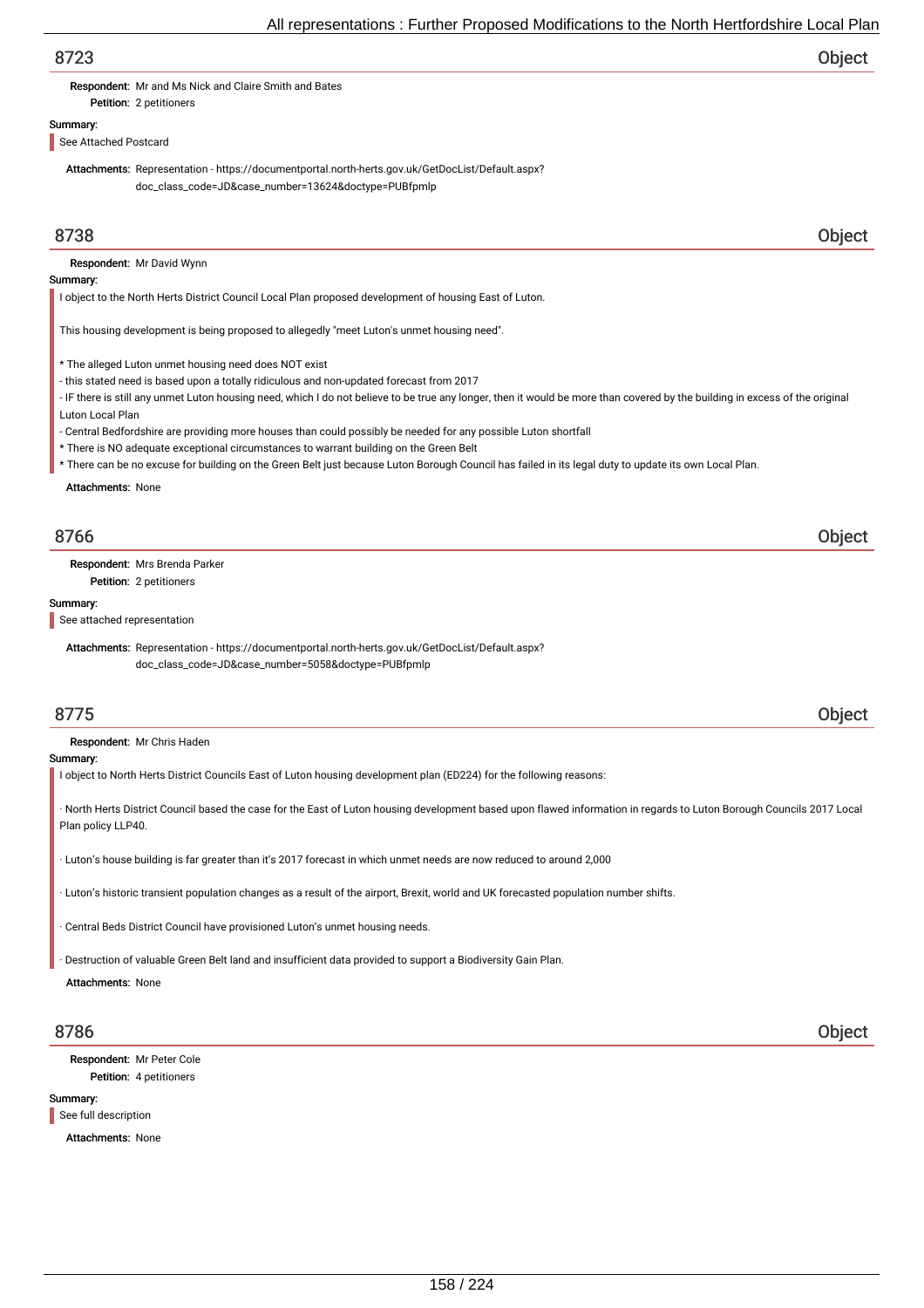# Respondent: Mr Thomas King

Petition: 3 petitioners

# Summary:

See full description

Attachments: None

# 8796 Object

Respondent: Mrs Barbara Squires

## Summary:

Objection to East of Luton EOL development (SP19)

- I wish to object to the North Herts DC Local Plan's proposed development of 2,100 homes EOL required solely to meet an unmet need from Luton of 9,300 homes calculated in 2017 as argued in ED224, for the following reasons:
- 1. Valuable green belt land will be destroyed that can never be recovered. There are no adequate exceptional circumstances for this. Brownfield sites and other vacant

areas within the town should be used. Green belt areas should always be protected and just this last week Prime Minister Johnson stated, on the radio, that there should be no building on green belt land.

- 2. Luton's house building is much higher than the 2017 forecast, updated assessed needs are lower, and unmet needs have been reduced to around 2000.
- 3. Luton's unmet needs have already been more than covered by Central Beds as the designated "best fit" neighbour; with many already in build.
- 4. Luton has failed to require adequate family and social housing from the developers.
- 5. Further housing will only exacerbate the problem of the area's gridlocked roads that develop during busy times.

Attachments: None

# 8797 Object

Respondent: Mr Paul Richard Squires

## Summary:

Objection to East of Luton EOL development (SP19)

I wish to object to the North Herts DC Local Plan's proposed development of 2,100 homes EOL required solely to meet an unmet need from Luton of 9,300 homes calculated in 2017 as argued in ED224, for the following reasons:

1. Valuable green belt land will be destroyed that can never be recovered. There are no adequate exceptional circumstances for this. Brownfield sites and other vacant areas within the town should be used. Green belt areas should always be protected and just this last week Prime Minister Johnson stated, on the radio, that there should be no building on green belt land.

2. Luton's house building is much higher than the 2017 forecast, updated assessed needs are lower, and unmet needs have been reduced to around 2000.

3. Luton's unmet needs have already been more than covered by Central Beds as the designated "best fit" neighbour; with many already in build.

4. Luton has failed to require adequate family and social housing from the developers.

5. Further housing will only exacerbate the problem of the area's gridlocked roads that develop during busy times.

Attachments: None

# 8800 Object Summary: Attachments: None Respondent: Mr Charles Stephens See full description 8801 Object Summary: Attachments: None Respondent: Mrs Jayne Stephens See full description 8803 Object

Petition: 4 petitioners Respondent: Mr Matthew Lamb

Summary:

See full description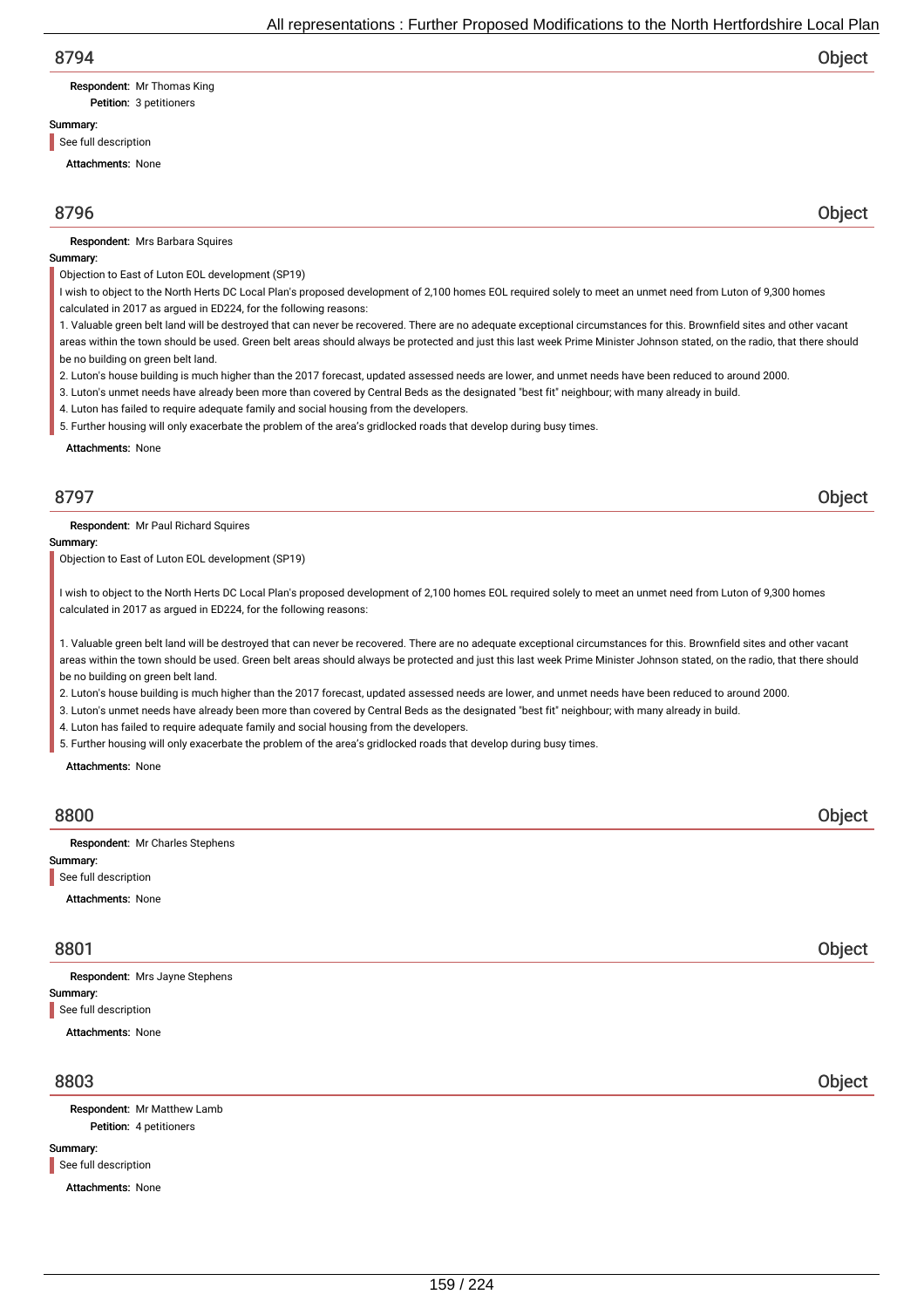| 8806                                                                                                                                                                                                           |        |
|----------------------------------------------------------------------------------------------------------------------------------------------------------------------------------------------------------------|--------|
|                                                                                                                                                                                                                | Object |
| Respondent: Mrs Christine Millard<br>Petition: 2 petitioners                                                                                                                                                   |        |
| Summary:                                                                                                                                                                                                       |        |
| Objection to East of Luton Development (SP19)<br>We object to North Herts D C Local Plans proposed development of 2100 homes East of Luton required solely to meet a previously unmet need from Luton of 9,300 |        |
| homes calculated in 2017 as argued in ED224 for the following reasons.                                                                                                                                         |        |
| 1 it is Valuable Green Belt land and no adequate exceptional circumstances exist                                                                                                                               |        |
| 2 Luton's house building greatly exceeds the 2017 forecast. Updated and assessed needs are now lower and unmet needs are reduced to around 2000                                                                |        |
| 3 Luton's unmet needs have already been more than covered by Central Beds as the designated best fit neighbour, with many already in build.                                                                    |        |
| 4 Luton's failure to require adequate family housing from developers.                                                                                                                                          |        |
| 5 Pollution levels already greatly exceed government requirements and any further development exasperates this further                                                                                         |        |
| 6 Totally inadequate infrastructure to support any development.                                                                                                                                                |        |
| <b>Attachments: None</b>                                                                                                                                                                                       |        |
| 8808                                                                                                                                                                                                           | Object |
| Respondent: Mr and Mrs Stephen and Hilary Le-Vien<br>Petition: 2 petitioners                                                                                                                                   |        |
| Summary:                                                                                                                                                                                                       |        |
| See full description                                                                                                                                                                                           |        |
| <b>Attachments: None</b>                                                                                                                                                                                       |        |
| 8817                                                                                                                                                                                                           | Object |
| Respondent: Mr and Mrs JM and PR Cain                                                                                                                                                                          |        |
| Petition: 2 petitioners                                                                                                                                                                                        |        |
| Summary:<br>See attached postcard                                                                                                                                                                              |        |
|                                                                                                                                                                                                                |        |
| Attachments: Representation - https://documentportal.north-herts.gov.uk/GetDocList/Default.aspx?<br>doc_class_code=JD&case_number=17041&doctype=PUBfpmlp                                                       |        |
| 8819                                                                                                                                                                                                           | Object |
|                                                                                                                                                                                                                |        |
| Respondent: Mr Ronald Fletcher<br>Petition: 3 petitioners                                                                                                                                                      |        |
| Summary:<br>See Attached Postcard                                                                                                                                                                              |        |
| Attachments: Representation - https://documentportal.north-herts.gov.uk/GetDocList/Default.aspx?                                                                                                               |        |
| doc_class_code=JD&case_number=15808&doctype=PUBfpmlp                                                                                                                                                           |        |

Respondent: Mr and Mrs P and D Simpson

Petition: 2 petitioners

# Summary:

See Attached Postcard

Attachments: Representation - https://documentportal.north-herts.gov.uk/GetDocList/Default.aspx? doc\_class\_code=JD&case\_number=17014&doctype=PUBfpmlp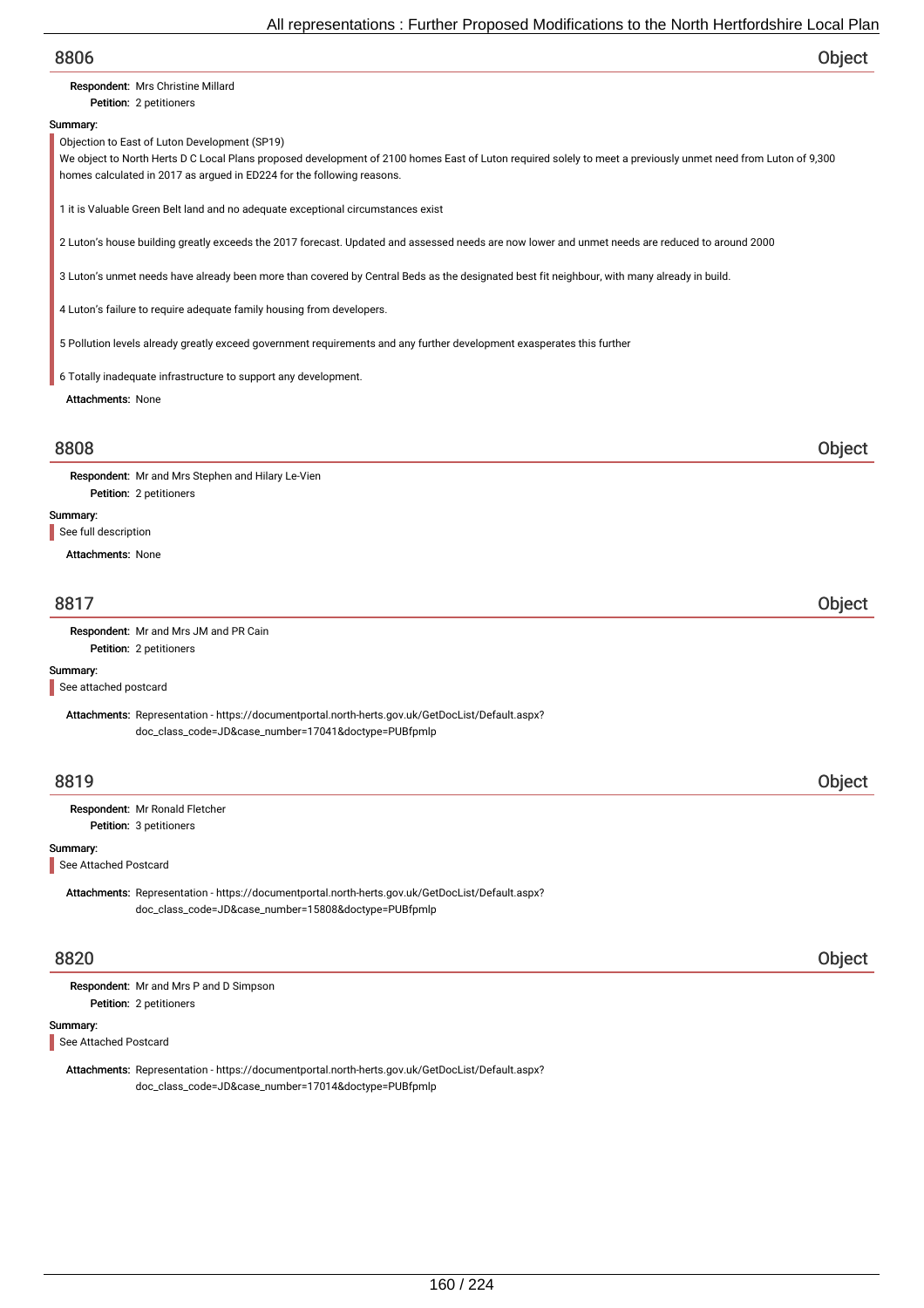| Object |
|--------|
|        |

Respondent: Mr and Mrs Stephen and Karen Owen

# Summary:

See Attached Postcard

Petition: 2 petitioners

Attachments: Representation - https://documentportal.north-herts.gov.uk/GetDocList/Default.aspx? doc\_class\_code=JD&case\_number=17015&doctype=PUBfpmlp

| 8822                              |                                                                                                                                                          | Object |
|-----------------------------------|----------------------------------------------------------------------------------------------------------------------------------------------------------|--------|
|                                   | Respondent: Ms and Ms Violetta M and Lara J Burton<br>Petition: 2 petitioners                                                                            |        |
| Summary:                          |                                                                                                                                                          |        |
| See Attached Postcard             |                                                                                                                                                          |        |
|                                   | Attachments: Representation - https://documentportal.north-herts.gov.uk/GetDocList/Default.aspx?<br>doc_class_code=JD&case_number=17016&doctype=PUBfpmlp |        |
| 8823                              |                                                                                                                                                          | Object |
|                                   | Respondent: Mrs Serena Kerry                                                                                                                             |        |
| Summary:<br>See Attached Postcard |                                                                                                                                                          |        |
|                                   | Attachments: Representation - https://documentportal.north-herts.gov.uk/GetDocList/Default.aspx?<br>doc_class_code=JD&case_number=17017&doctype=PUBfpmlp |        |
| 8824                              |                                                                                                                                                          | Object |
|                                   | Respondent: Mr Anthony Tyler                                                                                                                             |        |
|                                   | Petition: 2 petitioners                                                                                                                                  |        |
| Summary:<br>See Attached Postcard |                                                                                                                                                          |        |
|                                   | Attachments: Representation - https://documentportal.north-herts.gov.uk/GetDocList/Default.aspx?<br>doc_class_code=JD&case_number=15691&doctype=PUBfpmlp |        |
| 8825                              |                                                                                                                                                          | Object |
|                                   | Respondent: Mr and Mrs Andrew and Barbara-Anne Hicklins<br>Petition: 2 petitioners                                                                       |        |
| Summary:<br>See Attached Postcard |                                                                                                                                                          |        |
|                                   | Attachments: Representation - https://documentportal.north-herts.gov.uk/GetDocList/Default.aspx?<br>doc_class_code=JD&case_number=17018&doctype=PUBfpmlp |        |
| 8826                              |                                                                                                                                                          | Object |
|                                   | Respondent: Mr and Ms Matthew and Nina Bailey and Garner<br>Petition: 2 petitioners                                                                      |        |
| Summary:                          |                                                                                                                                                          |        |
| See attached representatioin      |                                                                                                                                                          |        |
| <b>Attachments: None</b>          |                                                                                                                                                          |        |
| 8827                              |                                                                                                                                                          | Object |
|                                   | Respondent: Mr and Mrs Peter and Meryl Crossley<br>Petition: 2 petitioners                                                                               |        |
| Summary:<br>See attached postcard |                                                                                                                                                          |        |
|                                   | Attachments: Representation - https://documentportal.north-herts.gov.uk/GetDocList/Default.aspx?                                                         |        |

doc\_class\_code=JD&case\_number=16393&doctype=PUBfpmlp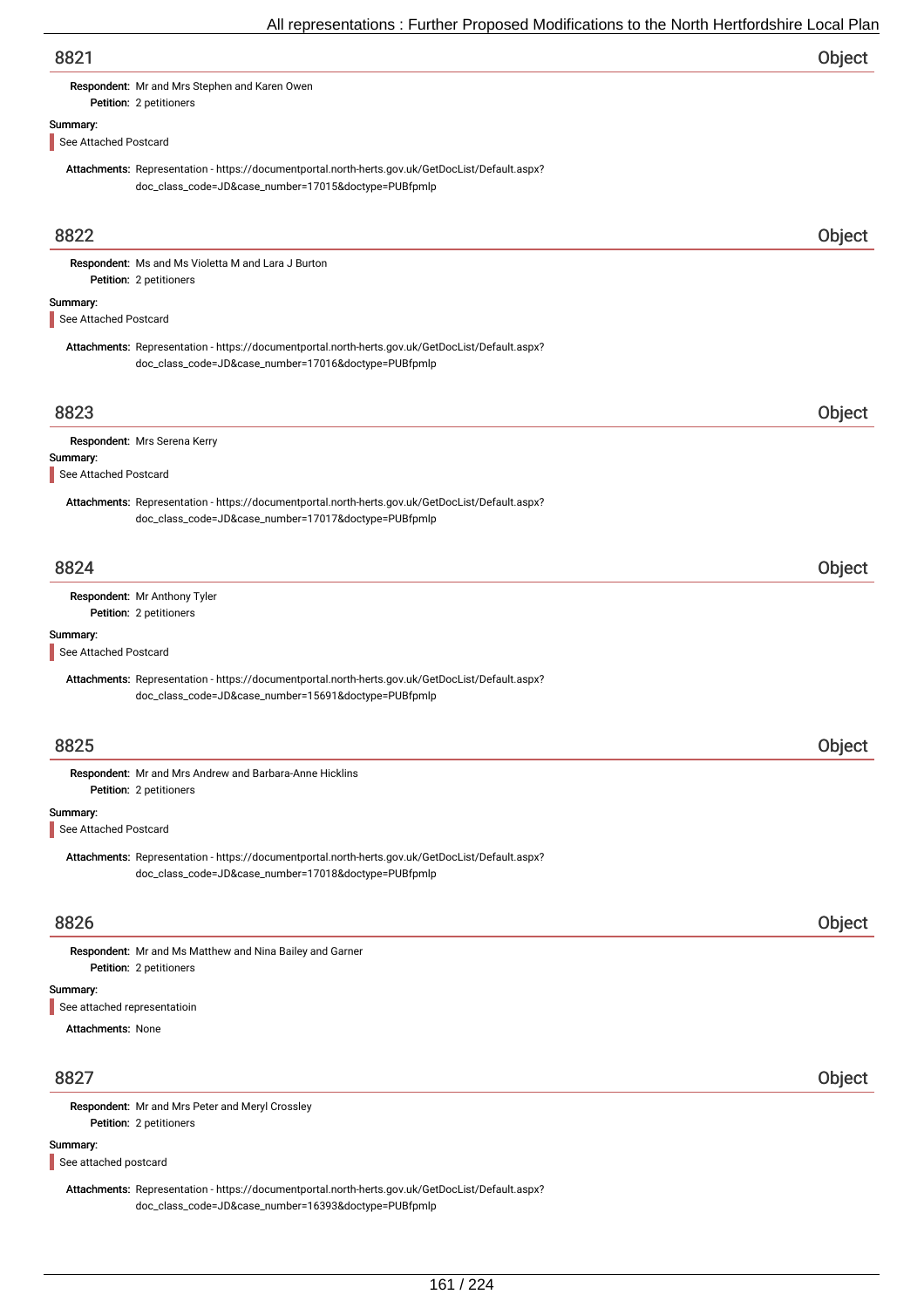| 8828                              |                                                                                                                                                                   | Object        |
|-----------------------------------|-------------------------------------------------------------------------------------------------------------------------------------------------------------------|---------------|
| Summary:<br>See attached postcard | Respondent: Ms Edna Graves                                                                                                                                        |               |
|                                   | Attachments: Representation - https://documentportal.north-herts.gov.uk/GetDocList/Default.aspx?<br>doc_class_code=JD&case_number=17042&doctype=PUBfpmlp          |               |
| 8829                              |                                                                                                                                                                   | Object        |
|                                   | Respondent: Mr and Mrs Allan and Jean P Roberts<br>Petition: 2 petitioners                                                                                        |               |
| Summary:<br>See Attached Postcard |                                                                                                                                                                   |               |
|                                   | Attachments: Representation - https://documentportal.north-herts.gov.uk/GetDocList/Default.aspx?<br>doc_class_code=JD&case_number=17012&doctype=PUBfpmlp          |               |
| 8830                              |                                                                                                                                                                   | Object        |
| Summary:<br>See Attached Postcard | Respondent: Mrs Jacqueline Jones                                                                                                                                  |               |
|                                   | Attachments: Postcard Representation - https://documentportal.north-herts.gov.uk/GetDocList/Default.aspx?<br>doc_class_code=JD&case_number=16961&doctype=PUBfpmlp |               |
| 8831                              |                                                                                                                                                                   | Object        |
|                                   | Respondent: Mr Richard J Hunt<br>Petition: 2 petitioners                                                                                                          |               |
| Summary:<br>See Attached Postcard |                                                                                                                                                                   |               |
|                                   | Attachments: Postcard Representation - https://documentportal.north-herts.gov.uk/GetDocList/Default.aspx?<br>doc_class_code=JD&case_number=3147&doctype=PUBfpmlp  |               |
| 8832                              |                                                                                                                                                                   | <b>Object</b> |
|                                   | Respondent: Mr David, Deborah, Lauren Fothergill<br>Petition: 3 petitioners                                                                                       |               |
| Summary:<br>See Attached Postcard |                                                                                                                                                                   |               |
|                                   | Attachments: Postcard Representation - https://documentportal.north-herts.gov.uk/GetDocList/Default.aspx?<br>doc_class_code=JD&case_number=16890&doctype=PUBfpmlp |               |
| 8833                              |                                                                                                                                                                   | Object        |
|                                   | Respondent: Mr Colin Heycock<br>Petition: 2 petitioners                                                                                                           |               |
| Summary:<br>See Attached Postcard |                                                                                                                                                                   |               |

Attachments: Postcard Representation - https://documentportal.north-herts.gov.uk/GetDocList/Default.aspx? doc\_class\_code=JD&case\_number=2728&doctype=PUBfpmlp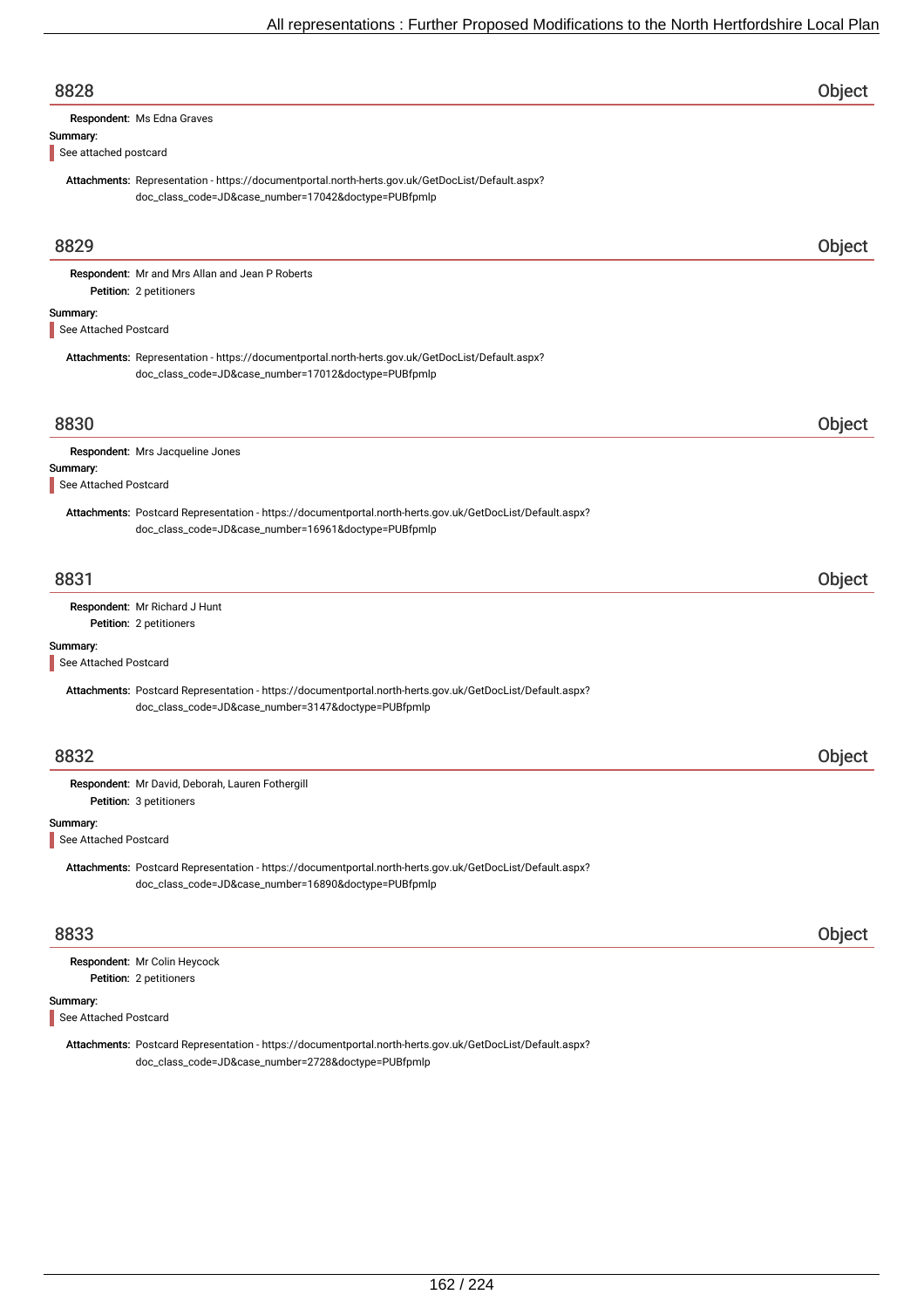| 8834 | Object |
|------|--------|
|      |        |

# Respondent: Alison Turner

## Petition: 2 petitioners

## Summary:

See attached postcard

Attachments: Postcard Representation - https://documentportal.north-herts.gov.uk/GetDocList/Default.aspx? doc\_class\_code=JD&case\_number=15612&doctype=PUBfpmlp

| 8844                                                                                                                                                    | Object |
|---------------------------------------------------------------------------------------------------------------------------------------------------------|--------|
| Respondent: Mrs Joycelyn Horne                                                                                                                          |        |
| Summary:<br>See full description                                                                                                                        |        |
| <b>Attachments: None</b>                                                                                                                                |        |
|                                                                                                                                                         |        |
| 8848                                                                                                                                                    | Object |
| Respondent: Ms Charlotte Allin                                                                                                                          |        |
| Summary:<br>See attached representation                                                                                                                 |        |
| <b>Attachments: None</b>                                                                                                                                |        |
|                                                                                                                                                         |        |
| 8849                                                                                                                                                    | Object |
| Respondent: Mr Marc Allin                                                                                                                               |        |
| Summary:                                                                                                                                                |        |
| See full description                                                                                                                                    |        |
| <b>Attachments: None</b>                                                                                                                                |        |
|                                                                                                                                                         |        |
| 8853                                                                                                                                                    | Object |
| Respondent: Mr and Mrs Daniel and Carol Godfrey<br>Petition: 2 petitioners                                                                              |        |
| Summary:                                                                                                                                                |        |
| See attached representation                                                                                                                             |        |
| <b>Attachments: None</b>                                                                                                                                |        |
| 8854                                                                                                                                                    | Object |
| Respondent: Mr Steve W Greetham                                                                                                                         |        |
| Summary:                                                                                                                                                |        |
| See attached postcard                                                                                                                                   |        |
| Attachments: Representation - https://documentportal.north-herts.gov.uk/GetDocList/Default.aspx?<br>doc_class_code=JD&case_number=5057&doctype=PUBfpmlp |        |
|                                                                                                                                                         |        |
| 8855                                                                                                                                                    | Object |
|                                                                                                                                                         |        |
| Respondent: Mr and Mrs Peter and Mary Jeffery<br>Petition: 2 petitioners                                                                                |        |
| Summary:                                                                                                                                                |        |
| See Attached Postcard                                                                                                                                   |        |
| Attachments: Postcard Representation - https://documentportal.north-herts.gov.uk/GetDocList/Default.aspx?                                               |        |
| doc_class_code=JD&case_number=17073&doctype=PUBfpmlp                                                                                                    |        |
|                                                                                                                                                         |        |
| 8856                                                                                                                                                    | Object |
| Respondent: Ms Deborah Farr<br>Summary:                                                                                                                 |        |
| See Attached Postcard                                                                                                                                   |        |
| Attachments: Postcard Representation - https://documentportal.north-herts.gov.uk/GetDocList/Default.aspx?                                               |        |
| doc_class_code=JD&case_number=17074&doctype=PUBfpmlp                                                                                                    |        |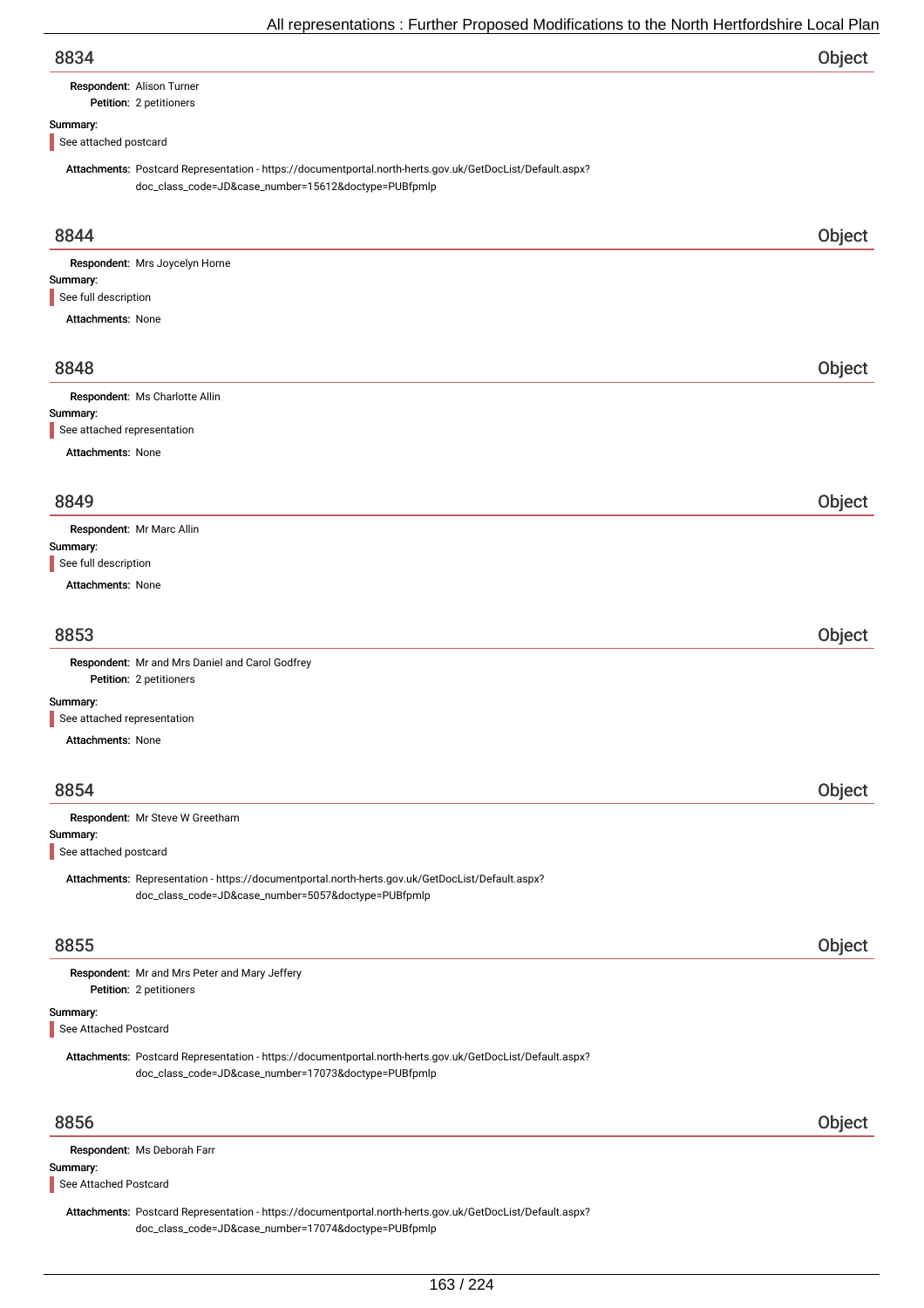|                                   | All representations. Further Froposed Modifications to the North Hertfordshire Local Fial                                                                         |        |
|-----------------------------------|-------------------------------------------------------------------------------------------------------------------------------------------------------------------|--------|
| 8857                              |                                                                                                                                                                   | Object |
|                                   | Respondent: Mr Colin Dewar                                                                                                                                        |        |
| Summary:<br>See Attached Postcard |                                                                                                                                                                   |        |
|                                   | Attachments: Postcard Representation - https://documentportal.north-herts.gov.uk/GetDocList/Default.aspx?                                                         |        |
|                                   | doc_class_code=JD&case_number=17075&doctype=PUBfpmlp                                                                                                              |        |
| 8858                              |                                                                                                                                                                   | Object |
|                                   | Respondent: Mrs Christine McGrory                                                                                                                                 |        |
| Summary:<br>See Attached Postcard |                                                                                                                                                                   |        |
|                                   | Attachments: Postcard Representation - https://documentportal.north-herts.gov.uk/GetDocList/Default.aspx?<br>doc_class_code=JD&case_number=15514&doctype=PUBfpmlp |        |
| 8859                              |                                                                                                                                                                   | Object |
|                                   | Respondent: Mr and Mrs PJ and S Dennis<br>Petition: 2 petitioners                                                                                                 |        |
| Summary:<br>See Attached Postcard |                                                                                                                                                                   |        |
|                                   | Attachments: Postcard Representation - https://documentportal.north-herts.gov.uk/GetDocList/Default.aspx?<br>doc_class_code=JD&case_number=17076&doctype=PUBfpmlp |        |
| 8860                              |                                                                                                                                                                   | Object |
|                                   | Respondent: Mr Geoff Adams                                                                                                                                        |        |
| Summary:<br>See attached postcard |                                                                                                                                                                   |        |
|                                   | Attachments: Postcard Representation - https://documentportal.north-herts.gov.uk/GetDocList/Default.aspx?<br>doc_class_code=JD&case_number=17077&doctype=PUBfpmlp |        |
| 8861                              |                                                                                                                                                                   | Object |
|                                   | Respondent: Mr and Mrs Christopher and Tracey Hill                                                                                                                |        |
| Summary:                          | Petition: 2 petitioners                                                                                                                                           |        |
| See Attached Postcard             |                                                                                                                                                                   |        |
|                                   | Attachments: Postcard Representation - https://documentportal.north-herts.gov.uk/GetDocList/Default.aspx?<br>doc_class_code=JD&case_number=17078&doctype=PUBfpmlp |        |
| 8862                              |                                                                                                                                                                   | Object |
|                                   | Respondent: Mr Keith Price                                                                                                                                        |        |
| Summary:<br>See Attached Postcard |                                                                                                                                                                   |        |
|                                   | Attachments: Postcard Representation - https://documentportal.north-herts.gov.uk/GetDocList/Default.aspx?<br>doc_class_code=JD&case_number=15708&doctype=PUBfpmlp |        |
| 8863                              |                                                                                                                                                                   | Object |
|                                   | Respondent: Ms Elizabeth Gaubert                                                                                                                                  |        |

Attachments: Postcard Representation - https://documentportal.north-herts.gov.uk/GetDocList/Default.aspx? doc\_class\_code=JD&case\_number=17081&doctype=PUBfpmlp

Summary:

See Attached Postcard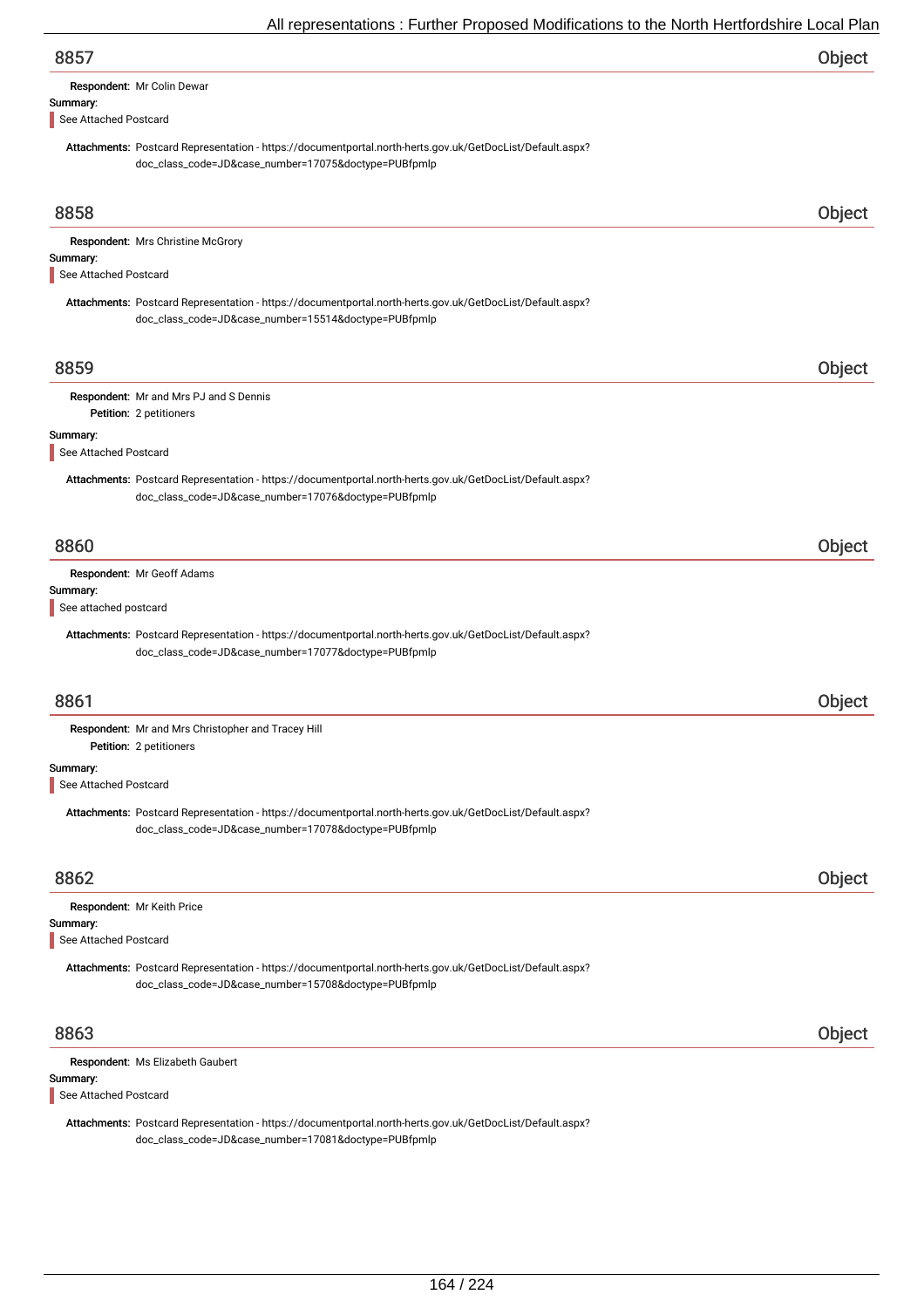# Respondent: Mr Alex Cunningham

Petition: 2 petitioners

# Summary:

See Attached Postcard

Attachments: Postcard Representation - https://documentportal.north-herts.gov.uk/GetDocList/Default.aspx? doc\_class\_code=JD&case\_number=9453&doctype=PUBfpmlp

| 8874                                                        |                                                                                                                                                                   | Object        |
|-------------------------------------------------------------|-------------------------------------------------------------------------------------------------------------------------------------------------------------------|---------------|
| Respondent: B Campbell<br>Summary:<br>See Attached Postcard |                                                                                                                                                                   |               |
|                                                             | Attachments: Postcard Representation - https://documentportal.north-herts.gov.uk/GetDocList/Default.aspx?<br>doc_class_code=JD&case_number=17072&doctype=PUBfpmlp |               |
| 8875                                                        |                                                                                                                                                                   | Object        |
|                                                             | Respondent: Ms Ann Dainton<br>Petition: 2 petitioners                                                                                                             |               |
| Summary:<br>See attached postcard                           |                                                                                                                                                                   |               |
|                                                             | Attachments: Postcard Representation - https://documentportal.north-herts.gov.uk/GetDocList/Default.aspx?<br>doc_class_code=JD&case_number=3640&doctype=PUBfpmlp  |               |
| 8876                                                        |                                                                                                                                                                   | <b>Object</b> |
| Summary:<br>See Attached                                    | Respondent: Mr Thomas Anthony McGrory                                                                                                                             |               |
|                                                             | Attachments: Representation - https://documentportal.north-herts.gov.uk/GetDocList/Default.aspx?<br>doc_class_code=JD&case_number=17071&doctype=PUBfpmlp          |               |
| 8881                                                        |                                                                                                                                                                   | Object        |
|                                                             | Respondent: Ms and Ms Denise and Patricia Wilson<br>Petition: 2 petitioners                                                                                       |               |
| Summary:<br>See attached postcard                           |                                                                                                                                                                   |               |
|                                                             | Attachments: Postcard Representation - https://documentportal.north-herts.gov.uk/GetDocList/Default.aspx?<br>doc_class_code=JD&case_number=17063&doctype=PUBfpmlp |               |
| 8882                                                        |                                                                                                                                                                   | Object        |
| Summary:<br>See attached postcard                           | Respondent: Miss Vikki Miller                                                                                                                                     |               |

Already lack of facilities in area. Increased rise of anti-social environments.

Attachments: Postcard Representation - https://documentportal.north-herts.gov.uk/GetDocList/Default.aspx? doc\_class\_code=JD&case\_number=17160&doctype=PUBfpmlp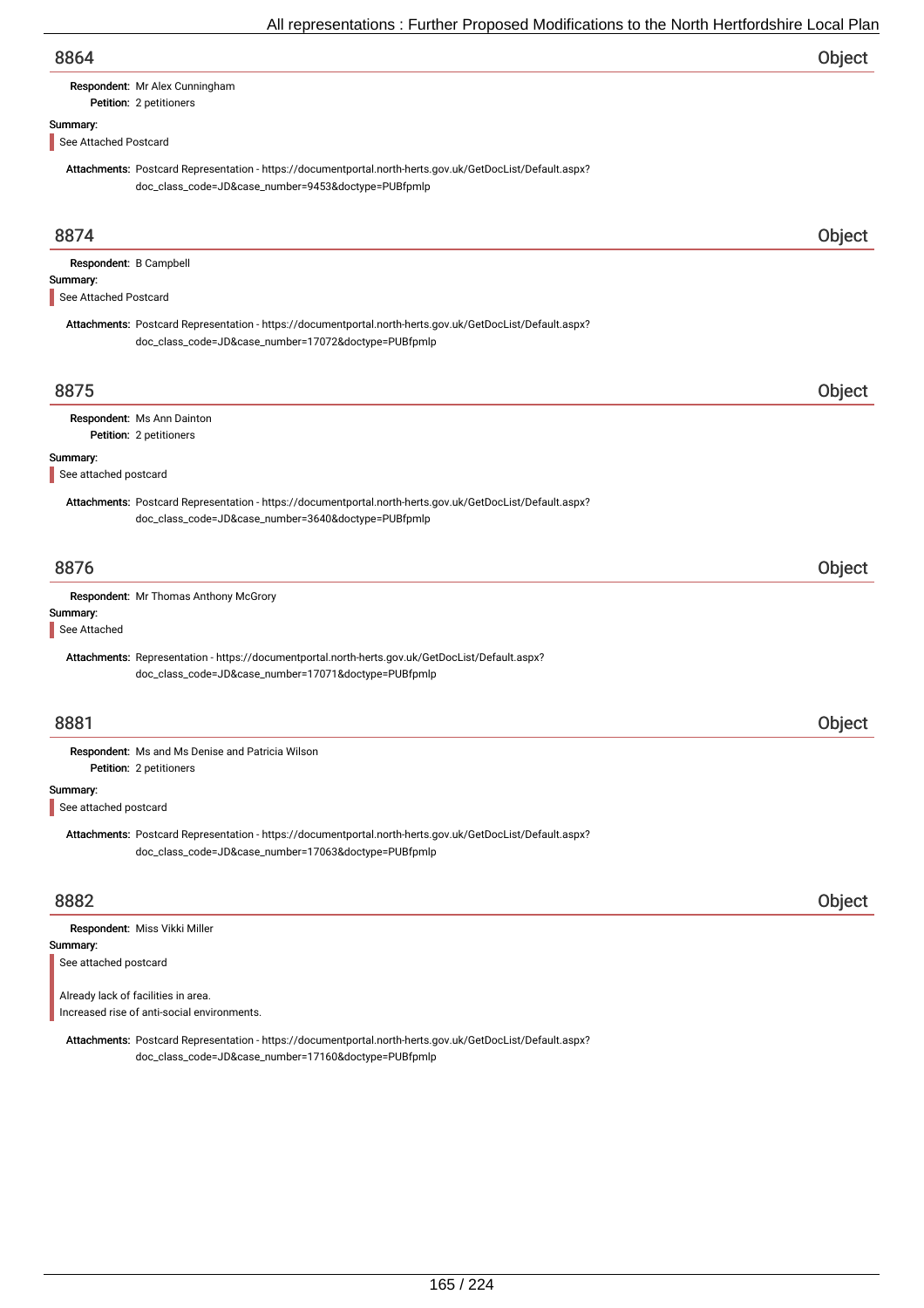|                                   | An representations. Further Froposca modifications to the north richtorushine Local Fia                                                                           |        |
|-----------------------------------|-------------------------------------------------------------------------------------------------------------------------------------------------------------------|--------|
| 8885                              |                                                                                                                                                                   | Object |
|                                   | Respondent: Mr and Ms Philip A and L Streeter and Lane                                                                                                            |        |
|                                   | Petition: 2 petitioners                                                                                                                                           |        |
| Summary:<br>See Attached Postcard |                                                                                                                                                                   |        |
|                                   |                                                                                                                                                                   |        |
|                                   | Attachments: Postcard Representation - https://documentportal.north-herts.gov.uk/GetDocList/Default.aspx?<br>doc_class_code=JD&case_number=17062&doctype=PUBfpmlp |        |
| 8886                              |                                                                                                                                                                   | Object |
|                                   | Respondent: Mr and Mrs Nigel and Susan Shane<br>Petition: 2 petitioners                                                                                           |        |
| Summary:<br>See Attached Postcard |                                                                                                                                                                   |        |
|                                   | Attachments: Postcard Representation - https://documentportal.north-herts.gov.uk/GetDocList/Default.aspx?<br>doc_class_code=JD&case_number=17058&doctype=PUBfpmlp |        |
| 8888                              |                                                                                                                                                                   | Object |
|                                   | Respondent: Mr and Mrs Mark and Yvonne Turner<br>Petition: 2 petitioners                                                                                          |        |
| Summary:<br>See Attached Postcard |                                                                                                                                                                   |        |
|                                   | Attachments: Postcard Representation - https://documentportal.north-herts.gov.uk/GetDocList/Default.aspx?<br>doc_class_code=JD&case_number=17061&doctype=PUBfpmlp |        |
| 8892                              |                                                                                                                                                                   | Object |
|                                   | Respondent: Mrs Sue Humphreys                                                                                                                                     |        |
| Summary:<br>See Attached Postcard |                                                                                                                                                                   |        |
|                                   | Attachments: Postcard Representation - https://documentportal.north-herts.gov.uk/GetDocList/Default.aspx?<br>doc_class_code=JD&case_number=8366&doctype=PUBfpmlp  |        |
| 8919                              |                                                                                                                                                                   | Object |
|                                   | Respondent: Mrs Caroline Crawford<br>Petition: 2 petitioners                                                                                                      |        |
| Summary:<br>See attached postcard |                                                                                                                                                                   |        |
|                                   | Attachments: Representation - https://documentportal.north-herts.gov.uk/GetDocList/Default.aspx?<br>doc_class_code=JD&case_number=6227&doctype=PUBfpmlp           |        |
| 8929                              |                                                                                                                                                                   | Object |
|                                   | Respondent: Ms Jennifer Austin                                                                                                                                    |        |
| Summary:<br>See Attached Postcard |                                                                                                                                                                   |        |
|                                   | Attachments: Postcard Representation - https://documentportal.north-herts.gov.uk/GetDocList/Default.aspx?<br>doc_class_code=JD&case_number=17009&doctype=PUBfpmlp |        |
| 8930                              |                                                                                                                                                                   | Object |
|                                   | Respondent: Ms Christine Wallsworth<br>Petition: 2 petitioners                                                                                                    |        |
| Summary:<br>See Attached Postcard |                                                                                                                                                                   |        |

Attachments: Postcard Representation - https://documentportal.north-herts.gov.uk/GetDocList/Default.aspx? doc\_class\_code=JD&case\_number=16918&doctype=PUBfpmlp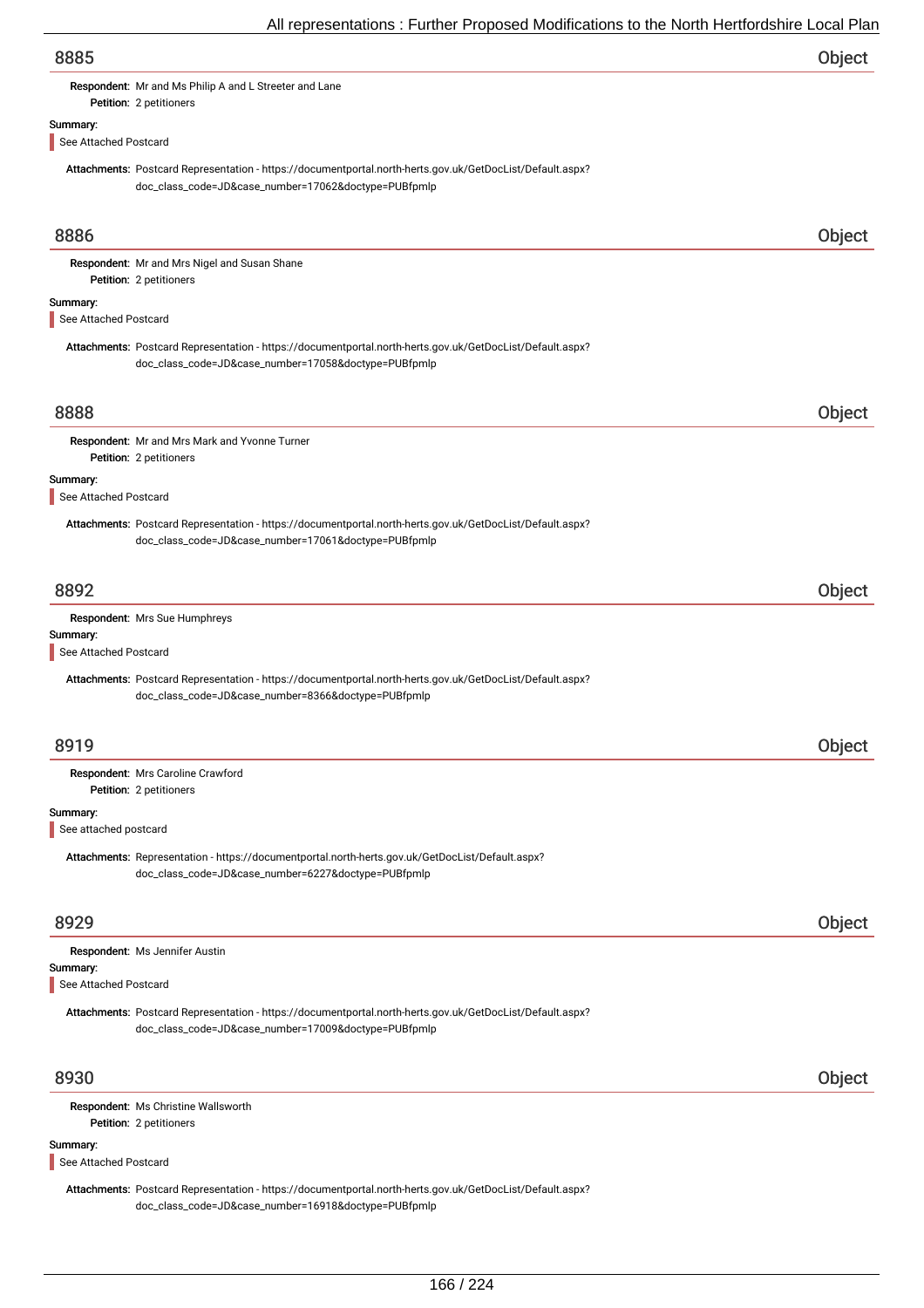| 8950                                                                                                                                                                                                                      | <b>Object</b> |
|---------------------------------------------------------------------------------------------------------------------------------------------------------------------------------------------------------------------------|---------------|
| Respondent: Mrs Linda M Cottier                                                                                                                                                                                           |               |
| Summary:                                                                                                                                                                                                                  |               |
| See full description                                                                                                                                                                                                      |               |
| <b>Attachments: None</b>                                                                                                                                                                                                  |               |
| 8955                                                                                                                                                                                                                      | Object        |
| Respondent: Mr Andrew Rodell<br>Petition: 2 petitioners                                                                                                                                                                   |               |
| Summary:                                                                                                                                                                                                                  |               |
| We object to the North Herts DC Local Plan's proposed development of 2,100 homes EOL required solely to meet an unmet need from Luton of 9,300 homes calculated in<br>2017 as argued in ED224, for the following reasons: |               |
| • Valuable Green Belt land; no adequate exceptional circumstances<br>• Luton's house building is much higher than 2017 forecast, updated assessed needs are lower, unmet needs reduced to around 2,000                    |               |
| · Luton's unmet needs have already been more than covered by Central Beds as the designated 'best fit' neighbour; with many already built<br>• Luton's failure to require adequate family housing from developers.        |               |
| <b>Attachments: None</b>                                                                                                                                                                                                  |               |
| 8958                                                                                                                                                                                                                      | Object        |
| Respondent: Mrs Jo Laurie-Pile                                                                                                                                                                                            |               |
| Petition: 2 petitioners                                                                                                                                                                                                   |               |
| Summary:                                                                                                                                                                                                                  |               |
| See Attached Postcard                                                                                                                                                                                                     |               |
| Attachments: Postcard Representation - https://documentportal.north-herts.gov.uk/GetDocList/Default.aspx?<br>doc_class_code=JD&case_number=4336&doctype=PUBfpmlp                                                          |               |
| 8961                                                                                                                                                                                                                      | Object        |
| Respondent: Mrs Jane Dorman                                                                                                                                                                                               |               |
| Petition: 2 petitioners                                                                                                                                                                                                   |               |
| Summary:                                                                                                                                                                                                                  |               |
| See attached representation                                                                                                                                                                                               |               |
| Attachments: Representation and Supporting Documents - https://documentportal.north-herts.gov.uk/GetDocList/Default.aspx?<br>doc_class_code=JD&case_number=5139&doctype=PUBfpmlp                                          |               |
| 8962                                                                                                                                                                                                                      | Object        |
| Respondent: Mr and Mrs Verity, James & Clementine Williams                                                                                                                                                                |               |
| Petition: 3 petitioners                                                                                                                                                                                                   |               |
| Summary:<br>See Attached Postcard                                                                                                                                                                                         |               |
| Attachments: Postcard Representation - https://documentportal.north-herts.gov.uk/GetDocList/Default.aspx?<br>doc_class_code=JD&case_number=16960&doctype=PUBfpmlp                                                         |               |
| 8963                                                                                                                                                                                                                      | Object        |
| Respondent: Mr and Mrs Roger and Ann Freeman                                                                                                                                                                              |               |
| Petition: 2 petitioners                                                                                                                                                                                                   |               |

## Summary:

See Attached Postcard

Attachments: Postcard Representation - https://documentportal.north-herts.gov.uk/GetDocList/Default.aspx? doc\_class\_code=JD&case\_number=16959&doctype=PUBfpmlp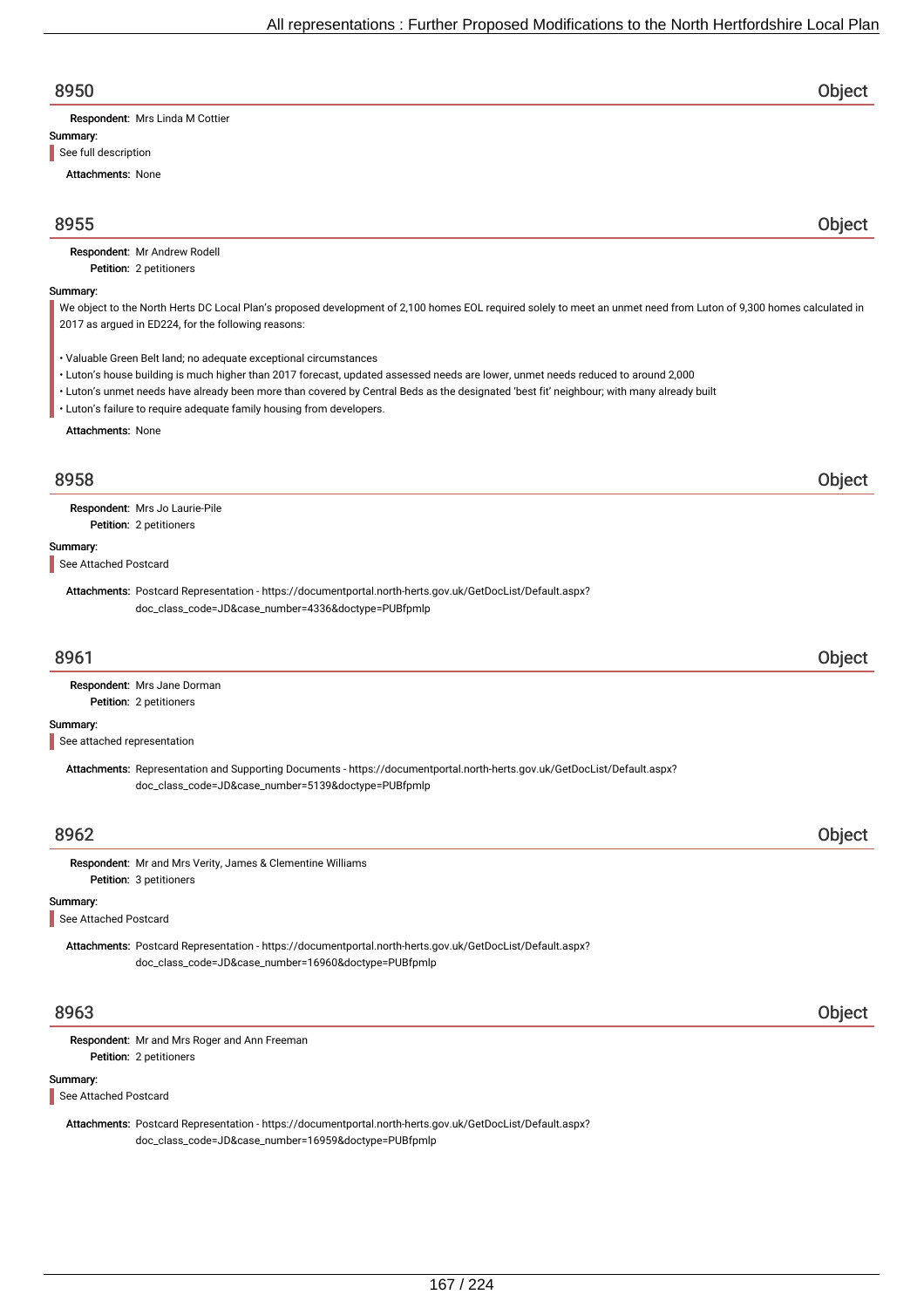| 8965 | Object |
|------|--------|
|      |        |

# Respondent: Mr David Wheatley

Petition: 2 petitioners

## Summary:

See attached representation - Luton

| <b>Attachments: None</b>                                                                                                                                          |               |
|-------------------------------------------------------------------------------------------------------------------------------------------------------------------|---------------|
| 8968                                                                                                                                                              | Object        |
| Respondent: Kings Walden Parish Council                                                                                                                           |               |
| Summary:<br>See full representation attached                                                                                                                      |               |
| Attachments: Representation - https://documentportal.north-herts.gov.uk/GetDocList/Default.aspx?<br>doc_class_code=JD&case_number=2778&doctype=PUBfpmlp           |               |
| 8971                                                                                                                                                              | <b>Object</b> |
| Respondent: Nicola and Regine Harvey and Soulie<br>Petition: 2 petitioners                                                                                        |               |
| Summary:<br>See attached postcard - LATE REPRESENTATION                                                                                                           |               |
| Attachments: Postcard Representation - https://documentportal.north-herts.gov.uk/GetDocList/Default.aspx?<br>doc_class_code=JD&case_number=17139&doctype=PUBfpmlp |               |
| 8976                                                                                                                                                              | Object        |
| Respondent: Mr David Hansell<br>Summary:<br>See attached postcard                                                                                                 |               |
| Attachments: Postcard Representation - https://documentportal.north-herts.gov.uk/GetDocList/Default.aspx?<br>doc_class_code=JD&case_number=17107&doctype=PUBfpmlp |               |
| 8985                                                                                                                                                              | Object        |
| Respondent: Miss D Claridge<br>Summary:<br>See Attached Postcard                                                                                                  |               |
| Attachments: Postcard Representation - https://documentportal.north-herts.gov.uk/GetDocList/Default.aspx?<br>doc_class_code=JD&case_number=17090&doctype=PUBfpmlp |               |
| 8986                                                                                                                                                              | Object        |
| Respondent: Mr David Crook<br>Summary:<br>See Attached Postcard                                                                                                   |               |
| Attachments: Postcard Representation - https://documentportal.north-herts.gov.uk/GetDocList/Default.aspx?<br>doc_class_code=JD&case_number=17098&doctype=PUBfpmlp |               |
| 8987                                                                                                                                                              | Object        |
| Respondent: Ms Judith Smedley                                                                                                                                     |               |
| Summary:<br>See Attached Postcard                                                                                                                                 |               |
| No provision for extra traffic in lanes and villages                                                                                                              |               |

Attachments: Postcard Representation - https://documentportal.north-herts.gov.uk/GetDocList/Default.aspx? doc\_class\_code=JD&case\_number=17099&doctype=PUBfpmlp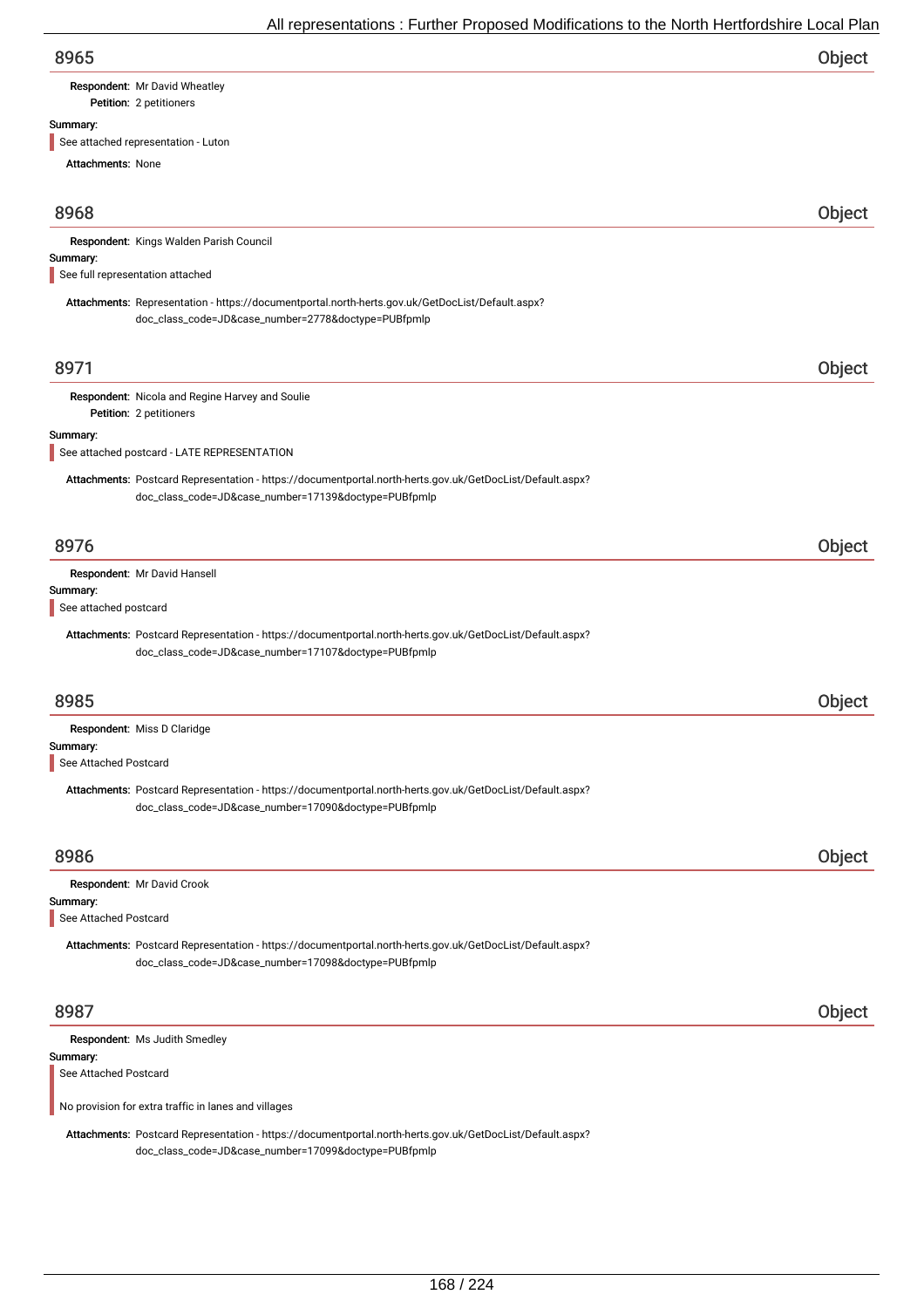| procentations in anthon respects modifications to the richtimetric domic Local is                                                                                                |        |
|----------------------------------------------------------------------------------------------------------------------------------------------------------------------------------|--------|
| 8988                                                                                                                                                                             | Object |
| Respondent: Mr and Mrs Peter and Helen Roberts<br>Petition: 2 petitioners                                                                                                        |        |
|                                                                                                                                                                                  |        |
| Summary:<br>See Attached Postcard                                                                                                                                                |        |
| Attachments: Postcard Representation - https://documentportal.north-herts.gov.uk/GetDocList/Default.aspx?<br>doc_class_code=JD&case_number=17100&doctype=PUBfpmlp                |        |
| 8992                                                                                                                                                                             | Object |
|                                                                                                                                                                                  |        |
| Respondent: Ms Carolyn Cottier                                                                                                                                                   |        |
| Summary:<br>See attached representation and appendices                                                                                                                           |        |
| Attachments: Representation and Supporting Documents - https://documentportal.north-herts.gov.uk/GetDocList/Default.aspx?<br>doc_class_code=JD&case_number=3072&doctype=PUBfpmlp |        |
| 8995                                                                                                                                                                             | Object |
|                                                                                                                                                                                  |        |
| Respondent: Mr and Mrs Bernard and Barbara Wagland<br>Petition: 2 petitioners                                                                                                    |        |
| Summary:                                                                                                                                                                         |        |
| See Attached Postcard                                                                                                                                                            |        |
| Attachments: Postcard Representation - https://documentportal.north-herts.gov.uk/GetDocList/Default.aspx?<br>doc_class_code=JD&case_number=17110&doctype=PUBfpmlp                |        |
|                                                                                                                                                                                  |        |
| 8996                                                                                                                                                                             | Object |
| Respondent: Ms Roisin Bolton<br>Petition: 2 petitioners                                                                                                                          |        |
| Summary:                                                                                                                                                                         |        |
| See Attached Postcard                                                                                                                                                            |        |
| Attachments: Postcard Representation - https://documentportal.north-herts.gov.uk/GetDocList/Default.aspx?<br>doc_class_code=JD&case_number=5338&doctype=PUBfpmlp                 |        |
|                                                                                                                                                                                  |        |
| 8997                                                                                                                                                                             | Object |
|                                                                                                                                                                                  |        |
| Respondent: Ms Amanda Byrne<br>Petition: 2 petitioners                                                                                                                           |        |
| Summary:<br>See attached postcard                                                                                                                                                |        |
| Additional comment - We object based on the above, please protect our countryside                                                                                                |        |
| Attachments: Postcard Representation - https://documentportal.north-herts.gov.uk/GetDocList/Default.aspx?                                                                        |        |
| doc_class_code=JD&case_number=15499&doctype=PUBfpmlp                                                                                                                             |        |
| 8998                                                                                                                                                                             | Object |
| Respondent: Mr Roger Austin                                                                                                                                                      |        |
| Petition: 2 petitioners                                                                                                                                                          |        |
| Summary:<br>See Attached Postcard                                                                                                                                                |        |
| Attachments: Postcard Representation - https://documentportal.north-herts.gov.uk/GetDocList/Default.aspx?<br>doc_class_code=JD&case_number=13676&doctype=PUBfpmlp                |        |
|                                                                                                                                                                                  |        |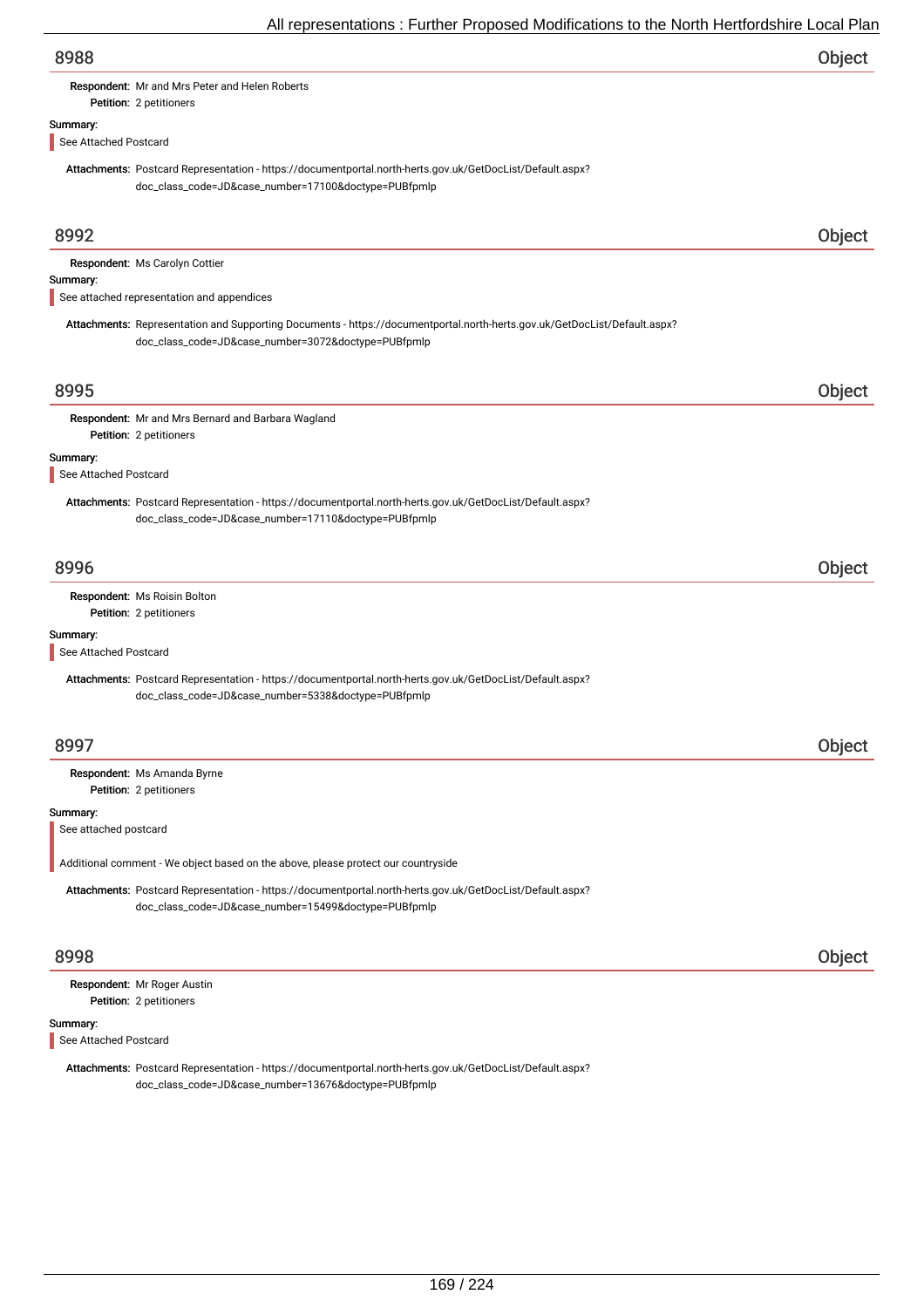| 9000 | Object |
|------|--------|
|------|--------|

| Respondent: Mr John L Irons |
|-----------------------------|
|                             |

# Summary:

See Attached Postcard

Attachments: Postcard Representation - https://documentportal.north-herts.gov.uk/GetDocList/Default.aspx? doc\_class\_code=JD&case\_number=3594&doctype=PUBfpmlp

| 9001                                                                                                                                                              | Object |
|-------------------------------------------------------------------------------------------------------------------------------------------------------------------|--------|
| Respondent: Mr Barry Cottier<br>Petition: 2 petitioners                                                                                                           |        |
| Summary:<br>See Attached Postcard                                                                                                                                 |        |
| Attachments: Postcard Representation - https://documentportal.north-herts.gov.uk/GetDocList/Default.aspx?<br>doc_class_code=JD&case_number=3092&doctype=PUBfpmlp  |        |
| 9002                                                                                                                                                              | Object |
| Respondent: Mrs Dayle Da Souza<br>Petition: 2 petitioners                                                                                                         |        |
| Summary:<br>See Attached Postcard                                                                                                                                 |        |
| Attachments: Postcard Representation - https://documentportal.north-herts.gov.uk/GetDocList/Default.aspx?<br>doc_class_code=JD&case_number=16044&doctype=PUBfpmlp |        |
| 9003                                                                                                                                                              | Object |
| Respondent: Mr and Mrs John and Iris Holmes<br>Petition: 2 petitioners                                                                                            |        |
| Summary:<br>See Attached Postcard                                                                                                                                 |        |
| Additional comment - As each decade passes, the need for more houses increases. Where will it end?                                                                |        |
| Attachments: Postcard Representation - https://documentportal.north-herts.gov.uk/GetDocList/Default.aspx?<br>doc_class_code=JD&case_number=17109&doctype=PUBfpmlp |        |
| 9004                                                                                                                                                              | Object |
| Respondent: Mr Neil Jay<br>Petition: 2 petitioners                                                                                                                |        |
| Summary:<br>See Attached Postcard                                                                                                                                 |        |
| Attachments: Postcard Representation - https://documentportal.north-herts.gov.uk/GetDocList/Default.aspx?<br>doc_class_code=JD&case_number=5311&doctype=PUBfpmlp  |        |
| 9007                                                                                                                                                              | Object |
| Respondent: Mr and Mrs Stewart and Karen Bell<br>Petition: 2 petitioners                                                                                          |        |
| Summary:<br>See Attached Postcard - LATE REPRESENTATION                                                                                                           |        |
| Attachments: Postcard Representation - https://documentportal.north-herts.gov.uk/GetDocList/Default.aspx?<br>doc_class_code=JD&case_number=17138&doctype=PUBfpmlp |        |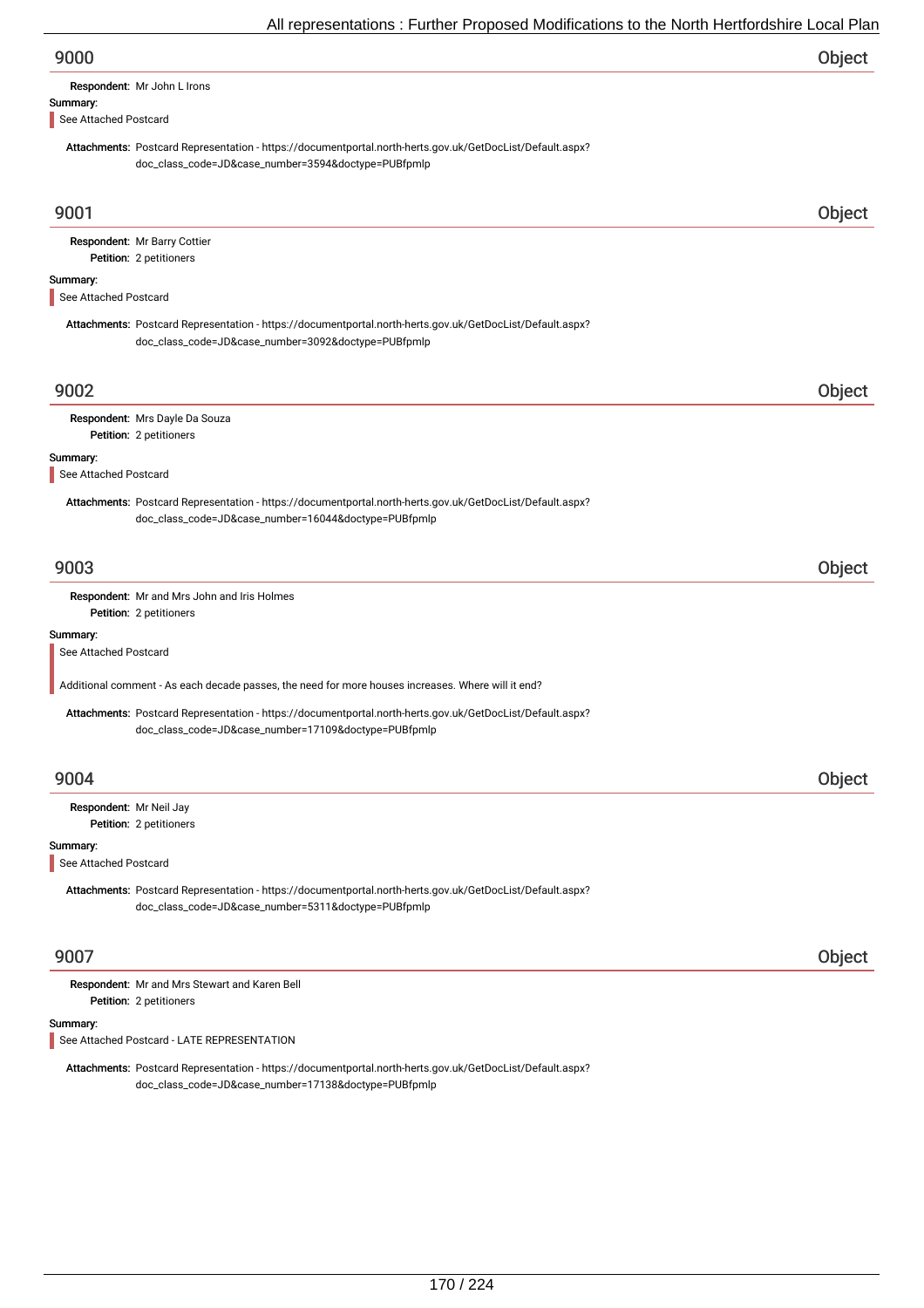|                          | All representations : Further Proposed Modifications to the North Hertfordshire Local Plan                                                                                      |        |
|--------------------------|---------------------------------------------------------------------------------------------------------------------------------------------------------------------------------|--------|
| 9015                     |                                                                                                                                                                                 | Object |
| Summary:<br>See Attached | Respondent: Mr David Dorman                                                                                                                                                     |        |
|                          | Attachments: Representation - https://documentportal.north-herts.gov.uk/GetDocList/Default.aspx?<br>doc_class_code=JD&case_number=5138&doctype=PUBfpmlp                         |        |
| 9016                     |                                                                                                                                                                                 | Object |
|                          | Respondent: Mr Roy Parker<br>Petition: 2 petitioners                                                                                                                            |        |
| Summary:<br>See Attached |                                                                                                                                                                                 |        |
|                          | Attachments: Representation - https://documentportal.north-herts.gov.uk/GetDocList/Default.aspx?<br>doc_class_code=JD&case_number=5059&doctype=PUBfpmlp                         |        |
| 9017                     |                                                                                                                                                                                 | Object |
|                          | Respondent: Mr David Dorman<br>Petition: 2 petitioners                                                                                                                          |        |
| Summary:<br>See Attached |                                                                                                                                                                                 |        |
|                          | Attachments: Representation and Supporting Document - https://documentportal.north-herts.gov.uk/GetDocList/Default.aspx?<br>doc_class_code=JD&case_number=5138&doctype=PUBfpmlp |        |
| 9018                     |                                                                                                                                                                                 | Object |
|                          | Respondent: Mr David Dorman<br>Petition: 2 petitioners                                                                                                                          |        |
| Summary:                 | This email is further to the joint representation and consultation binder containing Appendices from myself Mr Dorman and Mr Parker covering Examination Document               |        |

ED224 - the Statement of Common Ground between NHDC, Luton Borough Council, Bloor Homes and the Crown Estate re Luton Housing Market Area which was sent on 20 May, 2021 and lodged formally by automated response on 21 May, 2021.

We now wish to lodge an Addendum to this representation which includes a letter sent by email and hard copy to Cllr. Paul Clark, NHDC's Executive Member for Planning and which contains matter very relevant to the subject. These documents are attached herewith. Any response from Cllr. Clark and our observations on that response will also be registered in due course for the Inspector's considerations.

See Attached

Attachments: Representation and Supporting Documents - https://documentportal.north-herts.gov.uk/GetDocList/Default.aspx? doc\_class\_code=JD&case\_number=5138&doctype=PUBfpmlp

# 9019 Object

Petition: 2 petitioners Respondent: Ms Helen Ford

## Summary:

See Attached Postcard

Attachments: Postcard Representation - https://documentportal.north-herts.gov.uk/GetDocList/Default.aspx? doc\_class\_code=JD&case\_number=5158&doctype=PUBfpmlp

9020 Object

Summary: Respondent: Mr John Pinney

## See Attached Postcard

Attachments: Postcard Representation - https://documentportal.north-herts.gov.uk/GetDocList/Default.aspx? doc\_class\_code=JD&case\_number=2654&doctype=PUBfpmlp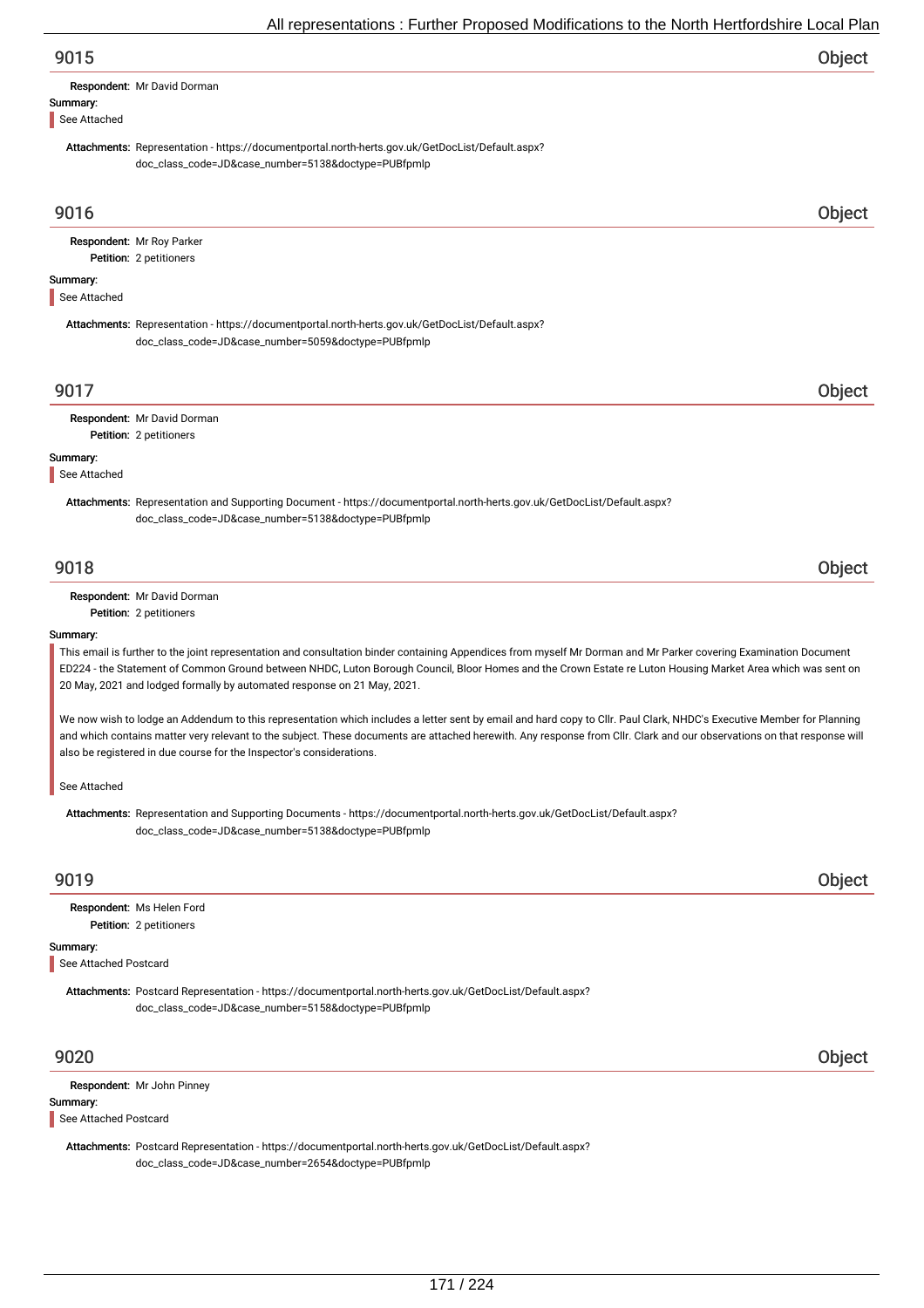| 9021 | Object |
|------|--------|
|------|--------|

## Petition: 2 petitioners Respondent: Mrs H J Harrower

Summary:

# See Attached Postcard

Attachments: Postcard Representation - https://documentportal.north-herts.gov.uk/GetDocList/Default.aspx? doc\_class\_code=JD&case\_number=5034&doctype=PUBfpmlp

| 9022                                                       |                                                                                                                                                                   | Object |
|------------------------------------------------------------|-------------------------------------------------------------------------------------------------------------------------------------------------------------------|--------|
|                                                            | Respondent: Mr and Mrs Roland and Mary Hobman<br>Petition: 2 petitioners                                                                                          |        |
| Summary:<br>See Attached Postcard                          |                                                                                                                                                                   |        |
|                                                            | Attachments: Postcard Representation - https://documentportal.north-herts.gov.uk/GetDocList/Default.aspx?<br>doc_class_code=JD&case_number=17146&doctype=PUBfpmlp |        |
| 9023                                                       |                                                                                                                                                                   | Object |
| Summary:<br>See Attached Postcard                          | Respondent: Cheryl Aquilina                                                                                                                                       |        |
|                                                            | Attachments: Postcard Representation - https://documentportal.north-herts.gov.uk/GetDocList/Default.aspx?<br>doc_class_code=JD&case_number=17147&doctype=PUBfpmlp |        |
| 9024                                                       |                                                                                                                                                                   | Object |
| Summary:<br>See Attached Postcard                          | Respondent: Mr John Law                                                                                                                                           |        |
|                                                            | Attachments: Postcard Representation - https://documentportal.north-herts.gov.uk/GetDocList/Default.aspx?<br>doc_class_code=JD&case_number=17148&doctype=PUBfpmlp |        |
| 9025                                                       |                                                                                                                                                                   | Object |
| Summary:<br>See Attached Postcard                          | Respondent: Mr Alan Chaney                                                                                                                                        |        |
|                                                            | Attachments: Postcard Representation - https://documentportal.north-herts.gov.uk/GetDocList/Default.aspx?<br>doc_class_code=JD&case_number=17149&doctype=PUBfpmlp |        |
| 9026                                                       |                                                                                                                                                                   | Object |
| Respondent: Lorna Law<br>Summary:<br>See Attached Postcard |                                                                                                                                                                   |        |
|                                                            | Attachments: Postcard Representation - https://documentportal.north-herts.gov.uk/GetDocList/Default.aspx?<br>doc_class_code=JD&case_number=17150&doctype=PUBfpmlp |        |
| 9027                                                       |                                                                                                                                                                   | Object |
| Summary:<br>See Attached Postcard                          | Respondent: W Jane Chaney                                                                                                                                         |        |

Attachments: Postcard Representation - https://documentportal.north-herts.gov.uk/GetDocList/Default.aspx? doc\_class\_code=JD&case\_number=17151&doctype=PUBfpmlp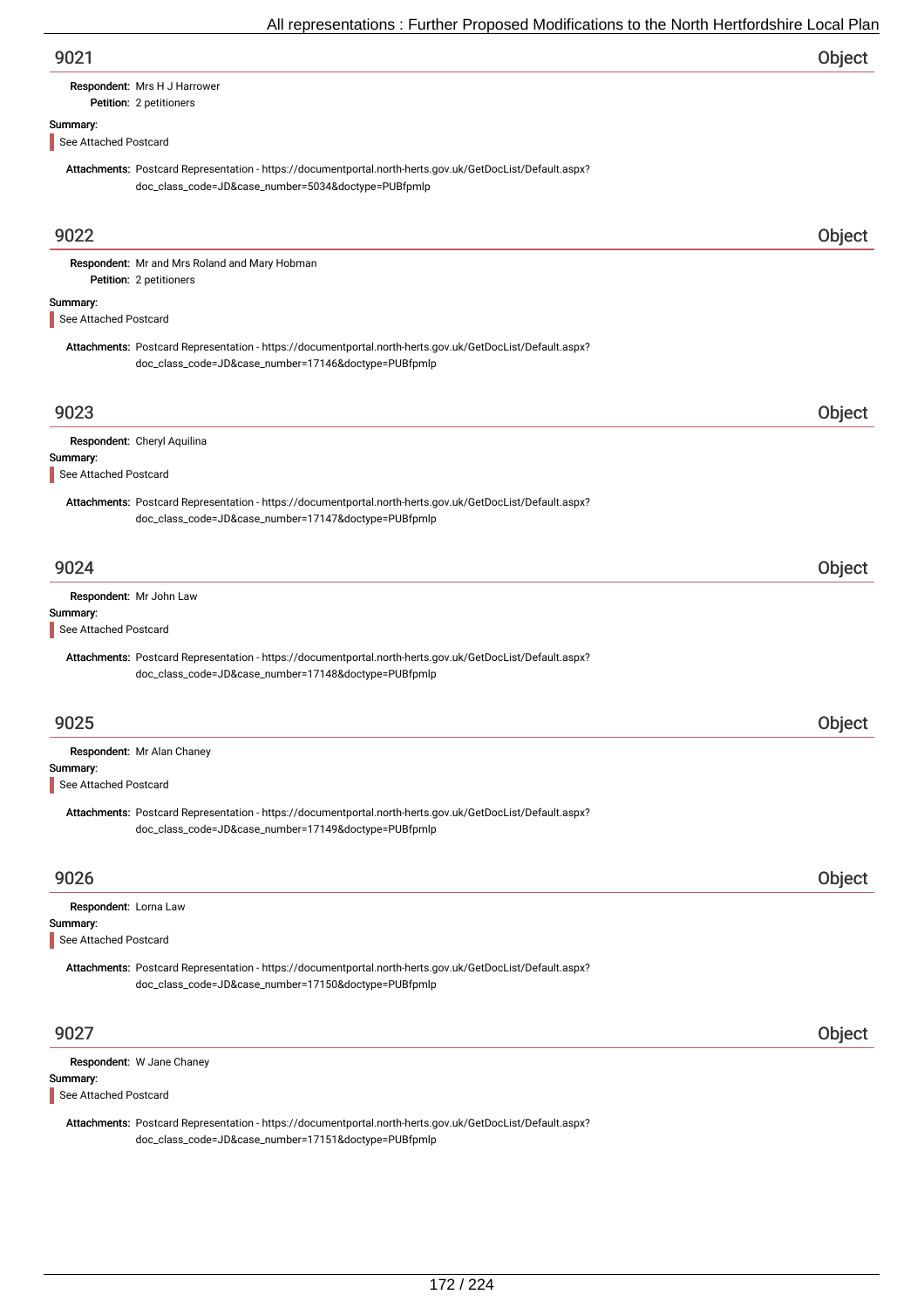|                                   | $\frac{1}{2}$ and operation of the control theorem constructed to the indicated ability Ecodi in                                                                  |        |
|-----------------------------------|-------------------------------------------------------------------------------------------------------------------------------------------------------------------|--------|
| 9028                              |                                                                                                                                                                   | Object |
|                                   | Respondent: Anthony, Karen and Corinne Peacock<br>Petition: 3 petitioners                                                                                         |        |
| Summary:                          |                                                                                                                                                                   |        |
| See Attached Postcard             |                                                                                                                                                                   |        |
|                                   | Attachments: Postcard Representation - https://documentportal.north-herts.gov.uk/GetDocList/Default.aspx?<br>doc_class_code=JD&case_number=17152&doctype=PUBfpmlp |        |
| 9029                              |                                                                                                                                                                   | Object |
| Summary:                          | Respondent: Kathryn Savage                                                                                                                                        |        |
| See Attached Postcard             |                                                                                                                                                                   |        |
|                                   | Attachments: Postcard Representation - https://documentportal.north-herts.gov.uk/GetDocList/Default.aspx?<br>doc_class_code=JD&case_number=17153&doctype=PUBfpmlp |        |
| 9030                              |                                                                                                                                                                   | Object |
|                                   | Respondent: Jerome Savage                                                                                                                                         |        |
| Summary:<br>See Attached Postcard |                                                                                                                                                                   |        |
|                                   | Attachments: Postcard Representation - https://documentportal.north-herts.gov.uk/GetDocList/Default.aspx?<br>doc_class_code=JD&case_number=17154&doctype=PUBfpmlp |        |
| 9031                              |                                                                                                                                                                   | Object |
|                                   | Respondent: A G Cutmore                                                                                                                                           |        |
| Summary:<br>See Attached Postcard |                                                                                                                                                                   |        |
|                                   | Attachments: Postcard Representation - https://documentportal.north-herts.gov.uk/GetDocList/Default.aspx?<br>doc_class_code=JD&case_number=17155&doctype=PUBfpmlp |        |
| 9032                              |                                                                                                                                                                   | Object |
|                                   | Respondent: Dean and Ayesha Rawal<br>Petition: 2 petitioners                                                                                                      |        |
| Summary:                          |                                                                                                                                                                   |        |
| See Attached Postcard             |                                                                                                                                                                   |        |
|                                   | Attachments: Postcard Representation - https://documentportal.north-herts.gov.uk/GetDocList/Default.aspx?<br>doc_class_code=JD&case_number=17156&doctype=PUBfpmlp |        |
| 9033                              |                                                                                                                                                                   | Object |
|                                   | Respondent: Trevor, Hannah, Jane Gradwell-Smith<br>Petition: 3 petitioners                                                                                        |        |
| Summary:<br>See Attached Postcard |                                                                                                                                                                   |        |
|                                   | Attachments: Postcard Representation - https://documentportal.north-herts.gov.uk/GetDocList/Default.aspx?<br>doc_class_code=JD&case_number=17157&doctype=PUBfpmlp |        |
| 9034                              |                                                                                                                                                                   | Object |
|                                   | Respondent: Mr Stephen Paul Stanley                                                                                                                               |        |
| Summary:<br>See Attached Postcard |                                                                                                                                                                   |        |
|                                   | Attachments: Postcard Representation - https://documentportal.north-herts.gov.uk/GetDocList/Default.aspx?<br>doc_class_code=JD&case_number=17158&doctype=PUBfpmlp |        |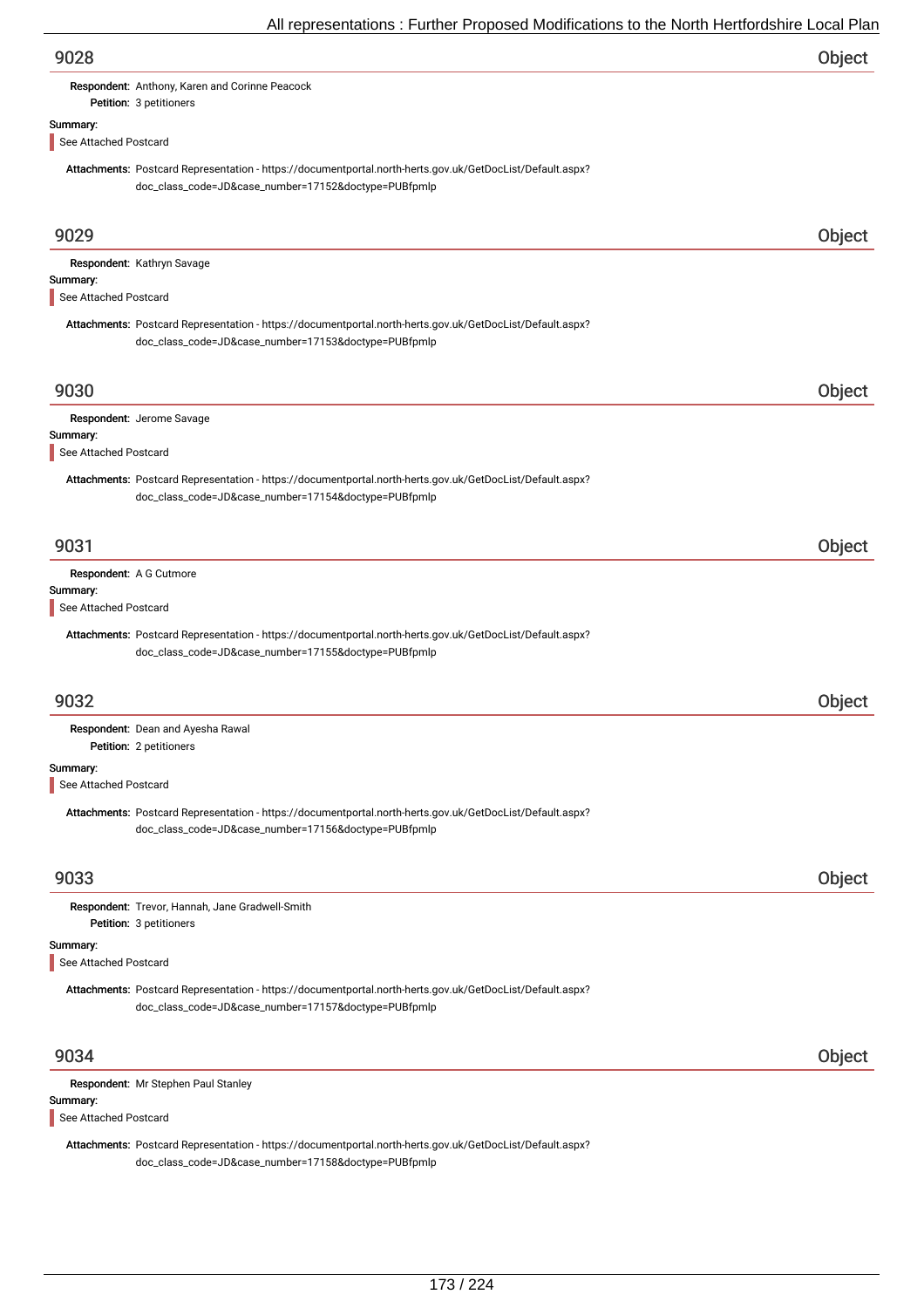| 9035 | Object |
|------|--------|
|      |        |

## Respondent: Claire Nellis

## Petition: 4 petitioners

## Summary:

See Attached Postcard

Attachments: Postcard Representation - https://documentportal.north-herts.gov.uk/GetDocList/Default.aspx? doc\_class\_code=JD&case\_number=17159&doctype=PUBfpmlp

| 9036                                |                                                                                                                                                                   | Object |
|-------------------------------------|-------------------------------------------------------------------------------------------------------------------------------------------------------------------|--------|
|                                     | Respondent: MJ and MB Pike                                                                                                                                        |        |
|                                     | Petition: 2 petitioners                                                                                                                                           |        |
| Summary:<br>See Attached Postcard   |                                                                                                                                                                   |        |
|                                     | Attachments: Postcard Representation - https://documentportal.north-herts.gov.uk/GetDocList/Default.aspx?<br>doc_class_code=JD&case_number=17160&doctype=PUBfpmlp |        |
| 9037                                |                                                                                                                                                                   | Object |
|                                     | Respondent: Mr and Mrs DF and Carolyn Martin<br>Petition: 2 petitioners                                                                                           |        |
|                                     |                                                                                                                                                                   |        |
| Summary:<br>See Attached Postcard   |                                                                                                                                                                   |        |
|                                     | Attachments: Postcard Representation - https://documentportal.north-herts.gov.uk/GetDocList/Default.aspx?<br>doc_class_code=JD&case_number=17163&doctype=PUBfpmlp |        |
| 9038                                |                                                                                                                                                                   | Object |
| Respondent: Brenda Dyer<br>Summary: |                                                                                                                                                                   |        |
| See Attached Postcard               |                                                                                                                                                                   |        |
|                                     | Attachments: Postcard Representation - https://documentportal.north-herts.gov.uk/GetDocList/Default.aspx?<br>doc_class_code=JD&case_number=17164&doctype=PUBfpmlp |        |
| 9039                                |                                                                                                                                                                   | Object |
|                                     | Respondent: Kathleen Claridge                                                                                                                                     |        |
| Summary:<br>See Attached Postcard   |                                                                                                                                                                   |        |
|                                     | Attachments: Postcard Representation - https://documentportal.north-herts.gov.uk/GetDocList/Default.aspx?<br>doc_class_code=JD&case_number=17165&doctype=PUBfpmlp |        |
| 9040                                |                                                                                                                                                                   | Object |
|                                     | Respondent: Mr and Mrs BJ and VJ Hunt<br>Petition: 2 petitioners                                                                                                  |        |
| Summary:                            |                                                                                                                                                                   |        |
| See Attached Postcard               |                                                                                                                                                                   |        |
|                                     | Attachments: Postcard Representation - https://documentportal.north-herts.gov.uk/GetDocList/Default.aspx?<br>doc_class_code=JD&case_number=17166&doctype=PUBfpmlp |        |
| 9041                                |                                                                                                                                                                   | Object |
| Summary:<br>See Attached Postcard   | Respondent: Rosemary French                                                                                                                                       |        |
|                                     | Attachments: Postcard Representation - https://documentportal.north-herts.gov.uk/GetDocList/Default.aspx?<br>doc_class_code=JD&case_number=17145&doctype=PUBfpmlp |        |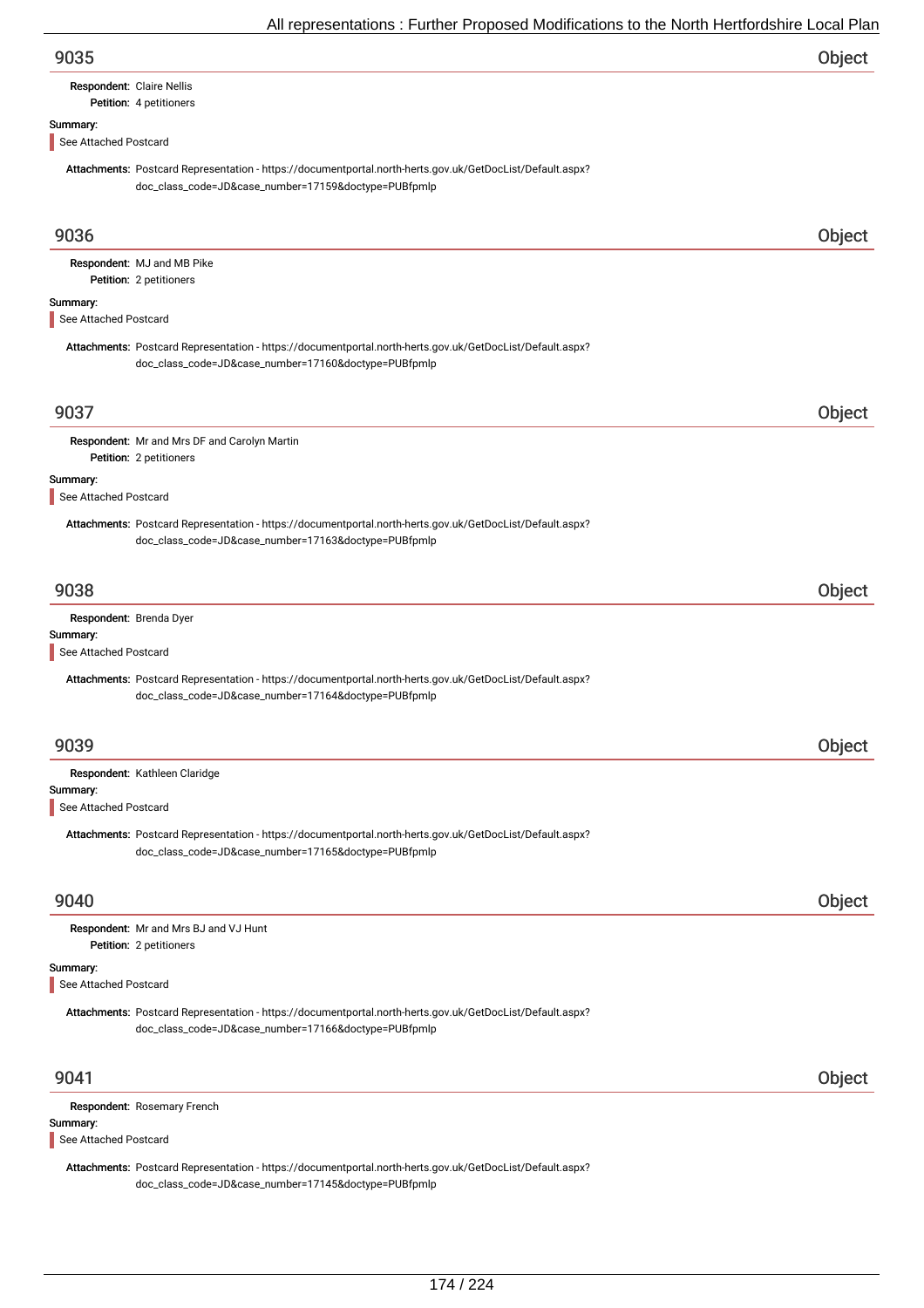|                                   | $\frac{1}{2}$ and operation of the characteristic construction of the characteristic condition of $\frac{1}{2}$                                                   |        |
|-----------------------------------|-------------------------------------------------------------------------------------------------------------------------------------------------------------------|--------|
| 9042                              |                                                                                                                                                                   | Object |
|                                   | Respondent: Mrs Maria Nichol                                                                                                                                      |        |
| Summary:                          |                                                                                                                                                                   |        |
| See Attached Postcard             |                                                                                                                                                                   |        |
|                                   | Attachments: Postcard Representation - https://documentportal.north-herts.gov.uk/GetDocList/Default.aspx?<br>doc_class_code=JD&case_number=14509&doctype=PUBfpmlp |        |
| 9043                              |                                                                                                                                                                   | Object |
|                                   | Respondent: Vickie Peck-Cooper                                                                                                                                    |        |
| Summary:                          |                                                                                                                                                                   |        |
| See Attached Postcard             |                                                                                                                                                                   |        |
|                                   | Attachments: Postcard Representation - https://documentportal.north-herts.gov.uk/GetDocList/Default.aspx?                                                         |        |
|                                   | doc_class_code=JD&case_number=16354&doctype=PUBfpmlp                                                                                                              |        |
|                                   |                                                                                                                                                                   |        |
| 9044                              |                                                                                                                                                                   | Object |
|                                   | Respondent: Mr Michael Waller                                                                                                                                     |        |
|                                   | Petition: 4 petitioners                                                                                                                                           |        |
| Summary:                          |                                                                                                                                                                   |        |
| See Attached Postcard             |                                                                                                                                                                   |        |
|                                   | Attachments: Postcard Representation - https://documentportal.north-herts.gov.uk/GetDocList/Default.aspx?<br>doc_class_code=JD&case_number=3817&doctype=PUBfpmlp  |        |
| 9045                              |                                                                                                                                                                   | Object |
|                                   | Respondent: Ms Deborah Connolly                                                                                                                                   |        |
| Summary:                          |                                                                                                                                                                   |        |
| See Attached Postcard             |                                                                                                                                                                   |        |
|                                   | Attachments: Postcard Representation - https://documentportal.north-herts.gov.uk/GetDocList/Default.aspx?<br>doc_class_code=JD&case_number=7507&doctype=PUBfpmlp  |        |
| 9046                              |                                                                                                                                                                   | Object |
|                                   |                                                                                                                                                                   |        |
|                                   | Respondent: Mr John Wells<br>Petition: 3 petitioners                                                                                                              |        |
|                                   |                                                                                                                                                                   |        |
| Summary:<br>See Attached Postcard |                                                                                                                                                                   |        |
|                                   |                                                                                                                                                                   |        |
|                                   | Attachments: Postcard Representation - https://documentportal.north-herts.gov.uk/GetDocList/Default.aspx?<br>doc_class_code=JD&case_number=15931&doctype=PUBfpmlp |        |
| 9047                              |                                                                                                                                                                   | Object |
|                                   | Respondent: Mr Roderick Stone                                                                                                                                     |        |
|                                   |                                                                                                                                                                   |        |

## Summary:

See attached representation

Attachments: Representation - https://documentportal.north-herts.gov.uk/GetDocList/Default.aspx? doc\_class\_code=JD&case\_number=16958&doctype=PUBfpmlp

| 9048 |                               |  |
|------|-------------------------------|--|
|      | Respondent: Mrs Brenda Parker |  |
|      | Summary:                      |  |

See attached postcard

Attachments: Postcard Representation - https://documentportal.north-herts.gov.uk/GetDocList/Default.aspx? doc\_class\_code=JD&case\_number=5058&doctype=PUBfpmlp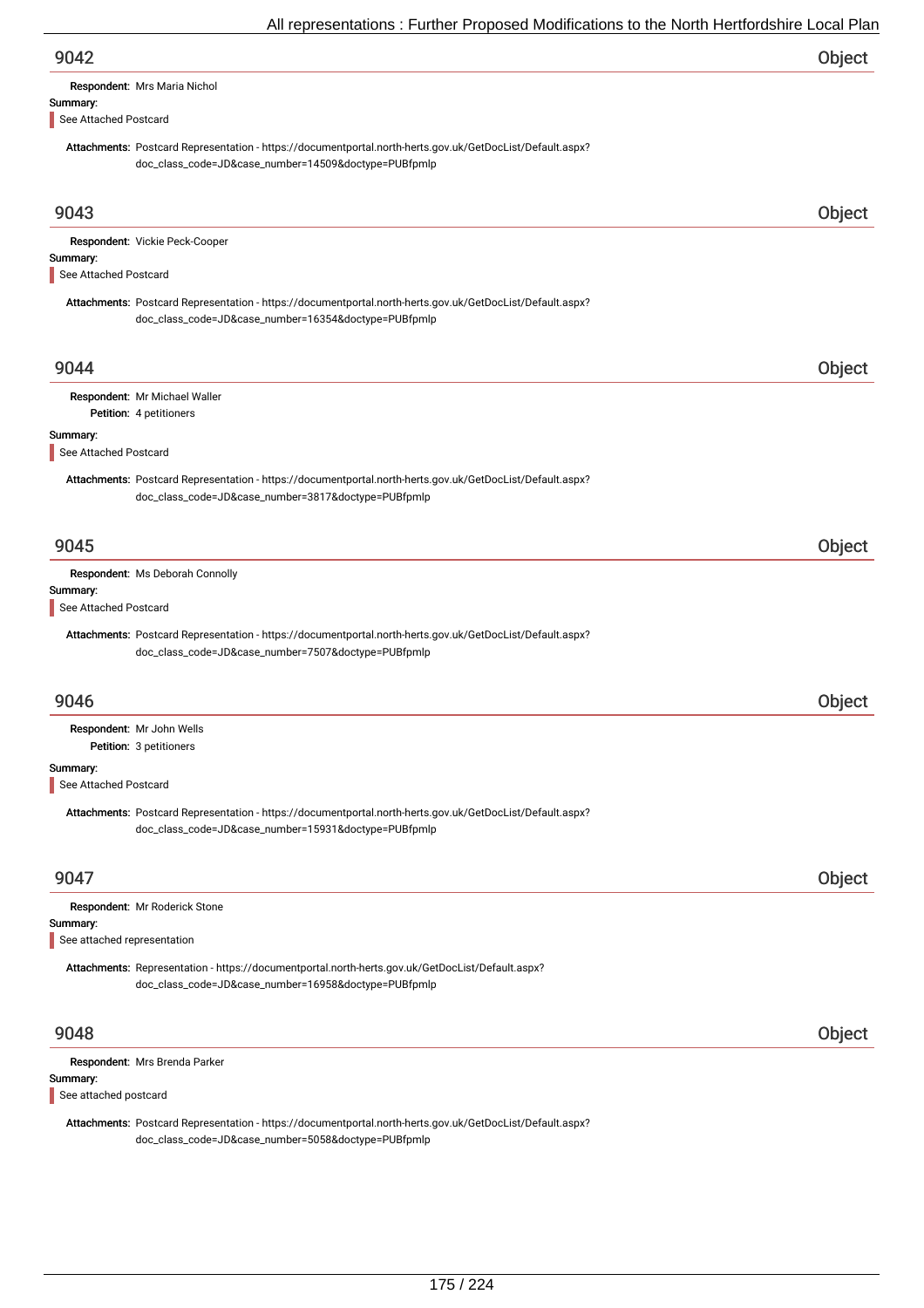|                                   | All representations . Further Froposed Modifications to the North Heritoruship Local Fial                                                                         |        |
|-----------------------------------|-------------------------------------------------------------------------------------------------------------------------------------------------------------------|--------|
| 9049                              |                                                                                                                                                                   | Object |
|                                   | Respondent: Mr Roy Parker                                                                                                                                         |        |
| Summary:<br>See Attached Postcard |                                                                                                                                                                   |        |
|                                   | Attachments: Postcard Representation - https://documentportal.north-herts.gov.uk/GetDocList/Default.aspx?<br>doc_class_code=JD&case_number=5059&doctype=PUBfpmlp  |        |
| 9050                              |                                                                                                                                                                   | Object |
|                                   | Respondent: Nicola Reintjes                                                                                                                                       |        |
| Summary:<br>See Attached Postcard |                                                                                                                                                                   |        |
|                                   | Attachments: Postcard Representation - https://documentportal.north-herts.gov.uk/GetDocList/Default.aspx?<br>doc_class_code=JD&case_number=17167&doctype=PUBfpmlp |        |
| 9051                              |                                                                                                                                                                   | Object |
|                                   | Respondent: Mr and Mrs Carlo and Gloria Mastrogiovanni<br>Petition: 2 petitioners                                                                                 |        |
| Summary:<br>See Attached Postcard |                                                                                                                                                                   |        |
|                                   | Attachments: Postcard Representation - https://documentportal.north-herts.gov.uk/GetDocList/Default.aspx?<br>doc_class_code=JD&case_number=17168&doctype=PUBfpmlp |        |
| 9052                              |                                                                                                                                                                   | Object |
|                                   | Respondent: Mr and Mrs Richard and Vicky Walrond<br>Petition: 2 petitioners                                                                                       |        |
| Summary:<br>See Attached Postcard |                                                                                                                                                                   |        |
|                                   | Attachments: Postcard Representation - https://documentportal.north-herts.gov.uk/GetDocList/Default.aspx?<br>doc_class_code=JD&case_number=17169&doctype=PUBfpmlp |        |
| 9053                              |                                                                                                                                                                   | Object |
|                                   | Respondent: Mr Lawrence Reintjes                                                                                                                                  |        |
| Summary:<br>See Attached Postcard |                                                                                                                                                                   |        |
|                                   | Attachments: Postcard Representation - https://documentportal.north-herts.gov.uk/GetDocList/Default.aspx?<br>doc_class_code=JD&case_number=17170&doctype=PUBfpmlp |        |
| 9054                              |                                                                                                                                                                   | Object |
|                                   | Respondent: Mr and Mrs David and Natasha Cole<br>Petition: 2 petitioners                                                                                          |        |
| Summary:<br>See Attached Postcard |                                                                                                                                                                   |        |
|                                   | Attachments: Postcard Representation - https://documentportal.north-herts.gov.uk/GetDocList/Default.aspx?<br>doc_class_code=JD&case_number=17171&doctype=PUBfpmlp |        |
| 9055                              |                                                                                                                                                                   | Object |
|                                   | Respondent: Mr and Mrs ME and KJ Dean<br>Petition: 2 petitioners                                                                                                  |        |
| Summary:<br>See Attached Postcard |                                                                                                                                                                   |        |
|                                   | Attachments: Postcard Representation - https://documentportal.north-herts.gov.uk/GetDocList/Default.aspx?                                                         |        |

doc\_class\_code=JD&case\_number=17055&doctype=PUBfpmlp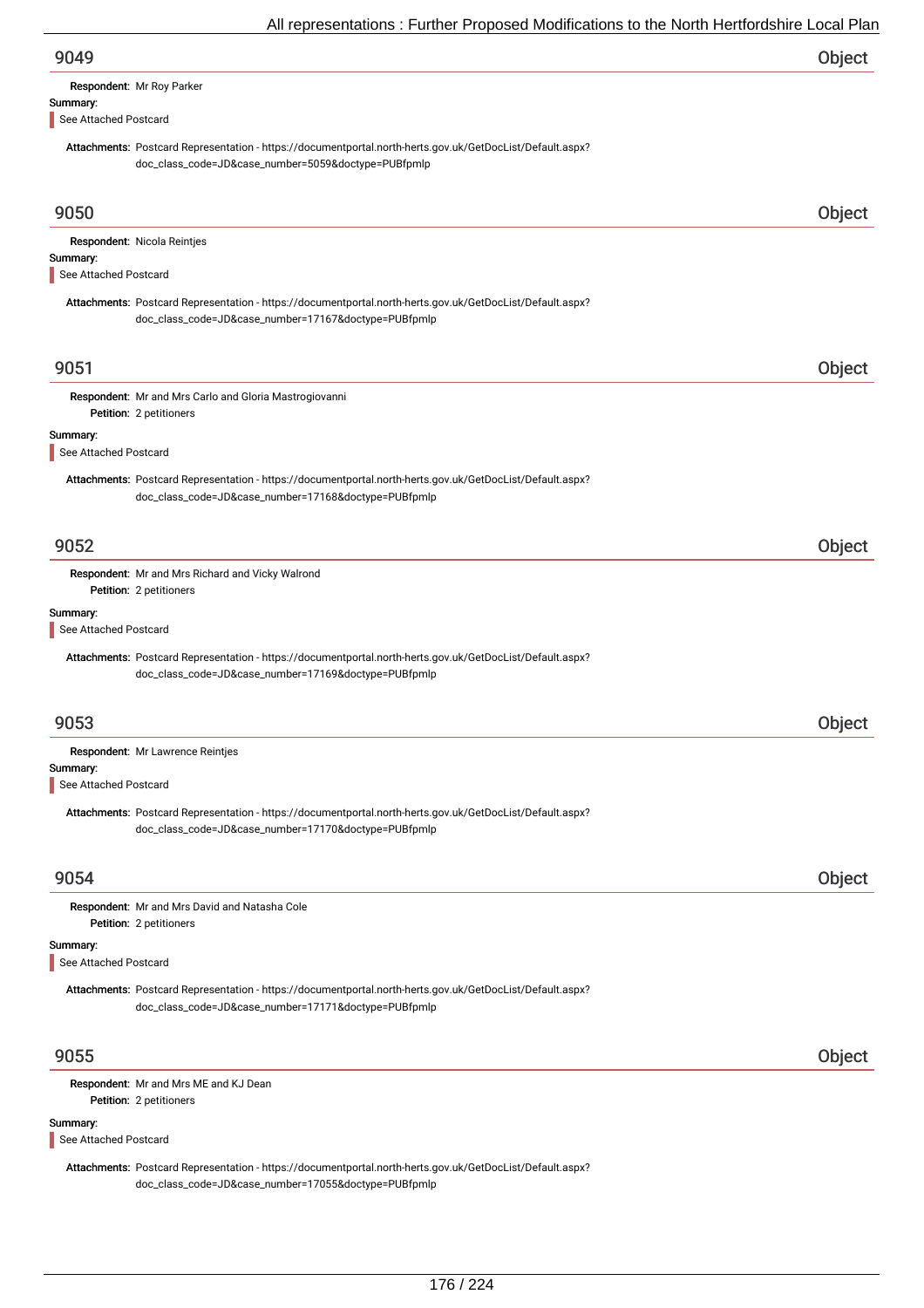# Respondent: Mr and Mrs Martin and Julie Fisher

Petition: 2 petitioners

# Summary:

See Attached Postcard

Attachments: Postcard Representation - https://documentportal.north-herts.gov.uk/GetDocList/Default.aspx? doc\_class\_code=JD&case\_number=17019&doctype=PUBfpmlp

| 9057                                                          |                                                                                                                                                                   | Object        |
|---------------------------------------------------------------|-------------------------------------------------------------------------------------------------------------------------------------------------------------------|---------------|
|                                                               | Respondent: Mr and Mrs David and Karen King<br>Petition: 2 petitioners                                                                                            |               |
| Summary:<br>See Attached Postcard                             |                                                                                                                                                                   |               |
|                                                               | Attachments: Postcard Representation - https://documentportal.north-herts.gov.uk/GetDocList/Default.aspx?<br>doc_class_code=JD&case_number=17172&doctype=PUBfpmlp |               |
| 9058                                                          |                                                                                                                                                                   | Object        |
|                                                               | Respondent: Mr and Mrs Gary and Janet Sharpe<br>Petition: 2 petitioners                                                                                           |               |
| Summary:<br>See Attached Postcard                             |                                                                                                                                                                   |               |
|                                                               | Attachments: Postcard Representation - https://documentportal.north-herts.gov.uk/GetDocList/Default.aspx?<br>doc_class_code=JD&case_number=17173&doctype=PUBfpmlp |               |
| 9059                                                          |                                                                                                                                                                   | Object        |
| Summary:<br>See Attached Postcard                             | Respondent: Mr Lewis Norton                                                                                                                                       |               |
|                                                               | Attachments: Postcard Representation - https://documentportal.north-herts.gov.uk/GetDocList/Default.aspx?<br>doc_class_code=JD&case_number=17174&doctype=PUBfpmlp |               |
| 9060                                                          |                                                                                                                                                                   | Object        |
| Summary:<br>See Attached Postcard                             | Respondent: Mr Simon Parker                                                                                                                                       |               |
|                                                               | Attachments: Postcard Representation - https://documentportal.north-herts.gov.uk/GetDocList/Default.aspx?<br>doc_class_code=JD&case_number=17175&doctype=PUBfpmlp |               |
| 9061                                                          |                                                                                                                                                                   | <b>Object</b> |
| Respondent: Hollie Terry<br>Summary:<br>See Attached Postcard |                                                                                                                                                                   |               |
|                                                               | Attachments: Postcard Representation - https://documentportal.north-herts.gov.uk/GetDocList/Default.aspx?<br>doc_class_code=JD&case_number=17176&doctype=PUBfpmlp |               |
| 9062                                                          |                                                                                                                                                                   | Object        |
| Summary:<br>See Attached Postcard                             | Respondent: Mr David Etere                                                                                                                                        |               |
|                                                               | Attachments: Postcard Representation - https://documentportal.north-herts.gov.uk/GetDocList/Default.aspx?<br>doc_class_code=JD&case_number=17177&doctype=PUBfpmlp |               |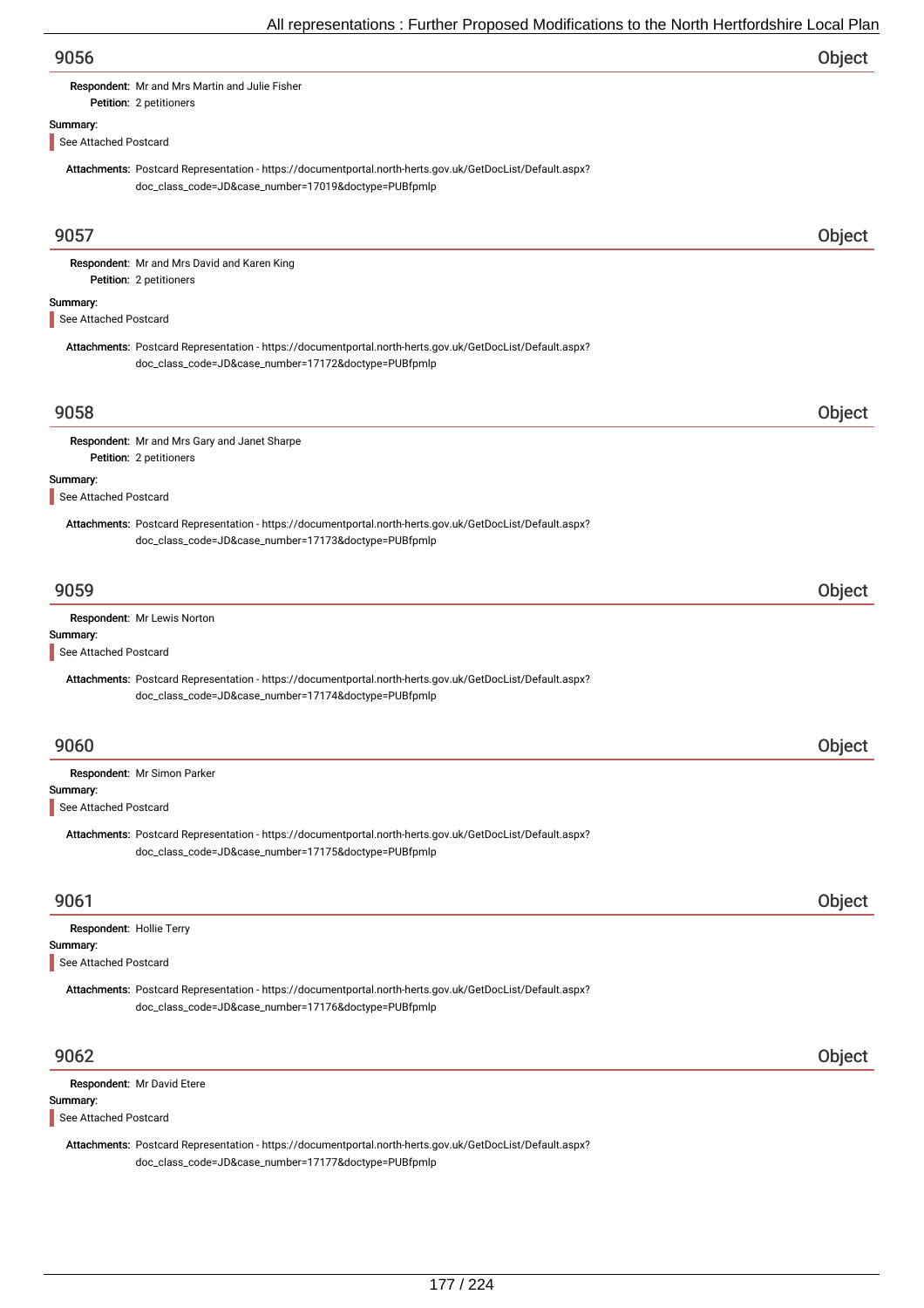| 9063                                                                                                                                                              | Object        |
|-------------------------------------------------------------------------------------------------------------------------------------------------------------------|---------------|
| Respondent: Keeley Etere                                                                                                                                          |               |
| Summary:<br>See Attached Postcard                                                                                                                                 |               |
| Attachments: Postcard Representation - https://documentportal.north-herts.gov.uk/GetDocList/Default.aspx?                                                         |               |
| doc_class_code=JD&case_number=17178&doctype=PUBfpmlp                                                                                                              |               |
| 9064                                                                                                                                                              | Object        |
| Respondent: Mia Etere                                                                                                                                             |               |
| Summary:<br>See Attached Postcard                                                                                                                                 |               |
| Attachments: Postcard Representation - https://documentportal.north-herts.gov.uk/GetDocList/Default.aspx?                                                         |               |
| doc_class_code=JD&case_number=17179&doctype=PUBfpmlp                                                                                                              |               |
|                                                                                                                                                                   |               |
| 9065                                                                                                                                                              | Object        |
| Respondent: Mr and Mrs Terry and Kathleen Lowde                                                                                                                   |               |
| Petition: 2 petitioners                                                                                                                                           |               |
| Summary:<br>See Attached Postcard                                                                                                                                 |               |
| Attachments: Postcard Representation - https://documentportal.north-herts.gov.uk/GetDocList/Default.aspx?<br>doc_class_code=JD&case_number=17180&doctype=PUBfpmlp |               |
|                                                                                                                                                                   |               |
| 9066                                                                                                                                                              | Object        |
| Respondent: Mr and Mrs Ivan and Eisbeth Davey<br>Petition: 2 petitioners                                                                                          |               |
| Summary:<br>See Attached Postcard                                                                                                                                 |               |
| Attachments: Postcard Representation - https://documentportal.north-herts.gov.uk/GetDocList/Default.aspx?                                                         |               |
| doc_class_code=JD&case_number=17181&doctype=PUBfpmlp                                                                                                              |               |
| 9067                                                                                                                                                              | <b>Object</b> |
| Respondent: Mr Dennis Healey                                                                                                                                      |               |
| Petition: 2 petitioners                                                                                                                                           |               |
| Summary:<br>See Attached Postcard                                                                                                                                 |               |
| Attachments: Postcard Representation - https://documentportal.north-herts.gov.uk/GetDocList/Default.aspx?                                                         |               |
| doc_class_code=JD&case_number=3772&doctype=PUBfpmlp                                                                                                               |               |
| 9068                                                                                                                                                              | Object        |
| Respondent: Ms Ann Adlem<br>Petition: 2 petitioners                                                                                                               |               |
| Summary:                                                                                                                                                          |               |
| See Attached Postcard                                                                                                                                             |               |
| Attachments: Postcard Representation - https://documentportal.north-herts.gov.uk/GetDocList/Default.aspx?<br>doc_class_code=JD&case_number=7419&doctype=PUBfpmlp  |               |
| 9069                                                                                                                                                              | Object        |
| Respondent: Miss Elaine Wardle                                                                                                                                    |               |
| Summary:                                                                                                                                                          |               |
| See Attached Postcard                                                                                                                                             |               |
|                                                                                                                                                                   |               |

Attachments: Postcard Representation - https://documentportal.north-herts.gov.uk/GetDocList/Default.aspx? doc\_class\_code=JD&case\_number=5352&doctype=PUBfpmlp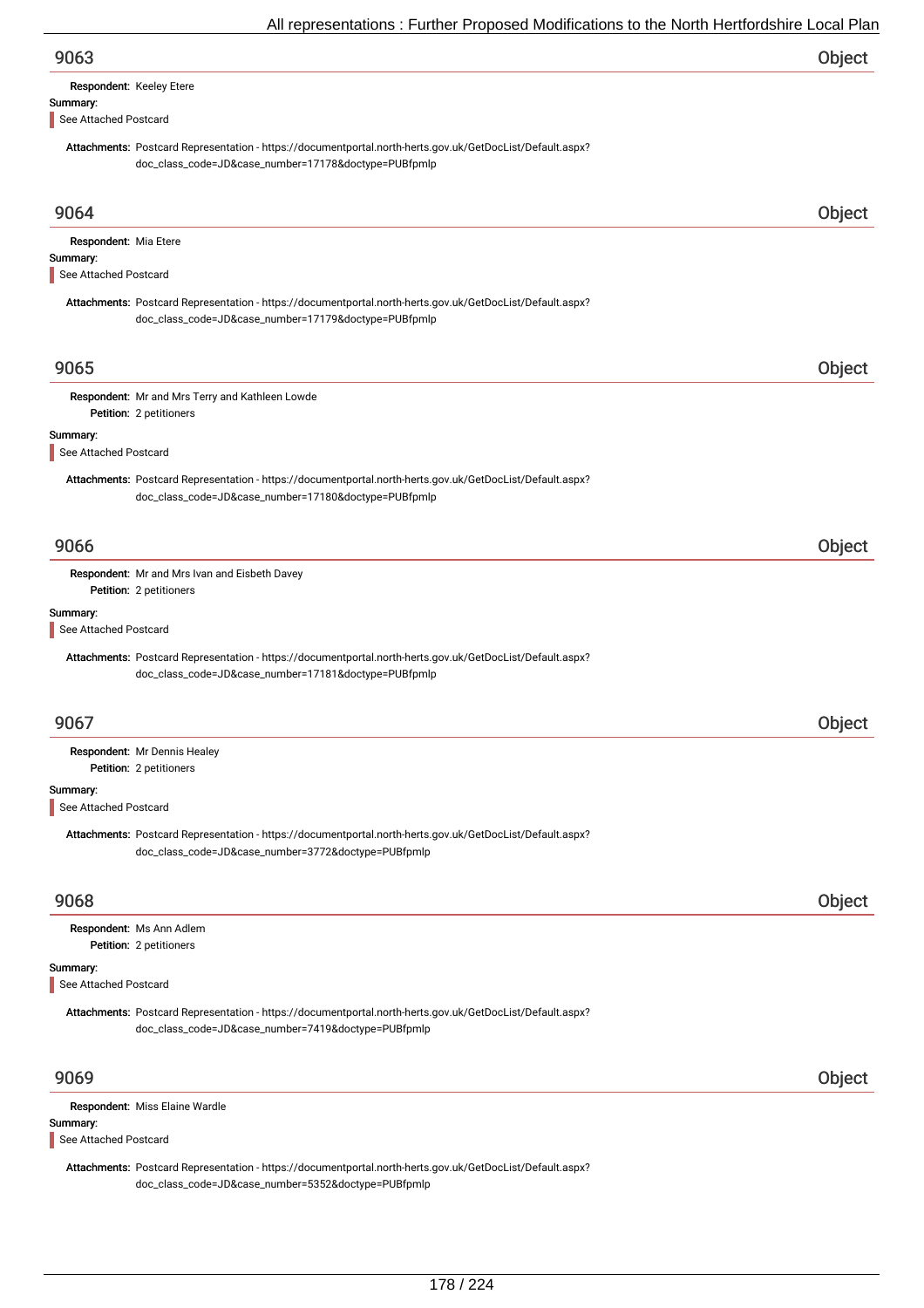| Respondent: Beverley Daglish                                                                                                                                      |                    |
|-------------------------------------------------------------------------------------------------------------------------------------------------------------------|--------------------|
| Summary:                                                                                                                                                          |                    |
| See Attached Postcard                                                                                                                                             |                    |
| Attachments: Postcard Representation - https://documentportal.north-herts.gov.uk/GetDocList/Default.aspx?<br>doc_class_code=JD&case_number=5342&doctype=PUBfpmlp  |                    |
| 9071                                                                                                                                                              | Objec <sup>+</sup> |
| Respondent: Mrs Edwina J Holden                                                                                                                                   |                    |
| Summary:                                                                                                                                                          |                    |
| See Attached Postcard                                                                                                                                             |                    |
| Attachments: Postcard Representation - https://documentportal.north-herts.gov.uk/GetDocList/Default.aspx?<br>doc_class_code=JD&case_number=10729&doctype=PUBfpmlp |                    |

Petition: 2 petitioners Respondent: Mr and Mrs Ian and Judith Cameron

## Summary:

See Attached Postcard

Attachments: Postcard Representation - https://documentportal.north-herts.gov.uk/GetDocList/Default.aspx? doc\_class\_code=JD&case\_number=13661&doctype=PUBfpmlp

# 9073 Object

Petition: 2 petitioners Respondent: Mr Alistair Miller

## Summary:

See Attached Postcard

Attachments: Postcard Representation - https://documentportal.north-herts.gov.uk/GetDocList/Default.aspx? doc\_class\_code=JD&case\_number=5072&doctype=PUBfpmlp

| 9074                                                                                                                                                              |        |
|-------------------------------------------------------------------------------------------------------------------------------------------------------------------|--------|
| Respondent: J E Monk                                                                                                                                              |        |
| Summary:                                                                                                                                                          |        |
| See Attached Postcard                                                                                                                                             |        |
| Attachments: Postcard Representation - https://documentportal.north-herts.gov.uk/GetDocList/Default.aspx?                                                         |        |
| doc_class_code=JD&case_number=17066&doctype=PUBfpmlp                                                                                                              |        |
|                                                                                                                                                                   |        |
| 9075                                                                                                                                                              | Obieci |
| Respondent: Ms Catherine Mahmutaj                                                                                                                                 |        |
| Summary:                                                                                                                                                          |        |
| See Attached Postcard                                                                                                                                             |        |
| Attachments: Postcard Representation - https://documentportal.north-herts.gov.uk/GetDocList/Default.aspx?<br>doc_class_code=JD&case_number=17067&doctype=PUBfpmlp |        |
|                                                                                                                                                                   |        |

# 9076 Object

Petition: 2 petitioners Respondent: Mr and Mrs Tim and Laura Bailey

## Summary:

See Attached Postcard

Attachments: Postcard Representation - https://documentportal.north-herts.gov.uk/GetDocList/Default.aspx? doc\_class\_code=JD&case\_number=17068&doctype=PUBfpmlp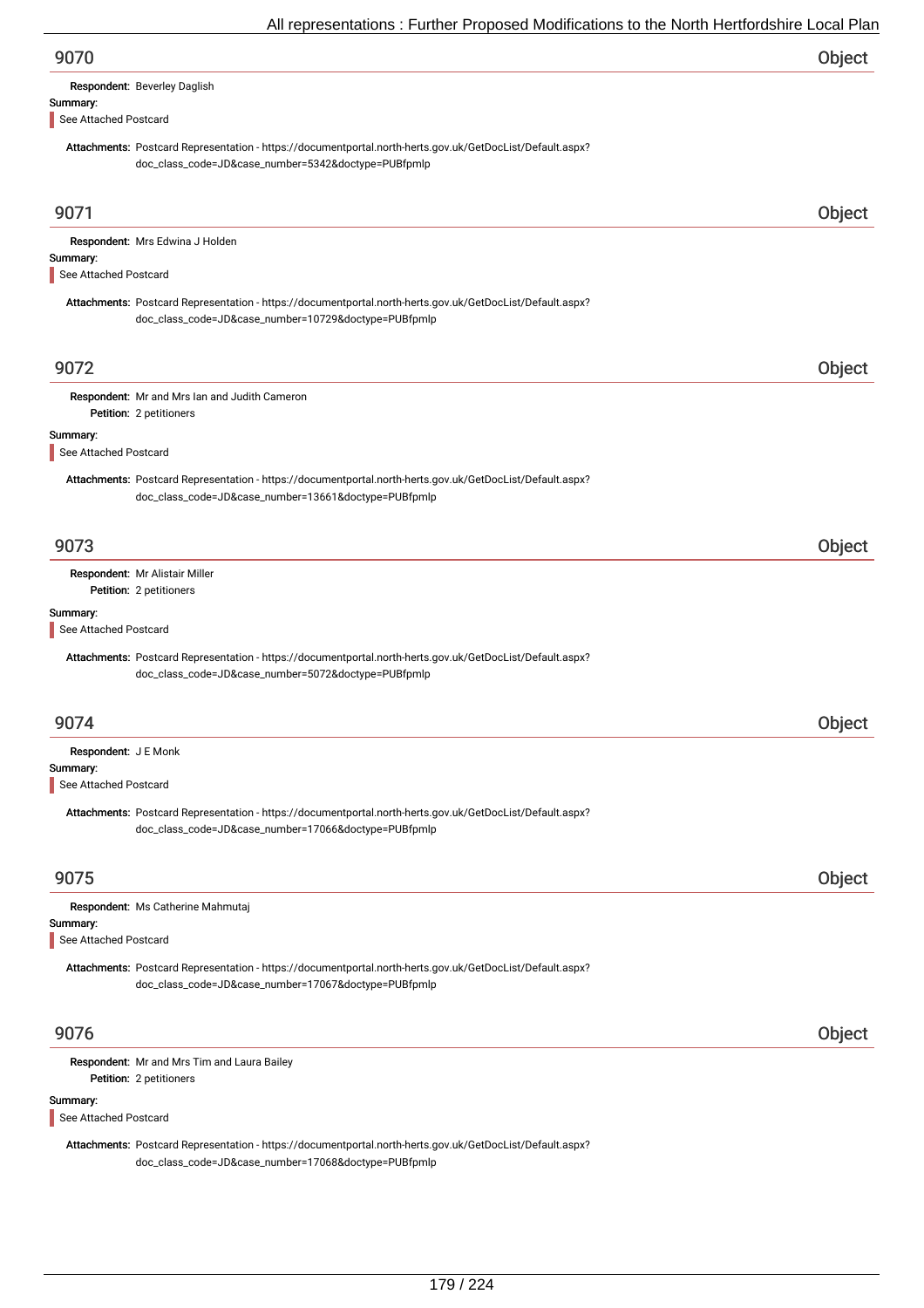| 9077 | Object |
|------|--------|
|------|--------|

# Respondent: RS and J Harris

## Petition: 2 petitioners

## Summary:

See Attached Postcode

Attachments: Postcard Representation - https://documentportal.north-herts.gov.uk/GetDocList/Default.aspx? doc\_class\_code=JD&case\_number=17069&doctype=PUBfpmlp

| 9078                              |                                                                                                                                                                   | Object |
|-----------------------------------|-------------------------------------------------------------------------------------------------------------------------------------------------------------------|--------|
| Summary:<br>See Attached Postcard | Respondent: Mr Joseph Sinatra                                                                                                                                     |        |
|                                   | Attachments: Postcard Representation - https://documentportal.north-herts.gov.uk/GetDocList/Default.aspx?<br>doc_class_code=JD&case_number=17070&doctype=PUBfpmlp |        |
| 9079                              |                                                                                                                                                                   | Object |
|                                   | Respondent: Mr and Ms Mark and Rachel Silis and Heathfield<br>Petition: 2 petitioners                                                                             |        |
| Summary:<br>See Attached Postcard |                                                                                                                                                                   |        |
|                                   | Attachments: Postcard Representation - https://documentportal.north-herts.gov.uk/GetDocList/Default.aspx?<br>doc_class_code=JD&case_number=16963&doctype=PUBfpmlp |        |
| 9080                              |                                                                                                                                                                   | Object |
|                                   | Respondent: Mr Roy Cole<br>Petition: 2 petitioners                                                                                                                |        |
| Summary:<br>See Attached Postcard |                                                                                                                                                                   |        |
|                                   | Attachments: Postcard Representation - https://documentportal.north-herts.gov.uk/GetDocList/Default.aspx?<br>doc_class_code=JD&case_number=3315&doctype=PUBfpmlp  |        |
| 9093                              |                                                                                                                                                                   | Object |
|                                   | Respondent: Mr and Mrs Andrew and Susan Burnett<br>Petition: 2 petitioners                                                                                        |        |
| Summary:<br>See Attached Postcard |                                                                                                                                                                   |        |
|                                   | Attachments: Postcard Representation - https://documentportal.north-herts.gov.uk/GetDocList/Default.aspx?<br>doc_class_code=JD&case_number=16916&doctype=PUBfpmlp |        |
| 9100                              |                                                                                                                                                                   | Object |
| Summary:<br>See Attached Postcard | Respondent: Ms Karen Marriott                                                                                                                                     |        |
|                                   | Attachments: Postcard Representation - https://documentportal.north-herts.gov.uk/GetDocList/Default.aspx?<br>doc_class_code=JD&case_number=10814&doctype=PUBfpmlp |        |
| 9101                              |                                                                                                                                                                   | Object |
|                                   | Respondent: Ms Catherine Gaskin<br>Petition: 2 petitioners                                                                                                        |        |
| Summary:<br>See Attached Postcard |                                                                                                                                                                   |        |
|                                   | Attachments: Postcard Representation - https://documentportal.north-herts.gov.uk/GetDocList/Default.aspx?<br>doc_class_code=JD&case_number=14809&doctype=PUBfpmlp |        |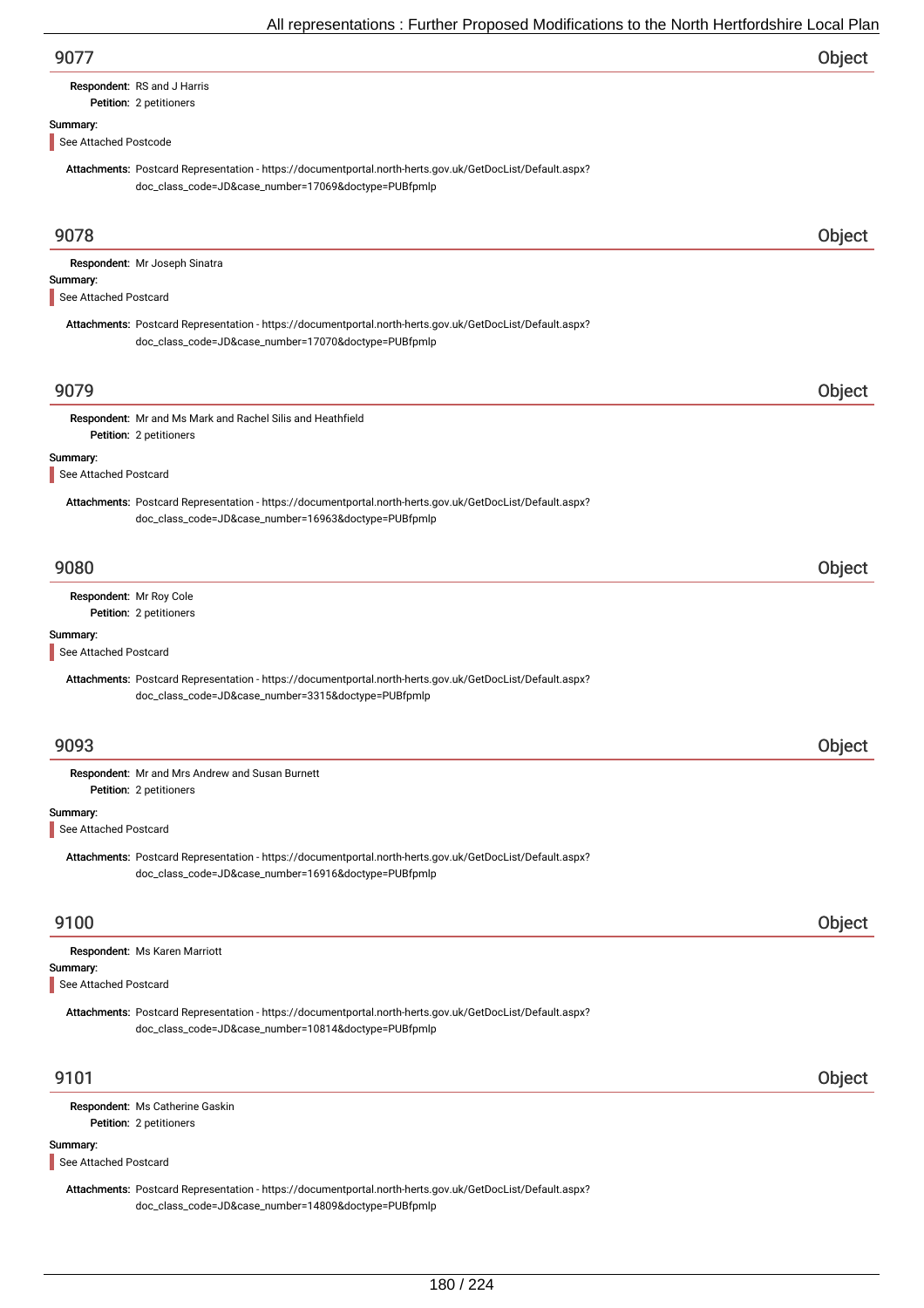| 9106                              |                                                                                                                                                                   | Object |
|-----------------------------------|-------------------------------------------------------------------------------------------------------------------------------------------------------------------|--------|
|                                   | Respondent: Mr David Harris<br>Petition: 5 petitioners                                                                                                            |        |
| Summary:                          |                                                                                                                                                                   |        |
| See Attached Postcard             |                                                                                                                                                                   |        |
|                                   | Attachments: Postcard Representation - https://documentportal.north-herts.gov.uk/GetDocList/Default.aspx?<br>doc_class_code=JD&case_number=13513&doctype=PUBfpmlp |        |
| 9108                              |                                                                                                                                                                   | Object |
|                                   | Respondent: Mr Chris Coomber<br>Petition: 2 petitioners                                                                                                           |        |
| Summary:<br>See Attached Postcard |                                                                                                                                                                   |        |
|                                   | Attachments: Postcard Representation - https://documentportal.north-herts.gov.uk/GetDocList/Default.aspx?<br>doc_class_code=JD&case_number=3126&doctype=PUBfpmlp  |        |
| 9124                              |                                                                                                                                                                   | Object |
|                                   | Respondent: Mrs Cheryl Peers                                                                                                                                      |        |
| Summary:                          | See full representation and attachment                                                                                                                            |        |
|                                   | Attachments: Supporting Document - https://documentportal.north-herts.gov.uk/GetDocList/Default.aspx?<br>doc_class_code=JD&case_number=3435&doctype=PUBfpmlp      |        |
| 9125                              |                                                                                                                                                                   | Object |
|                                   | Respondent: E J Pearman                                                                                                                                           |        |
| Summary:<br>See Attached Postcard |                                                                                                                                                                   |        |
|                                   | Attachments: Postcard Representation - https://documentportal.north-herts.gov.uk/GetDocList/Default.aspx?<br>doc_class_code=JD&case_number=17182&doctype=PUBfpmlp |        |
| 9126                              |                                                                                                                                                                   | Object |
|                                   | Respondent: Lucy-Ann, Nigel and Maddy Wallis<br>Petition: 3 petitioners                                                                                           |        |
| Summary:<br>See Attached Postcard |                                                                                                                                                                   |        |
|                                   | Attachments: Postcard Representation - https://documentportal.north-herts.gov.uk/GetDocList/Default.aspx?<br>doc_class_code=JD&case_number=17183&doctype=PUBfpmlp |        |
| 9127                              |                                                                                                                                                                   | Object |
|                                   | Respondent: Elaine Bacchus                                                                                                                                        |        |
| Summary:<br>See Attached Postcard |                                                                                                                                                                   |        |
|                                   | Attachments: Postcard Representation - https://documentportal.north-herts.gov.uk/GetDocList/Default.aspx?<br>doc_class_code=JD&case_number=17184&doctype=PUBfpmlp |        |
| 9128                              |                                                                                                                                                                   | Object |
|                                   | Respondent: Mr and Mrs David and Susan Kateley<br>Petition: 2 petitioners                                                                                         |        |
| Summary:<br>See Attached Postcard |                                                                                                                                                                   |        |
|                                   | Attachments: Postcard Representation - https://documentportal.north-herts.gov.uk/GetDocList/Default.aspx?                                                         |        |

doc\_class\_code=JD&case\_number=17185&doctype=PUBfpmlp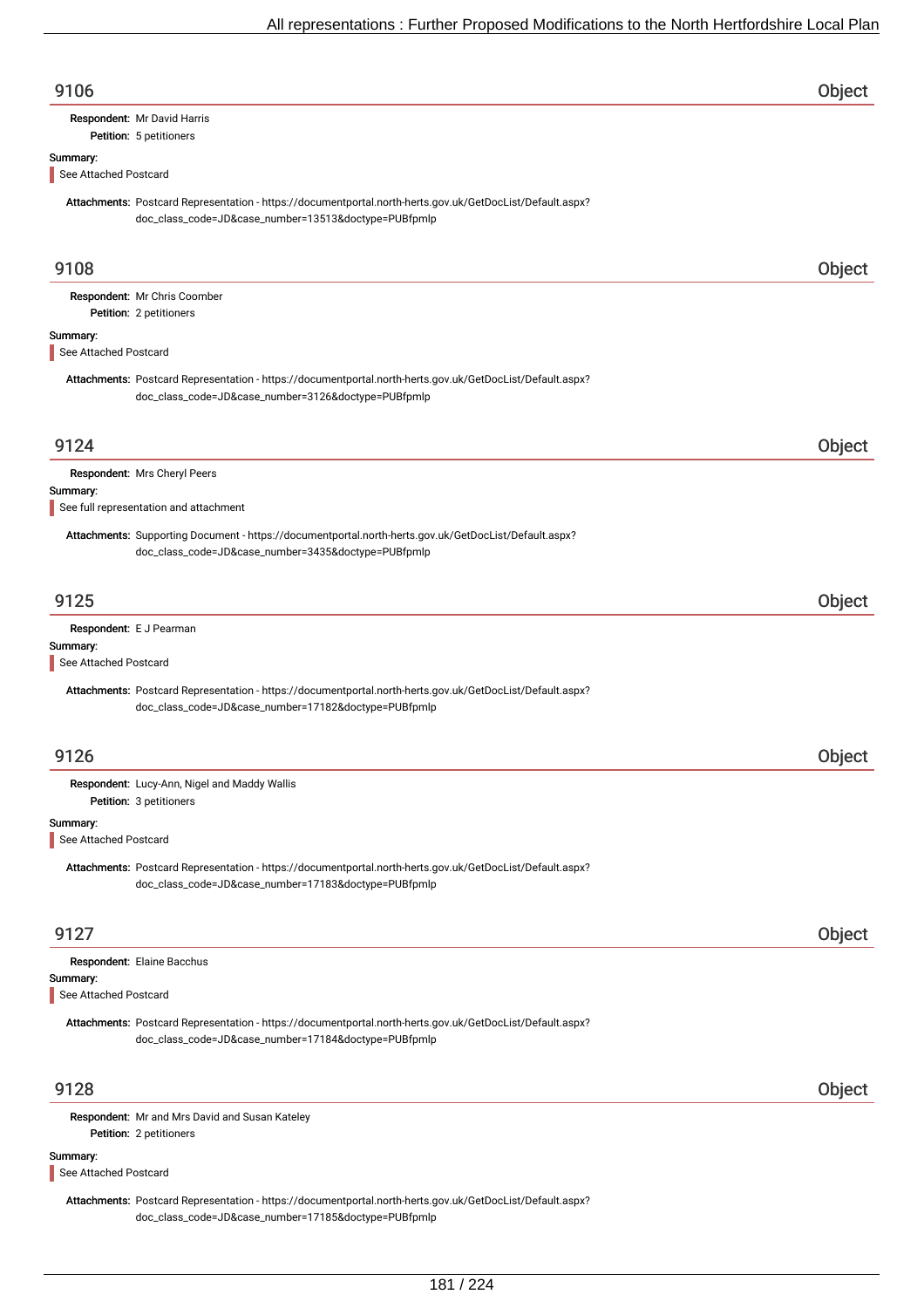| 9129                              |                                                                                                                                                                   | Object |
|-----------------------------------|-------------------------------------------------------------------------------------------------------------------------------------------------------------------|--------|
|                                   | Respondent: Mr Robert McAllister                                                                                                                                  |        |
| Summary:                          |                                                                                                                                                                   |        |
| See Attached Postcard             |                                                                                                                                                                   |        |
|                                   | Attachments: Postcard Representation - https://documentportal.north-herts.gov.uk/GetDocList/Default.aspx?<br>doc_class_code=JD&case_number=17186&doctype=PUBfpmlp |        |
| 9130                              |                                                                                                                                                                   | Object |
| Summary:<br>See Attached Postcard | Respondent: Sharon McAllister                                                                                                                                     |        |
|                                   | Attachments: Postcard Representation - https://documentportal.north-herts.gov.uk/GetDocList/Default.aspx?<br>doc_class_code=JD&case_number=17190&doctype=PUBfpmlp |        |
| 9131                              |                                                                                                                                                                   | Object |
| Respondent: Mirela Turcu          |                                                                                                                                                                   |        |
| Summary:<br>See Attached Postcard |                                                                                                                                                                   |        |
|                                   | Attachments: Postcard Representation - https://documentportal.north-herts.gov.uk/GetDocList/Default.aspx?<br>doc_class_code=JD&case_number=17187&doctype=PUBfpmlp |        |
| 9132                              |                                                                                                                                                                   | Object |
|                                   | Respondent: Mr and Mrs Ray and Jan Williams                                                                                                                       |        |
|                                   | Petition: 2 petitioners                                                                                                                                           |        |
| Summary:                          |                                                                                                                                                                   |        |
| See Attached Postcard             |                                                                                                                                                                   |        |
|                                   | Attachments: Postcard Representation - https://documentportal.north-herts.gov.uk/GetDocList/Default.aspx?<br>doc_class_code=JD&case_number=17188&doctype=PUBfpmlp |        |
| 9133                              |                                                                                                                                                                   | Object |
|                                   | Respondent: M L McLaughlin                                                                                                                                        |        |
| Summary:<br>See Attached Postcard |                                                                                                                                                                   |        |
|                                   |                                                                                                                                                                   |        |
|                                   | Attachments: Postcard Representation - https://documentportal.north-herts.gov.uk/GetDocList/Default.aspx?<br>doc_class_code=JD&case_number=17189&doctype=PUBfpmlp |        |
| 9134                              |                                                                                                                                                                   | Object |
|                                   | Respondent: Simon and Jennifer Smith and Davey<br>Petition: 2 petitioners                                                                                         |        |
| Summary:                          |                                                                                                                                                                   |        |
| See Attached Postcard             |                                                                                                                                                                   |        |
|                                   | Attachments: Postcard Representation - https://documentportal.north-herts.gov.uk/GetDocList/Default.aspx?<br>doc_class_code=JD&case_number=17191&doctype=PUBfpmlp |        |
| 9135                              |                                                                                                                                                                   | Object |
| Respondent: Lucy Clare            |                                                                                                                                                                   |        |
| Summary:                          |                                                                                                                                                                   |        |
| See Attached Postcard             |                                                                                                                                                                   |        |
|                                   | Attachments: Postcard Representation - https://documentportal.north-herts.gov.uk/GetDocList/Default.aspx?<br>doc_class_code=JD&case_number=17194&doctype=PUBfpmlp |        |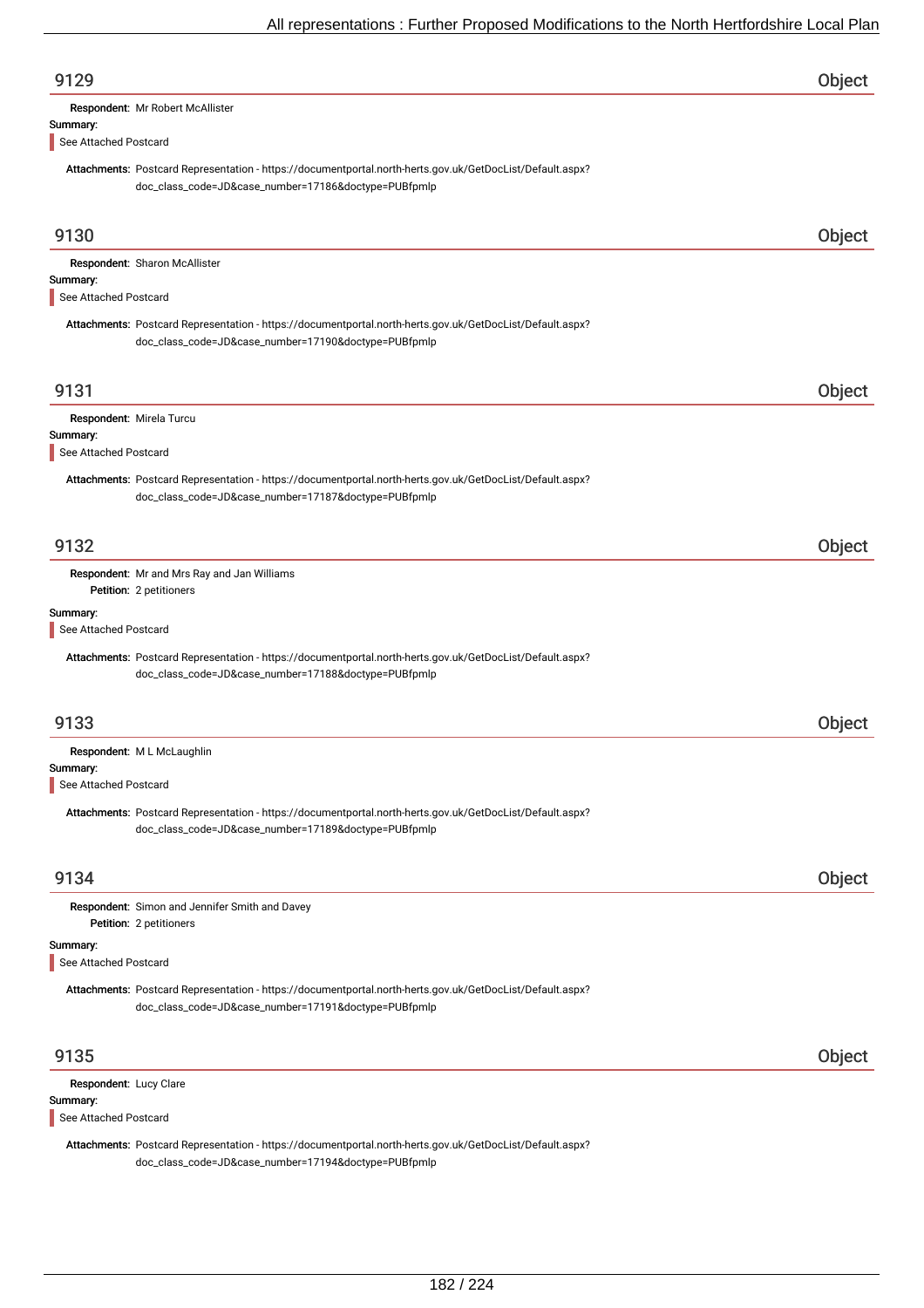|                                                                                                                                                                                                        | All representations . Further Froposed Modifications to the North Hertfordshire Local Fial |        |
|--------------------------------------------------------------------------------------------------------------------------------------------------------------------------------------------------------|--------------------------------------------------------------------------------------------|--------|
| 9136                                                                                                                                                                                                   |                                                                                            | Object |
| Respondent: Gemma Nicolson                                                                                                                                                                             |                                                                                            |        |
| Summary:<br>See Attached Postcard                                                                                                                                                                      |                                                                                            |        |
| Attachments: Postcard Representation - https://documentportal.north-herts.gov.uk/GetDocList/Default.aspx?<br>doc_class_code=JD&case_number=17192&doctype=PUBfpmlp                                      |                                                                                            |        |
| 9137                                                                                                                                                                                                   |                                                                                            | Object |
| Respondent: CA, MR, P and S Cox<br>Petition: 4 petitioners                                                                                                                                             |                                                                                            |        |
| Summary:<br>See Attached Postcard                                                                                                                                                                      |                                                                                            |        |
| Attachments: Postcard Representation - https://documentportal.north-herts.gov.uk/GetDocList/Default.aspx?<br>doc_class_code=JD&case_number=17193&doctype=PUBfpmlp                                      |                                                                                            |        |
| 9138                                                                                                                                                                                                   |                                                                                            | Object |
| Respondent: Carole Wright                                                                                                                                                                              |                                                                                            |        |
| Summary:<br>See Attached Postcard                                                                                                                                                                      |                                                                                            |        |
| Attachments: Postcard Representation - https://documentportal.north-herts.gov.uk/GetDocList/Default.aspx?<br>doc_class_code=JD&case_number=17195&doctype=PUBfpmlp                                      |                                                                                            |        |
| 9139                                                                                                                                                                                                   |                                                                                            | Object |
| Respondent: M and B Fairbanks<br>Petition: 2 petitioners                                                                                                                                               |                                                                                            |        |
| Summary:<br>See Attached Postcard<br>Attachments: Postcard Representation - https://documentportal.north-herts.gov.uk/GetDocList/Default.aspx?<br>doc_class_code=JD&case_number=17196&doctype=PUBfpmlp |                                                                                            |        |
|                                                                                                                                                                                                        |                                                                                            |        |
| 9140                                                                                                                                                                                                   |                                                                                            | Object |
| Respondent: Mr and Mrs John and Valerie Deveney<br>Petition: 2 petitioners                                                                                                                             |                                                                                            |        |
| Summary:<br>See Attached Postcard                                                                                                                                                                      |                                                                                            |        |
| Attachments: Postcard Representation - https://documentportal.north-herts.gov.uk/GetDocList/Default.aspx?<br>doc_class_code=JD&case_number=17197&doctype=PUBfpmlp                                      |                                                                                            |        |
| 9141                                                                                                                                                                                                   |                                                                                            | Object |
| Respondent: Ann Battershill<br>Summary:<br>See Attached Postcard                                                                                                                                       |                                                                                            |        |
| Attachments: Postcard Representation - https://documentportal.north-herts.gov.uk/GetDocList/Default.aspx?<br>doc_class_code=JD&case_number=17198&doctype=PUBfpmlp                                      |                                                                                            |        |
| 9142                                                                                                                                                                                                   |                                                                                            | Object |
| Respondent: Margaret Stone<br>Summary:                                                                                                                                                                 |                                                                                            |        |
| See Attached Postcard                                                                                                                                                                                  |                                                                                            |        |
| Attachments: Postcard Representation - https://documentportal.north-herts.gov.uk/GetDocList/Default.aspx?<br>doc_class_code=JD&case_number=17200&doctype=PUBfpmlp                                      |                                                                                            |        |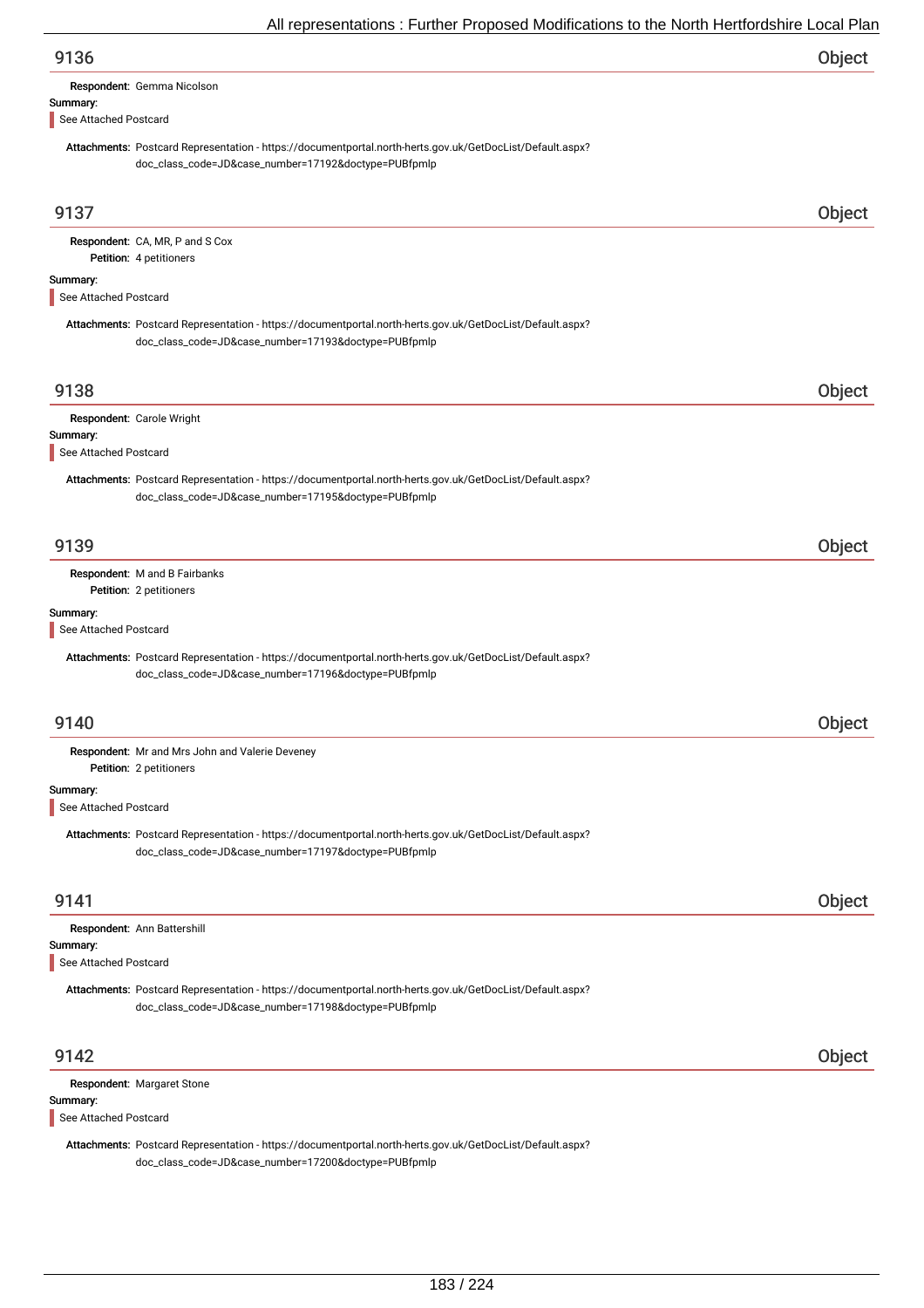Respondent: Kevin and Christina Brown and McIsaac

## Summary:

See Attached Postcard

Petition: 2 petitioners

Attachments: Postcard Representation - https://documentportal.north-herts.gov.uk/GetDocList/Default.aspx? doc\_class\_code=JD&case\_number=17199&doctype=PUBfpmlp

| 9144                              |                                                                                                                                                                   | Object |
|-----------------------------------|-------------------------------------------------------------------------------------------------------------------------------------------------------------------|--------|
|                                   | Respondent: Mr and Mrs Neil and Amanda Warburton<br>Petition: 2 petitioners                                                                                       |        |
| Summary:<br>See Attached Postcard |                                                                                                                                                                   |        |
|                                   | Attachments: Postcard Representation - https://documentportal.north-herts.gov.uk/GetDocList/Default.aspx?<br>doc_class_code=JD&case_number=17201&doctype=PUBfpmlp |        |
| 9145                              |                                                                                                                                                                   | Object |
|                                   | Respondent: G and S Amphlett<br>Petition: 2 petitioners                                                                                                           |        |
| Summary:<br>See Attached Postcard |                                                                                                                                                                   |        |
|                                   | Attachments: Postcard Representation - https://documentportal.north-herts.gov.uk/GetDocList/Default.aspx?<br>doc_class_code=JD&case_number=17202&doctype=PUBfpmlp |        |
| 9146                              |                                                                                                                                                                   | Object |
|                                   | Respondent: MJS, Jill M and DNS Robertson<br>Petition: 3 petitioners                                                                                              |        |
| Summary:<br>See Attached Postcard |                                                                                                                                                                   |        |
|                                   | Attachments: Postcard Representation - https://documentportal.north-herts.gov.uk/GetDocList/Default.aspx?<br>doc_class_code=JD&case_number=17203&doctype=PUBfpmlp |        |
| 9147                              |                                                                                                                                                                   | Object |
|                                   | Respondent: Mr and Mrs David and Diane Ward<br>Petition: 2 petitioners                                                                                            |        |
| Summary:<br>See Attached Postcard |                                                                                                                                                                   |        |
|                                   | Attachments: Postcard Representation - https://documentportal.north-herts.gov.uk/GetDocList/Default.aspx?<br>doc_class_code=JD&case_number=17204&doctype=PUBfpmlp |        |
| 9148                              |                                                                                                                                                                   | Object |
|                                   | Respondent: SA and Paula Astley Jones and Rice<br>Petition: 2 petitioners                                                                                         |        |
| Summary:<br>See Attached Postcard |                                                                                                                                                                   |        |
|                                   | Attachments: Postcard Representation - https://documentportal.north-herts.gov.uk/GetDocList/Default.aspx?<br>doc_class_code=JD&case_number=17205&doctype=PUBfpmlp |        |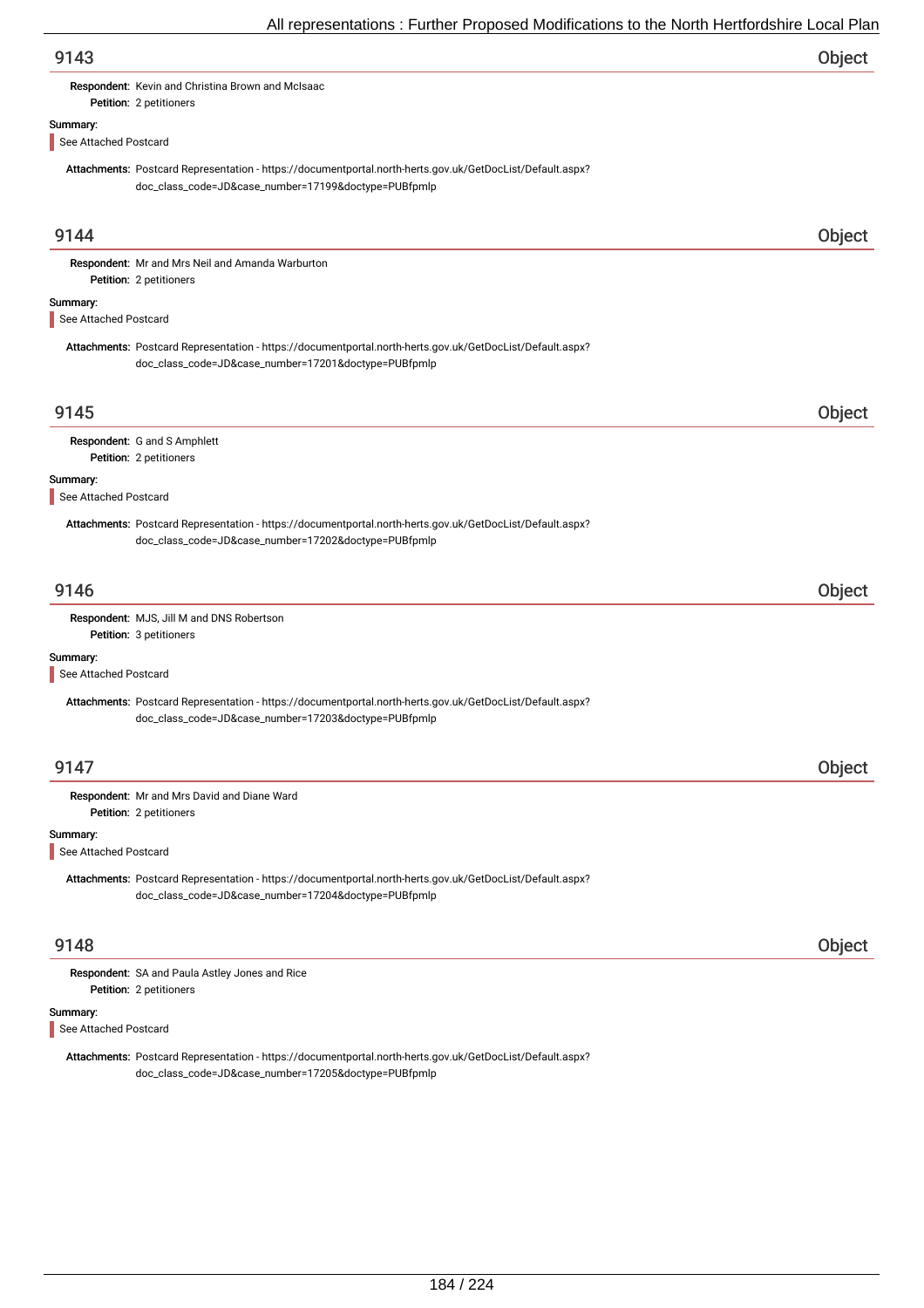| 9149 | Object |
|------|--------|
|------|--------|

Respondent: Mr and Mrs David and Stephanie Anvar

## Summary:

See Attached Postcard

Petition: 2 petitioners

Attachments: Postcard Representation - https://documentportal.north-herts.gov.uk/GetDocList/Default.aspx? doc\_class\_code=JD&case\_number=17206&doctype=PUBfpmlp

| 9150                              |                                                                                                                                                                   | Object |
|-----------------------------------|-------------------------------------------------------------------------------------------------------------------------------------------------------------------|--------|
|                                   | Respondent: Mr and Mrs David and Susan Ward<br>Petition: 2 petitioners                                                                                            |        |
| Summary:<br>See Attached Postcard |                                                                                                                                                                   |        |
|                                   | Attachments: Postcard Representation - https://documentportal.north-herts.gov.uk/GetDocList/Default.aspx?<br>doc_class_code=JD&case_number=17207&doctype=PUBfpmlp |        |
| 9151                              |                                                                                                                                                                   | Object |
|                                   | Respondent: Sylvia and P Blakey<br>Petition: 2 petitioners                                                                                                        |        |
| Summary:<br>See Attached Postcard |                                                                                                                                                                   |        |
|                                   | Attachments: Postcard Representation - https://documentportal.north-herts.gov.uk/GetDocList/Default.aspx?<br>doc_class_code=JD&case_number=17208&doctype=PUBfpmlp |        |
| 9152                              |                                                                                                                                                                   | Object |
|                                   | Respondent: Mr and Mrs Paul and Marta Drake<br>Petition: 2 petitioners                                                                                            |        |
| Summary:<br>See Attached Postcard |                                                                                                                                                                   |        |
|                                   | Attachments: Postcard Representation - https://documentportal.north-herts.gov.uk/GetDocList/Default.aspx?<br>doc_class_code=JD&case_number=17209&doctype=PUBfpmlp |        |
| 9153                              |                                                                                                                                                                   | Object |
| Summary:<br>See Attached Postcard | Respondent: Mr DJG Cook                                                                                                                                           |        |
|                                   | Attachments: Postcard Representation - https://documentportal.north-herts.gov.uk/GetDocList/Default.aspx?<br>doc_class_code=JD&case_number=17210&doctype=PUBfpmlp |        |
| 9155                              |                                                                                                                                                                   | Object |
|                                   | Respondent: L and M Bloxham<br>Petition: 2 petitioners                                                                                                            |        |
| Summary:<br>See Attached Postcard |                                                                                                                                                                   |        |
|                                   | Attachments: Postcard Representation - https://documentportal.north-herts.gov.uk/GetDocList/Default.aspx?<br>doc_class_code=JD&case_number=17213&doctype=PUBfpmlp |        |
| 9162                              |                                                                                                                                                                   | Object |
|                                   | Respondent: Mr and Mrs Adrian and Janet Cummings<br>Petition: 2 petitioners                                                                                       |        |
| Summary:<br>See Attached Postcard |                                                                                                                                                                   |        |

Attachments: Postcard Representation - https://documentportal.north-herts.gov.uk/GetDocList/Default.aspx? doc\_class\_code=JD&case\_number=17214&doctype=PUBfpmlp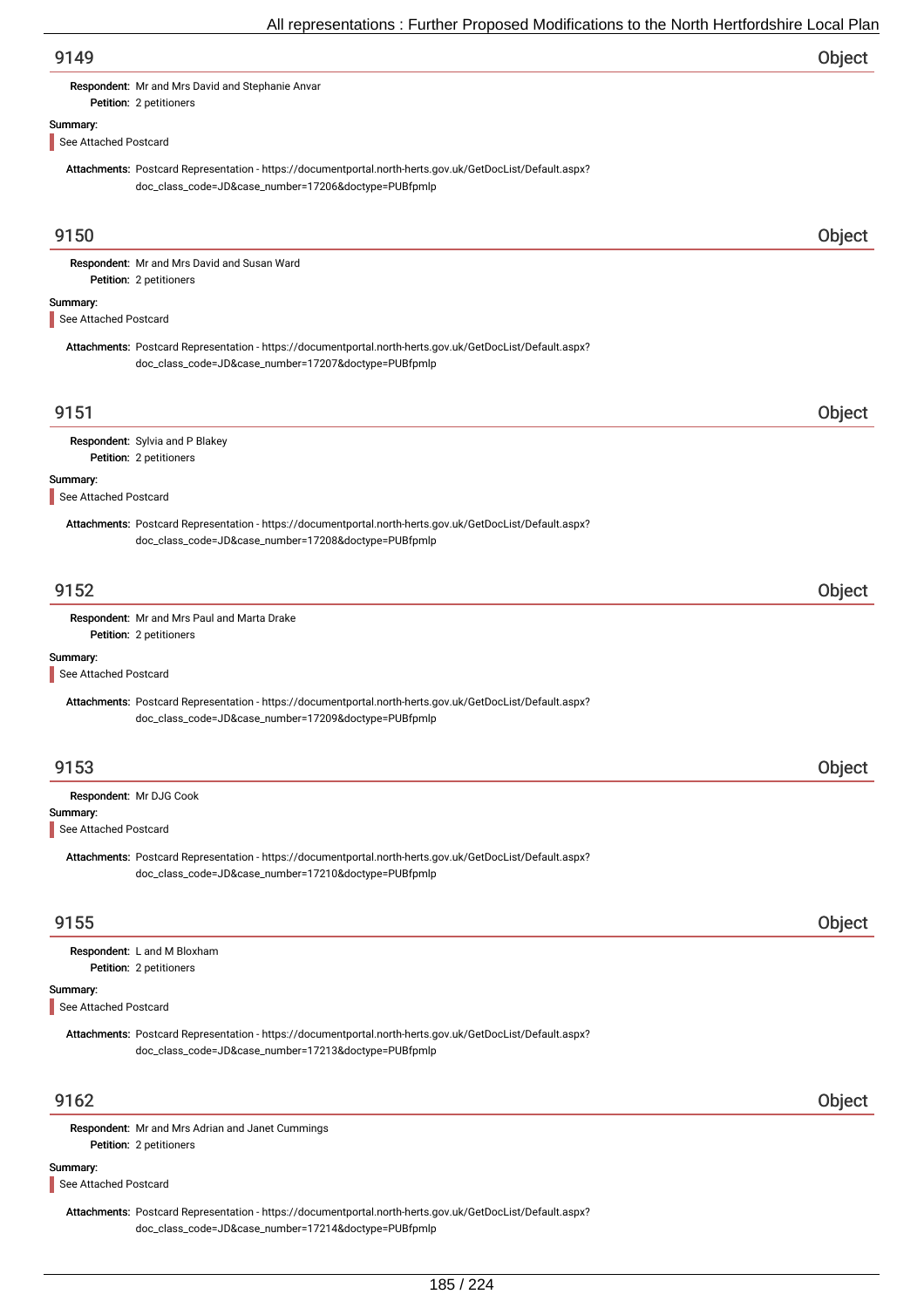| 9169 | Object |
|------|--------|
|------|--------|

### Respondent: Mr and Mrs David and Linda Nelson

Petition: 2 petitioners

### Summary:

See Attached Postcard

Attachments: Postcard Representation - https://documentportal.north-herts.gov.uk/GetDocList/Default.aspx? doc\_class\_code=JD&case\_number=17215&doctype=PUBfpmlp

| 9173                              |                                                                                                                                                                   | Object |
|-----------------------------------|-------------------------------------------------------------------------------------------------------------------------------------------------------------------|--------|
|                                   | Respondent: Mr and Mrs Blaise and Angela Hodges                                                                                                                   |        |
|                                   | Petition: 2 petitioners                                                                                                                                           |        |
| Summary:<br>See Attached Postcard |                                                                                                                                                                   |        |
|                                   | Attachments: Postcard Representation - https://documentportal.north-herts.gov.uk/GetDocList/Default.aspx?<br>doc_class_code=JD&case_number=17216&doctype=PUBfpmlp |        |
| 9174                              |                                                                                                                                                                   | Object |
|                                   | Respondent: Mr Mark Burns                                                                                                                                         |        |
|                                   | Petition: 4 petitioners                                                                                                                                           |        |
| Summary:<br>See Attached Postcard |                                                                                                                                                                   |        |
|                                   | Attachments: Postcard Representation - https://documentportal.north-herts.gov.uk/GetDocList/Default.aspx?<br>doc_class_code=JD&case_number=3240&doctype=PUBfpmlp  |        |
| 9175                              |                                                                                                                                                                   | Object |
|                                   | Respondent: Mr Brian Moggridge<br>Petition: 2 petitioners                                                                                                         |        |
| Summary:<br>See Attached Postcard |                                                                                                                                                                   |        |
|                                   | Attachments: Postcard Representation - https://documentportal.north-herts.gov.uk/GetDocList/Default.aspx?<br>doc_class_code=JD&case_number=3322&doctype=PUBfpmlp  |        |
| 9176                              |                                                                                                                                                                   | Object |
|                                   | Respondent: Mr & Mrs Stephen & Susan Marsh<br>Petition: 2 petitioners                                                                                             |        |
| Summary:<br>See Attached Postcard |                                                                                                                                                                   |        |
|                                   | Attachments: Postcard Representation - https://documentportal.north-herts.gov.uk/GetDocList/Default.aspx?<br>doc_class_code=JD&case_number=16061&doctype=PUBfpmlp |        |
| 9180                              |                                                                                                                                                                   | Object |
|                                   | Respondent: Ms Nikki Hamlett<br>Petition: 3 petitioners                                                                                                           |        |
| Summary:<br>See Attached Postcard |                                                                                                                                                                   |        |
|                                   | Attachments: Postcard Representation - https://documentportal.north-herts.gov.uk/GetDocList/Default.aspx?<br>doc_class_code=JD&case_number=13636&doctype=PUBfpmlp |        |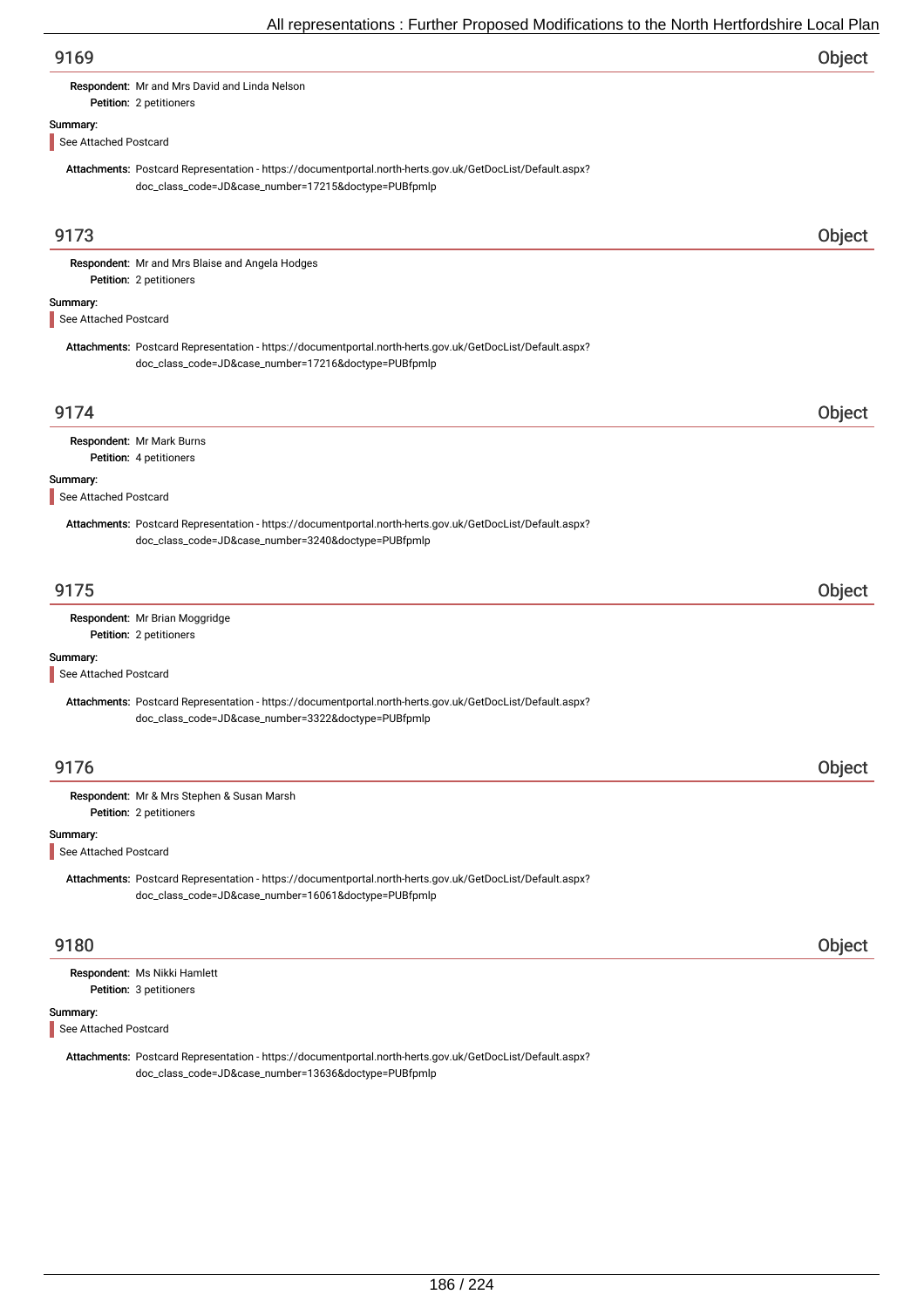Respondent: Mr and Mrs Kenneth and Jane Foster

## Summary:

See Attached Postcard

Petition: 2 petitioners

Attachments: Postcard Representation - https://documentportal.north-herts.gov.uk/GetDocList/Default.aspx? doc\_class\_code=JD&case\_number=14261&doctype=PUBfpmlp

| 9190                              |                                                                                                                                                                   | Object |
|-----------------------------------|-------------------------------------------------------------------------------------------------------------------------------------------------------------------|--------|
|                                   | Respondent: Ms Debbie Chillingworth<br>Petition: 3 petitioners                                                                                                    |        |
| Summary:<br>See Attached Postcard |                                                                                                                                                                   |        |
|                                   | Attachments: Postcard Representation - https://documentportal.north-herts.gov.uk/GetDocList/Default.aspx?<br>doc_class_code=JD&case_number=15033&doctype=PUBfpmlp |        |
| 9204                              |                                                                                                                                                                   | Object |
| Respondent: Sarah Lawlor          | Petition: 4 petitioners                                                                                                                                           |        |
| Summary:<br>See Attached Postcard |                                                                                                                                                                   |        |
|                                   | Attachments: Postcard Representation - https://documentportal.north-herts.gov.uk/GetDocList/Default.aspx?<br>doc_class_code=JD&case_number=16247&doctype=PUBfpmlp |        |
| 9211                              |                                                                                                                                                                   | Object |
|                                   | Respondent: Mr and Mrs Alan and Jane Slater<br>Petition: 2 petitioners                                                                                            |        |
| Summary:<br>See Attached Postcard |                                                                                                                                                                   |        |
|                                   | Attachments: Postcard Representation - https://documentportal.north-herts.gov.uk/GetDocList/Default.aspx?<br>doc_class_code=JD&case_number=17212&doctype=PUBfpmlp |        |
| 9216                              |                                                                                                                                                                   | Object |
|                                   | Respondent: Mr Ivor Twyman<br>Petition: 2 petitioners                                                                                                             |        |
| Summary:<br>See attached Postcard |                                                                                                                                                                   |        |
|                                   | Attachments: Postcard Representation - https://documentportal.north-herts.gov.uk/GetDocList/Default.aspx?<br>doc_class_code=JD&case_number=3238&doctype=PUBfpmlp  |        |
| 9221                              |                                                                                                                                                                   | Object |
|                                   | Respondent: Mrs Shirin C Elliott<br>Petition: 2 petitioners                                                                                                       |        |
| Summary:<br>See Attached Postcard |                                                                                                                                                                   |        |
|                                   | Attachments: Postcard Representation - https://documentportal.north-herts.gov.uk/GetDocList/Default.aspx?<br>doc_class_code=JD&case_number=3762&doctype=PUBfpmlp  |        |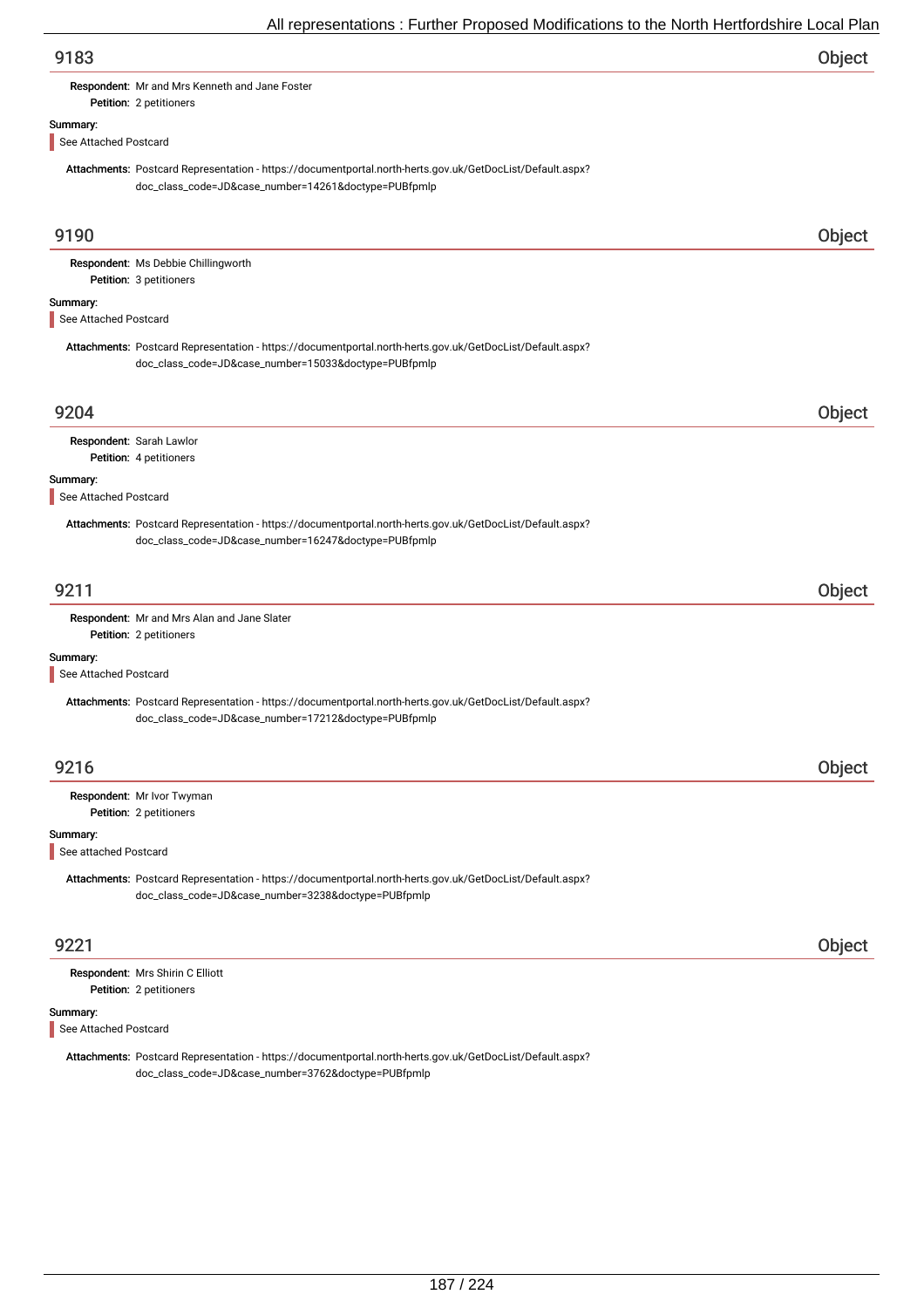| 9222 | Object |
|------|--------|
|      |        |

## Respondent: Mr Nigel Tilley

### Petition: 2 petitioners

### Summary:

See Attached Postcard

Attachments: Postcard Representation - https://documentportal.north-herts.gov.uk/GetDocList/Default.aspx? doc\_class\_code=JD&case\_number=5073&doctype=PUBfpmlp

| 9223                                                      |                                                                                                                                                                   | Object        |
|-----------------------------------------------------------|-------------------------------------------------------------------------------------------------------------------------------------------------------------------|---------------|
|                                                           | Respondent: Mr Paul Herd<br>Petition: 2 petitioners                                                                                                               |               |
| Summary:<br>See Attached Postcard                         |                                                                                                                                                                   |               |
|                                                           | Attachments: Postcard Representation - https://documentportal.north-herts.gov.uk/GetDocList/Default.aspx?<br>doc_class_code=JD&case_number=5421&doctype=PUBfpmlp  |               |
| 9271                                                      |                                                                                                                                                                   | Object        |
| Summary:<br>See Attached Postcard                         | Respondent: Anne Chawk                                                                                                                                            |               |
|                                                           | Attachments: Postcard Representation - https://documentportal.north-herts.gov.uk/GetDocList/Default.aspx?<br>doc_class_code=JD&case_number=17219&doctype=PUBfpmlp |               |
| 9272                                                      |                                                                                                                                                                   | Object        |
|                                                           | Respondent: David and Samantha Moss and Hammond<br>Petition: 2 petitioners                                                                                        |               |
| Summary:<br>See Attached Postcard                         |                                                                                                                                                                   |               |
|                                                           | Attachments: Postcard Representation - https://documentportal.north-herts.gov.uk/GetDocList/Default.aspx?<br>doc_class_code=JD&case_number=17220&doctype=PUBfpmlp |               |
| 9273                                                      |                                                                                                                                                                   | Object        |
| Respondent: G Curtis<br>Summary:<br>See Attached Postcard |                                                                                                                                                                   |               |
|                                                           | Attachments: Postcard Representation - https://documentportal.north-herts.gov.uk/GetDocList/Default.aspx?<br>doc_class_code=JD&case_number=17221&doctype=PUBfpmlp |               |
| 9274                                                      |                                                                                                                                                                   | <b>Object</b> |
| Summary:<br>See Attached Postcard                         | Respondent: Mr Douglas Fisher                                                                                                                                     |               |
|                                                           | Attachments: Postcard Representation - https://documentportal.north-herts.gov.uk/GetDocList/Default.aspx?<br>doc_class_code=JD&case_number=17222&doctype=PUBfpmlp |               |
| 9275                                                      |                                                                                                                                                                   | Object        |
|                                                           | Respondent: Mr Peter and Parin Robbins<br>Petition: 2 petitioners                                                                                                 |               |
| Summary:<br>See Attached Postcard                         |                                                                                                                                                                   |               |
|                                                           | Attachments: Postcard Representation - https://documentportal.north-herts.gov.uk/GetDocList/Default.aspx?<br>doc_class_code=JD&case_number=17223&doctype=PUBfpmlp |               |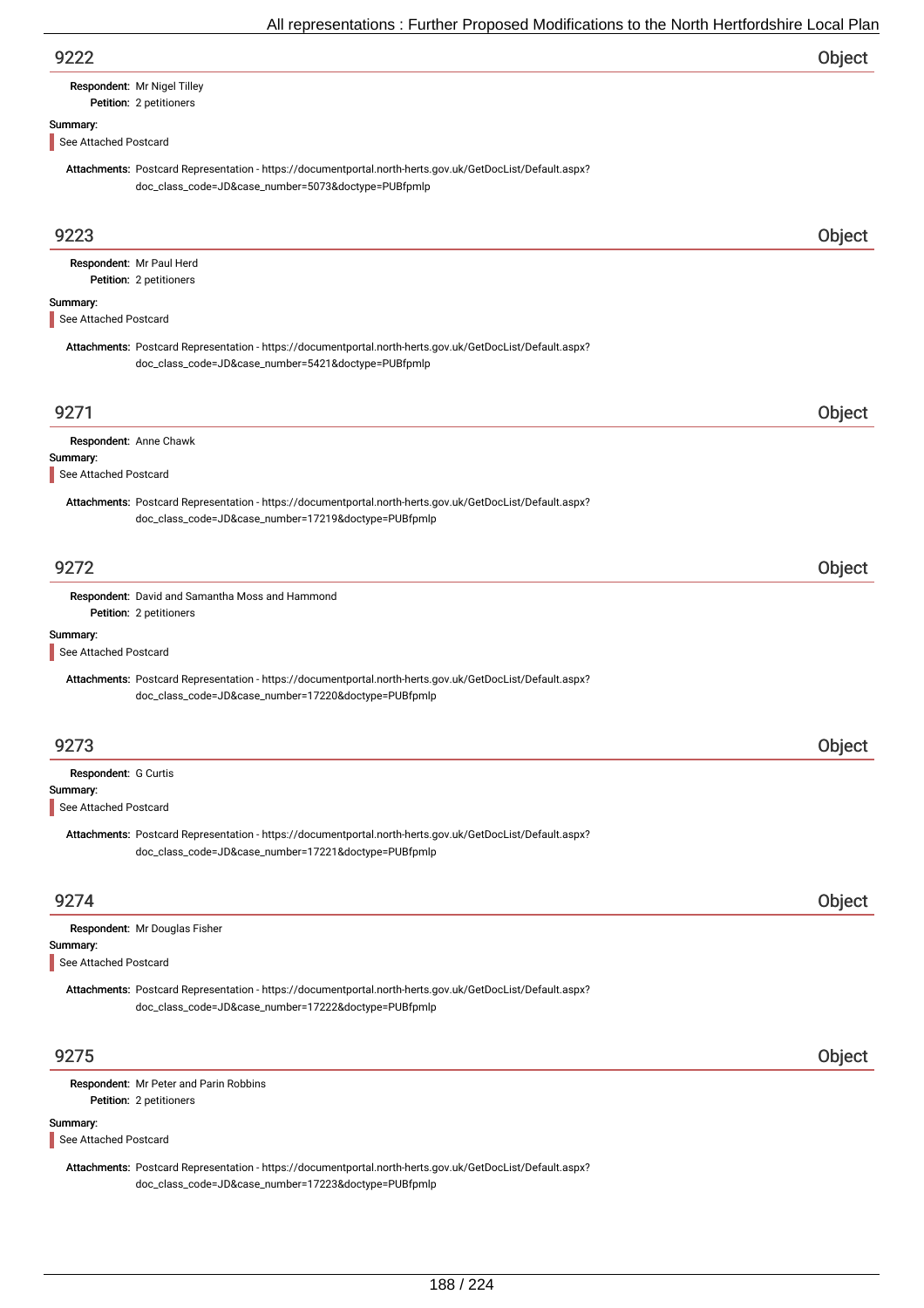| 9276                                                                                                                                                              | Object |
|-------------------------------------------------------------------------------------------------------------------------------------------------------------------|--------|
| Respondent: Maureen Carson                                                                                                                                        |        |
| Summary:<br>See Attached Postcard                                                                                                                                 |        |
| Attachments: Postcard Representation - https://documentportal.north-herts.gov.uk/GetDocList/Default.aspx?                                                         |        |
| doc_class_code=JD&case_number=17224&doctype=PUBfpmlp                                                                                                              |        |
|                                                                                                                                                                   |        |
| 9277                                                                                                                                                              | Object |
| Respondent: Mr Gary Young                                                                                                                                         |        |
| Summary:<br>See Attached Postcard                                                                                                                                 |        |
| Attachments: Postcard Representation - https://documentportal.north-herts.gov.uk/GetDocList/Default.aspx?                                                         |        |
| doc_class_code=JD&case_number=17225&doctype=PUBfpmlp                                                                                                              |        |
|                                                                                                                                                                   |        |
| 9278                                                                                                                                                              | Object |
| Respondent: Mr and Mrs David and Carole Young<br>Petition: 2 petitioners                                                                                          |        |
| Summary:                                                                                                                                                          |        |
| See Attached Postcard                                                                                                                                             |        |
| Attachments: Postcard Representation - https://documentportal.north-herts.gov.uk/GetDocList/Default.aspx?<br>doc_class_code=JD&case_number=17226&doctype=PUBfpmlp |        |
| 9279                                                                                                                                                              | Object |
| Respondent: Mr R K Marriott                                                                                                                                       |        |
| Summary:<br>See Attached Postcard                                                                                                                                 |        |
| Attachments: Postcard Representation - https://documentportal.north-herts.gov.uk/GetDocList/Default.aspx?                                                         |        |
| doc_class_code=JD&case_number=17227&doctype=PUBfpmlp                                                                                                              |        |
|                                                                                                                                                                   |        |
| 9280                                                                                                                                                              | Object |
| Respondent: Chloe Clark                                                                                                                                           |        |
| Summary:<br>See Attached Postcard                                                                                                                                 |        |
| Attachments: Postcard Representation - https://documentportal.north-herts.gov.uk/GetDocList/Default.aspx?<br>doc_class_code=JD&case_number=17228&doctype=PUBfpmlp |        |
| 9281                                                                                                                                                              | Object |
| Respondent: Sheila J Daniels                                                                                                                                      |        |
| Summary:                                                                                                                                                          |        |
| See Attached Postcard                                                                                                                                             |        |
| Attachments: Postcard Representation - https://documentportal.north-herts.gov.uk/GetDocList/Default.aspx?<br>doc_class_code=JD&case_number=17229&doctype=PUBfpmlp |        |
| 9282                                                                                                                                                              | Object |
| Respondent: TL Coulson                                                                                                                                            |        |
| Summary:                                                                                                                                                          |        |
| See Attached Postcard<br>Attachmente: Pecteard Penresentation - https://decumentpertal.perth-berts.gov.uk/CetDeeList/Default.gopx2                                |        |

Attachments: Postcard Representation - https://documentportal.north-herts.gov.uk/GetDocList/Default.aspx? doc\_class\_code=JD&case\_number=17230&doctype=PUBfpmlp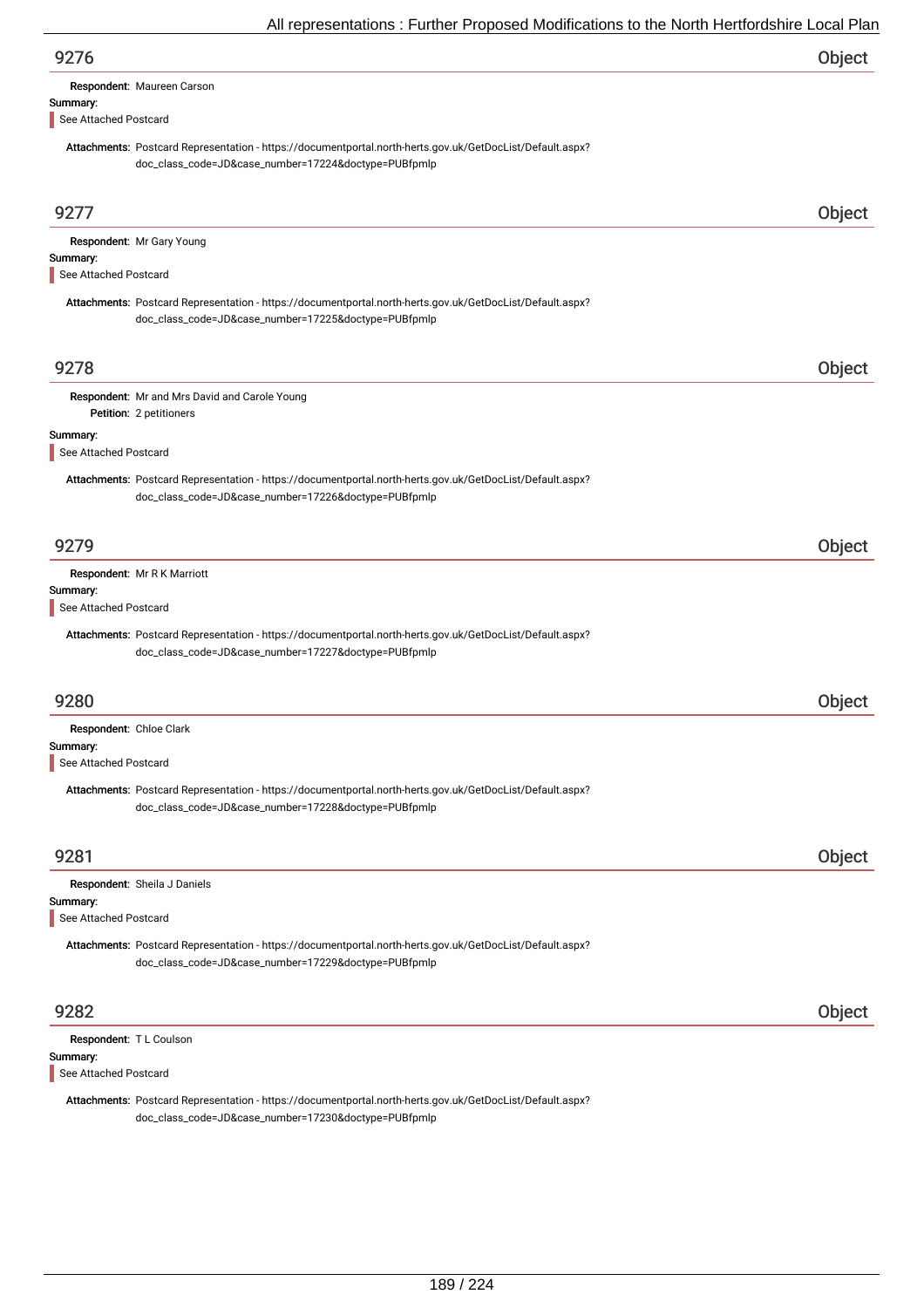| 9283                              |                                                                                                                                                                   | Object |
|-----------------------------------|-------------------------------------------------------------------------------------------------------------------------------------------------------------------|--------|
|                                   | Respondent: Mr and Mrs Richard and L Day                                                                                                                          |        |
|                                   | Petition: 2 petitioners                                                                                                                                           |        |
| Summary:<br>See Attached Postcard |                                                                                                                                                                   |        |
|                                   | Attachments: Postcard Representation - https://documentportal.north-herts.gov.uk/GetDocList/Default.aspx?                                                         |        |
|                                   | doc_class_code=JD&case_number=17231&doctype=PUBfpmlp                                                                                                              |        |
| 9284                              |                                                                                                                                                                   | Object |
| Respondent: Ann Parker            |                                                                                                                                                                   |        |
| Summary:                          |                                                                                                                                                                   |        |
| See Attached Postcard             |                                                                                                                                                                   |        |
|                                   | Attachments: Postcard Representation - https://documentportal.north-herts.gov.uk/GetDocList/Default.aspx?<br>doc_class_code=JD&case_number=17232&doctype=PUBfpmlp |        |
| 9285                              |                                                                                                                                                                   | Object |
|                                   | Respondent: Susan Wilmot                                                                                                                                          |        |
| Summary:                          |                                                                                                                                                                   |        |
| See Attached Postcard             |                                                                                                                                                                   |        |
|                                   | Attachments: Postcard Representation - https://documentportal.north-herts.gov.uk/GetDocList/Default.aspx?                                                         |        |
|                                   | doc_class_code=JD&case_number=17233&doctype=PUBfpmlp                                                                                                              |        |
| 9286                              |                                                                                                                                                                   | Object |
|                                   | Respondent: Mr and Mrs John and Carole Andrews                                                                                                                    |        |
|                                   | Petition: 2 petitioners                                                                                                                                           |        |
| Summary:                          |                                                                                                                                                                   |        |
| See Attached Postcard             |                                                                                                                                                                   |        |
|                                   | Attachments: Postcard Representation - https://documentportal.north-herts.gov.uk/GetDocList/Default.aspx?<br>doc_class_code=JD&case_number=17234&doctype=PUBfpmlp |        |
|                                   |                                                                                                                                                                   |        |
| 9287                              |                                                                                                                                                                   | Object |
|                                   | Respondent: Mr and Mrs Paul and Sharon Burdon<br>Petition: 2 petitioners                                                                                          |        |
| Summary:                          |                                                                                                                                                                   |        |
| See Attached Postcard             |                                                                                                                                                                   |        |
|                                   | Attachments: Postcard Representation - https://documentportal.north-herts.gov.uk/GetDocList/Default.aspx?<br>doc_class_code=JD&case_number=17235&doctype=PUBfpmlp |        |
| 9288                              |                                                                                                                                                                   | Object |
|                                   | Respondent: Mr and Mrs John and Mary Godfrey<br>Petition: 2 petitioners                                                                                           |        |
| Summary:<br>See Attached Postcard |                                                                                                                                                                   |        |
|                                   | Attachments: Postcard Representation - https://documentportal.north-herts.gov.uk/GetDocList/Default.aspx?                                                         |        |
|                                   | doc_class_code=JD&case_number=17236&doctype=PUBfpmlp                                                                                                              |        |
| 9289                              |                                                                                                                                                                   | Object |
|                                   | Respondent: Mr and Mrs Howard and Sylvia Godfrey<br>Petition: 2 petitioners                                                                                       |        |
| Summary:                          |                                                                                                                                                                   |        |
| See Attached Postcard             |                                                                                                                                                                   |        |
|                                   | Attachments: Postcard Representation - https://documentportal.north-herts.gov.uk/GetDocList/Default.aspx?                                                         |        |

doc\_class\_code=JD&case\_number=17237&doctype=PUBfpmlp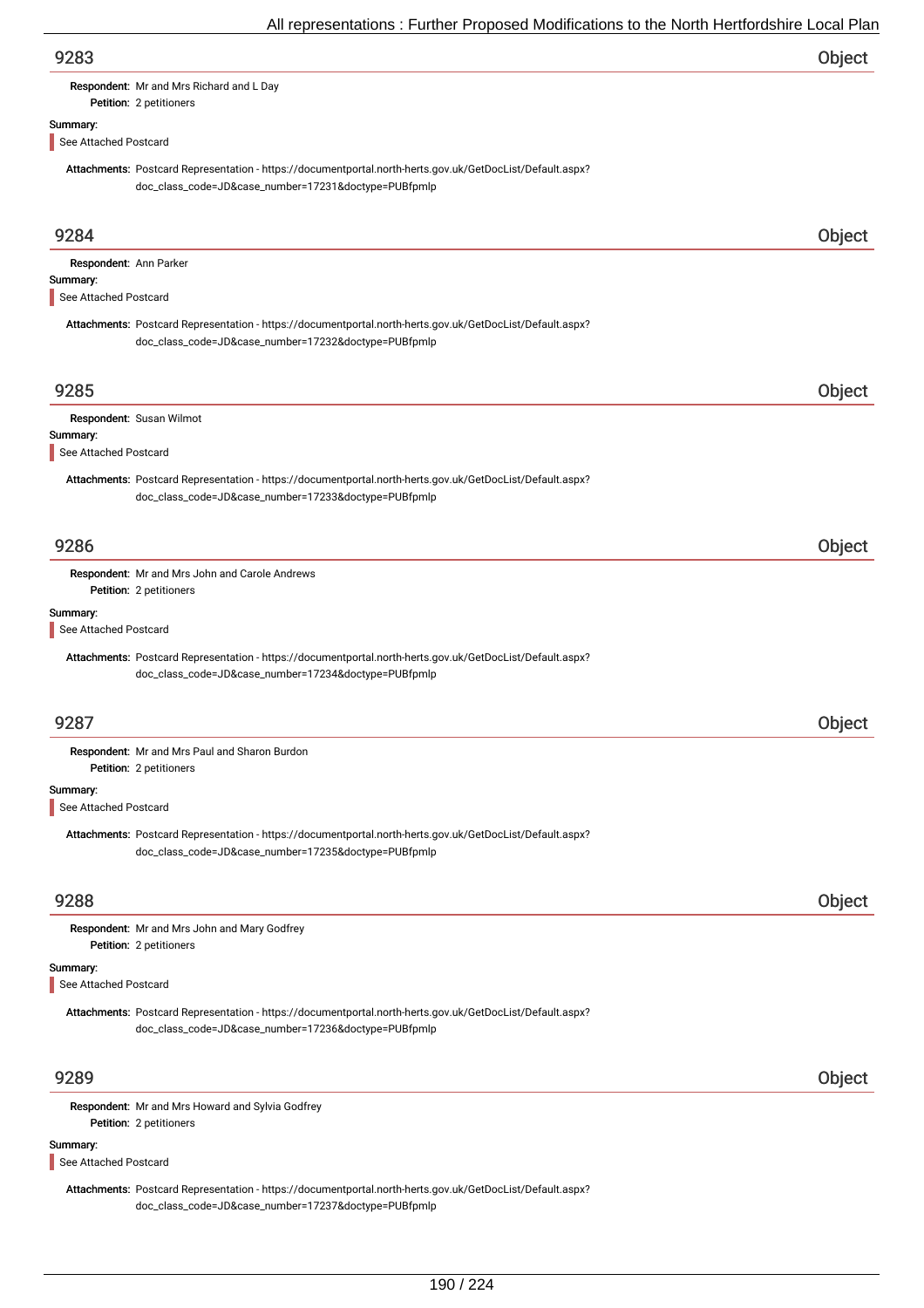| 9290                              |                                                                                                                                                                   | Object        |
|-----------------------------------|-------------------------------------------------------------------------------------------------------------------------------------------------------------------|---------------|
|                                   | Respondent: Dawn Hawkes                                                                                                                                           |               |
| Summary:<br>See attached postcard |                                                                                                                                                                   |               |
|                                   | Attachments: Postcard Representation - https://documentportal.north-herts.gov.uk/GetDocList/Default.aspx?<br>doc_class_code=JD&case_number=17238&doctype=PUBfpmlp |               |
| 9291                              |                                                                                                                                                                   | Object        |
|                                   | Respondent: C McGaughey                                                                                                                                           |               |
| Summary:<br>See attached postcard |                                                                                                                                                                   |               |
|                                   | Attachments: Postcard Representation - https://documentportal.north-herts.gov.uk/GetDocList/Default.aspx?<br>doc_class_code=JD&case_number=17239&doctype=PUBfpmlp |               |
| 9292                              |                                                                                                                                                                   | Object        |
|                                   | Respondent: MW and DJ Blyth                                                                                                                                       |               |
| Summary:                          | Petition: 2 petitioners                                                                                                                                           |               |
| See Attached Postcard             |                                                                                                                                                                   |               |
|                                   | Attachments: Postcard Representation - https://documentportal.north-herts.gov.uk/GetDocList/Default.aspx?<br>doc_class_code=JD&case_number=17240&doctype=PUBfpmlp |               |
| 9293                              |                                                                                                                                                                   | Object        |
|                                   | Respondent: Mrs Marian Edwards<br>Petition: 2 petitioners                                                                                                         |               |
| Summary:                          |                                                                                                                                                                   |               |
| See Attached Postcard             |                                                                                                                                                                   |               |
|                                   | Attachments: Postcard Representation - https://documentportal.north-herts.gov.uk/GetDocList/Default.aspx?<br>doc_class_code=JD&case_number=13598&doctype=PUBfpmlp |               |
| 9294                              |                                                                                                                                                                   | <b>Object</b> |
|                                   | Respondent: Mr and Mrs Steven and Bridie Boulter<br>Petition: 2 petitioners                                                                                       |               |
| Summary:                          |                                                                                                                                                                   |               |
| See Attached Postcard             |                                                                                                                                                                   |               |
|                                   | Attachments: Postcard Representation - https://documentportal.north-herts.gov.uk/GetDocList/Default.aspx?<br>doc_class_code=JD&case_number=17241&doctype=PUBfpmlp |               |
| 9295                              |                                                                                                                                                                   | Object        |
|                                   | Respondent: Mr and Mrs Nigel P and Carol A Smith<br>Petition: 2 petitioners                                                                                       |               |
| Summary:<br>See Attached Postcard |                                                                                                                                                                   |               |
|                                   | Attachments: Postcard Representation - https://documentportal.north-herts.gov.uk/GetDocList/Default.aspx?<br>doc_class_code=JD&case_number=17242&doctype=PUBfpmlp |               |
| 9297                              |                                                                                                                                                                   | Object        |
|                                   | Respondent: Michelle Cooper                                                                                                                                       |               |
| Summary:<br>See Attached Postcard |                                                                                                                                                                   |               |
|                                   | Attachments: Postcard Representation - https://documentportal.north-herts.gov.uk/GetDocList/Default.aspx?<br>doc_class_code=JD&case_number=17243&doctype=PUBfpmlp |               |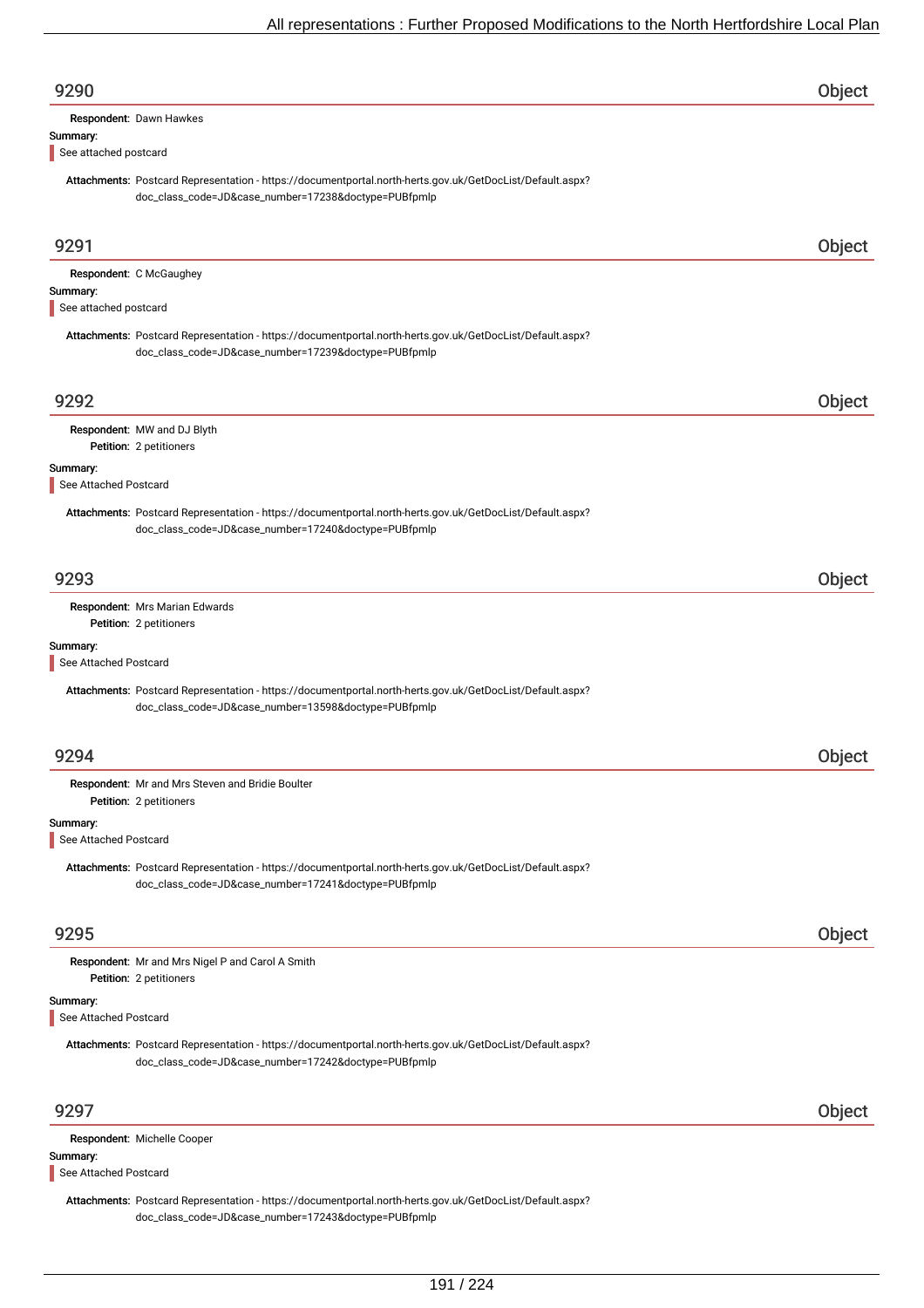| 9298                              |                                                                                                                                                                   | <b>Object</b> |
|-----------------------------------|-------------------------------------------------------------------------------------------------------------------------------------------------------------------|---------------|
|                                   | Respondent: Andrew and Clare Osborne and Wilmot<br>Petition: 2 petitioners                                                                                        |               |
| Summary:                          |                                                                                                                                                                   |               |
| See Attached Postcard             |                                                                                                                                                                   |               |
|                                   | Attachments: Postcard Representation - https://documentportal.north-herts.gov.uk/GetDocList/Default.aspx?<br>doc_class_code=JD&case_number=17244&doctype=PUBfpmlp |               |
| 9299                              |                                                                                                                                                                   | Object        |
|                                   | Respondent: Floyd Amphlett                                                                                                                                        |               |
| Summary:                          | Petition: 3 petitioners                                                                                                                                           |               |
| See Attached Postcard             |                                                                                                                                                                   |               |
|                                   | Attachments: Postcard Representation - https://documentportal.north-herts.gov.uk/GetDocList/Default.aspx?<br>doc_class_code=JD&case_number=14546&doctype=PUBfpmlp |               |
| 9303                              |                                                                                                                                                                   | Object        |
|                                   | Respondent: Mr Robert Hussey                                                                                                                                      |               |
| Summary:<br>See Attached Postcard |                                                                                                                                                                   |               |
|                                   | Attachments: Postcard Representation - https://documentportal.north-herts.gov.uk/GetDocList/Default.aspx?<br>doc_class_code=JD&case_number=3621&doctype=PUBfpmlp  |               |
| 9304                              |                                                                                                                                                                   | Object        |
|                                   | Respondent: Mr and Mrs Jonathan and Helen Burman                                                                                                                  |               |
| Summary:<br>See Attached Postcard | Petition: 2 petitioners                                                                                                                                           |               |
|                                   | Attachments: Postcard Representation - https://documentportal.north-herts.gov.uk/GetDocList/Default.aspx?                                                         |               |
|                                   | doc_class_code=JD&case_number=17245&doctype=PUBfpmlp                                                                                                              |               |
| 9305                              |                                                                                                                                                                   | Object        |
|                                   | Respondent: Lisa and Lesley MacIwwes<br>Petition: 2 petitioners                                                                                                   |               |
| Summary:<br>See attached postcard |                                                                                                                                                                   |               |
|                                   | Attachments: Postcard Representation - https://documentportal.north-herts.gov.uk/GetDocList/Default.aspx?                                                         |               |
|                                   | doc_class_code=JD&case_number=17246&doctype=PUBfpmlp                                                                                                              |               |
| 9307                              |                                                                                                                                                                   | Object        |
|                                   | Respondent: Mr Alan J A Cross<br>Petition: 2 petitioners                                                                                                          |               |
| Summary:<br>See Attached Postcard |                                                                                                                                                                   |               |
|                                   | Attachments: Postcard Representation - https://documentportal.north-herts.gov.uk/GetDocList/Default.aspx?                                                         |               |
|                                   | doc_class_code=JD&case_number=8363&doctype=PUBfpmlp                                                                                                               |               |
| 9308                              |                                                                                                                                                                   | Object        |
|                                   | Respondent: Mary E Marsh                                                                                                                                          |               |
| Summary:<br>See Attached Postcard |                                                                                                                                                                   |               |
|                                   | Attachments: Postcard Representation - https://documentportal.north-herts.gov.uk/GetDocList/Default.aspx?<br>doc_class_code=JD&case_number=17247&doctype=PUBfpmlp |               |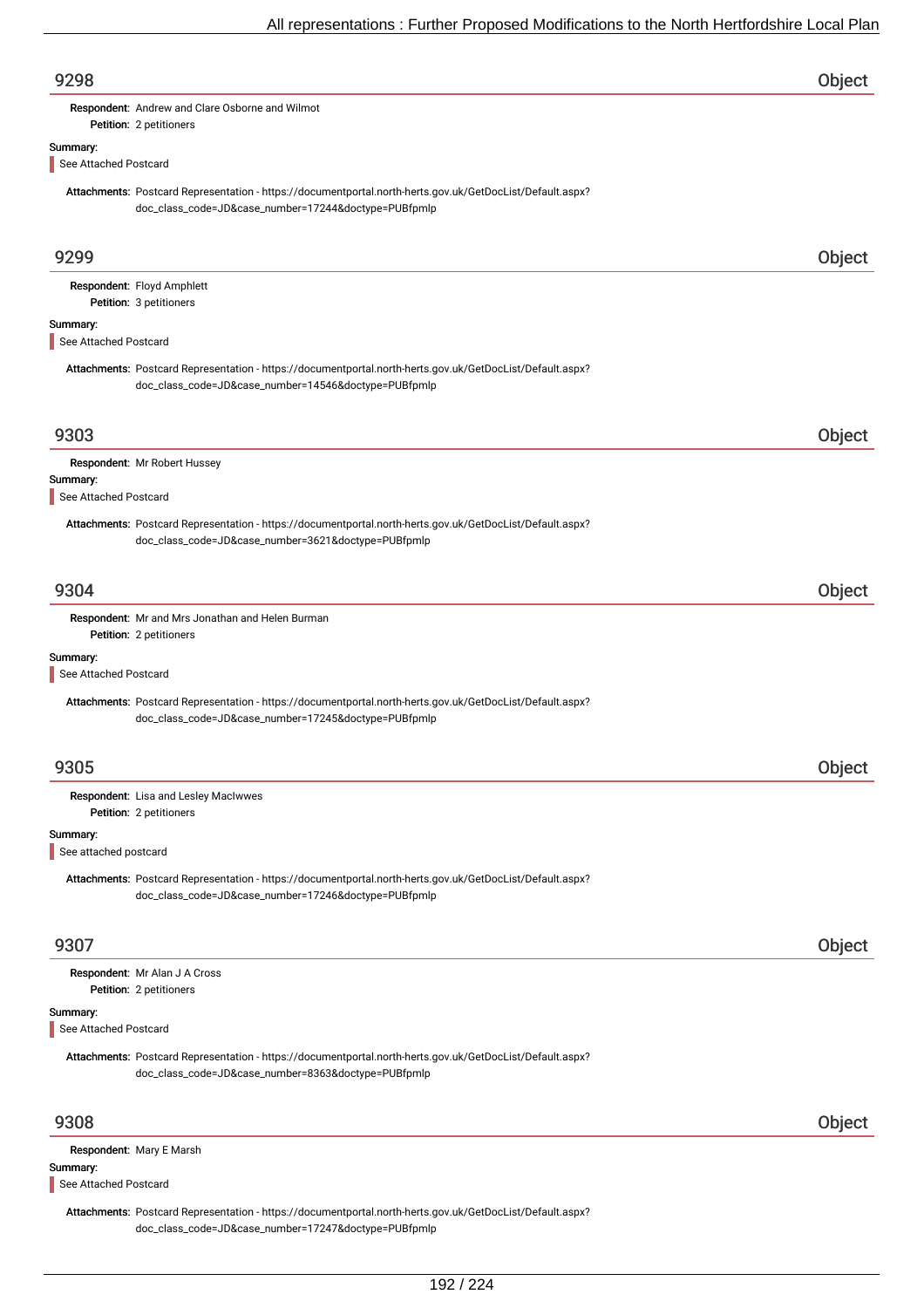| Respondent: Trudi Skuse |  |
|-------------------------|--|
| Summary:                |  |

See Attached Postcard

Attachments: Postcard Representation - https://documentportal.north-herts.gov.uk/GetDocList/Default.aspx? doc\_class\_code=JD&case\_number=17248&doctype=PUBfpmlp

|                                   | doc_class_code=JD&case_number=17248&doctype=POBipmip                                                                                                              |        |
|-----------------------------------|-------------------------------------------------------------------------------------------------------------------------------------------------------------------|--------|
| 9311                              |                                                                                                                                                                   | Object |
|                                   | Respondent: Linda and Dawn Brown and Tobin<br>Petition: 2 petitioners                                                                                             |        |
| Summary:<br>See Attached Postcard |                                                                                                                                                                   |        |
|                                   | Attachments: Postcard Representation - https://documentportal.north-herts.gov.uk/GetDocList/Default.aspx?<br>doc_class_code=JD&case_number=17249&doctype=PUBfpmlp |        |
| 9317                              |                                                                                                                                                                   | Object |
|                                   | Respondent: Mr and Mrs Mike and Sarah Jenkins<br>Petition: 2 petitioners                                                                                          |        |
| Summary:<br>See Attached Postcard |                                                                                                                                                                   |        |
|                                   | Attachments: Postcard Representation - https://documentportal.north-herts.gov.uk/GetDocList/Default.aspx?<br>doc_class_code=JD&case_number=17250&doctype=PUBfpmlp |        |
| 9318                              |                                                                                                                                                                   | Object |
|                                   | Respondent: Mr Richard Linney<br>Petition: 2 petitioners                                                                                                          |        |
| Summary:<br>See attached postcard |                                                                                                                                                                   |        |
|                                   | Attachments: Postcard Representation - https://documentportal.north-herts.gov.uk/GetDocList/Default.aspx?<br>doc_class_code=JD&case_number=10986&doctype=PUBfpmlp |        |
| 9319                              |                                                                                                                                                                   | Object |
|                                   | Respondent: Mr and Mrs Joseph and Margaret Farr<br>Petition: 2 petitioners                                                                                        |        |
| Summary:<br>See Attached Postcard |                                                                                                                                                                   |        |
|                                   | Attachments: Postcard Representation - https://documentportal.north-herts.gov.uk/GetDocList/Default.aspx?<br>doc_class_code=JD&case_number=4317&doctype=PUBfpmlp  |        |
| 9320                              |                                                                                                                                                                   | Object |
|                                   | Respondent: Ms Alison Plummer<br>Petition: 2 petitioners                                                                                                          |        |
| Summary:<br>See Attached Postcard |                                                                                                                                                                   |        |
|                                   | Attachments: Postcard Representation - https://documentportal.north-herts.gov.uk/GetDocList/Default.aspx?<br>doc_class_code=JD&case_number=4293&doctype=PUBfpmlp  |        |
| 9321                              |                                                                                                                                                                   | Object |
|                                   |                                                                                                                                                                   |        |

Petition: 2 petitioners Respondent: Mr and Mrs Leslie and Jane Jones

#### Summary:

See Attached Postcard

Attachments: Postcard Representation - https://documentportal.north-herts.gov.uk/GetDocList/Default.aspx? doc\_class\_code=JD&case\_number=17251&doctype=PUBfpmlp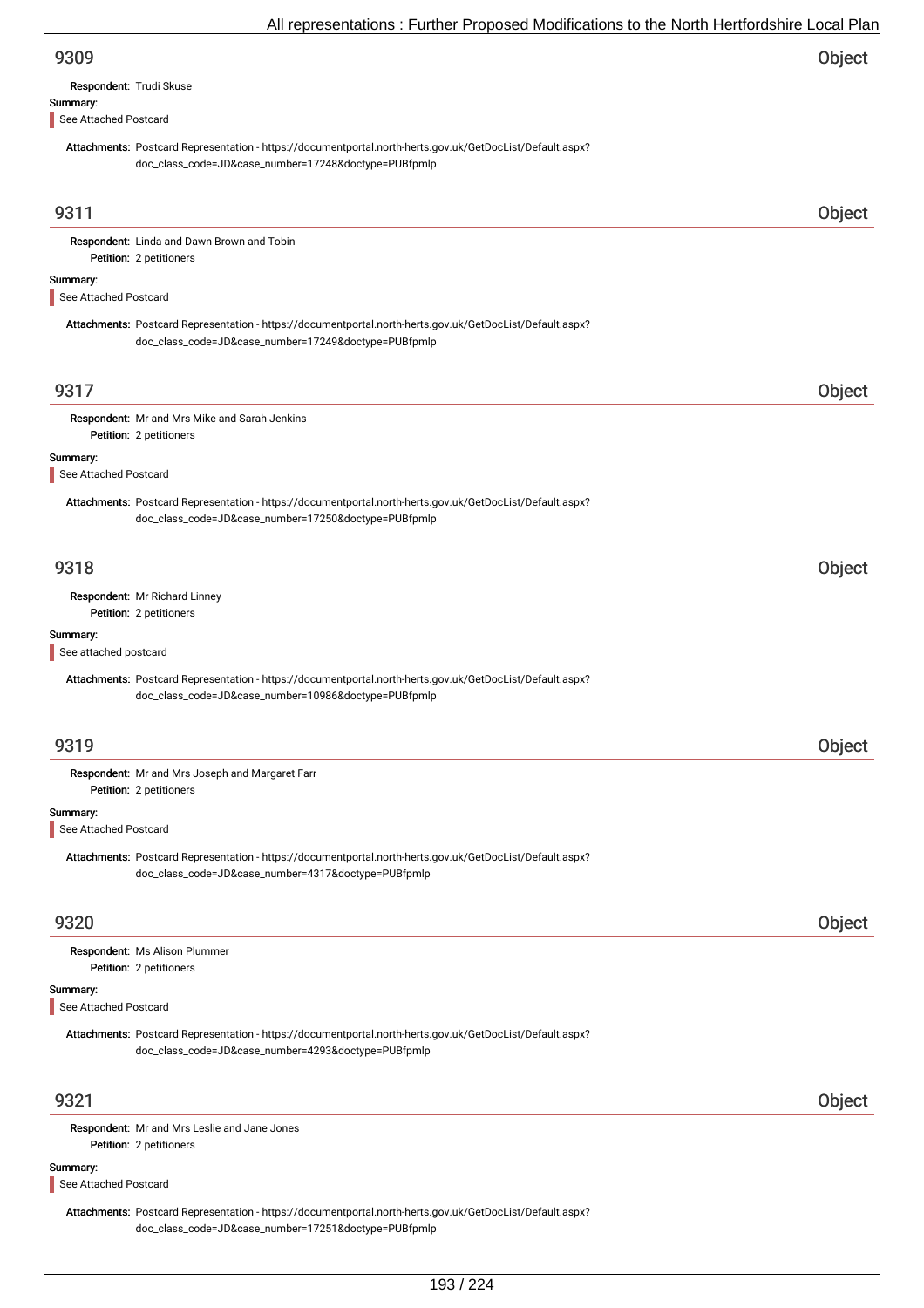| 9324                                                                                                                                                              | <b>Object</b> |
|-------------------------------------------------------------------------------------------------------------------------------------------------------------------|---------------|
| Respondent: Eileen Puddephatt                                                                                                                                     |               |
| Summary:<br>See Attached Postcard                                                                                                                                 |               |
| Attachments: Postcard Representation - https://documentportal.north-herts.gov.uk/GetDocList/Default.aspx?<br>doc_class_code=JD&case_number=17252&doctype=PUBfpmlp |               |
| 9368                                                                                                                                                              | Object        |
| Respondent: Bethan and Samantha Lewis and Brown<br>Petition: 2 petitioners                                                                                        |               |
| Summary:<br>See Attached Postcard                                                                                                                                 |               |
| Attachments: Postcard Representation - https://documentportal.north-herts.gov.uk/GetDocList/Default.aspx?<br>doc_class_code=JD&case_number=17253&doctype=PUBfpmlp |               |
| 9369                                                                                                                                                              | Object        |
| Respondent: Mr and Mrs Patrick and Caroline Gallagher<br>Petition: 5 petitioners                                                                                  |               |
| Summary:<br>See Attached Postcard                                                                                                                                 |               |
| Attachments: Postcard Representation - https://documentportal.north-herts.gov.uk/GetDocList/Default.aspx?<br>doc_class_code=JD&case_number=17254&doctype=PUBfpmlp |               |
| 9370                                                                                                                                                              | Object        |
| Respondent: Mr and Mrs Barry and Patricia Mahoney                                                                                                                 |               |
| Petition: 2 petitioners<br>Summary:                                                                                                                               |               |
| See Attached Postcard                                                                                                                                             |               |
| Attachments: Postcard Representation - https://documentportal.north-herts.gov.uk/GetDocList/Default.aspx?<br>doc_class_code=JD&case_number=17255&doctype=PUBfpmlp |               |
| 9371                                                                                                                                                              | Object        |
| Respondent: Brenda Roe                                                                                                                                            |               |
| Summary:<br>See Attached Postcard                                                                                                                                 |               |
| Attachments: Postcard Representation - https://documentportal.north-herts.gov.uk/GetDocList/Default.aspx?<br>doc_class_code=JD&case_number=17256&doctype=PUBfpmlp |               |
| 9372                                                                                                                                                              | Object        |
| Respondent: Kelly Croon                                                                                                                                           |               |
| Summary:<br>See Attached Postcard                                                                                                                                 |               |
| Attachments: Postcard Representation - https://documentportal.north-herts.gov.uk/GetDocList/Default.aspx?<br>doc_class_code=JD&case_number=17257&doctype=PUBfpmlp |               |
| 9373                                                                                                                                                              | Object        |
| Respondent: Blyth Latimer                                                                                                                                         |               |
| Summary:<br>See Attached Postcard                                                                                                                                 |               |
| Attachments: Postcard Representation - https://documentportal.north-herts.gov.uk/GetDocList/Default.aspx?<br>doc_class_code=JD&case_number=17258&doctype=PUBfpmlp |               |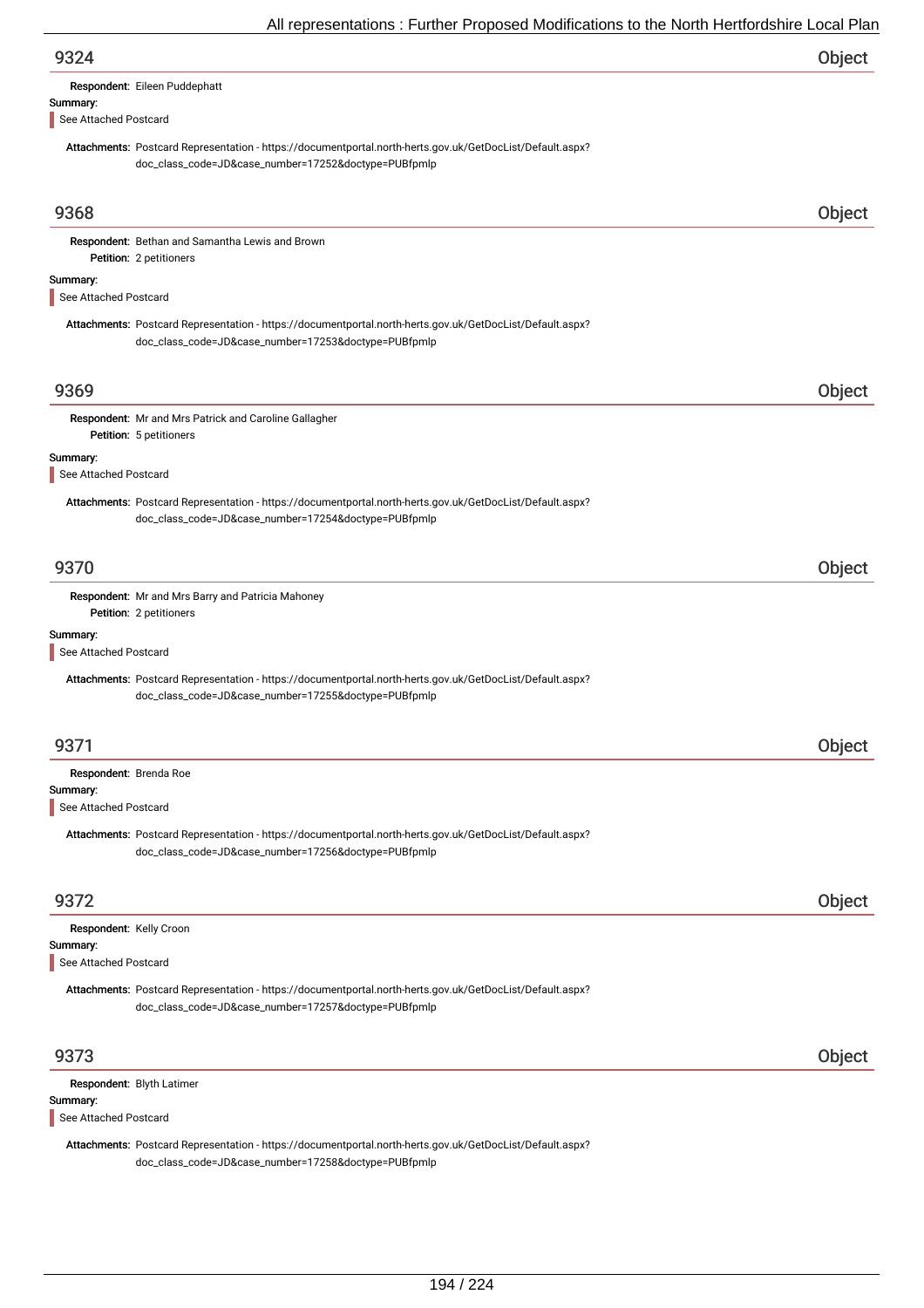| 9374                              |                                                                                                                                                                   | Object |
|-----------------------------------|-------------------------------------------------------------------------------------------------------------------------------------------------------------------|--------|
|                                   | Respondent: Mrs S Unsworth                                                                                                                                        |        |
| Summary:<br>See Attached Postcard |                                                                                                                                                                   |        |
|                                   |                                                                                                                                                                   |        |
|                                   | Attachments: Postcard Representation - https://documentportal.north-herts.gov.uk/GetDocList/Default.aspx?<br>doc_class_code=JD&case_number=17259&doctype=PUBfpmlp |        |
|                                   |                                                                                                                                                                   |        |
| 9375                              |                                                                                                                                                                   | Object |
|                                   | Respondent: Mr A D Smith                                                                                                                                          |        |
| Summary:                          |                                                                                                                                                                   |        |
| See Attached Postcard             |                                                                                                                                                                   |        |
|                                   | Attachments: Postcard Representation - https://documentportal.north-herts.gov.uk/GetDocList/Default.aspx?<br>doc_class_code=JD&case_number=17260&doctype=PUBfpmlp |        |
| 9376                              |                                                                                                                                                                   | Object |
|                                   |                                                                                                                                                                   |        |
| Summary:                          | Respondent: Elaine Cleaver                                                                                                                                        |        |
| See Attached Postcard             |                                                                                                                                                                   |        |
|                                   | Attachments: Postcard Representation - https://documentportal.north-herts.gov.uk/GetDocList/Default.aspx?<br>doc_class_code=JD&case_number=17261&doctype=PUBfpmlp |        |
| 9377                              |                                                                                                                                                                   | Object |
|                                   | Respondent: Alice Norton                                                                                                                                          |        |
| Summary:<br>See Attached Postcard |                                                                                                                                                                   |        |
|                                   |                                                                                                                                                                   |        |
|                                   | Attachments: Postcard Representation - https://documentportal.north-herts.gov.uk/GetDocList/Default.aspx?<br>doc_class_code=JD&case_number=17262&doctype=PUBfpmlp |        |
| 9378                              |                                                                                                                                                                   | Object |
|                                   | Respondent: Sam Nicolson                                                                                                                                          |        |
| Summary:<br>See Attached Postcard |                                                                                                                                                                   |        |
|                                   | Attachments: Postcard Representation - https://documentportal.north-herts.gov.uk/GetDocList/Default.aspx?                                                         |        |
|                                   | doc_class_code=JD&case_number=17263&doctype=PUBfpmlp                                                                                                              |        |
| 9379                              |                                                                                                                                                                   | Object |
|                                   | Respondent: Mr Mark Nicolson                                                                                                                                      |        |
| Summary:<br>See Attached Postcard |                                                                                                                                                                   |        |
|                                   | Attachments: Postcard Representation - https://documentportal.north-herts.gov.uk/GetDocList/Default.aspx?<br>doc_class_code=JD&case_number=17264&doctype=PUBfpmlp |        |
| 9380                              |                                                                                                                                                                   | Object |
|                                   | Respondent: Shireen Parker                                                                                                                                        |        |
| Summary:<br>See Attached Postcard |                                                                                                                                                                   |        |
|                                   | Attachments: Postcard Representation - https://documentportal.north-herts.gov.uk/GetDocList/Default.aspx?                                                         |        |
|                                   | doc_class_code=JD&case_number=17265&doctype=PUBfpmlp                                                                                                              |        |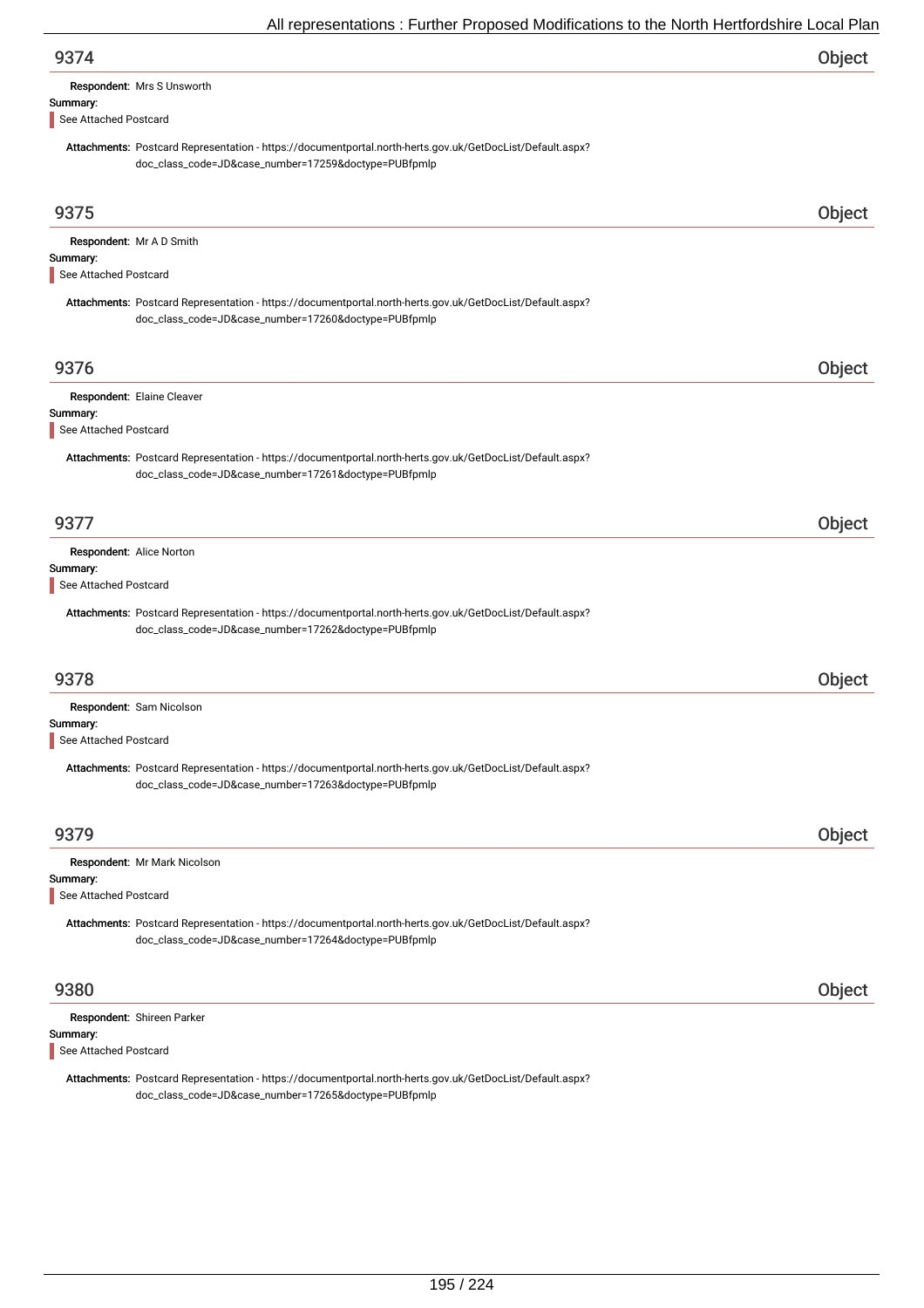| Respondent: Zara Parker |  |
|-------------------------|--|
| Summary:                |  |

See Attached Postcard

Attachments: Postcard Representation - https://documentportal.north-herts.gov.uk/GetDocList/Default.aspx? doc\_class\_code=JD&case\_number=17266&doctype=PUBfpmlp

| 9382                                                           |                                                                                                                                                                   | Object |
|----------------------------------------------------------------|-------------------------------------------------------------------------------------------------------------------------------------------------------------------|--------|
| Summary:<br>See Attached Postcard                              | Respondent: K Mageswian                                                                                                                                           |        |
|                                                                | Attachments: Postcard Representation - https://documentportal.north-herts.gov.uk/GetDocList/Default.aspx?<br>doc_class_code=JD&case_number=17267&doctype=PUBfpmlp |        |
| 9383                                                           |                                                                                                                                                                   | Object |
|                                                                | Respondent: Annabelle Williams                                                                                                                                    |        |
| Summary:<br>See Attached Postcard                              |                                                                                                                                                                   |        |
|                                                                | Attachments: Postcard Representation - https://documentportal.north-herts.gov.uk/GetDocList/Default.aspx?<br>doc_class_code=JD&case_number=17268&doctype=PUBfpmlp |        |
| 9384                                                           |                                                                                                                                                                   | Object |
| Summary:<br>See Attached Postcard                              | Respondent: Mr Harvey Williams                                                                                                                                    |        |
|                                                                | Attachments: Postcard Representation - https://documentportal.north-herts.gov.uk/GetDocList/Default.aspx?<br>doc_class_code=JD&case_number=17269&doctype=PUBfpmlp |        |
| 9385                                                           |                                                                                                                                                                   | Object |
| Respondent: Arjun Gillard<br>Summary:<br>See Attached Postcard |                                                                                                                                                                   |        |
|                                                                | Attachments: Postcard Representation - https://documentportal.north-herts.gov.uk/GetDocList/Default.aspx?<br>doc_class_code=JD&case_number=17270&doctype=PUBfpmlp |        |
| 9386                                                           |                                                                                                                                                                   | Object |
| Summary:<br>See Attached Postcard                              | Respondent: Jake London                                                                                                                                           |        |
|                                                                | Attachments: Postcard Representation - https://documentportal.north-herts.gov.uk/GetDocList/Default.aspx?<br>doc_class_code=JD&case_number=17271&doctype=PUBfpmlp |        |
| 9387                                                           |                                                                                                                                                                   | Object |
| Summary:<br>See Attached Postcard                              | Respondent: Mr Ivor A Sansom                                                                                                                                      |        |

Attachments: Postcard Representation - https://documentportal.north-herts.gov.uk/GetDocList/Default.aspx? doc\_class\_code=JD&case\_number=17272&doctype=PUBfpmlp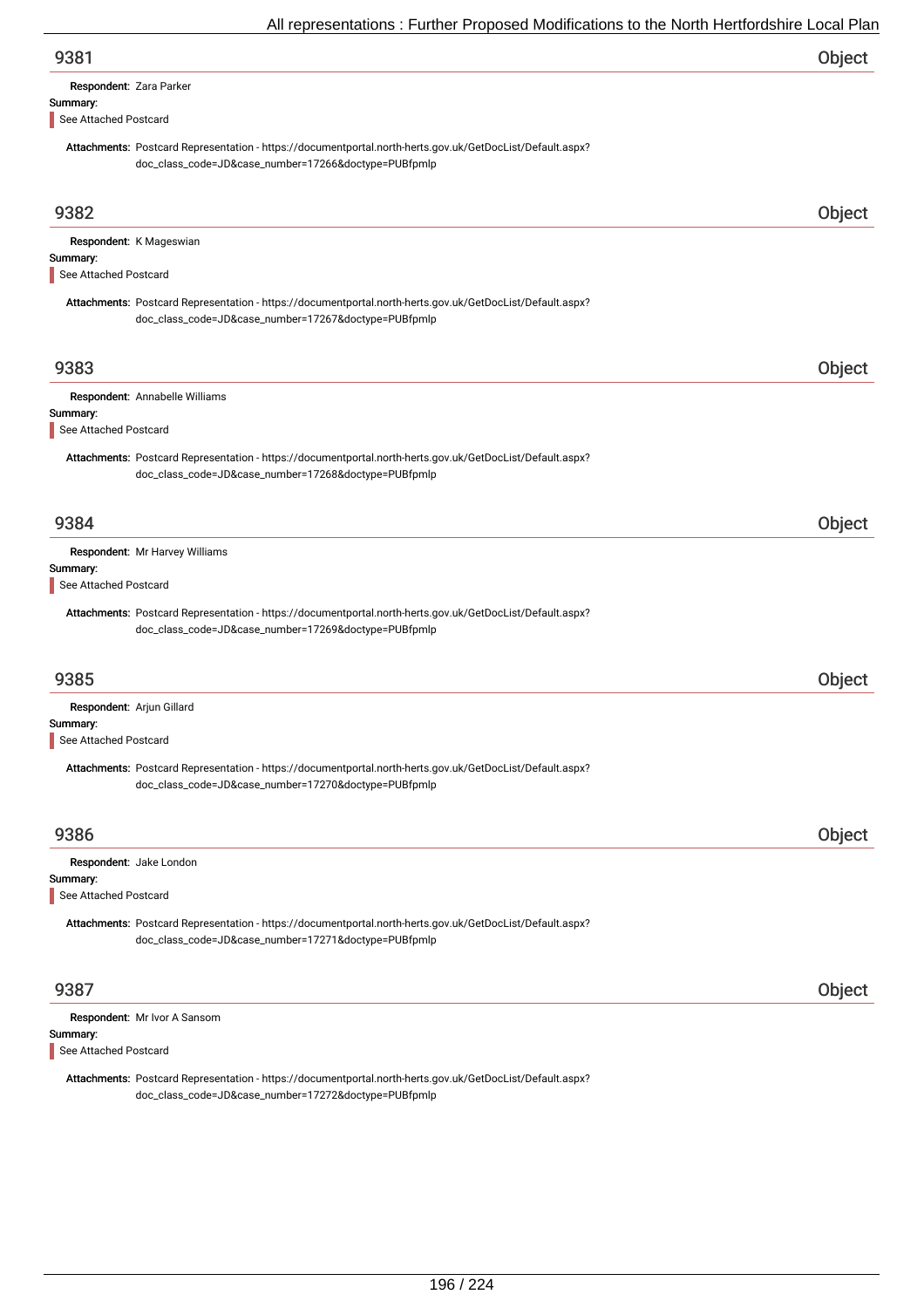| All representations . Further Froposed Modifications to the North Heritoruship Local Fial                                                                         |        |
|-------------------------------------------------------------------------------------------------------------------------------------------------------------------|--------|
| 9388                                                                                                                                                              | Object |
| Respondent: Mrs Patricia Sansom                                                                                                                                   |        |
| Summary:<br>See Attached Postcard                                                                                                                                 |        |
| Attachments: Postcard Representation - https://documentportal.north-herts.gov.uk/GetDocList/Default.aspx?                                                         |        |
| doc_class_code=JD&case_number=17273&doctype=PUBfpmlp                                                                                                              |        |
|                                                                                                                                                                   |        |
| 9389                                                                                                                                                              | Object |
| Respondent: Anna Mann                                                                                                                                             |        |
| Summary:<br>See Attached Postcard                                                                                                                                 |        |
|                                                                                                                                                                   |        |
| Attachments: Postcard Representation - https://documentportal.north-herts.gov.uk/GetDocList/Default.aspx?<br>doc_class_code=JD&case_number=17274&doctype=PUBfpmlp |        |
|                                                                                                                                                                   |        |
| 9390                                                                                                                                                              | Object |
| Respondent: Mr Simon Johnson                                                                                                                                      |        |
| Summary:                                                                                                                                                          |        |
| See Attached Postcard                                                                                                                                             |        |
| Attachments: Postcard Representation - https://documentportal.north-herts.gov.uk/GetDocList/Default.aspx?                                                         |        |
| doc_class_code=JD&case_number=17275&doctype=PUBfpmlp                                                                                                              |        |
| 9391                                                                                                                                                              |        |
|                                                                                                                                                                   | Object |
| Respondent: P Montgomery<br>Summary:                                                                                                                              |        |
| See Attached Postcard                                                                                                                                             |        |
| Attachments: Postcard Representation - https://documentportal.north-herts.gov.uk/GetDocList/Default.aspx?<br>doc_class_code=JD&case_number=17276&doctype=PUBfpmlp |        |
|                                                                                                                                                                   |        |
| 9392                                                                                                                                                              | Object |
| Respondent: Alison Cleworth                                                                                                                                       |        |
| Summary:                                                                                                                                                          |        |
| See Attached Postcard                                                                                                                                             |        |
| Attachments: Postcard Representation - https://documentportal.north-herts.gov.uk/GetDocList/Default.aspx?<br>doc_class_code=JD&case_number=17277&doctype=PUBfpmlp |        |
|                                                                                                                                                                   |        |
| 9393                                                                                                                                                              | Object |
| Respondent: P Sharp                                                                                                                                               |        |
| Summary:<br>See Attached Postcard                                                                                                                                 |        |
|                                                                                                                                                                   |        |
| Attachments: Postcard Representation - https://documentportal.north-herts.gov.uk/GetDocList/Default.aspx?<br>doc_class_code=JD&case_number=17278&doctype=PUBfpmlp |        |
| 9394                                                                                                                                                              | Object |
| Respondent: Mr Dan Sayers                                                                                                                                         |        |
| Petition: 2 petitioners                                                                                                                                           |        |
| Summary:<br>See Attached Postcard                                                                                                                                 |        |
| Attachmente: Pecteard Penresentation - https://decumentpertal.perth-berts.gov.uk/CetDeeList/Default.gopx2                                                         |        |

Attachments: Postcard Representation - https://documentportal.north-herts.gov.uk/GetDocList/Default.aspx? doc\_class\_code=JD&case\_number=14202&doctype=PUBfpmlp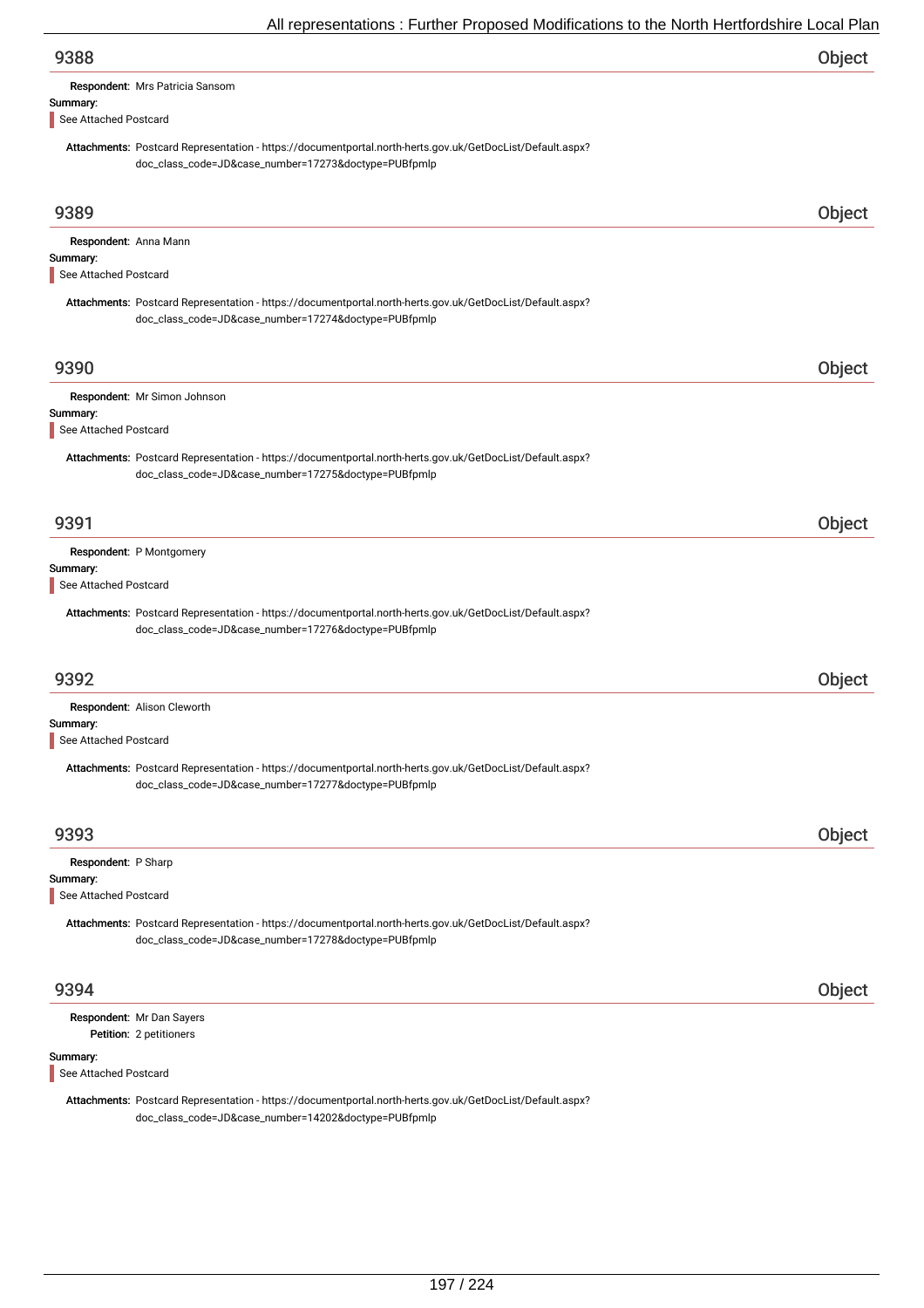| 9395                              |                                                                                                                                                                   | Object |
|-----------------------------------|-------------------------------------------------------------------------------------------------------------------------------------------------------------------|--------|
|                                   | Respondent: Mr and Mrs Pete and Jane Borritt<br>Petition: 2 petitioners                                                                                           |        |
| Summary:                          |                                                                                                                                                                   |        |
| See Attached Postcard             |                                                                                                                                                                   |        |
|                                   | Attachments: Postcard Representation - https://documentportal.north-herts.gov.uk/GetDocList/Default.aspx?<br>doc_class_code=JD&case_number=17279&doctype=PUBfpmlp |        |
| 9396                              |                                                                                                                                                                   | Object |
|                                   | Respondent: Deborah Tomes                                                                                                                                         |        |
| Summary:<br>See Attached Postcard |                                                                                                                                                                   |        |
|                                   | Attachments: Postcard Representation - https://documentportal.north-herts.gov.uk/GetDocList/Default.aspx?<br>doc_class_code=JD&case_number=5416&doctype=PUBfpmlp  |        |
| 9397                              |                                                                                                                                                                   | Object |
|                                   | Respondent: Mr Paul Mead                                                                                                                                          |        |
| Summary:                          | Petition: 3 petitioners                                                                                                                                           |        |
| See Attached Postcard             |                                                                                                                                                                   |        |
|                                   | Attachments: Postcard Representation - https://documentportal.north-herts.gov.uk/GetDocList/Default.aspx?<br>doc_class_code=JD&case_number=15477&doctype=PUBfpmlp |        |
| 9398                              |                                                                                                                                                                   | Object |
|                                   | Respondent: Christopher Kerr<br>Petition: 3 petitioners                                                                                                           |        |
| Summary:                          |                                                                                                                                                                   |        |
| See Attached Postcard             |                                                                                                                                                                   |        |
|                                   | Attachments: Postcard Representation - https://documentportal.north-herts.gov.uk/GetDocList/Default.aspx?<br>doc_class_code=JD&case_number=5286&doctype=PUBfpmlp  |        |
| 9399                              |                                                                                                                                                                   | Object |
|                                   | Respondent: Mr Crispin Mackay                                                                                                                                     |        |
|                                   | Petition: 2 petitioners                                                                                                                                           |        |
| Summary:<br>See Attached Postcard |                                                                                                                                                                   |        |
|                                   | Attachments: Postcard Representation - https://documentportal.north-herts.gov.uk/GetDocList/Default.aspx?<br>doc_class_code=JD&case_number=2664&doctype=PUBfpmlp  |        |
| 9400                              |                                                                                                                                                                   | Object |
|                                   | Respondent: Mr and Mrs Gordon and Margaret Claridge<br>Petition: 2 petitioners                                                                                    |        |
| Summary:<br>See Attached Postcard |                                                                                                                                                                   |        |
|                                   | Attachments: Postcard Representation - https://documentportal.north-herts.gov.uk/GetDocList/Default.aspx?<br>doc_class_code=JD&case_number=17280&doctype=PUBfpmlp |        |
| 9401                              |                                                                                                                                                                   | Object |
| Respondent: V Ruffett             |                                                                                                                                                                   |        |
|                                   | Petition: 3 petitioners                                                                                                                                           |        |
| Summary:<br>See Attached Postcard |                                                                                                                                                                   |        |
|                                   | Attachments: Postcard Representation - https://documentportal.north-herts.gov.uk/GetDocList/Default.aspx?<br>doc_class_code=JD&case_number=3245&doctype=PUBfpmlp  |        |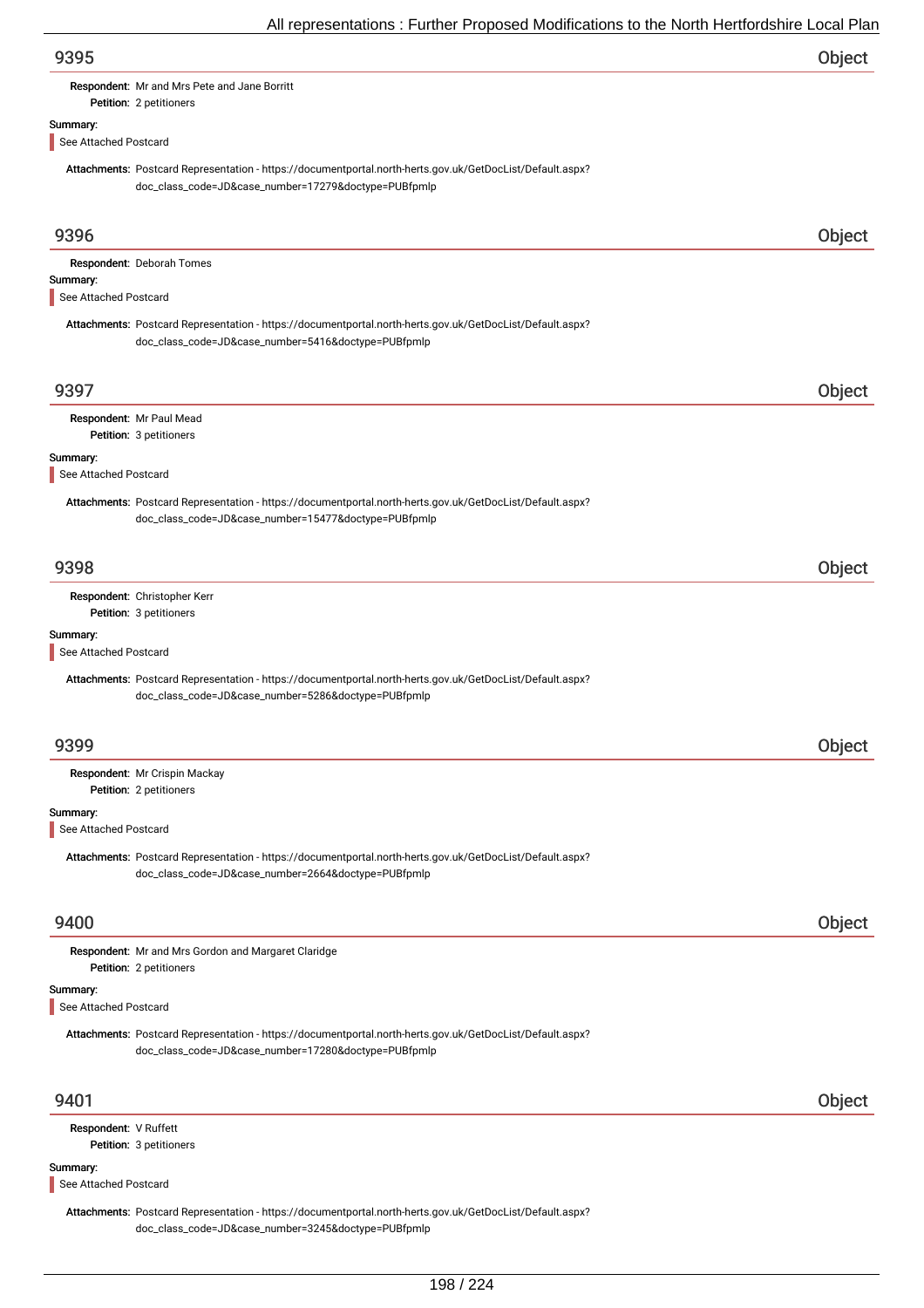| 9402 | Object |
|------|--------|
|      |        |

| Respondent: Helen Ayres |  |
|-------------------------|--|
|                         |  |

Summary:

See Attached Postcard

Attachments: Postcard Representation - https://documentportal.north-herts.gov.uk/GetDocList/Default.aspx? doc\_class\_code=JD&case\_number=17281&doctype=PUBfpmlp

| 9403                                                       |                                                                                                                                                                   | Object |
|------------------------------------------------------------|-------------------------------------------------------------------------------------------------------------------------------------------------------------------|--------|
|                                                            | Respondent: Mr John Alexander<br>Petition: 2 petitioners                                                                                                          |        |
| Summary:                                                   |                                                                                                                                                                   |        |
| See Attached Postcard                                      |                                                                                                                                                                   |        |
|                                                            | Attachments: Postcard Representation - https://documentportal.north-herts.gov.uk/GetDocList/Default.aspx?<br>doc_class_code=JD&case_number=16688&doctype=PUBfpmlp |        |
| 9404                                                       |                                                                                                                                                                   | Object |
|                                                            | Respondent: Andrew and Skye Pemberton<br>Petition: 2 petitioners                                                                                                  |        |
| Summary:<br>See Attached Postcard                          |                                                                                                                                                                   |        |
|                                                            | Attachments: Postcard Representation - https://documentportal.north-herts.gov.uk/GetDocList/Default.aspx?<br>doc_class_code=JD&case_number=17282&doctype=PUBfpmlp |        |
| 9405                                                       |                                                                                                                                                                   | Object |
| Respondent: S E Ayres<br>Summary:<br>See Attached Postcard |                                                                                                                                                                   |        |
|                                                            | Attachments: Postcard Representation - https://documentportal.north-herts.gov.uk/GetDocList/Default.aspx?<br>doc_class_code=JD&case_number=17283&doctype=PUBfpmlp |        |
| 9406                                                       |                                                                                                                                                                   | Object |
|                                                            | Respondent: Russell and Joan Harris and Ford<br>Petition: 2 petitioners                                                                                           |        |
| Summary:<br>See Attached Postcard                          |                                                                                                                                                                   |        |
|                                                            | Attachments: Postcard Representation - https://documentportal.north-herts.gov.uk/GetDocList/Default.aspx?<br>doc_class_code=JD&case_number=17284&doctype=PUBfpmlp |        |
| 9407                                                       |                                                                                                                                                                   | Object |
|                                                            | Respondent: Mr Liam McLaughlin<br>Petition: 3 petitioners                                                                                                         |        |
| Summary:<br>See Attached Postcard                          |                                                                                                                                                                   |        |
|                                                            | Attachments: Postcard Representation - https://documentportal.north-herts.gov.uk/GetDocList/Default.aspx?<br>doc_class_code=JD&case_number=5159&doctype=PUBfpmlp  |        |
| 9408                                                       |                                                                                                                                                                   | Object |
|                                                            | Respondent: Mr Julian McDonald<br>Petition: 4 petitioners                                                                                                         |        |
| Summary:<br>See Attached Postcard                          |                                                                                                                                                                   |        |
|                                                            | Attachments: Postcard Representation - https://documentportal.north-herts.gov.uk/GetDocList/Default.aspx?                                                         |        |

doc\_class\_code=JD&case\_number=5168&doctype=PUBfpmlp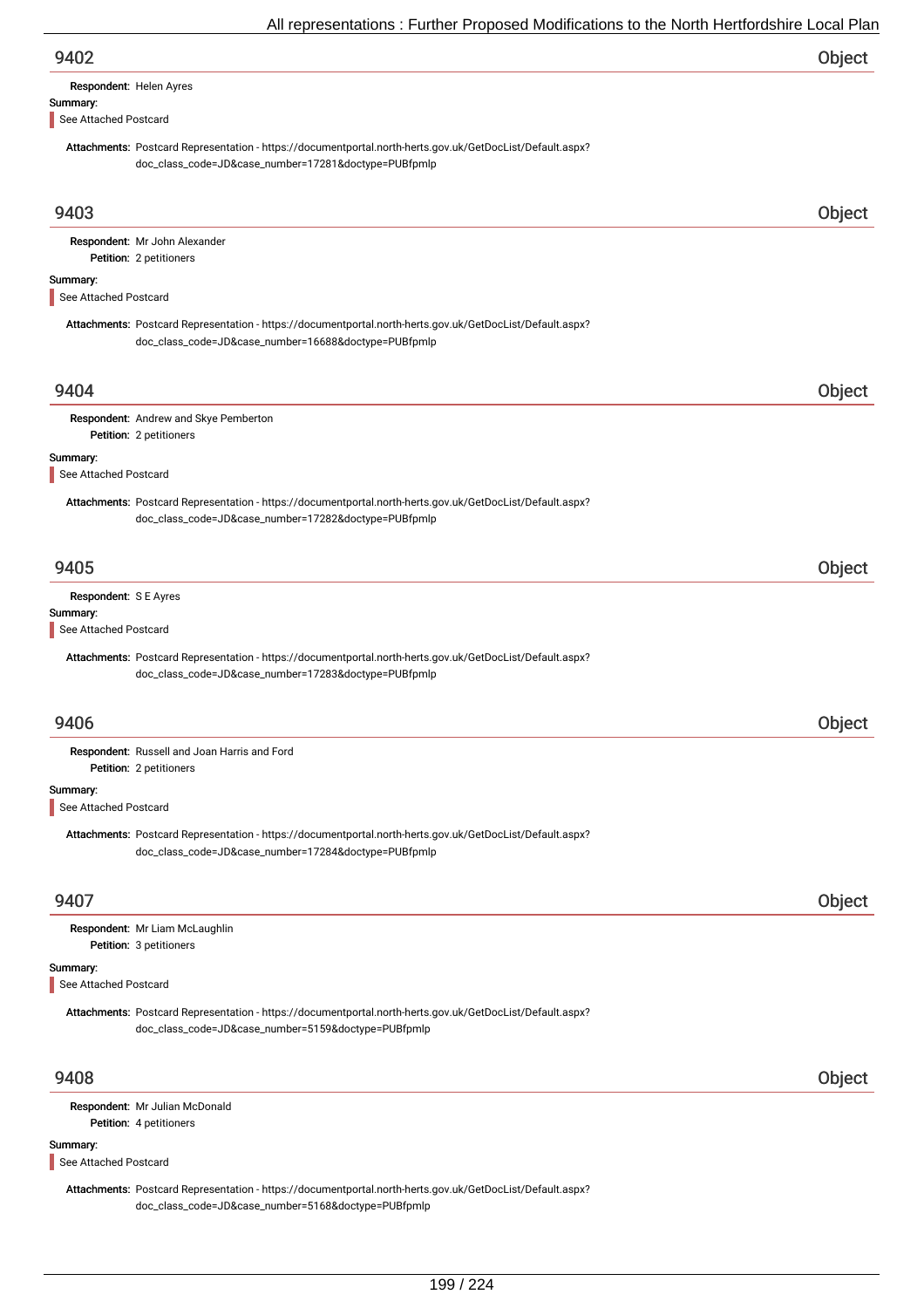| 9409                               |                                                                                                                                                                   | Object |
|------------------------------------|-------------------------------------------------------------------------------------------------------------------------------------------------------------------|--------|
| Respondent: C Patrick              |                                                                                                                                                                   |        |
| Summary:<br>See Attached Postcard  |                                                                                                                                                                   |        |
|                                    | Attachments: Postcard Representation - https://documentportal.north-herts.gov.uk/GetDocList/Default.aspx?<br>doc_class_code=JD&case_number=17285&doctype=PUBfpmlp |        |
| 9410                               |                                                                                                                                                                   | Object |
|                                    | Respondent: Mrs Shirley Ockendon                                                                                                                                  |        |
| Summary:<br>See Attached Postcard  |                                                                                                                                                                   |        |
|                                    | Attachments: Postcard Representation - https://documentportal.north-herts.gov.uk/GetDocList/Default.aspx?<br>doc_class_code=JD&case_number=17286&doctype=PUBfpmlp |        |
| 9411                               |                                                                                                                                                                   | Object |
|                                    | Respondent: Mr and Mrs Hugh Symonds<br>Petition: 2 petitioners                                                                                                    |        |
| Summary:<br>See Attached Postcard  |                                                                                                                                                                   |        |
|                                    | Attachments: Postcard Representation - https://documentportal.north-herts.gov.uk/GetDocList/Default.aspx?<br>doc_class_code=JD&case_number=17287&doctype=PUBfpmlp |        |
| 9412                               |                                                                                                                                                                   | Object |
|                                    | Respondent: Miss Alison Beasey<br>Petition: 2 petitioners                                                                                                         |        |
| Summary:<br>See Attached Postcard  |                                                                                                                                                                   |        |
|                                    | Attachments: Postcard Representation - https://documentportal.north-herts.gov.uk/GetDocList/Default.aspx?<br>doc_class_code=JD&case_number=5145&doctype=PUBfpmlp  |        |
| 9413                               |                                                                                                                                                                   | Object |
|                                    | Respondent: Mr Martin Pitkeathly<br>Petition: 2 petitioners                                                                                                       |        |
| Summary:<br>See Attached Postcard  |                                                                                                                                                                   |        |
|                                    | Attachments: Postcard Representation - https://documentportal.north-herts.gov.uk/GetDocList/Default.aspx?<br>doc_class_code=JD&case_number=5128&doctype=PUBfpmlp  |        |
| 9414                               |                                                                                                                                                                   | Object |
|                                    | Respondent: Mr and Mrs Huw and Angela Lewis<br>Petition: 2 petitioners                                                                                            |        |
| Summary:<br>See Attached Postcard  |                                                                                                                                                                   |        |
|                                    | Attachments: Postcard Representation - https://documentportal.north-herts.gov.uk/GetDocList/Default.aspx?<br>doc_class_code=JD&case_number=17288&doctype=PUBfpmlp |        |
| 9415                               |                                                                                                                                                                   | Object |
| Respondent: L D Styles<br>Summary: |                                                                                                                                                                   |        |
| See Attached Postcard              |                                                                                                                                                                   |        |
|                                    | Attachments: Postcard Representation - https://documentportal.north-herts.gov.uk/GetDocList/Default.aspx?<br>doc_class_code=JD&case_number=17289&doctype=PUBfpmlp |        |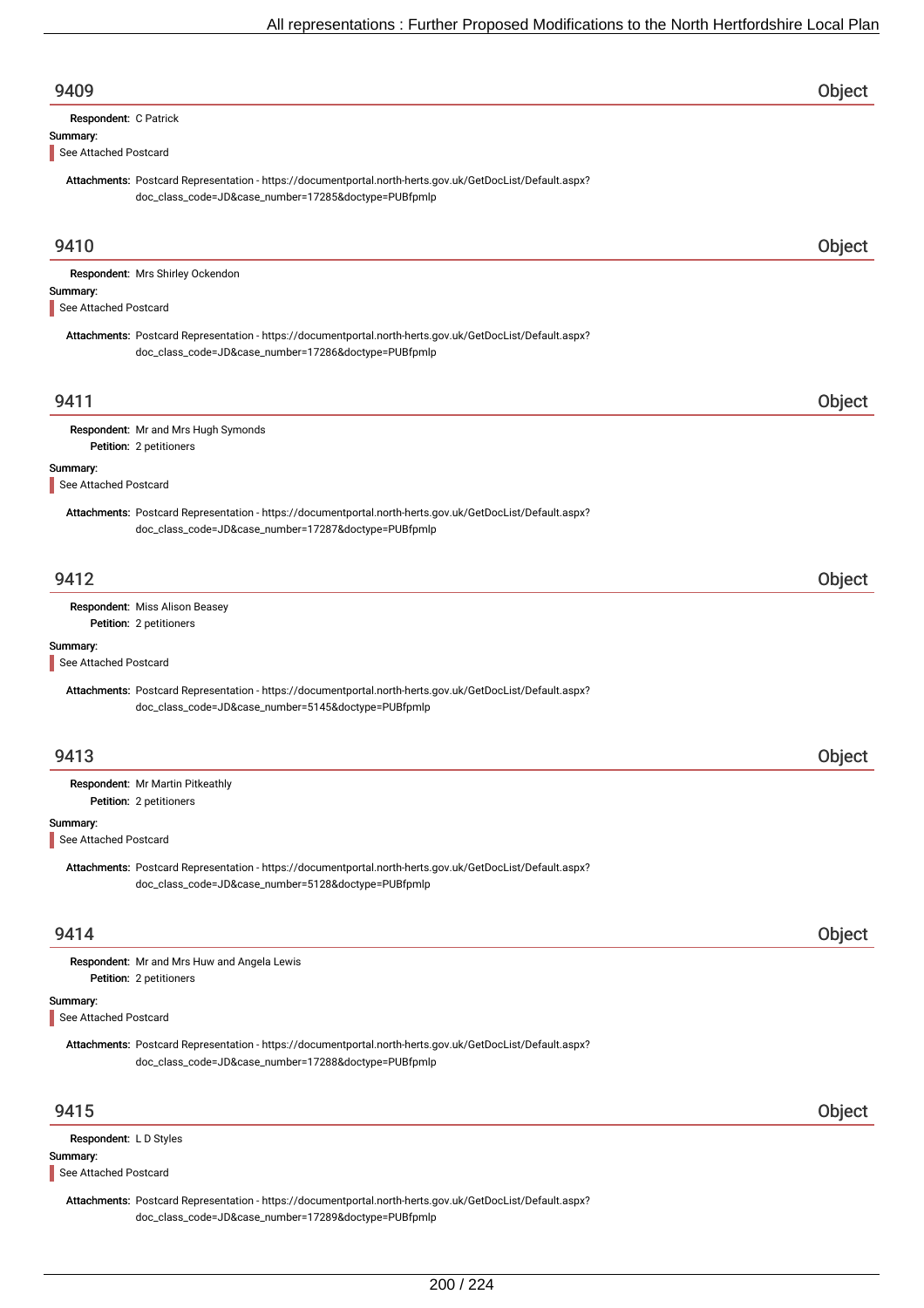| 9416                              |                                                                                                                                                                   | Object |
|-----------------------------------|-------------------------------------------------------------------------------------------------------------------------------------------------------------------|--------|
| Summary:                          | Respondent: Mr Brian Shaw                                                                                                                                         |        |
| See Attached Postcard             |                                                                                                                                                                   |        |
|                                   | Attachments: Postcard Representation - https://documentportal.north-herts.gov.uk/GetDocList/Default.aspx?<br>doc_class_code=JD&case_number=17290&doctype=PUBfpmlp |        |
| 9417                              |                                                                                                                                                                   | Object |
|                                   | Respondent: JP and TJ Scully<br>Petition: 2 petitioners                                                                                                           |        |
| Summary:<br>See Attached Postcard |                                                                                                                                                                   |        |
|                                   | Attachments: Postcard Representation - https://documentportal.north-herts.gov.uk/GetDocList/Default.aspx?<br>doc_class_code=JD&case_number=17291&doctype=PUBfpmlp |        |
| 9418                              |                                                                                                                                                                   | Object |
| Summary:<br>See Attached Postcard | Respondent: Mr Robert Farr                                                                                                                                        |        |
|                                   | Attachments: Postcard Representation - https://documentportal.north-herts.gov.uk/GetDocList/Default.aspx?<br>doc_class_code=JD&case_number=16405&doctype=PUBfpmlp |        |
| 9419                              |                                                                                                                                                                   | Object |
| Summary:<br>See Attached Postcard | Respondent: Ms Margaret Ross                                                                                                                                      |        |
|                                   | Attachments: Postcard Representation - https://documentportal.north-herts.gov.uk/GetDocList/Default.aspx?<br>doc_class_code=JD&case_number=4274&doctype=PUBfpmlp  |        |
| 9420                              |                                                                                                                                                                   | Object |
| Summary:<br>See Attached Postcard | Respondent: Mrs Sally Gaskell                                                                                                                                     |        |
|                                   | Attachments: Postcard Representation - https://documentportal.north-herts.gov.uk/GetDocList/Default.aspx?<br>doc_class_code=JD&case_number=4322&doctype=PUBfpmlp  |        |
| 9421                              |                                                                                                                                                                   | Object |
| Respondent: Karen Allen           |                                                                                                                                                                   |        |
| Summary:<br>See Attached Postcard |                                                                                                                                                                   |        |
|                                   | Attachments: Postcard Representation - https://documentportal.north-herts.gov.uk/GetDocList/Default.aspx?<br>doc_class_code=JD&case_number=17292&doctype=PUBfpmlp |        |
| 9422                              |                                                                                                                                                                   | Object |
| Summary:                          | Respondent: Mr Philip Leaver                                                                                                                                      |        |
| See Attached Postcard             |                                                                                                                                                                   |        |

Attachments: Postcard Representation - https://documentportal.north-herts.gov.uk/GetDocList/Default.aspx? doc\_class\_code=JD&case\_number=17293&doctype=PUBfpmlp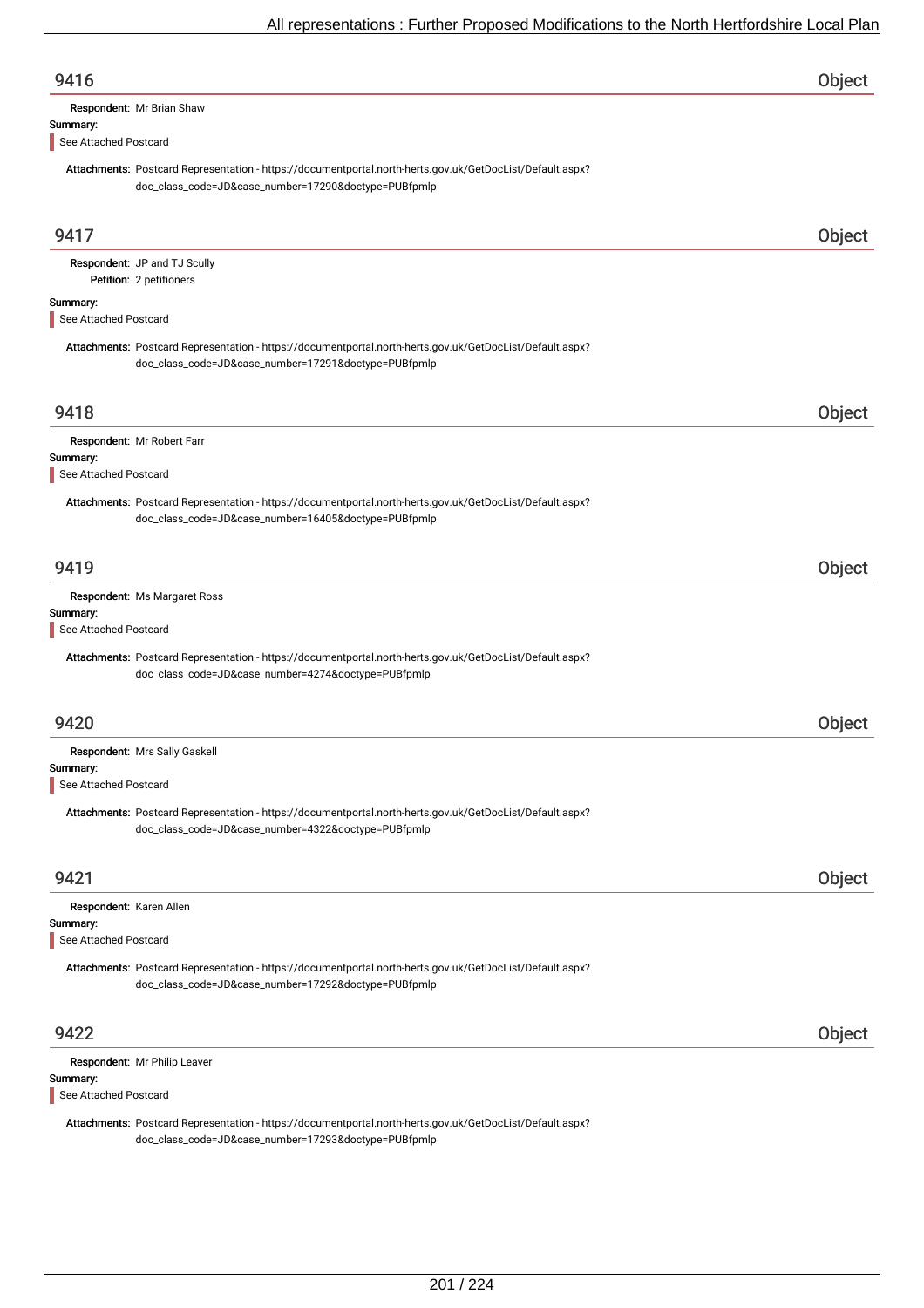| 9423                                                                                                                                                              | Object |
|-------------------------------------------------------------------------------------------------------------------------------------------------------------------|--------|
| Respondent: Mr Paul Francis<br>Petition: 2 petitioners                                                                                                            |        |
| Summary:<br>See Attached Postcard                                                                                                                                 |        |
| Attachments: Postcard Representation - https://documentportal.north-herts.gov.uk/GetDocList/Default.aspx?<br>doc_class_code=JD&case_number=17294&doctype=PUBfpmlp |        |
| 9424                                                                                                                                                              | Object |
| Respondent: Mr and Mrs Colin J and Gloria Lathwell<br>Petition: 2 petitioners                                                                                     |        |
| Summary:<br>See Attached Postcard                                                                                                                                 |        |
| Attachments: Postcard Representation - https://documentportal.north-herts.gov.uk/GetDocList/Default.aspx?<br>doc_class_code=JD&case_number=16935&doctype=PUBfpmlp |        |
| 9425                                                                                                                                                              | Object |
| Respondent: Mr John Rowland<br>Summary:<br>See Attached Postcard                                                                                                  |        |
| Attachments: Postcard Representation - https://documentportal.north-herts.gov.uk/GetDocList/Default.aspx?<br>doc_class_code=JD&case_number=17295&doctype=PUBfpmlp |        |
| 9426                                                                                                                                                              | Object |
| Respondent: Margaret Harwood<br>Summary:<br>See Attached Postcard                                                                                                 |        |
| Attachments: Postcard Representation - https://documentportal.north-herts.gov.uk/GetDocList/Default.aspx?<br>doc_class_code=JD&case_number=17296&doctype=PUBfpmlp |        |
| 9427                                                                                                                                                              | Object |
| Respondent: Nigel and Louise Wharton and Levene<br>Petition: 2 petitioners                                                                                        |        |
| Summary:<br>See Attached Postcard                                                                                                                                 |        |
| Attachments: Postcard Representation - https://documentportal.north-herts.gov.uk/GetDocList/Default.aspx?<br>doc_class_code=JD&case_number=17297&doctype=PUBfpmlp |        |
| 9428                                                                                                                                                              | Object |
| Respondent: Mrs * Gillshaw<br>Summary:<br>See Attached Postcard                                                                                                   |        |
| Attachments: Postcard Representation - https://documentportal.north-herts.gov.uk/GetDocList/Default.aspx?<br>doc_class_code=JD&case_number=17298&doctype=PUBfpmlp |        |
| 9429                                                                                                                                                              | Object |
| Respondent: Chris, Jacqui, James Brown and Jarvis<br>Petition: 3 petitioners<br>Summary:                                                                          |        |
| See Attached Postcard                                                                                                                                             |        |

Attachments: Postcard Representation - https://documentportal.north-herts.gov.uk/GetDocList/Default.aspx? doc\_class\_code=JD&case\_number=17299&doctype=PUBfpmlp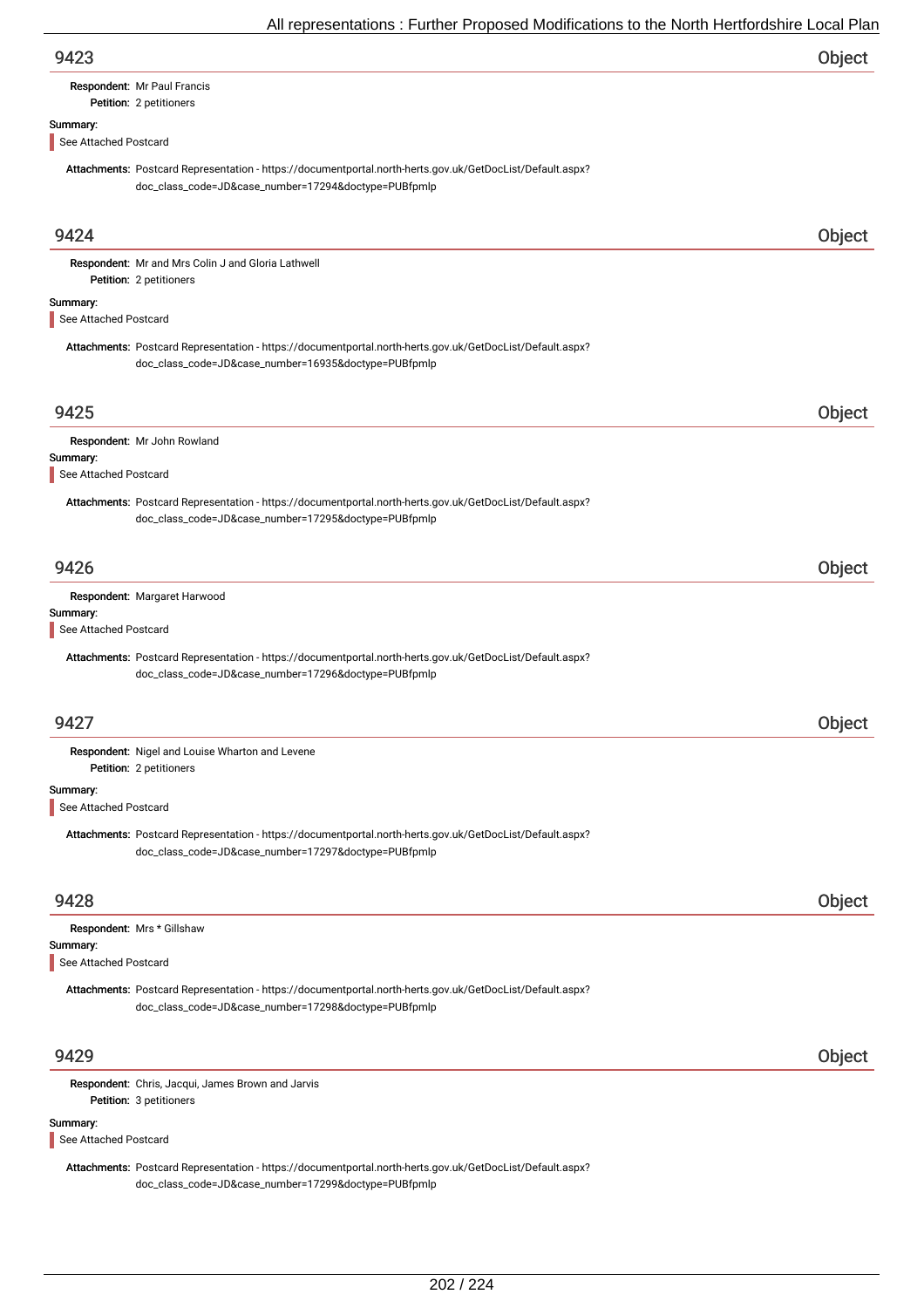| 9430                                                      |                                                                                                                                                                   | Object        |
|-----------------------------------------------------------|-------------------------------------------------------------------------------------------------------------------------------------------------------------------|---------------|
|                                                           | Respondent: Sandra Gordon                                                                                                                                         |               |
| Summary:<br>See Attached Postcard                         |                                                                                                                                                                   |               |
|                                                           | Attachments: Postcard Representation - https://documentportal.north-herts.gov.uk/GetDocList/Default.aspx?<br>doc_class_code=JD&case_number=17300&doctype=PUBfpmlp |               |
| 9431                                                      |                                                                                                                                                                   | Object        |
| Respondent: R Castle<br>Summary:<br>See Attached Postcard |                                                                                                                                                                   |               |
|                                                           | Attachments: Postcard Representation - https://documentportal.north-herts.gov.uk/GetDocList/Default.aspx?<br>doc_class_code=JD&case_number=17301&doctype=PUBfpmlp |               |
| 9432                                                      |                                                                                                                                                                   | Object        |
|                                                           | Respondent: Mrs Charlotte Hume                                                                                                                                    |               |
| Summary:<br>See Attached Postcard                         |                                                                                                                                                                   |               |
|                                                           | Attachments: Postcard Representation - https://documentportal.north-herts.gov.uk/GetDocList/Default.aspx?<br>doc_class_code=JD&case_number=6996&doctype=PUBfpmlp  |               |
| 9433                                                      |                                                                                                                                                                   | Object        |
|                                                           | Respondent: Alan, Hazel and Jackie Furssedonn<br>Petition: 3 petitioners                                                                                          |               |
| Summary:<br>See Attached Postcard                         |                                                                                                                                                                   |               |
|                                                           | Attachments: Postcard Representation - https://documentportal.north-herts.gov.uk/GetDocList/Default.aspx?<br>doc_class_code=JD&case_number=17302&doctype=PUBfpmlp |               |
| 9434                                                      |                                                                                                                                                                   | <b>Object</b> |
|                                                           | <b>Respondent:</b> C and R Bailey<br>Petition: 2 petitioners                                                                                                      |               |
| Summary:<br>See Attached Postcard                         |                                                                                                                                                                   |               |
|                                                           | Attachments: Postcard Representation - https://documentportal.north-herts.gov.uk/GetDocList/Default.aspx?<br>doc_class_code=JD&case_number=17303&doctype=PUBfpmlp |               |
| 9435                                                      |                                                                                                                                                                   | Object        |
|                                                           | Respondent: Mr Francis Mabbett<br>Petition: 2 petitioners                                                                                                         |               |
| Summary:                                                  |                                                                                                                                                                   |               |
| See Attached Postcard                                     | Attachments: Postcard Representation - https://documentportal.north-herts.gov.uk/GetDocList/Default.aspx?<br>doc_class_code=JD&case_number=16720&doctype=PUBfpmlp |               |
| 9436                                                      |                                                                                                                                                                   | Object        |
|                                                           | Respondent: Mr and Mrs RH and DE Blockley<br>Petition: 2 petitioners                                                                                              |               |
| Summary:<br>See Attached Postcard                         |                                                                                                                                                                   |               |
|                                                           | Attachments: Postcard Representation - https://documentportal.north-herts.gov.uk/GetDocList/Default.aspx?                                                         |               |

doc\_class\_code=JD&case\_number=17304&doctype=PUBfpmlp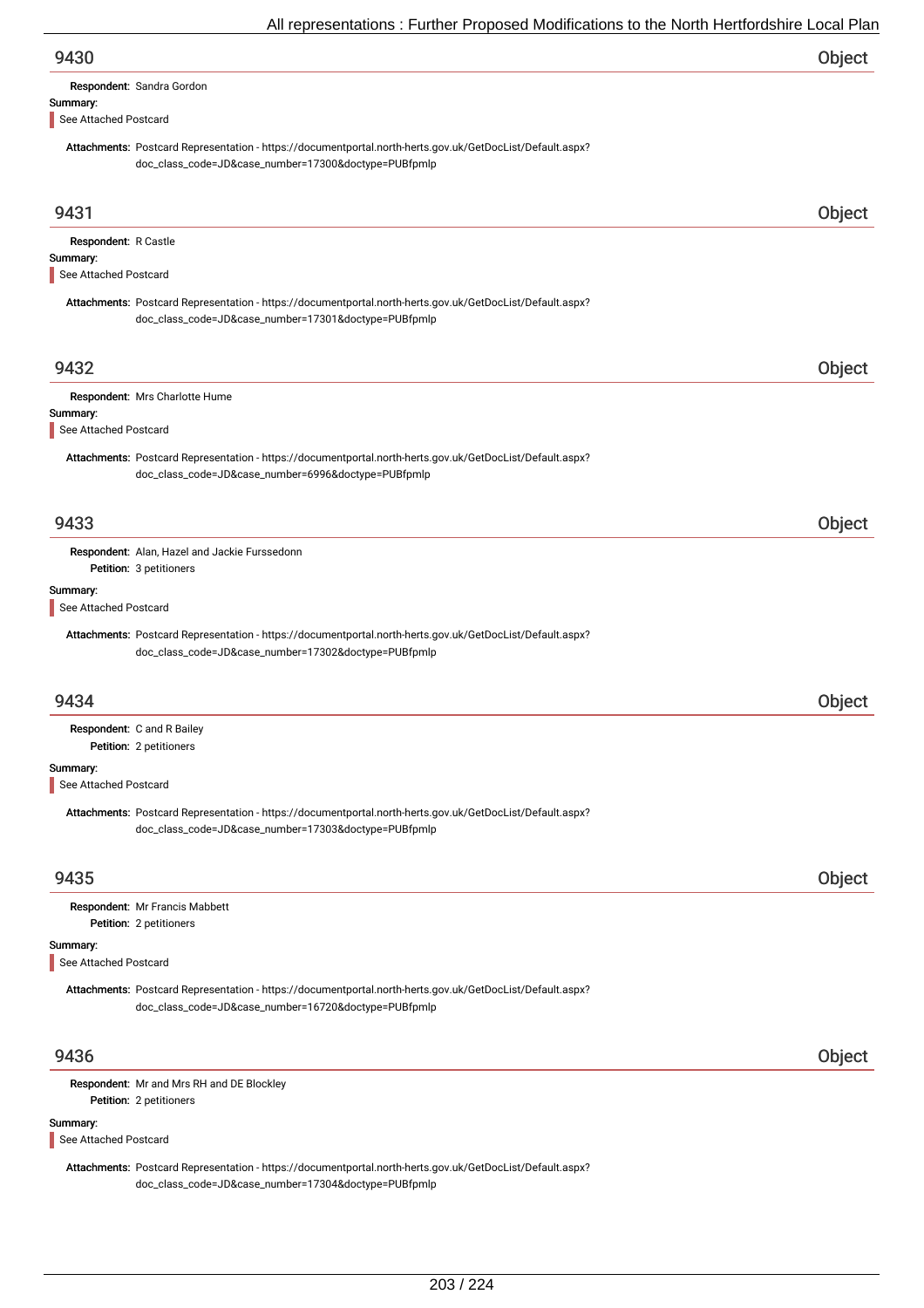| 9437                                                                                                                                                              | Object |
|-------------------------------------------------------------------------------------------------------------------------------------------------------------------|--------|
| Respondent: Mr and Mrs MJ and PM Barden<br>Petition: 2 petitioners                                                                                                |        |
|                                                                                                                                                                   |        |
| Summary:<br>See Attached Postcard                                                                                                                                 |        |
| Attachments: Postcard Representation - https://documentportal.north-herts.gov.uk/GetDocList/Default.aspx?<br>doc_class_code=JD&case_number=17305&doctype=PUBfpmlp |        |
| 9438                                                                                                                                                              | Object |
| Respondent: G L Shaw                                                                                                                                              |        |
| Summary:<br>See Attached Postcard                                                                                                                                 |        |
| Attachments: Postcard Representation - https://documentportal.north-herts.gov.uk/GetDocList/Default.aspx?<br>doc_class_code=JD&case_number=17306&doctype=PUBfpmlp |        |
| 9439                                                                                                                                                              | Object |
| Respondent: Mr David Ralph Stapleton                                                                                                                              |        |
| Summary:<br>See Attached Postcard                                                                                                                                 |        |
| Attachments: Postcard Representation - https://documentportal.north-herts.gov.uk/GetDocList/Default.aspx?<br>doc_class_code=JD&case_number=17307&doctype=PUBfpmlp |        |
| 9440                                                                                                                                                              | Object |
| Respondent: Mr and Mrs Colin and Susan King<br>Petition: 2 petitioners                                                                                            |        |
| Summary:<br>See Attached Postcard                                                                                                                                 |        |
| Attachments: Postcard Representation - https://documentportal.north-herts.gov.uk/GetDocList/Default.aspx?<br>doc_class_code=JD&case_number=17308&doctype=PUBfpmlp |        |
| 9441                                                                                                                                                              | Object |
| Respondent: Mrs Beryl Cole<br>Petition: 2 petitioners                                                                                                             |        |
| Summary:                                                                                                                                                          |        |
| See Attached Postcard                                                                                                                                             |        |
| Attachments: Postcard Representation - https://documentportal.north-herts.gov.uk/GetDocList/Default.aspx?<br>doc_class_code=JD&case_number=9010&doctype=PUBfpmlp  |        |
| 9442                                                                                                                                                              | Object |
| Respondent: Ken, Lesley and Emily Lark and Lark-Jones<br>Petition: 3 petitioners                                                                                  |        |
| Summary:<br>See Attached Postcard                                                                                                                                 |        |
| Attachments: Postcard Representation - https://documentportal.north-herts.gov.uk/GetDocList/Default.aspx?<br>doc_class_code=JD&case_number=17309&doctype=PUBfpmlp |        |
| 9443                                                                                                                                                              | Object |
| Respondent: Ms Mary Rose<br>Petition: 2 petitioners                                                                                                               |        |
| Summary:<br>See Attached Postcard                                                                                                                                 |        |

Attachments: Postcard Representation - https://documentportal.north-herts.gov.uk/GetDocList/Default.aspx? doc\_class\_code=JD&case\_number=16066&doctype=PUBfpmlp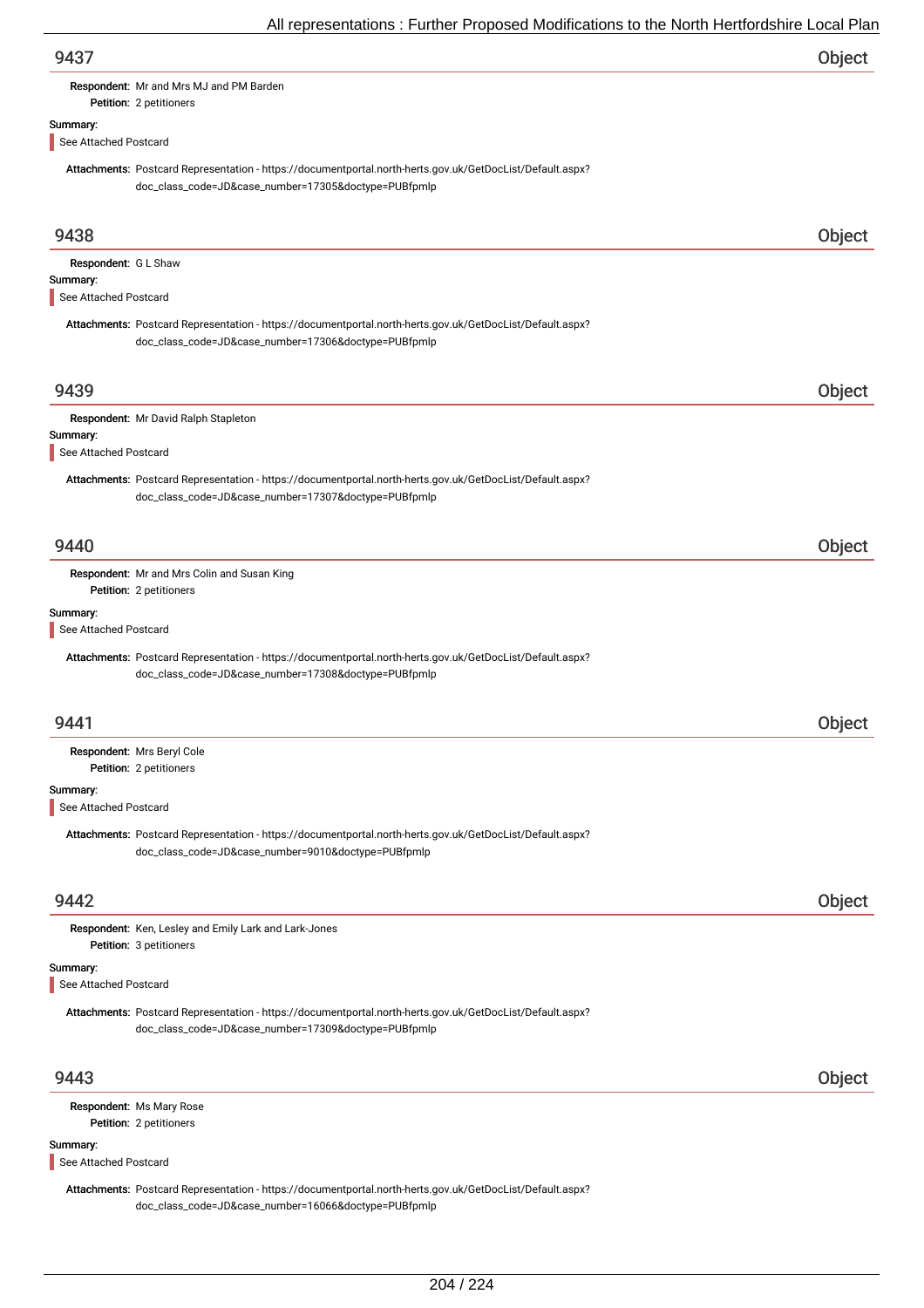| 9444                                                        |                                                                                                                                                                   | Object |
|-------------------------------------------------------------|-------------------------------------------------------------------------------------------------------------------------------------------------------------------|--------|
|                                                             | Respondent: Simon and AJ Best<br>Petition: 2 petitioners                                                                                                          |        |
| Summary:<br>See Attached Postcard                           |                                                                                                                                                                   |        |
|                                                             | Attachments: Postcard Representation - https://documentportal.north-herts.gov.uk/GetDocList/Default.aspx?<br>doc_class_code=JD&case_number=17310&doctype=PUBfpmlp |        |
| 9445                                                        |                                                                                                                                                                   | Object |
| Respondent: Joan Drage<br>Summary:<br>See Attached Postcard |                                                                                                                                                                   |        |
|                                                             | Attachments: Postcard Representation - https://documentportal.north-herts.gov.uk/GetDocList/Default.aspx?<br>doc_class_code=JD&case_number=17311&doctype=PUBfpmlp |        |
| 9446                                                        |                                                                                                                                                                   | Object |
| Respondent: Janet Selfe<br>Summary:                         |                                                                                                                                                                   |        |
| See Attached Postcard                                       |                                                                                                                                                                   |        |
|                                                             | Attachments: Postcard Representation - https://documentportal.north-herts.gov.uk/GetDocList/Default.aspx?<br>doc_class_code=JD&case_number=15619&doctype=PUBfpmlp |        |
| 9447                                                        |                                                                                                                                                                   | Object |
| Respondent: G R Day<br>Summary:                             |                                                                                                                                                                   |        |
| See Attached Postcard                                       |                                                                                                                                                                   |        |
|                                                             | Attachments: Postcard Representation - https://documentportal.north-herts.gov.uk/GetDocList/Default.aspx?<br>doc_class_code=JD&case_number=17312&doctype=PUBfpmlp |        |
| 9448                                                        |                                                                                                                                                                   | Object |
|                                                             | Respondent: Mrs Sue K Lloyd                                                                                                                                       |        |
| Summary:<br>See Attached Postcard                           |                                                                                                                                                                   |        |
|                                                             | Failure to serious consider traffic chaos in local villages and destruction of wildlife et al.                                                                    |        |
|                                                             | Attachments: Postcard Representation - https://documentportal.north-herts.gov.uk/GetDocList/Default.aspx?<br>doc_class_code=JD&case_number=10983&doctype=PUBfpmlp |        |
| 9449                                                        |                                                                                                                                                                   | Object |
|                                                             | <b>Respondent:</b> Nathan, Natalie and Katy Scott and Berzins<br>Petition: 3 petitioners                                                                          |        |
| Summary:<br>See Attached Postcard                           |                                                                                                                                                                   |        |
|                                                             | Attachments: Postcard Representation - https://documentportal.north-herts.gov.uk/GetDocList/Default.aspx?<br>doc_class_code=JD&case_number=17313&doctype=PUBfpmlp |        |
| 9450                                                        |                                                                                                                                                                   | Object |
| Summary:                                                    | Respondent: Mr Mervyn Jones                                                                                                                                       |        |
| See Attached Postcard                                       |                                                                                                                                                                   |        |
|                                                             | Attachments: Postcard Representation - https://documentportal.north-herts.gov.uk/GetDocList/Default.aspx?<br>doc_class_code=JD&case_number=15762&doctype=PUBfpmlp |        |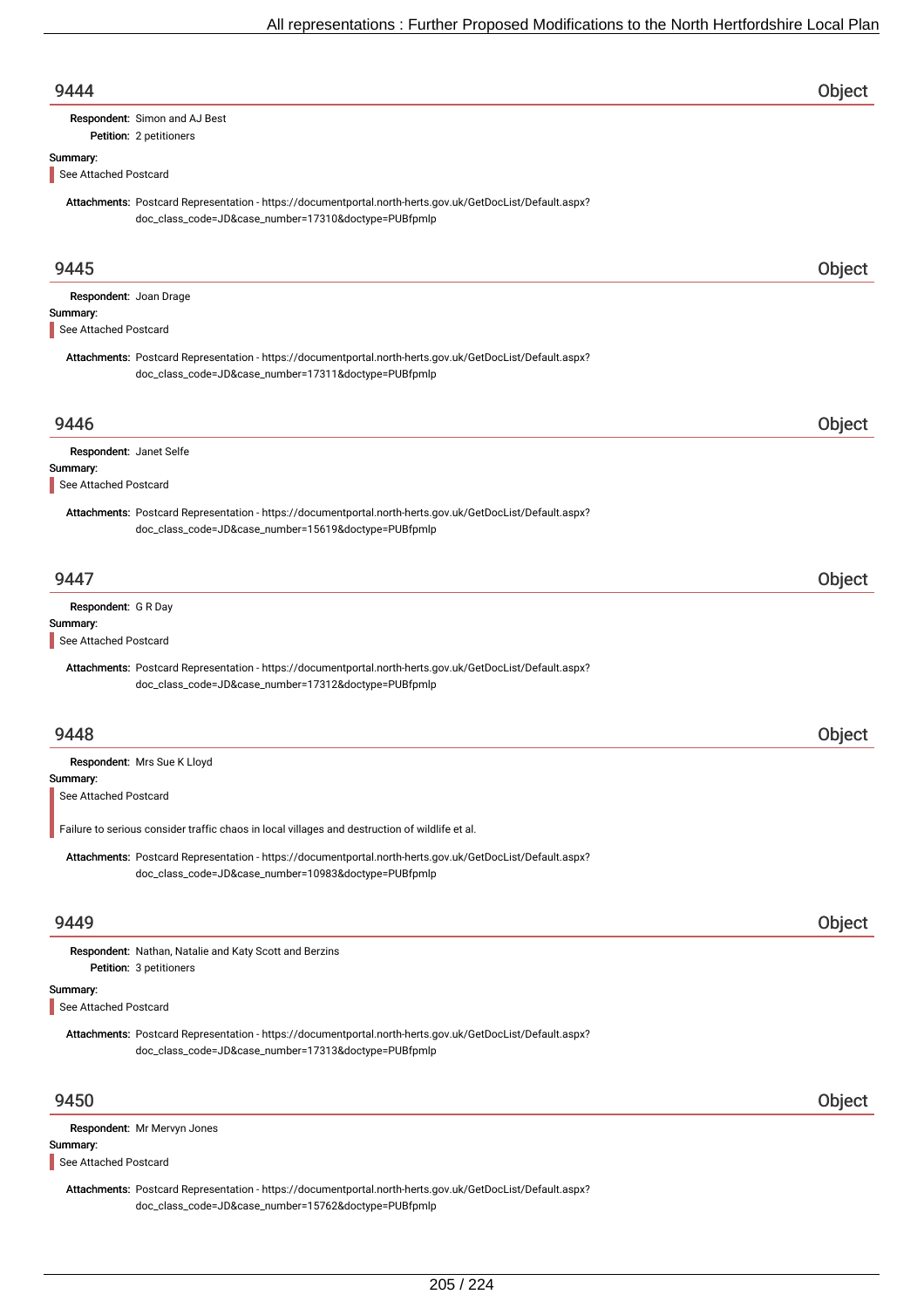| 9451                              |                                                                                                                                                                   | Object |
|-----------------------------------|-------------------------------------------------------------------------------------------------------------------------------------------------------------------|--------|
|                                   | Respondent: Mr and Mrs Neil and Beverley Rolls                                                                                                                    |        |
|                                   | Petition: 2 petitioners                                                                                                                                           |        |
| Summary:                          |                                                                                                                                                                   |        |
| See Attached Postcard             |                                                                                                                                                                   |        |
|                                   | Attachments: Postcard Representation - https://documentportal.north-herts.gov.uk/GetDocList/Default.aspx?<br>doc_class_code=JD&case_number=17314&doctype=PUBfpmlp |        |
| 9452                              |                                                                                                                                                                   | Object |
|                                   | Respondent: Carol Justin                                                                                                                                          |        |
| Summary:                          |                                                                                                                                                                   |        |
| See Attached Postcard             |                                                                                                                                                                   |        |
|                                   | Attachments: Postcard Representation - https://documentportal.north-herts.gov.uk/GetDocList/Default.aspx?<br>doc_class_code=JD&case_number=17315&doctype=PUBfpmlp |        |
| 9453                              |                                                                                                                                                                   | Object |
|                                   | Respondent: Ms Gemma Riddell                                                                                                                                      |        |
|                                   | Petition: 2 petitioners                                                                                                                                           |        |
| Summary:                          |                                                                                                                                                                   |        |
| See Attached Postcard             |                                                                                                                                                                   |        |
|                                   | Attachments: Postcard Representation - https://documentportal.north-herts.gov.uk/GetDocList/Default.aspx?<br>doc_class_code=JD&case_number=7655&doctype=PUBfpmlp  |        |
| 9454                              |                                                                                                                                                                   | Object |
|                                   | Respondent: Mrs and Ms P and H Wand and Wadsworth<br>Petition: 2 petitioners                                                                                      |        |
| Summary:<br>See Attached Postcard |                                                                                                                                                                   |        |
|                                   | Attachments: Postcard Representation - https://documentportal.north-herts.gov.uk/GetDocList/Default.aspx?<br>doc_class_code=JD&case_number=17316&doctype=PUBfpmlp |        |
| 9455                              |                                                                                                                                                                   | Object |
|                                   | Respondent: Mr and Mrs D and WJ Fensome<br>Petition: 2 petitioners                                                                                                |        |
| Summary:<br>See Attached Postcard |                                                                                                                                                                   |        |
|                                   | Attachments: Postcard Representation - https://documentportal.north-herts.gov.uk/GetDocList/Default.aspx?<br>doc_class_code=JD&case_number=17317&doctype=PUBfpmlp |        |
| 9456                              |                                                                                                                                                                   | Object |
|                                   | Respondent: Mr and Mrs Michael and Wendy Chamberlin<br>Petition: 2 petitioners                                                                                    |        |
| Summary:<br>See Attached Postcard |                                                                                                                                                                   |        |
|                                   | Attachments: Postcard Representation - https://documentportal.north-herts.gov.uk/GetDocList/Default.aspx?                                                         |        |

doc\_class\_code=JD&case\_number=17318&doctype=PUBfpmlp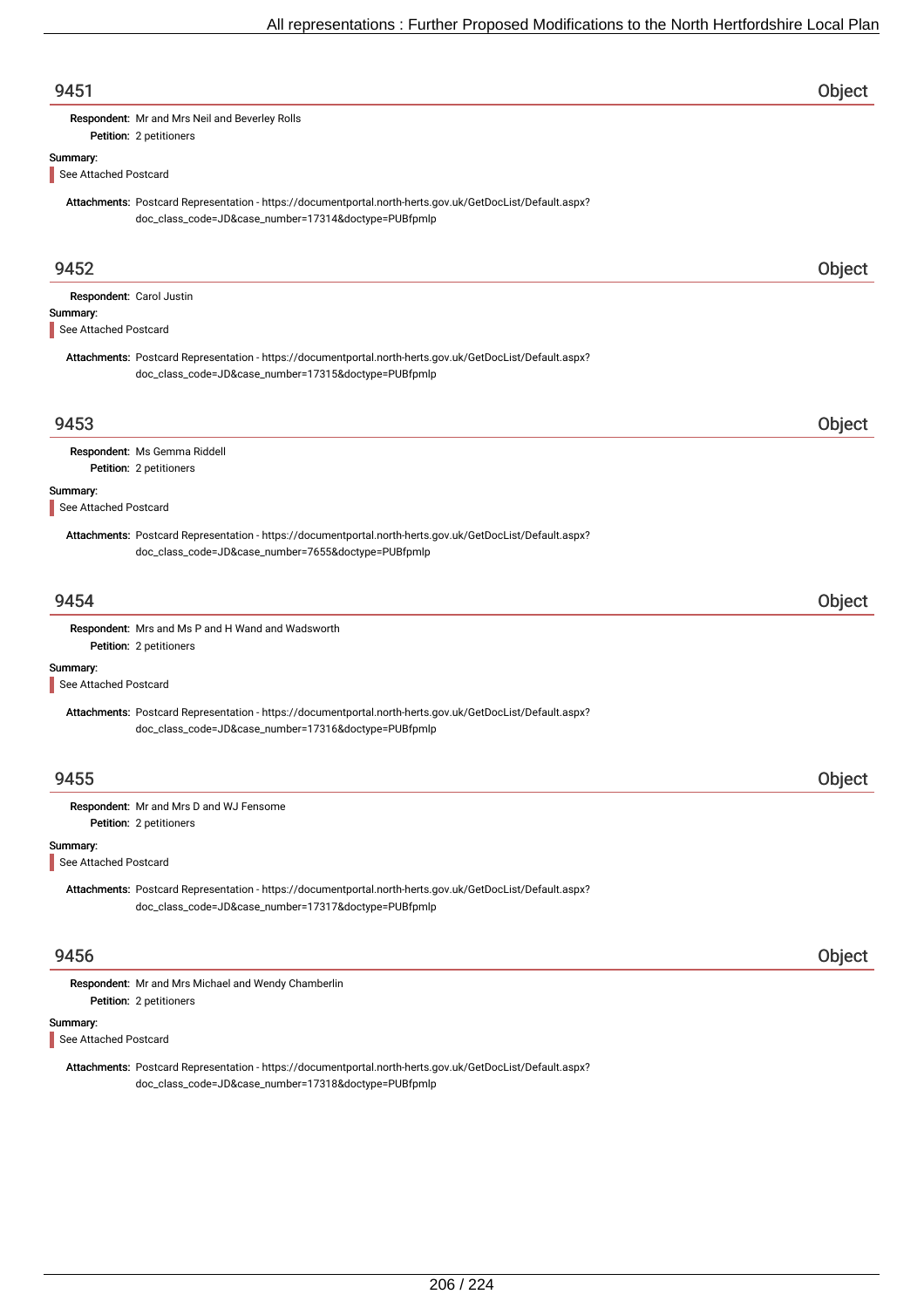| 9457                              |                                                                                                                                                                   | Object |
|-----------------------------------|-------------------------------------------------------------------------------------------------------------------------------------------------------------------|--------|
|                                   | Respondent: Mr & Mrs Andrew & Bridget Johnstone<br>Petition: 2 petitioners                                                                                        |        |
| Summary:                          |                                                                                                                                                                   |        |
| See Attached Postcard             |                                                                                                                                                                   |        |
|                                   | Attachments: Postcard Representation - https://documentportal.north-herts.gov.uk/GetDocList/Default.aspx?<br>doc_class_code=JD&case_number=7143&doctype=PUBfpmlp  |        |
|                                   |                                                                                                                                                                   |        |
| 9458                              |                                                                                                                                                                   | Object |
|                                   | Respondent: Mr Anthony Baillie                                                                                                                                    |        |
| Summary:<br>See Attached Postcard |                                                                                                                                                                   |        |
|                                   | Attachments: Postcard Representation - https://documentportal.north-herts.gov.uk/GetDocList/Default.aspx?<br>doc_class_code=JD&case_number=7347&doctype=PUBfpmlp  |        |
| 9459                              |                                                                                                                                                                   | Object |
|                                   | Respondent: Ursula Searle Grainger                                                                                                                                |        |
| Summary:<br>See Attached Postcard |                                                                                                                                                                   |        |
|                                   | Attachments: Postcard Representation - https://documentportal.north-herts.gov.uk/GetDocList/Default.aspx?                                                         |        |
|                                   | doc_class_code=JD&case_number=17319&doctype=PUBfpmlp                                                                                                              |        |
| 9460                              |                                                                                                                                                                   | Object |
|                                   | Respondent: Mr Malcolm Moss                                                                                                                                       |        |
|                                   | Petition: 2 petitioners                                                                                                                                           |        |
| Summary:<br>See Attached Postcard |                                                                                                                                                                   |        |
|                                   | Attachments: Postcard Representation - https://documentportal.north-herts.gov.uk/GetDocList/Default.aspx?<br>doc_class_code=JD&case_number=14978&doctype=PUBfpmlp |        |
|                                   |                                                                                                                                                                   |        |
| 9461                              |                                                                                                                                                                   | Object |
|                                   | Respondent: Mr and Mrs Kai and Siobhan Allen<br>Petition: 2 petitioners                                                                                           |        |
| Summary:<br>See Attached Postcard |                                                                                                                                                                   |        |
|                                   | Attachments: Postcard Representation - https://documentportal.north-herts.gov.uk/GetDocList/Default.aspx?                                                         |        |
|                                   | doc_class_code=JD&case_number=17320&doctype=PUBfpmlp                                                                                                              |        |
| 9462                              |                                                                                                                                                                   | Object |
|                                   | Respondent: Mrs S Stephens                                                                                                                                        |        |
| Summary:<br>See Attached Postcard |                                                                                                                                                                   |        |
|                                   | Luton's failure to adequately deliver required services such as water, power, education and health/medical.                                                       |        |
|                                   | Attachments: Postcard Representation - https://documentportal.north-herts.gov.uk/GetDocList/Default.aspx?                                                         |        |
|                                   | doc_class_code=JD&case_number=17321&doctype=PUBfpmlp                                                                                                              |        |
| 9463                              |                                                                                                                                                                   | Object |
|                                   | Respondent: Mr Steven J Sansom                                                                                                                                    |        |
| Summary:<br>See Attached Postcard |                                                                                                                                                                   |        |
|                                   | Attachments: Postcard Representation - https://documentportal.north-herts.gov.uk/GetDocList/Default.aspx?                                                         |        |
|                                   | doc_class_code=JD&case_number=17322&doctype=PUBfpmlp                                                                                                              |        |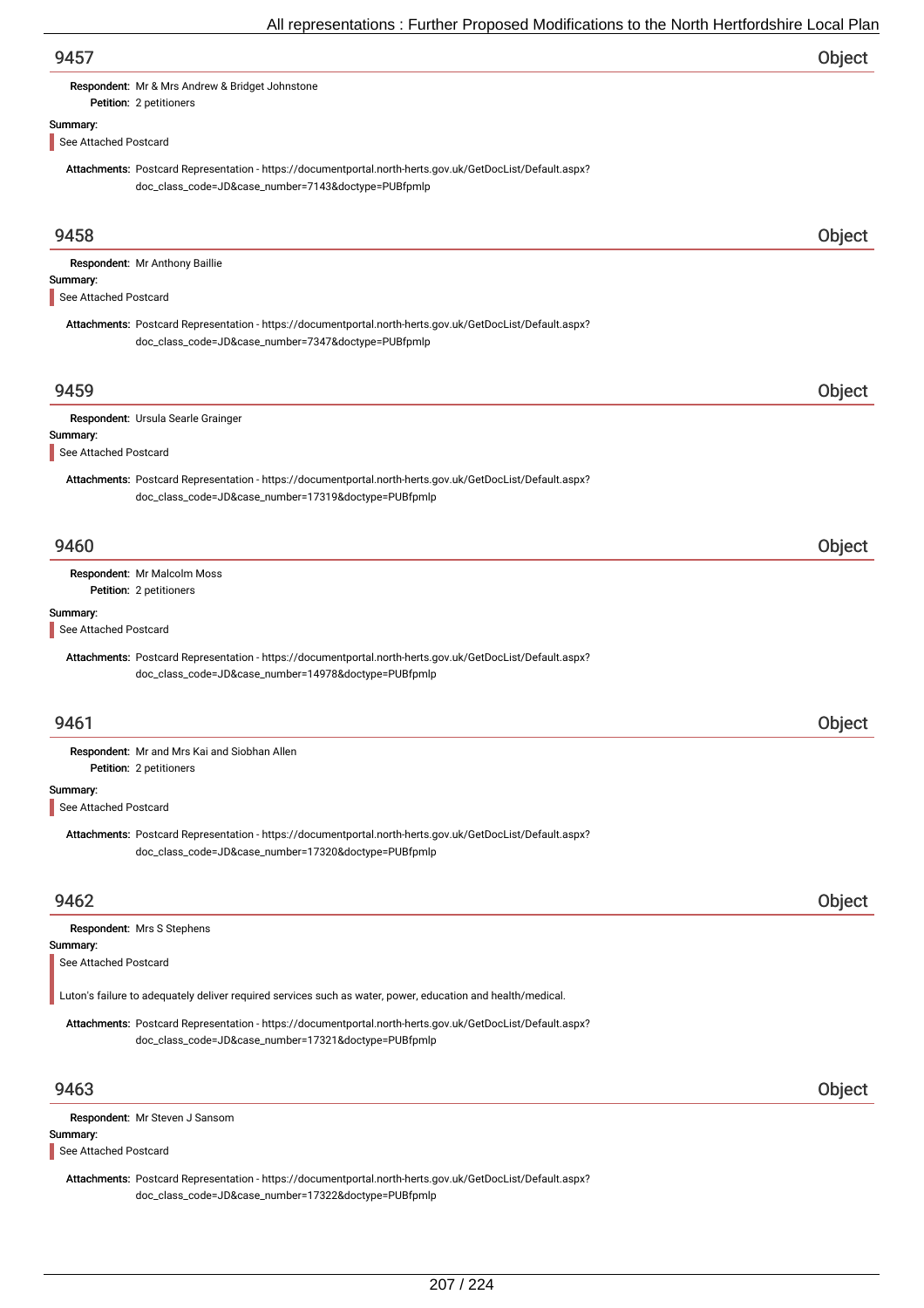|                                   | $\overline{\phantom{a}}$ in representations . Funtion Froposca modifications to the north richtionashing Eodal Fia                                                |        |
|-----------------------------------|-------------------------------------------------------------------------------------------------------------------------------------------------------------------|--------|
| 9464                              |                                                                                                                                                                   | Object |
|                                   | Respondent: Mark and Steve Edwards and Jackson                                                                                                                    |        |
|                                   | Petition: 2 petitioners                                                                                                                                           |        |
| Summary:<br>See Attached Postcard |                                                                                                                                                                   |        |
|                                   |                                                                                                                                                                   |        |
|                                   | Attachments: Postcard Representation - https://documentportal.north-herts.gov.uk/GetDocList/Default.aspx?<br>doc_class_code=JD&case_number=17323&doctype=PUBfpmlp |        |
| 9465                              |                                                                                                                                                                   | Object |
|                                   | Respondent: Mr George Harrison                                                                                                                                    |        |
| Summary:                          |                                                                                                                                                                   |        |
| See Attached Postcard             |                                                                                                                                                                   |        |
|                                   | Attachments: Postcard Representation - https://documentportal.north-herts.gov.uk/GetDocList/Default.aspx?<br>doc_class_code=JD&case_number=17324&doctype=PUBfpmlp |        |
| 9489                              |                                                                                                                                                                   | Object |
|                                   | Respondent: Ms Linda Street                                                                                                                                       |        |
| Summary:                          |                                                                                                                                                                   |        |
| See Attached Postcard             |                                                                                                                                                                   |        |
|                                   | Attachments: Postcard Representation - https://documentportal.north-herts.gov.uk/GetDocList/Default.aspx?<br>doc_class_code=JD&case_number=16209&doctype=PUBfpmlp |        |
| 9490                              |                                                                                                                                                                   | Object |
|                                   | Respondent: Wendy E Burns                                                                                                                                         |        |
| Summary:<br>See Attached Postcard |                                                                                                                                                                   |        |
|                                   | Attachments: Postcard Representation - https://documentportal.north-herts.gov.uk/GetDocList/Default.aspx?                                                         |        |
|                                   | doc_class_code=JD&case_number=17327&doctype=PUBfpmlp                                                                                                              |        |
|                                   |                                                                                                                                                                   |        |
| 9491                              |                                                                                                                                                                   | Object |
|                                   | Respondent: Jason and Teresa Hill and Conway                                                                                                                      |        |
|                                   | Petition: 2 petitioners                                                                                                                                           |        |
| Summary:                          |                                                                                                                                                                   |        |
| See Attached Postcard             |                                                                                                                                                                   |        |
|                                   | Attachments: Postcard Representation - https://documentportal.north-herts.gov.uk/GetDocList/Default.aspx?<br>doc_class_code=JD&case_number=17328&doctype=PUBfpmlp |        |
| 9492                              |                                                                                                                                                                   | Object |
|                                   | Respondent: SJ and AJ Knight                                                                                                                                      |        |
|                                   | Petition: 2 petitioners                                                                                                                                           |        |
| Summary:<br>See Attached Postcard |                                                                                                                                                                   |        |
|                                   | Attachments: Postcard Representation - https://documentportal.north-herts.gov.uk/GetDocList/Default.aspx?<br>doc_class_code=JD&case_number=17329&doctype=PUBfpmlp |        |
| 9493                              |                                                                                                                                                                   | Object |
|                                   | Respondent: Jennifer Prickett                                                                                                                                     |        |
| Summary:                          |                                                                                                                                                                   |        |
| See Attached Postcard             |                                                                                                                                                                   |        |
|                                   | Attachments: Postcard Representation - https://documentportal.north-herts.gov.uk/GetDocList/Default.aspx?<br>doc_class_code=JD&case_number=17330&doctype=PUBfpmlp |        |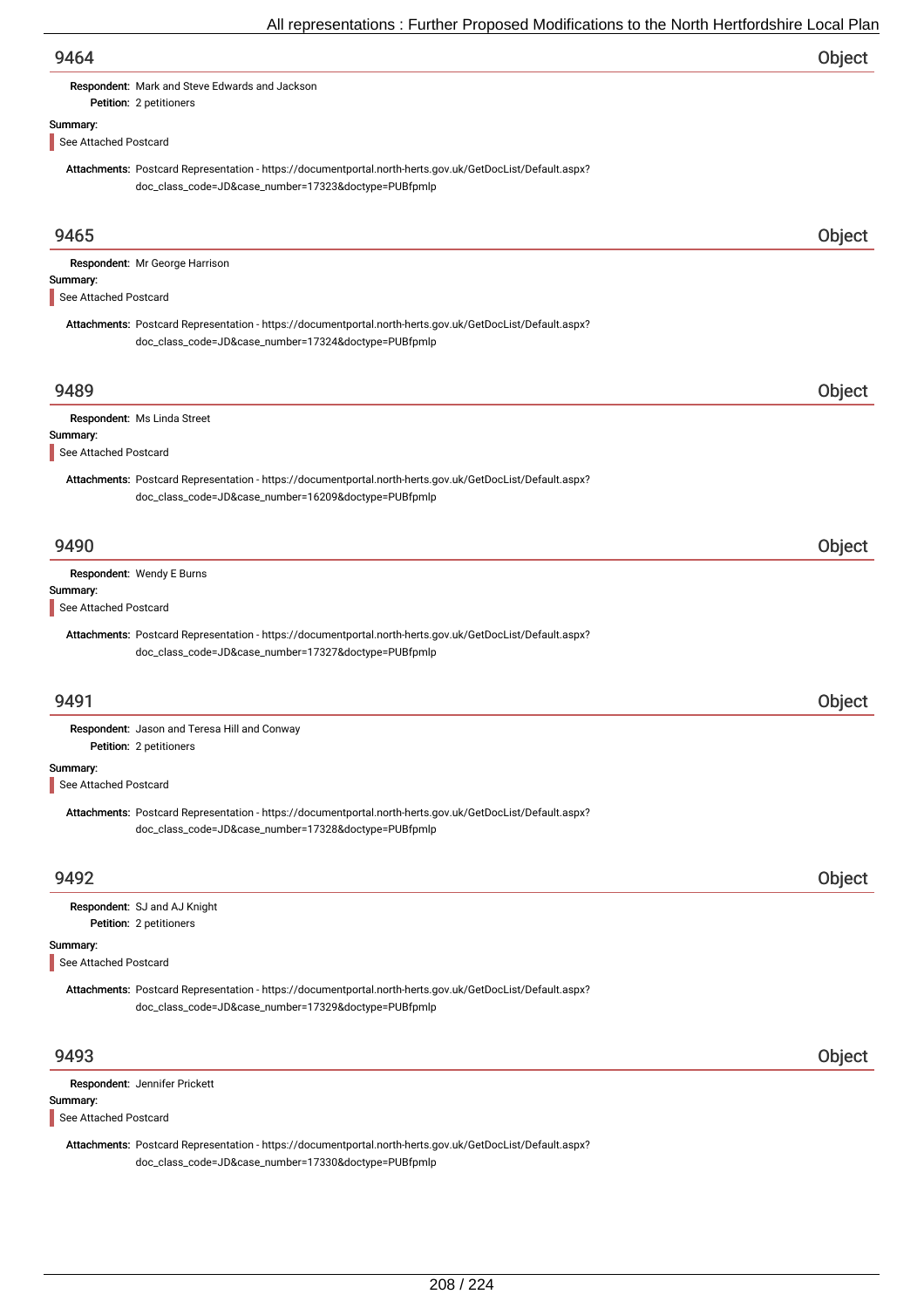| 9494                              |                                                                                                                                                                   | Object |
|-----------------------------------|-------------------------------------------------------------------------------------------------------------------------------------------------------------------|--------|
|                                   | Respondent: Mr and Mrs Ray and Sue Ganderton<br>Petition: 2 petitioners                                                                                           |        |
| Summary:<br>See Attached Postcard |                                                                                                                                                                   |        |
|                                   | Attachments: Postcard Representation - https://documentportal.north-herts.gov.uk/GetDocList/Default.aspx?<br>doc_class_code=JD&case_number=16923&doctype=PUBfpmlp |        |
| 9495                              |                                                                                                                                                                   | Object |
|                                   | Respondent: Mr and Mrs James and Stephanie Louise Worrall<br>Petition: 2 petitioners                                                                              |        |
| Summary:                          |                                                                                                                                                                   |        |
| See Attached Postcard             |                                                                                                                                                                   |        |
|                                   | Attachments: Postcard Representation - https://documentportal.north-herts.gov.uk/GetDocList/Default.aspx?<br>doc_class_code=JD&case_number=17331&doctype=PUBfpmlp |        |
| 9496                              |                                                                                                                                                                   | Object |
|                                   | Respondent: Mr John Bloxham                                                                                                                                       |        |
| Summary:<br>See Attached Postcard |                                                                                                                                                                   |        |
|                                   | Attachments: Postcard Representation - https://documentportal.north-herts.gov.uk/GetDocList/Default.aspx?<br>doc_class_code=JD&case_number=17332&doctype=PUBfpmlp |        |
| 9497                              |                                                                                                                                                                   | Object |
|                                   | Respondent: Mr and Mrs Franco and Bernadette Schettino<br>Petition: 2 petitioners                                                                                 |        |
| Summary:                          |                                                                                                                                                                   |        |
| See Attached Postcard             |                                                                                                                                                                   |        |
|                                   | Attachments: Postcard Representation - https://documentportal.north-herts.gov.uk/GetDocList/Default.aspx?<br>doc_class_code=JD&case_number=17333&doctype=PUBfpmlp |        |
| 9498                              |                                                                                                                                                                   | Object |
|                                   | Respondent: Mr & Mrs Tony and Ann Ridler                                                                                                                          |        |
|                                   | Petition: 2 petitioners                                                                                                                                           |        |
| Summary:<br>See Attached Postcard |                                                                                                                                                                   |        |
|                                   | Attachments: Postcard Representation - https://documentportal.north-herts.gov.uk/GetDocList/Default.aspx?<br>doc_class_code=JD&case_number=3213&doctype=PUBfpmlp  |        |
| 9499                              |                                                                                                                                                                   | Object |
|                                   | Respondent: Teresa Davies                                                                                                                                         |        |
| Summary:<br>See Attached Postcard |                                                                                                                                                                   |        |
|                                   | Attachments: Postcard Representation - https://documentportal.north-herts.gov.uk/GetDocList/Default.aspx?<br>doc_class_code=JD&case_number=17334&doctype=PUBfpmlp |        |
| 9500                              |                                                                                                                                                                   | Object |
|                                   | Respondent: D and S Cross and Eyles                                                                                                                               |        |
| Summary:<br>See Attached Postcard |                                                                                                                                                                   |        |
|                                   |                                                                                                                                                                   |        |

Attachments: Postcard Representation - https://documentportal.north-herts.gov.uk/GetDocList/Default.aspx? doc\_class\_code=JD&case\_number=16402&doctype=PUBfpmlp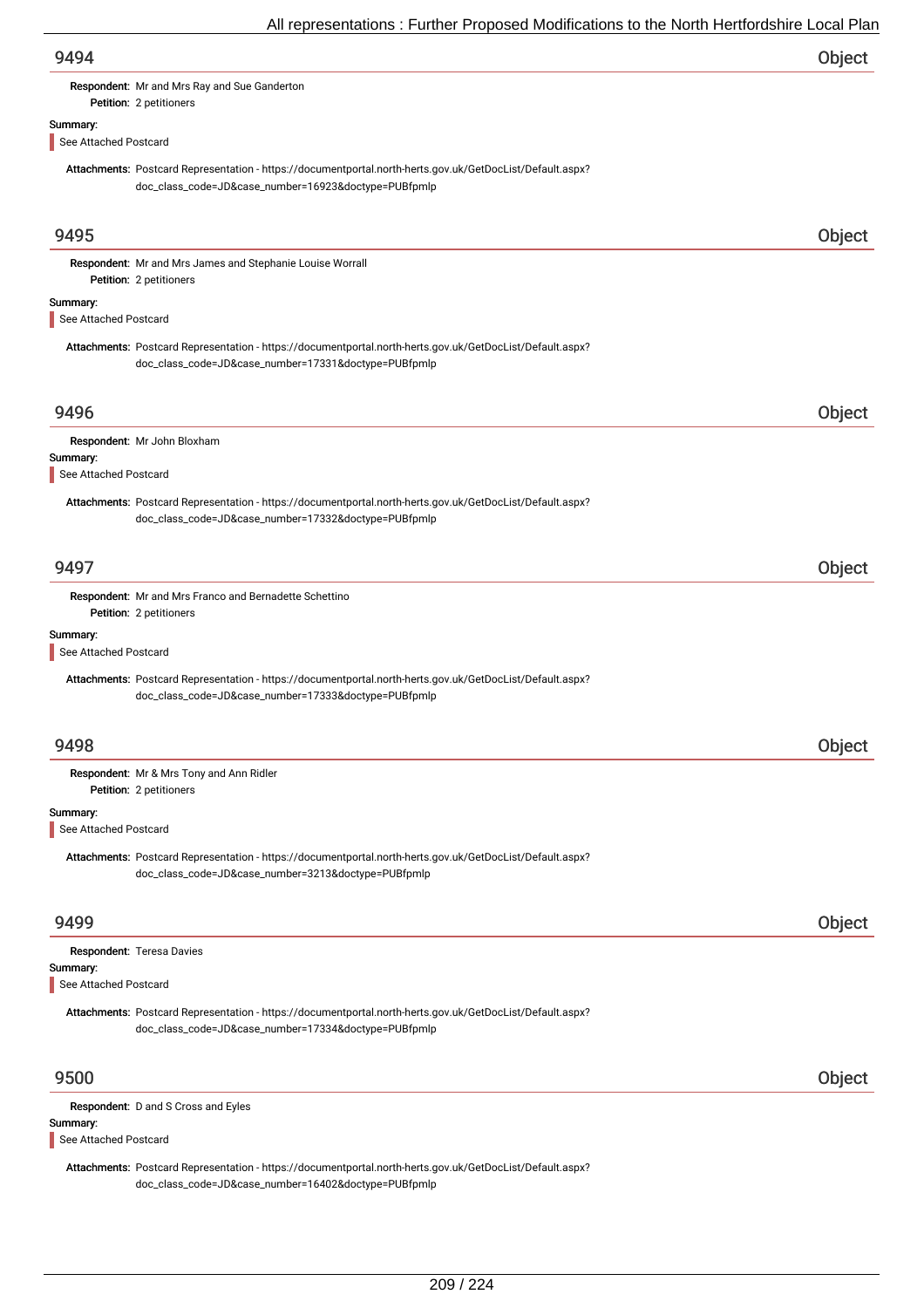| Respondent: Mr J J Barber |
|---------------------------|
|                           |

Summary:

# See Attached Postcard

Attachments: Postcard Representation - https://documentportal.north-herts.gov.uk/GetDocList/Default.aspx? doc\_class\_code=JD&case\_number=5026&doctype=PUBfpmlp

| 9502                              |                                                                                                                                                                   | Object        |
|-----------------------------------|-------------------------------------------------------------------------------------------------------------------------------------------------------------------|---------------|
|                                   | Respondent: Miss Catherine A Smith<br>Petition: 2 petitioners                                                                                                     |               |
| Summary:<br>See Attached Postcard |                                                                                                                                                                   |               |
|                                   | Attachments: Postcard Representation - https://documentportal.north-herts.gov.uk/GetDocList/Default.aspx?<br>doc_class_code=JD&case_number=14659&doctype=PUBfpmlp |               |
| 9503                              |                                                                                                                                                                   | Object        |
| Summary:<br>See Attached Postcard | Respondent: Mr John Prutton                                                                                                                                       |               |
|                                   | Attachments: Postcard Representation - https://documentportal.north-herts.gov.uk/GetDocList/Default.aspx?<br>doc_class_code=JD&case_number=17335&doctype=PUBfpmlp |               |
| 9504                              |                                                                                                                                                                   | <b>Object</b> |
|                                   | Respondent: Raymond and Jacqueline Brown and Haines<br>Petition: 2 petitioners                                                                                    |               |
| Summary:<br>See Attached Postcard |                                                                                                                                                                   |               |
|                                   | Attachments: Postcard Representation - https://documentportal.north-herts.gov.uk/GetDocList/Default.aspx?<br>doc_class_code=JD&case_number=17336&doctype=PUBfpmlp |               |
| 9505                              |                                                                                                                                                                   | Object        |
|                                   | Respondent: Kevin and Christina Brown and McIsaac<br>Petition: 3 petitioners                                                                                      |               |
| Summary:<br>See Attached Postcard |                                                                                                                                                                   |               |
|                                   | Attachments: Postcard Representation - https://documentportal.north-herts.gov.uk/GetDocList/Default.aspx?<br>doc_class_code=JD&case_number=17199&doctype=PUBfpmlp |               |
| 9506                              |                                                                                                                                                                   | Object        |
|                                   | Respondent: David and Erika Ryman and Brucknerova<br>Petition: 2 petitioners                                                                                      |               |
| Summary:<br>See Attached Postcard |                                                                                                                                                                   |               |
|                                   | Attachments: Postcard Representation - https://documentportal.north-herts.gov.uk/GetDocList/Default.aspx?<br>doc_class_code=JD&case_number=17337&doctype=PUBfpmlp |               |
| 9507                              |                                                                                                                                                                   | Object        |
|                                   | Respondent: Mr Simon Lange<br>Petition: 4 petitioners                                                                                                             |               |
| Summary:<br>See Attached Postcard |                                                                                                                                                                   |               |

Attachments: Postcard Representation - https://documentportal.north-herts.gov.uk/GetDocList/Default.aspx? doc\_class\_code=JD&case\_number=16728&doctype=PUBfpmlp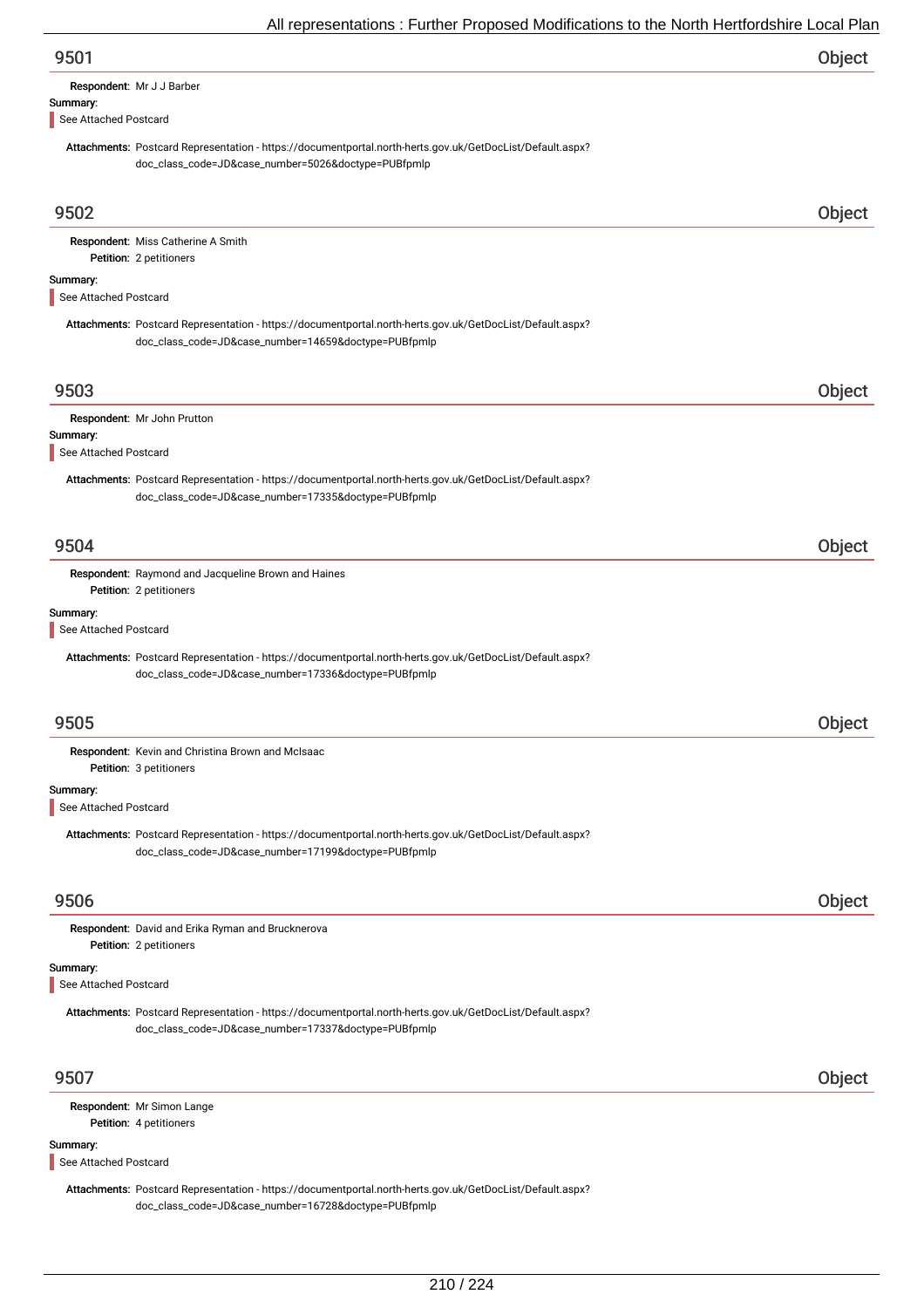| 9508                              |                                                                                                                                                                   | Object |
|-----------------------------------|-------------------------------------------------------------------------------------------------------------------------------------------------------------------|--------|
|                                   | Respondent: Mr & Mrs Julie & Maurice Mariga<br>Petition: 2 petitioners                                                                                            |        |
| Summary:                          |                                                                                                                                                                   |        |
| See Attached Postcard             |                                                                                                                                                                   |        |
|                                   | Attachments: Postcard Representation - https://documentportal.north-herts.gov.uk/GetDocList/Default.aspx?<br>doc_class_code=JD&case_number=3077&doctype=PUBfpmlp  |        |
| 9509                              |                                                                                                                                                                   | Object |
|                                   | Respondent: Mr and Mrs Philip and Patricia Shaw                                                                                                                   |        |
|                                   | Petition: 2 petitioners                                                                                                                                           |        |
| Summary:                          |                                                                                                                                                                   |        |
| See Attached Postcard             |                                                                                                                                                                   |        |
|                                   | Attachments: Postcard Representation - https://documentportal.north-herts.gov.uk/GetDocList/Default.aspx?<br>doc_class_code=JD&case_number=17338&doctype=PUBfpmlp |        |
| 9510                              |                                                                                                                                                                   | Object |
|                                   | Respondent: Mr and Mrs Roger and Julie Tompkins                                                                                                                   |        |
|                                   | Petition: 2 petitioners                                                                                                                                           |        |
| Summary:                          |                                                                                                                                                                   |        |
| See Attached Postcard             |                                                                                                                                                                   |        |
|                                   | Attachments: Postcard Representation - https://documentportal.north-herts.gov.uk/GetDocList/Default.aspx?<br>doc_class_code=JD&case_number=17339&doctype=PUBfpmlp |        |
| 9511                              |                                                                                                                                                                   | Object |
|                                   | Respondent: Mr David Henson<br>Petition: 2 petitioners                                                                                                            |        |
| Summary:<br>See Attached Postcard |                                                                                                                                                                   |        |
|                                   | Attachments: Postcard Representation - https://documentportal.north-herts.gov.uk/GetDocList/Default.aspx?<br>doc_class_code=JD&case_number=15013&doctype=PUBfpmlp |        |
| 9512                              |                                                                                                                                                                   | Object |
|                                   | Respondent: Mr Chris J Burkitt<br>Petition: 2 petitioners                                                                                                         |        |
| Summary:<br>See Attached Postcard |                                                                                                                                                                   |        |
|                                   | Attachments: Postcard Representation - https://documentportal.north-herts.gov.uk/GetDocList/Default.aspx?<br>doc_class_code=JD&case_number=6758&doctype=PUBfpmlp  |        |
| 9513                              |                                                                                                                                                                   | Object |
|                                   | Respondent: Mrs Sylvia Brown<br>Petition: 2 petitioners                                                                                                           |        |
| Summary:<br>See Attached Postcard |                                                                                                                                                                   |        |
|                                   | Attachments: Postcard Representation - https://documentportal.north-herts.gov.uk/GetDocList/Default.aspx?<br>doc_class_code=JD&case_number=8921&doctype=PUBfpmlp  |        |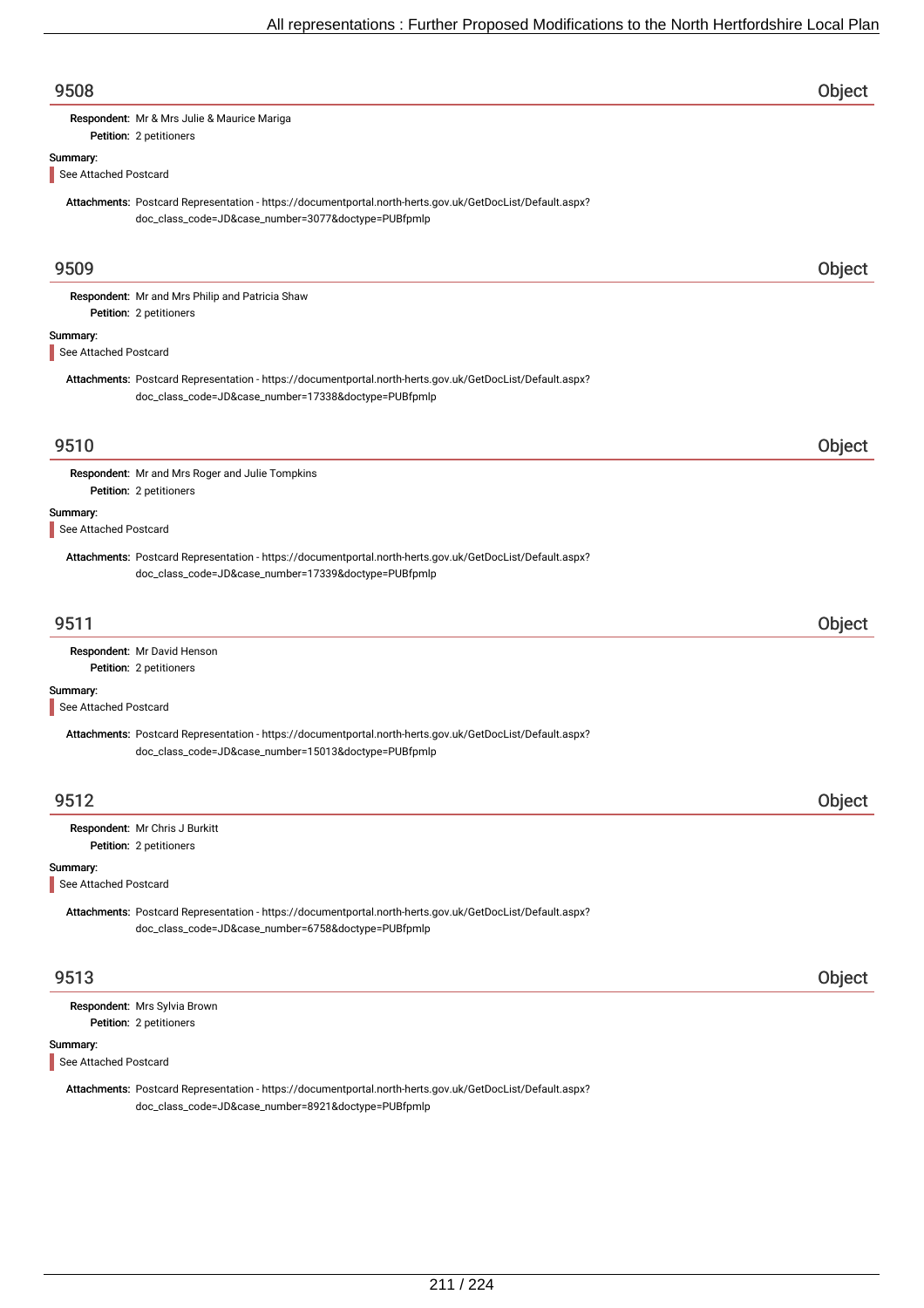| 9514 | Object |
|------|--------|
|      |        |

## Respondent: Ms Marion Quick

Petition: 2 petitioners

### Summary:

See Attached Postcard

Attachments: Postcard Representation - https://documentportal.north-herts.gov.uk/GetDocList/Default.aspx? doc\_class\_code=JD&case\_number=3086&doctype=PUBfpmlp

| 9515                              |                                                                                                                                                                   | Object        |
|-----------------------------------|-------------------------------------------------------------------------------------------------------------------------------------------------------------------|---------------|
|                                   | Respondent: Mrs Diane Baker<br>Petition: 2 petitioners                                                                                                            |               |
| Summary:<br>See Attached Postcard |                                                                                                                                                                   |               |
|                                   | Attachments: Postcard Representation - https://documentportal.north-herts.gov.uk/GetDocList/Default.aspx?<br>doc_class_code=JD&case_number=7595&doctype=PUBfpmlp  |               |
| 9516                              |                                                                                                                                                                   | <b>Object</b> |
|                                   | Respondent: Mr and Mrs Gary and Mary Winter<br>Petition: 2 petitioners                                                                                            |               |
| Summary:<br>See Attached Postcard |                                                                                                                                                                   |               |
|                                   | Attachments: Postcard Representation - https://documentportal.north-herts.gov.uk/GetDocList/Default.aspx?<br>doc_class_code=JD&case_number=17340&doctype=PUBfpmlp |               |
| 9517                              |                                                                                                                                                                   | Object        |
| Summary:<br>See Attached Postcard | Respondent: Mr Gary Winston Humphrey                                                                                                                              |               |
|                                   | Attachments: Postcard Representation - https://documentportal.north-herts.gov.uk/GetDocList/Default.aspx?<br>doc_class_code=JD&case_number=17341&doctype=PUBfpmlp |               |
| 9518                              |                                                                                                                                                                   | Object        |
| Summary:<br>See Attached Postcard | Respondent: Jennifer Monaco                                                                                                                                       |               |
|                                   | Attachments: Postcard Representation - https://documentportal.north-herts.gov.uk/GetDocList/Default.aspx?<br>doc_class_code=JD&case_number=17342&doctype=PUBfpmlp |               |
| 9519                              |                                                                                                                                                                   | Object        |
|                                   | Respondent: Mr Duncan Hilder<br>Petition: 2 petitioners                                                                                                           |               |
| Summary:<br>See Attached Postcard |                                                                                                                                                                   |               |
|                                   | Attachments: Postcard Representation - https://documentportal.north-herts.gov.uk/GetDocList/Default.aspx?<br>doc_class_code=JD&case_number=13749&doctype=PUBfpmlp |               |
| 9520                              |                                                                                                                                                                   | Object        |
| Summary:<br>See Attached Postcard | Respondent: Andrew Schroder                                                                                                                                       |               |
|                                   | Attachments: Postcard Representation - https://documentportal.north-herts.gov.uk/GetDocList/Default.aspx?<br>doc_class_code=JD&case_number=17343&doctype=PUBfpmlp |               |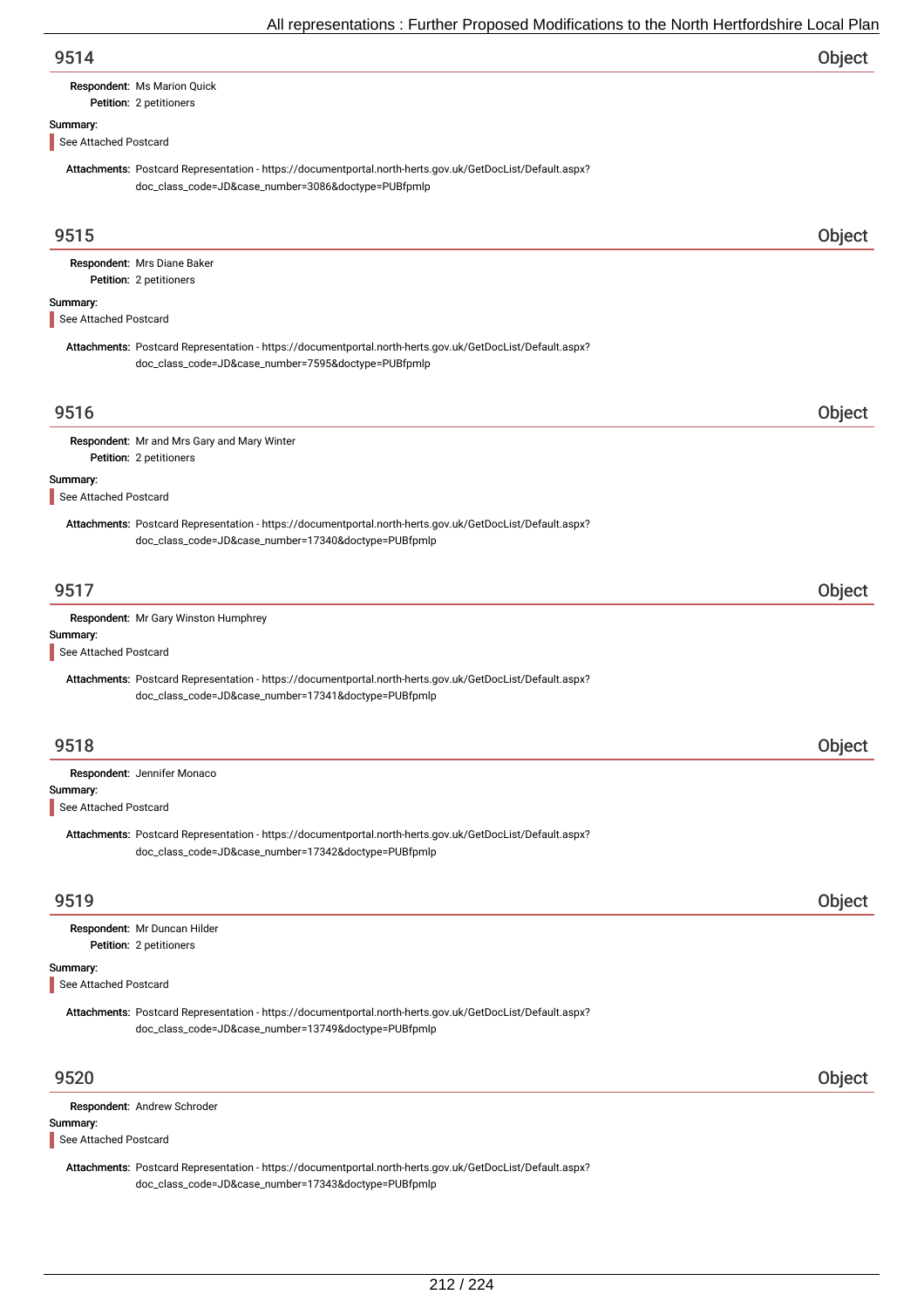| 9521                                 |                                                                                                                                                                   | Object |
|--------------------------------------|-------------------------------------------------------------------------------------------------------------------------------------------------------------------|--------|
|                                      | Respondent: Mrs Clare Brown                                                                                                                                       |        |
| Summary:                             |                                                                                                                                                                   |        |
| See Attached Postcard                |                                                                                                                                                                   |        |
|                                      | Attachments: Postcard Representation - https://documentportal.north-herts.gov.uk/GetDocList/Default.aspx?<br>doc_class_code=JD&case_number=2699&doctype=PUBfpmlp  |        |
| 9522                                 |                                                                                                                                                                   | Object |
|                                      | Respondent: Mr and Mrs AF and LE Burge and Carter                                                                                                                 |        |
|                                      | Petition: 2 petitioners                                                                                                                                           |        |
| Summary:                             |                                                                                                                                                                   |        |
| See Attached Postcard                |                                                                                                                                                                   |        |
|                                      | Attachments: Postcard Representation - https://documentportal.north-herts.gov.uk/GetDocList/Default.aspx?<br>doc_class_code=JD&case_number=17344&doctype=PUBfpmlp |        |
| 9523                                 |                                                                                                                                                                   | Object |
|                                      | Respondent: Mr and Mrs Jason and Sally Beaumont                                                                                                                   |        |
|                                      | Petition: 2 petitioners                                                                                                                                           |        |
| Summary:<br>See Attached Postcard    |                                                                                                                                                                   |        |
|                                      | Attachments: Postcard Representation - https://documentportal.north-herts.gov.uk/GetDocList/Default.aspx?<br>doc_class_code=JD&case_number=17345&doctype=PUBfpmlp |        |
| 9630                                 |                                                                                                                                                                   | Object |
|                                      | Respondent: Mr and Mrs Martin D F and Carolyn                                                                                                                     |        |
|                                      | Petition: 2 petitioners                                                                                                                                           |        |
| Summary:<br>See Attached Postcard    |                                                                                                                                                                   |        |
|                                      | Attachments: Postcard Representation - https://documentportal.north-herts.gov.uk/GetDocList/Default.aspx?<br>doc_class_code=JD&case_number=17011&doctype=PUBfpmlp |        |
|                                      |                                                                                                                                                                   | Object |
|                                      | Respondent: Mr David Dorman                                                                                                                                       |        |
|                                      |                                                                                                                                                                   |        |
|                                      | See attached - detailed comments on Luton Local Plan review; capacity for development in Luton; housing mix and tenure                                            |        |
|                                      | Attachments: Representation - https://documentportal.north-herts.gov.uk/GetDocList/Default.aspx?<br>doc_class_code=JD&case_number=5138&doctype=PUBfpmlp           |        |
|                                      |                                                                                                                                                                   |        |
|                                      | Respondent: Save The Worlds First Garden City                                                                                                                     |        |
| 9687<br>Summary:<br>9809<br>Summary: | See attached; collaboration between public bodies and landowners & developers is inappropriate                                                                    | Object |

### 9990 Object

Respondent: Mr Roy Parker

#### Summary:

See attached postcard

Attachments: Representation - https://documentportal.north-herts.gov.uk/GetDocList/Default.aspx? doc\_class\_code=JD&case\_number=5059&doctype=PUBfpmlp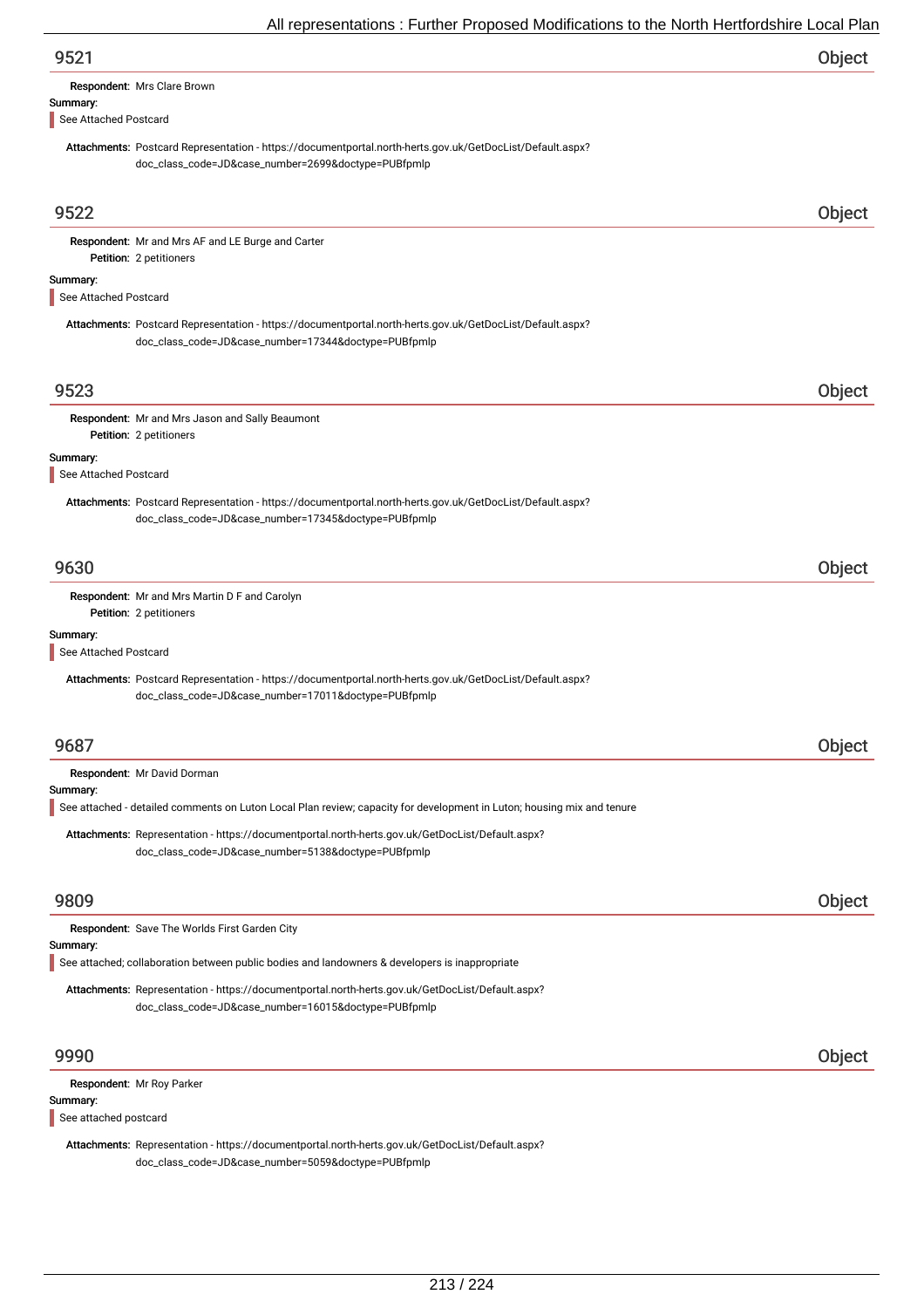| Object |
|--------|
|        |
|        |
|        |
| Object |
|        |
|        |
|        |

Attachments: Representations - https://documentportal.north-herts.gov.uk/GetDocList/Default.aspx? doc\_class\_code=JD&case\_number=17091&doctype=PUBfpmlp

## 10077 Object

Respondent: Ms Lorna Else

#### Summary:

See attached representation

Attachments: Representation - https://documentportal.north-herts.gov.uk/GetDocList/Default.aspx? doc\_class\_code=JD&case\_number=17097&doctype=PUBfpmlp

| 10107                                                                                                     | Object |
|-----------------------------------------------------------------------------------------------------------|--------|
| Respondent: Mr Jason Else                                                                                 |        |
| Summary:                                                                                                  |        |
| See attached representation                                                                               |        |
| Attachments: Representation - https://documentportal.north-herts.gov.uk/GetDocList/Default.aspx?          |        |
| doc_class_code=JD&case_number=17121&doctype=PUBfpmlp                                                      |        |
|                                                                                                           |        |
| 10119                                                                                                     | Object |
| Respondent: Mr Philip Weller                                                                              |        |
| Summary:                                                                                                  |        |
| See attached representation                                                                               |        |
| Attachments: Representation - https://documentportal.north-herts.gov.uk/GetDocList/Default.aspx?          |        |
| doc_class_code=JD&case_number=17125&doctype=PUBfpmlp                                                      |        |
|                                                                                                           |        |
| 10139                                                                                                     | Object |
| Respondent: Mr A G Tomlin                                                                                 |        |
| Petition: 2 petitioners                                                                                   |        |
| Summary:<br>See Attached Postcard - LATE REPRESENTATION                                                   |        |
| Attachments: Postcard Representation - https://documentportal.north-herts.gov.uk/GetDocList/Default.aspx? |        |

doc\_class\_code=JD&case\_number=8002&doctype=PUBfpmlp

## 10140 Object

Petition: 2 petitioners Respondent: Alan and Sharon Cliff and Torres

### Summary:

See Attached Postcard - LATE

Attachments: Postcard Representation - https://documentportal.north-herts.gov.uk/GetDocList/Default.aspx? doc\_class\_code=JD&case\_number=17346&doctype=PUBfpmlp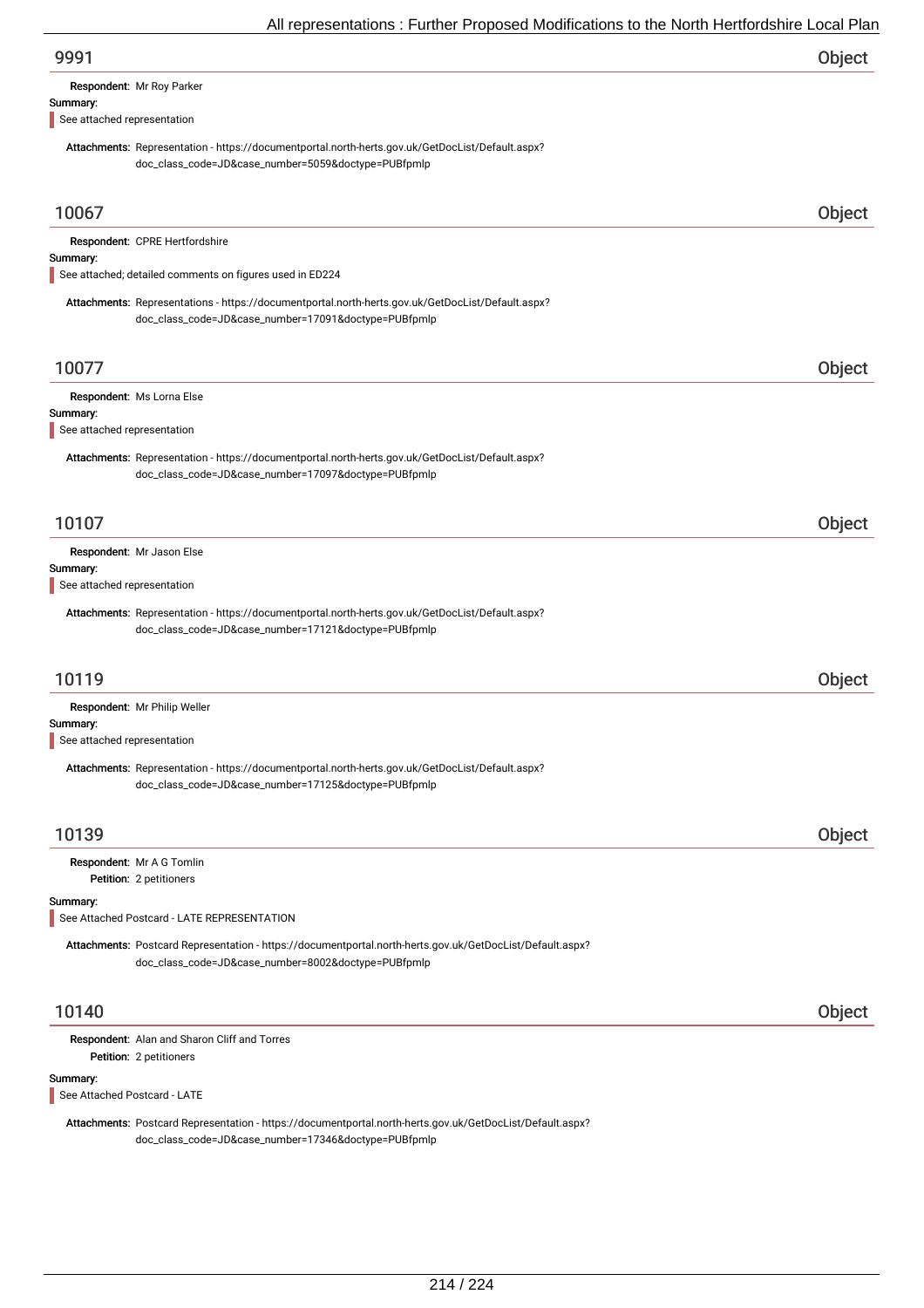| 10141 | Object |
|-------|--------|
|-------|--------|

|  |  | Respondent: Mr MC Harris |
|--|--|--------------------------|
|--|--|--------------------------|

### Summary:

See Attached Postcard - LATE

Attachments: Postcard Representation - https://documentportal.north-herts.gov.uk/GetDocList/Default.aspx? doc\_class\_code=JD&case\_number=17347&doctype=PUBfpmlp

| 10142                                    |                                                                                                                                                                   | Object |
|------------------------------------------|-------------------------------------------------------------------------------------------------------------------------------------------------------------------|--------|
|                                          | Respondent: Mr John Richardson                                                                                                                                    |        |
| Summary:<br>See Attached Postcard - LATE |                                                                                                                                                                   |        |
|                                          | Attachments: Postcard Representation - https://documentportal.north-herts.gov.uk/GetDocList/Default.aspx?                                                         |        |
|                                          | doc_class_code=JD&case_number=17348&doctype=PUBfpmlp                                                                                                              |        |
| 10144                                    |                                                                                                                                                                   | Object |
|                                          | Respondent: Mr and Mrs Thomas and Fiona Vick<br>Petition: 2 petitioners                                                                                           |        |
| Summary:                                 |                                                                                                                                                                   |        |
| See Attached Postcard - LATE             |                                                                                                                                                                   |        |
|                                          | Attachments: Postcard Representation - https://documentportal.north-herts.gov.uk/GetDocList/Default.aspx?<br>doc_class_code=JD&case_number=17350&doctype=PUBfpmlp |        |
| 10145                                    |                                                                                                                                                                   | Object |
|                                          | Respondent: Mr and Mrs TJ and Y Pickett                                                                                                                           |        |
|                                          | Petition: 2 petitioners                                                                                                                                           |        |
| Summary:<br>See Attached Postcard - LATE |                                                                                                                                                                   |        |
|                                          | Attachments: Postcard Representation - https://documentportal.north-herts.gov.uk/GetDocList/Default.aspx?<br>doc_class_code=JD&case_number=17351&doctype=PUBfpmlp |        |
| 10146                                    |                                                                                                                                                                   | Object |
|                                          | Respondent: Jennifer H Jones                                                                                                                                      |        |
| Summary:                                 |                                                                                                                                                                   |        |
| See Attached Postcard - LATE             |                                                                                                                                                                   |        |
|                                          | Attachments: Postcard Representation - https://documentportal.north-herts.gov.uk/GetDocList/Default.aspx?<br>doc_class_code=JD&case_number=17352&doctype=PUBfpmlp |        |
| 10173                                    |                                                                                                                                                                   | Object |
|                                          | Respondent: Mrs Joy Mann                                                                                                                                          |        |
| Summary:<br>See Attached Postcard - LATE |                                                                                                                                                                   |        |
|                                          | Attachments: Postcard Representation - https://documentportal.north-herts.gov.uk/GetDocList/Default.aspx?<br>doc_class_code=JD&case_number=5731&doctype=PUBfpmlp  |        |
| 10178                                    |                                                                                                                                                                   | Object |
| Summary:                                 | Respondent: Ms Janis Gillespie                                                                                                                                    |        |

See Attached Full Submission

Attachments: None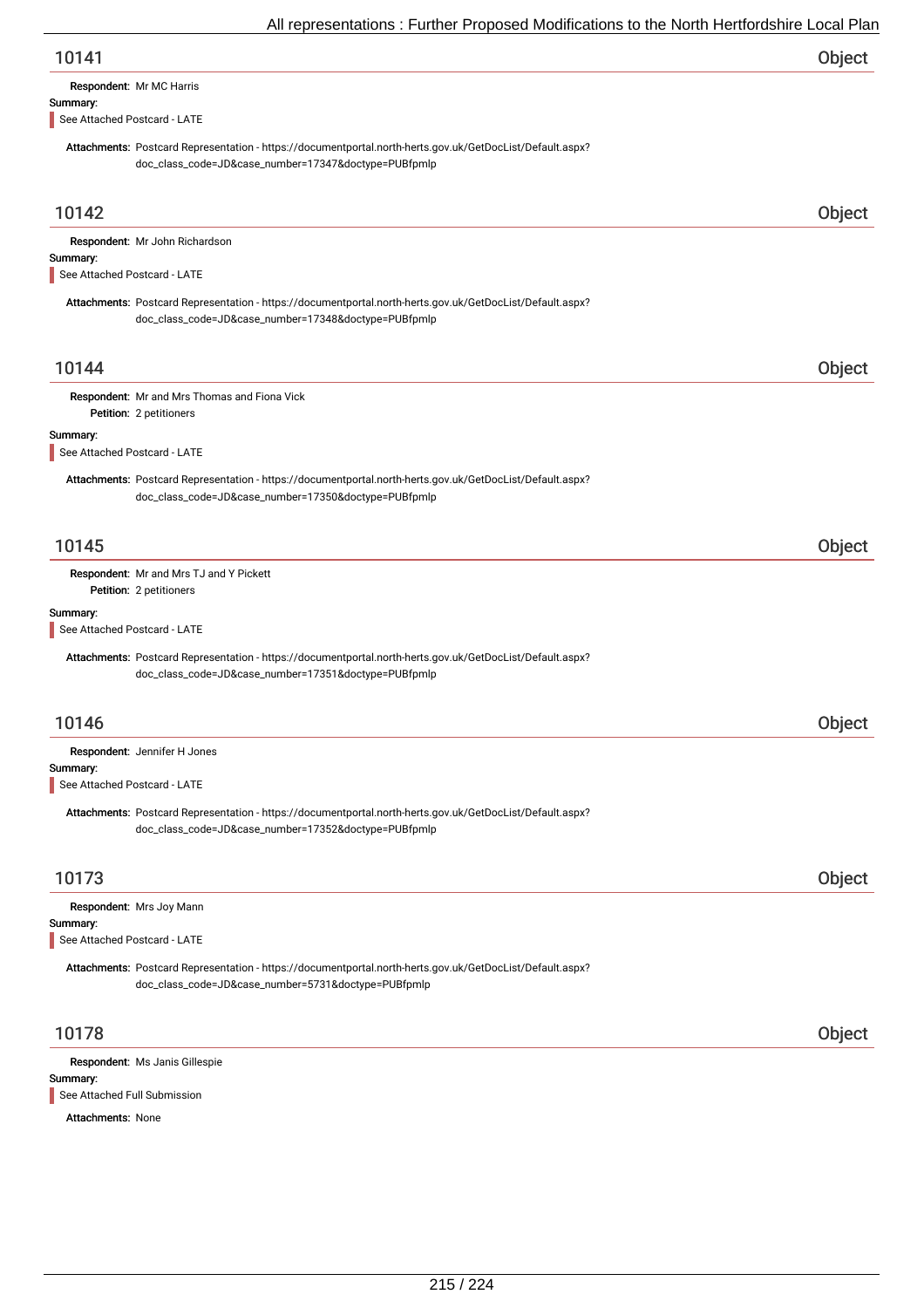| 10180                                                                                                                                                             | Object |
|-------------------------------------------------------------------------------------------------------------------------------------------------------------------|--------|
| Respondent: Mr and Mrs Norman and Patrica Ball                                                                                                                    |        |
| Petition: 2 petitioners                                                                                                                                           |        |
| Summary:<br>See Attached Postcard                                                                                                                                 |        |
| Attachments: Postcard Representation - https://documentportal.north-herts.gov.uk/GetDocList/Default.aspx?                                                         |        |
| doc_class_code=JD&case_number=17358&doctype=PUBfpmlp                                                                                                              |        |
|                                                                                                                                                                   |        |
| 10181                                                                                                                                                             | Object |
| Respondent: Mr and Mrs Keith and Julie Mann<br>Petition: 2 petitioners                                                                                            |        |
| Summary:                                                                                                                                                          |        |
| See Attached Postcard                                                                                                                                             |        |
| Attachments: Postcard Representation - https://documentportal.north-herts.gov.uk/GetDocList/Default.aspx?<br>doc_class_code=JD&case_number=17359&doctype=PUBfpmlp |        |
|                                                                                                                                                                   |        |
| 10182                                                                                                                                                             | Object |
| Respondent: Miss Janis Boone                                                                                                                                      |        |
| Summary:                                                                                                                                                          |        |
| See Attached Postcard                                                                                                                                             |        |
| Attachments: Postcard Representation - https://documentportal.north-herts.gov.uk/GetDocList/Default.aspx?                                                         |        |
| doc_class_code=JD&case_number=5401&doctype=PUBfpmlp                                                                                                               |        |
| 10183                                                                                                                                                             | Object |
| Respondent: Mr and Mrs Patrick and Susan Donlea                                                                                                                   |        |
| Petition: 2 petitioners                                                                                                                                           |        |
| Summary:                                                                                                                                                          |        |
| See Attached Postcard - LATE                                                                                                                                      |        |
| Attachments: Postcard Representation - https://documentportal.north-herts.gov.uk/GetDocList/Default.aspx?<br>doc_class_code=JD&case_number=17360&doctype=PUBfpmlp |        |
| 10184                                                                                                                                                             | Object |
| Respondent: Mr Raj Dave                                                                                                                                           |        |
| Petition: 2 petitioners                                                                                                                                           |        |
| Summary:                                                                                                                                                          |        |
| See Attached Postcard                                                                                                                                             |        |
| Attachments: Postcard Representation - https://documentportal.north-herts.gov.uk/GetDocList/Default.aspx?<br>doc_class_code=JD&case_number=3129&doctype=PUBfpmlp  |        |
|                                                                                                                                                                   |        |
| 10185                                                                                                                                                             | Object |
| Respondent: Mr and Mrs Peter and Veronica Ferry                                                                                                                   |        |
| Petition: 2 petitioners                                                                                                                                           |        |
| Summary:                                                                                                                                                          |        |
| See Attached Postcard                                                                                                                                             |        |
| Attachments: Postcard Representation - https://documentportal.north-herts.gov.uk/GetDocList/Default.aspx?<br>doc_class_code=JD&case_number=17361&doctype=PUBfpmlp |        |
| 10186                                                                                                                                                             | Object |
|                                                                                                                                                                   |        |
| Respondent: Mr and Mrs Stephen and Deborah Harris<br>Petition: 2 petitioners                                                                                      |        |
| Summary:                                                                                                                                                          |        |
|                                                                                                                                                                   |        |

## See Attached Postcard

Attachments: Postcard Representation - https://documentportal.north-herts.gov.uk/GetDocList/Default.aspx? doc\_class\_code=JD&case\_number=17362&doctype=PUBfpmlp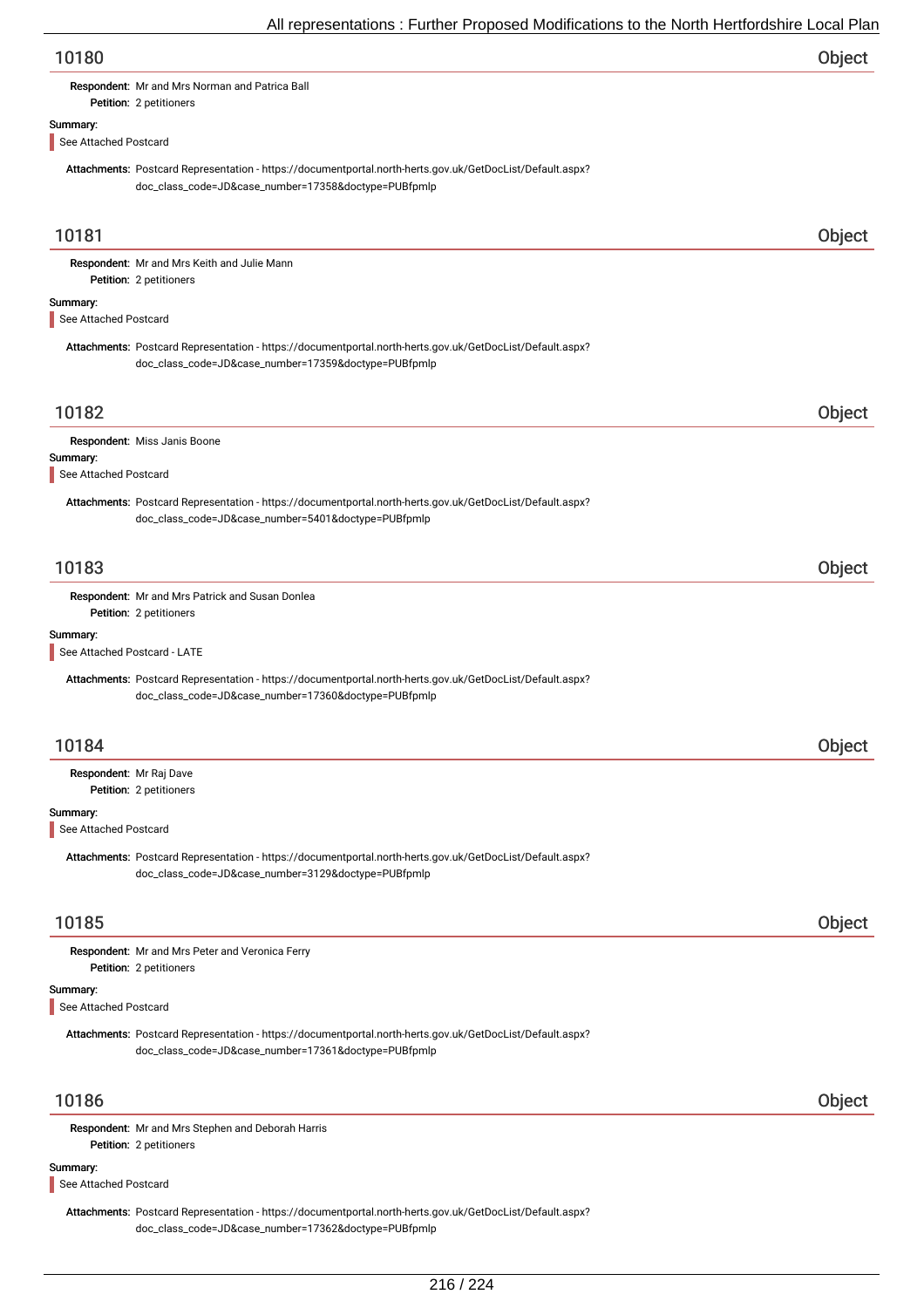## Respondent: Louise and Eamon Hastings and Smith

Petition: 2 petitioners

# Summary:

See Attached Postcard

Attachments: Postcard Representation - https://documentportal.north-herts.gov.uk/GetDocList/Default.aspx? doc\_class\_code=JD&case\_number=17363&doctype=PUBfpmlp

| 10188                                                          |                                                                                                                                                                   | <b>Object</b> |
|----------------------------------------------------------------|-------------------------------------------------------------------------------------------------------------------------------------------------------------------|---------------|
|                                                                | Respondent: Mr and Mrs T and C Lennon<br>Petition: 2 petitioners                                                                                                  |               |
| Summary:<br>See Attached Postcard                              |                                                                                                                                                                   |               |
|                                                                | Attachments: Postcard Representation - https://documentportal.north-herts.gov.uk/GetDocList/Default.aspx?<br>doc_class_code=JD&case_number=17364&doctype=PUBfpmlp |               |
| 10189                                                          |                                                                                                                                                                   | Object        |
| Summary:<br>See Attached Postcard                              | Respondent: Agnes Yuill McGarry                                                                                                                                   |               |
|                                                                | Attachments: Postcard Representation - https://documentportal.north-herts.gov.uk/GetDocList/Default.aspx?<br>doc_class_code=JD&case_number=4378&doctype=PUBfpmlp  |               |
| 10190                                                          |                                                                                                                                                                   | Object        |
| Respondent: Ellie Currell<br>Summary:<br>See Attached Postcard |                                                                                                                                                                   |               |
|                                                                | Attachments: Postcard Representation - https://documentportal.north-herts.gov.uk/GetDocList/Default.aspx?<br>doc_class_code=JD&case_number=17365&doctype=PUBfpmlp |               |
| 10191                                                          |                                                                                                                                                                   | Object        |
| Summary:<br>See Attached Postcard                              | Respondent: Mr Dick Jones                                                                                                                                         |               |
|                                                                | Attachments: Postcard Representation - https://documentportal.north-herts.gov.uk/GetDocList/Default.aspx?<br>doc_class_code=JD&case_number=17366&doctype=PUBfpmlp |               |
| 10192                                                          |                                                                                                                                                                   | Object        |
|                                                                | Respondent: Elizabeth and Daniella Costa<br>Petition: 2 petitioners                                                                                               |               |
| Summary:<br>See Attached Postcard                              |                                                                                                                                                                   |               |
|                                                                | Attachments: Postcard Representation - https://documentportal.north-herts.gov.uk/GetDocList/Default.aspx?<br>doc_class_code=JD&case_number=17367&doctype=PUBfpmlp |               |
| 10193                                                          |                                                                                                                                                                   | Object        |
| Summary:<br>See Attached Postcard                              | Respondent: Ms Sara Bleaney                                                                                                                                       |               |
|                                                                | Attachments: Postcard Representation - https://documentportal.north-herts.gov.uk/GetDocList/Default.aspx?<br>doc_class_code=JD&case_number=15807&doctype=PUBfpmlp |               |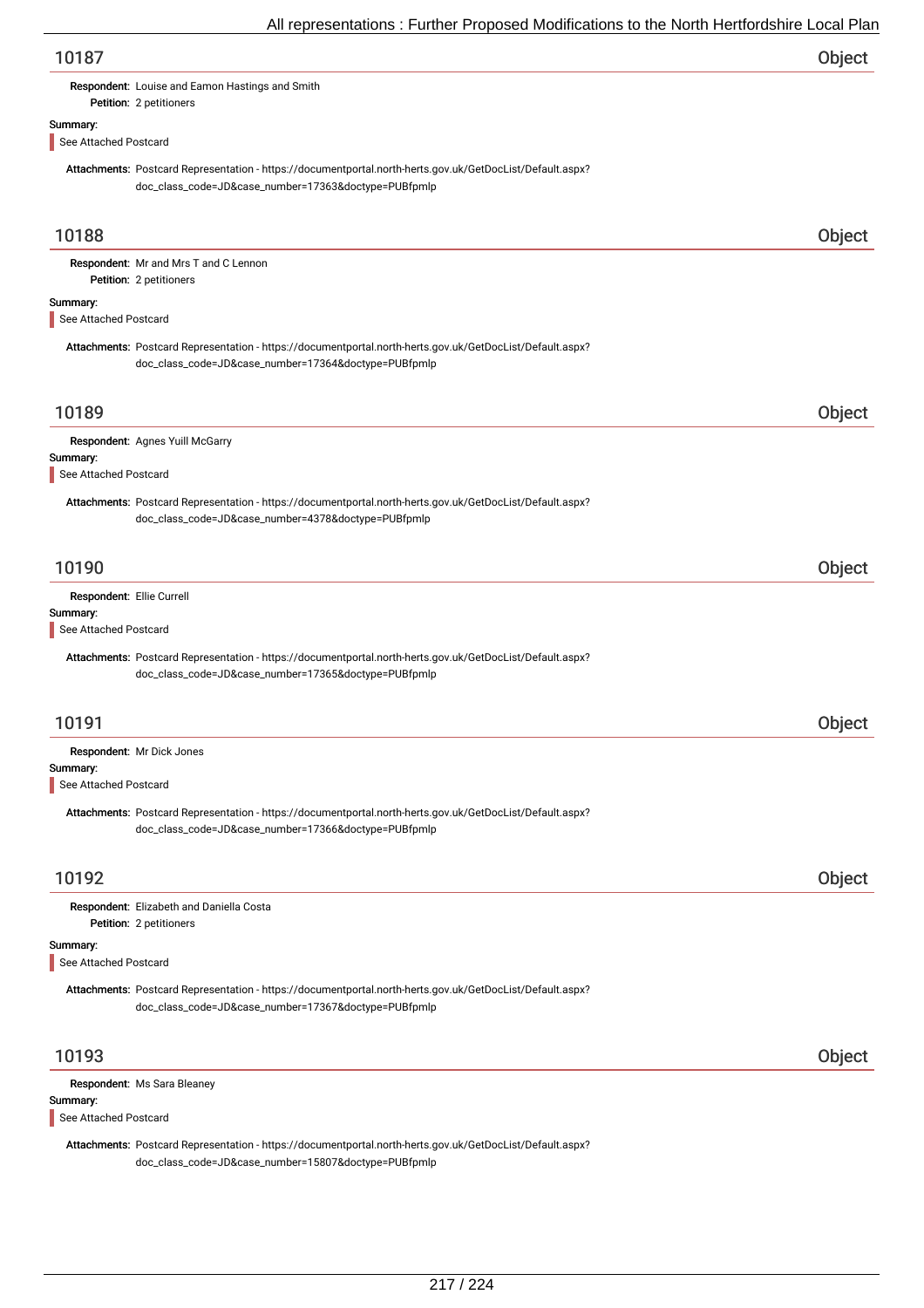| 10194                                                                                                                                                             | Object |
|-------------------------------------------------------------------------------------------------------------------------------------------------------------------|--------|
| Respondent: Joanne and Megan Close<br>Petition: 2 petitioners                                                                                                     |        |
| Summary:                                                                                                                                                          |        |
| See Attached Postcard                                                                                                                                             |        |
| Attachments: Postcard Representation - https://documentportal.north-herts.gov.uk/GetDocList/Default.aspx?<br>doc_class_code=JD&case_number=17368&doctype=PUBfpmlp |        |
| 10195                                                                                                                                                             | Object |
| Respondent: Mr and Mrs Glen and Linda Harvey<br>Petition: 2 petitioners                                                                                           |        |
| Summary:<br>See Attached Postcard                                                                                                                                 |        |
| Attachments: Postcard Representation - https://documentportal.north-herts.gov.uk/GetDocList/Default.aspx?<br>doc_class_code=JD&case_number=17369&doctype=PUBfpmlp |        |
| 10196                                                                                                                                                             | Object |
| Respondent: Mr Russell Shadbolt<br>Petition: 2 petitioners                                                                                                        |        |
| Summary:<br>See Attached Postcard                                                                                                                                 |        |
| Attachments: Postcard Representation - https://documentportal.north-herts.gov.uk/GetDocList/Default.aspx?<br>doc_class_code=JD&case_number=14096&doctype=PUBfpmlp |        |
| 10197                                                                                                                                                             | Object |
| Respondent: Emma Bateman<br>Summary:<br>See Attached Postcard                                                                                                     |        |
| Attachments: Postcard Representation - https://documentportal.north-herts.gov.uk/GetDocList/Default.aspx?<br>doc_class_code=JD&case_number=17370&doctype=PUBfpmlp |        |
| 10198                                                                                                                                                             | Object |
| Respondent: Patricia Ryan                                                                                                                                         |        |
| Summary:<br>See Attached Postcard                                                                                                                                 |        |
| Attachments: Postcard Representation - https://documentportal.north-herts.gov.uk/GetDocList/Default.aspx?<br>doc_class_code=JD&case_number=17371&doctype=PUBfpmlp |        |
| 10199                                                                                                                                                             | Object |
| Respondent: Rustum Setna                                                                                                                                          |        |
| Summary:<br>See Attached Postcard                                                                                                                                 |        |
| Attachments: Postcard Representation - https://documentportal.north-herts.gov.uk/GetDocList/Default.aspx?<br>doc_class_code=JD&case_number=17372&doctype=PUBfpmlp |        |
| 10200                                                                                                                                                             | Object |
| Respondent: Mr and Mrs Paul and Jacqueline Hutt<br>Petition: 2 petitioners                                                                                        |        |
| Summary:<br>See Attached Postcard                                                                                                                                 |        |
| Attachments: Postcard Representation - https://documentportal.north-herts.gov.uk/GetDocList/Default.aspx?<br>doc_class_code=JD&case_number=17373&doctype=PUBfpmlp |        |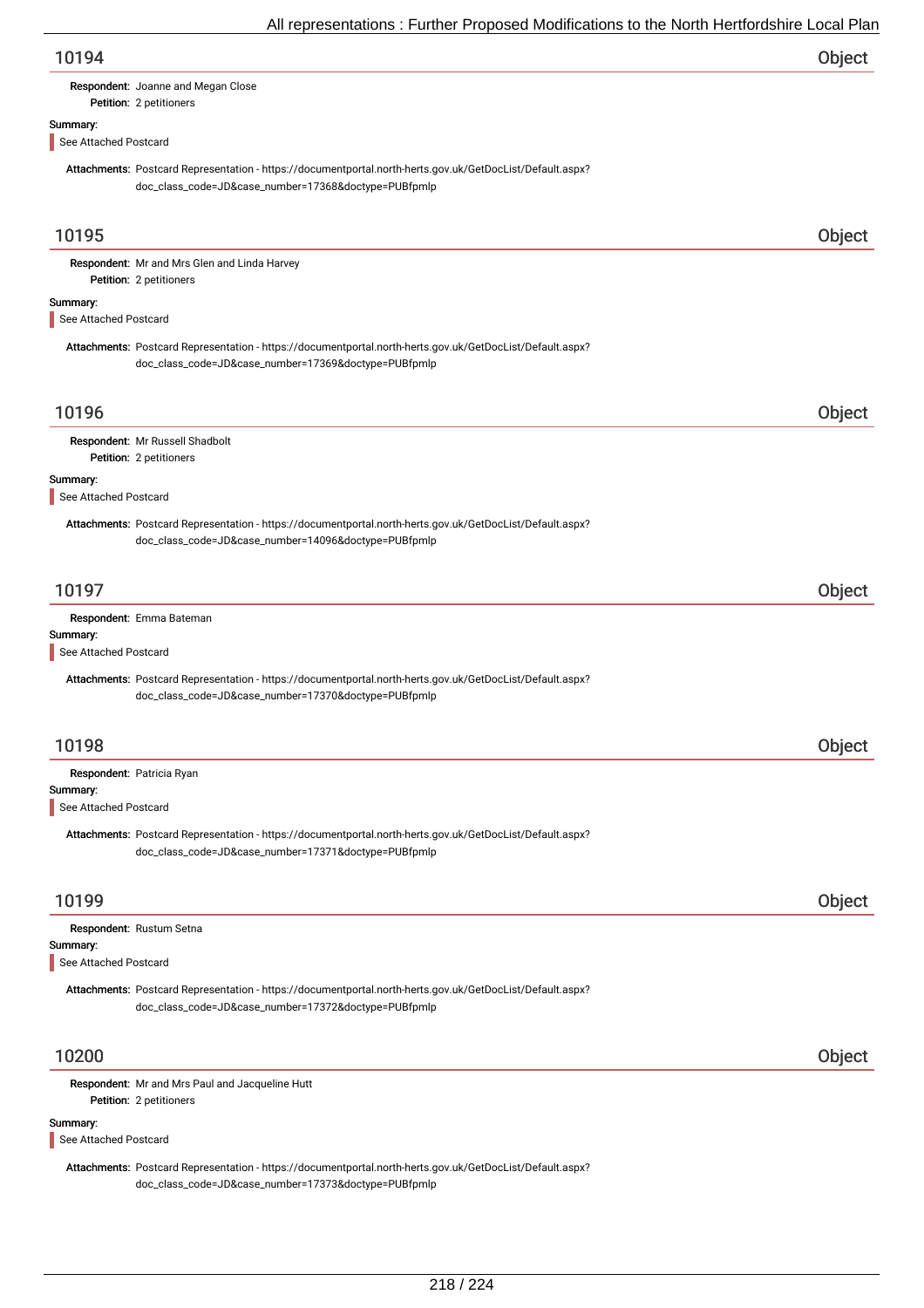|                           | All representations. Further Froposed Modifications to the North Hertrordshire Local Fiai                                                                         |        |
|---------------------------|-------------------------------------------------------------------------------------------------------------------------------------------------------------------|--------|
| 10201                     |                                                                                                                                                                   | Object |
|                           | Respondent: Guy and Joanne Wilkinson and Conway                                                                                                                   |        |
|                           | Petition: 2 petitioners                                                                                                                                           |        |
| Summary:                  |                                                                                                                                                                   |        |
| See Attached Postcard     |                                                                                                                                                                   |        |
|                           | Attachments: Postcard Representation - https://documentportal.north-herts.gov.uk/GetDocList/Default.aspx?<br>doc_class_code=JD&case_number=17374&doctype=PUBfpmlp |        |
| 10202                     |                                                                                                                                                                   | Object |
|                           | Respondent: Thora P Tasker                                                                                                                                        |        |
| Summary:                  |                                                                                                                                                                   |        |
| See Attached Postcard     |                                                                                                                                                                   |        |
|                           |                                                                                                                                                                   |        |
|                           | Attachments: Postcard Representation - https://documentportal.north-herts.gov.uk/GetDocList/Default.aspx?<br>doc_class_code=JD&case_number=17375&doctype=PUBfpmlp |        |
| 10203                     |                                                                                                                                                                   | Object |
|                           |                                                                                                                                                                   |        |
| Respondent: Barrie Illing |                                                                                                                                                                   |        |
| Summary:                  |                                                                                                                                                                   |        |
| See Attached Postcard     |                                                                                                                                                                   |        |
|                           | Attachments: Postcard Representation - https://documentportal.north-herts.gov.uk/GetDocList/Default.aspx?                                                         |        |
|                           | doc_class_code=JD&case_number=4282&doctype=PUBfpmlp                                                                                                               |        |
|                           |                                                                                                                                                                   |        |
|                           |                                                                                                                                                                   |        |
| 10204                     |                                                                                                                                                                   | Object |
| Respondent: K Mistry      |                                                                                                                                                                   |        |
| Summary:                  |                                                                                                                                                                   |        |
| See Attached Postcard     |                                                                                                                                                                   |        |
|                           | Attachments: Postcard Representation - https://documentportal.north-herts.gov.uk/GetDocList/Default.aspx?<br>doc_class_code=JD&case_number=17376&doctype=PUBfpmlp |        |
|                           |                                                                                                                                                                   |        |
| 10205                     |                                                                                                                                                                   | Object |
|                           |                                                                                                                                                                   |        |
|                           | Respondent: Kevin Whitaker                                                                                                                                        |        |
| Summary:                  |                                                                                                                                                                   |        |
| See Attached Postcard     |                                                                                                                                                                   |        |
|                           |                                                                                                                                                                   |        |
|                           | Attachments: Postcard Representation - https://documentportal.north-herts.gov.uk/GetDocList/Default.aspx?                                                         |        |
|                           | doc_class_code=JD&case_number=17377&doctype=PUBfpmlp                                                                                                              |        |
|                           |                                                                                                                                                                   |        |
| 10206                     |                                                                                                                                                                   | Object |
|                           |                                                                                                                                                                   |        |
|                           | Respondent: Tracy, Andrew and Jack Lubbock                                                                                                                        |        |
|                           | Petition: 3 petitioners                                                                                                                                           |        |
| Summary:                  |                                                                                                                                                                   |        |
| See Attached Postcard     |                                                                                                                                                                   |        |
|                           | Attachments: Postcard Representation - https://documentportal.north-herts.gov.uk/GetDocList/Default.aspx?                                                         |        |
|                           | doc_class_code=JD&case_number=17378&doctype=PUBfpmlp                                                                                                              |        |
|                           |                                                                                                                                                                   |        |
|                           |                                                                                                                                                                   |        |
| 10207                     |                                                                                                                                                                   | Object |
|                           |                                                                                                                                                                   |        |
|                           | Respondent: Mr and Mrs John and Jane Davey                                                                                                                        |        |
|                           | Petition: 2 petitioners                                                                                                                                           |        |
| Summary:                  |                                                                                                                                                                   |        |
| See Attached Postcard     |                                                                                                                                                                   |        |
|                           |                                                                                                                                                                   |        |

Attachments: Postcard Representation - https://documentportal.north-herts.gov.uk/GetDocList/Default.aspx? doc\_class\_code=JD&case\_number=17379&doctype=PUBfpmlp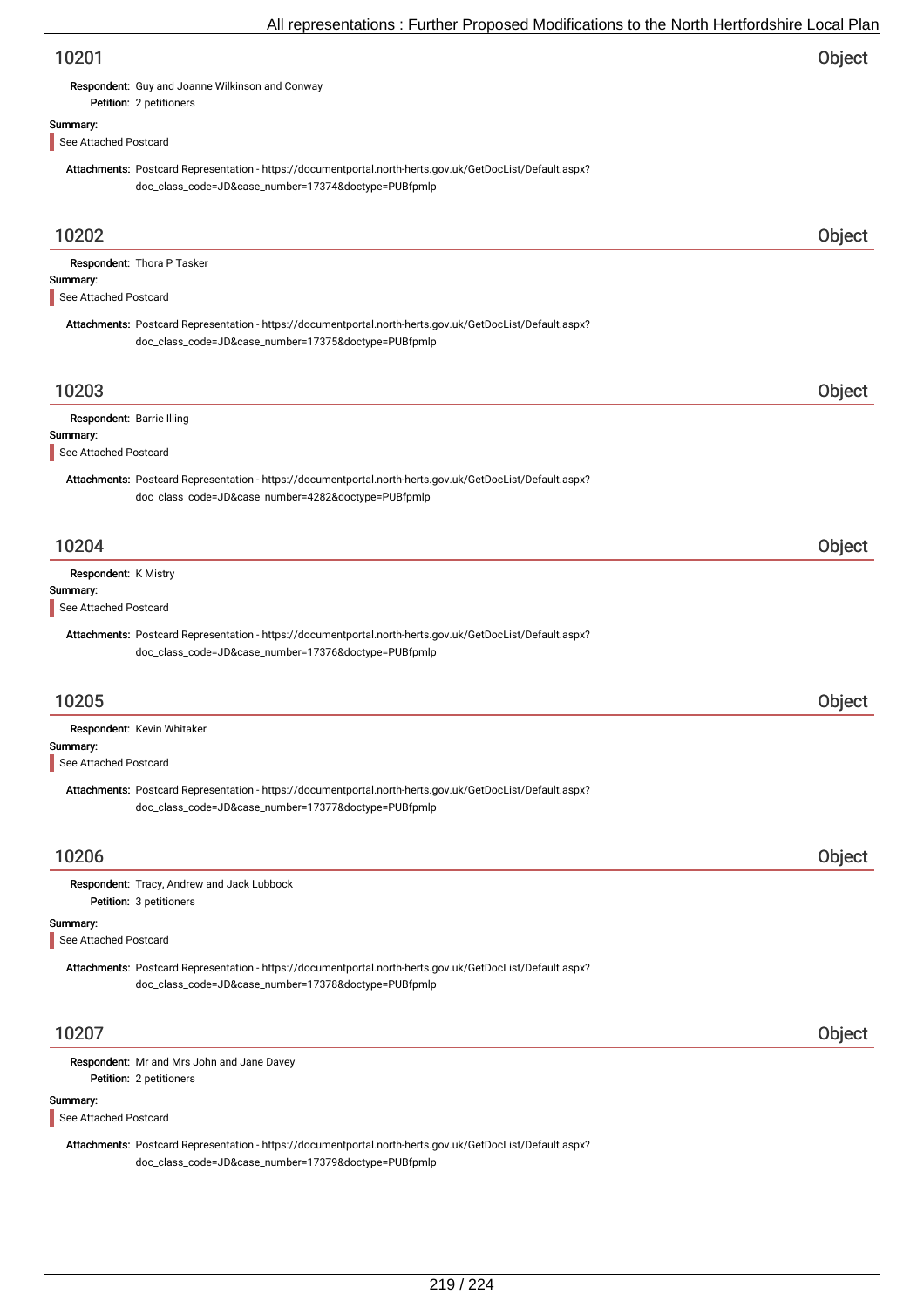| 10208 | Object |
|-------|--------|
|       |        |

# Respondent: Mr Alan French

### Petition: 2 petitioners

#### Summary:

See Attached Postcard

Attachments: Postcard Representation - https://documentportal.north-herts.gov.uk/GetDocList/Default.aspx? doc\_class\_code=JD&case\_number=16409&doctype=PUBfpmlp

| 10209                             |                                                                                                                                                                   | Object |
|-----------------------------------|-------------------------------------------------------------------------------------------------------------------------------------------------------------------|--------|
| Summary:<br>See Attached Postcard | Respondent: Mr Adam Shortland                                                                                                                                     |        |
|                                   | Attachments: Postcard Representation - https://documentportal.north-herts.gov.uk/GetDocList/Default.aspx?<br>doc_class_code=JD&case_number=17380&doctype=PUBfpmlp |        |
| 10210                             |                                                                                                                                                                   | Object |
|                                   | Respondent: Mr and Mrs Pasquale and Jennifer Spinozzi<br>Petition: 2 petitioners                                                                                  |        |
| Summary:<br>See Attached Postcard |                                                                                                                                                                   |        |
|                                   | Attachments: Postcard Representation - https://documentportal.north-herts.gov.uk/GetDocList/Default.aspx?<br>doc_class_code=JD&case_number=17381&doctype=PUBfpmlp |        |
| 10211                             |                                                                                                                                                                   | Object |
|                                   | Respondent: Miss Natalie Sheaf<br>Petition: 2 petitioners                                                                                                         |        |
| Summary:<br>See Attached Postcard |                                                                                                                                                                   |        |
|                                   | Attachments: Postcard Representation - https://documentportal.north-herts.gov.uk/GetDocList/Default.aspx?<br>doc_class_code=JD&case_number=2716&doctype=PUBfpmlp  |        |
| 10212                             |                                                                                                                                                                   | Object |
|                                   | Respondent: Barry, H and C Payne<br>Petition: 3 petitioners                                                                                                       |        |
| Summary:<br>See Attached Postcard |                                                                                                                                                                   |        |
|                                   | Attachments: Postcard Representation - https://documentportal.north-herts.gov.uk/GetDocList/Default.aspx?<br>doc_class_code=JD&case_number=17382&doctype=PUBfpmlp |        |
| 10213                             |                                                                                                                                                                   | Object |
| Summary:<br>See Attached Postcard | Respondent: Anita Anderson                                                                                                                                        |        |
|                                   | Attachments: Postcard Representation - https://documentportal.north-herts.gov.uk/GetDocList/Default.aspx?<br>doc_class_code=JD&case_number=17383&doctype=PUBfpmlp |        |
| 10214                             |                                                                                                                                                                   | Object |
|                                   | Respondent: Ms Janet Bierton<br>Petition: 2 petitioners                                                                                                           |        |
| Summary:<br>See Attached Postcard |                                                                                                                                                                   |        |
|                                   | Attachments: Postcard Representation - https://documentportal.north-herts.gov.uk/GetDocList/Default.aspx?                                                         |        |

doc\_class\_code=JD&case\_number=3117&doctype=PUBfpmlp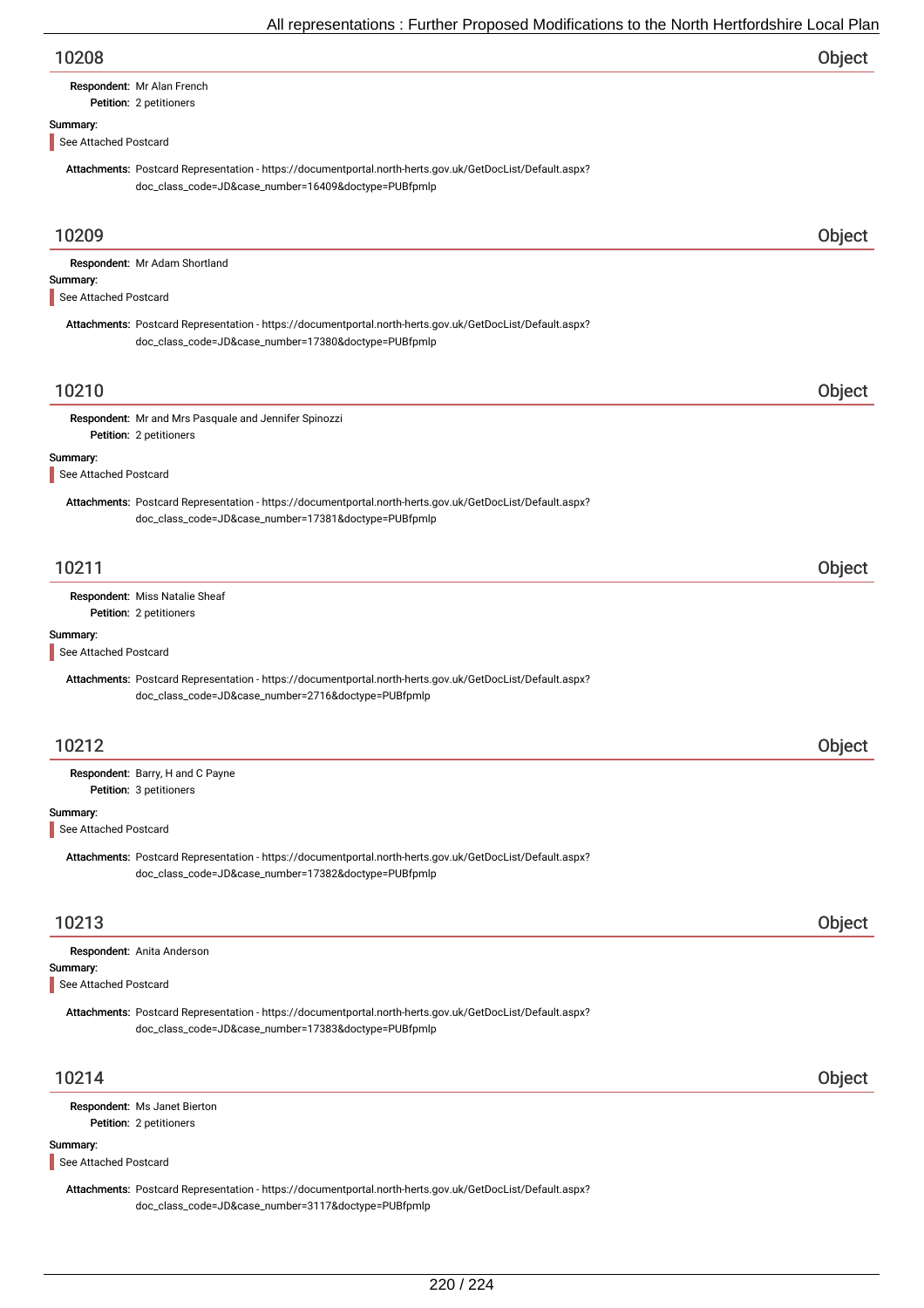| 10215                             |                                                                                                                                                                   | Object |
|-----------------------------------|-------------------------------------------------------------------------------------------------------------------------------------------------------------------|--------|
|                                   | Respondent: Mr and Miss L and J Reeves and Wilson<br>Petition: 2 petitioners                                                                                      |        |
| Summary:<br>See Attached Postcard |                                                                                                                                                                   |        |
|                                   | Attachments: Postcard Representation - https://documentportal.north-herts.gov.uk/GetDocList/Default.aspx?<br>doc_class_code=JD&case_number=17384&doctype=PUBfpmlp |        |
| 10216                             |                                                                                                                                                                   | Object |
|                                   | Respondent: Scott and Helena Jarrett and Andreou<br>Petition: 2 petitioners                                                                                       |        |
| Summary:<br>See Attached Postcard |                                                                                                                                                                   |        |
|                                   | Attachments: Postcard Representation - https://documentportal.north-herts.gov.uk/GetDocList/Default.aspx?<br>doc_class_code=JD&case_number=17385&doctype=PUBfpmlp |        |
| 10217                             |                                                                                                                                                                   | Object |
|                                   | Respondent: Mr and Mrs Roger and Kay Dance<br>Petition: 2 petitioners                                                                                             |        |
| Summary:<br>See Attached Postcard |                                                                                                                                                                   |        |
|                                   | Attachments: Postcard Representation - https://documentportal.north-herts.gov.uk/GetDocList/Default.aspx?<br>doc_class_code=JD&case_number=3253&doctype=PUBfpmlp  |        |
| 10218                             |                                                                                                                                                                   | Object |
| Respondent: Jessie Cox            |                                                                                                                                                                   |        |
| Summary:<br>See Attached Postcard |                                                                                                                                                                   |        |
|                                   | Attachments: Postcard Representation - https://documentportal.north-herts.gov.uk/GetDocList/Default.aspx?<br>doc_class_code=JD&case_number=17386&doctype=PUBfpmlp |        |
| 10219                             |                                                                                                                                                                   | Object |
|                                   | Respondent: Mr and Mrs Steven and Nicola Butler<br>Petition: 2 petitioners                                                                                        |        |
| Summary:<br>See Attached Postcard |                                                                                                                                                                   |        |
|                                   | Attachments: Postcard Representation - https://documentportal.north-herts.gov.uk/GetDocList/Default.aspx?<br>doc_class_code=JD&case_number=17387&doctype=PUBfpmlp |        |
| 10220                             |                                                                                                                                                                   | Object |
|                                   | Respondent: Mr Barry Moyse<br>Petition: 2 petitioners                                                                                                             |        |
| Summary:<br>See Attached Postcard |                                                                                                                                                                   |        |
|                                   | Attachments: Postcard Representation - https://documentportal.north-herts.gov.uk/GetDocList/Default.aspx?<br>doc_class_code=JD&case_number=3673&doctype=PUBfpmlp  |        |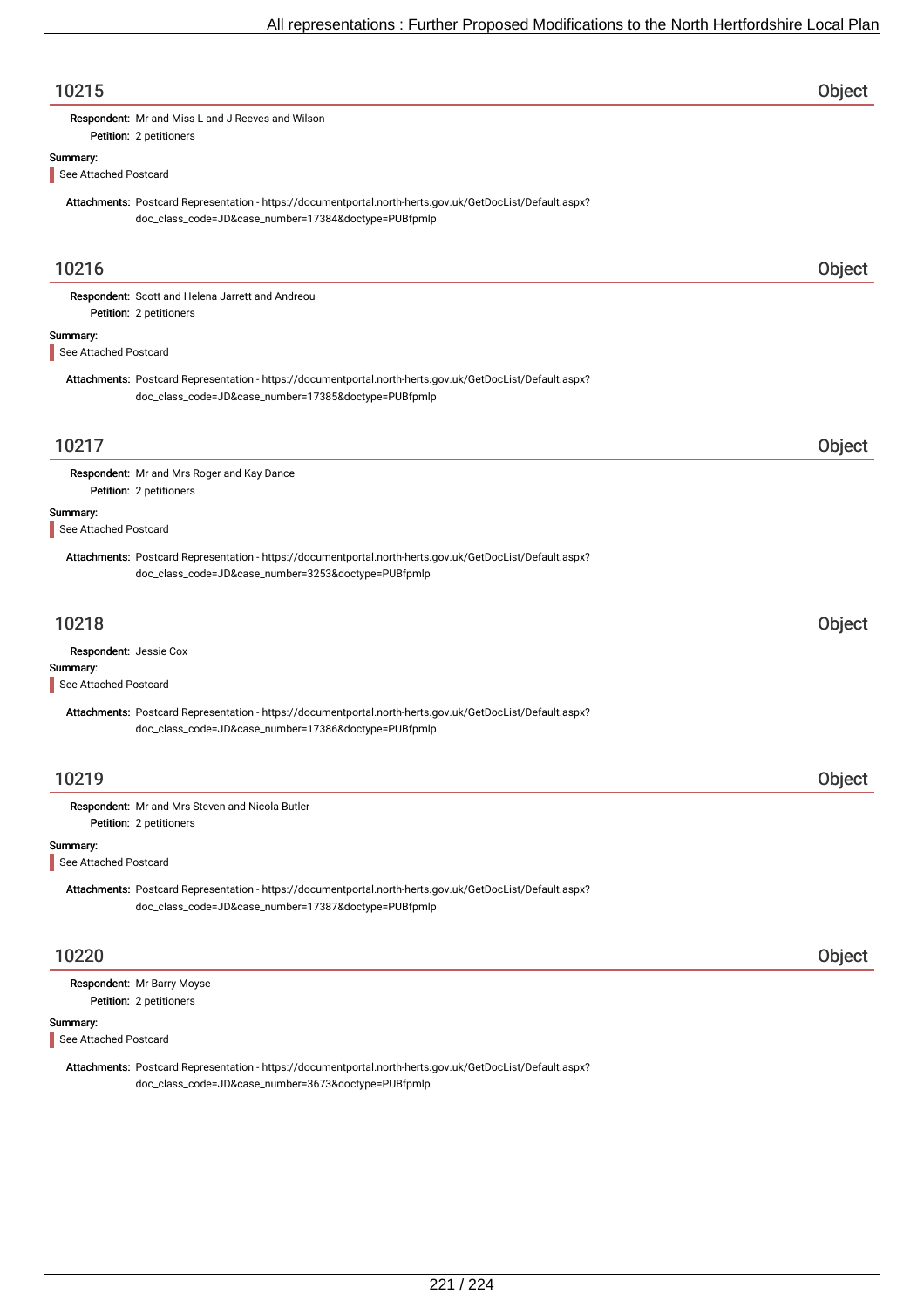| 10221                                                                                                                                                             | Object |
|-------------------------------------------------------------------------------------------------------------------------------------------------------------------|--------|
| Respondent: Mr Graham McManus                                                                                                                                     |        |
| Summary:                                                                                                                                                          |        |
| See Attached Postcard                                                                                                                                             |        |
| Attachments: Postcard Representation - https://documentportal.north-herts.gov.uk/GetDocList/Default.aspx?<br>doc_class_code=JD&case_number=16217&doctype=PUBfpmlp |        |
| 10222                                                                                                                                                             | Object |
| Respondent: Dr Kuldip Sule                                                                                                                                        |        |
| Petition: 2 petitioners                                                                                                                                           |        |
| Summary:<br>See Attached Postcard                                                                                                                                 |        |
| Attachments: Postcard Representation - https://documentportal.north-herts.gov.uk/GetDocList/Default.aspx?<br>doc_class_code=JD&case_number=5045&doctype=PUBfpmlp  |        |
| 10223                                                                                                                                                             | Object |
| Respondent: Emilo Migliano<br>Petition: 2 petitioners                                                                                                             |        |
| Summary:<br>See Attached Postcard                                                                                                                                 |        |
| Attachments: Postcard Representation - https://documentportal.north-herts.gov.uk/GetDocList/Default.aspx?<br>doc_class_code=JD&case_number=16211&doctype=PUBfpmlp |        |
| 10224                                                                                                                                                             | Object |
| Respondent: Andrew, Katherine, Aidan and Katie Blackman<br>Petition: 4 petitioners                                                                                |        |
| Summary:<br>See Attached Postcard                                                                                                                                 |        |
| Attachments: Postcard Representation - https://documentportal.north-herts.gov.uk/GetDocList/Default.aspx?<br>doc_class_code=JD&case_number=17388&doctype=PUBfpmlp |        |
| 10225                                                                                                                                                             | Object |
| Respondent: Rosari Saunders<br>Petition: 2 petitioners                                                                                                            |        |
| Summary:<br>See Attached Postcard                                                                                                                                 |        |
| Attachments: Postcard Representation - https://documentportal.north-herts.gov.uk/GetDocList/Default.aspx?<br>doc_class_code=JD&case_number=15485&doctype=PUBfpmlp |        |
| 10226                                                                                                                                                             | Object |
| Respondent: Wendy Hooper<br>Summary:<br>See Attached Postcard                                                                                                     |        |
| Attachments: Postcard Representation - https://documentportal.north-herts.gov.uk/GetDocList/Default.aspx?<br>doc_class_code=JD&case_number=17389&doctype=PUBfpmlp |        |
| 10227                                                                                                                                                             | Object |
| Respondent: Barbara and Alan Williamson and Albone                                                                                                                |        |

Summary:

See Attached Postcard

Petition: 2 petitioners

Attachments: Postcard Representation - https://documentportal.north-herts.gov.uk/GetDocList/Default.aspx? doc\_class\_code=JD&case\_number=17390&doctype=PUBfpmlp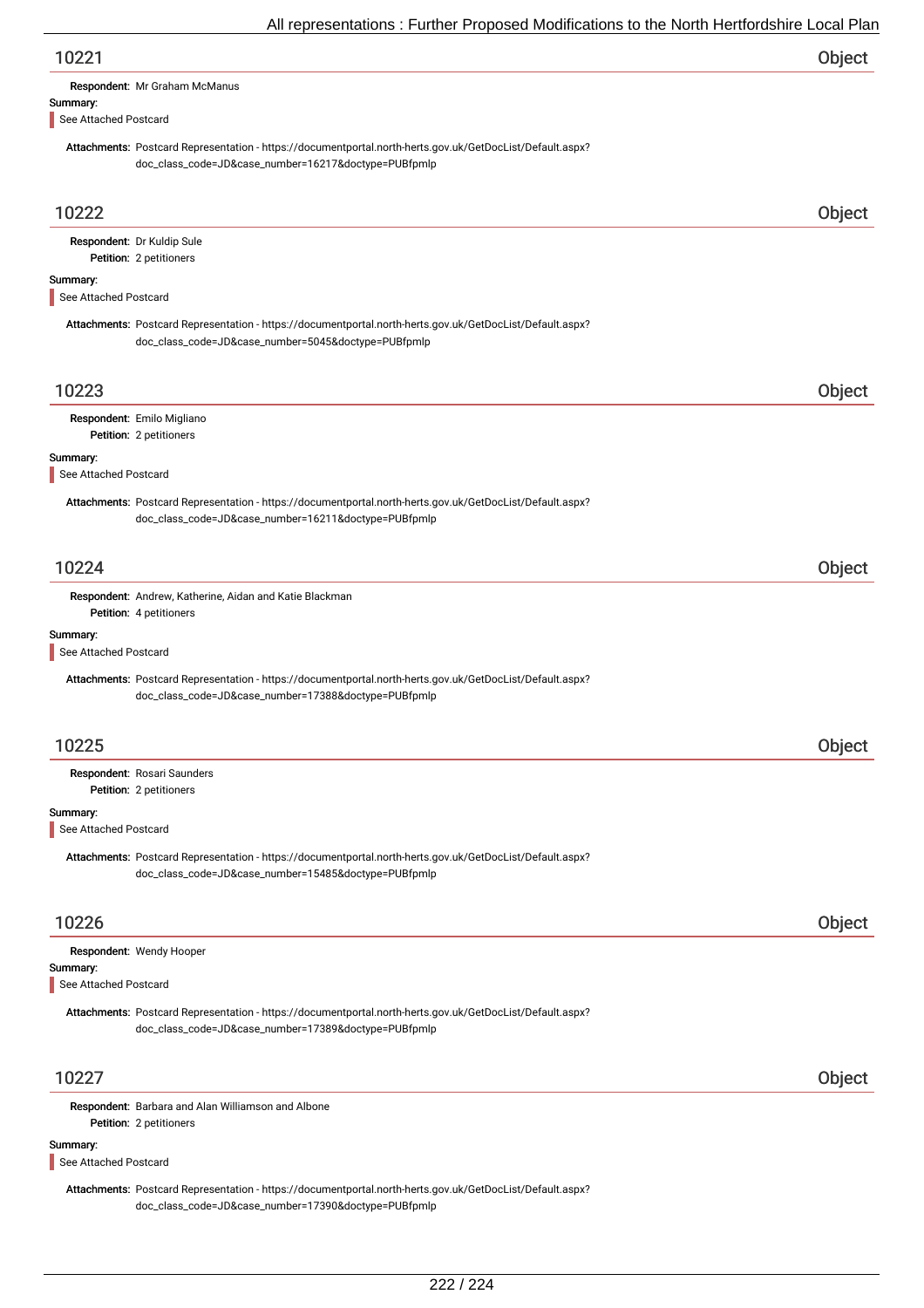| 10228                             |                                                                                                                                                                   | Object        |
|-----------------------------------|-------------------------------------------------------------------------------------------------------------------------------------------------------------------|---------------|
| Respondent: D Spring              |                                                                                                                                                                   |               |
| Summary:<br>See Attached Postcard |                                                                                                                                                                   |               |
|                                   | Attachments: Postcard Representation - https://documentportal.north-herts.gov.uk/GetDocList/Default.aspx?<br>doc_class_code=JD&case_number=17391&doctype=PUBfpmlp |               |
| 10229                             |                                                                                                                                                                   | Object        |
|                                   | Respondent: Mr and Mrs Eric and Linda Farr<br>Petition: 2 petitioners                                                                                             |               |
| Summary:<br>See Attached Postcard |                                                                                                                                                                   |               |
|                                   | Attachments: Postcard Representation - https://documentportal.north-herts.gov.uk/GetDocList/Default.aspx?<br>doc_class_code=JD&case_number=16403&doctype=PUBfpmlp |               |
| 10230                             |                                                                                                                                                                   | Object        |
|                                   | Respondent: Andrew Mills-Baker                                                                                                                                    |               |
| Summary:<br>See Attached Postcard |                                                                                                                                                                   |               |
|                                   | Attachments: Postcard Representation - https://documentportal.north-herts.gov.uk/GetDocList/Default.aspx?<br>doc_class_code=JD&case_number=17392&doctype=PUBfpmlp |               |
| 10231                             |                                                                                                                                                                   | Object        |
|                                   | Respondent: Kevin and Ann McEvoy and Woodham<br>Petition: 2 petitioners                                                                                           |               |
| Summary:                          |                                                                                                                                                                   |               |
| See Attached Postcard             |                                                                                                                                                                   |               |
|                                   | Attachments: Postcard Representation - https://documentportal.north-herts.gov.uk/GetDocList/Default.aspx?<br>doc_class_code=JD&case_number=17393&doctype=PUBfpmlp |               |
| 10232                             |                                                                                                                                                                   | <b>Object</b> |
| Respondent: K Fleckney            |                                                                                                                                                                   |               |
| Summary:<br>See Attached Postcard |                                                                                                                                                                   |               |
|                                   | Attachments: Postcard Representation - https://documentportal.north-herts.gov.uk/GetDocList/Default.aspx?<br>doc_class_code=JD&case_number=17394&doctype=PUBfpmlp |               |
| 10234                             |                                                                                                                                                                   | Object        |
|                                   | Respondent: Mr and Mrs John and Kathleen Tuckey<br>Petition: 2 petitioners                                                                                        |               |
| Summary:                          |                                                                                                                                                                   |               |
| See Attached Postcard             | Attachments: Postcard Representation - https://documentportal.north-herts.gov.uk/GetDocList/Default.aspx?<br>doc_class_code=JD&case_number=17395&doctype=PUBfpmlp |               |
|                                   |                                                                                                                                                                   |               |
| 10235                             |                                                                                                                                                                   | Object        |
|                                   | Respondent: Michael and Emima Aung and Gajbud<br>Petition: 2 petitioners                                                                                          |               |
| Summary:<br>See Attached Postcard |                                                                                                                                                                   |               |
|                                   | Attachments: Postcard Representation - https://documentportal.north-herts.gov.uk/GetDocList/Default.aspx?                                                         |               |

doc\_class\_code=JD&case\_number=17396&doctype=PUBfpmlp